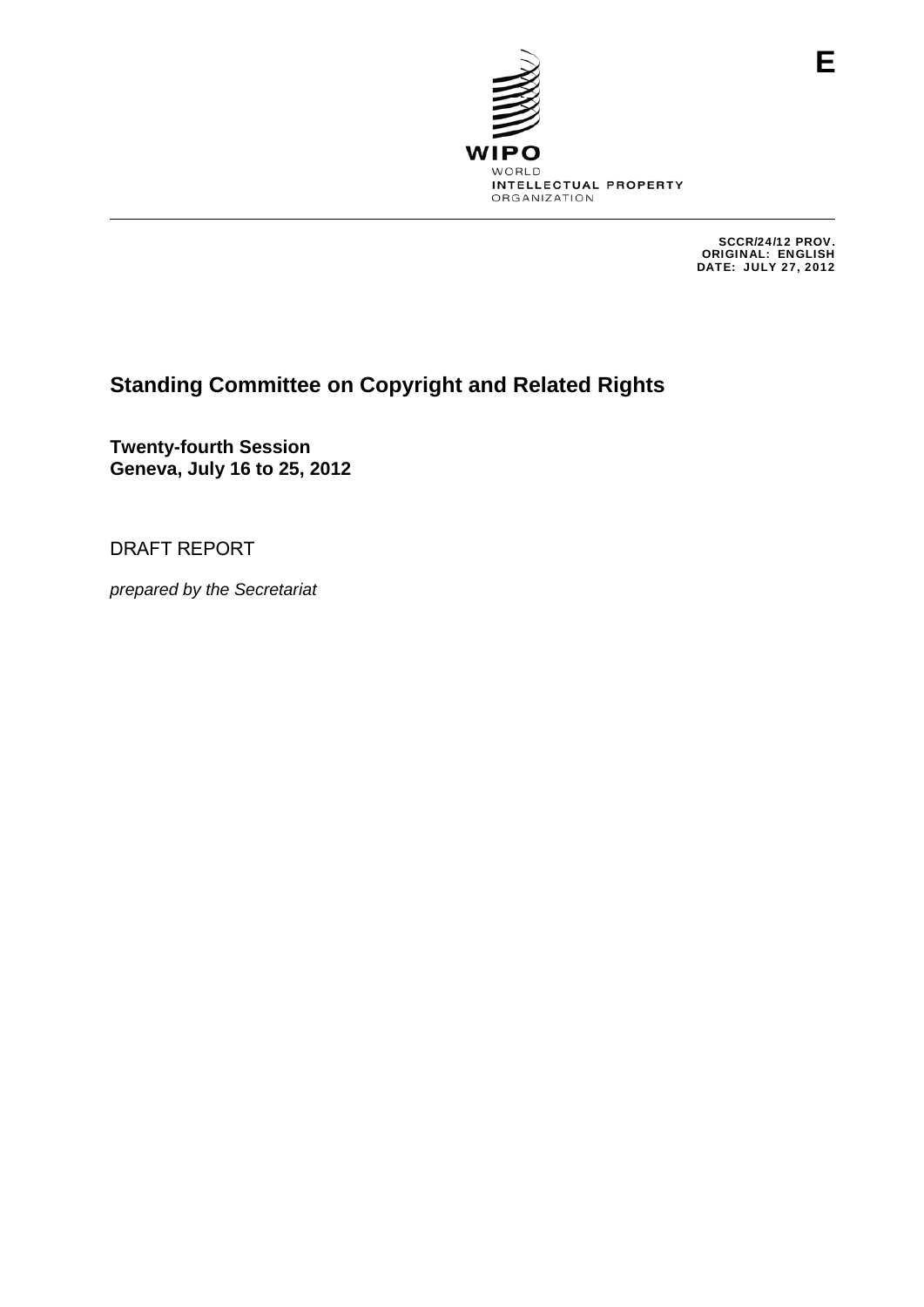1. The Standing Committee on Copyright and Related Rights (hereinafter referred to as the "Standing Committee, "or the SCCR") held its twenty-fourth session in Geneva from July 16 to 25, 2012.

2. The following Member States of the World Intellectual Property Organization (WIPO) and/or members of the Berne Union for the Protection of Literary and Artistic Works were represented in the meeting: Algeria, Argentina, Australia, Austria, Bangladesh, Barbados, Belgium, Brazil, Burkina Faso, Cameroon, Canada, Chile, China, Colombia, Congo, Costa Rica, Côte d'Ivoire, Cyprus, Czech Republic, Democratic People's Republic of Korea, Denmark, Ecuador, Egypt, El Salvador, Ethiopia, Finland, France, Georgia, Germany, Greece, Guinea, Haiti, Hungary, India, Iran (Islamic Republic of), Iraq, Ireland, Israel, Italy, Japan, Jordan, Kenya, Latvia, Lithuania, Luxembourg, Madagascar, Malaysia, Mexico, Montenegro, Myanmar, Nepal, New Zealand, Niger, Nigeria, Norway, Panama, Paraguay, Peru, Poland, Republic of Korea, Republic of Moldova, Romania, Russian Federation, Saudi Arabia, Senegal, Serbia, Singapore, Slovenia, South Africa, Spain, Sudan, Sweden, Switzerland, Thailand, Trinidad And Tobago, Tunisia, Turkey, Uganda, Ukraine, United Kingdom, United States of America, Uruguay, Uzbekistan, Venezuela (Bolivarian Republic of), Viet Nam, Zambia and Zimbabwe (87).

3. The European Union (EU) participated in the meeting in a member capacity.

4. The following intergovernmental organizations took part in the meeting in an observer capacity: African Union (AU), *Organisation Internationale de la Francophonie* (OIF), United Nations (UN), United Nations Educational, Scientific and Cultural Organization (UNESCO), International Labour Organization (ILO), South Centre, World Trade Organization (WTO) (7).

5. The following non-governmental organizations took part in the meeting in an observer capacity: *Agence pour la protection des programmes* (APP), American Council of the Blind (ACB), Asia-Pacific Broadcasting Union (ABU), *Asociación Internacional de Radiodifusión* (AIR), *Associação Brasileira de Emissoras de Rádio e Televisão* (ABERT), *Association IQSensato* (IQSensato), Association of Commercial Television in Europe (ACT), Brazilian Association of Intellectual Property, British Copyright Council (BCC), Center for Performers' Rights Administration of Geidankyo (CPRA), Central and Eastern European Copyright Alliance (CEECA), Civil Society Coalition (CSC), *Comité national pour la promotion sociale des aveugles et amblyopes* (CNPSAA), Communia International Association on the Public Domain (COMMUNIA), Computer and Communication Industry Association, Co-ordinating Council of Audiovisual Archives Association (CCAAA), Copyright Research Information Center (CRIC), Electronic Frontier Foundation (EFF), Electronic Information for Libraries (eIFL.net), European Broadcasting Union (EBU), European Dyslexia Association, European Federation of Joint Management Societies of Producers for Private Audiovisual Copying (EUROCOPYA), European Federation of Journalists, European Law Students' Association (ELSA International), European Network for Copyright in Support of Education and Science (ENCES), Fédération internationale de la vidéo/International Video Federation (IVF), Inclusive Planet Foundation, International Association for the Protection of Intellectual Property (AIPPI), International Bar Association (IBA), International Centre for Trade and Sustainable Development (ICTDS), International Chamber of Commerce (ICC), International Confederation of Music Publishers (ICMP), International Confederation of Societies of Authors and Composers (CISAC), International Council on Archives, International Federation of Actors (FIA), International Federation of Film Producers Associations (FIAPF),International Federation of Library Associations and Institutions (IFLA), International Federation of Musicians (FIM), International Federation of Reproduction Rights Organizations (IFRRO), International Federation of the Phonographic Industry (IFPI), International Group of Scientific, Technical and Medical Publishers (STM), International Literary and Artistic Association (ALAI), International Publishers Association (IPA), Internet Society, Knowledge Ecology International, Inc. (KEI), Library Copyright Alliance (LCA), Max-Planck-Institute, Motion Picture Association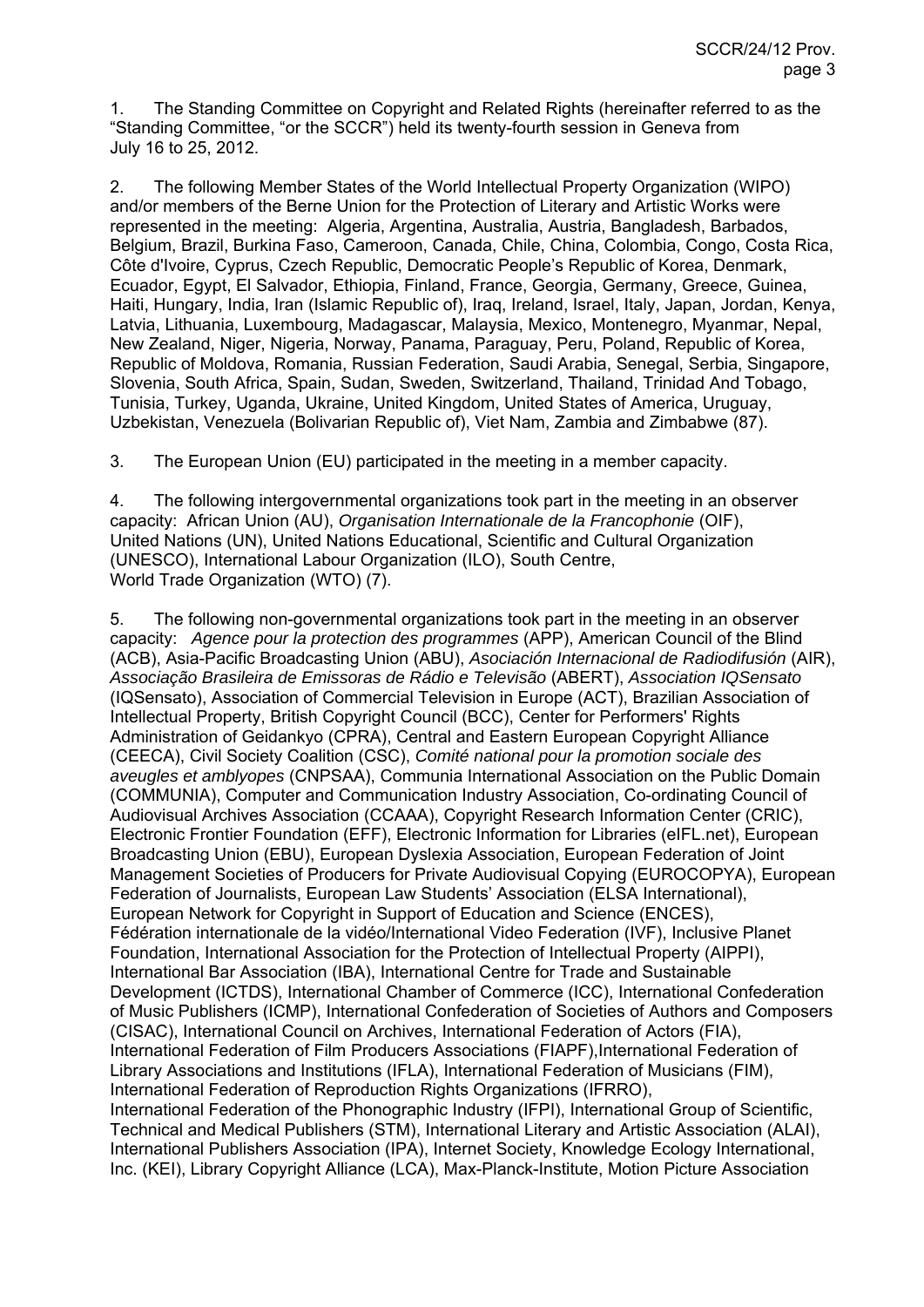(MPA), National Federation of the Blind (NFB), Nigeria Association of the Blind, North American Broadcasters Association (NABA), *Organização Nacional de Ciegos do Brazil* (ONCB), *Organización Nacional de Ciegos Españoles* (ONCE), Public Knowledge, Royal National Institute of Blind People (RNIB), *Sociedade Portuguesa de Autores,* Society of American Archivists, Software and Information Industry Association (SIIA), South African National Council for the Blind (SANCB), The Japan Commercial Broadcasters Association (JAB), Transatlantic Consumer Dialogue (TACD), *Union francophone des aveugles* (UFA), *Unión Latinoamericana de Ciegos* (ULAC) and World Blind Union (WBU) (64).

6. Mr. Francis Gurry, the Director General of WIPO, opened the meeting and stated that it was a great pleasure to welcome all delegations and to open the 24th session of the Standing Committee on Copyright and Related Rights. It was the first occasion to meet in the copyright community since the Diplomatic Conference on Audiovisual Performances that had taken place in Beijing. In recalling that happy occasion he expressed once again his thanks to the Delegation of China for the wonderful organization of the Diplomatic Conference which contributed in large measure to the successful outcome of the Conference. He also thanked all other delegations for their extraordinary engagement in the Diplomatic Conference in Beijing. And if success was achieved it was because of that engagement of all delegations which was certainly something to remember at the start of discussions for the 24th session of the SCCR. Many delegations in their concluding statements at the Diplomatic Conference in Beijing underlined the importance of the result for multilateralism. And they also expressed the wish that the spirit of cooperation and engagement that prevailed in Beijing should continue in the future work program of WIPO. There were several important questions to consider in that SCCR session. It was important to recall the collective intention assembled in Beijing to carry forward that constructive spirit in the discussions over the next days on important questions. The conclusions reached in November 2010 at the 21st session of the SCCR recognized that some areas in the general field of exceptions and limitations were more advanced and more mature than others. In those decisions a desire was expressed to see the mature areas advance while maintaining a global and inclusive approach to the questions. In the annex to those conclusions a timetable had been established for the various questions under consideration. In examining that timetable it was easy to assess that the discussions were exactly one year behind. That delay underlined the importance of making progress at present as the timetable had foreseen that the Standing Committee would have made a recommendation to the General Assembly on the question of print disabled persons in September 2011. It also foresaw that the Committee would make a recommendation to the General Assembly of WIPO on the other questions of exceptions and limitations, notably education materials and libraries and archives in September 2012. In consequence one year had been lost. It was necessary to ensure that there was no further delay and that success was achieved in making a recommendation on the question of print disabled and other reading disabilities to the General Assembly of WIPO, which would take place in the first week of October 2012. As far as broadcasting was concerned there was a clear mandate of the General Assembly that reaffirmed the commitment to continue work on a signal-based approach towards developing an international treaty to update the cable casting and broadcasting organizations in the traditional sense. While the mandate was clearly there, no success had been registered in moving forward sufficiently quickly with it yet. It was hoped that a single text could be agreed that would facilitate progress and enable to move forward at a reasonable and quick pace. The Director General recalled that the 21st session elected already a Chair for the Standing Committee, namely Mr. Darlington Mwape of Zambia, who was invited to preside over the meeting.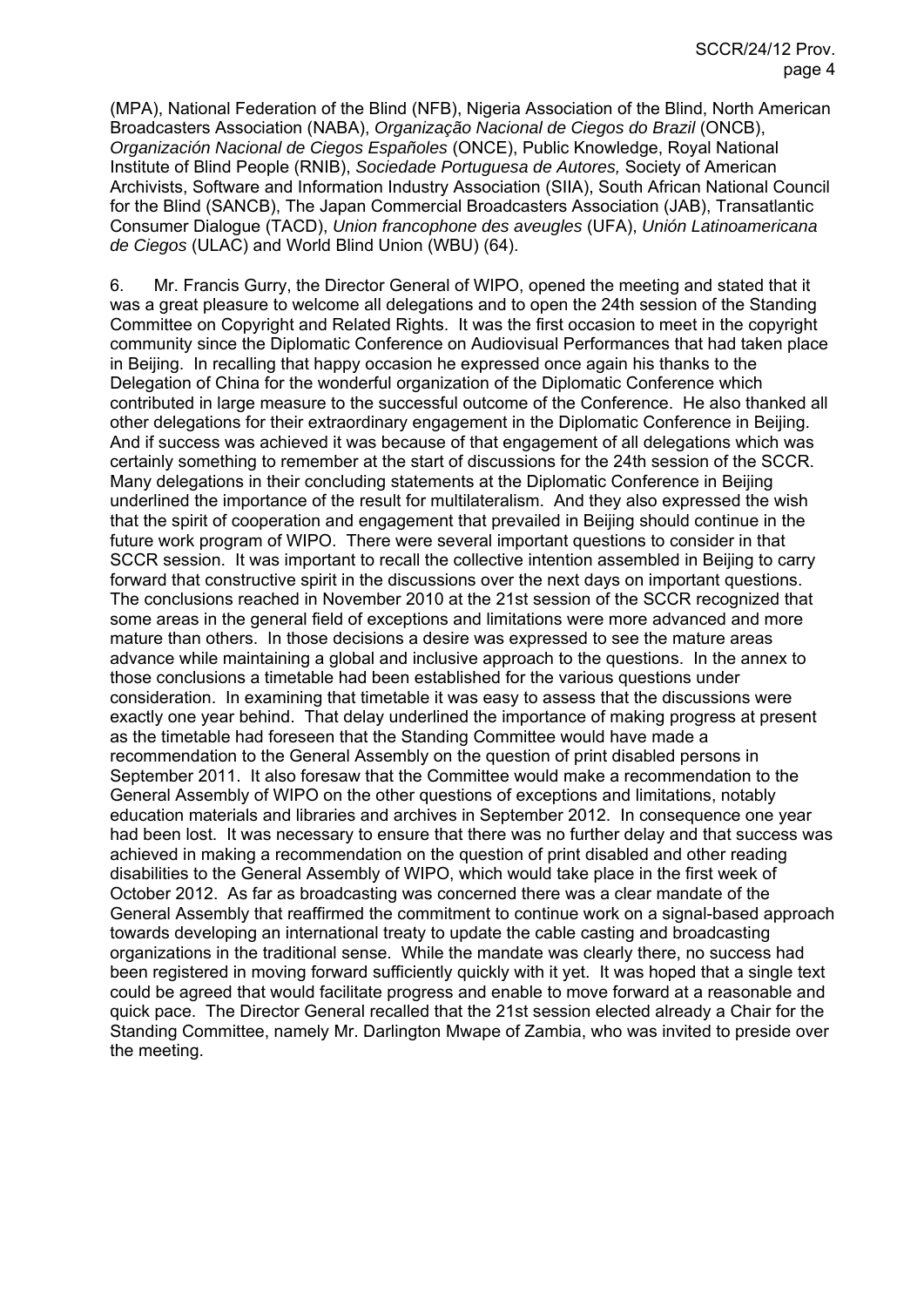7. The Chair congratulated the members of the Committee for the success witnessed in Beijing. And as the Director General had rightly stated it was necessary to keep the Beijing spirit alive in the Standing Committee and to ensure that success extended to other issues.

## **ITEM 2: ADOPTION OF THE AGENDA OF THE TWENTY-FOURTH SESSION**

8. The Chair turned to the proposed agenda in document SCCR/24/1 and invited the Secretariat to describe the work plan agreed to with the coordinators so the Committee could adopt it.

9. The Secretariat informed delegations that in the discussion with the regional coordinators about a work plan, it had been agreed to start as follows: July 16, 17, and morning of 18, on limitations and exceptions for educational and research institutions and other persons with disabilities. The afternoon of July 18, on broadcasting organizations with presentations of the two proposals submitted for the meeting. July 19 in the morning, limitations and exceptions for educational and research institutions. After that had been completed, the meeting would focus on the topic of visually impaired persons and print disabled persons for the remainder of July 19. July 20, on visually impaired persons and persons with disabilities. July 23, on broadcasting organizations, and July 24 in the morning on libraries and archives, visually impaired persons and persons with print disabilities. July 24, on broadcasting issues again. July 25 in the morning on libraries and archives, and the afternoon would be devoted to the discussion about and adoption of the conclusions. That was the work plan that had been endorsed by the regional coordinators meeting.

10. The Delegation of Brazil spoke on behalf of the Development Agenda Group (DAG). With regard to the adoption of the agenda, the DAG proposed a new agenda item 8 after the current agenda item 7 in order to ensure that the SCCR complied with the decision of the General Assembly of 2010 with regard to coordination and implementation of the WIPO Development Agenda in all WIPO development bodies. It would read as follows: "Contribution of SCCR to the implementation of the respective Development Agenda recommendations."

11. The Delegation of Italy indicated that Group B, in a sign of flexibility could accept the request of Brazil as a document request. However, the item requested should not become a permanent item in the agenda of the Committee.

12. The Delegation of Mexico emphasized that the possibility existed in the SCCR of achieving tremendously important agreements. Although they appeared to be rather distant, in fact, they were within grasp. Exceptions and limitations were of particular interest to the Delegation. The Delegation had with others been very involved in the issue in trying to find consensus that would enable the Committee to continue to make progress. Technical aspects relating to exceptions and limitations, particularly as regards the VIPs, were fairly simple and within the grasp of the meeting.

13. The Chair announced the adoption of the agenda as modified pursuant to the discussion with the addition of new agenda item 8.

# **ITEM 3: ACCREDITATION OF NEW NON GOVERNMENTAL ORGANIZATIONS**

14. The Chair moved to agenda item 3, and explained that document SCCR/24/4 listed the additional NGOs that had requested observer status in the SCCR. The Chair announced the accreditation of the new non-governmental organizations. They were: Society for the Collective Administration of Performers' Rights (ADAMI), Communia International Association on the Public Domain (COMMUNIA), German Federation of the Blind and Partially Sighted (DBSV),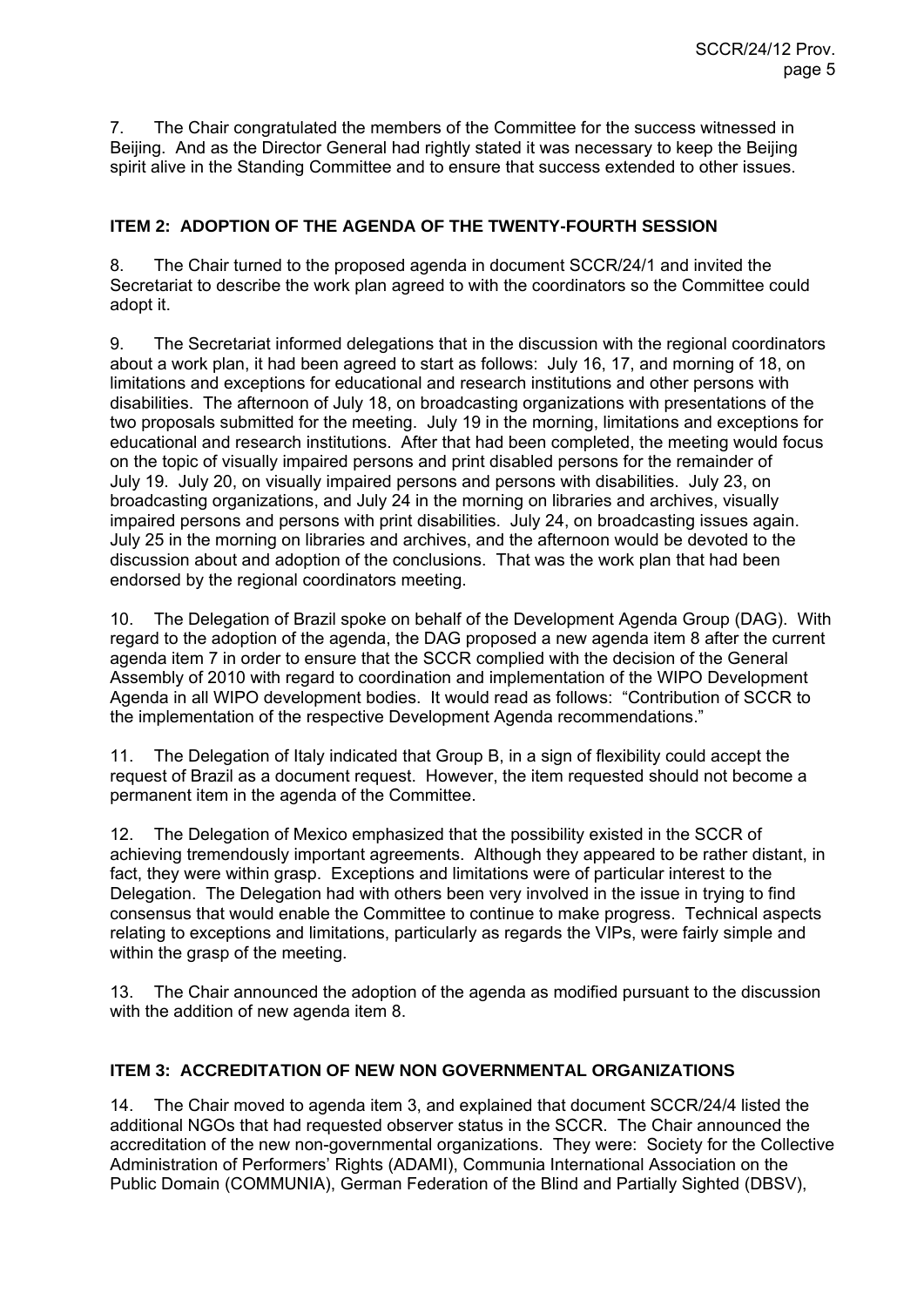Featured Artist Coalition (FAC), International Authors Federation (IAF), International Association of IT Lawyers (IAITL), Society for Media for Blind and Partially Sighted People (MEDIBUS) and The Secretariat of the African Decade of Persons with Disabilities (SADPD).

## **ITEM 4: ADOPTION OF THE REPORT OF THE TWENTY-THIRD SESSION OF THE STANDING COMMITTEE ON COPYRIGHT AND RELATED RIGHTS**

15. The Chair called for the adoption of the report of the 23rd SCCR meeting and gave the floor to the Secretariat.

16. The Secretariat stated that, with respect to document SCCR/23/10, the draft report for the 23rd session of the SCCR, all delegations were invited to send any corrections or revisions by the end of the week, July 20, to the e-mail address copyright.mail@wipo.int. It was not necessary to provide those kinds of clarifications or corrections from the floor.

17. The Chair announced that the report had been adopted.

### **General Statements**

18. The Chair opened the floor for general statements from Member States, indicating that it was expected that statements would be restricted to regional coordinators.

19. The Delegation of Egypt was pleased to speak on behalf of the African Group. The African Group believed that the 24th session of the SCCR was particularly important, as it would have three working days dedicated to limitations and exceptions for education and educational institutions. Moreover, SCCR/24 had been requested to submit recommendations to the 2012 WIPO General Assembly pursuant to its authority on limitations and exceptions for that important subject matter. The Committee was expected to conduct work regarding exceptions and limitations for education and research based on the African Group proposals contained in document SCCR/22/12, entitled Draft WIPO Treaty on Exceptions and Limitations for the Persons with Disabilities, Educational and Research Institutions, Libraries and Archives. The discussions in the Committee had been preceded by extensive technical work culminating in several studies prepared or commissioned by WIPO, which mapped different limitations and exceptions in many different countries. Those documents and studies including a questionnaire on exceptions and limitations, and five major studies were presented and discussed in previous sessions of the SCCR. In other words, the Committee would benefit from a long track record of technical work and expertise conducted throughout the past years. It was well documented that African countries needed access to educational materials and resources in order to ensure development of human resources as well as overall cultural and socioeconomic development. In that regard the international copyright system should contribute towards achieving the African development priority through agreeing on a minimum standard of international harmonization for exceptions and limitations. In that same direction, SCCR/24 was also expected to advance the discussions regarding other exceptions and limitations for libraries, archives, peoples with print disabilities and/or other disabilities. The Group looked forward to engaging constructively on those important issues in order to assist libraries and archives to continue their crucial role in the diffusion of human knowledge and the development of platforms to facilitate access to information for all societies and communities. There was a need also to advance the progress on exceptions and limitations for people with print disabilities and/or other disabilities to ensure their welfare and development, to empower them with a treaty that captured effective limitations and exceptions allowing them to fully exercise the right of access to information and knowledge. In regard to the protection of broadcasting organizations, the two days allocated to the issue should be used effectively to advance the work of the Committee. In conclusion, at that important juncture at the work of the SCCR the African Group recalled the guiding principles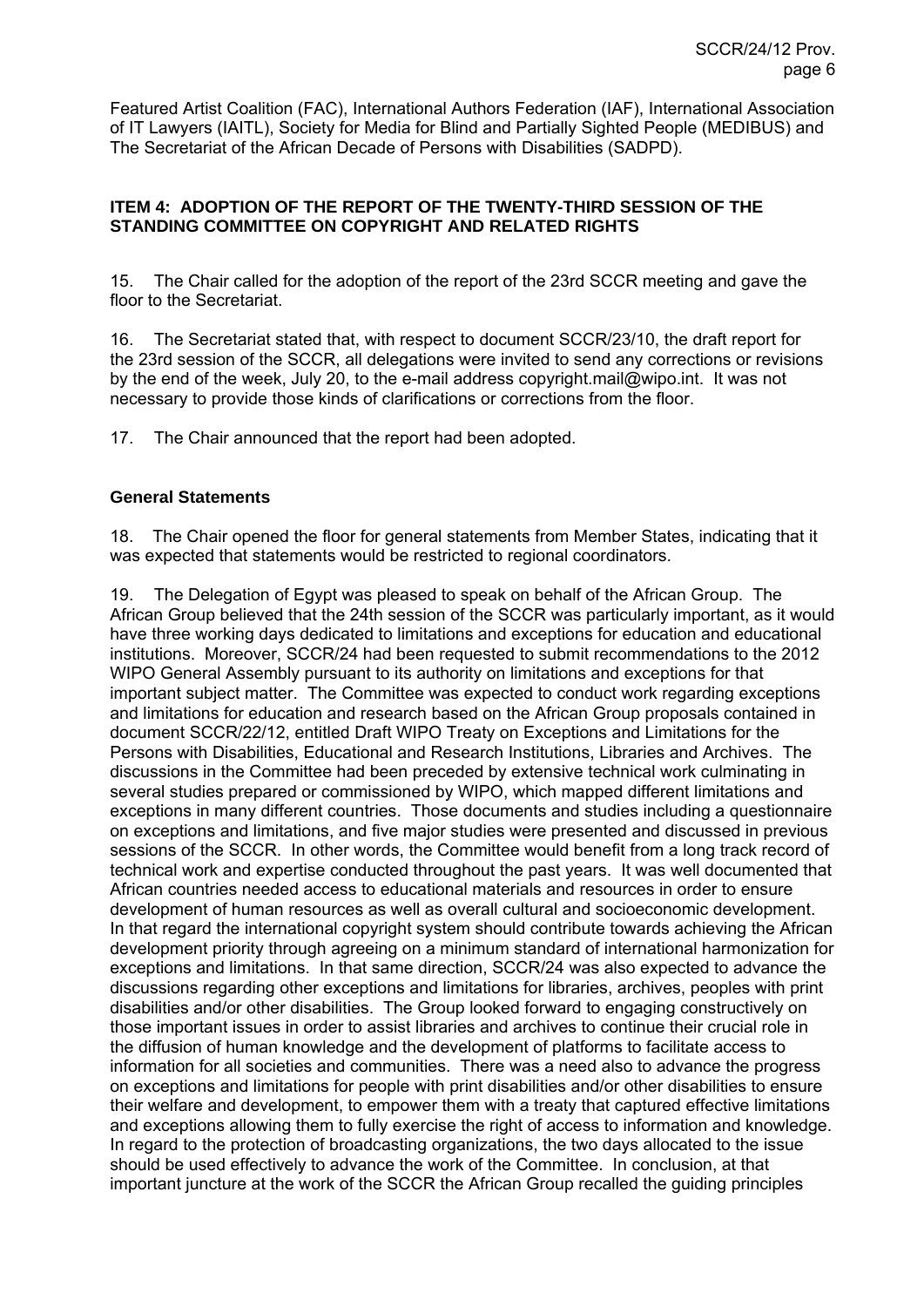that had served the Committee well in its positive deliberations. Those principles included the commitment to the WIPO Development Agenda recommendations, to follow a global, transparent and inclusive approach, to ensure equal treatment for all exceptions and limitations, and to acknowledge the needs and priorities of developing countries for cultural and socioeconomic development. The Group strongly believed that the SCCR should remain committed to those important principles so as to further the common objective for an international copyright system that was balanced, development-oriented and capable of incentivizing creativity in developing countries.

20. The Delegation of China stated that in June the Diplomatic Conference on the Protection of Audiovisual Performances had been successfully concluded in Beijing with the adoption of the Beijing Treaty on Audiovisual Performances, which had hugely improved the international protection of audiovisual performances but also had established a balance between the interests of performers and producers of audiovisual content. It was a very significant achievement for safeguarding performers' rights and the health and development of the audiovisual industry. As the host of the Diplomatic Conference the Chinese Government wholeheartedly thanked WIPO and all delegations for their support. At the same time it was hoped that delegations could carry out their work at SCCR in the proactive and cooperative spirit seen at the Diplomatic Conference in Beijing in advancing the consultations on all agenda items substantially.

21. The Delegation of the Islamic Republic of Iran spoke on behalf of the Asian Group. The Asian Group was pleased to see that significant progress had been made in the substantive areas covered by the Committee. The Delegation congratulated WIPO and its Member States for the successful conclusion of the Beijing Diplomatic Conference and hoped that the same energy, commitment and compromise could be transferred to other Committees in WIPO and especially to the SCCR. As a result the SCCR would be able to contribute substantially in the areas of limitations and exceptions to copyright and move forward to a more balanced and efficient international copyright system for the benefit of rightsholders and public policy concerns. The norm setting in WIPO should not be seen as limited to IP rights and protection but should reflect the broader social and development context. Therefore great importance was attached to the norm setting on exceptions and limitations to copyright. The commitment of the Committee to the development of a comprehensive and inclusive framework on visually impaired persons, libraries and archives and educational and research institutions was greatly welcomed. It was a common responsibility of all delegations to find effective and swift solutions to all those topics and ensure access to educational and informational materials and guarantee the sustainable accessibility of all persons to copyrighted works. A new international instrument could be a significant step toward achieving those valuable objectives. On the issue of limitations and exceptions for libraries and archives, the document containing textual suggestions toward an international legal document was welcomed as a good basis for textbased work for developing an international framework on limitations and exceptions for libraries and archives. The same method of work could be applied to the deliberations on education and research institutions. The objectives of that process should lead to holding a diplomatic conference on the issue. On the issue of broadcasting organizations there was a need to protect broadcasting organizations and prevent signal piracy and therefore to establish a new treaty to protect broadcasting organizations as mandated by the General Assembly in 2007. The mandate of the 2007 General Assembly was to build an effective and technologically neutral treaty to prevent signal piracy. The new treaty should be balanced and take into account the legitimate interests of all stakeholders. A clear timetable was also needed to develop a treaty on the protection of broadcasting organizations according to the mandate of General Assembly.

22. The Delegation of the Czech Republic, speaking on behalf of the regional Group of the Central European and Baltic States, hoped that the success of the Beijing Treaty would resonate during the session of the SCCR and long beyond. The Group assigned high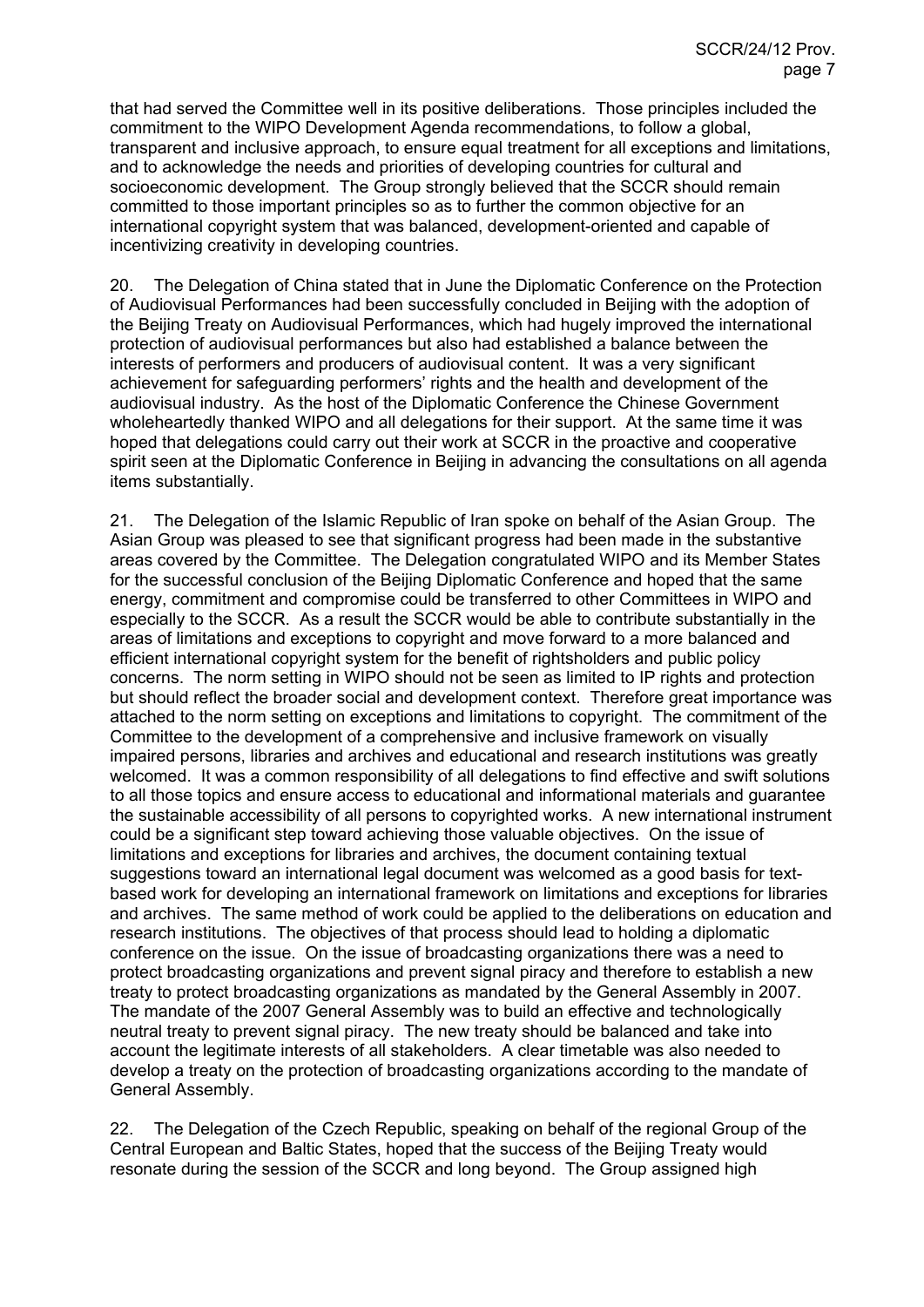importance to all items that were to be discussed in the course of the meeting. Regarding the protection of broadcasting organizations, the regional Group was of the view that adequate protection at the international level should be assured. By following the work plan drawn up at the 23rd session of the SCCR sufficient time should be dedicated to the discussion on the topic of protection of broadcasting organizations. During the last few SCCR sessions there had been a strong emphasis put on the improvement of the access to copyright and related works for persons with print disabilities. It was hoped that the SCCR could expedite the work to achieve equal access to education for persons with print disabilities.

23. The Delegation of Italy, speaking on behalf of Group B, praised the result of the Diplomatic Conference held the previous month in Beijing, which proved that important results could be reached in advancing the international IP system when there was a commitment towards a common goal. Group B hoped that substantial progress would be reached on other outstanding issues which had been the subject of extensive work both in previous sessions of the Committee and in informal consultations between sessions. In that respect Group B reaffirmed its work on the international instrument for visually impaired persons and persons with print disabilities. The international IP system could enable full participation of visually impaired persons and persons with print disabilities in civic and cultural life while ensuring the effective protection of the rights of the creators. Group B was equally strongly committed to the work on the protection of broadcasting organizations with a view to reaching further consensus towards the adoption of a treaty with a signal-based approach. Group B would continue to constructively participate in a discussion started in the previous session of the Committee on archives and libraries.

24. The Delegation of Peru, speaking on behalf of GRULAC, stressed the significant outcomes of the recent Diplomatic Conference which concluded with the adoption of the Beijing Treaty on Audiovisual Performances. The Diplomatic Conference demonstrated that it was possible to reach multilateral agreements in favor of creativity and innovation. It was hoped that the success in Beijing would be reflected in all the negotiations that take place in the SCCR and especially in bringing about an international instrument on exceptions and limitations for the visually impaired. GRULAC recognized the importance of a balance between copyright and the public interest, particularly where education, culture and access to information were concerned. It was particularly important to engage in discussions about exceptions and limitations with a view to facilitating access for the visually impaired.

25. The Delegation of Mexico reiterated the constructive spirit and the atmosphere of inclusion and reconciliation which had characterized the work of the Committee and invited all delegations to continue with those efforts. The Beijing Treaty allowed the settlement of a historic debt which we owed to the major players in the new cultural and media reality which we share; namely performers. The Treaty represented a major step towards a new international standard for Copyright which would be fairer, more inclusive and above all in line with reality. Along with South Africa, Mexico put forward a text for the protection of broadcasting organizations and their signals. During Mexico's chairmanship a document on the visually impaired was also submitted with a number of footnotes and that text was ready to be negotiated.

26. The Delegation of the European Union and its Member States stated that all of the issues on the agenda of SCCR/24 were important to the European Union and its Member States. In line with the conclusions of SCCR/21 the Delegation hoped to have a fruitful discussion on limitations and exceptions for educational and research institutions and to have an exchange of views on national experiences in that area. It would participate constructively in the debate started at the last session in the Committee on limitations and exceptions for libraries and archives. Based on that debate, the European Union and its Member States had submitted a document which clarified some of the exceptions and limitations that existed in European legislation. The European Union and its Member States also were ready to achieve further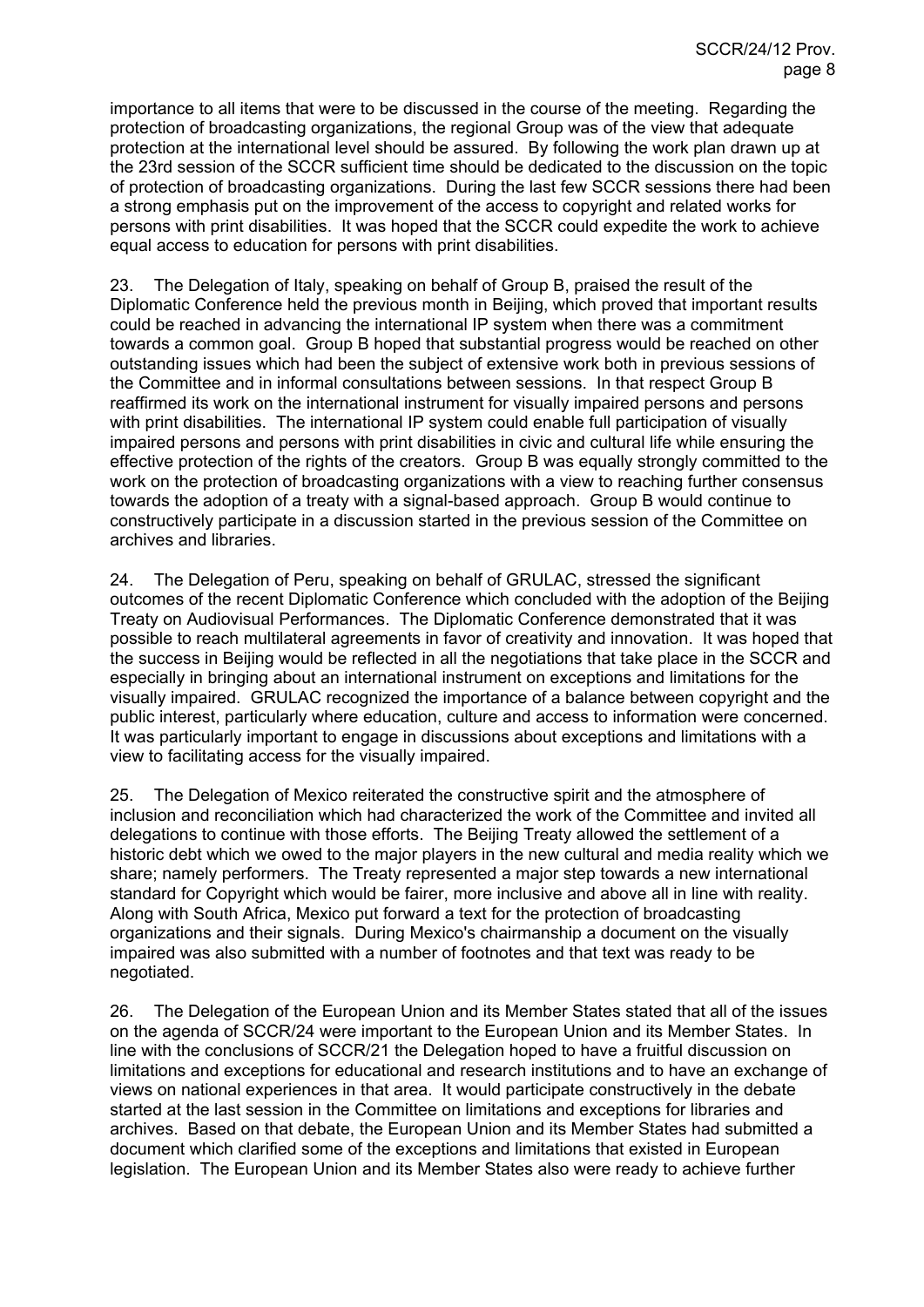convergence in the discussions on a possible international instrument on exceptions and limitations for the visually impaired. The European Union and its Member States had appreciated the opportunity for informal consultations with delegations from other countries and believed that there was a much better understanding of the key issues that needed to be addressed in order to progress in the discussions. Finally, the European Union and its Member States looked forward to making progress on the protection of broadcasting organizations. A WIPO Treaty on that matter remained a high priority for the European Union and its Member States.

### **ITEM 5: LIMITATIONS AND EXCEPTIONS: EDUCATIONAL AND RESEARCH INSTITUTIONS AND OTHER PERSONS WITH DISABILITIES**

27. The Chair moved to agenda item 5, limitations and exceptions for educational and research institutions. There was a proposal by the African Group contained in document SCCR/22/12. Following the pattern followed in the previous SCCR sessions comments and national experiences on the nature and implementation of those particular limitations and exceptions could be exchanged among delegations.

28. The Delegation of Egypt, speaking on behalf of the African Group, reminded the meeting that the African Group indicated in its statement that it was a really important moment to capitalize on the expert work and the technical work done before in the previous studies. Building on them it was recalled that the African Group had made the current proposal which was contained in document SCCR/22/12 and aimed to conclude a WIPO treaty on exceptions and limitations for the benefit of educational and research institutions. The policy objective of the proposal was to ensure that developing countries have access to multiple educational and research works at affordable prices as well as to ensure availability of those copies in local languages so that the young generations, the students and learners, could exercise the right of education which was recognized in the international treaties. The proposal was based on the principle of nondiscrimination and equal opportunity and equal access to education, culture and education. The proposal recognized the role played by limitations in preserving cultural and scientific knowledge. The proposal built upon and strengthened already existing exceptions and limitations in the Berne Convention for the benefit of education and research, especially in regard to reproduction and translation rights. As an example mention was made of paragraphs 1 and 2 of article 10 of the Convention. In addition, there was a Berne Appendix for the benefit of developing countries. However that instrument had proved difficult to utilize and was not fulfilling the needs of many developing countries to have such access to educational resources at affordable prices.

29. The Delegation of the European Union and its Member States stated that educational and research institutions played an important role in society with regard to the dissemination of culture and research. It was important that the copyright framework enabled those institutions to fulfill such roles both in the analog and digital world. Thus the European Union and its Member States were ready to debate and exchange views on the issue. In European legislation there was a range of possibilities for Member States to establish limitations for the benefit of education and research. The framework for those exceptions and limitations was largely provided by Directive 2001/29/EC on the Harmonization of Certain Aspects of Copyright and Related Rights in the Information Society. The exceptions had an optional character and allowed for a degree of flexibility which was particularly important in view of the different legal systems and traditions of the 27 Member States. Moreover, licensing also played an important role either alongside the application of exceptions or instead of the application of exceptions. The European Union and its Member States looked forward to discussing the systems in which those limitations and exceptions function in Europe and in the rest of the world and how they were used in practice.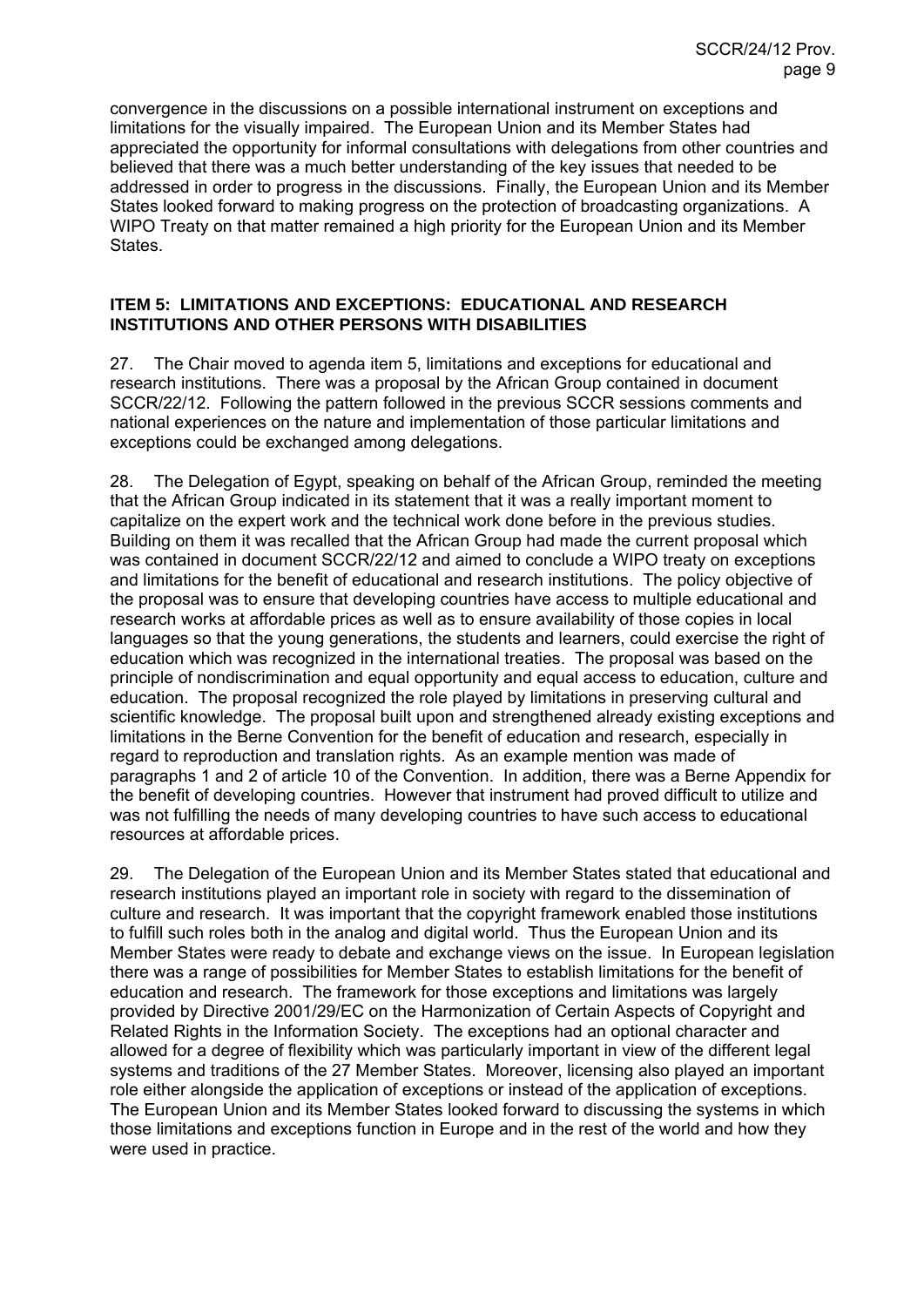30. The representative of the Electronic Frontier Foundation (EFF) indicated that education should be accessible for all without reference to space, time or price. Digital technologies from portable computers to mobile phones to tablets were being introduced as crucial educational tools. The market for educational materials was becoming digital and it was necessary to take that into consideration when drafting the exceptions and limitations that were appropriate for the next generation. The expansion of the open access and open educational resources movements had proven that a knowledgeable society needed the right to use, remix, and collaborate over educational resources. UNESCO had recently in a declaration from June 2012 encouraged open licensing of educational materials produced with public funds. All such changes should have been seen as opportunities to guarantee access to quality education both to formal institutions and to informal learning environments, to all learners including those with disabilities. However the opposite had happened and increasing limitations were being developed. Prices of books and textbooks were still high, even when the cost of reproduction was close to zero and the return on investment happened after a few months of sale. The first sale doctrine was being put in check due to the change of textbook publishing to a service based environment where libraries and users rented copies instead of owning them. Problems were also registered with access to public domain materials or open access materials. Exceptions and limitations and fair use and fair dealing frameworks should be based on the right to access and on user rights and should not just be a defense. For all those issues WIPO member countries were urged to move forward into a process to adopt concrete and digital friendly exceptions and limitations for education, taking in to consideration that every space was a space of learning. The session of the SCCR should aim at the adoption of a working document regarding limitations and exceptions to the benefit of education, teaching and research institutions or persons with other disabilities. Specifically Member States were urged to consider the following clusters and general provisions: foster recommendations of the Development Agenda and specifically cluster B; no civil or criminal liability in the case of circumvention of TPMs; open licensing materials or access and use of works in exceptions and limitations; use of works in the public domain should not be limited by any means either legal or technical; consider limitations on remedies for infringement. Further limitations and exceptions may be subject to the three step test. However the three step test should be interpreted so as to ensure proper and balanced limitations and exceptions. Limitations must allow the reproduction, translation and distribution of entire out-of-print works and must allow production of publicly funded works, considering that the public sector has supplied materials without demanding anything in return. Access to copyright protected works for education and research proposals must be facilitated by strengthening exceptions and limitations.

31. The representative of Knowledge Ecology International (KEI) stated that the work program as it related to education should be a comprehensive look at the things that WIPO did or should do or could do that relate to education. That would include identifying areas of research that could continue to advance the work in that area and taking a look at the kind of technical assistance that WIPO provides to countries that were amending their laws to better understand why there was such a lack of education exceptions in many developing countries. The African Group in a statement mentioned that the Berne Appendix had not been an effective method of making works available at affordable prices in developing countries. It was necessary to take a look at what the Berne Appendix did and did not deliver in terms of exceptions and to try and understand why. It was important to sort out some of the issues about the three step test as it related to education exceptions so people had a better understanding of how the three step test interfaced with other parts of the treaty framework. It was important for people to know when they were constrained by the three step test and when they were not, as well as to look into areas such as the first sale doctrine, control of anti-competitive practices, the special internal flexibilities and the Appendix to the Berne Convention itself. And finally there was the issue of the limitations on remedies which was a flexibility that was not really part of the Berne Convention itself because it did not say much about the enforcement of rights. However, Article 44, Paragraph 1 and Paragraph 2 of the TRIPS Agreement contained relevant provisions limiting remedies available to adequate compensation or remuneration.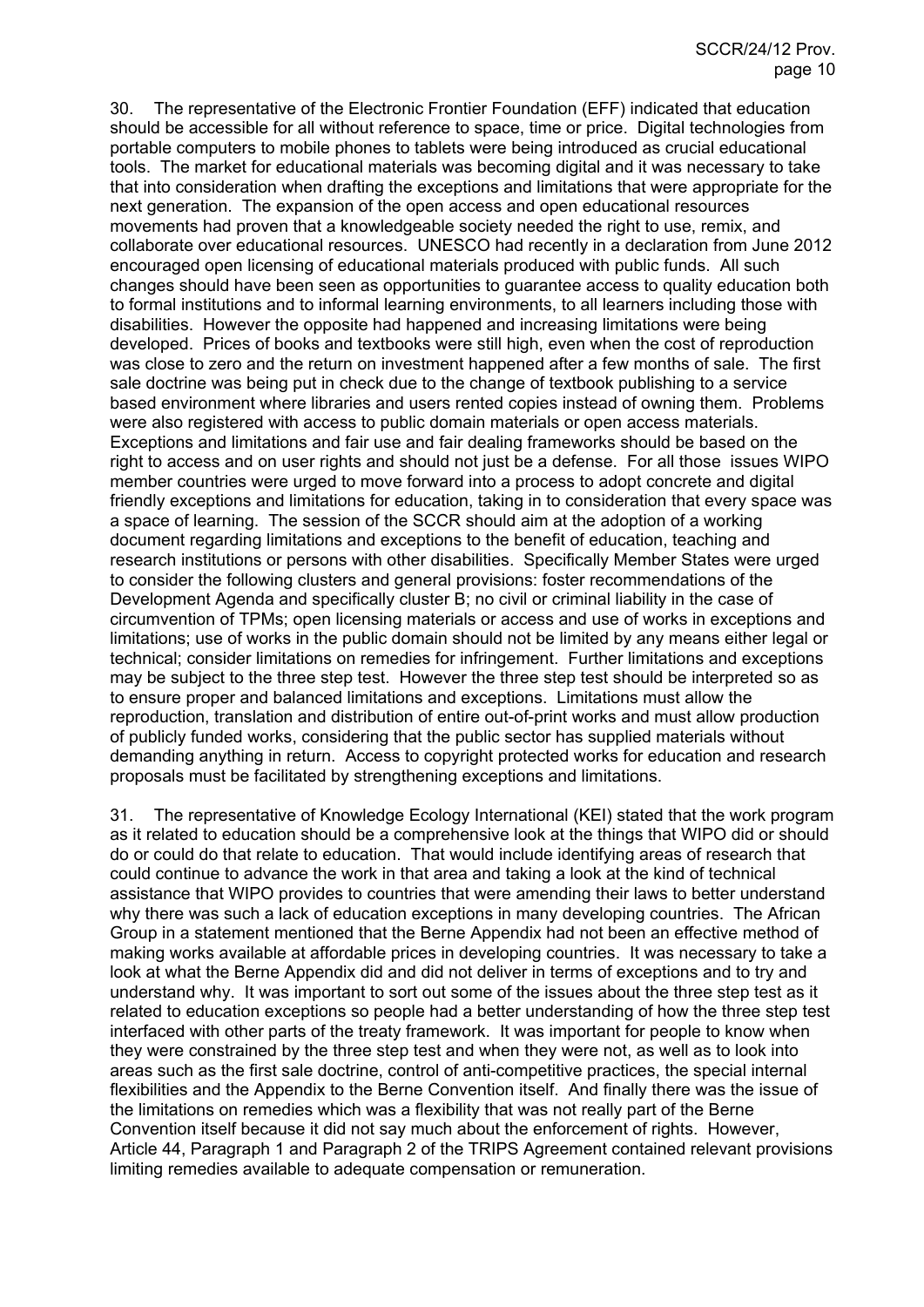32. The representative of the Library Copyright Alliance (LCA) observed the discussion of the limitations and exceptions for educational institutions with intense interest. Libraries instructed teachers on the use of new technologies and licensed online resources for teaching and learning. In most higher educational institutions libraries served as resources for copyright, educational outreach, and compliance activities. For those reasons the Library Copyright Alliance supported a framework for limitations and exceptions for educational institutions. WIPO should support the rights of libraries to make the reproductions necessary to fulfill their noncommercial educational mission. In the U.S. Copyright Law, the fair use provisions specifically referred to purposes for teaching including multiple classroom use, scholarship or research. WIPO should clearly express opposition to the adoption of a public lending right by countries that had not yet enacted one. Instead WIPO should articulate strong support for the concept of the exhaustion of the distribution right upon the first sale of a copy, notwithstanding the spread of digital technology. Millions of Americans continued to check out books and other materials from libraries. Libraries of all types purchased billions of dollars in printed and e-form books. WIPO should support cross-border uses by libraries, particularly interlibrary loan arrangements between libraries and countries. WIPO should support exceptions for orphan works. Importantly a solution to the orphan works problem should rely on limitations and exceptions. Collective license approaches would be too expensive for libraries. Moreover collective licensing was too cumbersome an approach. WIPO should support provisions against infringement of distribution rights and public display rights that were implicated by online production. WIPO should support broad library exceptions to prohibitions on the circumvention of technological measures. WIPO should provide library exceptions surviving contractual restrictions because of the enormous consolidation of the academic journal market. Publishers' refusal to license materials in electronic form to libraries raised public policy concerns. Four of the six largest trade publishers, for example, refused to license many of their e-book license titles, thus preventing public libraries from lending their materials in e-form.

33. The Delegation of Kenya supported the statement made by Egypt on behalf of the African Group. Kenya was committed to achieving the mandate as set out before the Committee and assured the Committee of its undivided support.

34. The Delegation of Senegal supported the statement made by Egypt on behalf of the African Group and reminded everyone of the importance of that proposal for developing countries because it was aimed first at enabling better access to knowledge, to libraries and archives.

35. The Delegation of South Africa aligned itself with the statement by Egypt. There were two important issues to highlight from that statement. One was the need to develop a text. The mandate was to undertake text-based work on exceptions and limitations. The other issue was the sharing of information or the exchange of views, which was especially important in regard to a number of cases which had been completed in that area, especially in developed countries such as Canada.

36. The Delegation of Nigeria supported the statement made by the African Group and emphasized the need to build upon the current proposed documents that had been circulated.

37. The Delegation of the Republic of Guinea supported Egypt's statement on behalf of the African Group. In its national economic, social, and cultural development program the Republic of Guinea implemented close collaboration with specialized agencies of the United Nations.

38. The Delegation of Cameroon echoed the statement made by Egypt and encouraged all to work on those areas.

39. The representative of the World Blind Union (WBU) stated that the preferred current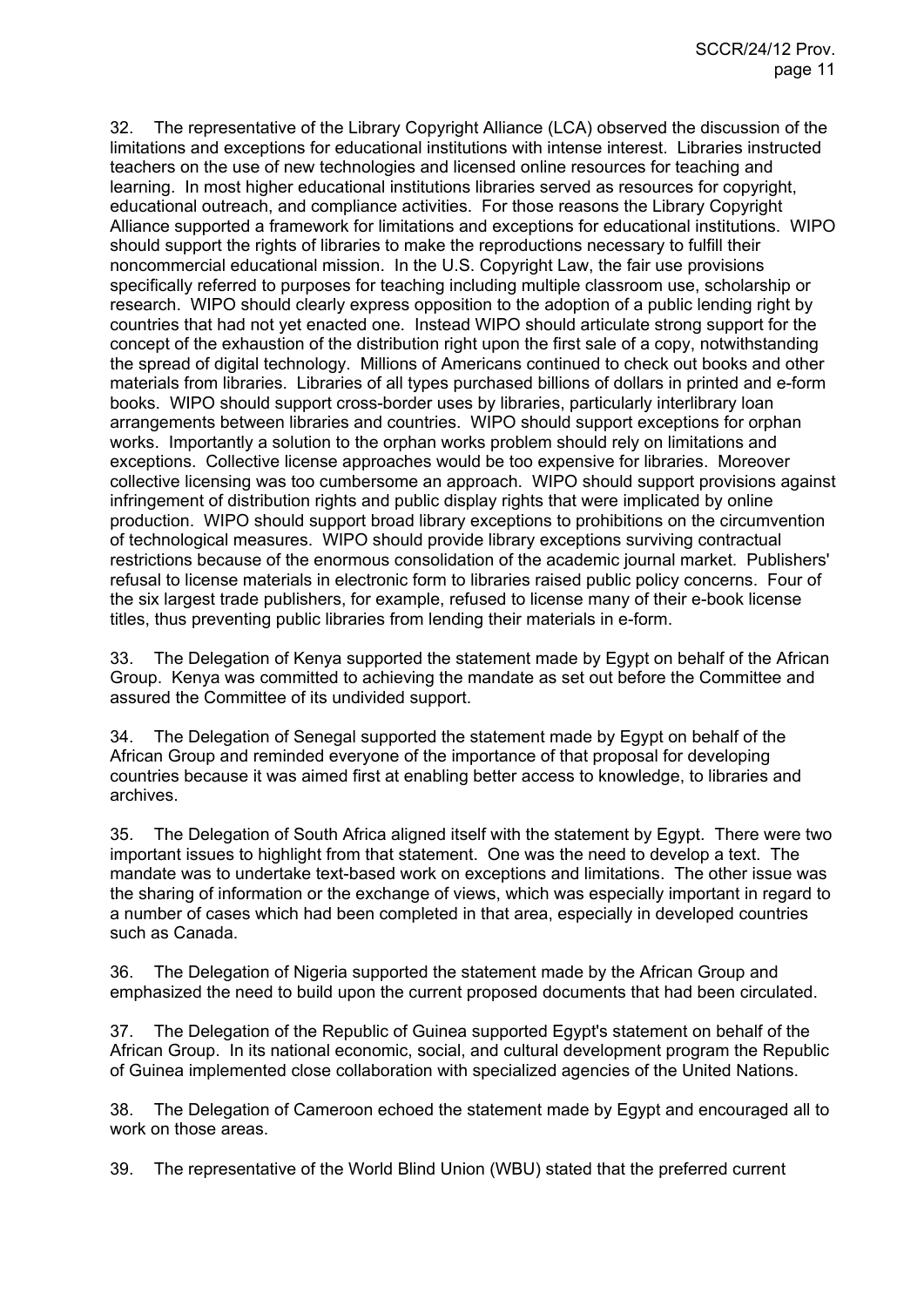model of education for students with disabilities was the inclusive education model where students with disabilities attended their neighborhood school in their home community alongside their sighted peers. They were enabled to do that because the concept of inclusive education included a total package of support to neuter the effect of any disability that a student might experience. In the context of the Committee's work, that was in the context of where copyright might be a barrier for students with disabilities, it was important to highlight, for example, the question of textbooks which students with visual impairment and print disabilities needed on their desks on the first day of term just like their sighted peers. But it was not only textbooks, exam papers needed also to be on the exam desk at the beginning of every exam in an accessible format. And third, libraries form a very important point for students to research issues in every educational institution. And therefore the libraries needed to have access to works in accessible formats that were relevant to the study courses of students with print disabilities. The treaty proposal on visually impaired persons contained provisions which would provide accessible formats for all students working at institutions. The education initiative needed to bear in mind the needs of disabled students including the print disabled students and actually to make reference to the hope for a print disabled treaty. Likewise with the library treaty underway in the Committee a provision for print disabled students was built into it and they would also be covered by the WBU's own proposal.

40. The Delegation of Zambia supported the African proposal and stressed that access to education was a fundamental right. The Delegation looked forward to constructive engagement on the important topic of education, research institutions and libraries and archives so that an international framework consistent with the Berne Convention could be developed.

41. The Delegation of Chile stated that in 2004 Chile presented before the SCCR the first proposal to have limitations and exceptions for educational purposes, libraries, and the disabled. That proposal and the subsequent proposals from Chile were based on the understanding that limitations and exceptions were tools which allowed the definition and protection of a base of public goods and a space for freedom to access the fruits of human creativity which was necessary to guarantee the human rights involved in cultural activity and scientific and economic progress. It was also necessary to promote the creative work of authors in the cultural industries. The agreement in the Beijing Treaty on the relationship between technological protection measures and the implementation of limitations and exceptions was especially significant. The Chilean law expressly permitted the reproduction of extracts of works for educational purposes. It also allowed the reproduction and transmission of small extracts of photographic or visual nature for educational purposes and only for illustrating certain aspects of such works within formal educational institutions or accredited institutions. Following the reform of the copyright law it also became possible to reproduce a work for the purposes of research or teaching so long as that did not constitute illicit reproduction of the work. So that law ensured that there was a significant space for the research and educational institutions to carry out their activities. Those points were considered when Chile analyzed limitations and exceptions in the copyright area. A specific analysis was carried out at an APEC Forum for which a report was produced. The report could be found freely on the APEC website and it had already been downloaded around 50,000 times.

42. The representative of the Motion Picture Association (MPA) strongly believed that the licensing of legal content around the world was the best way to deal with the range of challenges faced by the copyright sector, including piracy. MPA supported a balanced and workable system of copyright including not only strong exclusive rights but also limitations and exceptions, in particular in the field of education. MPA had significant experience in working with relevant bodies in the audiovisual sector such as archives and film schools. However, any movement at the international level on that matter must respect the international copyright framework including the three step test. That framework already provided significant flexibility to introduce a wide range of exceptions and most Member States have done so. The three step test applied very broadly across a range of treaties and national law. It was not a constraint but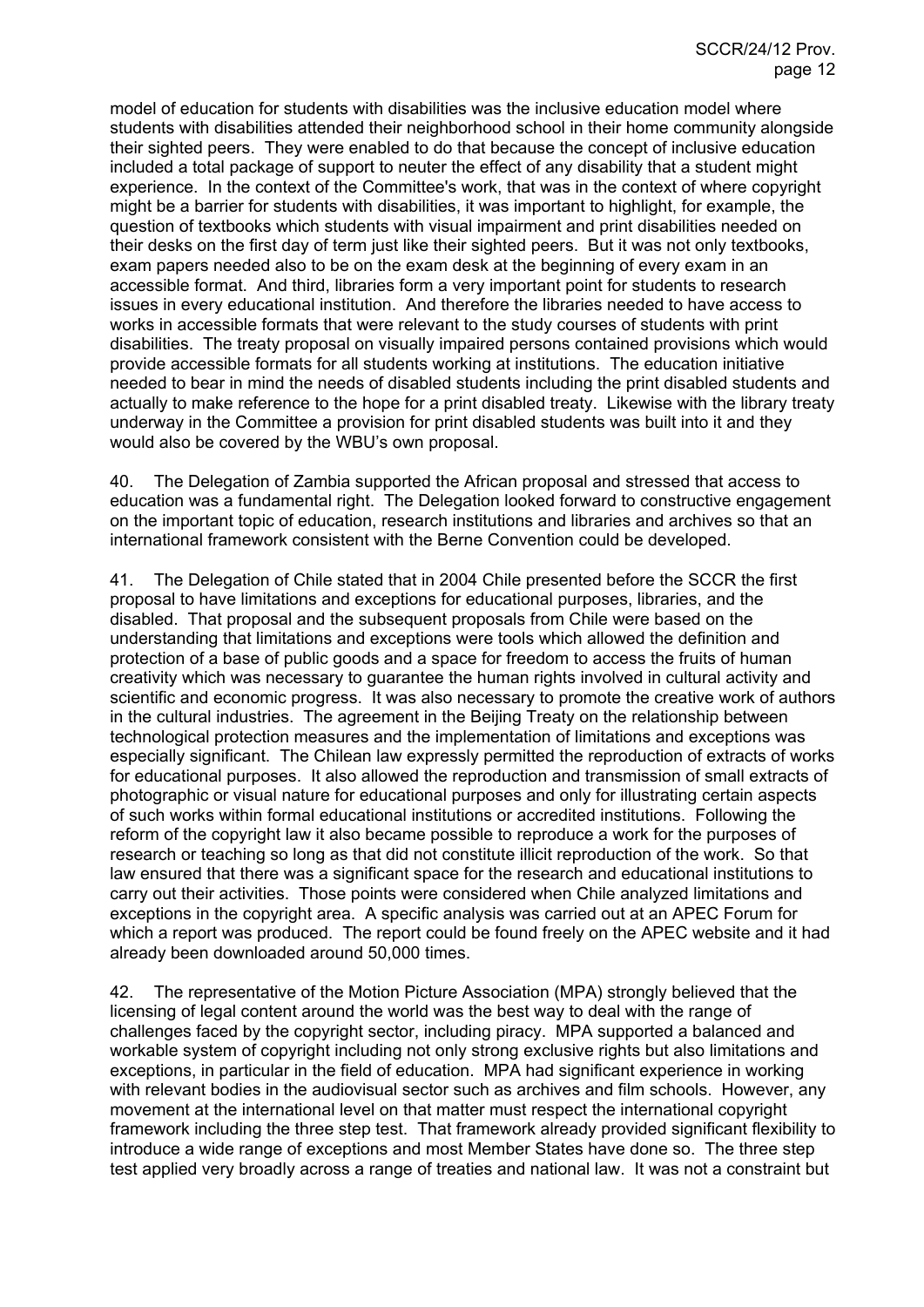it was about flexibility. That test was applied all the time by national parliaments and courts around the world and, of course, the TRIPS Council as well. In examining the balance inherent in copyright we must be careful not to make changes that undermine the incentive to create and invest in new works. Technological measures were very important to the copyright sector, particularly for the development of new business models. Allowing circumvention of TPMs without sufficient restrictions could make the exceptions swallow the rule and was inconsistent with the legal protection required by the WCT and WPPT. However Member States under the existing legal framework had been able to develop innovative methods to address the issue of the interface between exceptions and technological measures. An example was the agreed statement to Article 15 in the Beijing Treaty. Those treaties did not protect works in the public domain and they did not extend to technological protection measures attached to such works.

43. The representative of the International Federation of Reproduction Rights Organizations (IFRRO) reminded the meeting that the Universal Declaration of Human Rights gave everyone the right to the protection of the moral and material interest resulting from any scientific or artistic production of which he was the author. Exceptions that conflict with normal exploitation of the work and also broadening of educational exceptions without adequate information to authors had a negative impact on the continued creation and commissioning of works for the educational market. Access to copyright material from academic works, newspapers, novels and illustrations through agreements with writers and RROs was the best way to meet the needs of educational institutions to access material. RROs began their activities in response to requests from educational institutions for the licensing of large numbers of copies of scientific and cultural content for teaching and research purposes. Educational institutions were still the main beneficiaries of RRO services. Students, teachers and researchers needed good local educational resources. Local educational publishing needed financial stimulation and adequate protection. Studies had shown that authors and publishers relied on income from secondary uses of their works. In the UK, for instance, the income to publishers from secondary uses equaled more or less their budget for investment in new works. Increased opportunities for local authors to create good works and for local publishers to invest helped to build a sustainable national industry and a range of teaching materials adapted to local and special user needs. That enabled a nation to educate its population in a sustainable way that was founded on local culture and traditions. The main focus needed therefore to be on maintaining a strong local publishing industry where it existed and building or strengthening it where it was weak or inexistent. IFRRO had experience from cooperating with WIPO and with local stakeholders. It offered its collaboration and expertise in collective management to develop solid infrastructures to enable the strengthening of national educational publishing.

44. The representative of the International Publishers Association (IPA) looked forward to a constructive debate on limitations and exceptions for educational and research institutions. Countries at different stages of development faced different challenges. Institutions for primary and secondary education were very different in their needs from those providing tertiary education. Countries with the greatest access to educational content were not countries with broadest copyright exceptions but countries with strong local educational publishing industries. That included countries in the developing world such as Mexico, Kenya, South Africa, Nigeria, and Egypt, all of which exported educational content to countries in their respective regions. There was one overarching theme, namely how technology had changed and continued to change access to education. Any person with access to the Internet had potential access to countless educational resources. Those may be provided by governments, by philanthropists or by publishers. In all cases it was copyright and licensing that enabled the old and new business models. The representative of IPA believed WIPO should listen closely to the deliberations and recommendations of the education experts gathered in UNESCO and the declaration that was earlier referred to from the 22nd of June. In that recent declaration, the Paris Declaration, the experts called for further work to promote understanding of licensing frameworks and sustainable content. No mention was made of copyright harmonization, change of key international treaties or the introduction of new copyright exceptions. IPA would be delighted to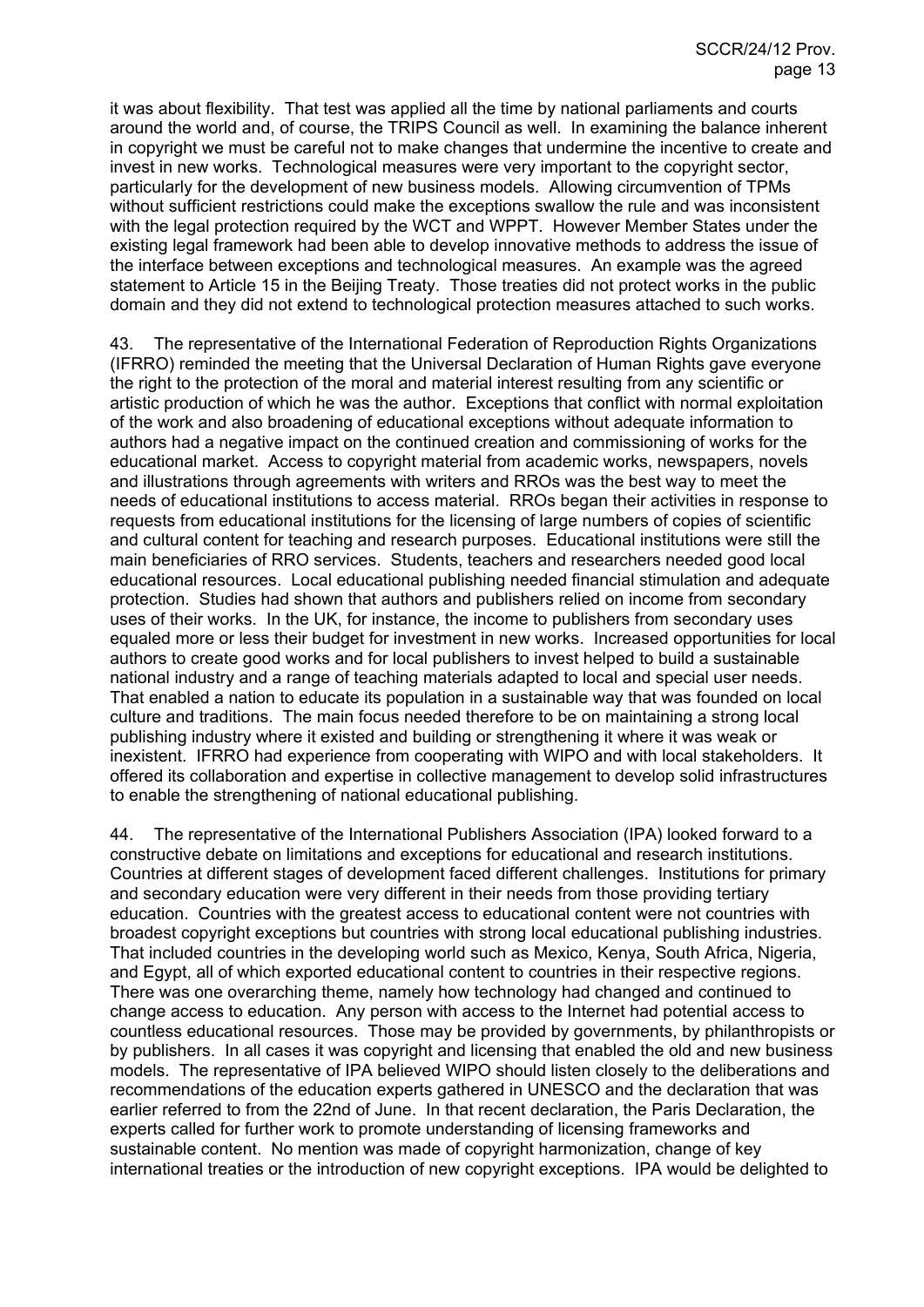assist the delegates at WIPO SCCR in understanding the relationship between publishing, licensing and access to educational resources. Publishers in developing countries were best placed to develop educational content for their students. The greatest challenge was not the lack of copyright exceptions, nor the lack of harmonization of those, but to deliver local relevant content through licensing. Broad exceptions would strengthen the post-colonial dependence on foreign content providers. Strong copyright would enable all to invest in education. The Kenya Publishers Association, for example, had concluded an agreement with the Department of Education that enabled the creation of accessible format copies for visually impaired students. That was just another example of how licensing enabled collaboration and access. IPA welcomed the progress that was made during the WIPO SCCR/23 on the instrument for persons with print disabilities. IPA supported a separate international instrument for persons with print disabilities including an international treaty, provided the wording improved access in practice. The SCCR Chairman's text and the proposal brought forward in subsequent informal discussions required further refining to meet those requirements. For the international exchange of digital e-books, persons with print disabilities and their charities had made it clear how important it was that they had an easy access. Equally rights holders asked for fairness and transparency and that their digital files be handled with due care. That requirement must be reflected in an instrument that reflects the way digital files were managed today around the world. The debate during the last SCCR had demonstrated the wide range of issues and the different solutions that individual Member States have found to address copyright exceptions and limitations for libraries and archives. That great diversity was a result of different history, different library infrastructure, and different levels of experience and experimentation in the digital environment. IPA would be happy to provide further examples of how libraries were addressing those current challenges. Those differences among the Member States were not likely to converge in the future. Further exchange at WIPO would assist Member States to assess how they need to develop their copyright laws in that area.

45. The Delegation of Paraguay recognized copyright as a human right with two main features. One of them was access to culture and knowledge and the other was respect for the moral and economic rights of the authors. That fair balance made it necessary for the developing countries to have tools permitting access to knowledge and culture without infringing copyright. It was necessary to update national legislation, which could be done only through an international instrument, particularly in the area of education. Legislation in Paraguay contained exceptions and limitations for education and culture. Those permit the making of single and personal copies and the use of copies for educational purposes. However the new challenge was the situation that arises in the digital environment, and consequently Article 10 of the Berne Convention, the WCT and the TRIPS Agreement should be brought in line with the new situation through an international instrument.

46. The Delegation of Peru indicated that the Delegations of Ecuador, Uruguay and Peru had the honor of making a proposal for text on exceptions and limitations. The proposal was presented as document SCCR/24/6.

47. The Delegation of Brazil supported the contribution made by Ecuador, Peru and Uruguay. Brazil also had a submission which was presented as document SCCR/24/7.

48. The Delegation of Ecuador supported the proposal that the work on exceptions and limitations should be undertaken by grouping the topics into thematic clusters. The following groupings were proposed: (1) Obligations or proposals to update exceptions of a general nature; (2) provisions on interpretation of the scope of flexibilities, including the three step test. Articles 40 and 44 of TRIPS, and others; (3) Technological measures; (4) Relationship with contracts; (5) Performances for educational purposes; (6) Communication to the public and interactive making available for educational purposes: (7) Translations, adaptations and transformations; (8) Reproduction for educational purposes; (9) Distance learning: (10) Special education for persons with disabilities: (11) Exceptions and limitations permitted only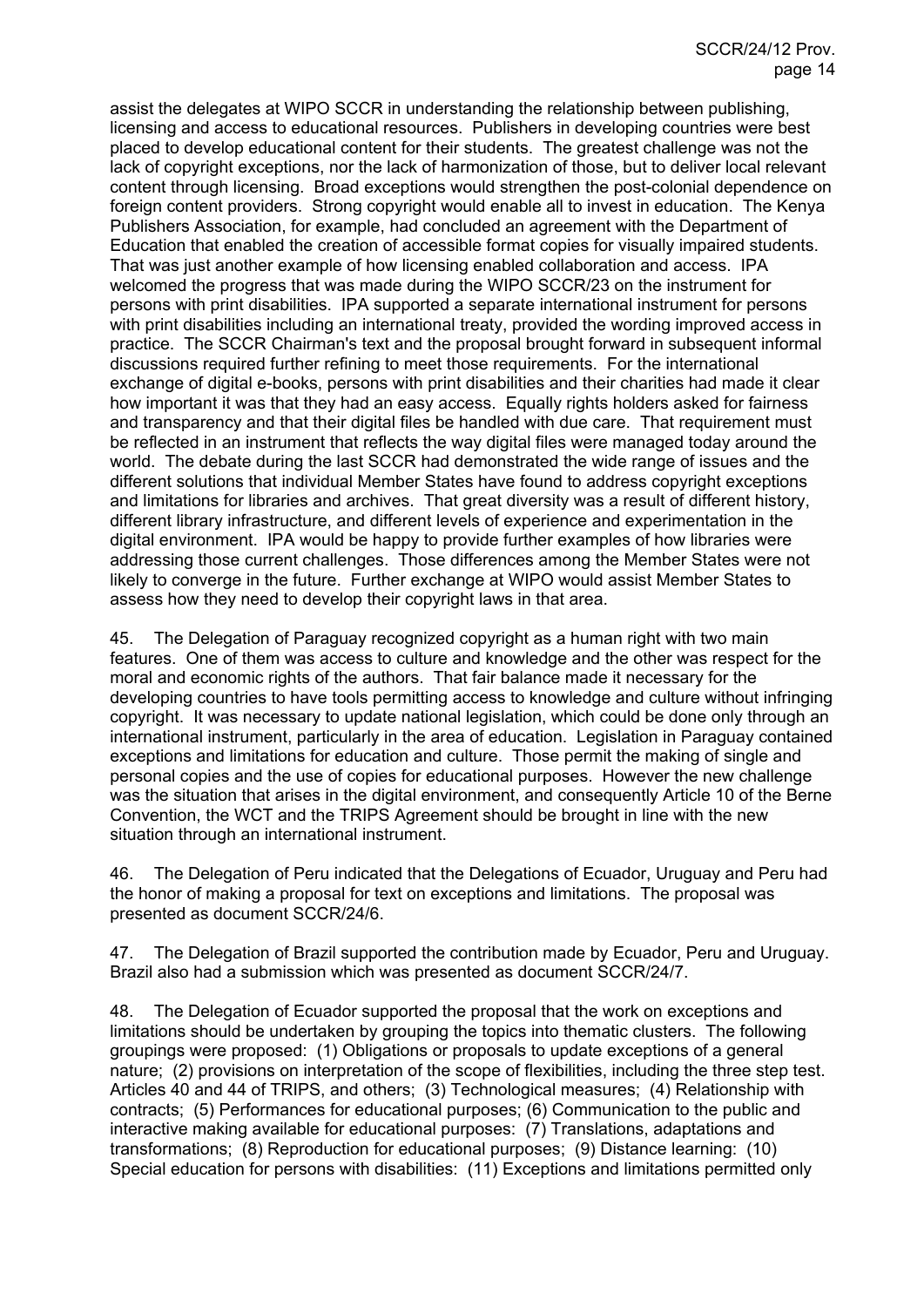for developing countries".

49. The Delegation of South Africa lent support to the proposals by Ecuador and Brazil in identifying clusters to guide the work of the Committee.

50. The Delegation of the United States joined in the sentiment expressed by the Distinguished Delegate of South Africa in supporting the idea that the many clusters presented by the Distinguished Delegations of Brazil and Ecuador would be a good starting point.

51. The Delegation of Uruguay said it was necessary to seek balance between copyright and human rights of men and women for access to education, culture and knowledge. Uruguay had promoted dialogue and cooperation on limitations and exceptions in the SCCR. In 2008, it presented the document SCCR/16/2 with Brazil, Chile and Nicaragua, on a proposed way of working on exceptions with peoples with disabilities and for libraries and archives. Uruguay also sponsored in the twenty-second session of the SCCR work on exceptions for education. In 2009 the Minister of Education and Culture of Uruguay, with the sponsorship of UNESCO, organized the first regional dialogue of educators on the implications of copyright for education and teaching in which various Ministries of Education of Latin America participated. In that meeting, it became evident the necessity to take action with regard to exceptions on that issue. The work, begun by the African Group, Brazil, Ecuador, Peru and other members of the Committee, was going to achieve important success in agreeing on limitations and exceptions for education, which was required urgently

52. The Delegation of Egypt, speaking on behalf of the African Group, understood that the new document was going to include all the existing articles proposed in document SCRR/22/12. It announced that was going to submit additional textual proposals in written form to the Secretariat. They included new text for the preamble: "Mindful of the challenges of human development and for the fulfillment of persons with disabilities with regard to access to education; mindful of the increased economic impact of exceptions and limitations in distance learning using digital technology; noting that access to knowledge protected by copyright works was integral to the goals of copyright system; recognizing that copyright laws must strike a balance between the interests of the public and the interests of authors and other right-holders to fulfill the fundamental purpose of encouraging learning and the dissemination of knowledge; recognizing the need for a global approach to copyright exceptions and limitations and a minimum level of international harmonization of limitations and exceptions in order to reduce the legal uncertainty to which stakeholders in education and researchers expose themselves in the event of mobility, and the need to ensure the lawfulness of cross-border activities and the global flow of information that posits the use of modern means of communication; recognizing that inadequate use of, or lack of harmonization of the exceptions and limitations adopted under domestic laws have created undesired obstacles to access knowledge and compromises intellectual resources". In terms of the additional other operative parts, regarding the authorized actions, it proposed a new article on actions related to reproduction: "The use of works for the purpose of teaching and research authorizes individuals or institutions referred to in this Treaty to: Reproduce by any means, including on a computer disk, by a researcher, teacher, pupil or student; reproduction remains permissible if it allows researchers, students or pupils to learn about the work at any time and any place individually chosen; make teaching or educational purposes compilations of works extracts limited to the goal to be attained when those were freely available to pupils or students. The Group also proposed another article on actions related to representation: "The use of works for the purpose of teaching authorizes individuals or institutions referred to in this Treaty to: Represent by any means, including diffusion of fixed works by means of broadcasts or television; representation remains permissible if it allows students or pupils to learn about the work at any time and any place individually chosen. Insert the work or extracts from the work in educational broadcasts and to fix such broadcasts; the use of works for research authorizes researchers to represent them by any means, provided that such representation was intended for the scientific community to which belongs the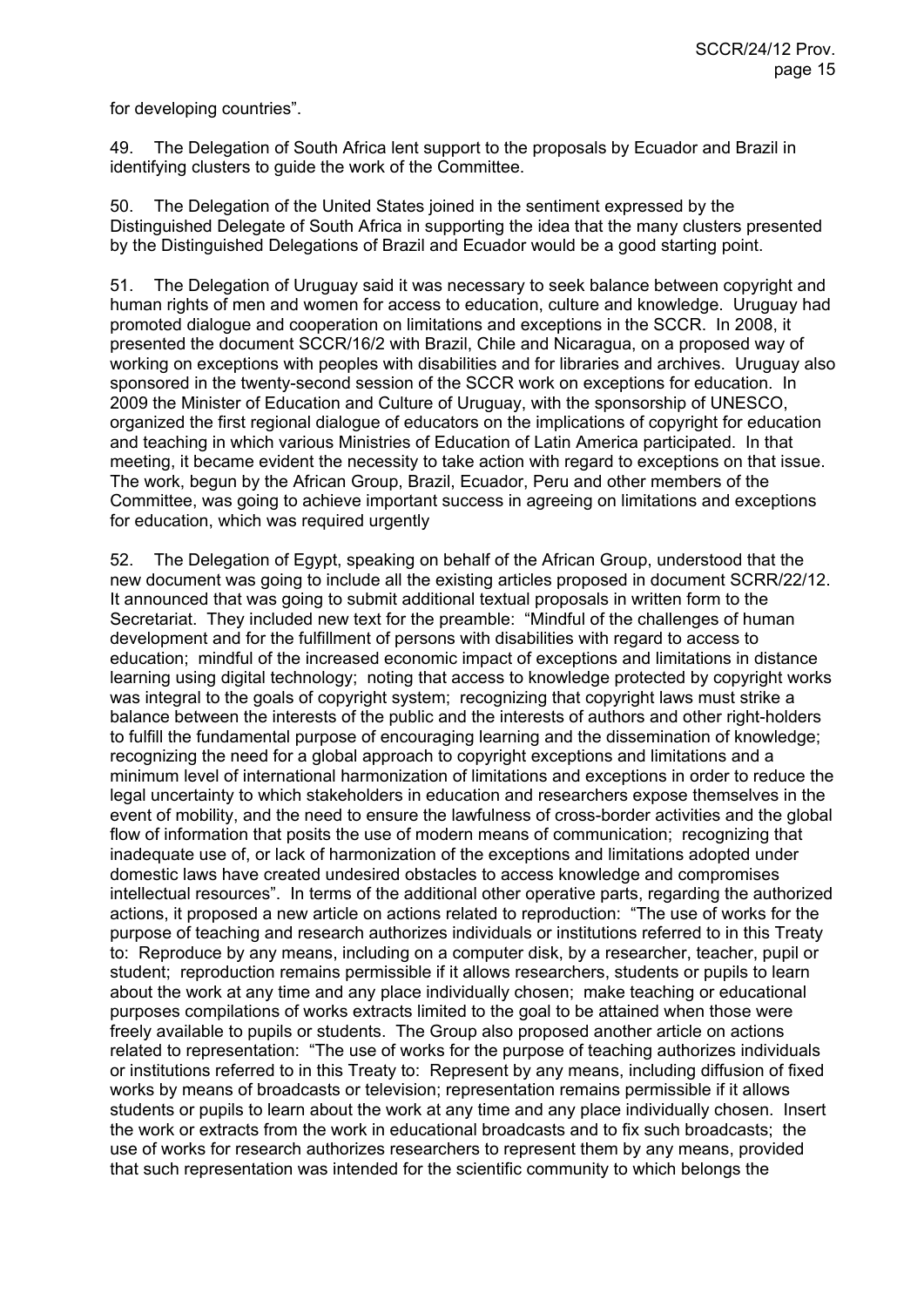researcher who has initiated the presentation, excluding any other public". Another proposed article would be dealing with the issue of transformation and translation: "To the extent required for educational purposes or research, the use of works authorizes individuals or institutions referred to in this Treaty to translate, adapt or transform the work, when those translations, adaptations and transformations are carried out for teaching or research and are not made available to the public". Finally it also proposed an additional article on distribution: "The use of works for educational purposes shall authorize individuals or institutions referred to in this Treaty to distribute a copy or copies of all or part of the work, including making available to pupils or students, the original or copies thereof the work, or copies when those are necessary to illustrate the teaching".

53. The Chair asked Egypt whether those textual proposals were supposed to be incorporated to the original document SCCR/22/12.

54. The Delegation of Egypt explained that because a document was going to be developed using the different proposals from Brazil, Ecuador, Peru, and others, it wanted to have the original provisions of document SCRR/22/12 on education and research in addition to the articles read in the previous interventions.

55. The Secretariat asked to confirm whether it was requested to prepare something similar to the document on libraries where proposals and interventions had been reflected and divided under the different themes.

56. The Delegation of Egypt expressed a preference for having textual proposals, and not just statements.

57. The representative of the International Federation of Library Associations (IFLA), with the support of the Electronic Information for Libraries and the Canadian Library Association thanked the Secretariat for having commissioned and published interesting and informative studies on exceptions for education that highlighted the role of libraries in supporting education. An excellent education service depended on good libraries, which were not only physical spaces but were usually also the source of teaching and learning materials. In rich countries, there was already little distinction between physical and virtual classrooms, because the use of virtual learning environments in education was very common. As technical infrastructure improved, many developing countries could expand online teaching especially for distance learning. Among the copyright issues having a profound impact on the role of libraries supporting education there were the following: making copies of extracts from films, sound recordings and broadcasts for study and research; communication to the public, storing and making available images, films, sound recordings and broadcasts in a secure online environment; making past exam papers available online; allowing for the inclusion of third party content in study projects, dissertations and theses made available online; text and data mining for research; copying for class handouts; licenses for educational materials undermining copyright exceptions when publishers had not licensed works under an open education resource license as recommended in UNESCO's 2012 Paris Declaration; and restrictions to content distribution across borders for distance learning and courses run by multi-institutional partnerships. Education and lifelong learning were key public policy issues which could be properly addressed only through international norms. Libraries benefited from statutory exceptions for educational purposes in many countries. As the Library Copyright Alliance noted, it was clear that most library exceptions as outlined in the proposals discussed at the SCCR/23 session by the Africa Group, Brazil, Ecuador, Uruguay, and the United States of America, had a strong impact on libraries' ability to support educational needs. It urged the Committee to move forward expeditiously to recommend a Diplomatic Conference on the treaty for visually impaired and print disabled people, as well as on the proposals made by Member States concerning libraries and archives and education.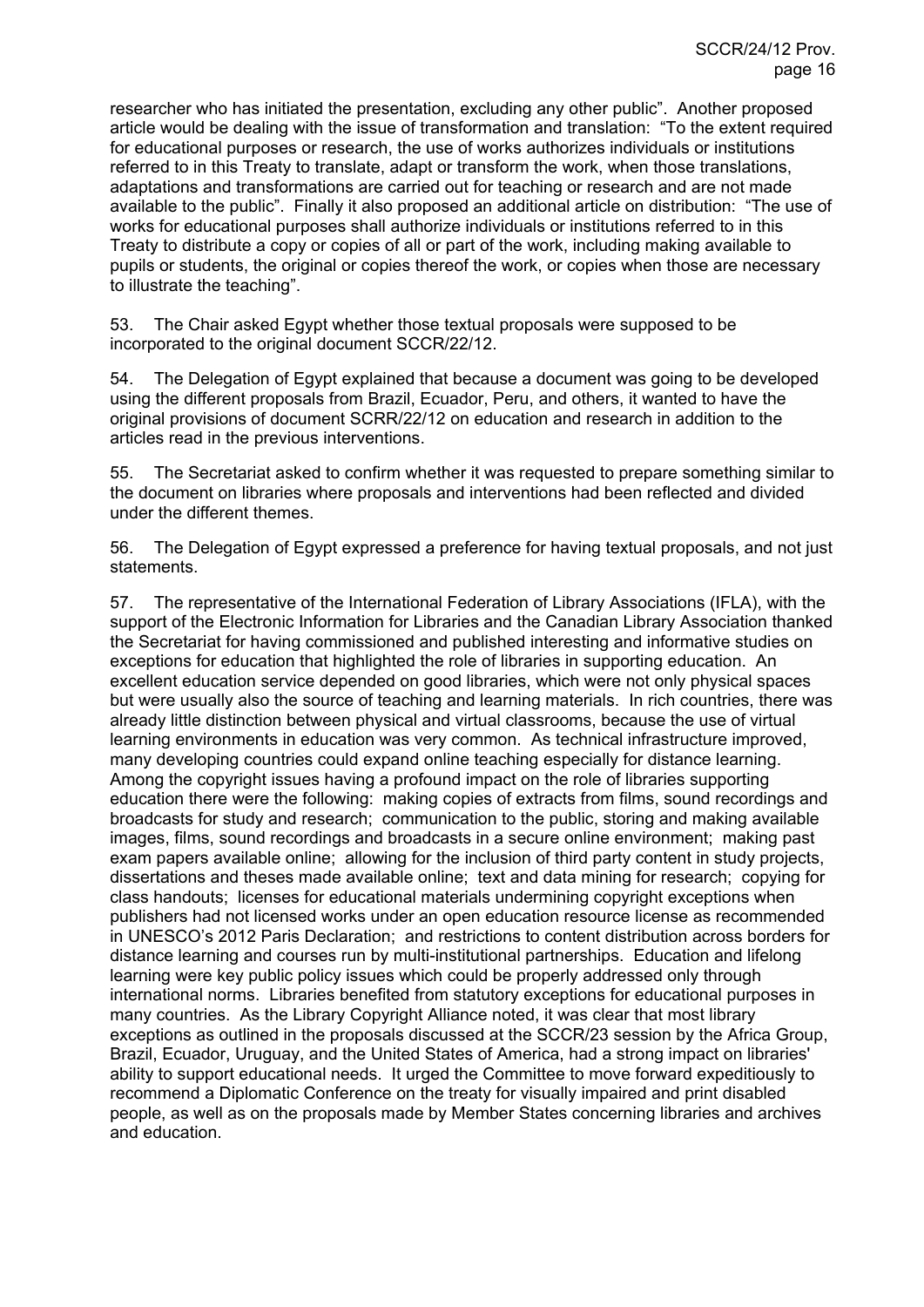58. The Delegation of the European Union and its Member States expressed the interest to contribute to the exchange of views and to the exchange of best practices and the situations in different countries. Education and training were not only essential for the European economy in order to evolve as a knowledge society and compete effectively in the globalized economy, but also permitted the full exercise of fundamental freedoms, such as the rights to education which was enshrined in a charter of the fundamental rights for the European Union. In the EU, educational policy was decided by each Member State, but together they established joint goals and shared best practices. Copyright protection was required, in order to incentivize the creation of not only educational contents but also works in general which were at the very heart of the functioning of teaching activities. Thus copyright protection was required so that educational establishment in the EU had access to top quality works, such as teaching material. It was therefore vital that a fair and sustainable balance was achieved between copyright protection on the one hand, and the achievement of public interest objectives on the other. As for many other sectors in the society, the development of new technologies had changed the educational sector in the EU and deeply modified teaching methods. The Internet had nowadays become an essential instrument of knowledge transmission, be it via the traditional teaching classroom, distance learning, or in the framework of private study. In all cases, works and other protected subject matter were frequently used by teachers and it was important that the copyright framework enabled educational establishments and professionals to fulfill their role in the digital age. The Berne Convention provided for specific exceptions to allow uses of copyright works for the purpose of quotation and teaching. The same types of exceptions were permitted under the WIPO Copyright Treaty, and as far as the related rights were concerned, under the Rome Convention as well as the WIPO Performances and Phonograms Treaty. Those exceptions provided a significant margin of freedom to Members for those conventions and treaties in their implementation. It was for individual countries to apply the framework provided at the international level, to put it into practice via the national legislation and adapt it to the local conditions, while respecting the three step test as provided for in the conventions and treaties. The EU copyright framework provided Member States with the possibility to establish in the legislation exceptions to copyright and related rights for the benefit of educational establishment and for teaching purposes, including the possibility for Member States to decide on whether to provide for fair compensation for rightholders when applying such exceptions. The EU copyright framework allowed the necessary degree of flexibility by permitting Member States to incorporate exceptions in their legal systems, in accordance with their educational policy, legal traditions and market specificities. Finally, the framework also ensured that the application of those exceptions would fall within the framework of the three-step test. The Directive established the possibility for an exception to the reproduction rights, right of communication to the public and right of making available for the sole purpose of illustration, purpose of illustration for teaching or for scientific research, which was commonly considered at EU level as the main exception for the activities of teaching undertaken by educational establishments. At the EU level, Member States implemented in all 27 Member States the quotation exceptions, in different ways, according to the tradition and legal frameworks of each country. Not in all but in many countries there was also a private copying exception and reprographic copying as well. For the education purposes, there was an article in the Directive which reflected the Berne Convention language. The Delegation was ready to discuss again other aspects of its legislation and its implementation of the Berne Convention.

59. The Delegation of Ecuador thanked the African Group for the proposals and said it was waiting to be able to study them before providing comments.

60. The Delegation of Egypt thanked the EU for sharing its experience on the issue and its views regarding exceptions and limitations on education that did exist under the Berne Convention. It requested clarification regarding one particular statement, which was that all exceptions and limitations fell under the three-step test. In that regard, it wanted to know how the EU interpreted Article 10(2), because the three-step test which was captured in Article 9(2), did not have any legal connection with rights, other than reproduction. Article 10(2) gave wide exceptions permitting utilization of literary and artistic works, by way of illustration, in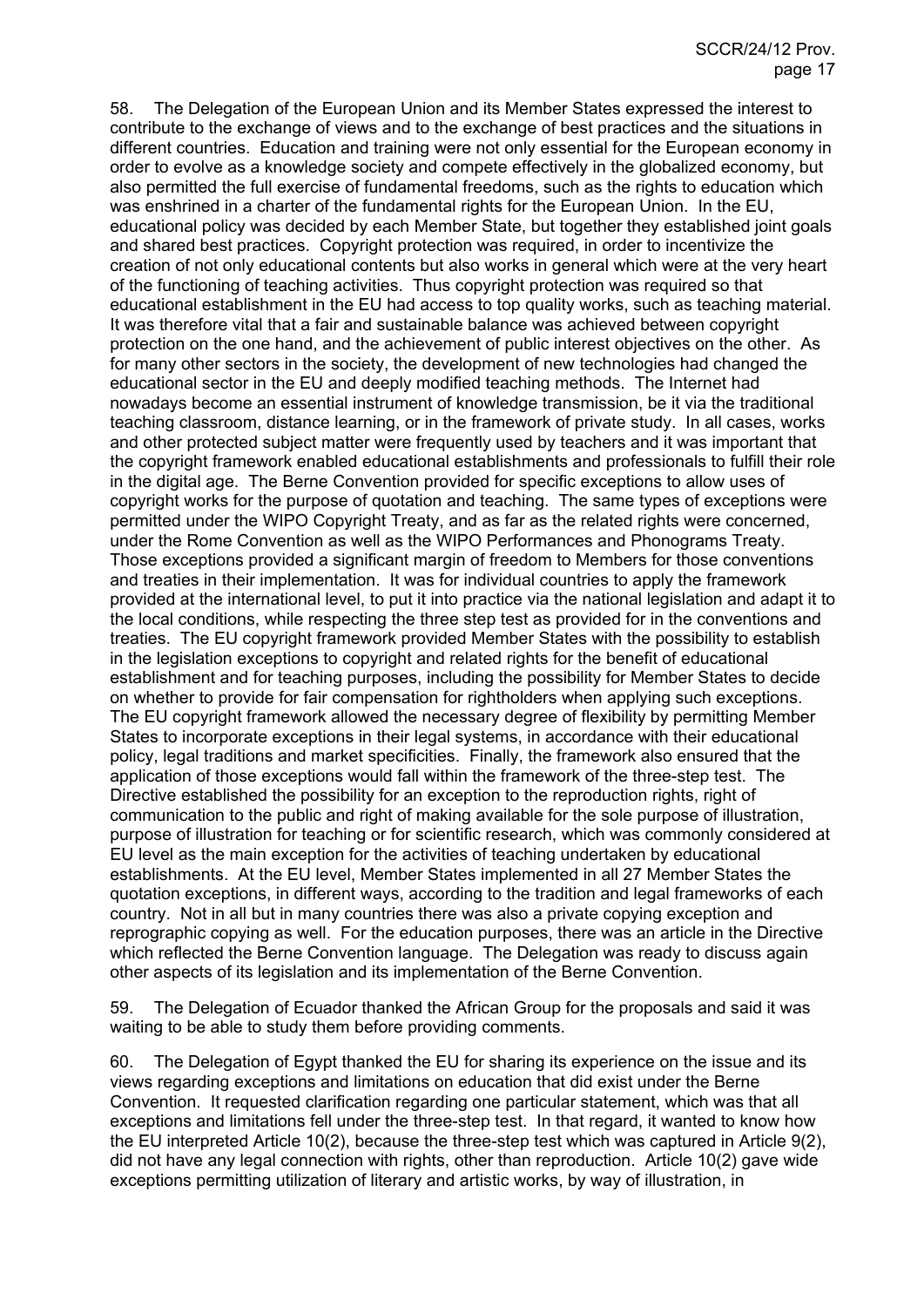publications, broadcast, or sound or visual recordings for teaching. In addition Article 10 established two legal requirements such as the rule of fair practice and the mention of the source.

61. The Chair reminded that the Secretariat had received textual proposals from Brazil, Peru, Ecuador and Egypt. The thematic clusters had been prepared in advance, before receiving the latest proposals.

62. The Delegation of Ecuador said that the document indeed captured the spirit of the proposal put forward by Ecuador.

63. The Delegation of Brazil believed that its proposal was well captured in the document provided by the Secretariat under document SCCR/24/7.

64. The Delegation of Nigeria proposed to include additional clusters: subject matter ineligible for copyright protection, public domain; social rights; provisions for educational and scientific decisions for private import of educational materials; provision dealing with limited liabilities for Internet Service Providers; specific exceptions for science; assertion that support development of open educational resources; personal use rights for study; use of protected work for public health and public security; inclusion of the work or subject of related rights in educational materials; and access to public funded research.

65. The Delegation of the United States of America was pleased to look at the lists of clusters from the distinguished Delegations of Ecuador and Brazil. It asked the Chair whether it was the right time to propose some suggestions for consolidation or merger of the lists. For example, both lists mentioned technological measures; there was a situation similar with the subject on use for pedagogical and teaching purposes.

66. The Chair encouraged that kind of exercise in order to narrow down the clusters. Consolidation of similar proposals was not harmful.

67. The Delegation of Ecuador thanked the United States of America and agreed with the proposal of the Chair. Regarding technological protection measures there was no doubt, but in other instances, although they looked similar, the proposed clusters were not exactly the same; therefore there was a need to clarify it with Brazil.

68. The Delegation of Brazil agreed with the merger on technological protection measures, but proposed to have a discussion with Ecuador on the other matters.

69. The Delegation of Chile asked a clarification on what kind of comments the delegations were supposed to provide at that moment; because it had some new proposal to put forward for the consideration of the Committee.

70. The Delegation of the United States of America in response to the comments by Chile, recommended that the Committee should get as many possible clusters and ideas as possible at that stage, and try to reduce them at a later time. If the Committee wanted to consolidate proposals, it was not helpful to have Member States bringing new ideas at a later stage.

71. The Chair thanked the United States of America for the proposal. The only issue about that proposal was that it was not possible to have all the proposals on a single document to analyze and compare at that stage.

72. The Delegation of Chile reminded the Committee that it was the first time the delegations had the opportunity to look at the list; therefore it proposed to have preliminary comments and suggestions and have a compiled version of the document for the next day.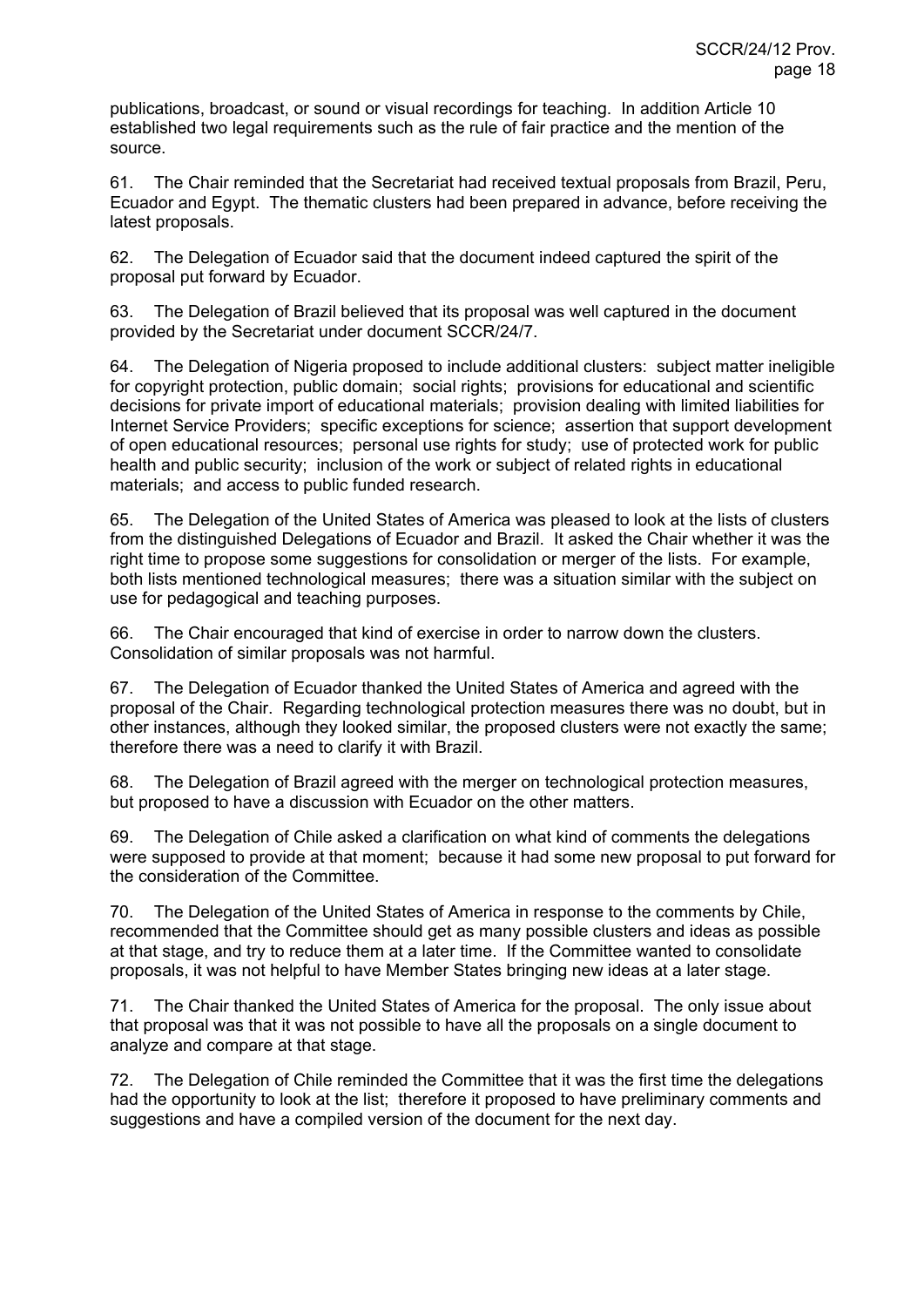73. The Chair said that the only proposal for additional clusters had come from Nigeria; therefore once there was a consolidated version, it was enough to add the African Group's proposals

74. The Delegation of Brazil informed the Chair that more time was needed to clarify the issue and proposed to revert to the Committee at the beginning of session of the following day.

75. The Chair suggested that the Secretariat worked on the basis of the clusters already received and the consolidation exercise could be undertaken the following session.

76. The Delegation of Chile asked whether it was possible to send in writing to the Secretariat a new proposal to be included in the list.

77. The Chair confirmed it was possible and advisable to send proposals in writing to the Secretariat.

78. The Delegation of Ecuador agreed with the proposal of the Chair to have a comprehensive document ready for further session, on the basis of which, negotiations could take place.

79. The Delegation of Egypt asked whether the European Union was ready to answer its question.

80. The Delegation of the European Union and its Member States clarified that it did not respond to the Egyptian question because it believed that it was not the role of the European Union to discuss the interpretation of the Berne Convention in that forum. It just reminded Member States that the three-step test under Article 13 of TRIPS, Article 10 of WCT and Article 16 of WPPT applied to all exceptions and limitations. Furthermore, in accordance with all those obligations to respect the three-step test, the European Union legislation made all exceptions and limitations under Directive 2001/29/EC subject to the three-step test.

81. The Chair invited the Secretariat to run the delegations through the document and explain the approach taken in compiling the various proposals that were received the previous day from various delegations.

82. The Secretariat explained that it had incorporated all the materials received, including both thematic topics for discussion and text proposals and tried as much as it could to come up with headings that reflected the content. The document was entitled Draft Compilation on Limitations and Exceptions for Educational and Research Institutions. It opened with some general provisions on page 2 that came from the proposal from the African Group including the preamble, definitions and beneficiaries, articles that were used within the specific education research limitations and exceptions in the following section. Those materials incorporated both the original text and the additional material in those sections that were given yesterday. The general section went from page 2 through 4. On page 5 the provisions on the specific education and research limitations and exceptions were included. Basically the proponents of the various proposals, whether they were text or thematic topics for discussion, were taken in alphabetical order and listed with their respective proposals. Beyond the consolidation, no attempt was made to consolidate topics. That section contained the proposal from the African Group, including Article 15 and the authorized actions, the Brazil proposal on what would not constitute a violation of copyright. And then proposals from Chile, Ecuador and Nigeria on thematic topics and the proposal from Ecuador Peru and Uruguay on updating and expanding limitations and exceptions in the digital environment. After that on page 8 specific topics were contained that were related to but were not specifically directed to educational and research institutions. Software and databases, related rights, technical protection measures, contracts, importation and exportation, orphan works, withdrawn or out-of-print works, open educational resources and publicly funded research. Those were all topics for which various Member States gave us either text or proposed thematic topics that should be encompassed with the discussion of research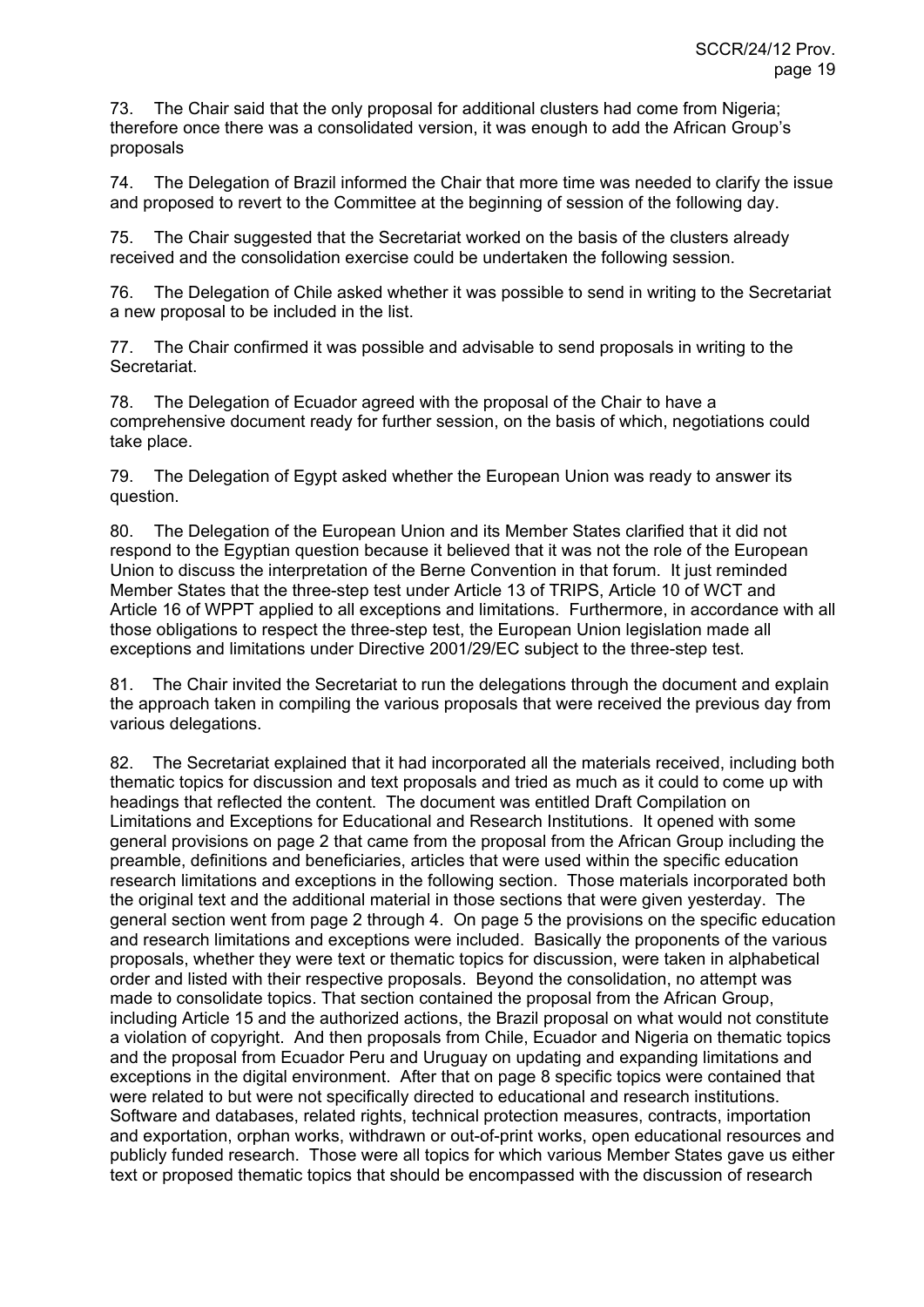institutions. On page 17 there were other topics. Those were other proposals received that were more general in nature.

83. The Delegation of the United States of America considered that the document provided a useful guide to the issue under discussion. In reflecting on the comments of the Delegation of South Africa, it was important to share experiences and to work on the document in setting out the issues in the clusters to be addressed in an international framework.

84. The Delegation of South Africa clarified that there were two important issues to undertake under exceptions and limitations for educational institutions and research. One was a compilation of textual proposals; the other was sharing of experiences.

85. The Delegation of the United States of America agreed with South Africa that the document was an excellent basis for the development of ideas and proposals for a legal framework.

86. The Delegation of Egypt stated that that the African Group proposed two new clusters regarding education and research institutions. The first one regarded computer programs and was captured in Article 16 of the African Group proposal SCCR/22/12 so it would suffice to add that textual proposal as part of the document. In addition the group also proposed a new cluster titled limitations on remedies for infringement.

87. The Delegation of Brazil thanked the Secretariat for preparing the draft compilation on limitations and exceptions for education and research institutions comprising all of the textual suggestions made so far.

88. The Delegation of Ecuador requested the Secretariat to take into account in the proposal submitted by Ecuador, Peru and Uruguay that the cluster or specific proposal be entitled scope of the three-step test.

89. The Delegation of the European Union and its Member States raised some concerns regarding the working method that was adopted for libraries and archives, whereby a list of thematic clusters was first to be agreed, which would then enable the document to be structured. However, the document had titles corresponding to themes. And under those titles the thematic clusters proposed by Brazil, Ecuador, Nigeria were included as subcategories. It seemed that the Committee was working on a proposal from Ecuador and Brazil to merge the themes and that we were going to agree first on that merge and then use that as a basis for the structuring of the documents. Moreover, as was indicated by the U.S. Delegation, the European Union also began the previous day to present its experiences and would like to continue sharing its experiences with the Committee.

90. The Secretariat explained its understanding of the European Union suggestion, namely, to break down the specific education and research limitations and exceptions into thematic topics. The document would end up with 30 or so thematic topics under which to put material. That was certainly a way to organize the document but it seemed that some proponents wanted to keep their text proposals together.

91. The Delegation of Egypt indicated that the nature of the exercise was to make textual proposals. Other statements or interventions or declarations of course would be recorded in the Committee. But in terms of the document, it needed to be only focusing on the textual proposals submitted by all countries.

92. The Delegation of Peru requested to know exactly the work plan in the coming days.

93. The Chair indicated that, since the document had just been circulated and the groups did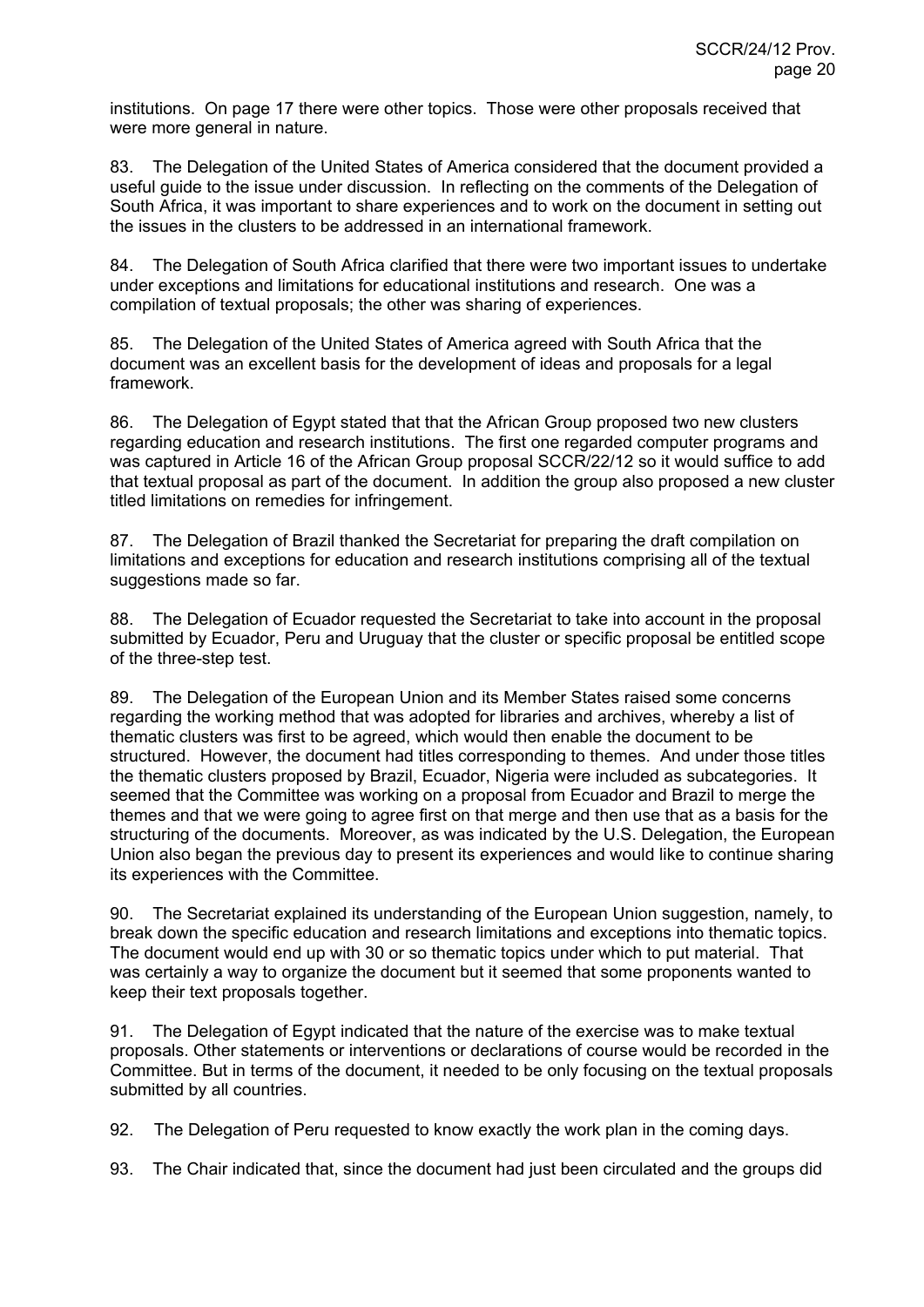not have an occasion to study it in the respective groups, they would need to consult on the document. In respect to the question of the national experiences, they must be shared in the context of the textual proposals. For instance, if there was a topic that had been captured in the draft, it could be explained it in terms of the national experience.

94. The Chair invited delegations to continue with the meeting after consultations on the document.

95. The Delegation of Brazil indicated that, regarding the clusters that were proposed by Brazil and also by Ecuador, a GRULAC position had been reached. The coordinator from GRULAC would report to the Committee on the proposed merger language for some clusters.

96. The Delegation of Peru indicated that GRULAC tried to simplify the initial proposals. Notably on page 6 where there were five clusters from countries in the region that GRULAC proposed to merge into a single one. The cluster should be entitled as follows: "For pedagogical teaching or educational purposes, including, but not limited to performances, reproductions, distribution of protected works or fragments of protected works in classrooms, translations, adaptations and other transformation". On page 10 of the Secretariat's document the Brazilian and Ecuadorian proposals were very similar and an agreement was reached to merge them into a single heading: "Technological protection measures".

97. The Delegation of the Islamic Republic of Iran, speaking on behalf of the Asian Group, indicated that the list of proposed clusters was non-exhaustive and they welcomed any further textual addition at that preliminary stage of work. While welcoming any kind of experience sharing from Member States, it would not be appropriate to insert those experiences in the compilation text. Proponents of text in cluster based discussions were invited to clarify and explain more their proposal with a view of seeking some sort of convergence and narrowing down the different options in the text.

98. The Delegation of Italy, speaking on behalf of Group B, considered some of the proposals a bit broad and overlapping. The Group requested to have the views expressed by delegates reflected in the document.

99. The Delegation of Pakistan supported the cluster based approach and proposed the addition on page 7 of another cluster, which would be named as follows: "Strengthening of existing flexibilities and introduction of new flexibilities in the copyright system to ensure access to textbooks and educational material at affordable prices". Moreover, it also requested the addition of another cluster as follows: "Access to publicly-funded scientific research". The broad idea behind that issue was that most recently in some of the countries for example the UK, there had been a move to make available the publicly funded scientific research so that it was available to the universities and research institutions.

100. The Chair asked whether the second proposal of Pakistan was different from the one on page 16.

101. The Delegation of Pakistan indicated that it was not specifically the same one but it could work with the proponents of that proposal to have common language reflecting its concerns.

102. The Delegation of Egypt stated that the African Group supported the statement made by the Asian Group. Indeed the proposed new clusters were useful to the discussion, especially access to publicly- funded scientific research. The African Group would like to add some words to the title so it would read draft compilation on textual proposals on limitations and exceptions for educational and research institutions and also people with other disabilities. Regarding the definitions, at that stage the definition or references relating to libraries and archives should be deleted because those would be dealt with under a different document. On page 10, the Group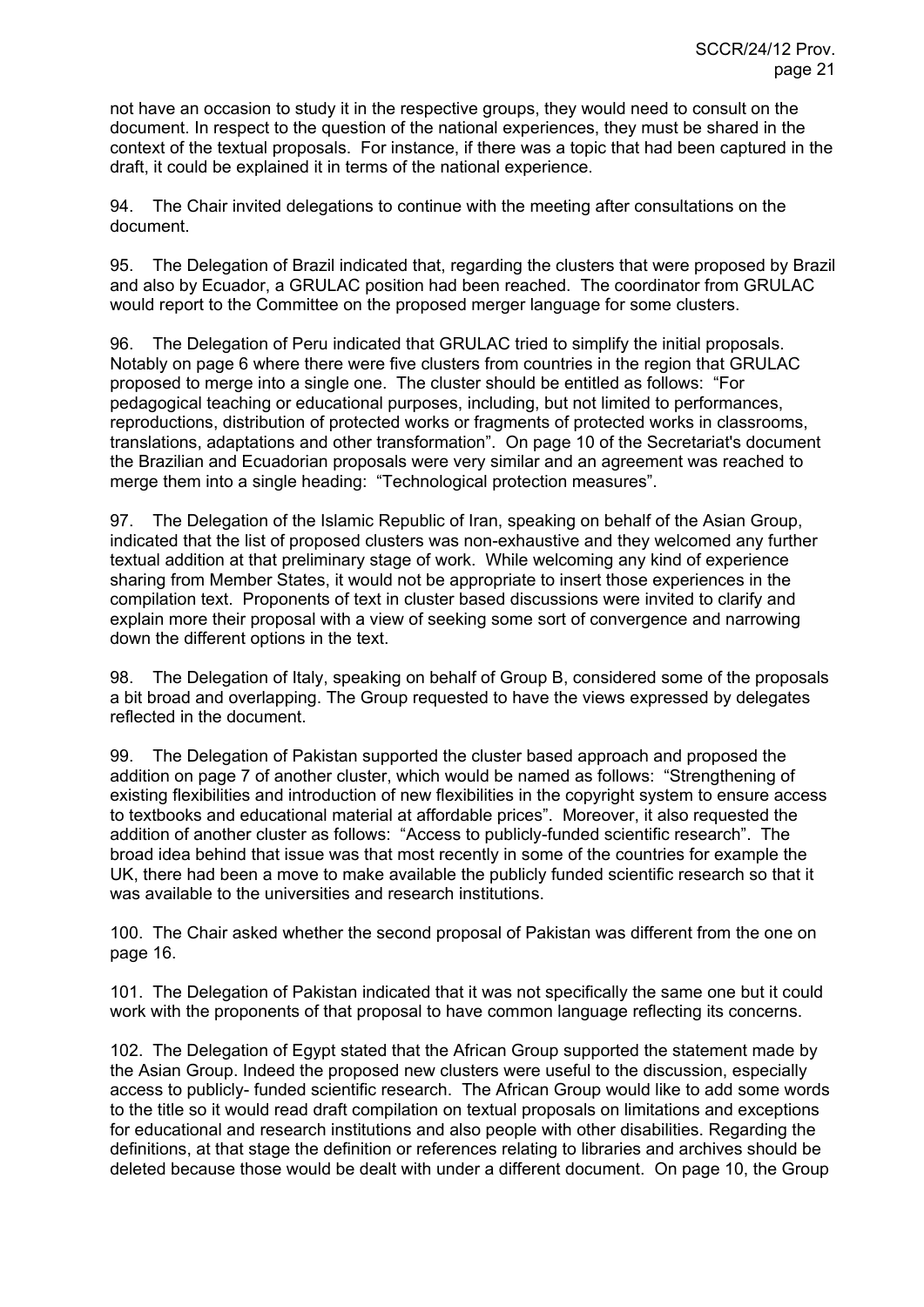could change the title to technical protection measures. A new chapter for limitations and exceptions for Persons with Disabilities was also proposed and in that regard it was proposed to include the text captured by the African Group proposal SCCR/22/12, in particular Articles 5, 6, 7, 8 and 9.

103. The Delegation of Nigeria indicated that the compilation was a very good basis to start discussions on exceptions and limitations for education and research. The Nigerian delegation would like to see the proposal from Nigeria at page 17 which was under items 42, 43, 44 and 45 reflected on the specific educational research limitations and exceptions. It introduced textbased language on some of the clusters, namely Cluster 2, exhaustion of rights. Cluster 5, specific exceptions for science. Cluster 4 dealing with limited liability for Internet service providers. Cluster 10, access to publicly funded research. Cluster 13, rights to facilitate teaching, scholarship and research. Cluster 14, limitations and exceptions to database protection laws

104. The Delegation of the European Commission, speaking on behalf of the European Union and its Member States, supported the intervention just made by Group B. The EU felt that the compiled working document should have reflected, as it happened for the one on libraries and archives, not only textual suggestions but also comments. Concerning the approach to the clusters, there was a lot of overlap in between clusters and lack of clarity on what specific clusters encompassed. Some explanations were needed from the proponents and some examples. Some clusters went beyond the scope of the work under that topic, such as, for example, contracts, withdrawn works or translations.

105. The Delegation of El Salvador endorsed the GRULAC statement concerning the proposal for condensing down some of the clusters. It proposed that two additional clusters be included. One would relate to information on rights management and effective technological measures of protection. A more detailed explanation into the substance of those additional clusters would be provided at the appropriate time. The second cluster related to best practices and experiences, including the sharing of experiences and the application of exceptions and limitations.

106. The Delegation of the Czech Republic welcomed the effort made by GRULAC on the consolidation of a number of clusters in the document. Unfortunately there were additional clusters introduced which represent additional overlaps. In that regard the number of clusters and the clusters themselves needed to be consolidated, clarified, and specified in some cases. The contributions by Member States were not exhausted or should not be limited. The space to introduce written contributions should still be in place and the form of those written contributions should not be limited.

107. The Delegation of the United States referred to the proposal by Egypt for the title of the document. The Committee had spent a great deal of time on the title of a document from a prior session of the SCCR. The title could be: "Provisional working document containing comments on and textual suggestions towards an appropriate international legal instrument (in whatever form) on exceptions and limitations for libraries and archives". The Delegation would regret to get into the kind of long discussion on a title of the document as it happened in the last SCCR session. A smaller group of regional coordinators could talk about the title of the document.

108. The Delegation of Egypt said that the two issues at stake were different. The title for the working document for libraries and archives got into that issue because of discussing the nature of the instrument. On the case under current consideration the nature of the instrument was not discussed. It was just a textual proposal. And also in addition, Egypt proposed to add the category of other disabilities to the title.

109. The Delegation of the United States agreed to the inclusion of other disabilities in the title of the document and again recommended that the regional coordinators or regional coordinators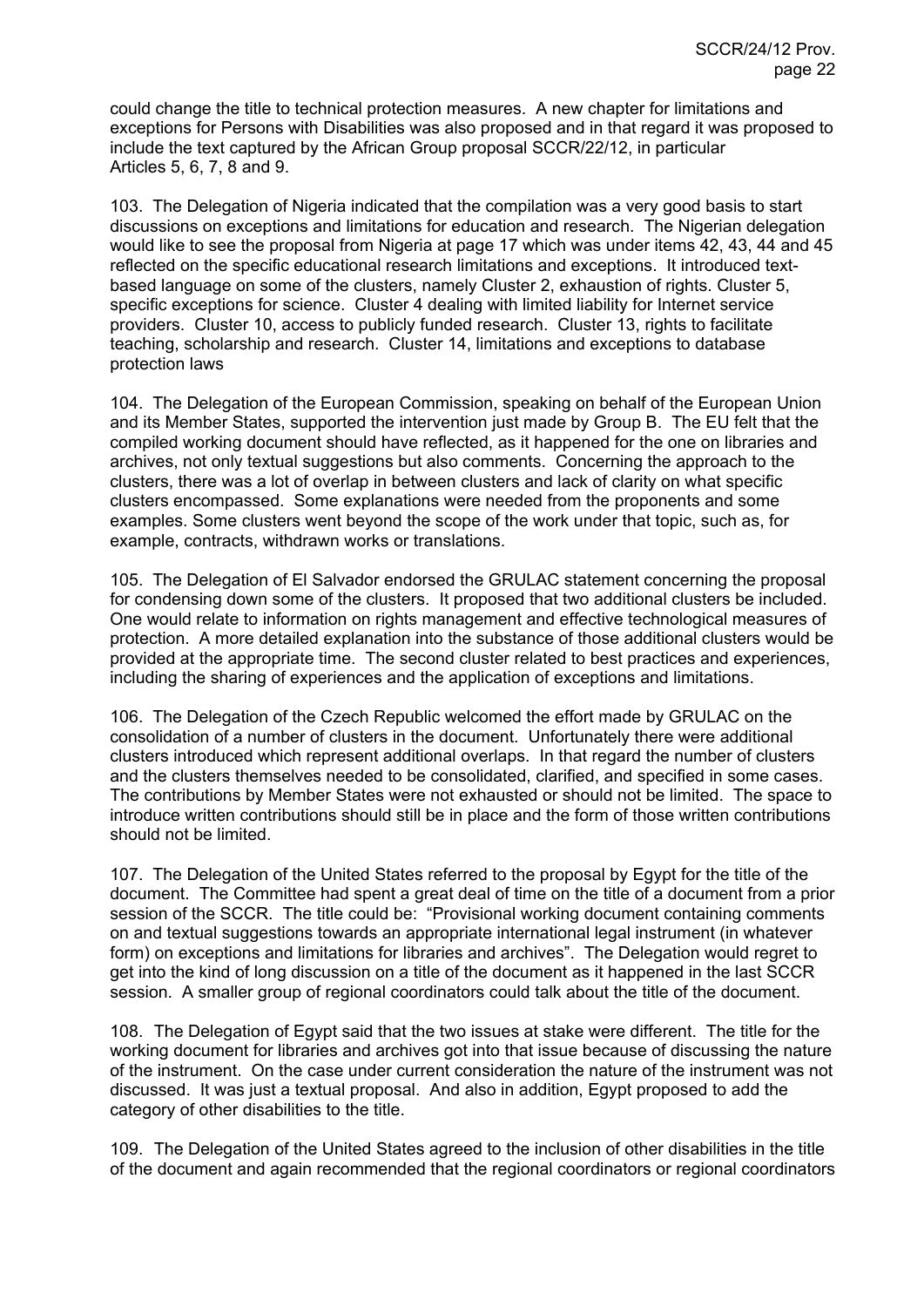plus some work out the exact wording of the title. While there was some difference in the nature of the documents, it was very important for the United States that the library and archive discussion be treated equally with the discussion of educational limitations.

110. The Chair took the point from the EU that if there was no explanation from the proponents on the clusters it would be very difficult to even go in the exercise of trying to merge some of those clusters that were seemingly overlapping. It was important to start with the exercise of trying to explain those clusters at least in brief terms so an attempt at merging or at least understanding those clusters that have been proposed could be shortly thereafter undertaken. The first set of clusters was on page 6. It was proposed by Brazil, then Peru, Chile and Ecuador.

111. The Delegation of Peru explained that the GRULAC proposal tried to consolidate the previous proposals to shorten the list of those different clusters and try to draft a title of the cluster that may include those previous related clusters. So in that sense in consequence, it was understood that the Cluster Number 3, a previous Brazilian proposal, use for pedagogical and teaching purposes was closely related to those specific uses that were part of the Ecuadorian proposal and one specific cluster proposed originally by Chile. Those uses for pedagogical and teaching purposes were the reproduction for educational purposes previous Cluster 8; the performance for educational purposes previous Cluster 5; the translations, transformations and adaptations, previous Cluster 7; and the distribution of protected works or fragments of protected works in classrooms, previous Chilean proposal 3. In that sense those were specific uses for pedagogical, teaching, or educational purposes and it was possible to consolidate them because either a reproduction or a performance or a transformation or distribution, the four of them were different types of uses. So at the end there was a general mention to uses for pedagogical and teaching and educational purposes and the mentioning of four of them, but without limiting the possibility of other kinds of pedagogical and teaching purposes. There was another consolidation regarding the technical measures, but it did not deserve major explanation because the two previous clusters were on that topic and there was just a difference of the use of the term "protection".

112. The Chair indicated that there were some proposals from Ecuador that still required explanation.

113. The Delegation of Ecuador referred to the clusters on page 6 which had not been included in the joint statement by GRULAC. The first of them was Cluster 6, which referred to making available on an interactive basis a communication to the general public as referred to in the WCT and the WPPT. That was a theme that should be dealt with separately because of its implications for the digital environment. The other cluster which had not been included in the GRULAC consolidation was Cluster Number 9 which was on page 7 of the document and focused on distance learning. That, too, was a form of use of works for educational purposes which had its own identity. Cluster Number 10 on the same page, which referred to the exceptions that were needed for special education for persons with disabilities. Finally, Cluster 1 related to obligations of a general nature because they referred to undertakings taken by members of the Committee to update their laws from a systemic point of view. The other clusters may be considered ways in which states met those obligations because Cluster Number 1 did not refer to specific exceptions or specific uses that should be exceptions. It merely referred to a situation where states reached general agreement on exceptions.

114. The Delegation of India supported the statement by the Distinguished Delegate from Ecuador. The cluster should include the making available and communication to the public right and also transmission because those were very important, especially in the distance learning environment. The second item was the topic of research. The member countries had included very important aspects in Cluster 3, use for pedagogical and teaching purposes. But one cluster should exclusively cover the research purposes. As regard databases the focus should be on original databases, not on the non-original databases. Copyright was an expression of original ideas in a material form. So the database also enjoyed copyright protection if it was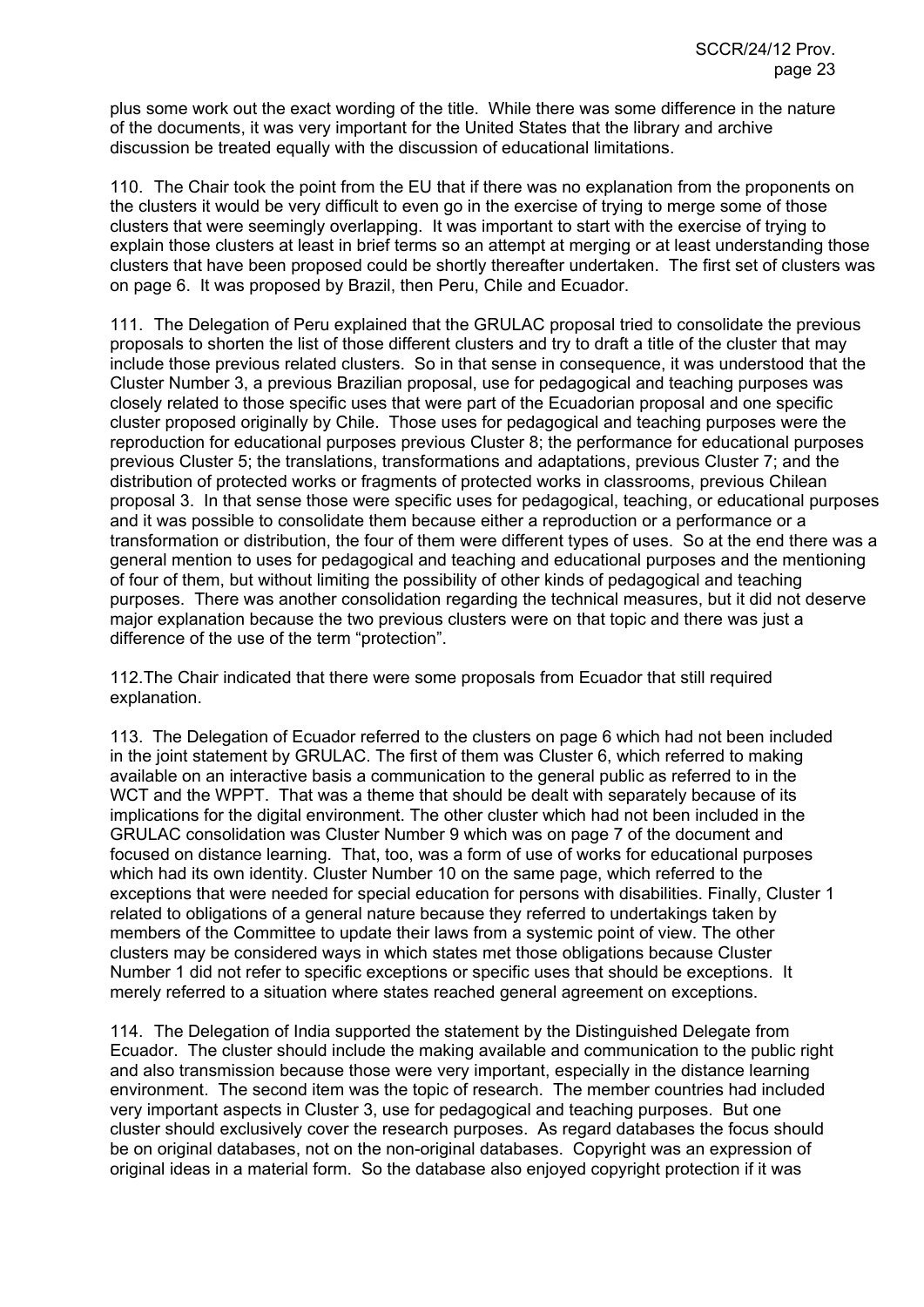original. Another important definition was the term "work". The definition was very narrow. It should cover any work and include not only the literary and artistic works but also the cinematographic and sound recording and other multimedia works. Analog and digital works should both be included.

115. The Delegation of Nigeria noted quite a bit of redundancy in some of the proposals. My understanding of the word "cluster" was a grouping of items that were linked together by some theme. I'm wondering if some of the things that were referred to as clusters were in fact not requests for specific provisions identifying or dealing with a specific item. It could be possible to put more coherently those clusters together and identify four or five different kinds of exceptions and limitations. One would be a cluster along institutional lines indicating who would be rightfully able to use the limitations and exceptions. The second would be the kinds of uses that would be allowed. The third would be distance education which would deal with transmission, databases, TPMs, etc. And the fourth would be research. Virtually all of the proposals for clusters fell under one or all of those four general themes. In the interest of time and efficiency the Nigerian proposal was placed under two of the cluster headings mentioned. The first proposal was to establish specific exceptions for scientific research for scientists to be able to access databases for the results of scientific research, whether publicly funded or in journal documents to be easily available within the educational and research context. Related to that was Cluster 7, namely personal usage rights for study and research. That included personal use both for researchers and teachers themselves, but also for students within educational institutions. In the process of the educating function, particularly in traditional classrooms, the rights to facilitate teaching, scholarship, or research should not represent a cluster per se. With regard to Cluster Number 9, protection for incidental inclusion of a work or a subject of related rights in educational materials, that really related to the capacity and ability of both teacher and students in either a traditional class or in the distance learning process to capture copyrighted works or works subject to related rights as part of a teaching research or study exercise. There was a need to ensure that those sorts of incidental inclusions were not the subject of a violation. That was particularly important in the context of countries that did not have the fair use doctrine, which would normally excuse such incidental inclusion in any regard. Finally, the reproduction of works, including broadcasts, under Cluster 11. As explained by India that was really about the capacity to be able to transmit digital works and content for distance education, but also for in-class use. While those were important rights, they were not clusters per se. They were aspects of one of the four or five clusters suggested.

116. The European Commission, speaking on behalf of the European Union and its Member States, concurred with the remarks by Nigeria that there was a certain degree of confusion due to use of the term clusters, which was normally defined as things that belong together. Some of the clusters overlapped or talked about the same from different angles. So in that respect a further effort to try to rationalize the clusters would be very welcome. But trying to get further clarity and within the first group that you had identified which was specific education and research limitations and exceptions, and starting by the explanations by GRULAC, it was useful to try to regroup together some of the clusters as it had been done, the use of works for pedagogical and teaching purpose was a very large title in any event. They all seemed to relate, the first one being a very general basket. The others seem to relate to different rights that may be affected by a limitation or exception for the benefit of teaching and maybe research. There was one, however, which originally was on the point number 12, Cluster 7, which read "translations, transformations and adaptations" for which further guidance from GRULAC would be appreciated. Moreover further clarification from Ecuador would also be welcome as regards to Cluster 6 that referred to availability on an interactive basis and communication to the general public for education purposes. When talking about limitations to rights for the purposes of teaching or education, one normally tended to identify the institution or the particular use of the particular user or beneficiary. That seemed to be very large when referring to the general public.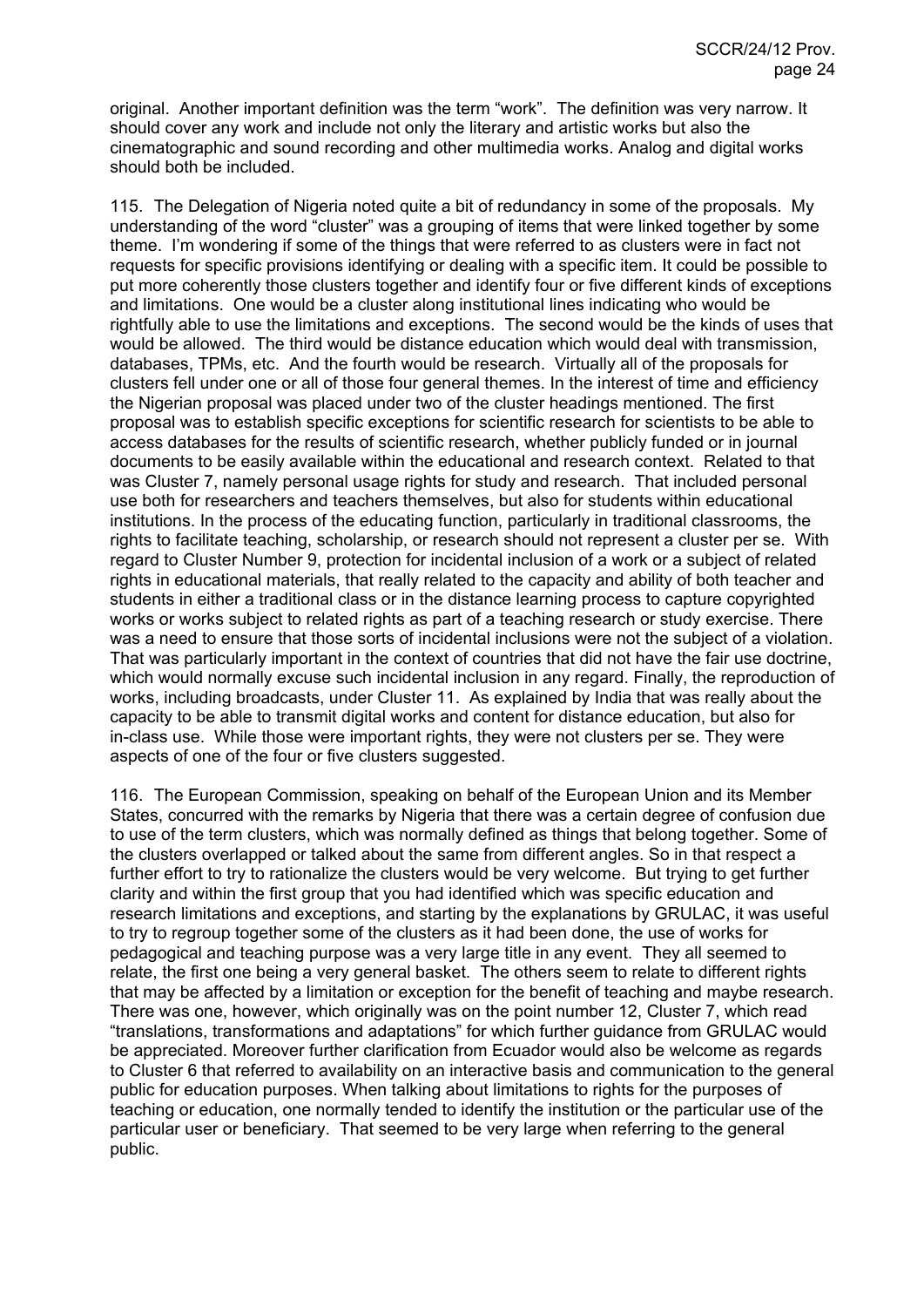117. The Delegation of India added one more item to the Cluster 7, the earlier cluster that was part of the quotations, should include both quotations and citations. The Indian Delegation appreciated the important issue raised by the Distinguished Nigerian Delegation, especially on 18, that was Cluster 7. That was the personal use rights for study. The personal use and private study by individuals were very important because, once the exceptions for teaching purposes and pedagogical purposes had been covered, the student went back from the classroom to concentrate on studies consolidating what he had learned from the classroom. The publicly funded material, open access or open educational resources deserved a separate cluster, due to its importance not only in the developing countries, but also in the developing countries. Finally the beneficiaries should not be only the public, the government, educational institutions. The private universities and research institutions run for noncommercial purposes should also be covered.

118. The Delegation of Ecuador indicated that the clusters were just a heading with respect to which specific text of proposals was added. As to Cluster 7, translations, transformations and adaptations, the rubric would include specific proposals of exceptions for educational purposes that have to do with a work that was one language and would be translated into another language in order to facilitate the educational process. As regards transformations, the change would be made to the work in order to make it more understandable or apt for educational purposes. An extensive work, for example, which would be summarized so that it could be used for education for children in basic education. Then adaptation, very simply we were thinking about situations, for example, a poem in which the professor in class proposed a small representation of the poem by changing from a literary genre to another. Then as to Cluster 6, which was availability on an interactive basis and communication to the general public for educational purposes, there was an ambiguity which was generated by the translation.

119. The Delegation of Brazil referred to the clusters it had proposed, namely, Cluster 3, 4, and 5. It confirmed that Cluster 3 was merged with other clusters proposed by GRULAC. Cluster 4 and Cluster 5 covered two important issues that should be addressed by the new instrument. New language regarding those clusters had been coordinated. On the Cluster Number 5 on quotations, it was worth mentioning that there was already a provision in that same spirit in the Berne Convention but the issue needed to be addressed in the new instrument as well especially in view of the new digital environment.

120. The Delegation of the United States of America concurred with the sentiment in the room that the word "clusters" had perhaps led us astray in the discussions and perhaps what were really intended were topics. In following up on the European Union's exchange with Ecuador concerning topic number 11, which was Cluster 6, merit was found in the explanation of the Distinguished Delegate of Ecuador that the problem related to an imprecise translation from the Spanish. Further clarifications would be welcomed on what the difference was between the Ecuadorian Cluster 6 and the concept of distance learning, which was Cluster 9. As to the remarks of the Distinguished Delegate from India, it was not clear what the problem was in copyright about citations. Under American copyright law there would be no protection of citations from which you would need an exception. In addition the question was put to the Distinguished Delegate of Pakistan in regard his proposal on access to publicly funded scientific research, which was also a topic that occurred as number 38 on page 16 from a Nigerian proposal previously. The first impression was, from the title of the topic or cluster, that the issue was not a copyright exception or limitation. The United States had a robust practice of seeking the public dissemination of publicly funded research and it was perhaps the world's largest funder of scientific research. The United States did not normally conceive of that as a copyright exception or limitation but as a government policy regarding funding of scientific research. Finally, the Delegation understood completely what the Brazilian Delegate meant by reproduction of lectures and conferences. On a personal note the Delegation appreciated that he would prohibit the publication of notes from professorial lectures even if the students had the right to take the notes.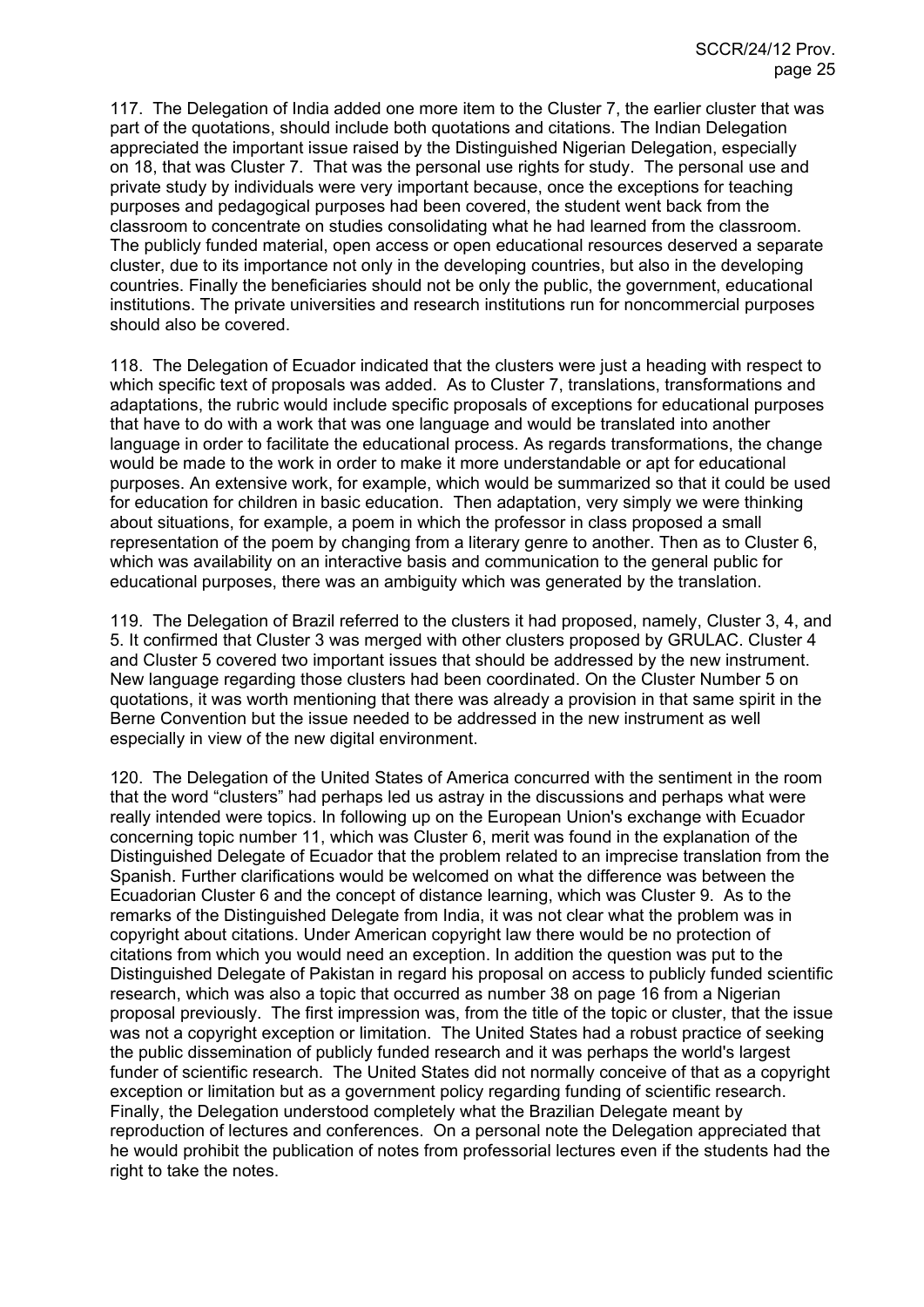121. The Delegation of Nigeria sought clarification from a few comments that the Distinguished Colleague from Ecuador made. With regard to the explanation to item 12 on page 6, which was listed as Cluster 7, translations, transformations and adaptations two distinct arguments had been mentioned. The first was that there might be a need to make a copyrighted content usable in the classroom by a teacher or a student, perhaps in an abbreviated format for educational purposes. However that might perhaps be a little bit different from the notion of a teacher or professor or lecturer taking a work and distributing it in the classroom, perhaps just in an excepted form. The way the Distinguished Delegate was understood was that those transformations and adaptations appeared to be something done on a wide scale, perhaps encroaching on what was a well-established secondary market for what was referred to as derivative works. Clarification was needed about the distinction between translations, transformations and adaptations for purposes of teaching versus the creation of a wholesale derivative work which was perhaps outside of the context of the teaching environment. The second point went to the Distinguished Colleague from the U.S on the proposal to enhance the African Group proposal on access to publicly funded research. The U.S. was in fact the largest funder of research and certainly scientific research and access to those works or to the results of those research outputs were often mandated by the granting agency. There had been a new requirement by government agencies in the U.S. that the results of government-funded research by the NIH ought to be available, certainly in preprinted final publication form. The African Group proposal and the enhancement from Nigeria sought to ensure that, as a minimum standard of international copyright, access to such research was made available. The traditional justification for the copyright system did not apply when the incentive to create and to publish the results of the research had been funded by the government, not by private investment.

122. The Delegation of Senegal agreed with Nigeria in that here was a problem of functionality because in fact the heading did not always reflected the reality of the content. In view of the Delegation, having only five or six categories would enable to go faster in the context of that reflection process. India's proposal to have a special cluster on research was also acceptable as extremely convenient for developing countries. That cluster should also encompass translation of research from one language to another.

123. The Delegation of Finland presented the implementation of the Information Society Directive of the European Union in Finland as regarded educational activities. That information could be useful to several clusters presented today, but specifically under the one proposed by Brazil, namely clusters 3, use for pedagogical and teaching purposes. The Finnish Copyright act dated back to 1961 and had since its beginning reflected the needs of education as well as libraries and archives needs. In fact, the exclusive rights given to authors must be, according to Finnish law, read with various limitations and exceptions. The exceptions were limited to the non for profit context. As regards education, the provisions were built on limiting the public performance right of the author on one side and the reproduction right on the other. According to Finnish law, a published work might be performed in connection with education. That provision did not concern the dramatic or cinema graphic works except for purposes of research and higher education on cinematography. As regards reproduction rights, when a work had been made public and performed by a teacher or a student in a classroom, the work might be recorded for temporary use in the classroom. Furthermore, it was possible to make an anthology of literary or artistic works in a compilation of works, consisting of the works of several authors. The exception allowed for printed anthologies only. It was especially indicated that works made for education were not covered by the exception. The authors had the right to remuneration for that type of use. In addition to limitations in the law Finland had also from the beginning of the 1960s developed a specific mechanism called the extensive collective licensing system. Based on that system it was possible to negotiate about the use of works for educational activities or for scientific research between the users and the right holders in a flexible manner. Such uses include uses in the digital context as well.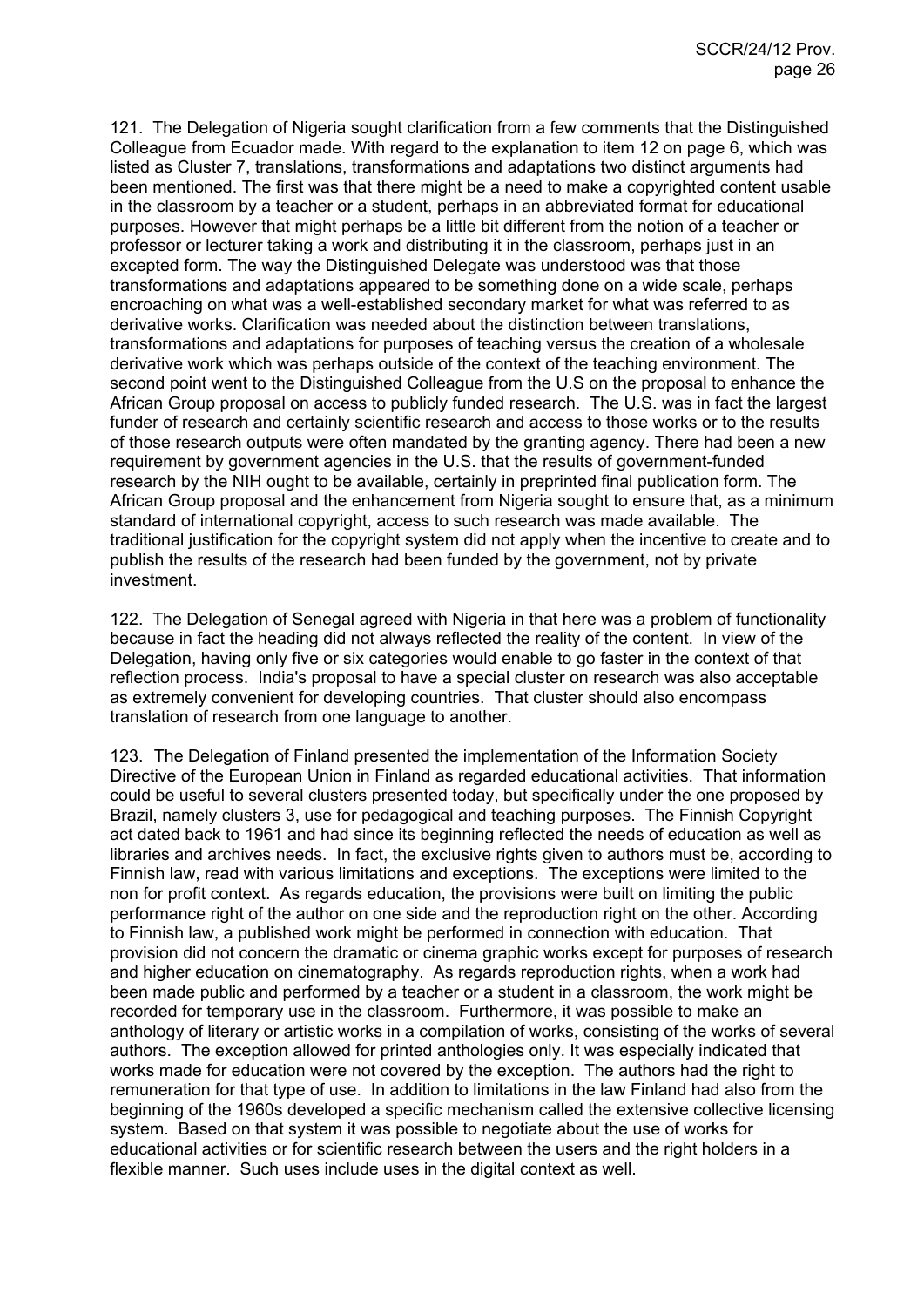124. The Delegation of Ecuador referred to the question put by the Distinguished Delegate from Nigeria with regard to whether Cluster 7 referred not to the secondary market or if the issue of translation, transformation, adaptation related to a case-by-case decision by a teacher only for that particular class. If one teacher in one day of the school decided to make a poem, to make it into an art work, that would be a case-by-case approach. Of course a case also existed where the publisher decided to provide materials adapting a longer work to make it more accessible for young children. Indeed there was a different kind of transformation or adaptation that would imply creating a secondary market of books. So the answer was that Cluster 7 was neutral and covered both approaches. And to the second question put forward by the Distinguished Delegate from the United States, if the same Cluster should apply to the making available and to distance education, the answer was that that there could be making available in occasions other than for distant learning. For instance, a face- to- face class where interactive access was provided for some specific content. Cluster 6, Cluster 13 and 21, all covered reproduction and could be brought under one group. The preparation of anthologies and publication by schools and institutions was also an important issue for discussion. Finally, the treaty should focus on uncompensated exceptions. Chaining exceptions and limitations with the licenses and compensations would defeat the very purpose of giving support to the growing knowledge society.

125. The European Commission, speaking on behalf of the European Union and its Member States, referred to the general framework that had been established at European Union level and that was followed by the 27 Member States of the European Union for limitations and exceptions. That framework was probably quite interesting to keep in mind at the SCCR. The European Union was composed of countries with very different traditions and ways to approach copyright protection. The European framework in the same manner as the Berne Convention, allowed for a catalog of limitations and exceptions to be voluntarily adopted by the Member States. It was a framework that provided for a degree of flexibility which was very important in areas such as the possibility or not to provide for fair compensation or to apply formulas as the extended collective licensing mentioned by the Finnish delegate. The catalog of limitations and exceptions that was available at EU level contained a general exception for teaching, which was normally considered to be for the sole purpose of illustration for teaching. It also applied for scientific research. Another possibility for limitations existed for the purposes of quotation which was relevant in that context; also for the purposes of private copying and reprography; also in regard the reproduction right for libraries and educational establishments for purposes such as preservation. Also an exception to the reproduction right and the making available right and the communication to the public right existed for research and private study, in terminals located on the premises of educational establishments. In regard the main or the more general teaching exception, basically what that exception covered was the use of works or other subject matters, for instance phonograms or broadcasts, for the sole purpose of teaching. The use could be only done on condition that it was for noncommercial purposes. It was also required to indicate the source and name of the author of the work unless that was not possible for practical reasons or otherwise. The rights that could be affected by such limitations or exceptions as implemented by Member States were very varied, depending on each limitation, including the reproduction right, the general communication to the public right, but also covering the making available right and the distribution right. Implementation was subject to the three-step test. Limitations could apply to face-to-face teaching but also to distance learning. As regards not the rights but the works and subject matter that could be covered or affected by those limitations and exceptions, again, the European framework provided for great flexibility. It was an open-ended exception in the sense that it did not pose any specific limitations as to the nature of the work or other subject matter that could be subject to the limitation or exception. It was for Member States to implement it again taking into account the application of the three-step test. And the same approach applied to the type of beneficiaries. The use had to be for noncommercial purposes, but beyond that the exceptions and limitation did not limit the institutions that could benefit. It could be public or private.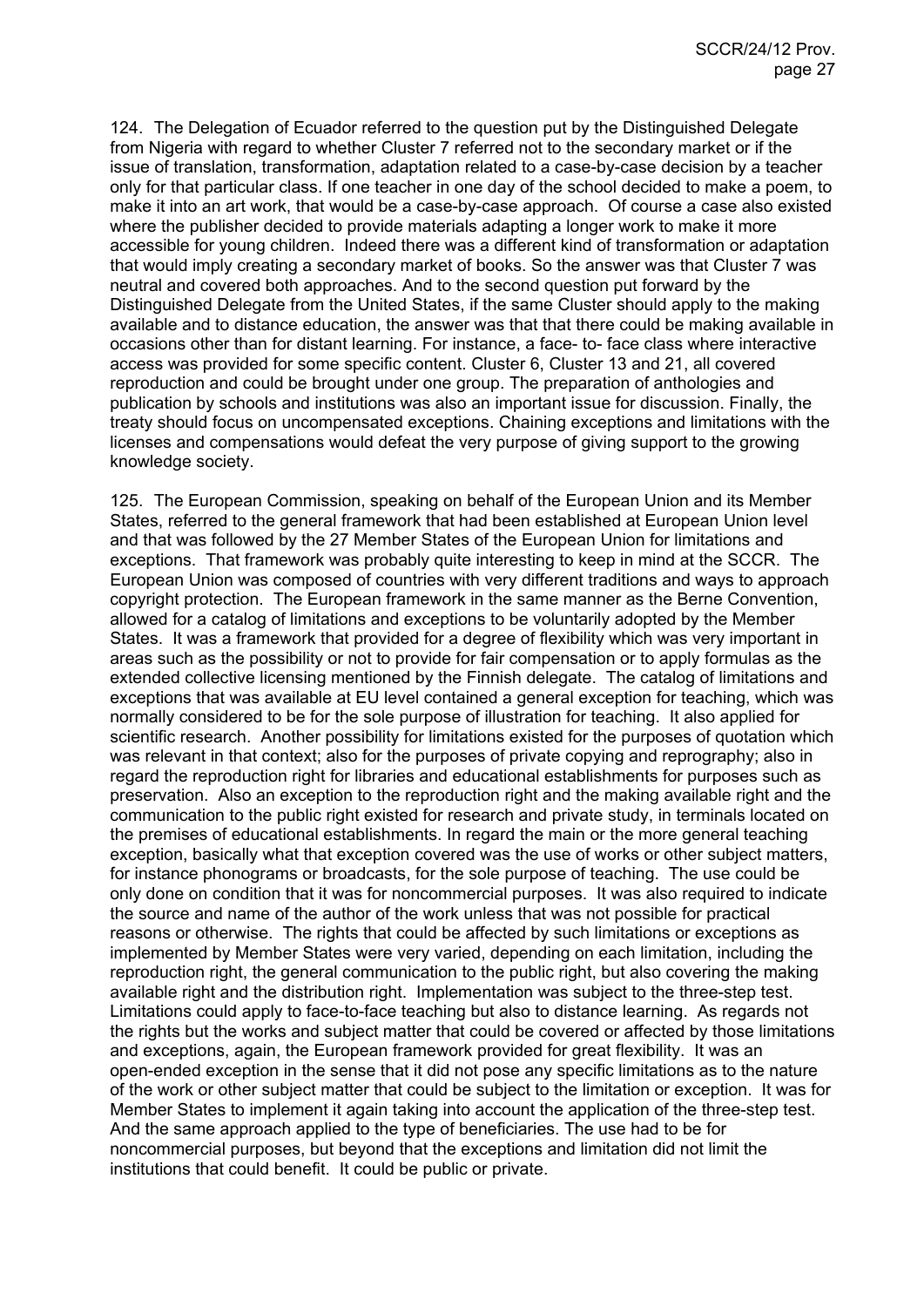126. The Delegation of Peru reminded all delegations that Cluster Number 7 which originally corresponded to an Ecuadorian proposal on which clarifications had been asked was merged into the GRULAC proposal. In the original proposal there was not the special relationship with the purposes of teaching or education but when it was merged into the GRULAC proposal that connection was made. In regard the comments made by the EU on the need for "flexibility" the joint proposal from Ecuador, Peru and Uruguay was aimed at providing that flexibility. So the purpose of that tripartite proposal from Ecuador, Peru and Uruguay was to make clear that there was a commitment by the parties, an obligation to update and expand exceptions, in particular for educational purposes.

127. The Delegation of Burkina Faso referred to Cluster 7 on the issue of translations, transformations and adaptations. It would be a good idea to know what the real dimension was of those subheadings, in other words, translations, transformations and adaptations. The transformation of the work might have to do with the authorization of the original creator as a derivative work was created and to the moral right of the initial author who created the work.

128. The Delegation of Nigeria, in response to some of the comments made by the European Union, stated that the technology and the social and human development interests of all countries were moving the system towards greater openness. The capacity to ensure that future generations were adequately educated, that the most impoverished nations of the world had an equal access to learn, and to be fully engaged as citizens in a global economy, were no longer debatable. To the extent the copyright plays a fundamental role in both the creation and the dissemination of knowledge, and of scientific progress, that particular discussion today was vitally important because knowledge no longer had boundaries. The copyright system could no longer simply be reactive. It could no longer simply be a system that protected rights without a purpose. Copyright in and of itself existed to promote the progress of science and the useful arts. Accordingly, the EU laundry list of limitations and exceptions that covered in fact all of the things under discussion had had a disparate adoption by Member States. The result was a patch work system in which some Member States had certain limitations and exceptions and others did not. The situation in the EU was being mirrored across the world. As a consequence, teachers were never quite sure what they could access and under what conditions. That uncertainty represented a barrier to teaching and progress. There were two strong traditions represented in the room with regard to limitations and exceptions. The Continental or European tradition that listed very explicitly what uses were permitted and those who were compensated or uncompensated. There also was the common law or Anglo- American tradition which combined very short lists with a huge flexible instrument called the fair use doctrine in which particular uses were evaluated against the public or social purpose and the amount of content that was used. The proposed framework that was being discussed would find a bridge between those two systems, neither of which were ideal but both of which were functioning for some. It was important to have a harmonized minimum mandatory approach not just because particular sectors needed it, but because the entire economy required some flexibility in order to advance the progress of science and the useful arts. What the enhanced proposal by the African Group had suggested was the slight modification of the EU list of exceptions and limitations to be combined with a provision that was addressed by the proposal from the Distinguished Delegate from Ecuador, which looked at the possibility of a provision that facilitated an updating of limitations and exceptions for education. The text in essence allowed countries to enact new limitations and exceptions consistent with the Berne Convention and established practice according to the latest developments in jurisprudence.

129. The Delegation of Germany stated that the German copyright law was based on the EU directive on the harmonization of certain aspects of copyright and related rights in the information society. Limitations were all subject to the three-step test contained in the Bern Convention. The German law had no special limitation or exceptions for the purpose of education or research, where some limitations on copying could apply. First, every student at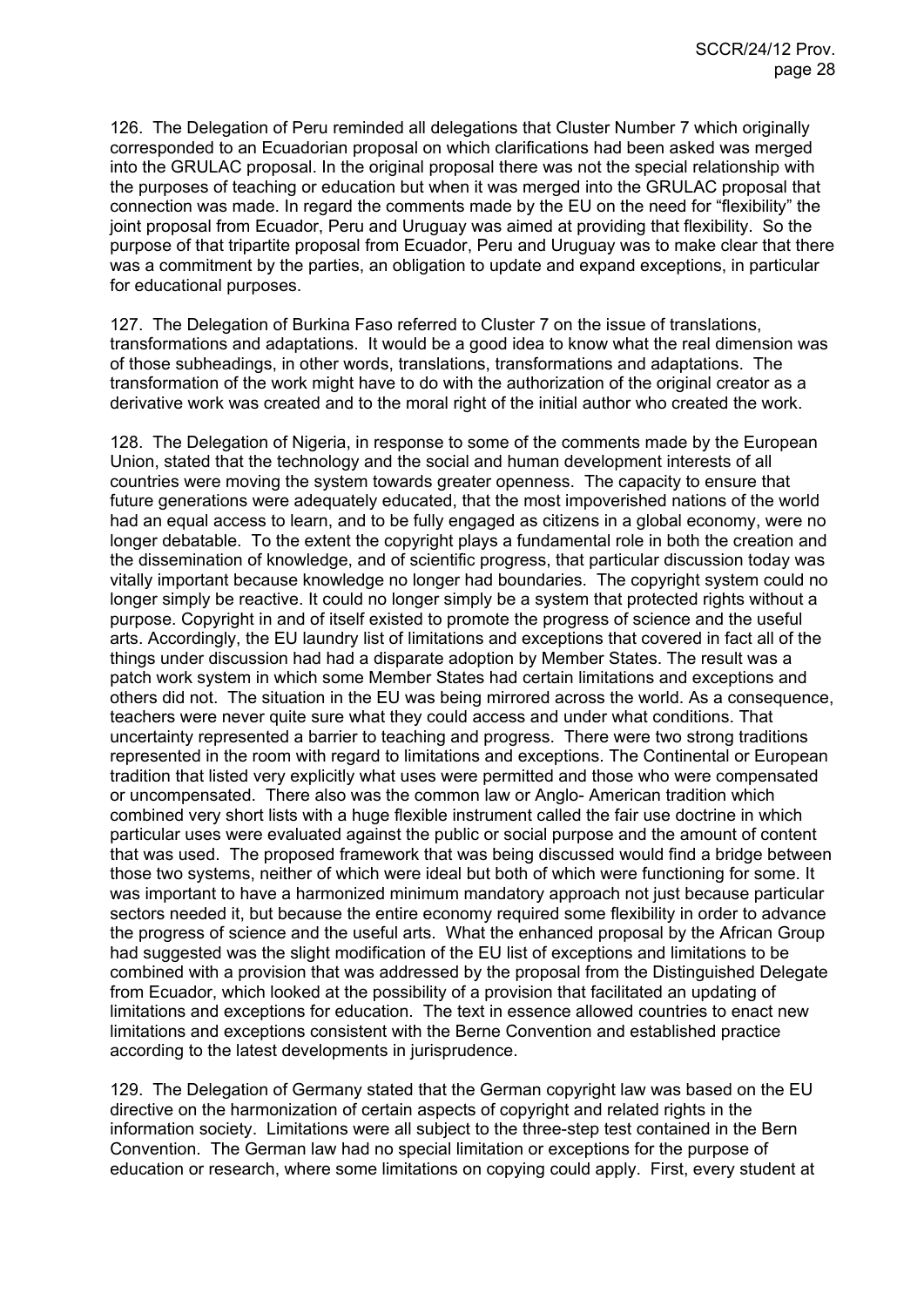school or at university had the permission to make copies of a work for the purpose of education. It was also permitted for a third person to make copies on behalf of the student. Second, any teacher or professor was allowed to make copies for every pupil or student in his class, but only for part of the work or of a short work. If a longer work was involved, the permission was for ten to 15 percent of the total work. If it was a shorter work, such as a poem or a picture, the whole book could be copied. As an exception to that limitation it was not permitted to copy books with a special school books. In cases of copies made by the student or copies made by the teacher, the rightholder would get remuneration. Anyone selling a copying machine had to pay a certain amount to the rightholders collecting society. It was further permitted to make a work available to the public for the purpose of education or research but universities,, schools or research organizations had to ensure that the work was be used only by students or by its members, not by the general public, and only about ten to be 15 percent of the work could be used. The copyright owner received remuneration for that kind of use following a contract between the representatives of the school, university, and research organizations and the rightholders collecting societies. The expression performance had very different meanings. It was permitted to recite a play or a poem in class when there was no auditorium and it was permitted to show a video or a broadcast in class if it was a private video or broadcast brought by the teacher. It was further permitted to communicate or perform a work for school events, for example a school theater and school orchestra. If the auditorium did not pay an entry fee or similar fee, the performance was without responsibility to pay remuneration to the rightholder. The German copyright law allowed quotations according to the purpose of the quotation which meant the use of the small part of the work but in certain rare cases it also meant the whole work.

130. The Delegation of the United States of America stated that its educational system was supported by a vibrant commercial market for education and research materials as well as a set of exceptions and limitations in the copyright law including the doctrine of fair use and specific provisions for teachers and students. The commercial market through licensing and voluntary agreements and the exception limitations and exceptions in the copyright law provided for the critical access to information, research, and creative expression needed to enable full participation in the information society. The commercial marketplace included both major publishers and nonprofit press and served a number of educational institutions and audience, public and private. Exceptions and limitations were an important part of the copyright balance worldwide and at the national level. Appropriate and balanced exceptions that met the three step test required careful study and consideration of all circumstances which differed from country to country. In the United States, there was a set of targeted exceptions for education codified in section 110 of the U.S. copyright act but it was very hard to map ºexceptions on to the specific clusters which had been discussed. For example, with respect to Cluster Number 5, performance for educational purposes, Section 110 allowed instructors or students to display or perform copyrighted works provided they did so as part of classroom activities in a nonprofit educational institution and provided that the work was a lawfully made copy. With respect to Cluster Number 9, on distance learning, in the late 1990s, the United States had engaged in an extensive process to promote the development and growth of distance education and to help ensure that the copyright law exceptions for education reflected the realities of the digital age. As a result in 2002, it had enacted the Technology Education And Copyright Harmonization Act, also known as the TEACH Act which amended Section 110 to allow for the inclusion of performances and displays of copyrighted works in digital distance education under appropriate circumstances and subject to certain limitations. Specifically, the TEACH Act expanded the categories of works that were covered by section 110 of the Copyright Act and removed the concept of the physical classroom as a requirement to qualify under that provision in favor of the concept of mediated instructional activities under the supervision of an instructor. At the same time, the TEACH Act had acknowledged the inherent risk for copyright owners in the digital environment by incorporating a number of safeguards to protect them against the unauthorized distribution and reproduction of copyrighted works. Under the TEACH Act, only accredited educational institutions or government bodies could avail themselves of that exception and only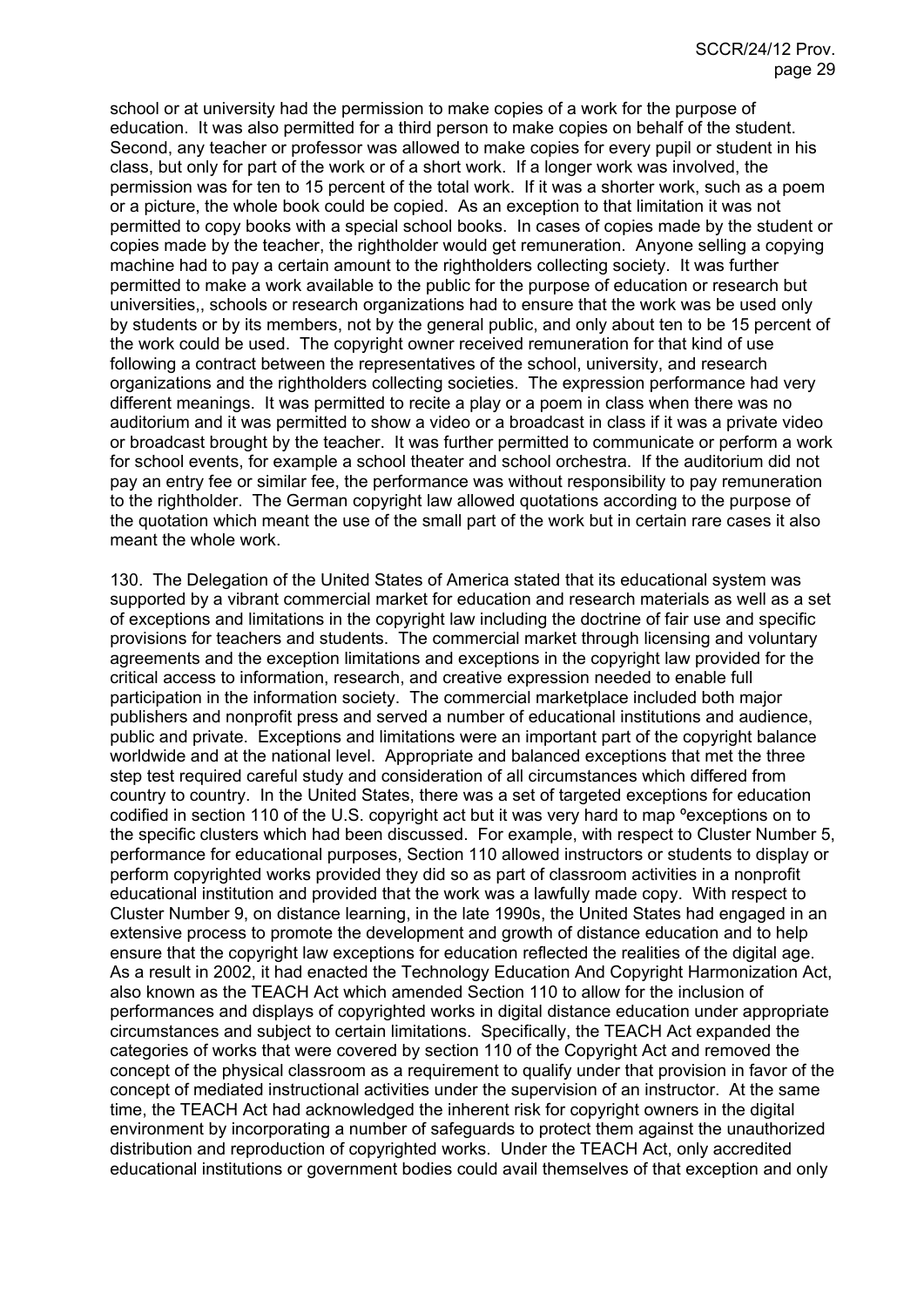students officially enrolled in the course were authorized to receive transmissions of copyrighted works. Educational institutions were generally prohibited from interfering with technological measures taken by copyright owner to prevent retention and distribution of the accounts used. Under the TEACH Act, the exception provided under the law did not extend to use of copyrighted works developed specifically for online educational uses, textbook materials, or other materials typically acquired by students for their interest use. The Committee should ensure that the needs of educational institutions were balanced with appropriate responsibilities on the part of educational institutions. With respect to clusters 27 and 28 its law also provided certain flexibilities for education with respect to those measures. Under section 1201 of the U.S. Copyright Act, nonprofit educational institutions as well as libraries and archives were permitted to circumvent access control measures solely in order to make a good faith determination whether to acquire an authorized copy of a work. Also, under section 1201 the U.S. copyright office conducted administrative proceeding every three years and in consultation with the Department of Commerce to develop exemptions to the laws, prohibition on circumvention of technological measures to control access of works for certain types of works. Through that process, the United States has permitted the circumvention of technological measures in order to permit the incorporation of portions of films into new works for the purposes of criticism and comment by college and university professors engaging in educational uses. Finally, the doctrine of fair use could in specific circumstances allow third-parties to make limited use of copyrighted works, including for purposes of teaching, scholarship or research. That doctrine had been codified in Section 107 of the U.S. Copyright Act and set four nonexclusive factors for courts to determine when assessing whether a particular use would be fair. The considerations of those factors often required a complex analysis of facts and circumstances of each individual case. That brief description had shown that the U.S. had experience in limitations and exceptions which felt under some of the cluster headings proposed by the Delegations of Brazil, Peru, Ecuador, Nigeria, but on the other hand, it had little or nor national experience in some of the topics proposed in relation to education, such as public health or security, liability, orphan works or computer programs.

131. The Delegation of France stated that under the French legal tradition, a teaching exception had been set up, in the context of the WIPO Berne Convention and also in the context of the 2009 EU Directive. The pedagogical exception was contained in provision L1025 (e) of French Intellectual Property Rights Law. Under the pedagogical exception the authorized acts were representation, reproduction of extracts of works with the reservation of works conceived for teaching purposes. Musical partitions and digital written works aimed for illustration purposes in the context of teaching and research purposes, and excluding all recreational activities as long as the public to which that representation or reproduction was aimed was composed mainly of students, classroom students or teachers or researchers directly concerned. That representation and that reproduction didn't give rise to commercial use and were compensated by remuneration negotiated on a lump sum basis. The French legislative framework was based on five pillars: The first one was that the compensation did not affect all materials such as books used for teaching, musical partitions or digital works. That included school books as well as university textbooks which also constituted an exception in many foreign legislative frameworks.. A protocol agreement had been negotiated with rights holders for the use of books and printed music, as well as periodic publications just for teaching purposes. A license was granted parallel to the use and it was important to consider how the license model could be combined with an exception, which constituted the second pillar under the French regime of exceptions. Representation or reproduction of protected works could only be used to illustrate a teaching course or the work of the researcher from primary schools to university education, public or private, distance learning. No distinction was made between regular teaching and distance learning. Research included all research in public institutions and the criteria of absence of commercial use excluded research carried out in private companies. The third pillar targeted the public as the pedagogical exception referred to the use of a particular public which was the general public made up of students and researchers directly concerned. The fourth pillar referred to the absence of commercial purpose as included in the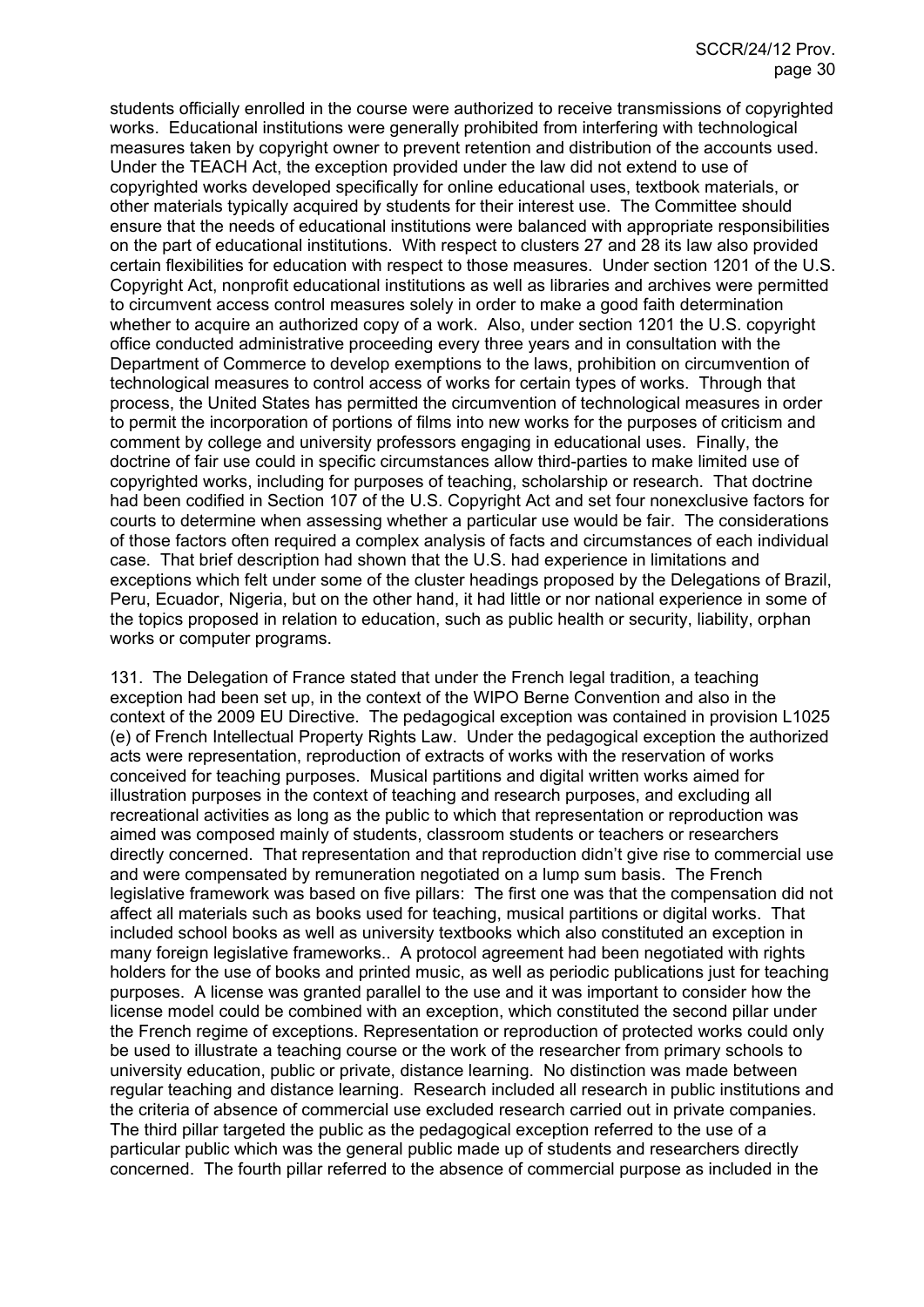EU Community directive of 22 May 2001, which was essentially addressing a general cultural interest objective. The last pillar was the same as in German law, constituted by remuneration. The exception could only be provided against remuneration negotiated on a lump sum basis.

132. The Delegation of Chile expressed perplexity about the Committee's procedure as it had understood that the session would be devoted to the presentation of clusters or topics and it was hoping for an opportunity to introduce its proposal on reverse engineering. It also reminded the Committee that the work plan had provided to make a recommendation to the General Assembly on those issues and was worried about the limited time available to reach that agreement.

133. The Chair stated that the Delegation of Chile could then introduce its proposal on reverse engineering.

134. The Delegation of Chile stated that the proposal came under the heading of software and databases as it was directly connected to research. Reverse engineering was an activity which made it possible to improve the functioning of computer programs. The country had provided some legislation which enabled reverse engineering to be carried out on computer programs as much as the computer program had been obtained legally in a legitimate way and that reverse engineering process was carried out for the purposes of research or development. In addition, the information obtained during the process of reverse engineering of a computer program could not, be used to produce or commercialize a computer program that was similar or which was infringing rights protected by law. It was proposing it as one of the topics for discussion in the context of that meeting.

135. The Delegation of India was of the view that reverse engineering was an important topic for research which had been provided as an exception under the Indian Copyright Act. The WIPO Secretariat had undertaken significant studies on education which covered 157 national laws and which had pointed out several clusters. In that context skills development was an important issue on which the government of India had been focusing on, which was meant for even the slightly educated people who wanted to improve their skills. Instruction was therefore a more important principle than teaching and had to be included in the cluster. Exceptions for fair use and fair dealing had already been covered and the Secretariat analytical document had addressed the scope of educational exceptions. The next item which required discussion was the kind of works and rights which were covered for educational exceptions. Exceptions for the use of educational content for teaching in university, schools and other educational should help institutions. Conservative practices for implementing exceptions had to be set aside and the Hargreaves Review had provided interesting examples of relevance for not only developed countries but also for the developing countries.

136. The Delegation of the United Kingdom thanked the Delegation of Egypt for requesting an update on the access to research policy group. The Government had just announced a new policy to open up access to publicly funded research as it believed that making it possible to access publicly funded research would provide real economic and social benefits. That announcement was the result of the work between publishers and research organizations which had recognized that open access publishing, while not a direct copyright issue, had broad benefits and costs for publishers. It was important to note that the announcement did not involve any change to the U.K. copyright framework. It would make further comments at the appropriate time in the proceedings in relation to the clusters and headings the Committee would discuss and in response to the comments made by the Indian Delegation it would include some recent developments taking place in the U.K. copyright law.

137. The Delegation of Egypt, speaking on behalf of the African Group, said it was pleased to see a high level engagement on the important subject matter and supported the Chair's statement to follow a focused process of discussions to advance text based work on limitations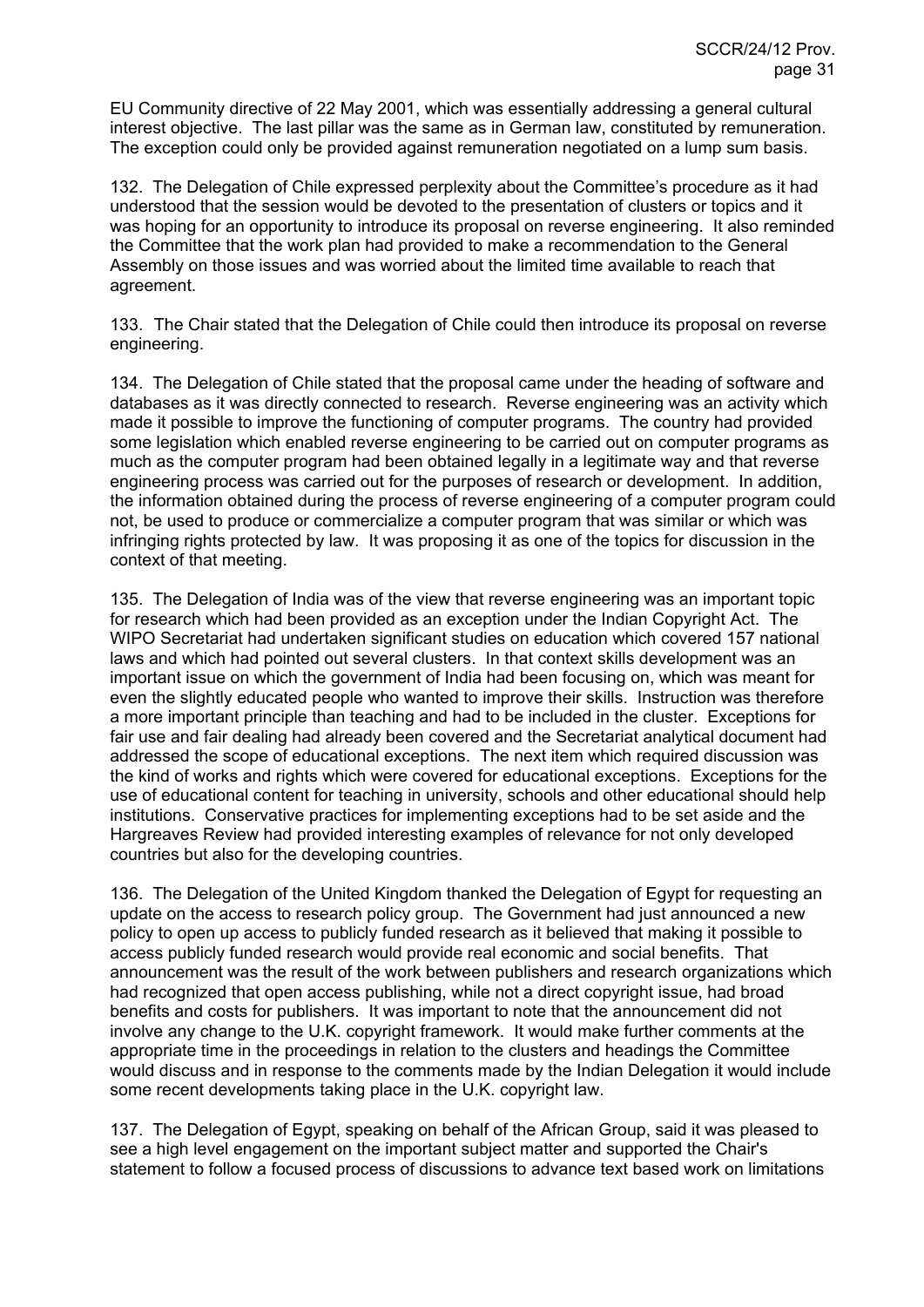and exceptions for education, research, institutions and people with disabilities. Accordingly, the group requested the Secretariat to update the working document and other textual proposals submitted by Member States and to submit a revised document to be once again reviewed in the plenary session. The Group was also working on some textual proposals.

138. The Delegation of the Islamic Republic of Iran supported the suggestion put forward by the Egyptian Delegation.

139. The Delegation of South Africa requested clarity about the proposal from the Delegation of Nigeria requesting to address four clusters.

140. The Chair stated that the Committee was dealing with topics and it would continue with that format of dealing with topics and not clusters in the strict sense.

141. The representative of the International Publishers Association (IPA) stated that the Committee had been discussing educational exceptions for educational institutions and research institutions which was already a gigantic topic. It was also important to remind the Committee of the international and copyright consensus which had recently been reconfirmed in the Beijing treaty and member States would need to decide whether it would be wise under the heading of copyright and education to revisit all the issues that had been just confirmed three weeks ago as an international consensus. Member States were also reminded of an important principle related to the fact that the work should be evidence-based. It was important for educational and publishers to understand where there were specific problems with access to educational content or to content in general and to understand and to share experience on where copyright exceptions had been introduced to overcome the lack of access and what effect those copyright exceptions had had and whether they had in fact resolved the issue or whether they had not been able to do so. It was expecting to hear and share more about the reality of education and access to educational content in particular in primary and secondary education where access was all about local content and local languages and relevant material that were supplied by local publishers.

142. The representative of the Scientific and Technical Medical Publishers Association (STM) stated that the topic addressed was education and research, but that the wider issue of public access had been addressed. Open access was a new way of publishing and many of the STM members already had a viable and sustainable business model associated with that form of publication. The issue of public access didn't need to be addressed through exceptions or through the business model of open access. STM was closely associated with a program called research for life which had been presented to the SCCR on several occasions and, for instance, in over 100 countries more than 9,000 resources were free to the user, free to the researcher and available in a vast majority of countries that would be considered least-developed at absolutely no cost. Government-funded research policies which had been referred to didn't have any real implications on exceptions as they were an illustration of rights holder consent and licensing, working to the benefit of enhancing public access. None of those policies had questioned the need to seek consent from the author or the rights holder to make works available in preprint format, post publication format or at any later stage in the dissemination process. Copyright was an incentive for the creation and for the dissemination of knowledge.

143. The representative of Knowledge Ecology International (KEI) stated it was possible that some delegations believed it had exaggerated the extent that the three-step test currently was relevant to exceptions. It was an important test for exceptions which was not relevant to some other exceptions which were evaluated on a different standard. As the meeting proceeded, it looked forward to clearing up some of the confusion over how the three-step test applied in relation to the Berne Convention as well as some other areas such as remedies or control of competitive practices. It referred to the statement made by the Delegation of Nigeria which had indicated that the goal was access to knowledge for all which had to be an objective shared by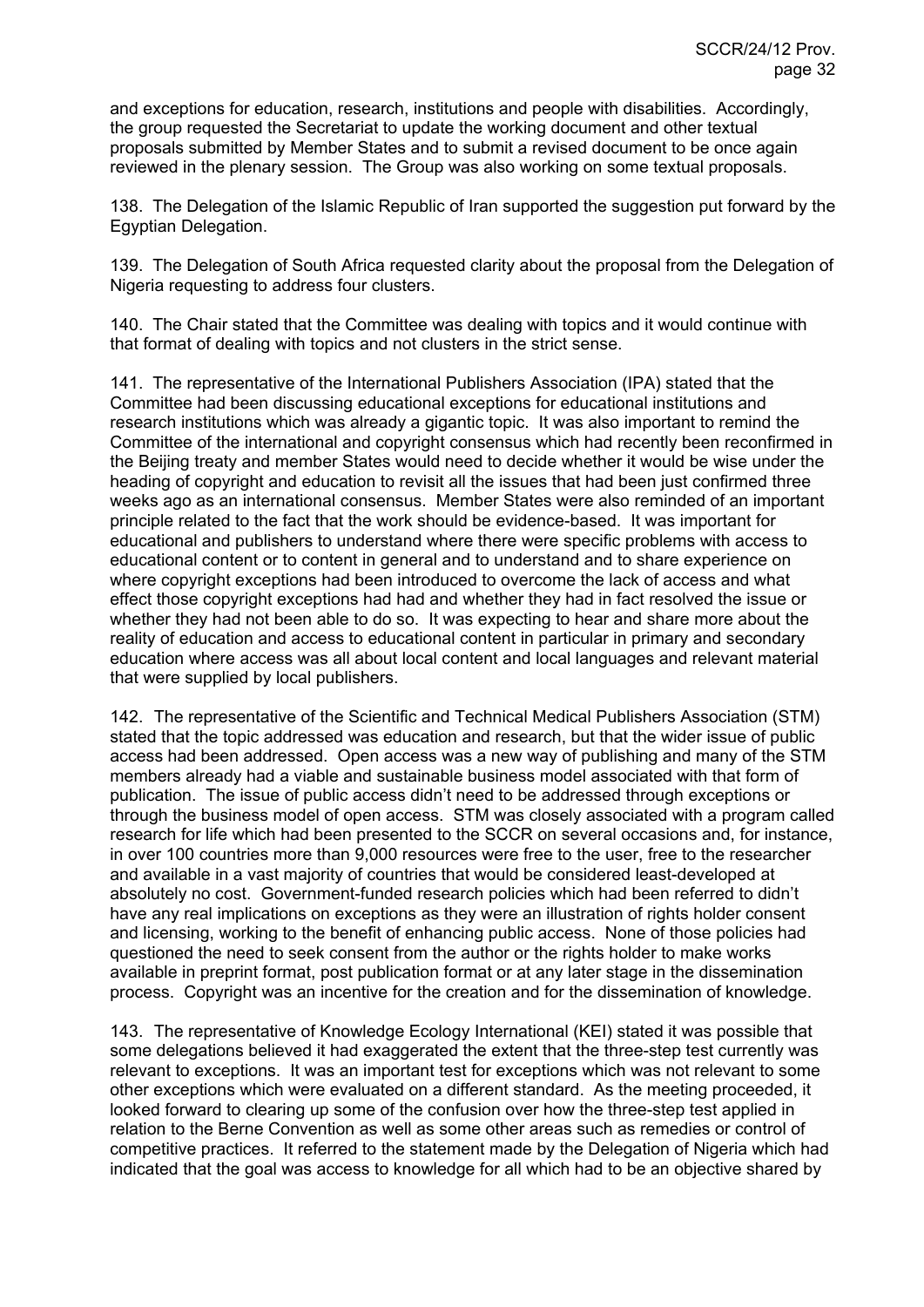all delegations in the same way as the objective of access to medicine was discussed and shared within the World Health Organization. India had addressed the issue of remunerated and non-remunerated exceptions which played a different role. The model of remunerated exceptions had been attempted in the Bern Convention Appendix where it had failed but the model had been successful in Finland in some areas. It was important to get the right balance between access to education materials, access to knowledge and the development concerns of developed countries on one hand and visually impaired people concerns. It looked forward to moving forward with the visually impaired treaty which would be a great achievement and a confidence-building process while a the same time advancing on access to knowledge issues in the area of education and development

144. The representative of the Motion Picture Association (MPA) recalled the purpose of IP law to incentivizing the creation and distribution of new works to the benefit of all stakeholders around the world, copyright owners, users, research institutions, film makers in Nigeria, film makers in Hollywood, film makers in India and everywhere. It expressed doubts in relation to the issues raised in the document on the balance between the rights of authors and other rights holders on one hand and the interests of beneficiaries of exceptions and supported balanced exceptions which were vital to the system. It had many questions about proposed definitions and highlighted that exceptions as well as the fair use doctrine were defenses, not rights while in relation to technological measures solutions had already been found at WIPO. A number of issues required further discussion such as orphan works, exhaustion, and contracts, out of commerce works, other disabilities, and interpretation of the three-step test. The current international framework provided considerable flexibility for Member States to implement balanced exceptions. However in order for exceptions to exist, corresponding rights were required. National solutions also required some discussions in the Committee and recent decisions in the United States, Canada, and Europe had demonstrated the necessary flexibility. However a number of pressing issues around the world were not going to be solved via copyright exceptions which could not be considered a panacea. Exciting developments and growth of digital technology and networks had challenged the copyright system and also demonstrated the important role that content played. Continued step needed to be taken to incentivize the creation and distribution of new works for the digital environment.

145. The representative of the International Federation of Reproduction Rights Organizations (IFRRO) recalled the importance of access to cultural content for the educational sphere, research and libraries. Authors, publishers and clearing centers worked in order to further that possibility. Authors created the best possible works for training in schools, research, and also for recreational purposes of citizens which required support which could only be done through proper compensation of their works. Publishers made the necessary investment to distribute works, whether in paper or digitally and facilitated the use of collectives to use fragments of works in innovative ways allowed by technology. That value chain would be broken with non-remunerative exceptions and publishers wouldn't be able to work the way they had been doing. That would mean a tremendous step backwards and publishers would not be able to continue to invest in the medium and long term. It was necessary to maintain the necessary balance between copyright of authors and other rightholders and the requirements of users who had appropriate needs access content including digital content as highlighted by the Delegations of the European Community and its Member States and of the United States of America.

146. The Chair indicated that according to the discussions held on the previous day, they were to produce a document capturing the previous day's discussions in terms of textual proposals and comments that were not textual. He indicated that at that stage while the document was being printed for distribution, he would ask the Secretariat to explain what had been done. He also asked the Delegation of Egypt if the could make the presentation they have indicated they would do on other disabilities.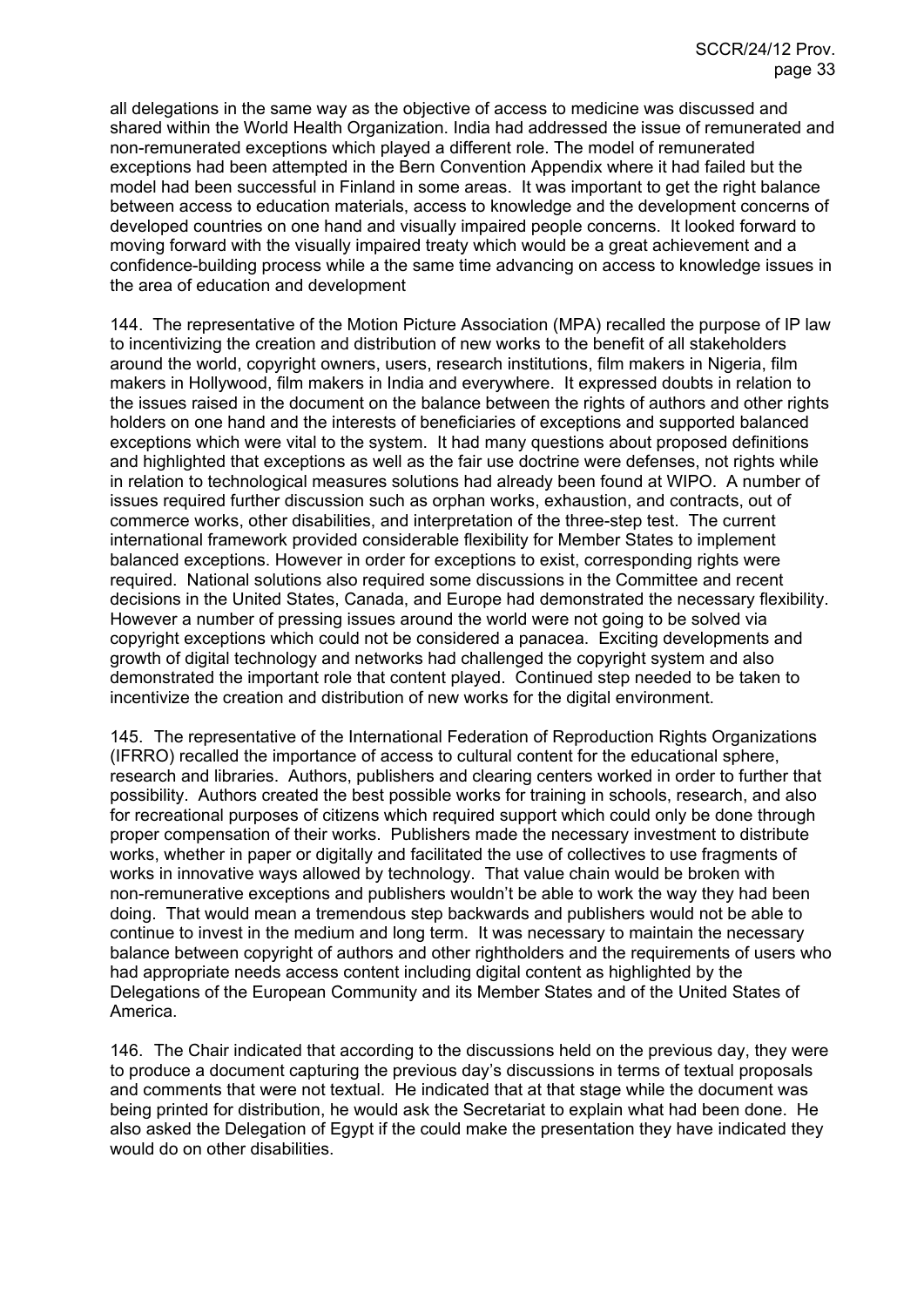147. The Delegation of Egypt on behalf of the African Group indicated they had formulated that morning additional textual proposals not only limited to people with other disabilities but also to other topics that were captured within the compiled working document. It added they were at the Chair's disposition to present said additional proposals.

148. The Chair indicated that the Secretariat would explain what had been updated in the document and afterwards he would give the floor to the Delegation of Egypt so it could present their proposals.

149. The Secretariat indicated that it had prepared another version of the working document they had on the previous day, dividing it into two sections. The first section incorporated additional textual proposals into the document namely, additional articles, definitions and/or proposals, which were no longer been called clusters but topics. Topics were not renumbered or moved around pending the completion of the ongoing discussions that were held the previous day, where the various topics had been explained by the proponents. The second section reflected comments made during the discussions taken directly from the transcript. It indicated there had not been an attempt to match up those comments or parts of them with the topics at that time.

150. The Chair indicated that it was only fair that they expected meaningful engagement on that document once everyone had it in hand as to what the updating had been done.

151. The Delegation of India indicated to the Secretariat a correction at page 4: original database means original collection.

152. The Chair asked the Delegation of Egypt to present the African Group's proposals.

153. The Delegation of Egypt called upon the Delegation of Nigeria to present of the additional proposals of the African Group.

154. The Delegation of Nigeria on behalf of the African Group proceeded to present the additional proposals of the African Group by indicating that: the first proposal dealt with a subject matter that was "non-eligibility for copyright protection". That proposal reflected existing standards in the Berne Convention, the WIPO Copyright Treaty, the WIPO Performers and Phonograms Treaty as well as the agreed statements to those international treaties. It stated that non-original database were not eligible for Copyright protection and also included that legal acts and official texts of administrative, legal or regulatory agencies, were also not eligible for Copyright protection and reinforces the provision in the TRIPS Agreement that ideas, procedures and processes were ineligible for Copyright protection. In essence it was a provision that supported and ensured a robust public domain at the international level. The second proposal by the African Group dealt with "exhaustion of rights". The TRIPS Agreement did not resolve that issue due to differences in approach to exhaustion in the EU and the U.S. The African Group was proposing a provision on the exhaustion of rights and in particular the capacity of developing and least developed countries to utilize within that access of exhaustion the provisions already provided for in the Berne appendix. The third proposal dealt with specific exceptions many of which they had discussed on the previous days. Those specific exceptions borrow significantly from the European Copyright Directive, the European INFOSOC Directive, the fair dealing and fair use traditions of the United Kingdom, the United States of America, India, Nigeria and Israel. That provision addressed specific exceptions that would deal with temporary acts of reproduction which were transient or incidental but were an integral part of the technological process where the sole purpose was to enable a transmission in a network by an intermediary for any lawful uses defined in the act or treaty or law. It also covered reproductions with the exception of sheet music; reproductions for private use and personal study when the ends of that use and study were neither directly or indirectly commercial; ephemeral recordings of works made by broadcasting organizations; and reproductions of broadcasts made by social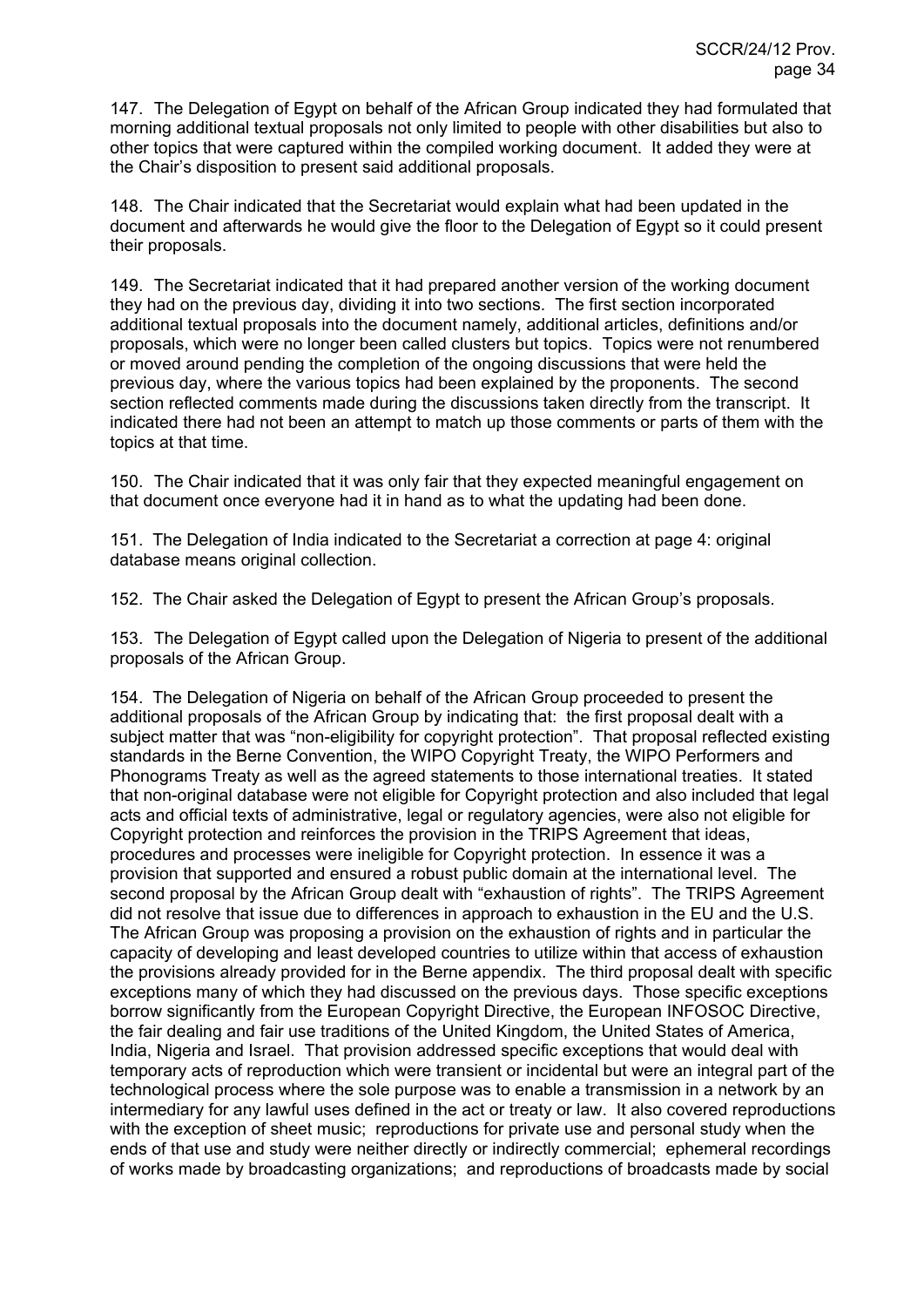institutions for noncommercial purposes such as hospitals or prisons and that may be subject to the right of fair compensation. Uses for translation, teaching, testing, study or scientific research as long as the rights of attribution were recognized where possible. Reverse engineering or decompilation of a computer program done for the purpose of achieving interoperability. Uses for the benefit of people with a disability as long as such use was related directly to that disability and was of a non-commercial nature and required by that specific disability. Reproductions by the press or communications to the public that deal with articles of current economic, political or religious topics or other things that were affiliated or reflective of the exercise of free speech and freedom of the press. Quotations for purposes of criticism or review. Uses for purposes of public health or public security, otherwise referred to as Government use in the legislation and practice of the European Union, the United States of America, Canada and the United Kingdom. Uses for the purposes of ensuring the proper performance and reporting of administrative parliamentary or judicial proceedings. Uses of political speeches or public lectures in terms of extracts that may be circulated. Uses for the purposes of caricature parity or parish. Uses during religious celebration or official celebration in which educational institutions want to expose their works. Incidental inclusions of a work. Uses in connection of the demonstration or repair of any equipment. Uses for communicating to the public or making available for the purposes of research collaborations or private study, as long as they were done at dedicated terminals in the premises of publicly accessible libraries. In addition, the African Group wanted to submit a proposal that in essence stated that notwithstanding the lists of exceptions that have been expressed so far contracting parties shall be permitted to enact new limitations or exceptions necessary to facilitate the goals stated in the proposed statement as long as they were consistent with the Berne Convention and establish state practice including access to educational material and the benefits of scientific research. It also expressed that it was the position of the African Group that contracting parties may introduce the fair use practice. The fourth provision proposed by the African Group was uses by libraries, archives, museums and galleries to make copies of a work in their collection to procure missing parts of a work. To make copies of a work available in formats that make it accessible, certainly both translation or for persons with a disability. To make copies of a work where the permission of the author could not be obtained after reasonable endeavor and that could be subject to the right of fair compensation. To make copies of a work available for lending and those rights should be applicable only when done for non-commercial purposes. It also included that for archives, libraries, museums and galleries, copies made could be used for personal use or study and could be lent to users. Libraries should be entitled to each other by post, fax or any other means copies of works that may be missing with some caveats for deletions if they were printed in a permanent form. The fifth provision was for educational institutions to be able to exercise the rights that were currently guaranteed under the Berne appendix which include the right to make a translation to reproduce and publish the translated work and to make the work available to persons with disabilities that were registered in those educational institutions or registered users in those libraries and then an educational institution or a research organization should be entitled to import or export lawfully acquired copies made pursuant to those provisions. The sixth proposal was related to contracts that would attempt to override or void limitations and exceptions that were recognized in international law or by national law that there should be a provision that deems such contracts inconsistent with copyright policy. The seventh proposal was specific exceptions for science that deals with scientific research reproduction, reuse by search ideas, reuse of facts, data or conclusions and the ability to circumvent technical protection measures in order to access those works for scientific purposes defined very narrowly. There was a condition proposed that for cases where the scientific organization or research organization was a for-profit organization, such uses must be subject to reasonable compensation to the rightholders. Non-profit educational institutions and non-profit research organizations would have the freedom to use those and contracts limiting the rights of scientists to access those works should be deemed null and void. Those provisions should also apply to database protection matters. The proposal on technical protection measures simply facilitated access to works, whether or not copyrighted, that were protected by technical protection measures when that access was for private non-commercial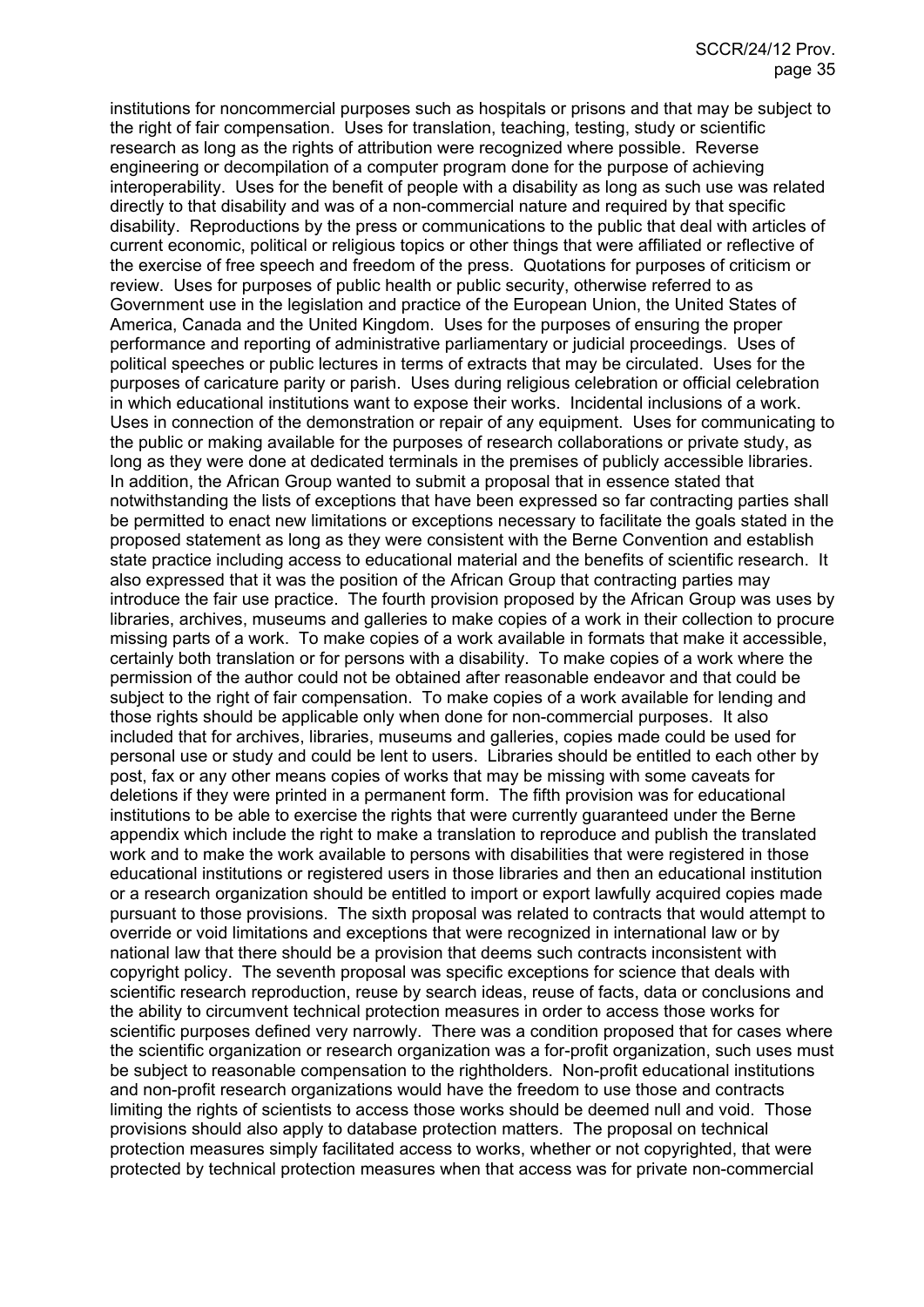use, private study or research, reverse engineering or decompilation use for the benefit of persons with a disability or uses to enhance public health and public security, those same provisions would apply to digital rights management (DRM). Given the importance of distance education and the importance of adequate access to digital content, the role of Internet service providers was particularly significant and there was a proposal for a limitation on the liability of ISPs. There was a proposal for access to publicly funded research which in essence simply suggested that there would be a provision in the proposed instrument that would allow research financed in whole or in part from public funds of a Member State to be made available within 12 months of its being fixed in a permanent or stable form. Where such disclosure or access would harm national security interests or other vital public interests, a contracting party should decline for specific things. For persons with disabilities those limitations and exceptions were proposed to be extended to them as long as they were for non-commercial purposes and a provision that also extended those rights to persons with disabilities for personal use. Two proposals had to do with libraries and archives and the capacity for libraries and archives to purchase works and to supply copies from one to the other and to facilitate the cross-border uses of works that were produced under an exception or limitation. Also, to allow libraries to reproduce works for users for personal or private purposes; to translate works for educational institutions or research organizations by requests; to preserve the works and to allow national repositories where specific libraries or archives can serve as designated repositories in which copies of works could be submitted. Lastly, the proposal covered retracted or withdrawn or inaccessible works and orphan works to make sure that libraries, the vast majority of which in Africa were in educational institutions, should be able to preserve and to utilize retracted or unavailable works, including orphan works.

155. The Delegation of the European Union and its Member States indicated that after listening to the list of topics mentioned they had a couple of questions. It noted that it should be taken into account the mandate that they were dealing with at the moment which was limitations for educational, teaching and research institutions and also persons with other disabilities. It also stated that in the list of topics there were a number of them that seemed to be related to different discussions and different documents discussed in the past like libraries and archives. It also mentioned that there were some other issues that had been raised linked to any topic under the mandate of that SCCR, what seemed to be timid to put in somehow for reliability. It requested some clarity to make sure that they were not reaching out to cover everything and anything and going beyond the mandate they had, because they wanted to have a useful and focused discussion.

156. The Delegation of the United States of America indicated that the Delegation of the European Union and its Member States had already asked some of the questions it had. However, the Delegation indicated that the question for them was that the mandate of the meeting they were working on, pursuant to their agreement in the conclusions of SCCR/21, was focused on limitations and exceptions on educational, teaching and research institutions and persons with other disabilities. It stated that in listening to the Delegation of Egypt who was the coordinator for the African Group, it was clearly heard that the African Group was going to introduce some additional ideas, suggestions and textual proposals concerning persons with other disabilities. However, in listening to the Delegation of Nigeria, it heard: reproduction of the press, concerns for hospitals, public domain materials, limitations on ISPs, private noncommercial use, which did not seem to be related to educational, teaching and research institutions. For those reasons, it requested some clarification from the Delegation of Nigeria on behalf of the African Group. It indicated that that proposal had sounded a proposed replacement for document SCCR/20/11 and its progeny. It stated that in that case the Delegation of the United States of America would welcome looking at a new proposal from the African Group, or asked if whether there was something in there that was actually a proposal specific to what they working on at that moment.

157. The Delegation of Nigeria indicated to the Delegations of the European Union and its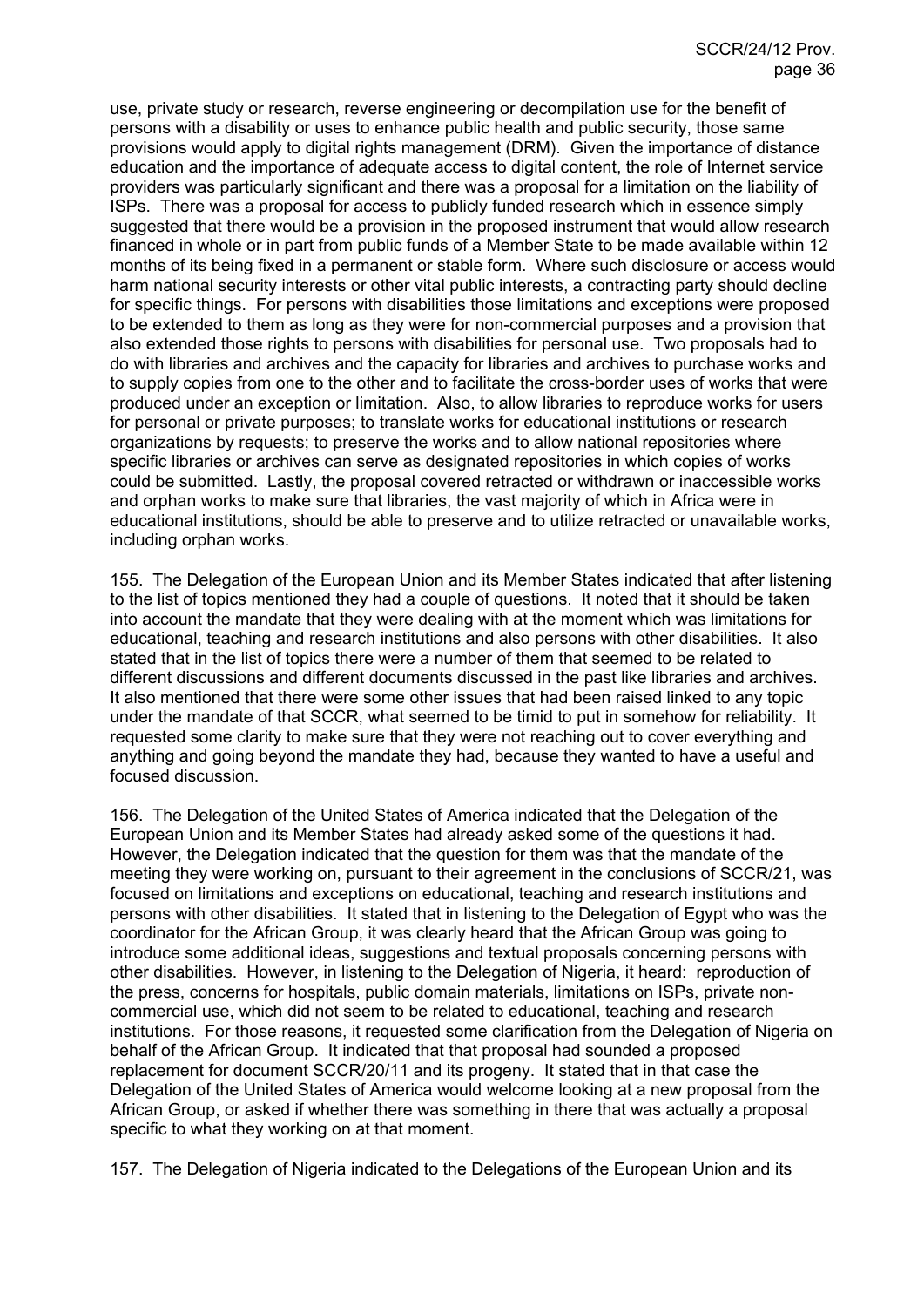Member States and the Delegation of the United States of America that it was talking about education in the African context and not in the context of the European Union or the United States of America. It indicated that the concern of the African Group was to ensure that educational opportunities, in particular taking advantage of the digital innovation that was cascading through the continent, was able to be used productively for educational purposes. It stated that while the proposed topics by the African Group may had seem to be unrelated to education because of the Forums and institutions that delivered educational material, they were very much about the educational process. It finished by indicating that the new proposals would be integrated into the original African Group proposal, in a new text reflecting a combination of new and old provisions.

158. The Chair asked Member States to present their comments and proposals on the new document prepared by the Secretariat on the previous day that had been distributed at that moment among them.

159. The Delegation of the European Union and its Member States highlighted that there was still further rationalization of the topics of discussion at the moment to be made, as there was a fair amount of overlap and a fair amount that no matter how different education and research was in other countries, continued to seemed totally unrelated to the topics they were discussing. It stressed that what was important for them was clearly that they could come out there in a position to have a document that helped the discussion going forward and reflected in a balanced and inclusive manner the comments and positions that had been taken. It observed that they had to be sure that interventions made on specific topics without taking a pretty language from but being text-based suggestions, should be appropriately reflected in the document, in a certain manner in accordance to the mandate they had and the practice they had already adopted with their prior document on libraries and archives. In that sense when the open was document it could be possible to see on the same footing those texts proposals which had been put in the form of a treaty language and those text proposals that would reflect the positions from different Member States as regards the different topics.

160. The Delegation of Egypt, on behalf of the African Group, indicated in relation to the first point of their proposal regarding beneficiaries that they had requested on the previous day the differentiation between libraries and archives as that last subject matter should be dealt under a different document. It also proposed that statements and interventions made by the different delegations should be included in a different document from the one containing the textual proposals from the national laws that would allow such exceptions and limitations for educational, research and people with disabilities, in order to have a comprehensive document.

161. The Delegation of the Islamic Republic of Iran, on behalf of the Asian Group, indicated that the document as it stood made sense and was rational. Regarding the comments to be reflected, it stated that the comments were the positions of Member States and would be included in the report of the session or could be annexed to the document, as it considered all of those topics as non-exhaustive. It expressed its concern that the insertion of the comments in the document could complicate further negotiation of the text, been non-compatible with the mandate of the General Assembly of that Committee, which was to undertake a text-based work. It proposed that if Member States wanted to share their experiences, the Secretariat could prepare an information document for the next session of the SCCR.

162. The Delegation of Italy associated itself with the other delegations by thanking the Secretariat for the hard work made in preparing the document they had in front. It indicated their preference for one document and in that document having comments together with textual proposals, having as a model the document approved for libraries and archives.

163. The Delegation of the Czech Republic aligned itself with the Delegations of Italy, the European Union on behalf of its Member States and others, as it also thought that one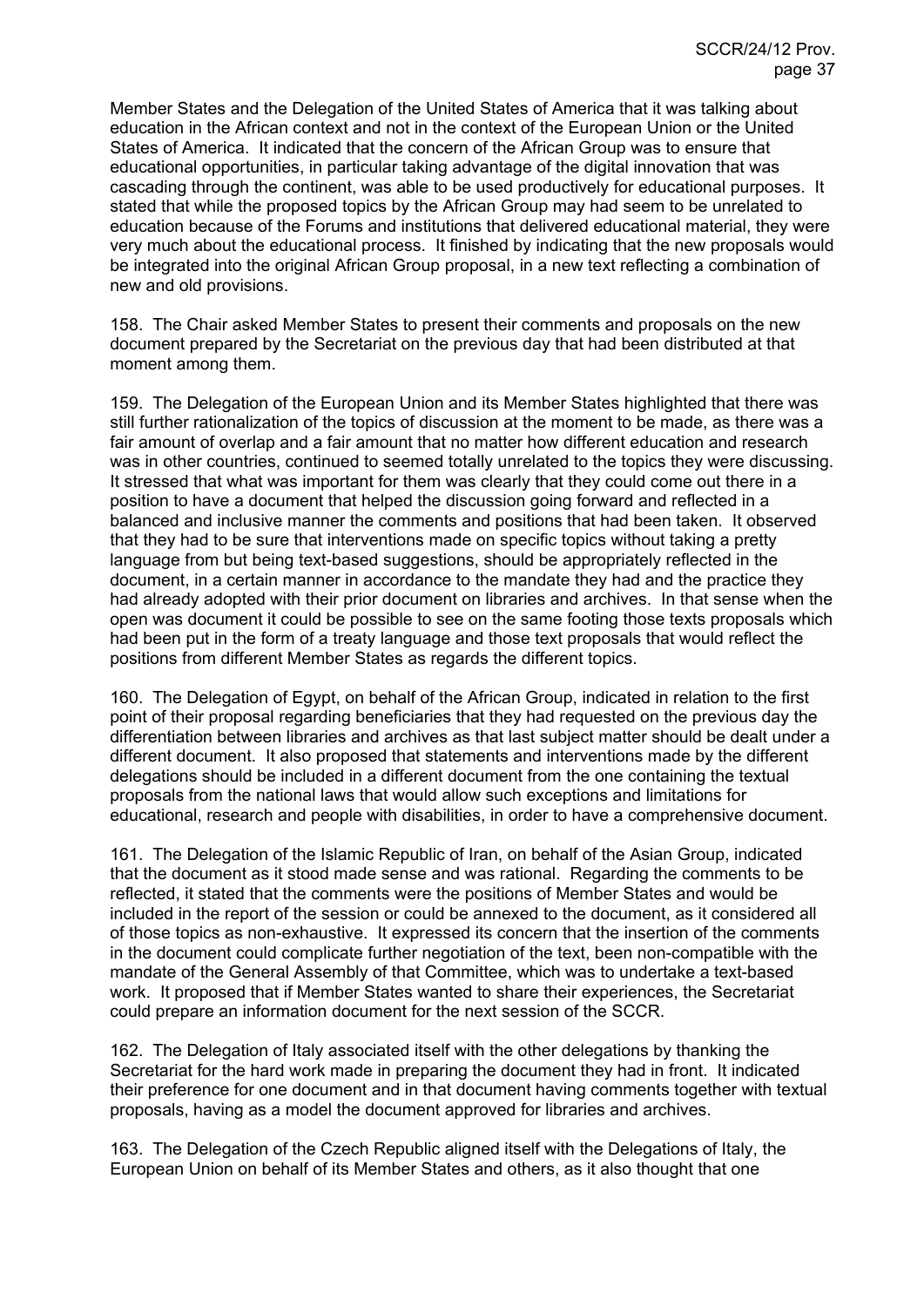document was the way that they should go, as it would be logical to have all relevant information in one place for each of the segments of the document. It proposed, as the Delegation of Italy had suggested, to follow the format used for the libraries and archives document.

164. The Delegation of Chile suggested that in order to avoid the lengthy discussion to reach a final outcome that had been held during the previous SCCR when working on the document on libraries and archives, that document and its format should be seen as a basis on which to carry out the work on exceptions for education and research. It explained that it did not mean to take the format in its exact form, but perhaps to make improvements or bring clarifications on certain areas of the document which were being prepared that day. In light of that, it proposed as the first step to have a shared understanding about what topics should be discussed, which topics should be contributed to by the various delegations as legal contributions, comments or in whatever form, according to what the delegations themselves judge appropriate. It concluded by presenting examples of certain ways to underscore the fact that there were a few various different simple ways to reduce the topics, to boil them down to something that could be more accessible and easy to understand for delegations.

165. The Delegation of Ecuador proposed to differentiate in the document the two proposals: the "three-step test" and the "scope of the three-step test", and also to add the topic of limitations to remedies into the text.

166. The Delegation of South Africa pointed out that it appreciated that comments were separate from textual suggestions. It indicated that its understanding was that the mandate given to the Committee was to develop a text-based work, for which comments should just be annexed to the document, as the comments would actually be reflected in the report of the Committee as an illustration of what Member States said during the discussions.

167. The Delegation of Algeria endorsed the statement made by Egypt on behalf of the African Group and subscribed the previous proposal made by the Delegation of South Africa. It expressed that they were particularly keen for the document which would emerge from their work on limitations and exceptions for education and research institutions to be a clear document that could permit delegations to work efficiently. It highlighted that it would also like to have the comments made by Member States separated from the text itself. It concluded by indicating they were flexible as to whether that should be two documents or one document with an annex.

168. The Delegation of Ghana supported the statement made by the Delegation of Egypt on behalf of the African Group and the preceding comments made by South Africa and Nigeria, by endorsing the proposal to have the text separate from the comments that were made, and comments moved to an appendix. It stated that that could help and assist them into arrive to a decision as to which proposals they could accept or reject.

169. The Delegation of Indonesia supported the intervention made on behalf of the Asian Group as well as by the Delegation of Algeria, regarding the need to separate comments from texts. It proposed to separate them as an information document or appendix, in order not to complicate the text for discussions and negotiations and to help move forward the discussions on that matter.

170. The Delegation of Senegal endorsed the statement made by the Delegation of Egypt on behalf of the African Group, and indicated that the document should be separated into two. The comments should be a separated document all together. It recognized the importance of comments but stated that given the mandate they needed a distinct, separated text so they could better understand the document and work on it more efficiently.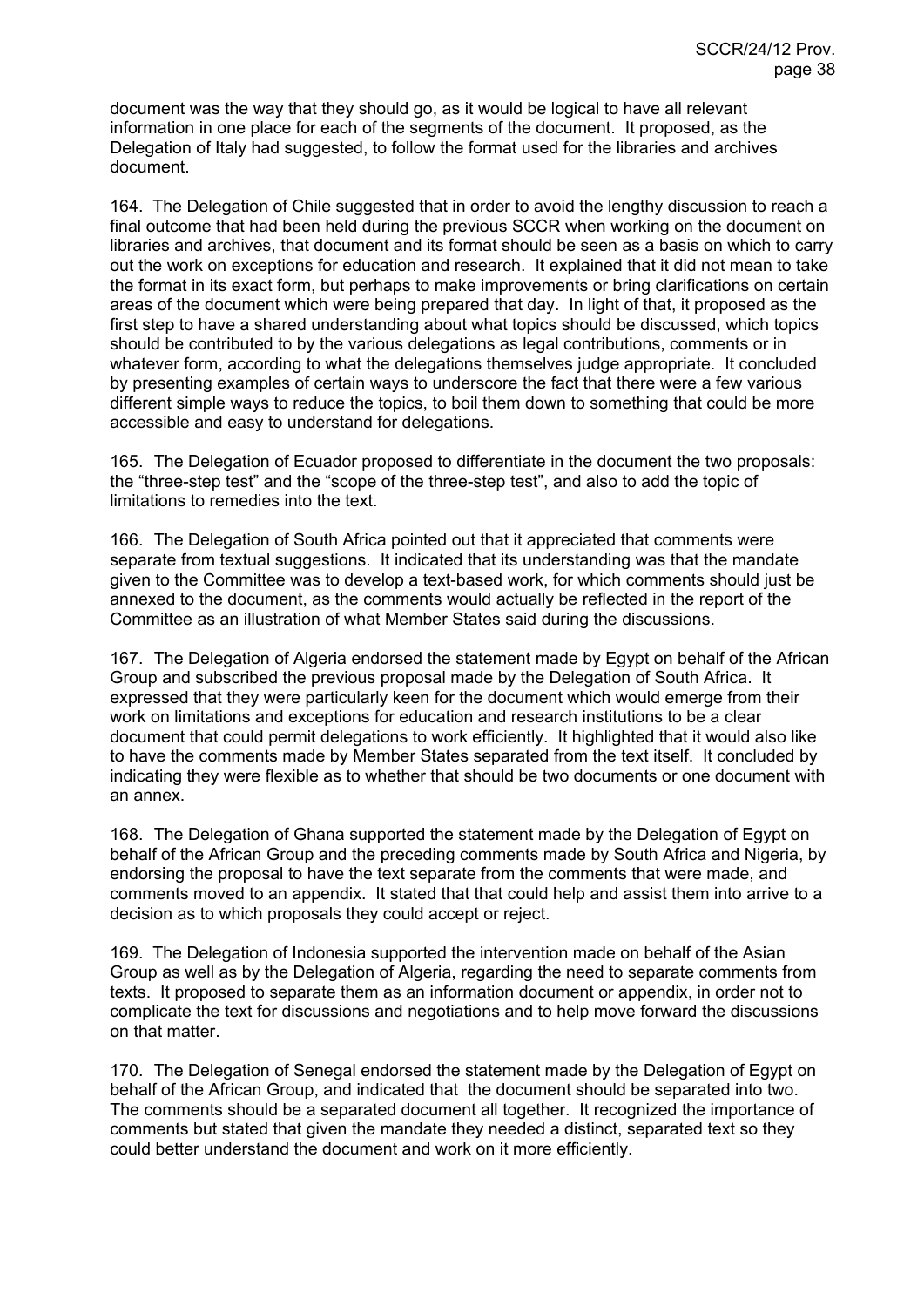171. The Delegation of Nigeria supported the statement made on behalf of the African Group and the statement made by the Delegation of Algeria, Ghana and South Africa, by emphasizing that they needed to fulfill the mandate to produce proposals and to separate the text from the comments.

172. The Delegation of Tunisia aligned itself with the statement made by the Delegation of Egypt on behalf of the African Group regarding the document. It indicated it was of great importance for them to ensure that limitations and exceptions for educational, teaching and research institutions could be worked at an international level, beyond the vague language which was currently being used in the international instruments which exist such as the Berne Convention. It stated that it was crucial if they were able to restore the balance between the interests of rightholders and the public interest, and the right to access culture and knowledge, especially in developing countries. It indicated they needed practical solutions for an action plan and that they also needed to develop practical tools such as guides on limitations and exceptions flexibilities, copyright professional good practice and contracting modes.

173. The Delegation of Kenya rendered support to the statement made by the Delegation of Egypt on behalf of the African Group with regards to the separation of the comments from the text. Further I also wish to support and reiterate the submissions made by the Distinguished Delegate of Nigeria as an enhancement of the African Group's proposal. We cannot overemphasize the importance of issues raised therein in an effort to end the book famine. The discussions we had in the morning with regard to the topics submitted would no doubt achieve that objective.

174. The Delegation of India suggested that each delegation should indicate to the WIPO Secretariat which part of their comments should be move to the main part of the text under a particular topic and which ones should remain in the general comments part.

175. The Delegation of Brazil on behalf of the Development Agenda Group indicated that their Group preferred to keep separate the text from the comments to make the document easier to read. It recognized it was the first attempt of the Secretariat and that also goes along the lines and then you have text and suggestions and have comments, and to have comments outside the text it makes it easier to read the document and for people to have a good understanding of the text itself.

176. The Delegation of Peru invited delegations to take into account the fact that they were at a preliminary phase when they were making their suggestions. It also proposed that they should leave the structuring of the comments on all of those topics to the Secretariat. It called upon all delegations to be involved in that line of work by collaborating with the Secretariat by identifying the links between the comments on the one hand and the topics on the other.

177. The Chair described a suggestion made by Regional Coordinators for working on the rationalization of the document with the help of some friends, in order to have a better structure. He finalized by indicating that they would proceed in that way and be able to discussed on the next day on the basis of said restructured document.

## **ITEM 7: PROTECTION OF BROADCASTING ORGANIZATIONS**

178. In accordance with the agenda, the Chair turned to item 7 on the protection of broadcasting organizations and recalled that at its 23rd session, the SCCR had agreed on a work plan to make progress in the discussions with a view to making a recommendation to the next session of the WIPO GA (GA) in September 2012. To achieve that objective, the Committee had agreed to seek agreement towards a single text as a basis for the discussions. While taking into account various documents and submissions which had been presented on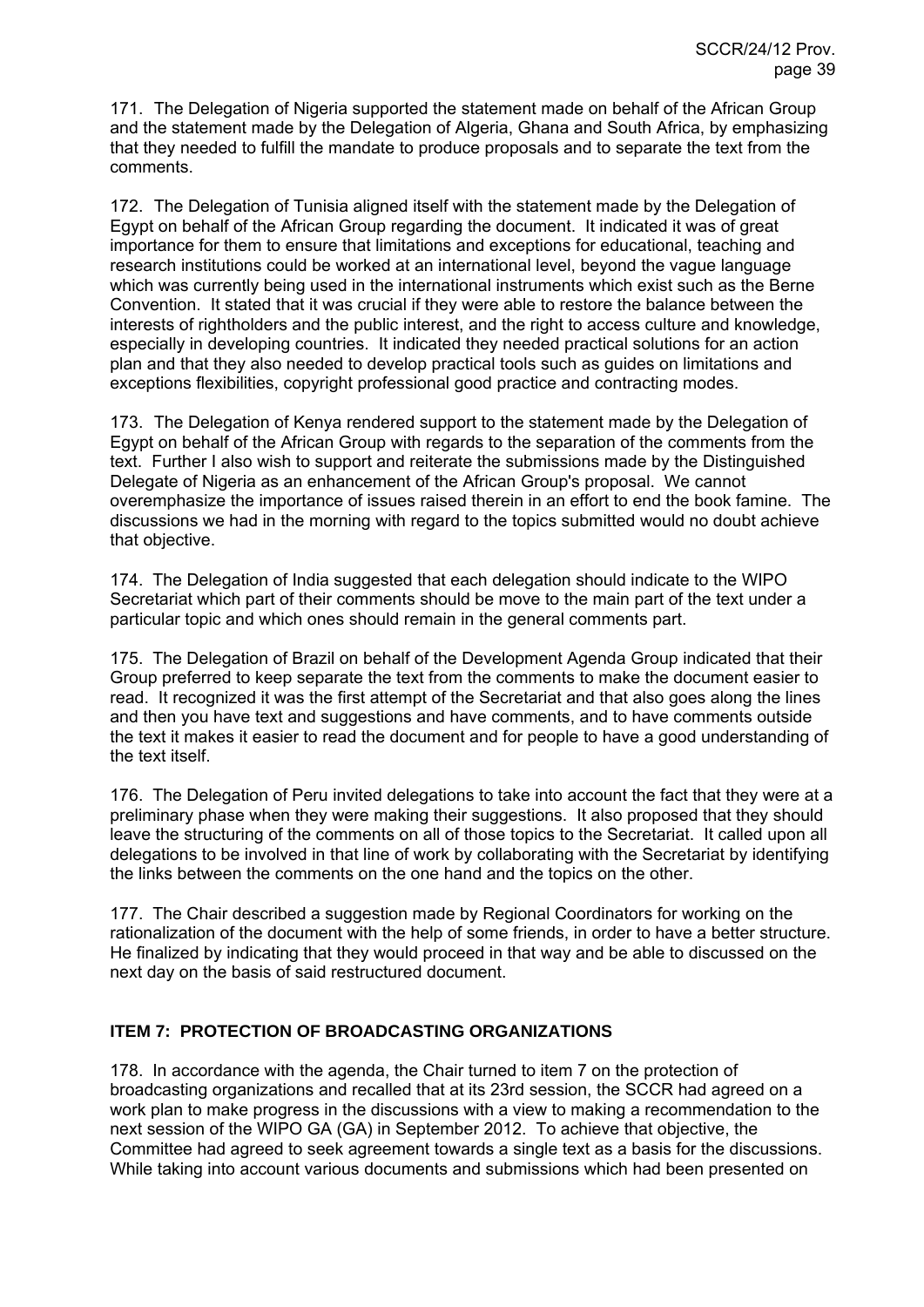the subject matter, two new documents had been tabled for the consideration of the Committee: document SCCR/24/3 from the Delegation of Japan and document SCCR/24/5 from the Delegations of South Africa and Mexico. The proponents of those two proposals were invited to introduce them to the Committee.

179. The Delegation of Japan stated that the main purpose of its draft proposal was to move forward the discussion for the adoption of the new treaty while not all the provision contained in that proposal necessarily reflected Japan's position. Therefore, the government of Japan reserved its right to make amendments for further proposals based on subsequent international or domestic discussion. The new draft proposal on the protection of broadcasting organizations basically narrowed down the alternatives contained in SCCR 15/2. Since the second special session of the SCCR in June 2007, the Committee had been discussing the protection of broadcasting organizations for almost five years. Although there were many alternatives in SCCR/15/2, it considered that the alternatives in document SCCR/15/2 could be narrowed down based on past SCCR discussions. For the establishment of a new treaty, the Committee had to finalize the object, objective and scope of protection in accordance with the mandate of the 2007 WIPO GA. As to the objective, the new instrument would grant protection against piracy of signals submitted by broadcasting and cablecasting organizations in the traditional sense. Furthermore, consensus had almost been reached that the objective was the signal transmitted by broadcasting and cablecast being organizations in that sense. Differences of opinion only remained on the scope of protection. Fortunately there was a proposal from South Africa and Mexico document SCCR/24/5 for discussion but the scope of application was different from that of SCCR/15/2. In the proposal from Japan, webcasting, including simulcasting by broadcasting organizations was excluded from the scope of the treaty. It hoped that a narrowed-down version of SCCR/15/2 could continue to promote discussions by comparing those two proposals. Article 2, on definitions was the same as the one contained in document SCCR/15/2, consistent with the mandate of 2007 WIPO General Assembly. Transmissions over computer networks were excluded from the definition of broadcasting. Most of the other Articles were the same wording and same explanation of SCCR/15/2. For example, Article 9, the right of reproduction was completely the same as Article 12, alternative HH, of SCCR/15/2. The most flexible alternative had been chosen to allow for most Member States to agree. In relation to Article 12, the right of making available over fixed broadcasts which originally was Article 15 in document SCCR/15/2, the most flexible alternative had been chosen. For some of the Articles new alternatives had been provided in order to provide more flexibility. For Article 13, on the protection in relation to signals prior to broadcasting two alternatives had been provided which allowed more flexibility than alternative 1 which was the same as Article 16 contained in document SCCR/15/2. Document SCCR/15/2 included proposals from member countries and there was no intention to exclude options or alternatives, as a Member State could add possible options and alternatives. The Committee needed to discuss first the scope of protection and the definition of broadcasting as the main difference between the various proposals was related to the scope of protection and the definition of broadcasting. In order to facilitate the process a comparative chart of the proposals of South Africa, Mexico and Japan and of the comments provided had been provided which would be distributed to the Committee.

180. The Delegation of South Africa stated it would attempt to summarize the submissions it had received from Member States and how those had been included in the revised proposal. Seven submissions had been received from the Delegations of Brazil, India, Islamic Republic of Iran, Japan, Monaco, Senegal and Switzerland. It also recalled that various informal consultations had been held in Geneva as well as in Beijing with over 15 countries from various regions attending them. South Africa and Mexico had both met the Delegation of Japan three times to discuss how to move together on the issue. It showed the degree to which both Mexico and South Africa were flexible in accommodating everyone's concerns. The Delegation of Brazil had indicated that there should be more direct treatment of the issues identified by the GA in particular the objectives and the scope as well as the object of protection. It was clear that the object of protection was the broadcast signal and not the broadcast, especially within a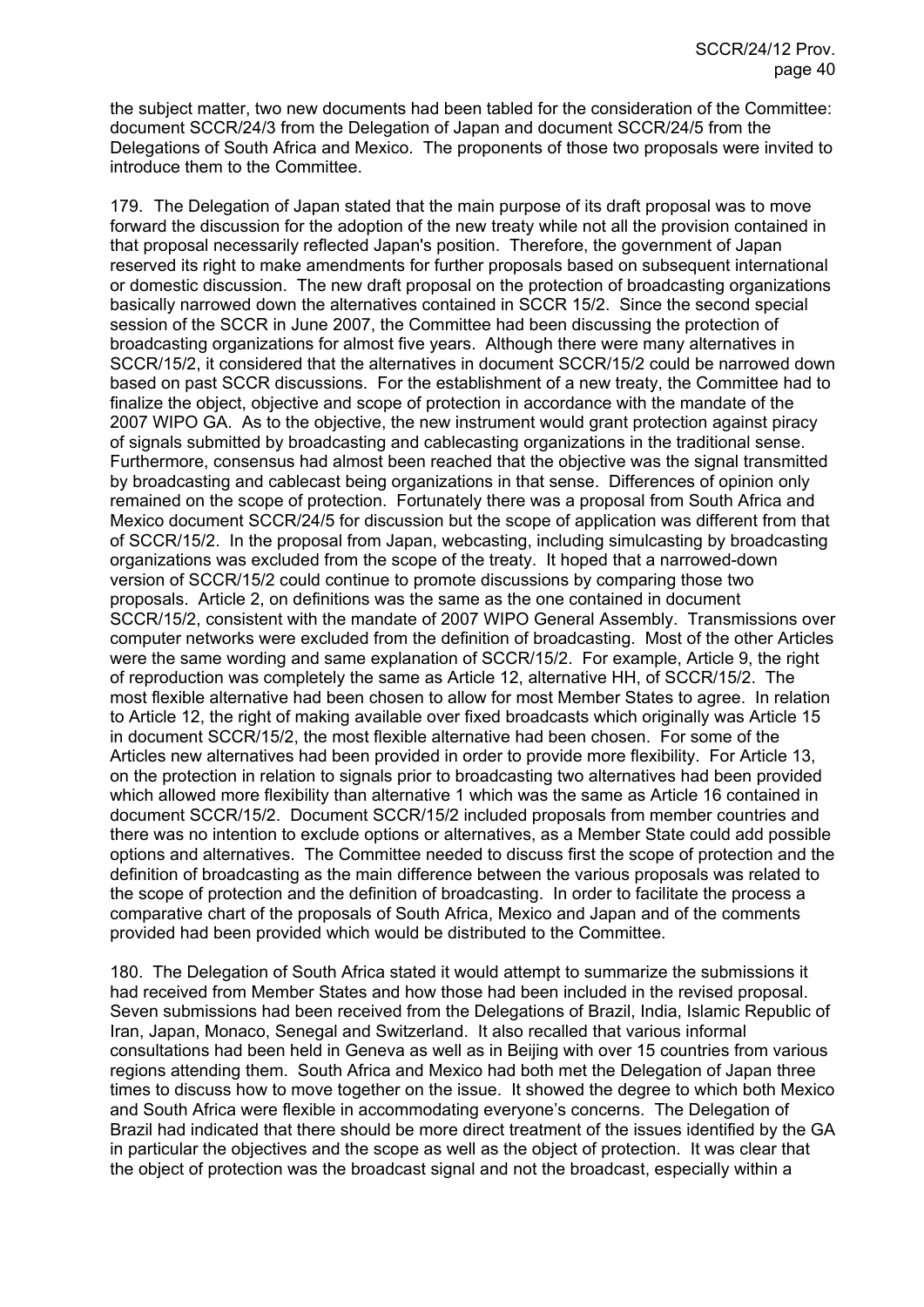signal-based approach. The scope had been defined in the proposal and was in line with the beneficiaries and the object of protection. In relation to the interplay between protection and cultural diversity and the need to protect public interest's concerns some amendments had been made. The proposal had also tried to address the concern relating to the definition of broadcasting organizations which differed from the one provided for in other treaties, such as the WPPT. The concern relating to safeguards had been addressed in Article 3.1. The comments received from the Delegation of India had expressed the need to limit the scope of the treaty to traditional broadcasting media and subject to contractual relationships. It recalled the position of the Delegation of the Islamic Republic of Iran stating that the mandate did not necessarily address traditional technologies but only traditional broadcasting organizations. India further submitted that on-demand services were not protected which was reflected in Article 3 of the revised proposal. The views of India had also been accommodated with respect to Article 6. Regarding Article 8, various alternative terms of protection had been provided to take into account the various views. The submission from the Islamic Republic of Iran related to the definition of broadcasting signal and signal which it had tried to define in the new proposal. The comments submitted by the Delegation of Japan addressed whether the scope of protection should exclude transmissions over computer networks or be based on a technologically neutral approach. Under Article 2B, Japan had requested clarity on whether "broadcast" as defined in the proposal included transmissions over computer networks or video on demand by traditional broadcasting organizations. Under Article 2D, the scope of broadcasting organizations had to be limited to traditional entities based on the 2007 GA mandate. Under Article 7 Japan had indicated preference for the wording of paragraph 16 of the WPPT on limitations and exceptions. The Delegation of Monaco had emphasized the need to take into account technical developments and under Article 7 it had submitted that exceptions for educational purposes should be designed to strengthen educational uses as well as the need to define short excerpts and current events. The Delegation of Senegal had submitted a proposal on the need to safeguard the rights of content owners in case of unauthorized content use as well as the need also to balance the interests of Broadcasting organizations with the public in the interests of education and information and the need to respond to the concerns of visually impaired persons as well as the needs of archives and libraries which would need to be looked at to find a middle ground. It had also raised the need to protect the interests of content owners. The last submission from the Delegation of Switzerland requested a precise definition of a "prebroadcast signal" and it had been addressed in the list of definitions. When the Delegation of South Africa had submitted its first proposal it had taken into account the various submission that had already been made to the Committee including concerns such as access to information which had been addressed through the provision on limitations and exceptions in Article 7 to take into account the uniqueness of broadcasting as a sector and its social democratic role. WIPO's role was to adopt treaties which were forward looking and not obsolete. Significant research and meeting activities had taken place which had led to the conclusion that signal piracy occurred to a large extent on non traditional platforms and therefore limiting the protection would mean ignoring that problem. It was not possible for the time being and by the time the treaty would be adopted to specify what kind of technology would be affected by signal piracy and the treaty should not specify the technologies involved. As long as some technologies for transmitting broadcasting services were used by traditional broadcasters, those would have to be included in the scope of protection. It had provided in the new proposal a definition of "traditional broadcasting organizations" and anything that didn't fall within that definition would not be included in that scope. The issue of technological neutrality was a forward looking approach. It supported a signal-based approach and the need to develop treaty language in line with a signal-based approach where the object of protection would be the broadcast. The technologically neutral approach was endorsed at the regional consultation for African countries hosted by the Republic of Nigeria and at the meeting held in Johannesburg in 2011. With respect to the revised proposal some modifications had been made. Under paragraph three of the Preamble the rapidly changing digital environment. had been acknowledged and the need to balance the rights of broadcasting organizations with those of the public under paragraph 4 of the Preamble, while in paragraph 5, the need to safeguard right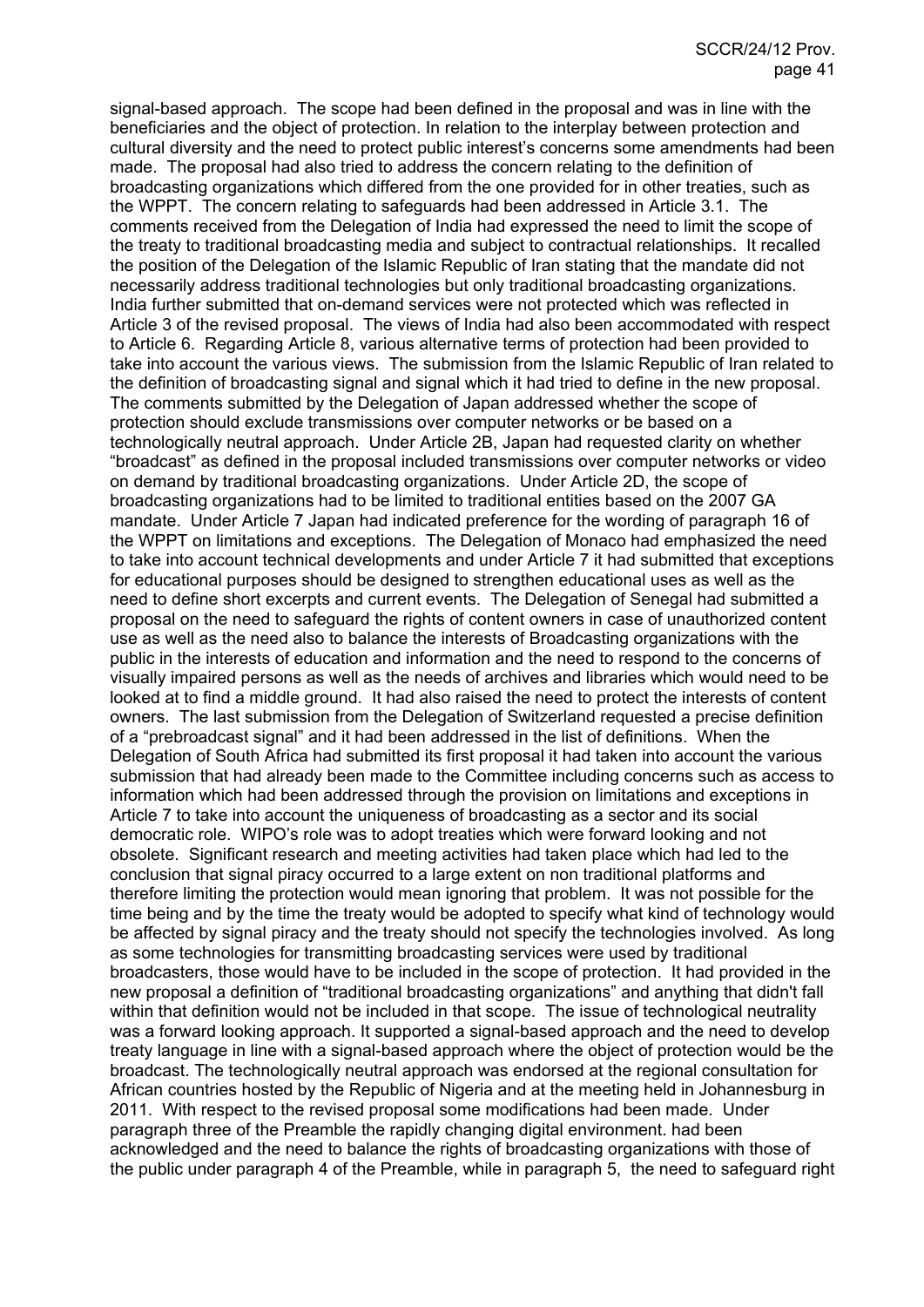owners rights had been addressed. Paragraph 6 was new language borrowed from the recently signed treaty on the protection of audiovisual performances. Under Article 2 on definitions, new items had been provided such as broadcast in paragraph A, and transmission in paragraph F. Paragraph G, included communication to the public, and paragraph H had pre-broadcast. Under the scope of application, Article 3, paragraph 1 and 2, the language of the proposal from Japan had been included. Under paragraph 4 an opt-out clause for a period of three years had been provided for those countries willing to extend protection only to traditional broadcasting organizations. Under Article 4 some clarity had been provided regarding the issue of satellite around uploading and downloading. Article 5 remained likely the same. In Article 6 alternative A had been deleted as it was not reflecting a signal-based approach. As regards the term of protection three alternatives had been provided. Under Article 9 on technological protection measures Paragraph 2 had been strengthened as it had been suggested by India and paragraph 3 had been deleted. Under Article 10, "distribution" and "making available to the public". Although a successful Diplomatic Conference regarding the rights of audiovisual performances had taken place, the protection of audiovisual performances would be meaningless if a treaty to protect against signal piracy was not adopted soon given the rate at which broadcasting piracy was happening, and the broadcasting treaty would indeed benefit the content industry and the public. The intention was not that Member States approve its proposal in its entirety but it had tried to accommodate the various views of all countries. Therefore it suggested that the South African /Mexican proposal could become the Committee's text for further discussions and to accelerate the pace of work. All Member States that had contributed to the process, whether formally or informally were thanked for their contributions.

181. The Delegation of Mexico stated there was no need to recall the importance of the issue of broadcasting. It was well known that was a difficult issue only by looking at the quantity of documents published on that subject for more than 10 years. It was technical, there were no clear definitions and many different positions had been expressed, some of which were contradictory. A vast amount of effort had gone into the issue over the past ten years. South Africa had done a lot of work as well as many other delegations and that had resulted in making some progress and in producing a much more streamlined and comprehensive document which actually reflected flexibility and constituted a real road map for future work. WIPO had provided assistance in that work and made significant efforts over the years. The issue of signal piracy was a serious problem and the protection of signals was a vector for the further protection of copyright works and for performers' rights. Signals carried the content in which were embodied the rights all copyright and all related rights. Consequently, the whole phenomenon of piracy had a direct impact on copyright and all related rights. The signal was like a road on which copyright and related rights travel. That had to be recognized as the Committee sought to move on along the lines of the Beijing spirit.

182. The Chair informed the Committee it had held consultations with the proponents and had received an indication that they were not in the position to engage in a discussion but were able to receive comments and questions that might be put to them.

183. The Delegation of India provided initial comments on the mandate of the 2007 GA to have a treaty for broadcasting organizations on a signal-based approach in the traditional sense. He recalled the 2011 informal meeting held in Geneva followed by SCCR/22 during which several delegations had raised the need to change the mandate of the 2007 GA as the technology was moving faster and technologies converging. India supported the view there was no need to change the mandate but not the technologically neutral approach of platforms where the content was exploited. Technological development in the traditional platform had taken place and signals had shifted from analog to digital. The Indian government had received a mandate to digitize conventional cable networks through fiber optics networks. In relation to the technologyneutral approach it supported the statement made by the Delegation of Japan that neither webcasting nor simulcasting was included in their proposal. Those platforms could not be covered under the current treaty and could be covered at a later stage. There was no need to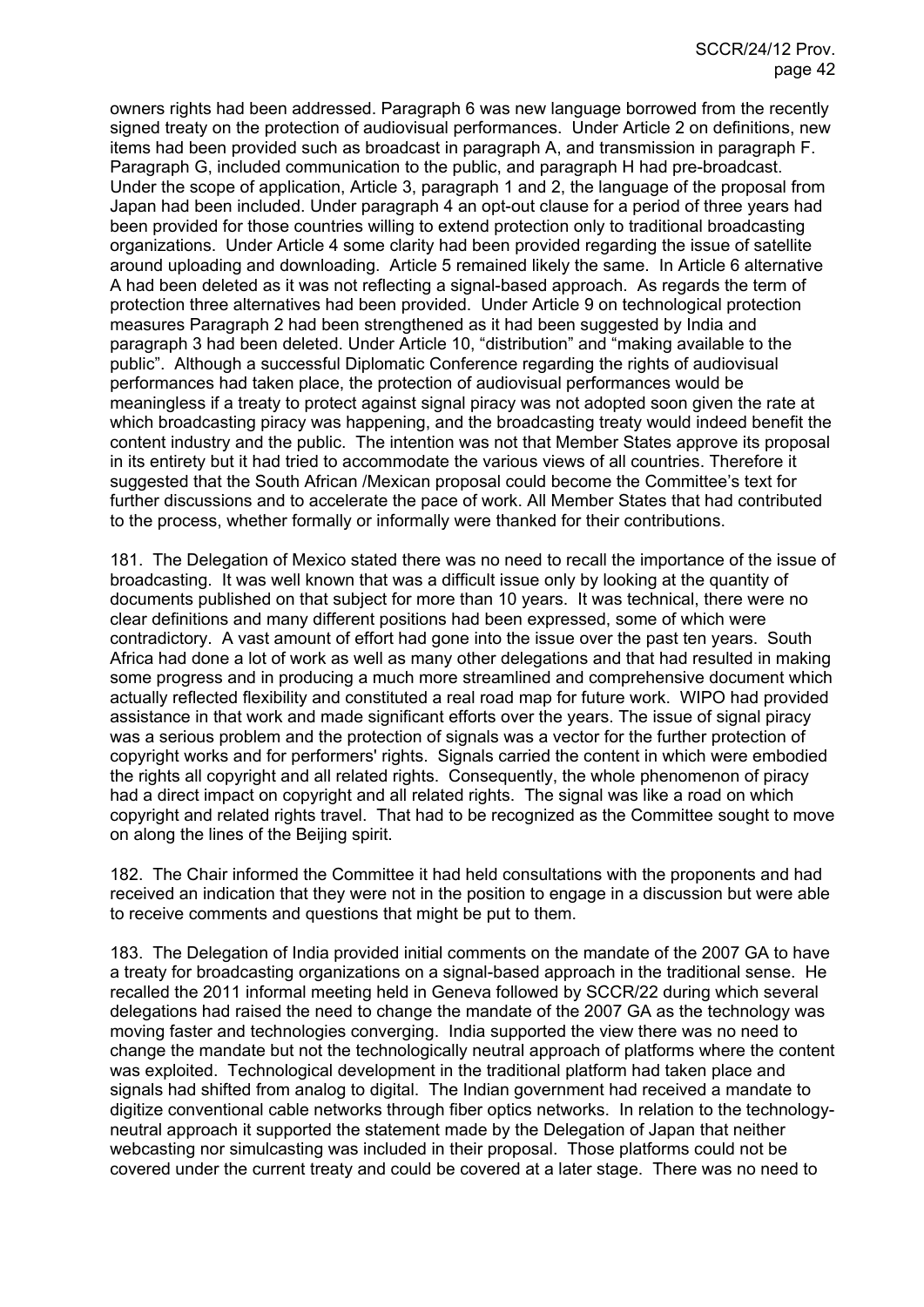change the mandate of 2007 GA as the Committee had to restrict discussions to a signal-based approach in traditional sense to the established platform, not the computer networks. With more than 800 television channels India was also concerned with signal piracy and wanted to update protection to broadcasters on traditional platforms. It didn't support a rights based approach for broadcasting organizations because the Indian film industry and the Indian music industry had opposed it and said broadcasting organizations should not be given any overlaying rights over already the rights of the content owners.

184. The Delegation of Senegal stated that that was an attempt to protect a fairly human principle, namely, the principle of equality. The principle of equal access to education and training which was reflected in the draft text proposal from South Africa and Mexico. The protection of the signal was a better approach to take. Concerning the clarification which had been requested regarding Articles 11 and 12, Article 11 was only a reminder about the balance which it was trying to strike between exceptions and rights-holders-rights. As regards Article 12 it wanted parties to the treaty in their domestic regulation to set up sanctions and procedures to move from the civil to the criminal system.

185. The Delegation of Brazil stated that it had taken note of the presentations and thanked the proponents for having explained their texts. It requested clarification on the process to be followed regarding the other items on the Agenda of the SCCR. Broadcasting was an important item that had been discussed for a long time. In the last SCCR, the Delegations of Mexico and South Africa had presented a new proposal. In that session, the Delegation of Japan was also introducing what was called a renewed version of the draft-based proposal for the WIPO treaty on the protection of Broadcasting organizations, document SCCR/15/2 rev. It supported the principle to have adequate time to discuss the new proposals, but didn't share the view that special procedures had to be followed for those new documents at such an early stage of discussion. The GA's mandate had to orientate the work being carried out by WIPO and the Committee had to agree on objectives, specific scope and object of protection, following a signal-based approach and confine the future instrument to broadcasting organizations in the traditional sense. It was not sure the new proposals were in line with the GA mandate and those had to be first discussed in Plenary before Member States could engage in formal consultations on other specific exercises. With regard to the proposal made by the Delegations of South Africa and Mexico, the Delegation of Brazil was of the view that some questions still applied to the revised version of the proposal in relation to the definitions and scope of application especially with respect to broadcast signals and broadcasting organizations as the proposed language seemed to go further than the limits established by the GA mandate. It also asked which definitions provided in the submission were aligned with the concept of, "in a traditional sense" as established by the GA mandate of 2007. It also requested the meaning of the new Article 9.2 with "any electronic information". With regard to the proposals from the Delegation of Japan, it reserved its right to provide comments and make comments to the proponents at a later stage.

186. The Delegation of Peru expressed its gratitude to the Delegations of South Africa and Mexico and of Japan for the presentation of their proposals. There was a need to harness all of the work which had been undertaken to prepare the foundations to make progress with all issues currently being discussed in the Committee. If the Committee was to achieve progress on that item, there was a need to work on the basis of a consolidated text. Alternative texts would dilute progress as that was a very technical and difficult area and called upon all delegations to show flexibility, especially those which had put forward proposals, in order to consolidate those proposals. Concerning the terms of the mandate of the GA it was willing to be flexible but needed clear guidelines about how to move forward with that issue. As had been stated by the Delegation of South Africa the so-called Internet treaties regarding copyrights, protection of interpretations for phonogram and then audiovisual performances had already been adopted and the development of new technologies and challenges relating to those had to be dealt with and analyzed regardless of other lines of work going on. The Committee should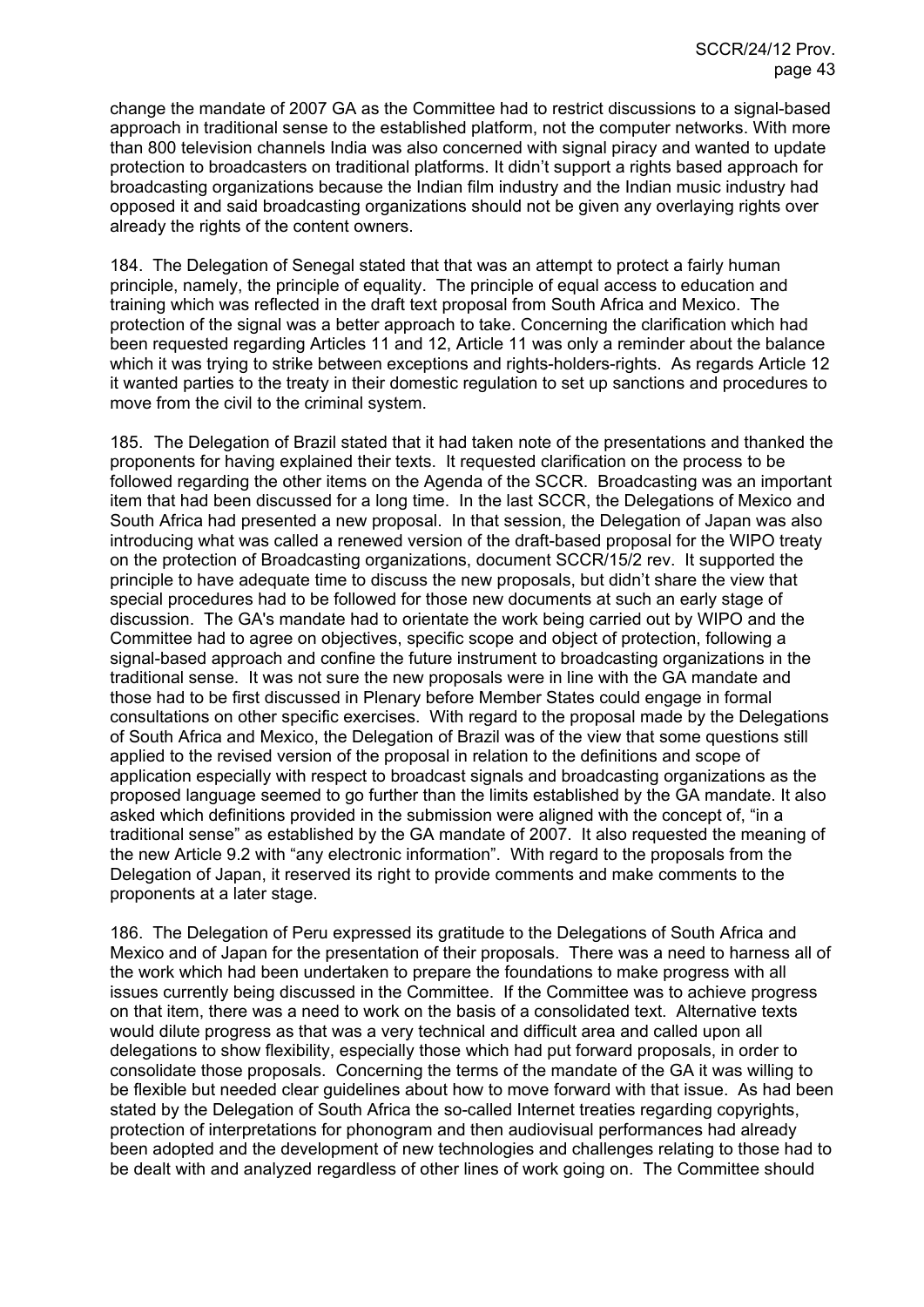not be reluctant to include those challenges relating to new technologies in all the lines of work to ensure that whatever instrument would be adopted would be a true Twenty-First century one.

187. The Delegation of the Bolivarian Republic of Venezuela stated it was much too early to talk about a treaty on broadcasting as developing countries were not particularly interested in that issue. It recalled that on the issue of visually impaired persons still no agreement had been reached although such agreement was in line with the implementation of the United Nations Millennium Development Goals. It requested that the item of protection of broadcasting organizations be left aside and the Committee to focus on other items related to education, the right to development of individuals, and the right to culture.

188. The Delegation of Zambia stated that in order to have constructive discussions on the protection of the rights of broadcasting organizations the Committee should work towards a single text to achieve its work. It believed that the proposal submitted by the Delegations of South Africa and Mexico would constitute a good basis to develop a single working document.

189. The Delegation of the European Union and its Member States thanked the Delegations of Japan, South Africa and Mexico for their efforts to achieve convergence, as that was an important step towards advancing an issue that has been on the agenda of the Committee for a long time. It had a number of questions and comments related to definitions, scopes and rights which could be raised during upcoming discussions on that issue to achieve full clarity as to the beneficiaries of the treaty, the effects of that treaty, including on other rights-holders which would require substantial work on matters such as definitions, where coherence and clarity were very important. It was also heartening to hear about the Committee's concerns about piracy and the effects of piracy.

190. The Delegation of Monaco recalled it had put forward a number of preliminary comments about the original proposal of South Africa and Mexico which had been taken into account. Concerning the format of the work it believed the joint proposal constituted a perfect basis for fruitful discussion and progress on the basis of a single text.

191. The Delegation of Egypt, speaking on behalf of the African Group, expressed its support for the joint proposal of the Delegations of South Africa and Mexico and welcomed the Committee's commitment to continue its work on that signal-based approach, consistent with the GA mandate and also emphasized it was time to work on a signal text in order to expedite the negotiations for a speedy conclusion of that issue.

192. The Delegation of Senegal took the floor with reference to the statement made by the Delegation of the Bolivarian Republic of Venezuela and stated that it was referring to equal education and not equal access to education, teaching and research.

193. The Delegation of Algeria supported the South African/Mexican proposal as the basis of the Committee's work.

194. The Delegation of the United States of America believed it was important to take discussions forward from a single text as soon as possible. It hoped that the proponents of the proposals could reach agreement on what text could be used as the basis for further work. As to the contents of the proposals it would be studying the details very carefully and would provide specific comments as the process moved forward. It expressed appreciation that both proposals' referred to a signal-based approach as reflected in the GA's mandate and was interested in exploring further the deletion of any rights in already fixed signals as a technique for achieving that mandate. On the issue of the term of protection, it noted the point that had been made by the delegations of India and the option in the South African and Mexican proposal to delete any set term on the grounds that it may not be necessary if only broadcast signals were protected as opposed to the reuse of fixations. On the question of the application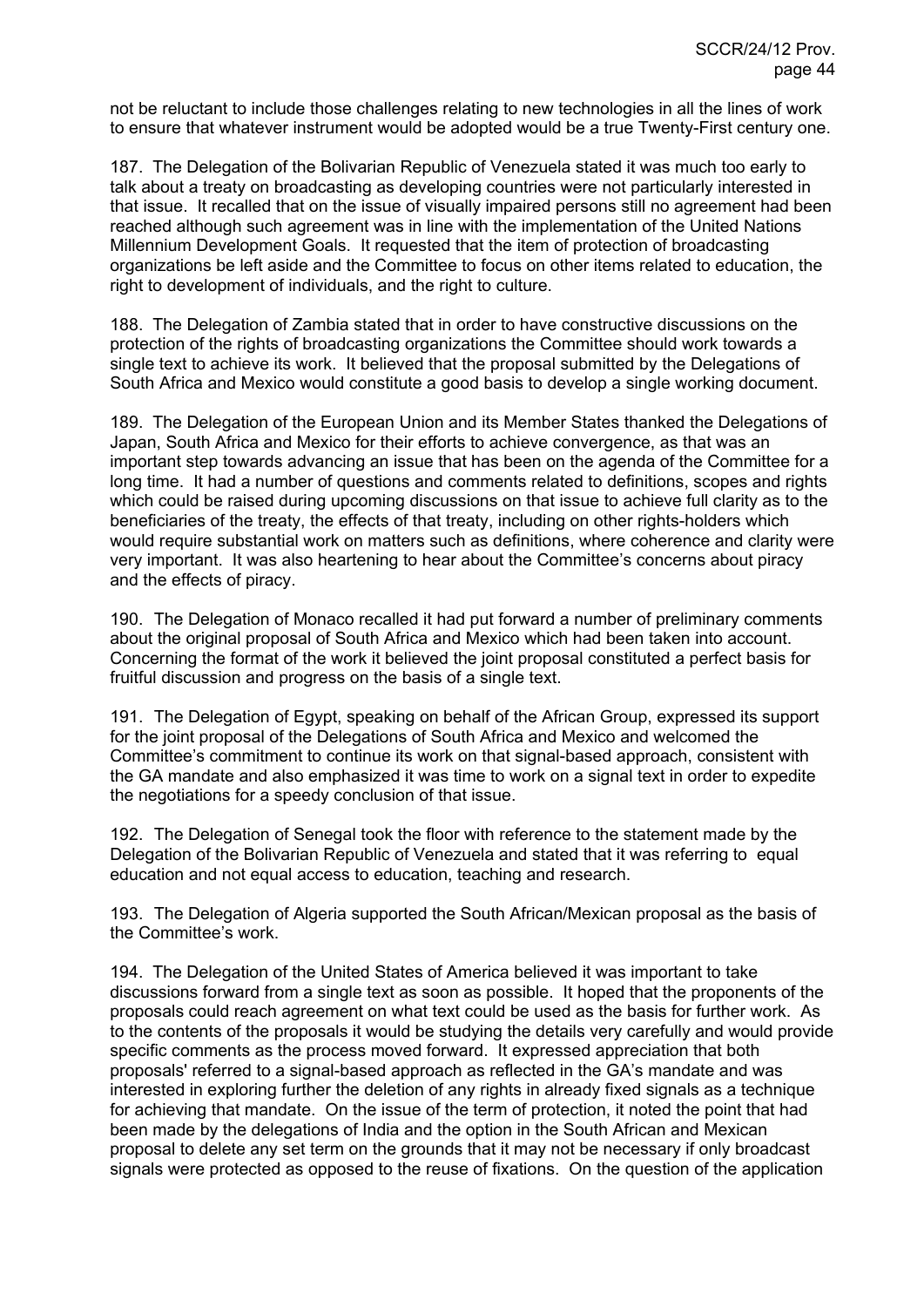to Internet activities it understood and agreed with the concerns that had been expressed about respect for the GA's mandate. At the same time, it had noted the distinction raised by the delegation of South Africa between protection for traditional broadcasting and limitation of the treaty coverage with respect to traditional technologies that may be used. A treaty that did not provide protection against signal theft using new forms of technology would not be worth concluding in the 21st century. Any treaty had to be technologically neutral in the sense the piracy was accomplished. That was a different question from which entities were covered by the treaty. The latter was an issue of subject matter protection while the former was an issue of scope of rights. Those delegations that were not yet ready to go beyond protection for traditional broadcasters could nevertheless find it important to protect their traditional broadcasters against unscrupulous actors who streamed their signal over the Internet.

195. The Delegation of Switzerland thanked the Japanese, South African and Mexican Delegations for their contributions to the work of the Committee on the issue of broadcasting. As it had been mentioned on a number of occasions since last year, the South African proposal submitted in spring of 2011, which had been reworked in a number of different versions since then and was joined with the Mexican proposal in December of 2011 had been a useful means of moving toward solutions in that area. The proposal from South Africa and Mexico has sought to take into account the various different comments made to move forward with that line of work. On a preliminary basis and without going into the content, the delegation stressed the sense of commitment it felt towards developing a single shared document as the best way to move forward efficiently the work in the Committee and that was in line with the mandates which had been set at the last SCCR meeting.

196. The Delegation of Zimbabwe paid tribute to the proponents of the two proposals and supported the statement made by the delegation of Switzerland. It believed that the Committee should consider working on the basis of one document as it was difficult for those delegations technically challenged in that subject matter to be referring to two different texts. Having listened to the presentation made by the delegation of Japan it noted that only two distinct differences in the text had been outlined by Japan itself. Those related to the scope of protection. It expected delegations to consolidate their positions and report to the Committee to produce one single text which could be used as the basis for further engagement.

197. The Delegation of El Salvador thanked delegations which had presented proposals as they had made significant contributions to the work of the Committee. It attached significant importance to exceptions and limitations in the work of the Committee and the same level of importance to the protection of broadcasting organizations. After ten years of discussions been working in that Committee it was time to provide due protection to the activities of those organizations' work. The two proposals from South Africa/Mexico on the one hand and Japan on the other were on the right track and in line with the mandate of the GA.

198. The Delegation of the Islamic Republic of Iran stated that in order to meet the decision of the General Assembly, it was important for the proponents of the various texts to try and merge their proposals in a single text to form the basis for negotiations in the Committee.

199. The Delegation of Kenya extended its support to the views expressed by the Delegation of Egypt on behalf of the African Group. It was clear there was an urgent need for Member States and WIPO to act swiftly by concluding an effective and comprehensive instrument for the protection of broadcasters. It joined the other delegates who had expressed views in favor of a single-based document.

200. The Delegation of Nigeria expressed its appreciation and support to South Africa and Mexico for the significant amount of work which had gone into the text and content of the proposal. Nigeria had a very strong broadcast history and was deeply committed to seeing a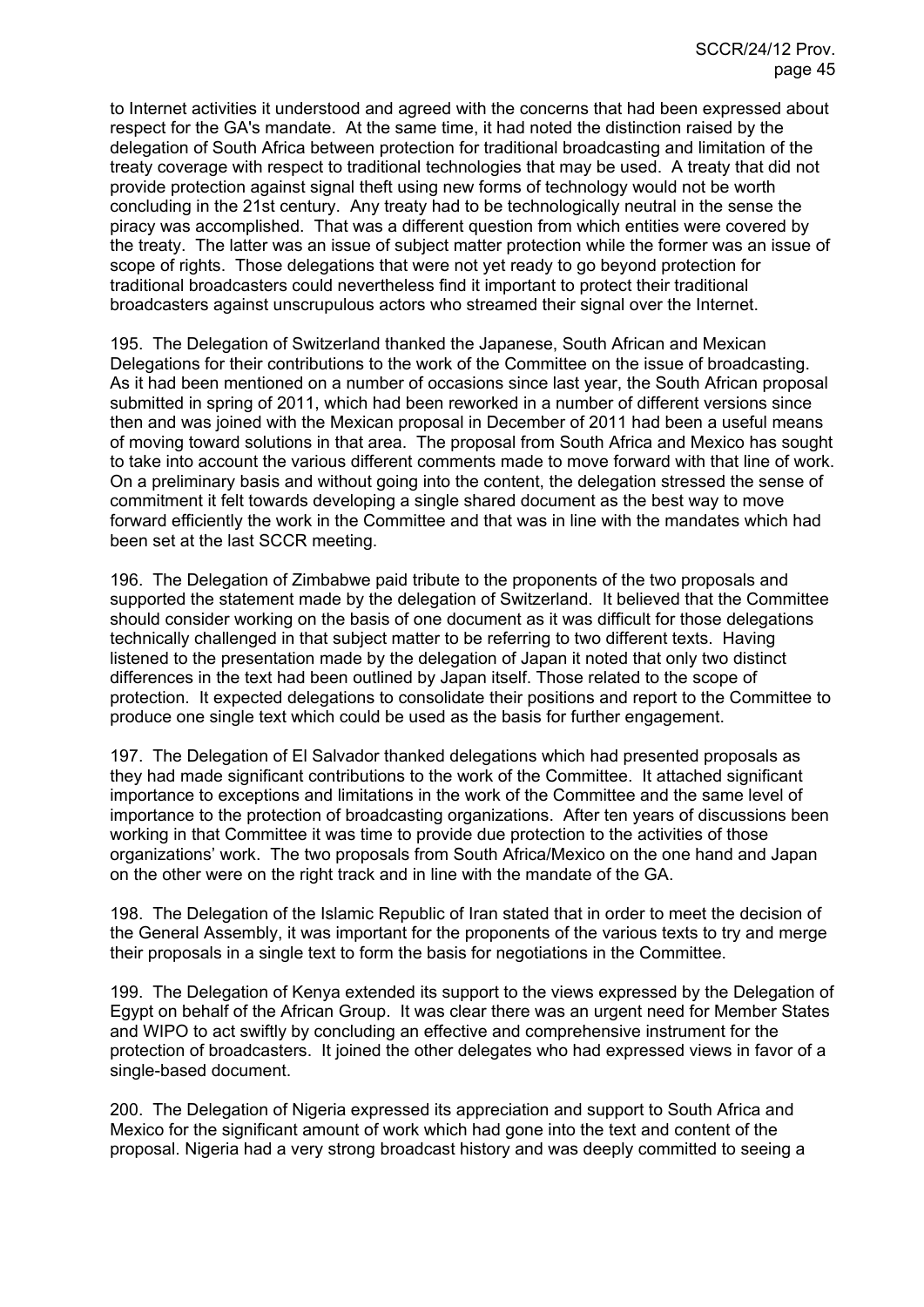single text emerging from that session. It emphasized the principle of technological neutrality which was vital for any treaty that emerges thereafter.

201. The Delegation of South Africa referred the proposal from Japan and requested clarification about the disclaimer on its first page indicating that not all the provisions contained in the proposal necessarily reflect Japan's position and wanted to establish which provisions in the Japanese proposal effectively reflected their proposal and positions.

202. The Delegation of the Republic of Korea stated that those proposals could contribute to the discussions: It was looking at the text and studying it and would take into consideration the domestic circumstances and stakeholders' opinions.

203. The Chair thanked all delegations for the statements made and contributions and questions posed to the proponents and recalled that the conclusions of SCCR/22 stated that in order to expedite the discussions and with a view to making recommendations to the 2012 WIPO GA on the possible scheduling of a Diplomatic Conference, two working days of the SCCR 24 would be dedicated to the protection of Broadcasting organizations with their objective of reaching agreement on a single text to pursue text-based discussions at the SCCR 24th session. The Committee had set a target for itself to reach a single text in that session. Consultations held with many delegations had shown the need to go into some informal discussions on broadcasting which would be held under his chairmanship. The configuration for the informal consultation would be the proponents, Coordinators, plus three. It also announced it would gather a group of friends of the Chair to assist him harmonizing the document which was being compiled on education

204. The Delegation of the Bolivarian Republic of Venezuela expressed concerns that NGOs would not be included in the informal consultations and questioned on whether there was a need to move into informal consultations.

205. The Chair replied his task was to make sure some progress was made on every issue. He was willing to listen to any specific recommendation from any country in that respect.

206. The Delegation of the Bolivarian Republic of Venezuela stated that the issue was not a lack of trust in coordinators but it had doubts on whether the informals would allow progress.

207. The Chair opened the meeting and informed the Committee that the draft compilation on limitations and exceptions for educational and research institutions had been distributed. He also informed he constituted the group of the Friends of the Chair and invited Group coordinators to provide nominations.

208. The Secretariat presented the second revision of the document, prepared on the basis of the work undertaken by the group of the Friends of the Chair. The title was changed to be in line with the document on libraries: "Provisional Working Document Containing Comments on and Textual Suggestions towards an Appropriate International Legal Instrument (in whatever form) on Limitations and Exceptions for Educational, Teaching and Research Institutions and Persons with other Disabilities". Due to the limited timeframe some further discussion and refinements might be required. It also noted that the African Group proposal was not included in the document because it was received after the document was already sent for printing and confirmed that insertion was to be done at a later stage. The Group had decided to do not discuss the preambular and definitional provisions but rather to focus on substantive topics. However, it was understood that there might be a request to insert the proposed preambular and definitional language back in the document. Some text was repeated in the document because it was relevant to more than one topic. The general structure had two broad categories of topics with some subcategories beneath. The first topic was uses and under that framework of uses, there were a number of categories. The subtopics were: institutions, meaning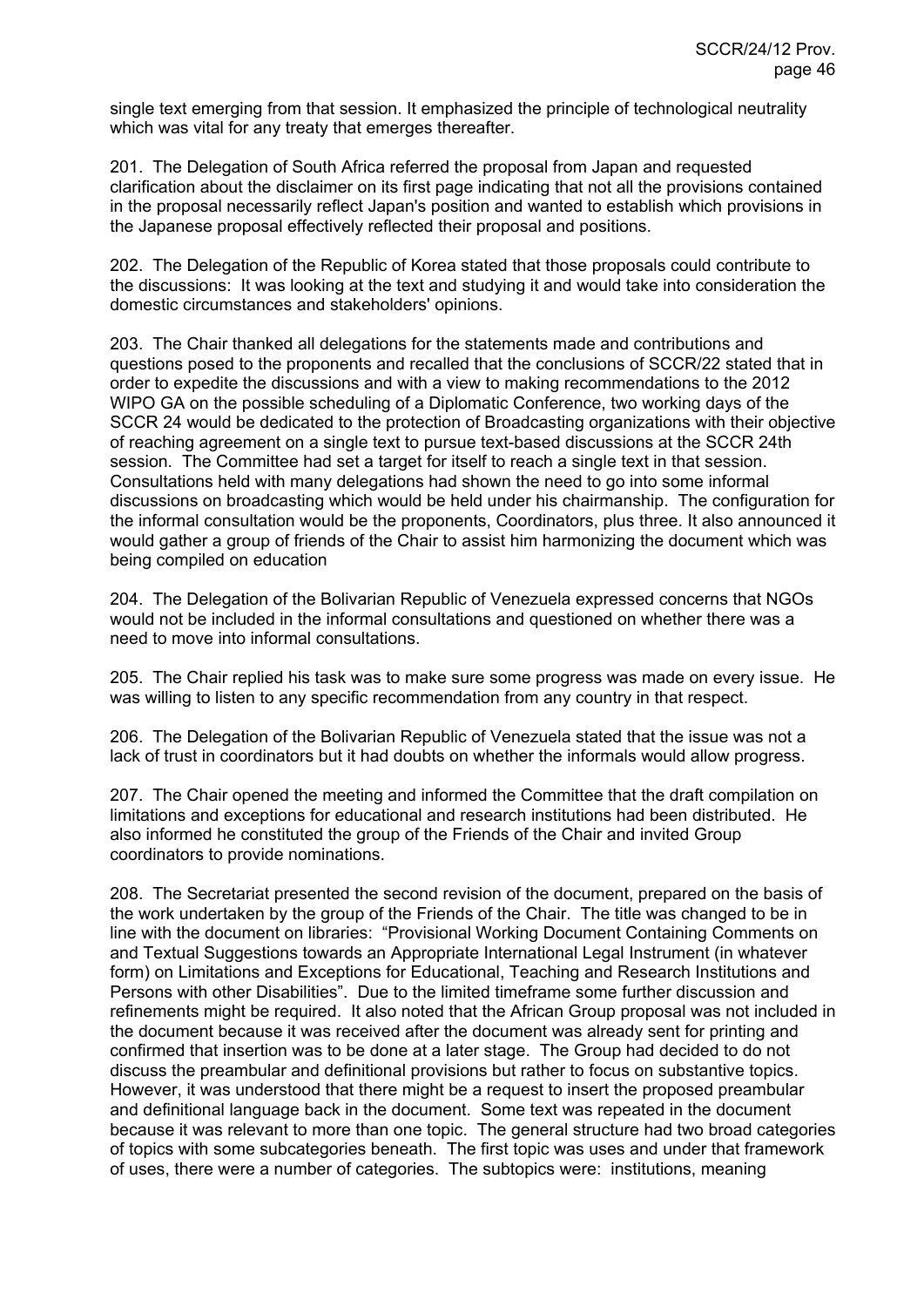educational research and teaching institutions; classroom uses; uses outside the classroom; uses for distance learning; and uses for research. Then the other topic was called broader topics with implications for education and research that included a lot of the topics applicable across the board to whatever form. Those topics were: technology; orphan works and withdrawn or out of print works: public domain: contracts: ISP liability: importation and exportation; and public health or security. Then there was another category generally applicable across all of the uses. Those considerations were: flexibilities; the Three-Step Test; obligations and proposals to update exceptions; the ongoing WIPO work plan; and best practices and experiences. Furthermore there was a final topic on persons with other disabilities. No changes were made to the treatment of the comments.

209. The Delegation of Peru said that the Friends of the Chair tried to simplify the document on the basis of the structure proposed. The basic idea was to try and reduce the number of topics.

210. The Delegation of India appreciated the work of the Secretariat and agreed to continue working on that document. There was one possible inaccuracy on page 13 paragraph 21: reverse engineering should be placed under research. The Indian Delegation had also asked to add a cluster on anthologies. A WIPO study prepared by Professor Singh on Asia-Pacific countries provided examples of domestic laws which included the exception for the creation of anthologies and collection of excerpts from works.

211. The Delegation of El Salvador agreed that the document was better structured, but some of the issues that had been discussed were missing. For instance the topic of Rights Management Information was missing and it proposed to include it under Topic 2.

212. The Delegation of Chile believed the document was much simpler and easier to read than the previous version. It expressed support for the request of India regarding the issue of reverse engineering and its inclusion under the Topic of research.

213. The Delegation of United States of America stated that the new document was a vast improvement in terms of organization and clarity. It also asked whether the comments to present had to be limited to considerations on the form and the structure of the document.

214. The Chair confirmed he was seeking comments on the work of the Friends of the Chair.

215. The Delegation of the European Union and its Member States said in terms of structure the new version was a great improvement. It also repeated that some of the issues placed under Topic 2 were not related to the subject under discussion and therefore not in line with the mandate of the SCCR which clearly referred to educational, teaching and research institutions and persons with other disabilities. Topics such as ISP liability were difficult to see as related to education.

216. The Delegation of Zimbabwe agreed that was a valuable and well-organized document. The Delegation took part in the informal consultation and engaged in constructive silence and appreciated the results. Regarding the content, it believed that the document did not reflect the opinion of the African Group. The Delegation hoped to engage in further conversations on the substance.

217. The Delegation of Kenya echoed the sentiments expressed by the Delegation of Zimbabwe to point out that the current document was incomplete as the updated African proposal had not been included and therefore it requested to modify it accordingly.

218. The Chair reminded the Committee that the Secretariat had already addressed that issue.

219. The Delegation of Ecuador appreciated the willingness of the group to work constructively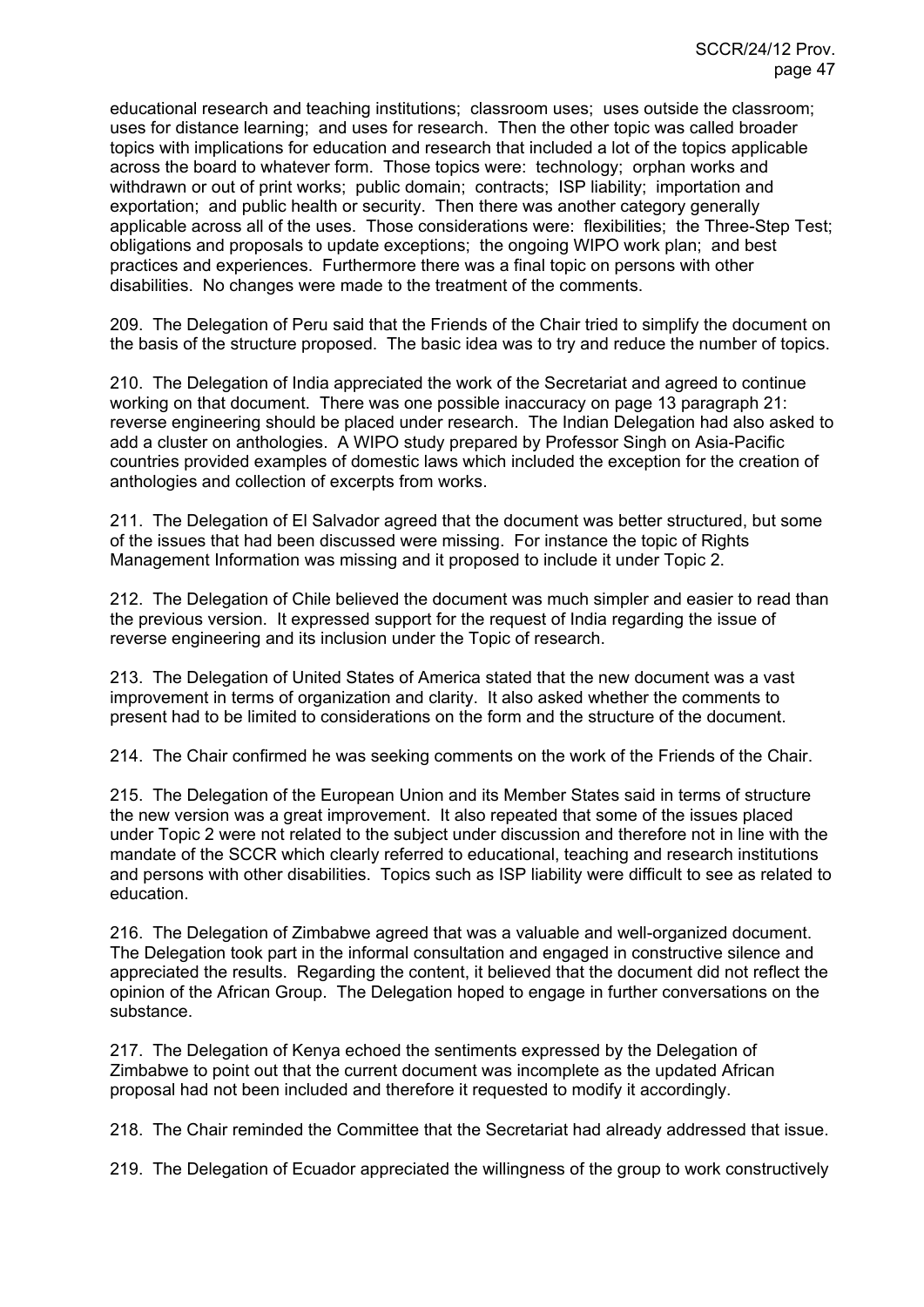to achieve a very balanced and useful document. It pointed out that in the first version of the document on page 6 under Item 11 there was a proposal from Ecuador, called Cluster 6 availability on an interactive basis and communication to the general public for educational purposes; that proposal was not included in the new version, therefore it was proposed to include it under Topic 1 specifically referring to uses in classroom and classroom uses. The issue of the interpretation or the scope of the Three-Step test had also been raised but it was missing. In addition, it expressed support for the proposal by India about including the issue of anthologies and what was said about Right Management Information.

220. The Delegation of Nigeria reiterated that it was really difficult to make substantive comments since the updated proposal from the African Group was not reflected.

221. The Delegation of the United States of America sympathized with the concerns expressed by Nigeria. It also expressed the concern that the mandate reflected in the conclusion of SCCR/21 was to engage in additional working days dedicated to exceptions and limitations for educational and research institutions and persons with other disabilities while the issues covered by the document, for instance Topic 2 were much broader. Many of those topics were written in a broad way that seemed clearly outside the mandate; therefore it was not the most appropriate way to move forward that item. Moving small things was easier than moving big things.

222. The Delegation of Pakistan understood that some comments from the African Group were left out, but it believed that they would be subsequently inserted. It also requested to insert a word on page 3 close to the mention to beneficiaries. It quoted: "Contracting Parties shall provide exceptions and limitations granted in this treaty for the benefit of Persons with Disabilities public and private educational teaching institutions". It stated that in some of the systems there was a distinction between educational and teaching institutions.

223. The Delegation of Nigeria said that even if the updated language from the African Group was not yet reflected, it wanted to echo the intervention of Pakistan. All Member States sharing the heritage and legacy of the United Kingdom had a system where educational institutions were in fact distinct from teaching institutions and had many teacher training colleges. It therefore supported the insertion of the word teaching.

224. The Delegation of India agreed with the proposal of the Delegation of Pakistan and Nigeria to include the separate word teaching institutions.

225. The Delegation of the European Union and its Member States understood that the Committee was invited to make other comments on the document and that some proposals were missing. It pointed out that Member States were still to discuss the structure of the document as such. In that respect, the view of the European Union was to strive at achieving a number of objectives. The text needed to be, first of all, useful. The text needed to be inclusive of all views and also respectful with all views. There shall be no hierarchy and all text-based contributions shall be treated on an equal basis; in that way the document could be labeled a document of the Committee, otherwise it would have been a document sponsored by some proponents only. It was important to ensure that all contributions were reflected in an appropriate manner, i.e. all of them together depending on the topic and within the topic depending on the issues for discussion. The precedent to follow was reflected in the document SCCR/23/8/Prov on the exceptions and limitations for libraries and archives.

226. The Delegation of South Africa, speaking on behalf of the African Group, reaffirmed its preference to maintain the comments separated from the main text; because the mandate was clear, the Committee had to engage on text-based work. By focusing on precedence, it was necessary to take three texts, including the one on visually impaired, and compare them. Each one had a different format.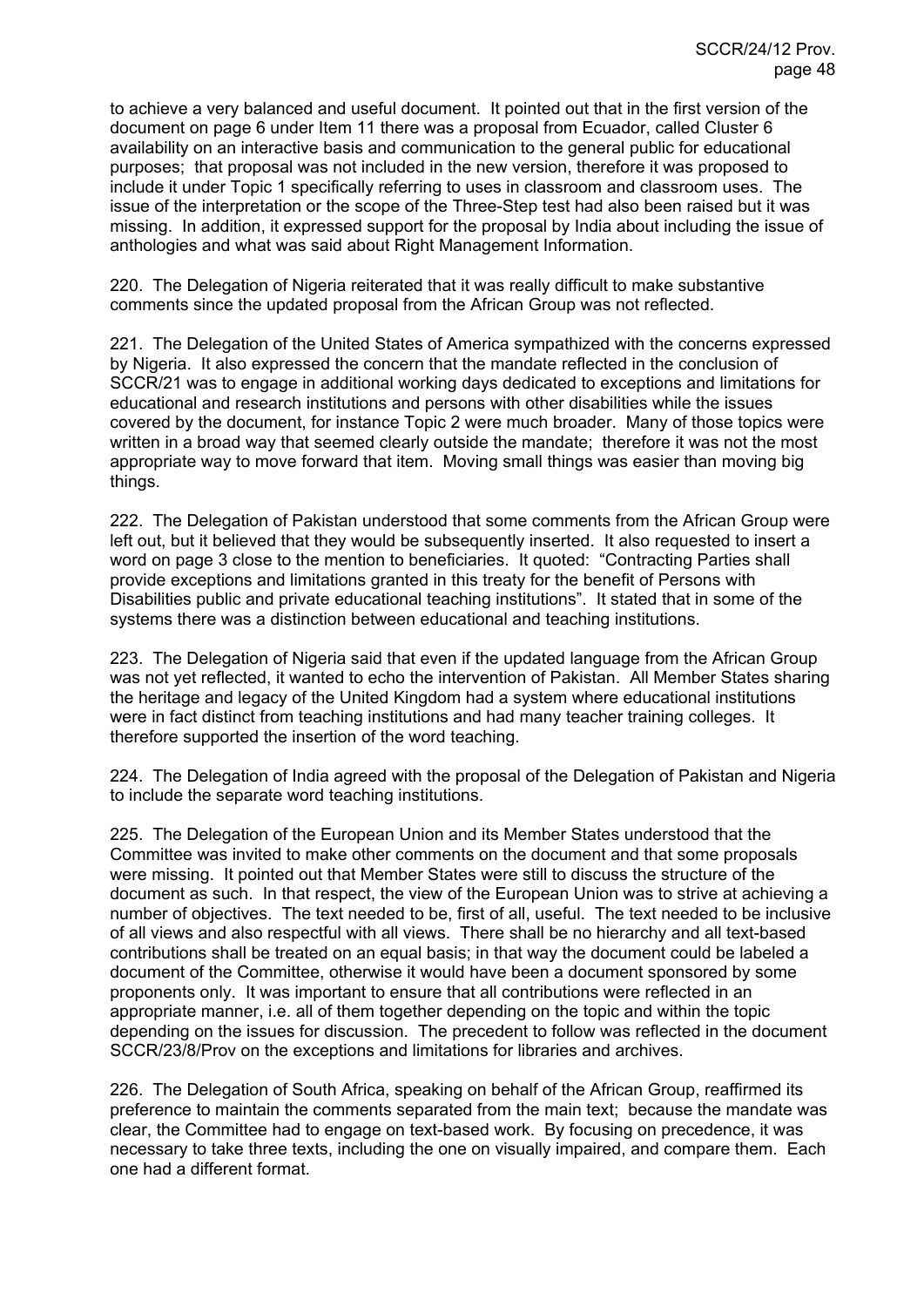227. The Delegation of Brazil, speaking on behalf of the Development Agenda Group (DAG), reiterated that it favored to separate comments from text. Some of the comments were of general nature, so it was difficult to try to link it exactly with a specific part of the text and keeping them separate was better for the readability of the text.

228. The Delegation of Senegal said that the previous day it stated there was a need to have greater clarity in the text. It thought that the text as such should be separated from comments made on the text. It also wanted to point out that unlike, certain other Delegations, believed that Topic 2 was fully within the SCCR mandate, therefore it should be left in the text and it should be discussed

229. The Delegation of Sudan said that the document was useful, but the issues under discussion were not so clear. Possibly there was too much information and the content was not easy to understand.

230. The Delegation of the Islamic Republic of Iran emphasized again the importance of being respectful to the mandate of SCCR/21 and keeping the textual work nature of the document. It believed that the text should be conducive to upcoming negotiations and facilitate the objective of reaching international instruments. For that reason, it thought that the insertion of the comments in the text was not appropriate and should be separated and the relevant comments in the textual format could be inserted as an annex.

231. The Delegation of Ecuador highlighted the importance of having a document easier to understand and read. The Committee needed to have a document that included the actual text proposals, representing the basis of the work and in an annex all the comments made by the Delegations.

232. The Delegation of the United States of America regarding the matter of remaining within the mandate established by SCCR/21, reminded that one element was to engage in text-based work and everyone respected that decision. The other element was to focus on educational teaching and research institutions and the needs of Persons with Disabilities.

233. The Delegation of Angola reaffirmed the importance of implementing the mandate of SCCR/21. Because it was a working document it suggested deleting in the title the mention to "in whatever form" and leave international legal instrument without any prejudice. Regarding Topic 1 letter B on institution and beneficiary, the proposal made by the African Group and the one by India seemed to be very similar, therefore it was proposed to merge them. Finally Angola expressed the preference to separate the comments from the text.

234. The Delegation of El Salvador stated its commitment to continue working within the mandate and supported the intervention of Senegal on that matter. Being at very preliminary stage, it was necessary to have a more detailed discussion on the Topics before eliminating them. The objective for the session was to have a document easy to read reflecting the real status of the discussions; therefore the comments should be kept separated. The Delegation had two additional suggestions; regarding Rights Management Information proposed to add the following language: "educational and research institutions that apply the provisions of this instrument in good faith and not for commercial purposes, shall not be subject to legal remedies relating to information on management of rights". The other proposal on best practices and experiences read as follows: "the Contracting Parties agree to share on a periodic basis best practices and experience on the effective implementation of the provisions of those instruments".

235. The Delegation of Ecuador was grateful for the statement made by the Delegation of the United States and asked whether it was the right moment to discuss the scope of Topic 2 in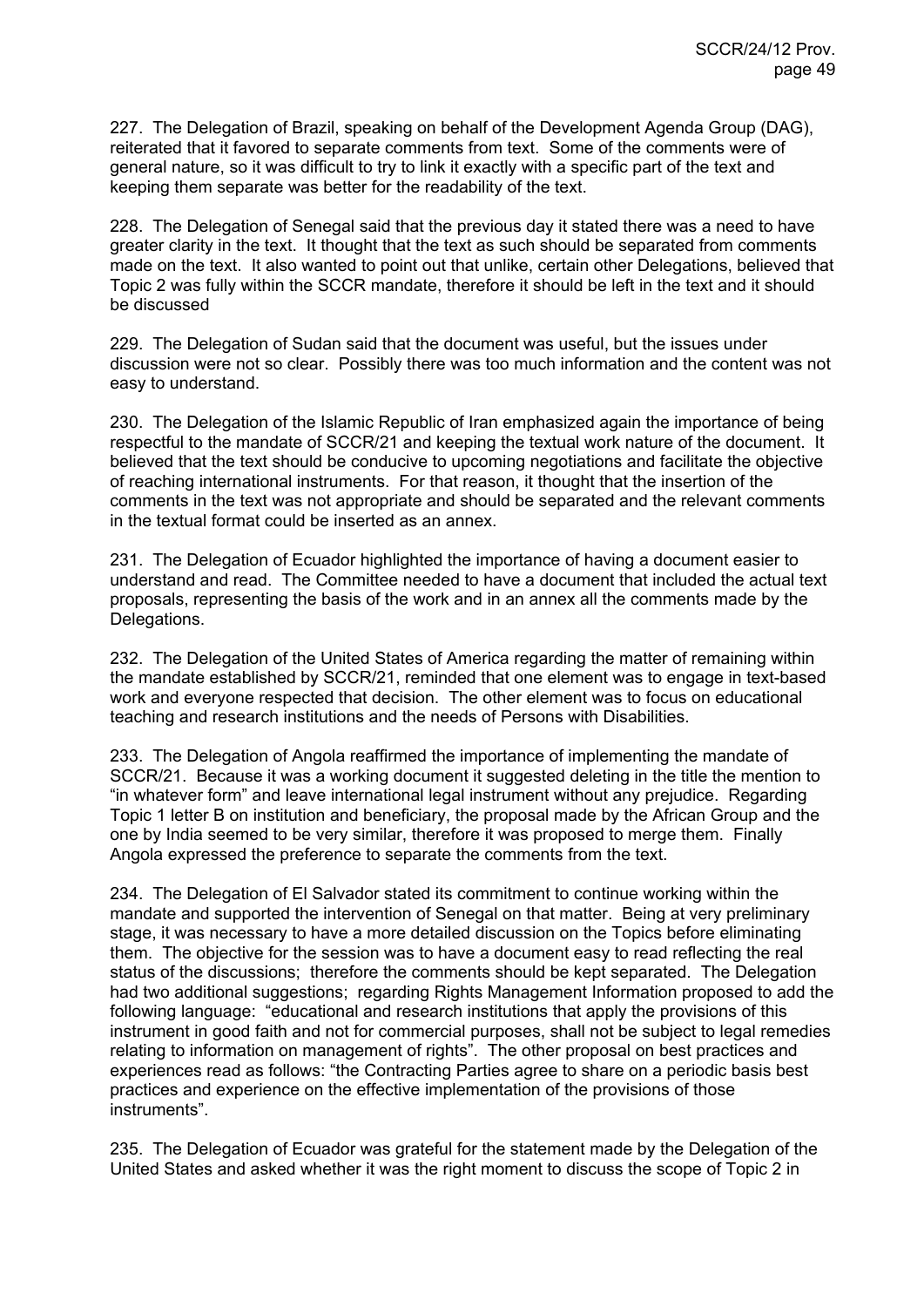relation to the mandate.

236. The Delegation of the United States of America, reserving the right to provide a more complete response at a later stage, said that a number of topics were very broad and therefore raised a lot of complicated issues. They went well beyond the scope of the specific concerns about educational institutions. Many of them were things that could affect educational and teaching and research institutions but only in a very specific way. They were huge topics influencing other important areas such as the topic of ISP liability and also the public health or security one.

237. The Delegation of Peru in response to the question raised by the Delegate of Ecuador, said that at that stage they where simply working on the structure of a working document on the basis of which Member States would have the opportunity to discuss substantive issues, including the scope of the proposals at a later stage. It was not the time to delete issues, in fact the section was named "broader topics with implications for education".

238. The Delegation of United States of America appreciated very much the intervention of Peru in clarifying that the document represented a list of topics that people had expressed interest in and that it still required further discussion to determine which issues were to be taken further.

239. The Delegation of Nigeria recognized that the mandate was obviously an important issue for all Member States. It did not want to go beyond the mandate; the idea was to consider the role of universities acting as ISPs. The Delegation remained open to the discussion to determine what was relevant for education and what was not relevant.

240. The Delegation of Egypt, speaking on behalf of the African Group, said it wanted the document to reflect only the new language proposed by the Group and not the old one. Regarding the title it expressed the preference for the old version. It also asked explanation on a note in page 2 which excluded the Group's proposal regarding the preamble and definitions part.

241. The Secretariat explained that the Friends of the Chair had decided to use the title agreed upon after extended discussion for the libraries document, in the hope of avoiding one more time the same lengthy discussion. With respect to the preamble and definitional clauses, it was understood that the African Group was asking for those to be reflected again in the new proposal.

242. The Delegation of the United States of America appreciated and shared the concerns expressed by the Delegation of Nigeria. It reaffirmed it wanted to honor the mandate agreed to in SCCR/21. The Delegation made clear it did not want to oppose the prerogative of Member States to bring new topics on the Agenda.

243. The Delegation of Egypt thanked the Secretariat for the clarification and said it was preferable to retain the other title until the issue was resolved and also to insert the preambular parts and definition clauses.

244. The Delegation of the European Union and its Member States said that it strongly preferred the new title because better reflected the contents of the document. Comments needed to be included as they represented the contributions of many Member States.

245. The representative of the Library Copyright Alliance (LCA) recognized the continuing need to balance rights holders and the larger public interests and access to information through all media formats. Exceptions for libraries and educational institutions were not abstract issues in the United States or Canada where there were three ongoing copyright cases relating to library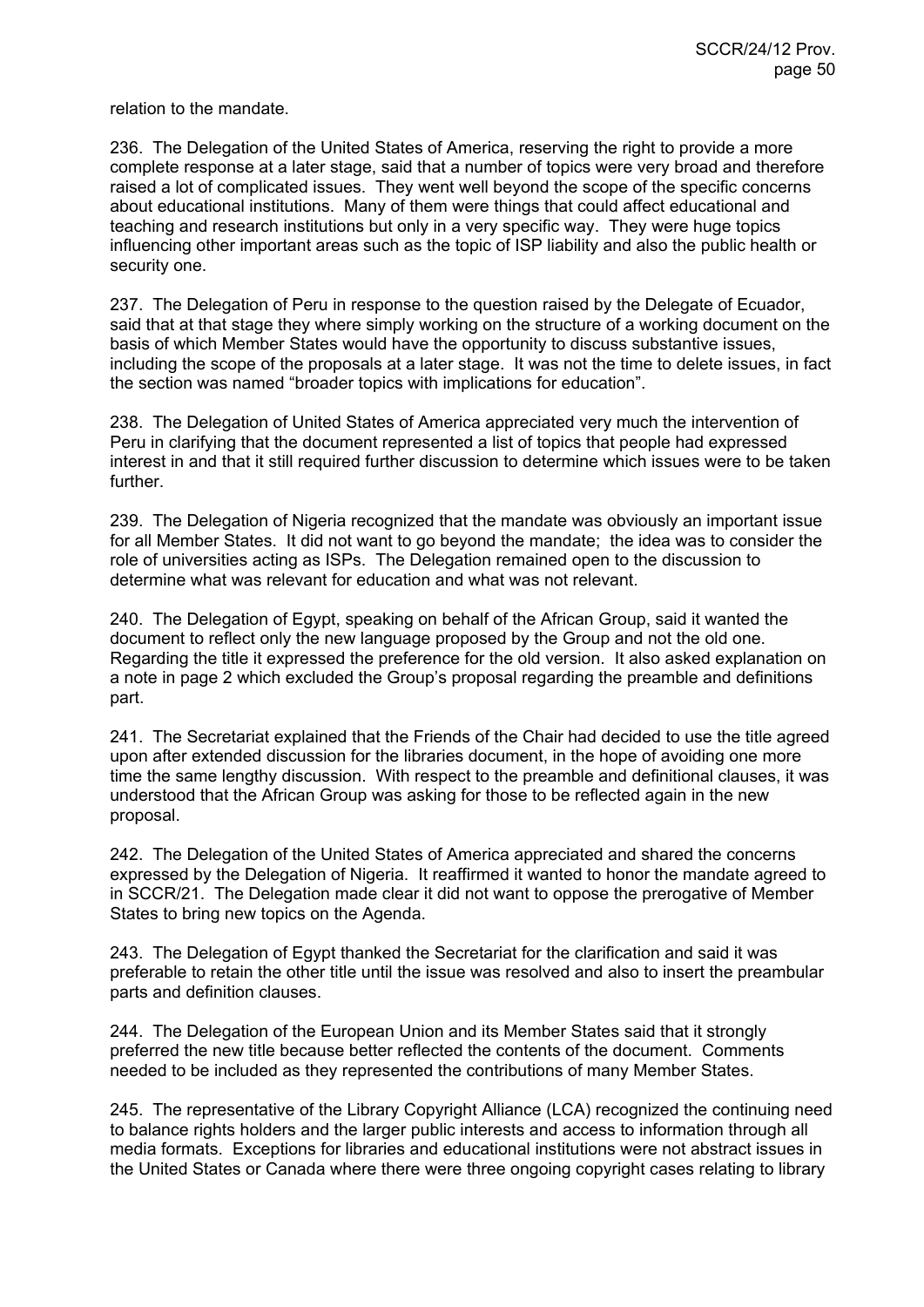uses at educational institutions. In the United States educational institutions did not pay for the right to screen films in their library collections and classrooms. Libraries did not pay for the right to provide accessible copies of works in their collections to print disabled students. Those rights were codified in copyright laws limitations and exceptions and fortunately the pre-digital concept of fair use applied well to the digital environment. Contrary to suggestions made during the discussion, fair use was not just a defense; it was a right recognized by the U.S. Supreme Court as one of copyright laws built-in commodities to the U.S. Constitution's right of freedom of expression. The argument for licensing digital works for educational uses, when they were already covered by limitations and exceptions when in analog format, emerged from a desire to create secondary markets. That market was predicated on the ability of some entity to pay the monumental cost of licensing of vast number of works. Already unable to afford rising journal prices and to pay for existing services it was unlikely that libraries could find funding to pay license fees for the right to make convenient course compilations of materials they already purchased, to stream video they already purchased or to index the books already purchased for their collections. Technical protection measures were creating barriers to elementary or secondary education and the process to solve that problem was expensive and time consuming. In summary the LCA was encouraged by the discussion of Member States to update and appropriately extend into the digital environment, limitations and exceptions in their national laws and device new limitations and exceptions that were appropriate to protect educational and research activities.

246. The Delegation of Senegal said it was necessary to keep the former title. It reminded that during the previous discussion the vast majority of Member States wanted to separate the text from the comments, but it was not done; in the same spirit, the title should have not been changed.

247. The Delegation of the Czech Republic, on behalf of the Central European and Baltic States Group, said that if there were specific comments to the topics, they should be included under each topic. It also reminded the horribly lengthy discussion that took place during SCCR/23 on the same issue of the title and hoped that was not repeated.

248. The Chair asked the NGOs willing to make a written statement to send it directly to the Secretariat. The Secretariat had noted the comments made by various Delegations on the document and working with the Friends of the Chair, was going to attempt to consolidate the texts submitted. As to the issue of the title, he reminded all Groups that they were invited to participate in the meeting of the Friends of the Chair, which finally agreed on the latest version. The next step was to complete the document by adding the proposals from the Africa Group and Ecuador. In respect of the statements that appeared from page 22, he proposed that Member States had to indicate under which topic they wanted their proposals to be inserted. Another meeting of the Friends of the Chair was to be announced. Once those things were done, the document was going to be discussed again in plenary.

249. The Delegation of India said that the Chair proposal was excellent. The Committee should deal with the comments mentioned beyond page 22.

250. The Delegation of the United States of America was prepared to follow the suggestion from the Chair as an approach and to divide the previously submitted comments by subject matter in an attempt to help move the process forward and follow the structure that was agreed. Some of the comments would need to be placed under a paragraph on general overview.

251. The Chair said that the place for general comments was the back of the document, while specific ones would be inserted directly under the different topics.

252. The Delegation of the United Kingdom said that the comments, currently found on page 35, should be placed on page 11 below Paragraph 18 which was headed access to publicly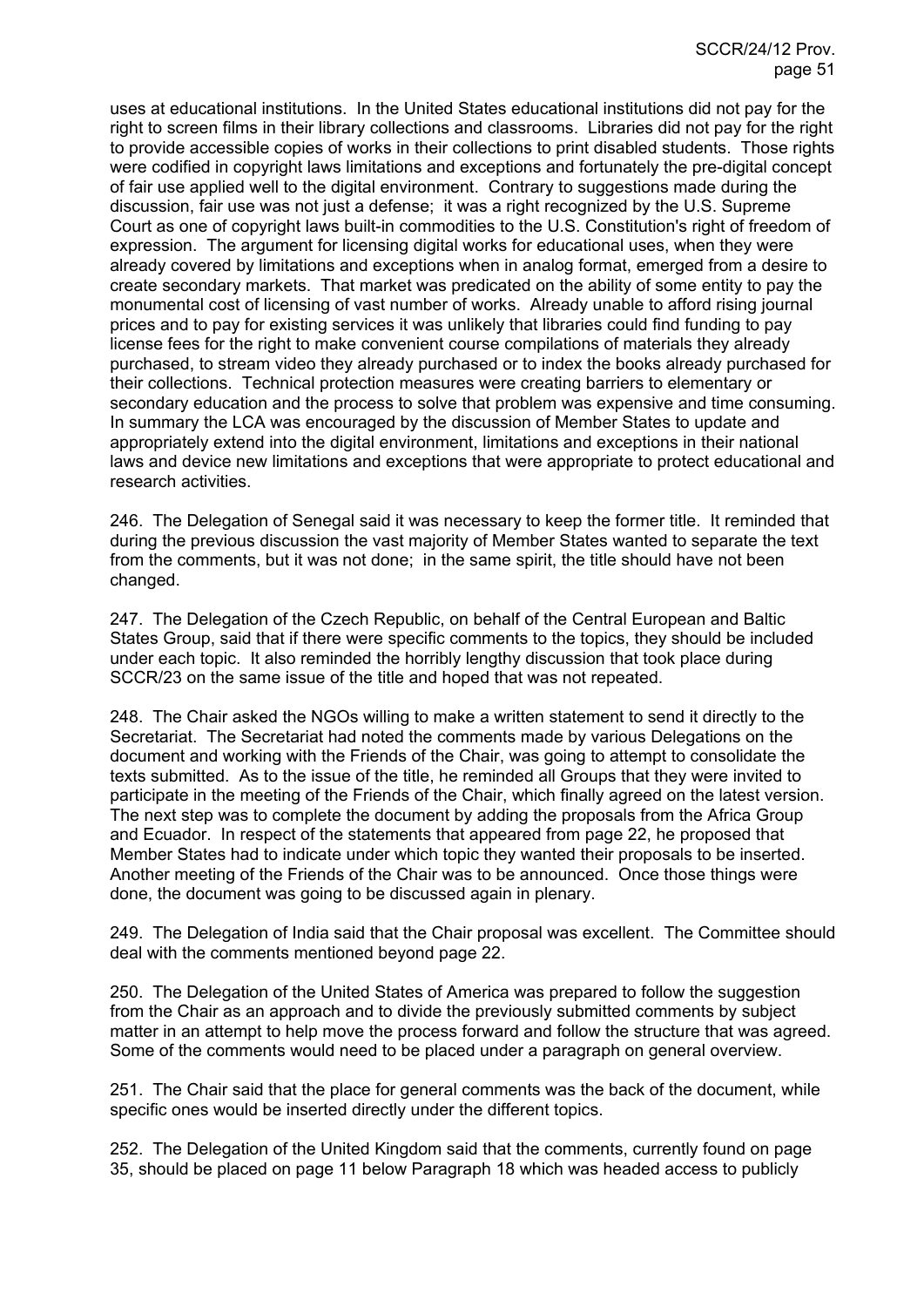funded research.

253. The Chair re-adjourned the session and convened a meeting of the Friends of the Chair.

## **ITEM 6: LIMITATIONS AND EXCEPTIONS FOR VISUALLY MPAIRED PERSONS/PERSONS WITH PRINT DISABILITIES**

254. The Chair opened item 6 on the issue of limitations and exceptions for visually impaired persons or persons with print disabilities. The Working Document on an International Instrument on Limitations and Exceptions for Visually-Impaired Persons or Persons with Print Disabilities, SCCR/23/7, formed the basis for discussion, in line with the conclusion of the previous session of the SCCR..

255. The Delegation of Australia said that the Committee was discussing a significant and real issue for those millions of people around the world who had a print disability. Access to works in an accessible format was key to ensuring that those with a print disability were able to seek, receive and impart information and ideas of all kinds on an equal basis with others. The Australian Copyright Act already recognized that important public interest, by providing statutory licenses and free use exceptions allowing accessible format works to be made available to persons with a print disability. Australia had also recently signed a memorandum of understanding with WIPO on the terms of a 2 million dollar donation to WIPO for IP and development issues. Some of that money had been set aside for the TIGAR project. Australia saw TIGAR and an outcome from the SCCR as complementary strategies, both based on willing partnership with publishers and organizations assisting the print disabled to achieve an effective and sustainable framework for access to copyright works. The Committee had made good progress towards agreement on text that could potentially deliver better access for persons with a print disability and recognize the legitimate interests of authors and publishers. Audiovisual performers waited many years for their moment in Beijing, but Australia hoped the following General Assembly would provide the breakthrough for which persons with a print disability had been waiting. For that to happen, that session must keep the momentum towards an agreement. Much had been said about the form of the instrument that the Committee was considering; Australia's view was that the instrument could be developed as a treaty to provide proper recognition of the legitimate needs of persons with a print disability. Australia considered that the outcome of the Committee's work should be a treaty which could operate where there was market failure in the supply and distribution of works in accessible formats for persons with a print disability, not hindering technical advancements for commercial distribution of works in accessible formats, encouraging a harmonized international approach to copyright limitations and exceptions, safeguarding the legitimate commercial interests of authors and publishers, and being based on the three-step test. Australia could support a recommendation to the General Assembly to consider whether to convene a diplomatic conference to conclude a treaty, and it remained committed to contributing to the work of the Committee over the coming days on that important issue.

256. The Delegation of the Islamic Republic of Iran, on behalf of the Asian Group, was fully committed to the successful result of negotiations on exceptions and limitations for the benefit of visually impaired persons. A new international instrument could make a significant step in alleviating the challenges of the visually impaired persons. It was a common responsibility to find an effective and swift solution to the challenges of visually impaired persons and assure their access to educational, cultural and informational materials and guarantee sustainable accessibility of those persons to copyrighted work. For that purpose the Group was prepared to continue text-based work on establishing an international instrument on the basis of document SCCR/23/7, which would be the base of any formal and informal text work in the Committee. It was important to recommend to the General Assembly to convene a Diplomatic Conference. It was an imperative of all Member States to engage in good faith and in an inclusive and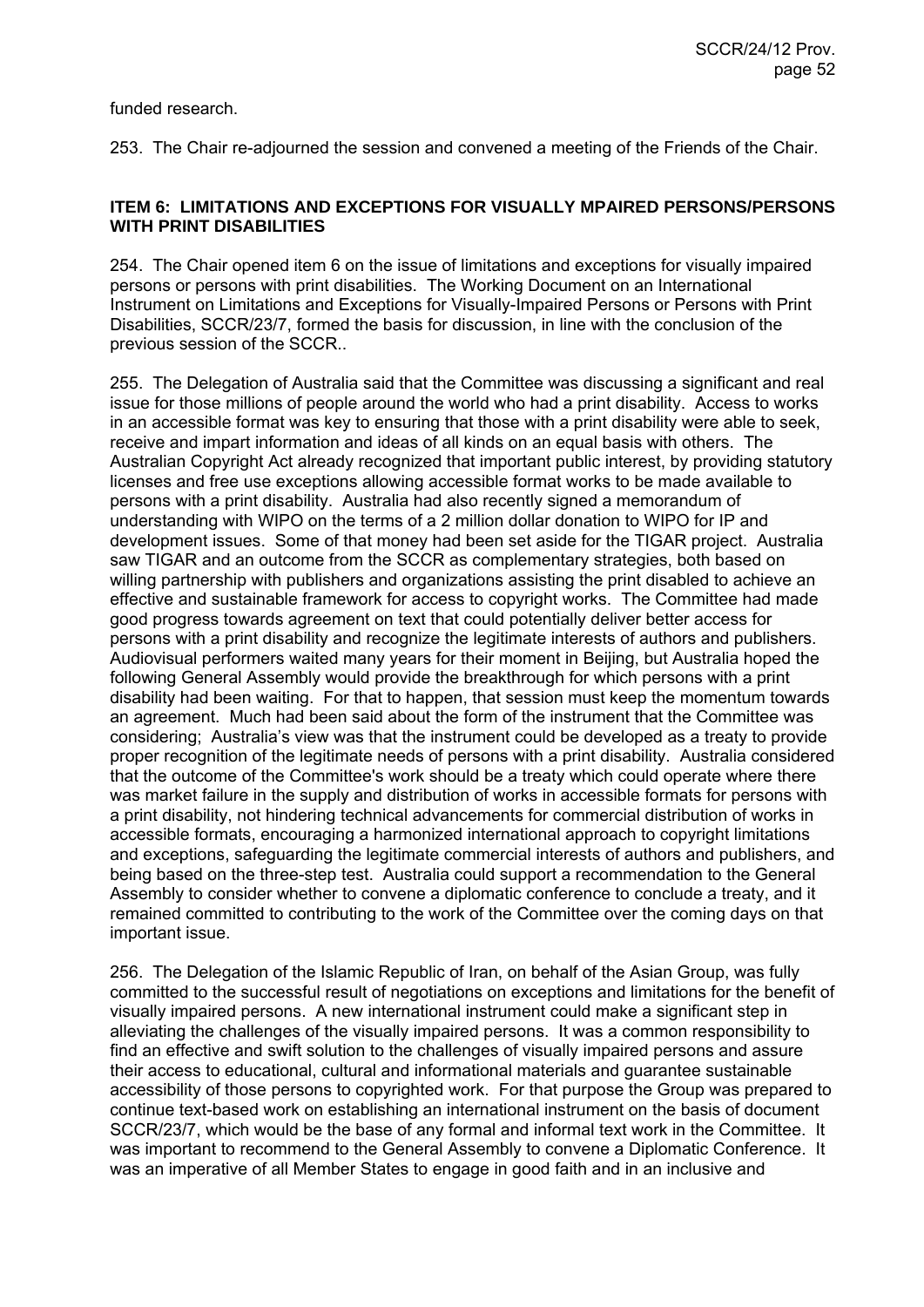transparent way in such negotiations. The Asian Group looked forward to a creative and inclusive discussion in order to advance the work with the final objective of bringing all Member States on board. It remained open-ended and flexible on the format of discussion, bearing in mind that any fruitful outcome needed to have the blessing of all parties. Furthermore, the nature of those documents had to be discussed at some stage. It believed that any informal process to develop working documents should be open-ended and inclusive.

257. The Delegation of Peru, speaking on behalf of the GRULAC, pointed out its major interest in concluding an instrument on exceptions and limitations for visually-impaired persons. It was one of the principal objectives of the work of the session and it considered the SCCR could produce a recommendation to the General Assembly with a view to convening a diplomatic conference on the issue. Consistent with that proposal, the GRULAC suggested adopting a working methodology to achieve the objective without replacing the plenary sessions. The plenary sessions were for every country to make their presentations, and they would be followed by work in the regional Groups where Members would be able to work with a view to harmonizing their proposals, in order to advance and enable in a third moment to have sessions in which the regional Groups could achieve agreement. All the issues under discussion were equally important, though it considered the text on the Visually Impaired was more mature.

258. The Delegation of Uruguay supported the statement of GRULAC and considered that it was essential for WIPO to display leadership in removing the obstacles that affected the visually impaired. At that time, the production of knowledge was increasing in an exponential way, and new tools would enable the dissemination of knowledge to all humanity; it was not a good signal if a badly designed copyright did not provide the necessary flow of information to the most vulnerable persons who relied so much on technological progress. Copyright had to guarantee the legitimate moral and economic interests of creators and authors and provide access to works to serve the needs of all society, in a cycle of mutual benefits; minimal standards of exceptions and limitations offered the possibility of guaranteeing the individual and public interests. The task of perfecting the copyright system to provide a speedy and fair solution to people with print disability was urgent, because it was essential to maintain the international legitimacy of the copyright system, which was based on the harmony of all human rights. In that regard, it reminded that WIPO, as a United Nations (UN) specialized agency, had to seek a solution to those urgent problems, as provided in the United Nations Convention on the Rights of Persons with Disabilities. In fact that Convention required that Parties must adopt the relevant measures to guarantee access to persons with disability in equal conditions with others to information, communication, and systems of technology, and improve the dissemination of works through technological methods in accessible and fair methods. To address those needs it was necessary to establish international standards for exceptions and limitations to the benefit of disabled persons. International copyright law was still unsatisfactory because it did not specifically consider the need of persons with print disability and because the exceptions that the states had established at the national level were limited and of an ad hoc nature. Finally, an expression of common minimum standards which responded to everyone's interests could only be achieved with international collective work. The implementation of the mandate of the UN Convention on Rights of Persons with a Disability within the copyright framework was the work of the SCCR. It recalled that since 2009 there was a text adopted by the Committee, in 2011, document SCCR/23/7 was adopted. It understood that consensus was within reach, therefore it was the right time to make a recommendation to the General Assembly to convene a Diplomatic Conference.

259. The Delegation of Egypt, speaking on behalf of the African Group, supported the urgent call for a Treaty for the Visually Impaired. The Group welcomed the working document on an international legal instrument on limitations and exceptions for visually-impaired persons, adopted by the Committee in its last session, to constitute the basis of the text-based work for SCCR/24. It recalled that according to the conclusions reached in SCCR/23, the aim of SCCR/24 was to agree and finalize a proposal for an international legal instrument on effective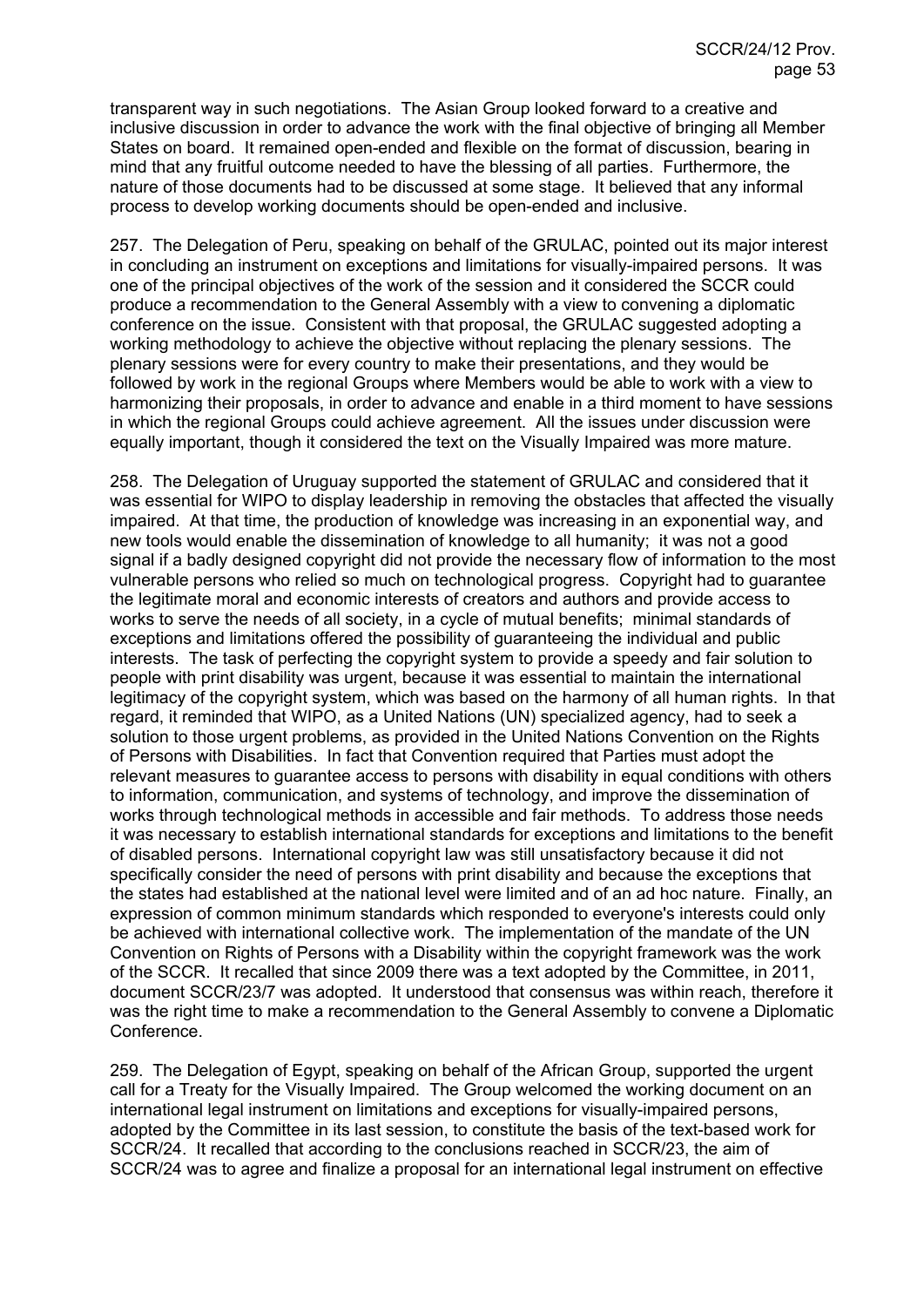limitations and exceptions for visually-impaired persons. There was a need to advance the work in order to ensure the welfare needs and development of visually-impaired persons and people with physical disabilities, in Africa and all over the world, to empower them with a treaty that captured effective exceptions and limitations, allowing them to fully exercise the right of access to information, education and knowledge. In that regard, the Group recalled the Convention on the Rights of Persons with Disabilities and in particular Article 21 stating that Member States shall take all appropriate measures to ensure that persons with disabilities can exercise the right of freedom of expressions and opinion, including the freedom to seek, receive and impart information through all forms of communication of their choice, including accessible formats and technologies appropriate to different kinds of disabilities, in a timely manner, and without additional cost. In addition, Article 24 of the convention recognized the rights of persons with disabilities to education, and obliging Member States to ensure the education of persons, in particular children who were blind, deaf or deaf/blind, as delivered the most appropriate languages and modes and means of communication. The African Group had always supported the needs of visually impaired persons and people with other disabilities to have a WIPO Treaty with effective copyright limitations and exceptions to ensure the right of full and equal access to information, culture and communication. The majority of visually impaired persons lived in developing countries, and the Group had actively engaged in all phases of the negotiations, and submitted a Treaty proposal for the benefit of visually impaired persons and people with other disabilities. As SCCR approached the final stages of negotiations, the Group reaffirmed its commitment to ensure the needs of visually impaired persons were satisfied in the WIPO Treaty with effective exceptions and limitations. In that regard, SCCR/24 was invited to reach a collective decision regarding a number of issues, including the nature of the instrument and ensuring the accessibility to use the permitted exceptions and limitations, especially in relation to the rights of free production, translation, distribution, and cross-border exchange of accessible format copies and protection measures. Therefore, it emphasized the need to reconsider the definition of authorized entity in a more flexible way. In the same vein, the definition of reasonable price for developing countries must be affordable, and subject to national variations, so that each developing country could have the flexibility to determine what was reasonable price. There was also a need for a new article on the nature and scope of obligations, so as to ensure contracting parties shall adopt appropriate measures to implement the permitted exceptions and limitations, and that the treaty provisions would be implemented, taking into account the special needs of developing countries, as well as different levels of development of contracting parties. The right to exercise the permitted exceptions and limitations for the benefit of visually impaired persons should not be constrained or rendered difficult to use in practice. Therefore, there was a need to clarify the relationship or scope of application of the three-step test. The clarification should account for the distinction between exceptions which required no denomination as determined by the nonprofit nature of the use, and those limitations that were subject to some form of reasonable remuneration because of the convention or for-profit nature of the use at issue. While, it welcomed the significant progress of negotiations on exceptions and limitations for visually impaired persons and people with other disabilities, the African Group expressed its desire to achieve significant advances for exceptions and limitations for libraries, archives, education and research. The Group reserved the right to submit additional remarks during the course of negotiations, and emphasized its readiness to engage constructively with all negotiating parties so as to realize the important objective of the Committee.

260. The Delegation of India indicated that during the previous SCCR/23 it was agreed to work on document SCCR/23/7 and move towards a meaningful treaty. It proposed to start discussing the document article by article and reminded that if any delegation was not ready to post a document either during the informal discussions or during the plenary, it could always come out with the changes made to a particular article or paragraph in the preamble when the discussions started. That way they could be ready to work towards finalizing that treaty. It also stressed that if they did not finalize their work during the SCCR, they could not go to the General Assembly in October that year. Otherwise, they would be losing their time during the following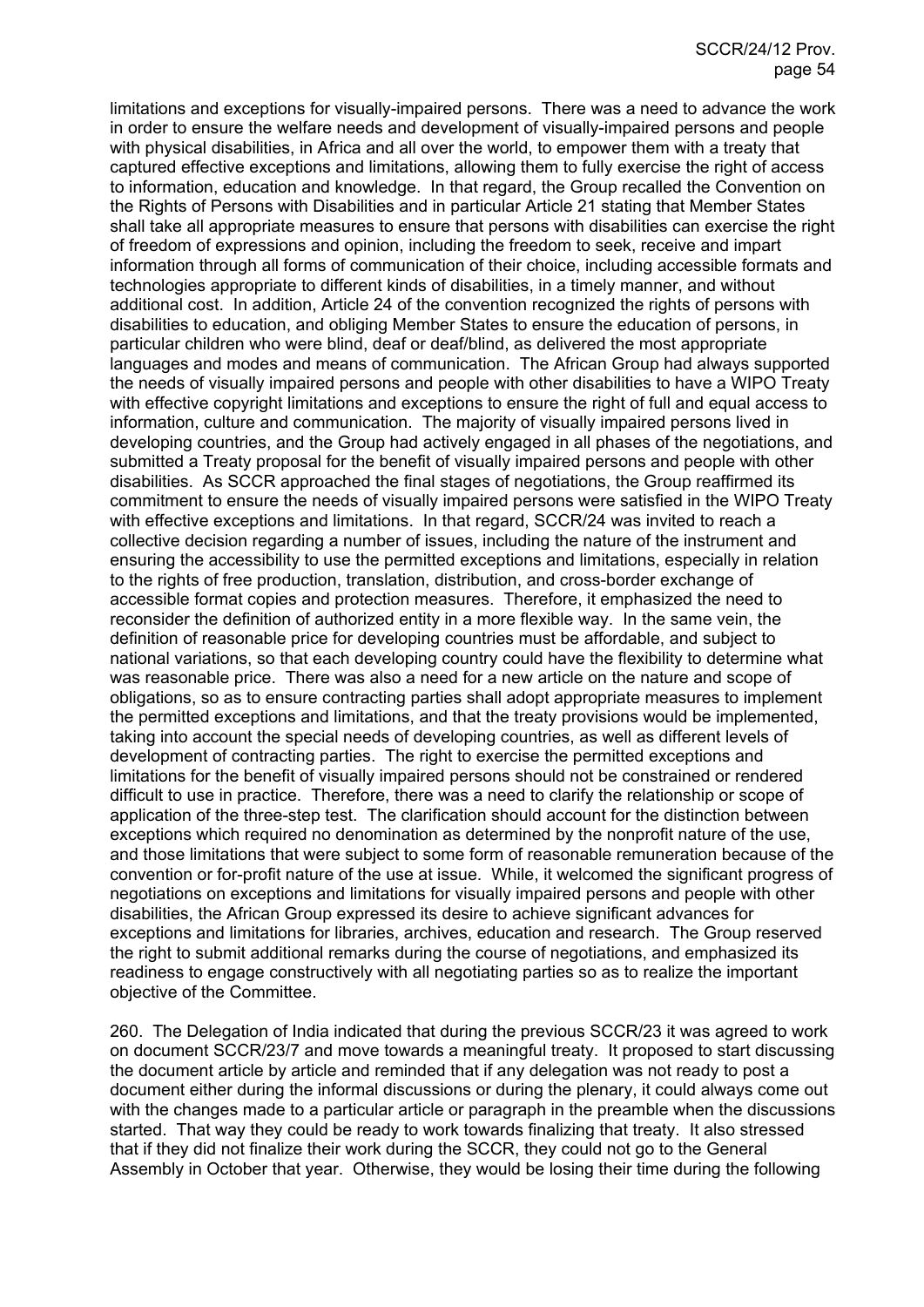SCCRs in November 2012 and June 2013, as they would have to wait till the following year for the next General Assembly. It concluded by requesting the Chair to guide them to start the text-based article by article discussions, so they did not go back empty-handed, facing the 15 million blind population in India, which was almost 50 percent of the total world blind population of 37 million.

261. The Chair took note of the suggestions made by the Indian Delegation.

262. The Delegation of China recognized the progress made on limitations and exceptions for persons with print disabilities. It indicated that the Chinese government continued to attach importance to the exercise of cultural and educational rights for persons with disabilities, including persons with print disabilities, as they had a great deal of regulation in that area. In accordance with their regulation, limitations and exceptions were for persons with disabilities, including those with print disabilities. It also mentioned that the government of China continued to support further discussion on the topic, especially those on how to improve the way in which persons with disabilities could enjoy access to information. It stated that that discussion should be dealt under the auspice of the SCCR with the view of moving towards a Diplomatic Conference.

263. The Chair provided the list of delegations that had requested the floor for making their general statements before moving to textual work.

264. The Delegation of Brazil supported the statement made by the GRULAC on the issue. It stressed that before starting with the text-based work on the drafting of a legal instrument establishing copyright exceptions and limitations for persons with print disabilities, they should put negotiations on the issue into a historical perspective, as they seemed to be needed at that stage for at least two reasons: First, most people directly involved in the drafting and approval of the work program on exceptions and limitations prepared at the SCCR in November 2010, were no longer there that day. The natural rotation of officers among delegations to the SCCR did not unfortunately contribute to the loss of collective and institutional memory. The second reason, in close link to the first one, was the fact that there seemed to be a good deal of misunderstanding in the air about the process they were engaged in there. Rumors seemed to be prevailing over facts. Even seriously specialized media that usually were well-informed on ongoing IP discussions, international organizations, seemed to be misinformed, and thereby fueling even inadvertently that hot air. They were surprised to read in one of them, IP Watch, that there were secretive inter-sessional processes on a treaty for the visually impaired that were going on in the run-up to that session. It stressed that Delegation of Brazil was not aware of any secret process. It indicated that it would then provide information to all of them on the nature of the process as it saw it from its angle, as a Delegation that from the very beginning had been directly involved in the negotiations as one of the chief demanders on behalf of organizations gathering blind people across the world. It stressed that they had to set a record straight if they wanted to make progress, at it believed all of them wanted to. It underscored that all relevant information on the entire process on negotiations including proposals by Member Countries could be found in the reports of the SCCR, which were fully available to anyone interested on WIPO's Website. The work program adopted in November 2010 provided for negotiation of an international instrument or instruments in four areas, following a global and inclusive approach, while at the same time recognizing the need for advance the more mature areas. The work program had always been negotiated and approved as a sequential or incremental undertaking; moving forward according to different levels of maturity and never meant to be a proceeding according to different levels of priority. Since the approval of the work program, negotiations on exceptions and limitations for people with print disabilities recognized as the more material area from the start, evolved swiftly. Considerable progress was made in relatively short time, in spite of difference regarding the scope of the exceptions and limitations and the nature of the instrument under negotiation. Indeed, by June, 2011, a limited set of issues stood in the way of a conclusion of an international instrument. To help that process,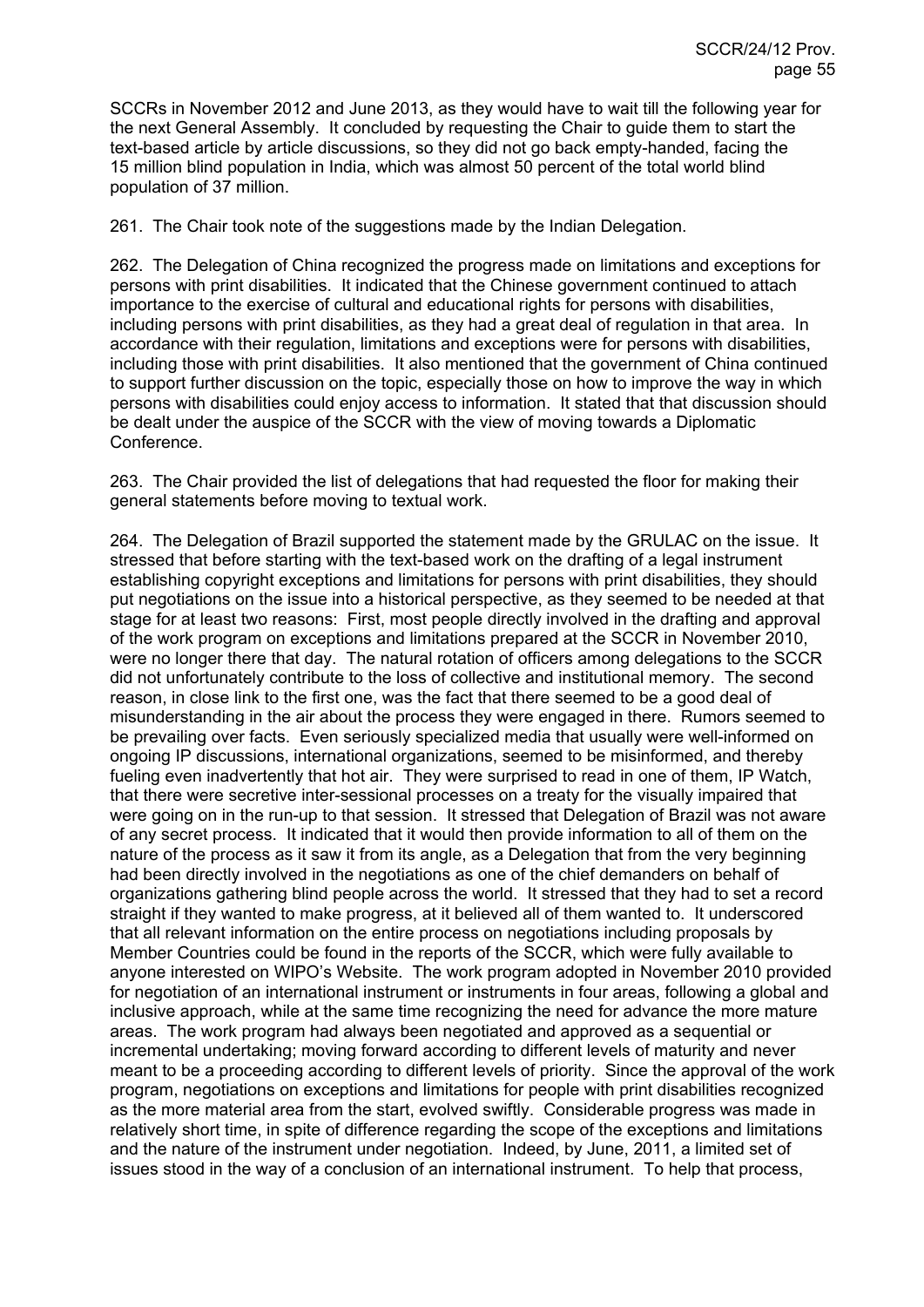interested delegations met informally during the first half of 2011, twice at the Brazilian mission. Brazil always invited several delegations and anyone interested was more than welcome. It stressed that they had always wanted a multi-lateral instrument that included all parties. In the SCCR session held on the previous year, more work was undertaken which resulted in working document SCCR/23/7. That was and remained the basis for their text-based work starting that day. What happened since the previous session of the SCCR was the following: In a spirit to help further advance the negotiations, some delegations, including Brazil, the European Union, Mexico and United States of America, decided to meet informally to try to narrow down differences on the basis of the existing working document SCCR/23/7. Brazil hosted one of those informal meetings and the European Union hosted another, to which were invited countries from all Continents. In order to ensure transparency, consistency, continuity, the then incoming Chairman of the SCCR, Ambassador Darlington Mwape from Zambia, was also invited and attended informal meetings. The results of the meeting in the form of possible amendments to certain provisions of the working document were circulated to participating countries, with no restriction whatsoever to its distribution among other members. It indicated they were looking forward to sharing those results with all members during that session of the SCCR. It stated that the swift progress in the VIP negotiations was made possible because of a strong underlying consensus prevailed among Members concerning the special nature of the issue they were negotiating. It was a copyright issue that had a clear human right dimension. The need to ensure that copyright was not a barrier to equal access to information, culture, and education for people with print disabilities, reading disabilities. Negotiations so far had been focused on technical aspects of the proposals and the working document. Throughout those almost three years of negotiations, they saw no proposals to establish any conditional linkage between the negotiations on the treaty for the visually impaired on the one hand and negotiations on the other topics in the SCCR agenda or in other bodies of WIPO on the other hand. Any such linkages would not be justifiable on ethical grounds when the issue at stake benefitted the integrity of disabled persons. The Delegation of Brazil acknowledged that the audiovisual treaty had to be concluded before the instrument for persons with print disabilities. In fact, the current session of the SCCR had to be postponed so as to allow the organization of the Beijing Conference earlier in June 2012. Regarding the VIP negotiations and the one for broadcasting organizations, it underscored that there was no possible cross-linkage between an instrument with a clear human rights dimension and one motivated by essentially business interests. The only effect of tying those two issues together would be to undermine the confidence built in the WIPO process in Beijing and to threaten to block the whole SCCR agenda. It stressed that had happened in the first half of 2010 in the SCCR and that because of that they have not agreed on any conclusions at all. It hoped they should avoid that happening again. For that reason, it welcomed the delegations not to hide behind supposed flaws in process, as there were no such difficulties in process. It asked them to move positively towards the conclusion of a treaty on exceptions and limitations for persons with print disabilities.

265. The Delegation of the Bolivarian Republic of Venezuela associated itself with the statement made by the representative of the GRULAC, except for putting at the same level a treaty on broadcasting with treaty on VIPs. It underscored that Venezuela considered that the VIP issue was much more mature than the broadcasting one. It stated that the only way WIPO could be considered more human, more social and inclusive, was related to an outcome on visually-impaired persons. It was necessary to that Committee to guarantee the right of VIPs to have access to materials protected by copyright, so that they can have free development of their personality, access to education and culture, among other human rights recognized in the human rights charter. It stressed that its Region, which placed special emphasis on visually-impaired persons, wanted to see results on that issue. It requested a modification on document SCCR/23/7 regarding Venezuela's comment, in page 52 of the Spanish version the words "other public interests" should be deleted and in the English version in footnote 34, page 51, the letter "s" from the word "publics" should be deleted.

266. The Delegation of Singapore observed that the Committee had been striving over a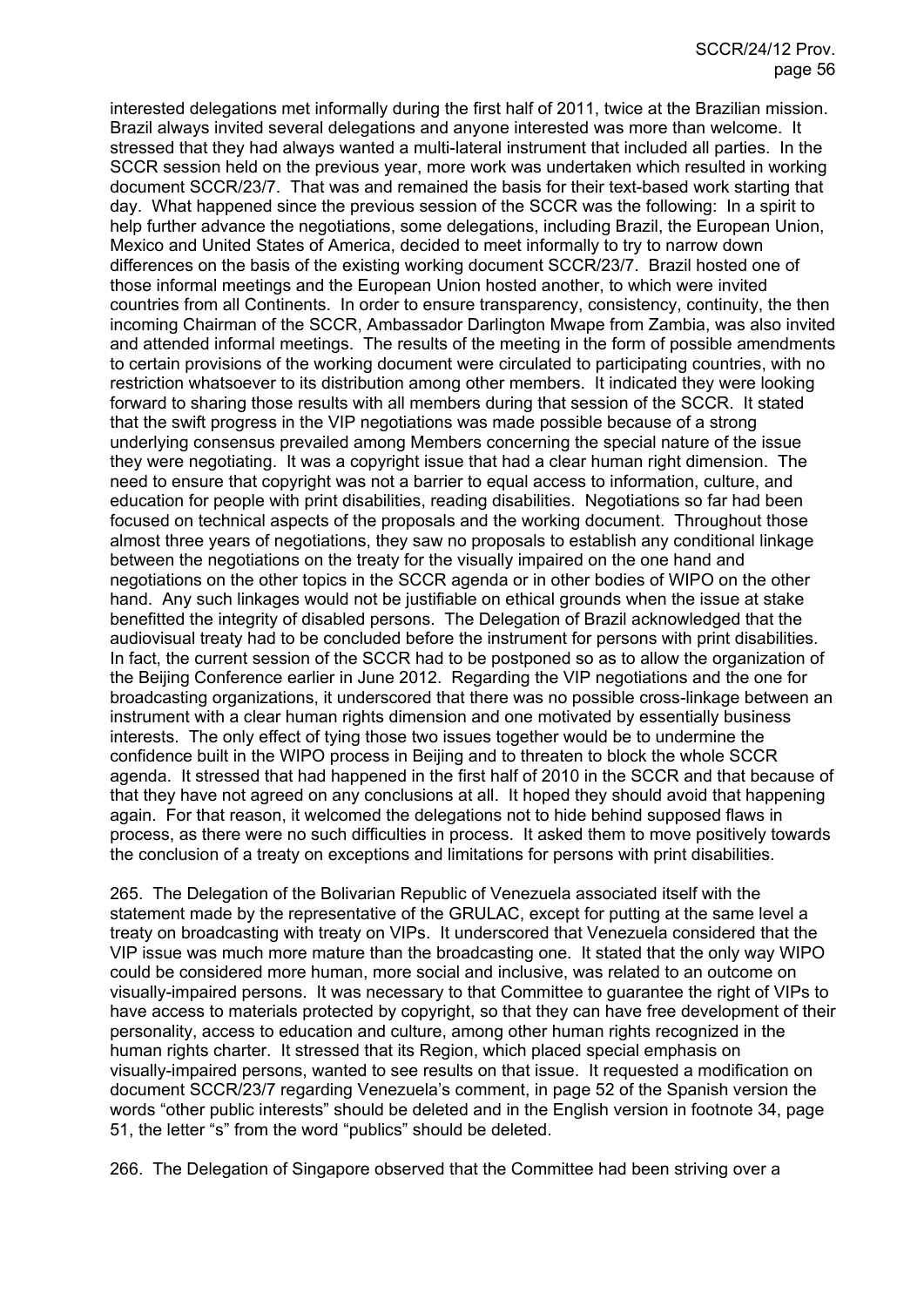number of meetings to address the need of the visually impaired and persons with print disabilities to have access to copyrighted works. It recognized there were complex issues to be addressed as the Committee worked towards creating much needed limitations and exceptions for deserving beneficiaries while dealing with stakeholders in an equitable fashion. It highlighted that due consideration must be given to the technical and other interventions contained in SCCR/23/7, as they moved forward with their work. It underscored that for the Delegation of Singapore limitations and exceptions were critical parts of the overall framework of copyright protections to better serve their people. It hoped that while they sought to protect the legitimate interests of authors, performers and other stakeholders, they should also secure the well-being of the underprivileged with a balanced copyright regime. The proposed treaty contained in SCCR/22/16 and thereafter incorporated into SCCR/23/7 formed a good base for further discussions. For that reason, Singapore supported continued work on the issues of limitations and exceptions for the visually impaired and persons with print disabilities. It urged WIPO and all Member States to build on the success of the Beijing treaty and work to expeditiously towards resolving all outstanding issues on that topic. They had a commitment to deliver a recommendation on a treaty for the visually impaired and persons with disabilities to the General Assembly, noting that they were already one year behind the agreed time line set out in the conclusions of the 21st SCCR. Singapore concluded by calling for the Committee to finally put an end to the book famine as so trenchantly was described by the World Blind Union.

267. The Delegation of Kenya supported the statement made by Egypt on behalf of the African Group. It informed that the situation on the ground was that about 1 percent of the blind in Kenya had no access to knowledge or the larger part of the group was illiterate. That therefore resulted to unequal provision of the right to education. Therefore, the conclusion of the VIP instrument on exceptions and limitations would be most welcomed and they assured its support to the Committee. However, it underscored that the document should be seen to provide for the situation on the ground where they were not only dealing with VIPs in the cities, but also in villages, where they were mostly disadvantaged by limited media access to information.

268. The Delegation of the European Union and its Member States highlighted that in the last twelve months, they had made considerable progress to find a solution to those very specific problems with the specific objective of removing barriers which prevented the access of the visually-impaired persons to works in accessible formats, and to help in a secure manner the cross-border distribution of such special formats. It believed that document SCCR/23/7 WAS an important contribution to the future work. In between the sessions of the SCCR, the European Union and its Member States had participated in informal consultations with delegations from other regional groups. Those consultations had been joined by an increasing number of Member States and the European Union and its Member States welcomed those widening of consultations and found them very useful, for which they looked forward to continuing the discussions and contributing in a constructive manner. It considered that the way to make further progress on that file was to continue working on a solid text that enhanced the availability of works in accessible format to visually-impaired persons, while being mindful of the need to have effective protection of the rights of creators. It indicated they were ready to achieve further convergence in their discussions and believed certain effective balance and flexible text should be within reach.

269. The Delegation of Paraguay indicated the time had come, as it could not be possible that more than 300 million visually-impaired persons because of legal issues related to their national and international legislations, were unable to have access to knowledge and culture. Those persons had and should enjoy the same rights as normal persons. That was why the Standing Committee on Copyright and Related Rights in its 24th session had an historical responsibility to give a signal which would gave rise to an international mechanism to protect those persons. Paraguay had co-sponsored the initiative right from the start because of its sensitivity and interest on the issue. Paraguay had thousands of persons who had no access to culture or to learning, simply because of legal matters. For that reason it urged the Committee to work and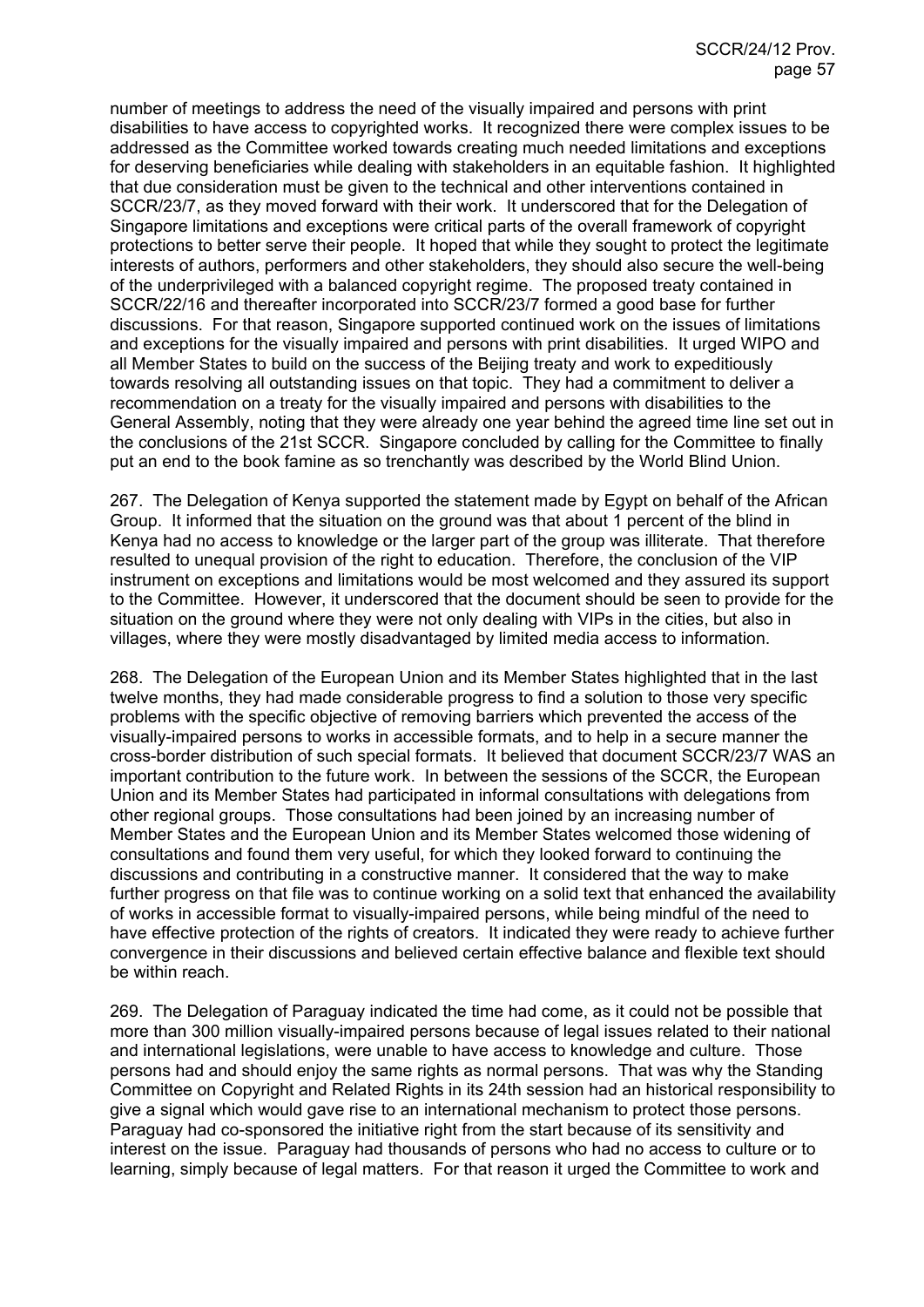take a step forward, make progress. For it, the General Assembly in 2012 should convene a Diplomatic Conference, and thus have a legal valuable instrument which could serve to all parties with disability.

270. The Delegation of the United States of America aligned itself with the Delegation of the Islamic Republic of Iran on behalf of the Asian Group on its commitment to engage in good faith in a process as transparent and inclusive as possible. It also highlighted the statement made by the Delegation of Egypt on behalf of the African Group for identifying the areas of concern that were important to the African Group. It stressed that the Delegation of the United States of America participated actively in the informal consultations after they had became possible in 2011. It pointed out that the problem of those meetings was not the lack of inclusiveness; the problem was often getting national delegations to come. It underscored that they do not believe the Committee had important work to do for business interests, because business interests created economic opportunities, created educational opportunities, and were the drivers of much of the wealth that all of their people enjoyed. The do not accept any form of linkage between the effort on behalf of the world's print disabled people and any other project. For them, such a linkage between the print disabilities effort and an effort for business affairs would be unprincipled, unethical and the United States would not have any part of it.

271. The Delegation of Chile indicated it had three brief points to mention: First of all, they believed that all issues on the agenda of the Committee responded to the interest of one or more delegations. However, for it, the visually-impaired person's issue did have a greater value than other issues on the agenda. It aligned itself with the Delegations of Brazil and the United States of America by indicating that they did not believe that that issue should in any way linked with other discussions in the framework of the Committee, certainly, the discussions on broadcasting organizations. Secondly, the Delegation of Chile subscribed itself to the need during that session of making a recommendation to the General Assembly, to convene a Diplomatic Conference on visually-impaired persons. Thirdly, during that session they should make as much as possible progress in achieving consensus on the text and for that, the Delegation of Chile considered delegations and NGOs should have the opportunity to express their views and comments in plenary. It also proposed that a small open-ended group to all interested delegations could work in discussing certain areas in which there was not yet complete agreement.

272. The Delegation of South Africa aligned itself with the statement made by Egypt on behalf of the African Group. It expressed its total support for the work on exceptions and limitations for the visually-impaired persons. South Africa was commitment to their needs to the point that it was a constitutional matter with a special ministry for the people with disabilities including the visually impaired. It underscored that South Africa was of the view that whatever was the nature of the instrument that was adopted, it should take into account the developmental challenges faced by various Member States' origins. It concluded by expressing it's committed to working in a constructive manner and in the spirit of compromise and flexibility with all partners in assuring a successful outcome to the process.

273. The Delegation of Switzerland associated itself with all delegations preceding it, to point to the importance of speedily achieving a result on the question of exceptions and limitations for visually-impaired persons and persons with print disability, meaning a conclusive result during that session of the SCCR. It highlighted that the Committee had worked in an in-depth matter on the subject in the preceding sessions, for which a draft text for an international instrument had been able to emerge, which was document SCCR/23/7. Although very advanced, that document was not yet at a stage of full maturity to be adopted by the Committee. Otherwise, they would had already done it in preceding sessions, as improvements were still necessary to reach the necessary level of comfort and maturity that would enable a positive decision on the part of the Committee that week. It pointed out that various delegations that had been very active in the negotiation had contributed to document SCCR/23/7, during the inter-sessional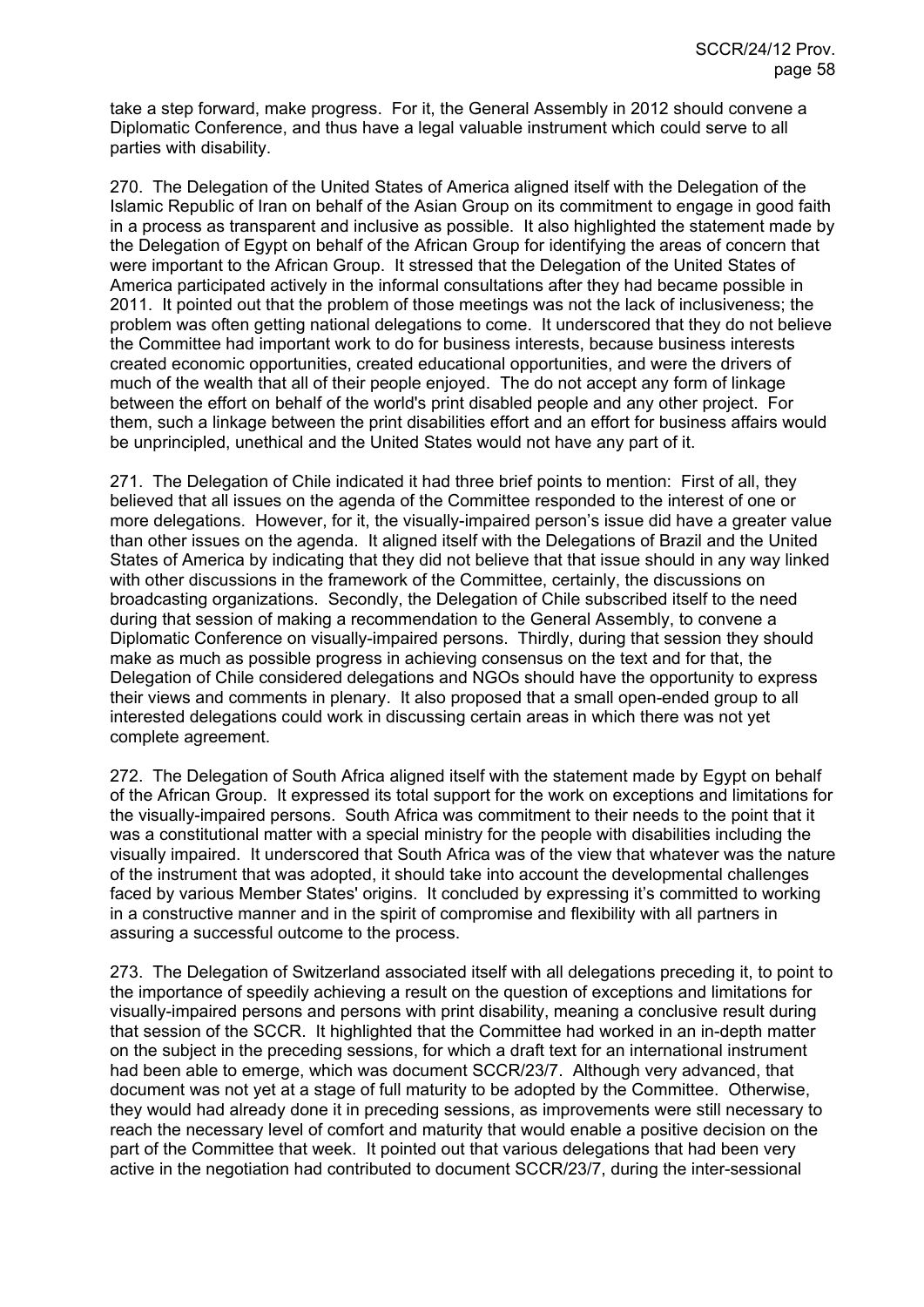period to have the draft instrument progress further towards a consensus instrument. It expressed its support to the Chairman's work for speedily beginning examining the various articles of the draft instrument, while recognizing and fully supporting the principles of transparency and inclusiveness. However, it pointed out the utility of pursuing their work also in a more restricted group, including all interested parties, following the instructions that the Chair had set up on the previous day, so as to work speedily and concretely towards finalizing the text.

274. The Delegation of Argentina associated itself with the statements made by the Delegation of Peru on behalf of the GRULAC, as well as the Delegations of Uruguay, Brazil, India, Singapore and Chile. It congratulated the Delegation of Australia for its confirmation that a treaty was the real and effective solution for visually-impaired persons. It hoped that during that session, the last one before the next General Assemblies, they would be able to take the decisions in order for visually-impaired persons, who had been waiting for that for such a long time, to convene a Diplomatic Conference to find a legal framework, a legal solution to a real problem. It highlighted the existing political would from the part of all members to finalize the text. It stated that its Delegation Argentina had consulted and discussed with the various interested parties in their country before attending that session and they were ready to discuss the text at that moment with interested parties, in order to achieve a result that could be sent to the General Assemblies that year.

275. The Delegation of Ecuador indicated that as one of the three proponents with Brazil and Paraguay, which initiated the draft text for a treaty on exceptions and limitations for visually-impaired persons, it should applaud the work done by members of the Committee, the effort and sacrifice of civil society organizations, in particular the World Association of the Blind, for inspiring and accompanying them in that long trip, being then certain that they were very close to their destination. It underscored that for the Delegation of Ecuador it was a moral and legal imperative in light of human rights, such as the International Convention for Persons with Disabilities. As was mentioned by the Delegation of Uruguay, it was time to take the remaining step for the Committee and agree on a text that would serve as a basis for a treaty, so that a Diplomatic Conference could be convened by the General Assembly. It noted that Ecuador had just adapted its legislature on June that year, to recognize exceptions and limitations for visually impaired persons, what make them feel full of pride and happiness. They then hoped anxiously to celebrate an international treaty which provided protection to all persons with disability, which deserved that protection not only in certain countries but throughout the world.

276. The Chair followed Rule 17 of the proceedings, by announcing and closing the list of speakers; the Chair indicated that Ecuador was the last speaker of the session*.* The Chair indicated they had all heard about their commitment and determination to proceed to work on the text as expeditiously as possible. It highlighted the existing spirit of cooperation among, which would help them be able to agree on the text and reach a conclusion for a recommendation. He highlighted the positive statements but indicate they would be more meaningful if they were translated into real work. The Chair invited the delegations to present their contributions starting with the preambular section.

277. The Delegation of Brazil proposed that the first preambular paragraph should be modified on the following way: "Recalling the principles of non-discrimination, equal opportunity, accessibility and full and effective participation and inclusion in society, proclaimed in the universal declaration of human rights, and the United Nations Convention on the Rights of Persons with Disabilities".

278. The Delegation of the United States of America indicated it wanted to propose a streamlining and clarification for the second preambular paragraph, which referred to freedom of expression and freedom to seek information. It noted that after having mapped the description of the freedoms and rights onto existing international conventions, researching in the United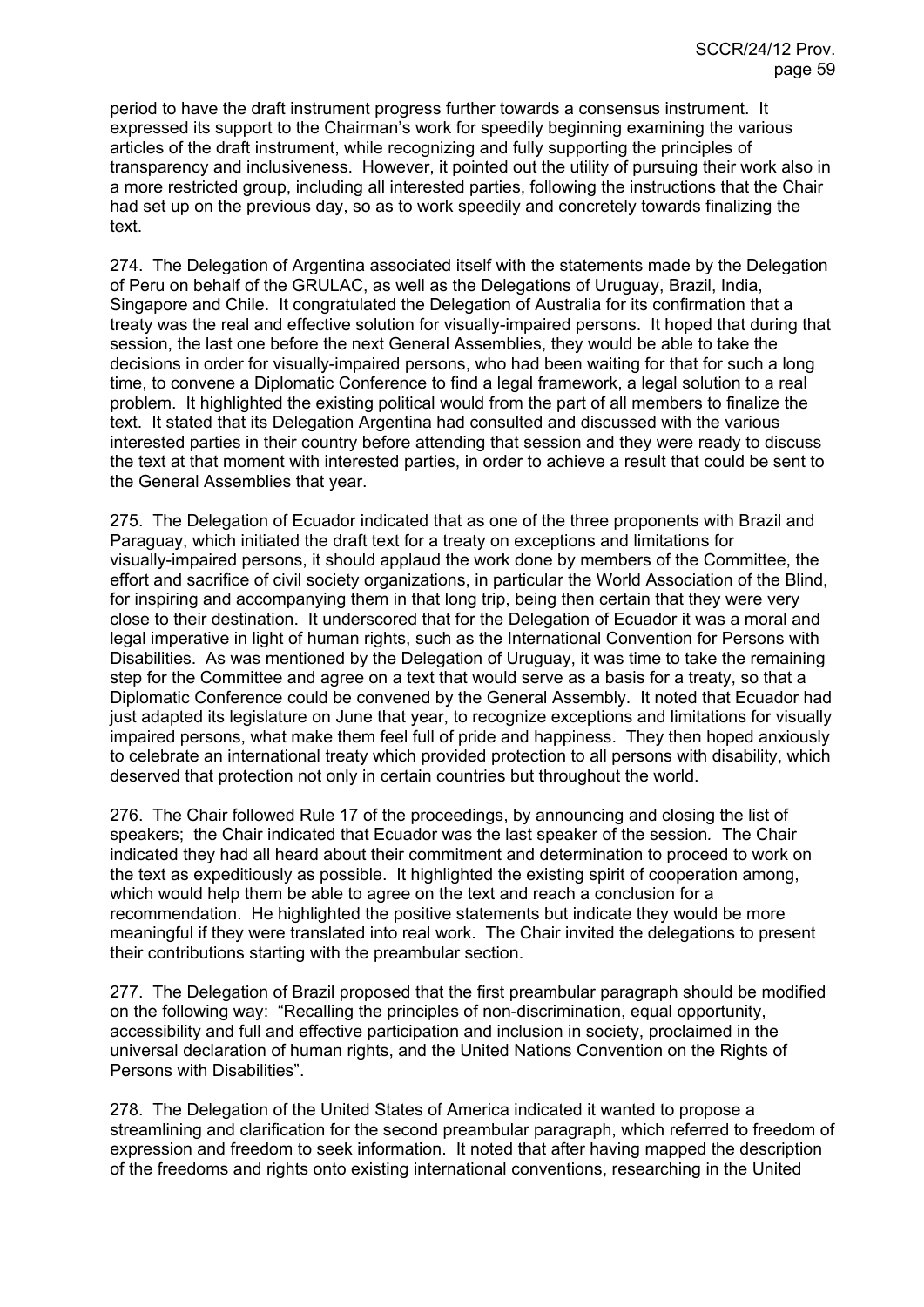Nations Declaration on Human Rights and the recent United Nations Convention on the Rights of Persons with Disabilities. It proposed the following substitution for the second preambular paragraph: "Mindful of the challenges that are prejudicial to the complete development of persons with visual impairments/print disabilities, which limit their freedom of expression including the freedom to seek, receive and impart information and ideas of all kinds on a equal basis with others including through all forms of communication of their choice and their enjoyment of the right to education". It stated that the freedom of expression and the freedom to seek, receive and impart information and ideas came from article 19 of the U.N. Declaration of Human Rights, while the right of education came from article 26 of the U.N. Declaration of Human Rights, as well as from article 24 of the U.N. Convention on the Rights of Persons with Disabilities. It also proposed to use the phrase "persons with visual impairments/print disabilities", in the preamble and throughout the document, subject to the Committee afterwards deciding on a final phrase, or staying with that phrase.

279. The Delegation of Mexico proposed to amend the third preambular paragraph on the following way: "The importance of copyright protection as an incentive and reward, artistic creations and enhancing opportunities for everyone including persons with visual impairments/print disabilities. Persons with visual impairments and print disabilities, life of the community to enjoy the arts, enjoy scientific progress and its benefits".

280. The Delegation of India provided its reactions to the initial amendments proposed to paragraphs 1, 2 and 3 of the preamble. On paragraph 1 it had no objection. On paragraphs 2 and 3, it stated that the expression "persons with visual impairments/print disabilities", had been explained under the "Beneficiary person" in Article B. It proposed that instead of mentioning again persons with impairment and print disabilities, they could simply mention beneficiary persons in all the paragraphs of the preamble. It also noted that the proposal made by the Delegation of the United States of America stopped abruptly the right to education. It should include the "right to education and research", as it was on the original text.

281. The Delegation of the United States of America indicated to the Delegation of India that it had not found the "right to research" when they were examining the conventions. However, it expressed to that Delegation its willing to look for the precise language to track what the status of freedom of research was. It stated it was mindful of the definition of "Beneficiary person" included in Article B. However, it noted that as it referred to the preamble, it was read the beginning of the document, before any of the definitions in the articles. For that reason it indicated it did not consider appropriate to refer to the "Beneficiary person" at the beginning of the text.

282. The Delegation of Brazil endorsed the proposal for amending the language of paragraph 2 of the preamble.

283. The Delegation of Australia noted that during the inter-sessional informal discussions, part of the exercise undertaken was to look at the preamble and to look for duplications between the 17 existing paragraphs. For that reasons it proposed streamlining or merging paragraphs 5, 6 and 8 into a new fourth paragraph. The paragraph would read as followed: "Aware of the barriers of persons with visual impairments/print disabilities to access published works and the need to both expand the number of works in accessible formats, and to improve the circulation of such works". The reason they came to that formulation was that they had found some duplication between concepts, for example the concept of accessibility appeared in the fifth and eighth paragraphs of the existing text; the concept of equal opportunities, which was in the existing fifth paragraph, was already encompassed in paragraph 2; and the effective protection of rights of authors was already encompassed in paragraph 14; the concept of barriers which was in the 6th paragraph they incorporated , and the concept of expanding the number of works which was at that moment in the 8th paragraph, was also incorporated.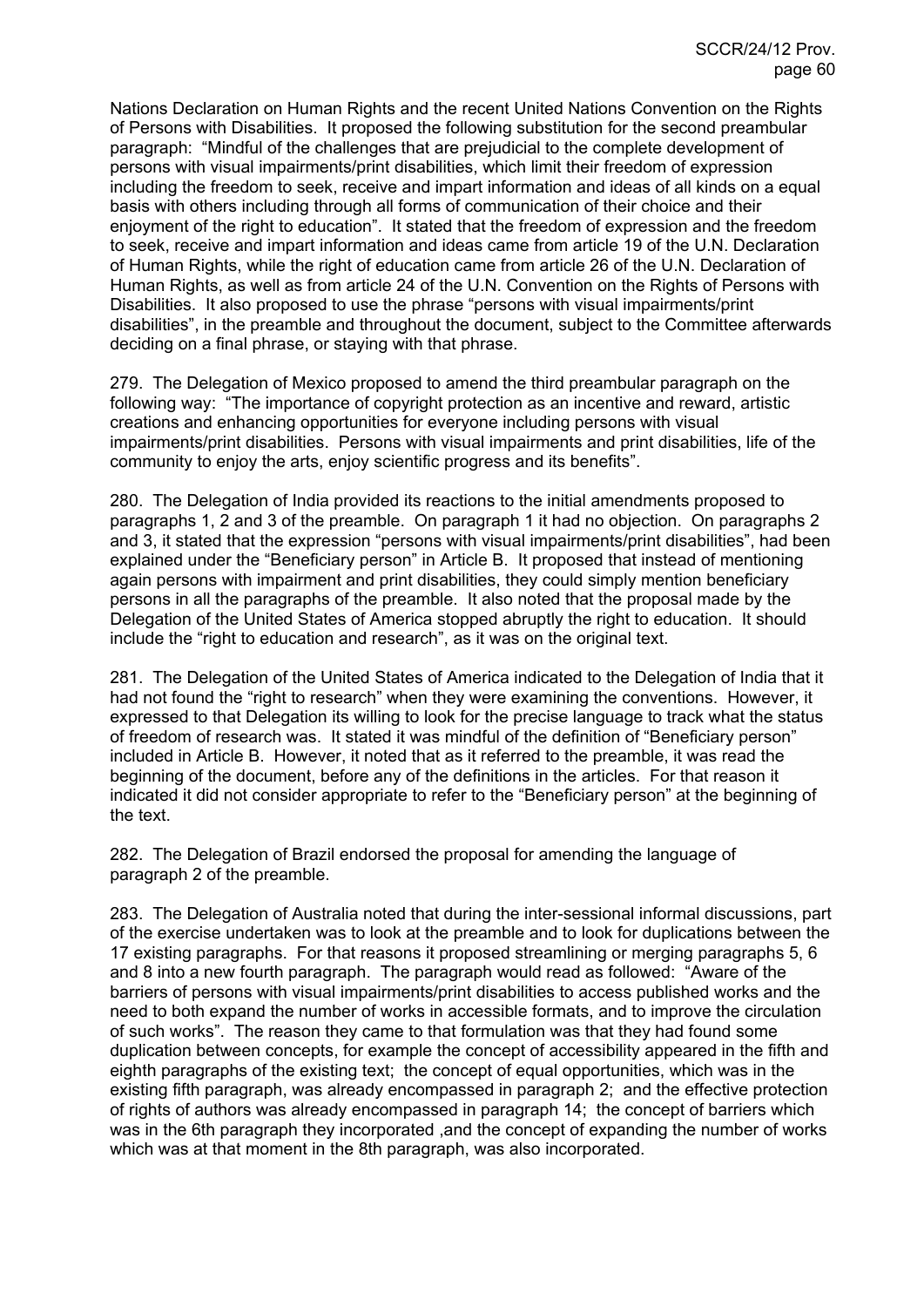284. The Delegation of Pakistan supported the insertion proposed by the Delegation of Brazil regarding paragraph one. Regarding the proposal for the second paragraph, it also noted that the paragraph stopped at the right of education and proposed to add "and opportunity to conduct research". It believed it was important that the element of research was also included, but there was the limitation that they did not have the right to research specifically mentioned in any of the declarations. It indicated its proposal could help them move forward while also capturing that aspect.

285. The Delegation of Egypt speaking in its national capacity supported the proposal made by the Delegation of Pakistan on the reference to research. With regard to the reference to beneficiaries, it proposed to solve the issue through referring to the beneficiaries as defined in article B, without repeating the concept each time. It also noted that in article 21 of the U.N. Convention there was a reference to the right of freedom of expression.

286. The Delegation of Senegal endorsed the proposal made by the delegations of Egypt, India and Pakistan. It indicated that the concept of research was one that they would like to highlight. It recognized that there was no right to research as such in theory. However, in practice there was after all freedom of education the right to education, which included education and research.

287. The Delegation of Nigeria on behalf of the African supported the comments made by the Delegations of Pakistan, India and Senegal regarding research and its importance. It indicated to the Delegations of Australia and the United States of America that the historical language in the Berne Convention for the right to research, debated during the Stockholm conference, should be inserted. It also proposed a new language for the new paragraph fifth (formerly seventh). The previous paragraph should read: "aware that the majority of persons with visual impairments/print disabilities live in developing countries", replacing the words "aware that" for "taking into account".

288. The Delegation of the Islamic Republic of Iran referred to the proposal made by Delegation of Australia and proposed to make some additions to the second sentence so it read: "aware of the barriers of persons with visual impairment/print disabilities to access published work, and to achieve equal opportunities in all spheres of society, and there continuation of the paragraph".

289. The Delegation of the United States of America proposed a sixth preambular clause, resulting from the merge of clauses ninth, tenth and eleventh, as they existed in document SCCR/23/7. It pointed out that at the informal group meetings held in March and May that year, they were aware that those three preambular clauses had all a common theme on new information and communication technologies. They also had the theme that despite the development of those new technologies, the national nature of copyright meant that the new technologies were not being exploited to their maximum benefit for the benefit of persons with print disabilities. On that basis, the Delegation of the United States of America proposed a new 6th preambular Clause which read: "Recognizing that despite the differences in national copyright laws the positive impact of new information and communication technologies on the lives of persons with visual impairments/print disabilities may be reinforced by an enhanced legal framework at the international level". It also indicated that regarding the question of "research", they were open to explore it.

290. The Delegation of the European Union and its Member States noted that regarding preambular clause number 12, on their impression it was not correct to refer to a large number of countries having established limitations and exceptions, but that it was more adequate to refer to many Member States. It read its proposed language for that clause: "Recognizing that many Member States have established exceptions or limitations in their national copyright laws for persons with visual impairments/print disabilities, and yet there was a continued shortage of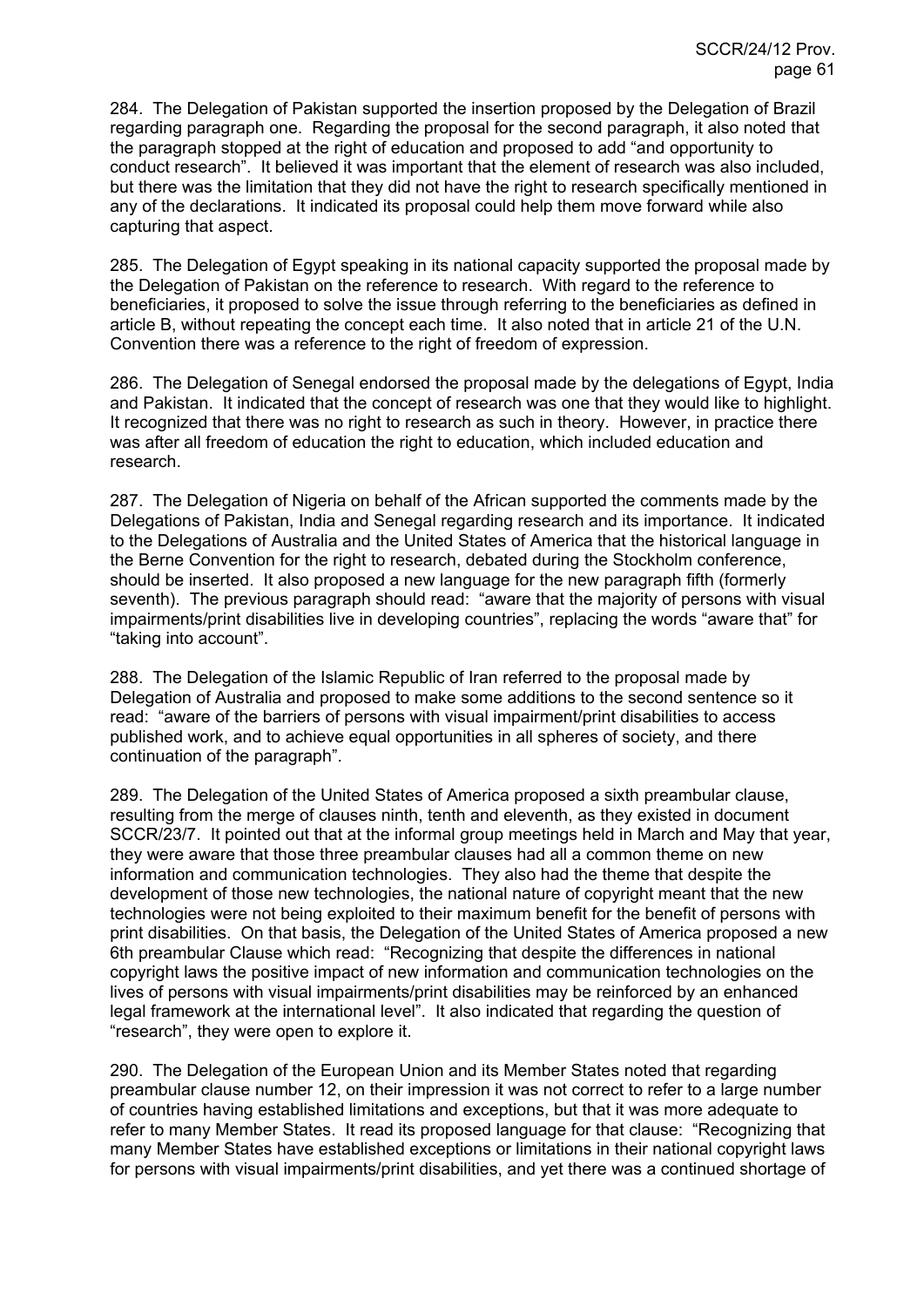available works in accessible formats for such persons". It also noted the proposal made by the Delegation of Egypt regarding the use of "beneficiaries, or beneficiaries" as defined in that instrument, but indicated that It would still read very strange in preambular language.

291. The Delegation of Switzerland referring to preambular clause number 7 proposed to add at its end: "That considerable resources are required for the effort of making works accessible to those persons, and that the lack of possibilities of cross-border exchange of accessible formats necessitates avoidable duplication of these efforts".

292. The Delegation of Brazil proposed that former preambular clause 13 should read: "Recognizing that the preference is for the right-holders to make their works accessible to persons with visual impairments/print disabilities and that, to the extent that the market is unable to provide such access, appropriate copyright exceptions and limitations are needed". It indicated that the idea was to simplify the language and to remove a qualifier that was creating confusion on how it should be interpreted and implemented.

293. The Delegation of the European Union and its Member States proposed preambular clause 14 should read "Recognizing also the need to maintain a balance between the effective protection of the rights of authors and the larger public interest, particularly education, research, and access to information, and that such a balance must facilitate effective and timely access to works for the benefit of persons with visual impairment/print disability".

294. The Delegation of Mexico proposed an amendment on the basis of the order that was changed through all the suggestions made. It proposed a new clause 10, formerly 15, that should read: "Member States on the existing international treaties on the protection of copyright, and the importance and flexibility of the three-step test to limitations and exceptions established in article 9.2 of the Berne Convention and other international instruments".

295. The Delegation of Colombia indicated that preambular clause 13 imposed excessive responsibilities on copyright rights-holders, which in their system did not exist. They had enshrined free enterprise and private individuals decided which way that right was exercised. It proposed for said reason and alternative wording to the 13th preambular clause which should read: "Recognizing that it has been expressed that it would be ideal for copyrights holders who should publish their works in the format which is accessible to persons with print disability, but to the degree that the market cannot provide access to works to persons with print disability, they have to have alternative measures to improve this access".

296. The Delegation of Brazil proposed to substitute the words "needing" with "seeking" in new preambular clause 11.

297. The Delegation of India asked the delegations, specially the leader of the Development Agenda Group, if they should follow the same formulation from the Beijing Treaty on Audiovisual Performers (BTAP) on the Development Agenda.

298. The Delegation of Brazil supported the suggestion of the India Delegation to follow the same formulation from the Beijing Treaty on Audiovisual Performers (BTAP) on the Development Agenda.

299. The Delegation of Nigeria on behalf of the African Group proposed a new preambular clause 12 to replace preambular clause 17. It should read: "Desiring to harmonize and enhance national laws on such limitations and exceptions through a flexible international framework, consistent with the Berne Convention, in order to facilitate access to works protected by copyright by persons with visual impairments/print disabilities".

300. The Delegation of the United States of America aligned itself with the statement made by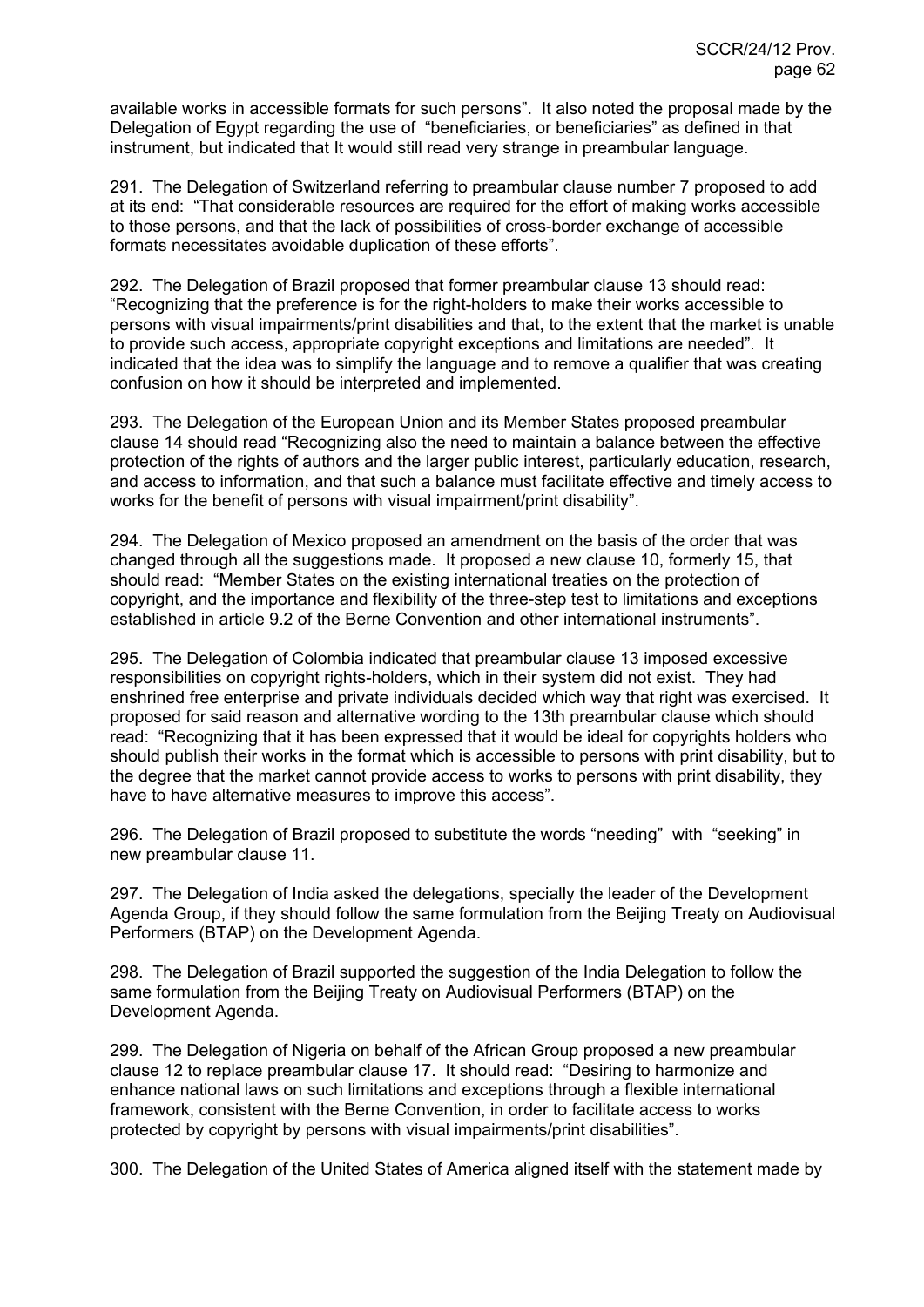the Delegation of Brazil regarding the proposal made by the Delegation of India. It agreed that they should take a look at the language from the Beijing Treaty and determine what modifications could be appropriate of what was then new clause 11th, formerly 16th. It also indicated to the Delegation of Colombia regarding its proposal for new clause 8th, formerly 18th, that it did not understand the difference in how the wording suggested by that Delegation would have difference in meaning from what was proposed.

301. The Delegation of the Bolivarian Republic of Venezuela proposed to continue working and to show the edits on the screen.

302. The Delegation of the European Union and its Member States proposed to add to the preambular clause 12 presented by the Delegation of Nigeria on behalf of the African Group, a reference to the WCT, taking into account that the rights that fell within the remedy of that instrument included the making available right that was established in that Treaty. It also supported the proposal made by the Delegation of Switzerland regarding the new preambular clause 7.

303. The Delegation of Egypt supported the proposal made by the Delegation of the Bolivarian Republic of Venezuela on using the screen. Regarding the reference to the WCT in preambular clause 7, it indicated that as some WIPO Member States did not join the WCT it would make it more difficult for them to consider joining that treaty. For that reason, it proposed to limit the reference to the Berne Convention.

304. The Delegation of India supported the note raised by the Delegation of Egypt, that as most of the countries were not members of the WCT, mentioning it in the new preambular clause 7could be problematic. It stated that it fully supported the proposal made by the Delegation of Nigeria on behalf of the African Group as it originally was made. It proposed to follow the Beijing formula for dealing with the nonmembers of WCT, WPPT and TRIPS.

305. The Delegation of the European Union and its Member States responded to the concern expressed by the Delegation of Egypt, supported by the Delegation of India. It indicated that it was not the intention of a reference to a treaty made in the preamble to make it compulsory the ratification or accession to that treaty. It also highlighted that it was a concern during the Beijing Diplomatic Conference to give reassurance to some Member States as to the fact that the Beijing treaty did not imply a need to ratify, in that case, the WPPT. The reference made in preambular clause 7 was for the sake of consistency, as that instrument referred to the making available right, a right that was established by the WCT.

306. The Delegation of the United States of America noted the suggestion made by the Delegation of India and proposed to study the formulas used in the Beijing Treaty to address similar issues. It also proposed for the new preambular clause 7 to used the formulation included in the new preambular clause 10, which stated: "in reference to the three-step test, as established in article 9.2 of the Berne Convention and other international instruments".

307. The Delegation of Nigeria aligned itself with the Delegations of Egypt and India and proposed to adopt the formula proposed by the Delegation of the United States of America. It also indicated that the reasons for not including treaties by name beyond the Berne Convention were that the making available right was not recognized in several jurisdictions and it should be recognized independently in a treaty or an instrument such as that one, without requiring any reference to the WCT. It also pointed out that as a legal matter, when the phrasing talked about consistency with the Berne Convention and a specific treaty, it did introduce interpretive norms that it considered they should try to avoid.

308. The Delegation of Peru regarding the proposal of merging previous preambular clauses 5, 6 and 8 in a fourth paragraph, suggested the inclusion at the end of the words: "and to achieve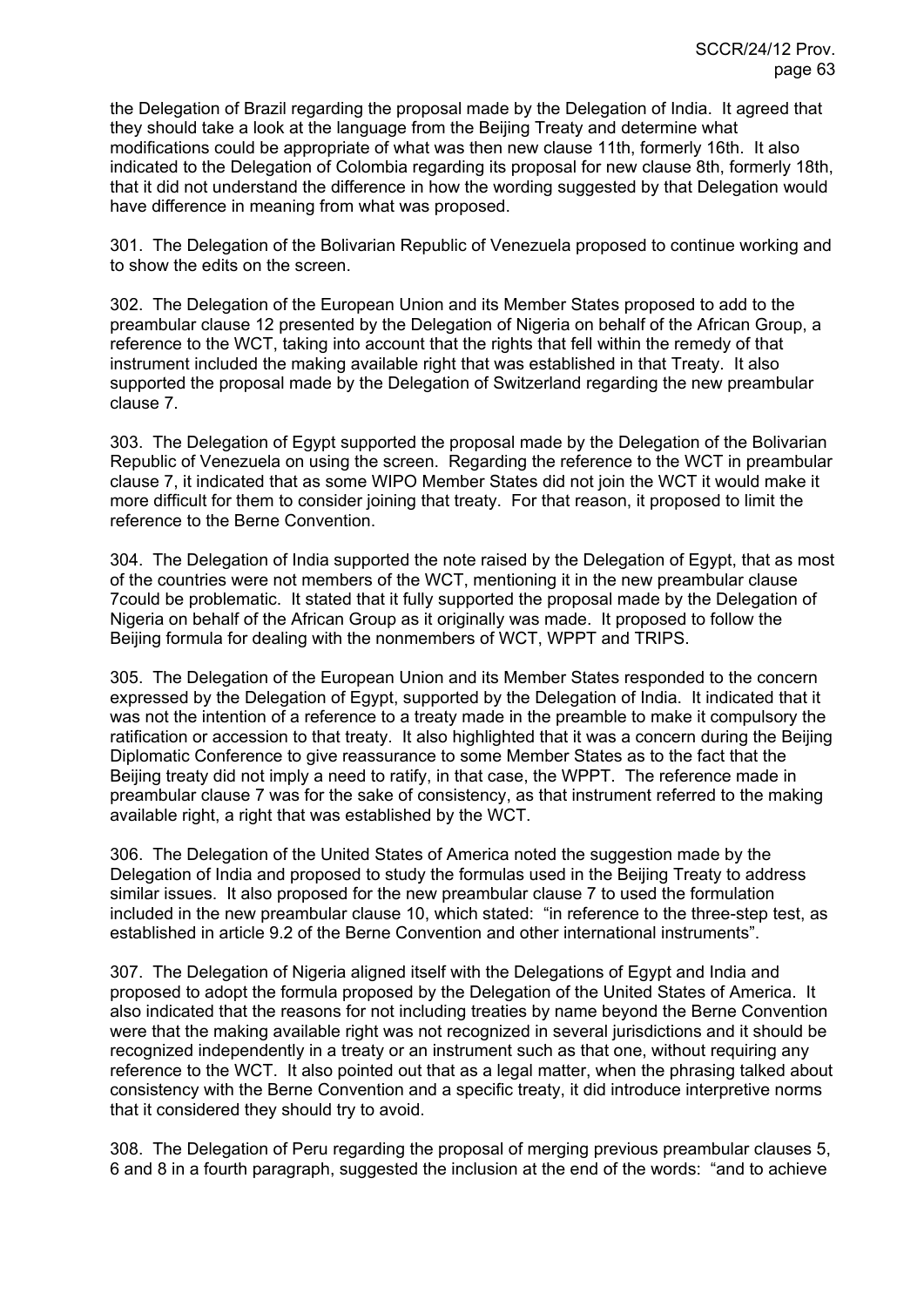equal opportunities in all spheres of society". It also supported the proposal made by the Delegation of India regarding the inclusion of the term "research". Regarding the discussions on the use of the term beneficiaries instead of persons with visual impairments/print disabilities, it associated itself with the Delegation of the United States of America. It explained that at that preambular stage, it made sense that they had a direct express mention of persons with visual impairments/print disabilities so that subsequently. After future article B they should always use that term. It also associated itself with the proposal made by the Delegation of India on the use of the paragraph of the Development Agenda, product of the consensus reached in the Beijing Treaty. It proceeded to read the text of the paragraph: "Development Agenda recommendations adopted in 2007 by the General Assembly of the convention establishing the World Intellectual Property Organization (WIPO), which aim to ensure that development considerations form an integral part of the organization's work".

309. The Delegation of Egypt recalled that in the Beijing Treaty there was an agreed statement indicating that contracting parties who would join the Treaty would not be obliged to join the WPPT treaty. It raised the question if they needed an agreed statement there to be sure that if contracting parties were not party to other international instrument, they would not be obliged to accede to them.

310. The Delegation of the United States of America indicated to the Delegation of Egypt that the question he raised was a fair one ant that it should not worry about it at the preamble.

311. The Delegation of Chile suggested on former preambular clause 13 of the preamble, currently 8, to replace the current text with: "Recognizing that together with important role of right-holders in making their works accessible to persons with visual impairment/print disabilities, appropriate copyright exceptions and limitations are needed, comma, including when market is unable to provide such access".

312. The Delegation of the United States of America proposed to substitute the streamlined preambular clause 12, replacing preambular clause 17. Preambular clause 12 would include the suggestions made by the Delegations of Colombia, Chile, Pakistan and India.

313. The Delegation of the Islamic Republic of Iran asked if there was any technical problem with the screen after two Delegations had asked to see the new proposals in the screen.

314. The Delegation of the United States of America indicated they were trying to figure out the best way to present those new ideas as well as the suggestions of Delegations like Colombia, Chile, Pakistan, India and others. It stated that one possibility could be to produce a non-paper showing preambular clause 12 with the suggestions. Another one could be to produce a document SCCR/23/7 Rev., showing preambular clause 12 with the suggestions, presenting its previous version as well as the new ones. It requested the Chair to indicate them how they should proceed, as everyone in the room need to see proposals for replacing former preambular clause 17.

315. The Chair indicated he could not answer for the Secretariat but he did not believe there was any technical problem with the screen. He also indicated that as it had been requested, some proposals that had been presented in the floor had also been submitted to the Secretariat in writing and requested to submit those made orally that had not been sent yet. It suggested receiving them as soon as it was possible so the Secretariat could revise the Preamble, without stopping their work and moving to the next stage. The Chair ordered to move to the next section.

316. The Delegation of Pakistan supported the proposal made by the Chair, as the progress made in the discussions needed to be captured. It suggested that document the Secretariat would work on should not replace the current document, as by infiltrating in they would make it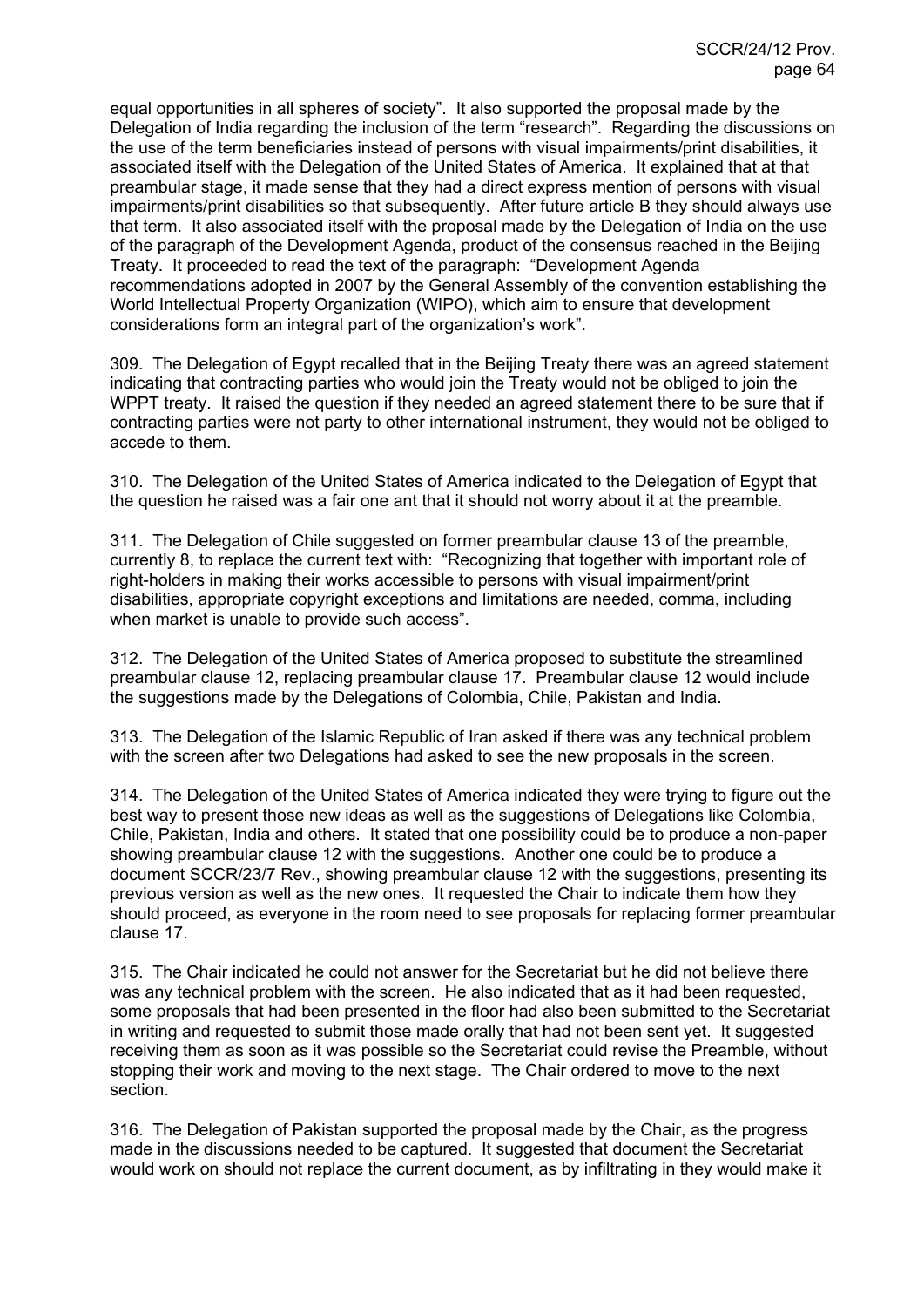more confusing. It also supported the proposal of having a non-paper, capturing all the comments made from the floor.

317. The Delegation of India aligned itself with the Delegation of Pakistan. It indicated the abilities of the Secretariat were well known and that it could come with a document any time in the early morning of the next day. It also supported the suggestion made by the Chair to continue with the next step of the discussions that was the definitions.

318. The Delegation of Mexico supported the proposal made by the Chair and stated that it considered it was the right road forward for making progress in the Committee. It urged to the delegations that had made proposals on the clauses of the preamble to submit them to the Secretariat.

319. The Delegation of Brazil aligned itself with the proposal of having a revised document including all the comments made that day and the proposal of moving forward with the discussions on the text.

320. The Delegation of the United States of America proposed to continue with the discussions on the definitions of the terms "work" and "accessible format copy", including for that last one the suggestions made fat the informal meetings. It also proposed to leave the discussions on the definition of the term "authorized entity", for discussing it in an informal meeting to be convened by the Chair, perhaps on the next day.

321. The Chair informed delegations they would have Spanish and French interpretation for the following hour, and invited them to proceed with the discussions on definitions. He asked if they could continue working that additional hour.

322. The Delegation of Egypt of behalf of the African Group indicated they were ready to continue working. It requested to have the possibility to see the text on the screen to follow up on the different proposals and formulations.

323. The Delegation of Mexico expressed its readiness to continue the work that day as long as necessary.

324. The Delegation of the European Union and its Member States supported the proposal made on tackling the beginning of the definitions and then giving them a pause to reflect and to assess what they had achieved. After having done that, it proposed the work should be resumed on the next day.

325. The Chair indicated that the screen requested by the Delegations of Venezuela, the Islamic Republic of Iran, and Egypt would be available on the next day. He invited delegations to start the discussions on the first part of the "definitions" section.

326. The Delegation of Mexico proposed a new wording for the definition of the term "work", based on the previous one included under the footnote number 16. The proposed definition read: "literary or artistic work within the meaning of the Berne Convention in the form of text, notation, and/or related illustrations whether published or otherwise made publicly available in any media".

327. The Delegation of India indicated they could only partially accept the amendments proposed by the Delegation of Mexico to the existing definition, as they could not accept the inclusion of the words "in the form of text, notation and/or related illustrations". It indicated they could accept the amendments within the definition of the Berne Convention, but not limited only to those kinds of works. Otherwise, it would restrict those exceptions in such a way making them unacceptable.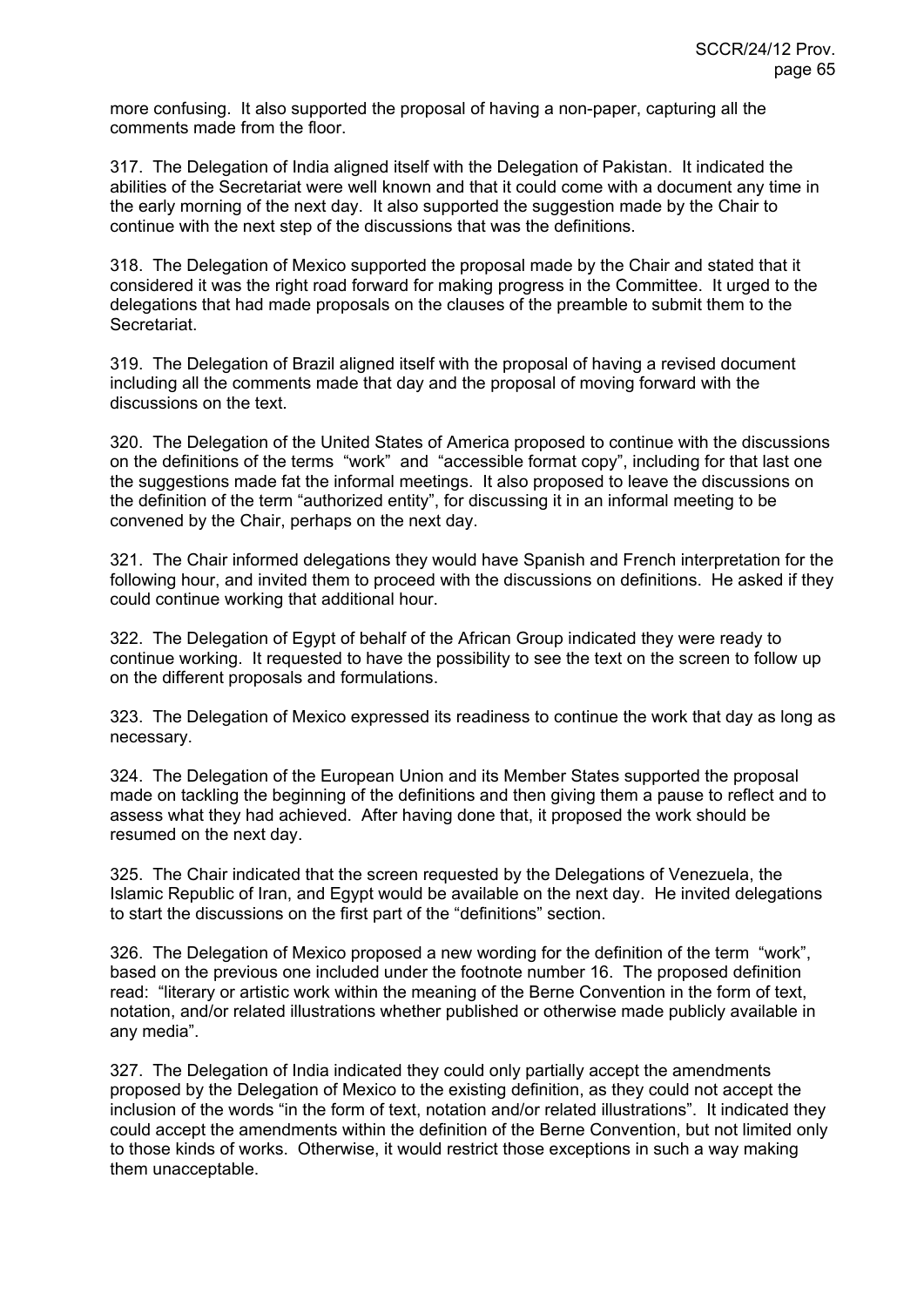328. The Delegation of Brazil indicated to the Delegation of India that the idea of the definition was not to restrict its implementation, but rather to make for instance books that had graphs, charts, or equations, also covered by the definition of work. It was relative to having a complete take on what was contained in a book.

329. The Delegation of the United States of America indicated they would discuss ideas with the Delegation of India regarding the different ways to approach the definition of work.

330. The Delegation of Nigeria supported the comments made by the Delegation of India and proposed the following wording for the definition of work: "literary artistic, scientific works, works of research, are all covered, as they are under the Berne Convention".

331. The Delegation of Senegal supported the text proposed by the Delegation of Nigeria. It also indicated it had reviewed the proposals made for paragraph16 by the Russian Federation, Brazil, the United States of America, Egypt and Switzerland and considered they could be condensed. It stated they had a problem with the definition of "work", as they for not really providing a notion of it but just it by saying "they are literary, scientific or artistic".

332. The Delegation of Argentina indicated its doubts on the way the term "work" was defined in document SCCR/23/7, as they wanted to have a list of specific works as established in the Berne Convention. Nonetheless, it stated that a broad-ranging reference to the Berne Convention included other types of works and they were not sure that all of those works were completely relevant to the problems that they were trying to resolve. It requested to the proponents so explain the reasoning behind that.

333. The Delegation of Ecuador stated it did not want to be restrictive regarding works, for instance the formats for reading-impaired persons. It did not want to be too restrictive as opposed to what was normally used in relation to the Berne Convention. It indicated it would be more comfortable with a solution that in addition to talking specifically about literary and artistic works also mentioned the word "scientific", which was the wording they normally use with regard to the Berne Convention.

334. The Delegation of the Egypt supported the statements made by the Delegations of Nigeria, Senegal and Argentina with reference to the importance of including in the definition scientific works, being consistent with their desire to make available scientific works to visually impaired persons. It stated they would like to capture that in the definition.

335. The Delegation of India indicated it was not able to understand why the nature had been included in the definition of work. It asked why that had to be imposed on the 37 million blind population. Why was the extensive definition established in Article 2 of the Berne Convention being restricted for the world's blind population?

336. The Delegation of the European Union and its Member States indicated that it had deleted from the definition of "work" the reference to the words "whether published or otherwise made publicly available in any media". They failed to understand the idea behind that request and were concerned that it would be understood as the possibility of imposing limitations on published works. It stressed that the deletion of those words in the definition of "work" would create problems.

337. The Delegation of the Islamic Republic of Iran indicated it would like scientific works to be reflected in the definition of work included in the Working Document.

338. The Delegation of the Bolivarian Republic of Venezuela aligned itself with the Delegation of Ecuador and indicated it would not like restrictions to be imposed.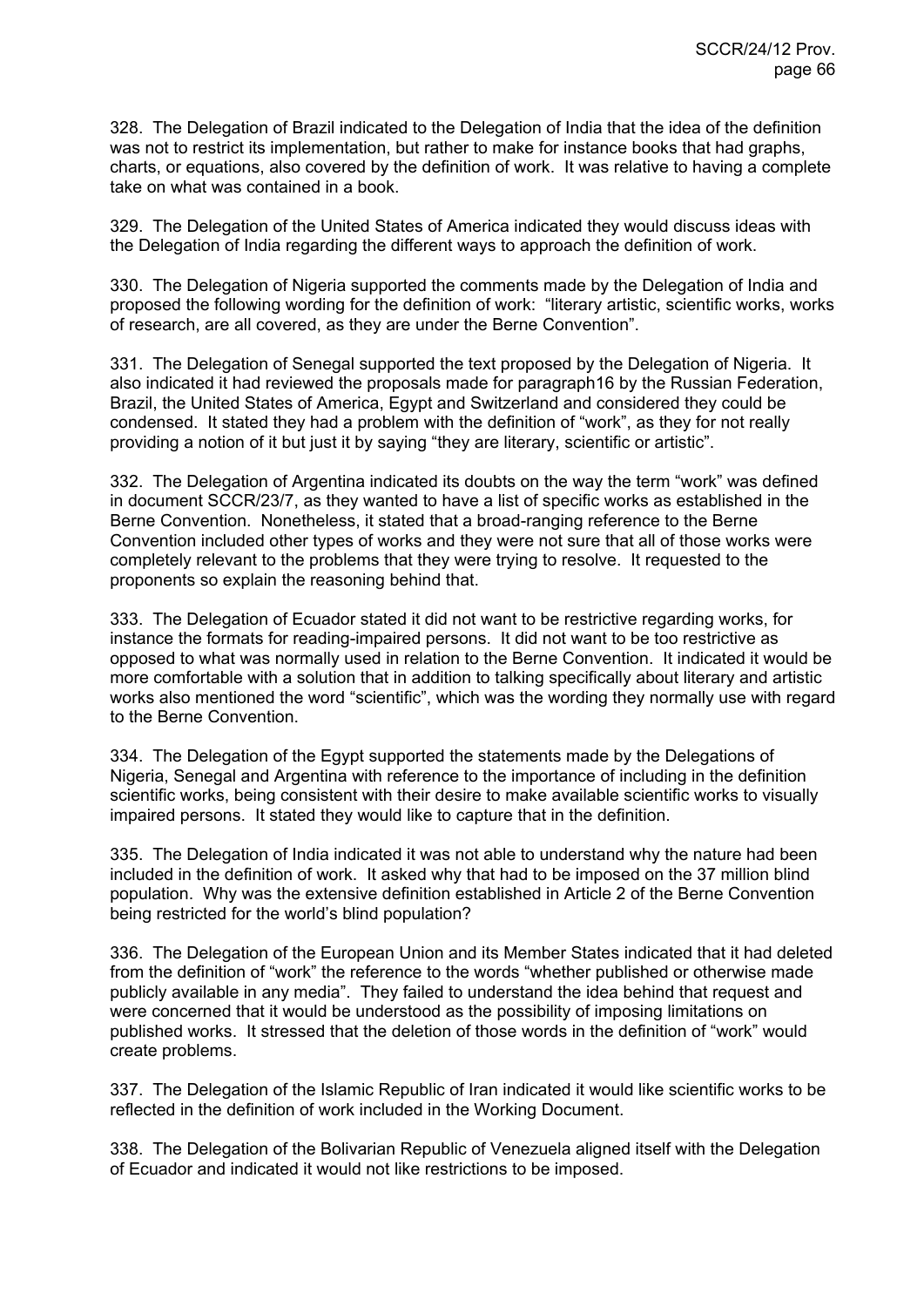339. The Delegation of the United States of America stated that the addition of the word "scientific" did make some sense. It aligned itself with the Delegation of the European Union and its Member States on its question and concern regarding the reasoning that "published or otherwise made publicly available in any media" was established to recognize that unpublished works or works being kept private by someone, should not be subject to Exceptions and Limitations until they were made public or published. In relation to focusing on texts, notations and other related illustrations, it highlighted it was critically concerned in crafting a solution to the book famine, that of the educational needs and needs to access to information for persons with print disabilities. It recalled that one of the key things they would face when discussing the definition of "authorized entities" was the notion of schools because schools and education were partly at the focus of what they were doing there. It aligned itself with the Delegation of Argentina and stated that there was a value in focusing on the problem they were trying to resolve. It asked the Delegation of India how accessible copies could be made from architectural or sculptural works. It finished by stating that it should be recognized the target of the efforts for making accessible format copies and not just everything that was included in the Berne Convention.

340. The Delegation of China proposed to delete from the current definition of "work" the word "protected" and to indicate that "work" means "a work within the meaning of the Berne Convention," as the Berne Convention was the basic convention usually used for defining "work". It also proposed to add "whether published or otherwise made available to the public media".

341. The Delegation of Nigeria proposed to include in the definitions section the term "published", which was a central tenet obviously of copyright law and was repeated many times through the document.

342. The Delegation of Ecuador provided an example of why it was important that the Committee did not restrict the benefit of the exception to certain kind of works. It asked how a blind person could have access to the Statute of Liberty. Or how could a blind child be taught about the Taj Mahal? It stated it was not possible only to rely on other senses, it was necessary to provide a model, which would need to be an adaption or transformation of a work. It concluded stressing that it was important that the restrictions to what could be transformed and under which conditions that would be part of the specific exceptions that they were providing, was not limited from the start to those works that might be under an exception.

343. The Delegation of the European Union and its Member States indicated to the Delegation of Nigeria that there was already a definition of "publication" in the Berne Convention. It recognized that the interpretation of that concept in the digital environment was complex, but those of them that were there in the negotiations of the 1996 treaties had some memory of it, even if it was quite a while ago. It remembered that the definition of "publication" was one of the most difficult to discuss, even if they attempted to get to a solution, the problem was precisely that issue, the issue of publication in relation to the digital environment. It concluded by stressing that if they did not want to negotiate for other five years, they should not attempt to get to the definition of the concept of publication in that instrument at that time.

344. The Delegation of Nigeria indicated to the Delegation of the European Union that there was a difference between "published" as a term in copyright and "publication". It indicated the reference it had made was to the term "published". If "published" was a qualifying criterion for what was covered by the statute, instrument, treaty, whatever they ended negotiating, that certainly needed to be defined so countries know exactly what they were committing to. It indicated that in the United States of America they had a dual system of works that got certain kinds of rights when they were published and works that did not.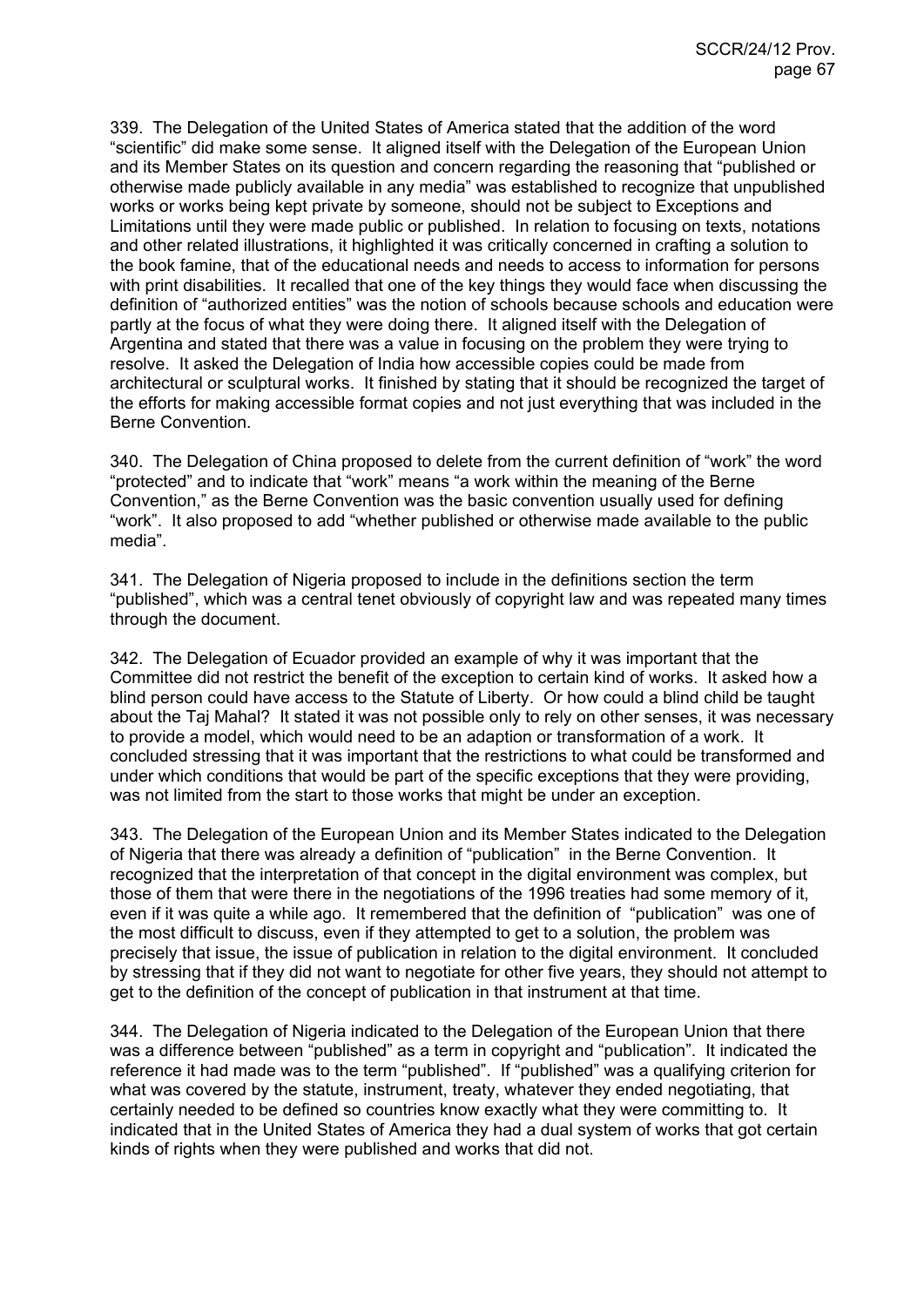345. The Delegation of the Bolivarian Republic of Venezuela referred to the statement made by the Delegation of Ecuador and asked to the Delegation of the United States of America how could it indicate there were no difficulties with architectural works when that country was making such quick technological progress. It stressed they should leave the space open for legislations for the fact that technological progress could lead them into situations they were not aware yet.

346. The Delegation of the United Sates of America referred to the statement made by the Delegation of Nigeria where it indicated that a definition of "published" or "publication" should be necessary. It observed that it was conscious of the problem for which it said: "published or otherwise made publicly available in any media".

347. The Delegation of India supported the statement made by the Delegation of the Bolivarian Republic of Venezuela on the technological progress in the future. Regarding the debate on "published works", it indicated that at the moment it was in a fixed format that they had for copyright to come into existence. When it was not published, unpublished works were protected. It observed that the Indian Copyright Law even when applications were given for the unpublished works, it was whether it was a screenplay, script of the film, unpublished work, no one could get a copy of it under the Right to Information Act because they respected the copyright of that person. However, once it was published, it was available for the creation of any accessible format under the exception. It recognized the importance of published and unpublished and stressed there was a need for protection of unpublished works.

348. The Chair asked for suggested amendments to the definition of "accessible format copy".

349. The Delegation of the United States of America observed that the text of document SCCR/23/7 recognized that even while one sought to respect the integrity of the original work, there could be some compromises of that integrity that were needed to make the accessible format copies completely accessible. It proposed to move the definition under Article C to the definitions section of the document, and replace the existing text with that one that read: "Accessible format copy" means a copy of a work in an alternative manner or form which gives the beneficiary person access to the work, including to permit the person to have access as feasibly and comfortably as a person without visual impairment/print disability. "Accessible format copy" is used exclusively by beneficiary persons and it must respect the integrity of the original work, taking due consideration of the changes needed to make the work accessible in the alternative format and of the accessibility needs of the beneficiary persons".

350. The Delegation of India indicated it also wanted to propose a similar change to the one proposed by the Delegation of the United States of America. It indicated its acceptance of the proposed changes.

351. The Delegation of Nigeria asked for clarification from the Delegation of the United States of America regarding the second sentence of the previously mentioned paragraph, "accessible format copy is used exclusively by beneficiary persons". It asked if that was intended to be a definitional aspect of that provision or if it was merely descriptive of the follow-on part about the integrity of the work?

352. The Delegation of the United States of America asked if the choice was between "definitional" or "descriptive". It noted it was not sure about the difference but took "descriptive".

353. The Delegation of Nigeria indicated that the Delegation of the United States had answered its questions and if it was descriptive they did not had any comments and simply subscribed the comments made by the Delegation of India.

354. The Delegation of Algeria requested to the Delegation of the United States of America to repeat its proposal for the first paragraph.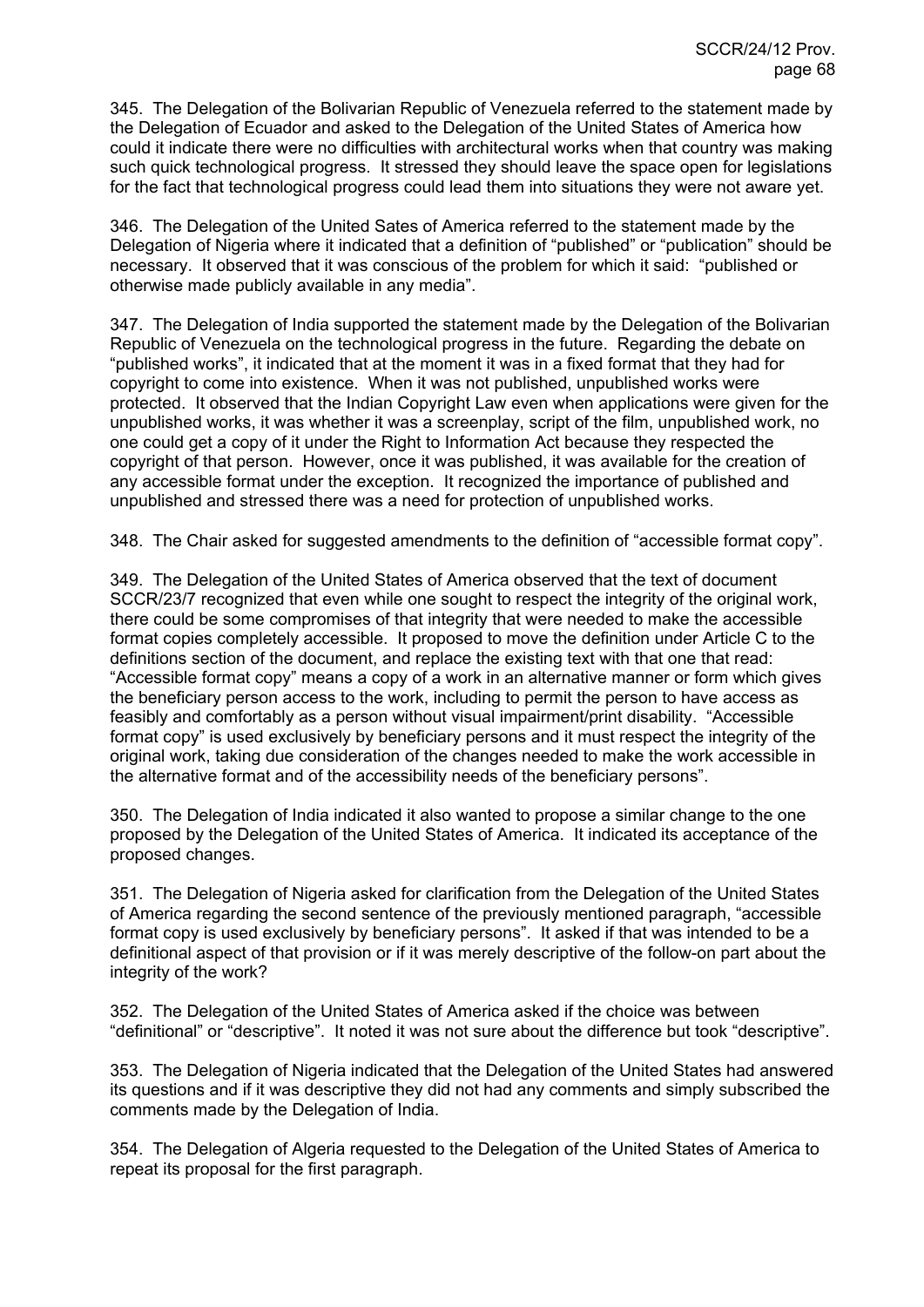355. The Delegation of the United States of America read the text "Accessible format copy" means a copy of a work in an alternative manner or form which gives the beneficiary person access to the work, including to permit the person to have access as feasibly and comfortably as a person without visual impairment/print disabilities".

356. The Delegation of the Algeria asked to the Delegation of the United States of America if the definition previously read also covered digital works and not just printed ones. It also asked if the proposed change took its Delegation's comment into account.

357. The Delegation of the United States of America observed the first sentence was technology-neutral in the sense it did include digital. It raised the question if they were talking about the originating copy of the work or the accessible format copy? It indicated that for them the technologically neutral definition of "accessible format copy" in the first sentence clearly meant that an accessible format copy could be a digital version such as the DAISY format. It also observed that in the United States of America a substantial amount of accessible format copies were in digital formats. It highlighted it was not their intention to limit in any way without the specification. It finalized by recommending that in that kind of areas it was better to have a general definition and not to try to start specifying for the exact reason that technology developed.

358. The Delegation of Algeria indicated that the comment it had previously made still stand because the Delegation still believed that it was important to define the scope of definitions or to make clear the scope in an international instrument and it would like the Committee to take into consideration that. Even though it was neutral, it was ambiguous without a mention of access to digital works.

359. The Delegation of Ecuador indicated regarding the question raised by the Delegation of Algeria that to its understanding, the definition of "accessible format copy", did not preclude the possibility of making a digital copy from an originally work, originally published in digital. So they could have two possibilities: A print work in analog format could be put into digital format, or they could have a work originally published in a digital form and copied to be accessible for a person with print disability or visual impairment in digital format. They could go from digital to digital or print to digital or digital to print in the most analog form.

360. The Chair indicated that there had been a suggestion to deal with the definition of "authorized entity" at a later stage. It asked if the definition should be dealt with at that stage. Or it they should proceed with the definition of "reasonable price for developing countries".

361. The Delegation of the United States of America asked the African Group if it preferred to present their ideas on "authorized entity" at that time or if they would be more comfortable presenting them on the next day?

362. The Delegation of Egypt indicated the African Group wanted to have a fresh look to that important issue on the following day.

363. The Chair asked again if the Committee should leave "authorized entity" and still proceed, or would they get to "authorized entity" on the next day?

364. The Delegation of the United States of America indicated to the Chair answering its question that the Committee should leave "authorized entity" and then perhaps adjourn the session as by moving to "reasonable price", some countries would have a suggestion for a reformulation of an Article that preserved sensitivity in relationship to developing markets without the need to use the concept of reasonable price at all. They would not need a definition in Article 1 if they had a reformulation later in the text that preserved the sensitivity to market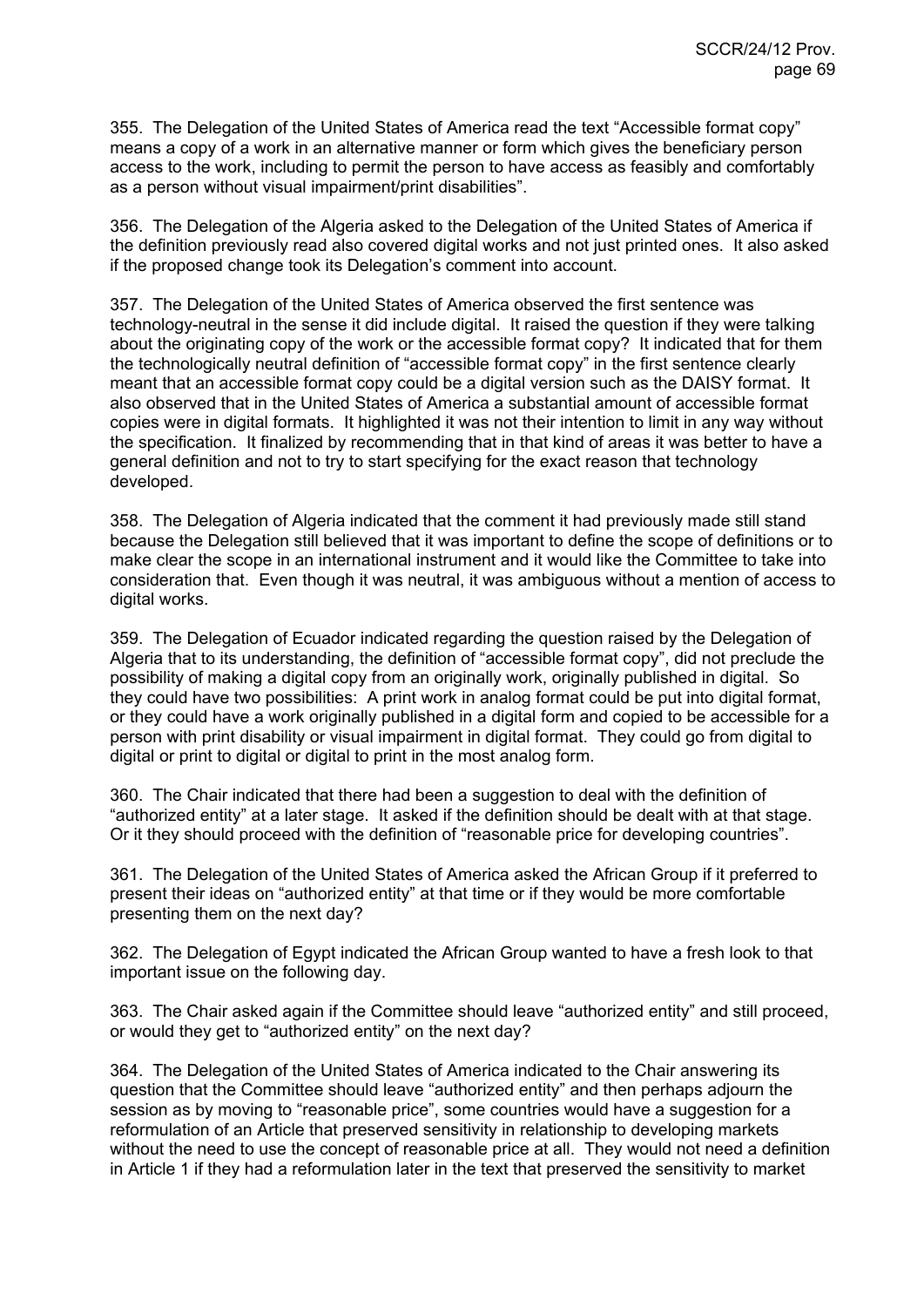conditions in developing countries but did not require the definition.

365. The Delegation of the Bolivarian Republic of Venezuela proposed to break so they could come on the next day with a clearer mind and be more coherent.

366. The Chair informed to the delegations that the Secretariat would prepare for the following day a document including all the proposed amendments.

367. The Delegation of the Islamic Republic of Iran asked if document SCCR/23/7 Rev. 1 would be available the following day.

368. The Chair informed delegations that they would not have a document SCCR/23/7 Rev. 1. He indicated they would have a document with the Preamble and part of the definitions incorporating the proposed changes. He stated they would revise document SCCR/23/7 once they reached a stage where it was necessary to do so.

369. The Delegation of the Islamic Republic of Iran stated it was complicated to continue in the suggested way as there would be two documents and in order to make negotiations easier the Delegation proposed to have document SCCR/23/7 Rev. 1 and have it published.

370. The Delegation of the United States of America suggested having a document SCCR/23/7 Rev. inserting the first six pages that had been discussed to the previous SCCR/23/7 document.

371. The Delegation of the Bolivarian Republic of Venezuela indicated it did not agree with the proposals made by the Delegations of the Islamic Republic of Iran and the United States of America, as they should only rename the document once they had entirely finished working on it and then call it Rev. 1.

372. The Chair indicated the document would be called Rev. 1 once it was entirely reviewed.

373. The Delegation of Egypt asked the Chair about the release date of the document on education.

374. The Chair said that the revision of the working document had covered various proposals from delegations on the preamble and on the definition of "work". Later, the revised document would be screened up and delegations that had textual suggestions or proposed amendments to document SCCR/23/7 would be able to present them. The Secretariat would capture them so as to follow discussions in an informal meeting.

375. The Delegation of India said that the definition of "authorized entities" was overall acceptable but a small correction was necessary. In the second sentence, instead of "persons with print disabilities," the word "beneficiary persons" had to be added.

376. The Delegation of the European Union and its Member States stated that its thinking of that matter had evolved after some months of work. The definition of "authorized entities" had to be a sensible definition that, on the one hand, allowed for effective means for the organizations representing the blind to serve the constituencies and, on the other hand, offered a level of security in relation to the activities of those organizations, in particular regarding the exportation and importation clauses in Articles D and E of the text. Basically, the definition of authorization meant a governmental agency in a non-profit entity or a non-profit organization that had as one of its primary missions or activities to assist beneficiary persons by providing them with services relating to education, training, adaptive reading or information access needs. Those entities would establish and follow rules and procedures in order to, first, confirm that the persons it served were beneficiary persons; secondly, limit to only beneficiary persons and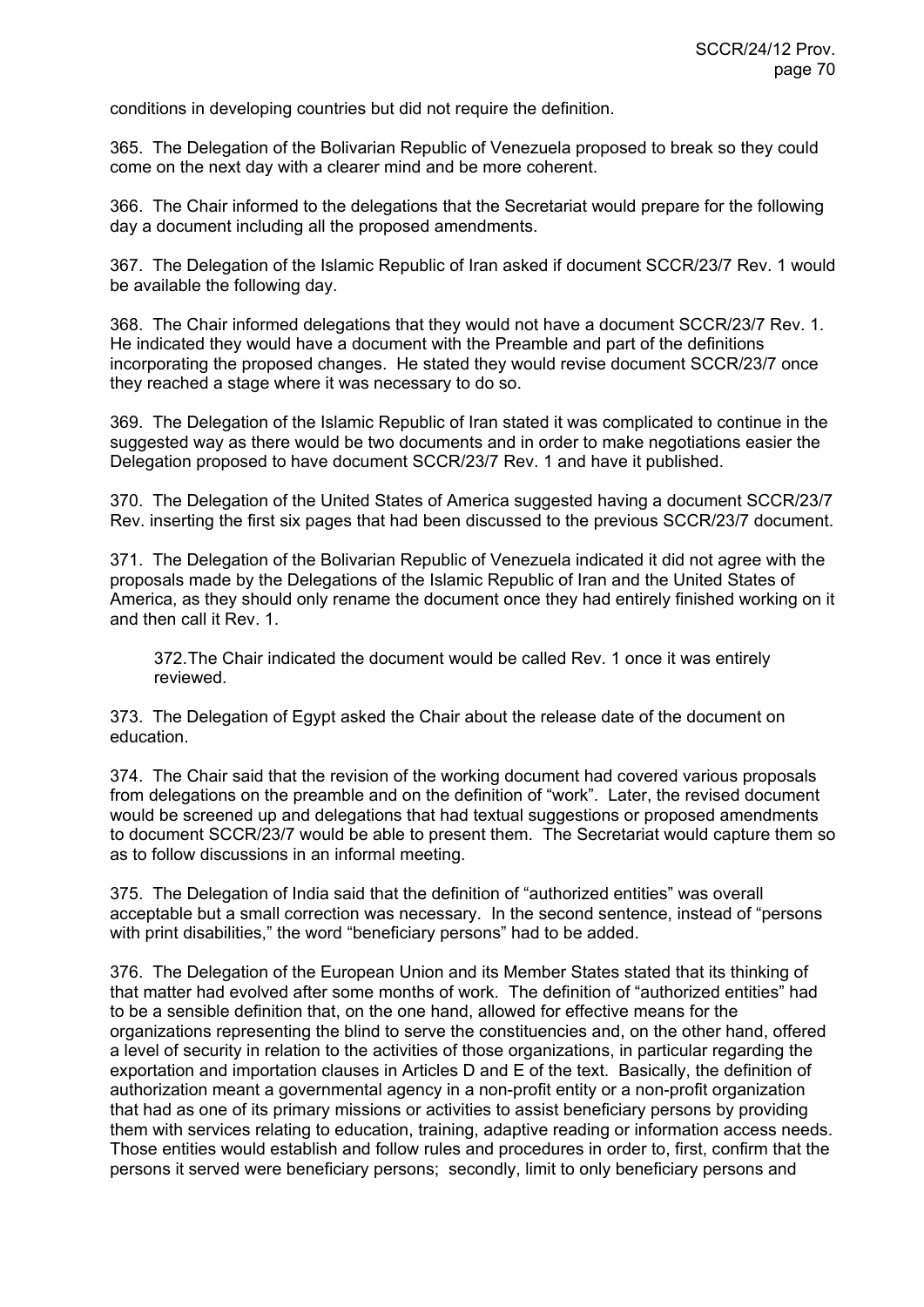authorized entities the distribution and making available accessible format copies; and, thirdly, discourage the reproduction, distribution and making available of unauthorized copies and, when necessary to address it, stop the supply of accessible format copies. Authorized entities should maintain reasonable care in, and should record, the handling of copies of works, and should make possible the transmission of anonymous and aggregated data of records of rightholders on request.

377. The Delegation of Nigeria, on behalf of the African Group, said that its definition of authorized entities meant that those were governmental or non-governmental entities and organizations, as well as educational or teaching institutions, including organizations enabled by governments, that assisted persons with print disabilities and provided them with services related to instructional and adaptive training or information to meet their access needs.

378. The Delegation of the Islamic Republic of Iran, on behalf of the Asian Group, supported the statement by the Delegation of India. Paragraph 2 and 4 of the text were not related to a definition and should be deleted. It did not agree with the proposal by the European Union that describing rules and procedures of authorized entities was related to a definition, and proposed to move that reference to another part of the document. It also agreed with the proposal made by the African Group.

379. The Delegation of India said that any explanation about the implementation of rules and procedures should not be part of the definition, but elsewhere. It also supported the definition made by the Delegation of Nigeria. It expressed a little discomfort in accepting the proposal by the Delegation of the European Union, especially because the term "primary use" did not include educational institutions and other organizations that could cater the needs of blind students. The word "primary" was not acceptable.

380. The Delegation of Argentina proposed to replace the words "primary mission" by "activity".

381. The Delegation of the European Union and its Member States referred to the remarks of preceding delegates. It fully agreed with the comment by the Delegate of the Islamic Republic of Iran that the definition should not contain certain elements. That was the case not only for "authorized entities" but also for the definition of "accessible format copy". It was not the nicest and cleanest classical drafting but it allowed work to continue on the definitions part rather than creating new articles. Therefore, the Delegation would not oppose the idea of transferring some of the conditions described in the definition of "authorized entity" to a separate article. As to the remark of the Delegate of India, it explained that if a University had a department that took care of the special needs of students with print disabilities, then the latter and not the first would be the authorized entity regarding the primary missions or activities. Authorized entities were going to play a particular role regarding the cross-border exchange of files of accessible format copies and Member States would remain free to have national exceptions and limitations for the benefit of the print disabled. Conditions imposed on the function of authorized entities did not need to affect the domestic situation and the functioning of relevant local bodies.

382. The Delegation of the United States of America said that that was the perfect kind of subject for informal discussions. It concurred with the views expressed by the Delegate of the European Union, as well as the Delegate of the Islamic Republic of Iran. It was important to remember that at one point in the deliberations it had been considered that the definition of a "beneficiary person" should not be in the definitions in Article A, but in a separate Article. It had no problem discussing with everyone how an "authorized entity" definition should be moved elsewhere.

383. The Delegation of Egypt said that the definition of "authorized entity" should be workable and flexible. It supported the proposal made by the Delegations of India and Nigeria.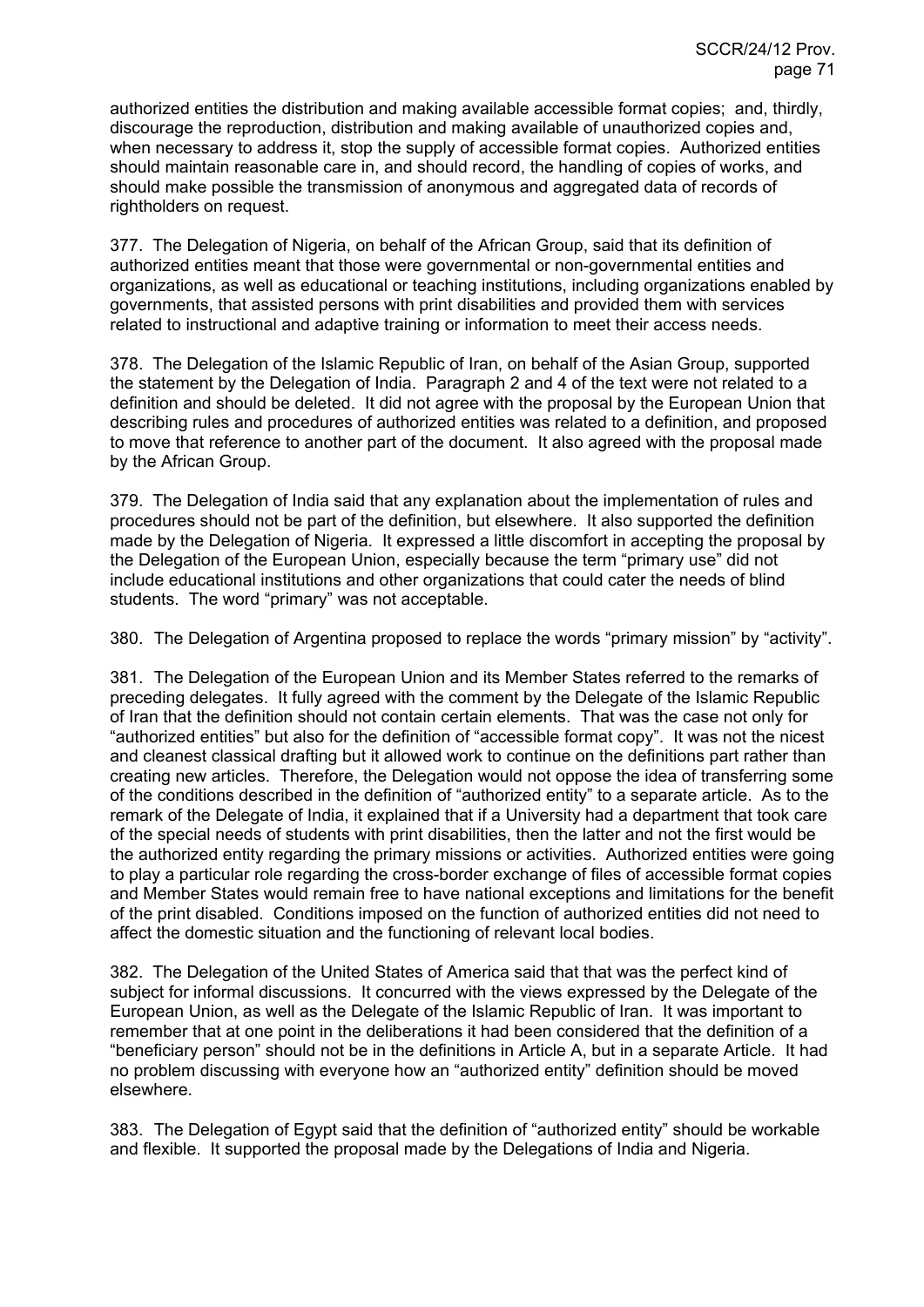384. The Delegation of Brazil said that the definition of "authorized entity" could be part of a conceptual discussion in an informal consultation. As to the reference to rules and procedures that would apply to authorized entities, it expressed some concerns regarding the unnecessary creation of liabilities on authorized entities. Delegations could work on a language, especially regarding item C, which was to discourage the making and distribution of unauthorized copies.

385. The Delegation of Nigeria, on behalf of the African Group, referred to a similar exercise done for the TRIPS Agreement which was to make clear that the reorganization or establishment of new institutions simply to address or to fulfill a particular substantive requirement would not be necessary. That was the creation of institutional bureaucracy and therefore the reference to rules and procedures should be eliminated, or the word "may" should be added. The text would read that "an authorized entity may maintain rules and procedures". Any sort of administrative burden would simply make an unworkable and inaccessible treaty which would be an irony.

386. The Delegation of Barbados believed that paragraph 3 should be deleted and should be replaced by a clear statement of duties and responsibilities of authorized entities. It questioned how Government agencies would go about getting the trust of copyright holders, or what if the copyright holder was against improved access to copyright works for the print disabled, or what if the copyright holder was on sabbatical and could not be located. The Delegation did not understand what it meant that authorized entities had the trust of others.

387. The Delegation of the Czech Republic, on behalf of the Group of Central European and Baltic States, supported the proposal made by the European Union regarding "authorized entities.

388. The Delegation of Peru, on behalf of GRULAC, endorsed the statements made by the Delegations of India and Brazil regarding the question of primary missions of authorized entities. The idea was to develop inclusion policies to assist public libraries and educational institutions with shared services to facilitate access to information, and not establishing ghettos for persons with disabilities. It understood the legitimate concern to try to avoid a generalized uncontrolled use of works and declared itself flexible to supplement the definition with some other elements that indicated that libraries or educational institutions could also develop activities to assist persons with print disabilities.

389. The Delegation of the European Union and its Member States said that the structure of the document clearly left all the freedom necessary in Article C for Member States to decide on how to implement a limitation or exception for the benefit of the visually impaired. It would be totally understandable if a Member State decided to impose certain limitations as to the function of public libraries or schools or universities. Where authorized entities played a role was regarding Articles D and E through which the required rules and procedures made sure a minimal degree of responsibility for the handling of files in a manner that was not prejudicial for the rightsholders. Small schools or big universities, when they served their local or national community, would not necessarily be affected by those rules and procedures.

390. The Delegation of Nigeria, on behalf of the African Group, said that it failed to see the link between Article C and D and the definition of authorized entities.

391. The Chair observed there was obviously some more conversation that needed to take place on the definition of "authorized entities" in an informal setting. It invited delegations to comment on other definitions.

392. The Delegation of the United States of America stated that an adequate formulation of Article C and D could help to make unnecessary a definition of "reasonable price". If when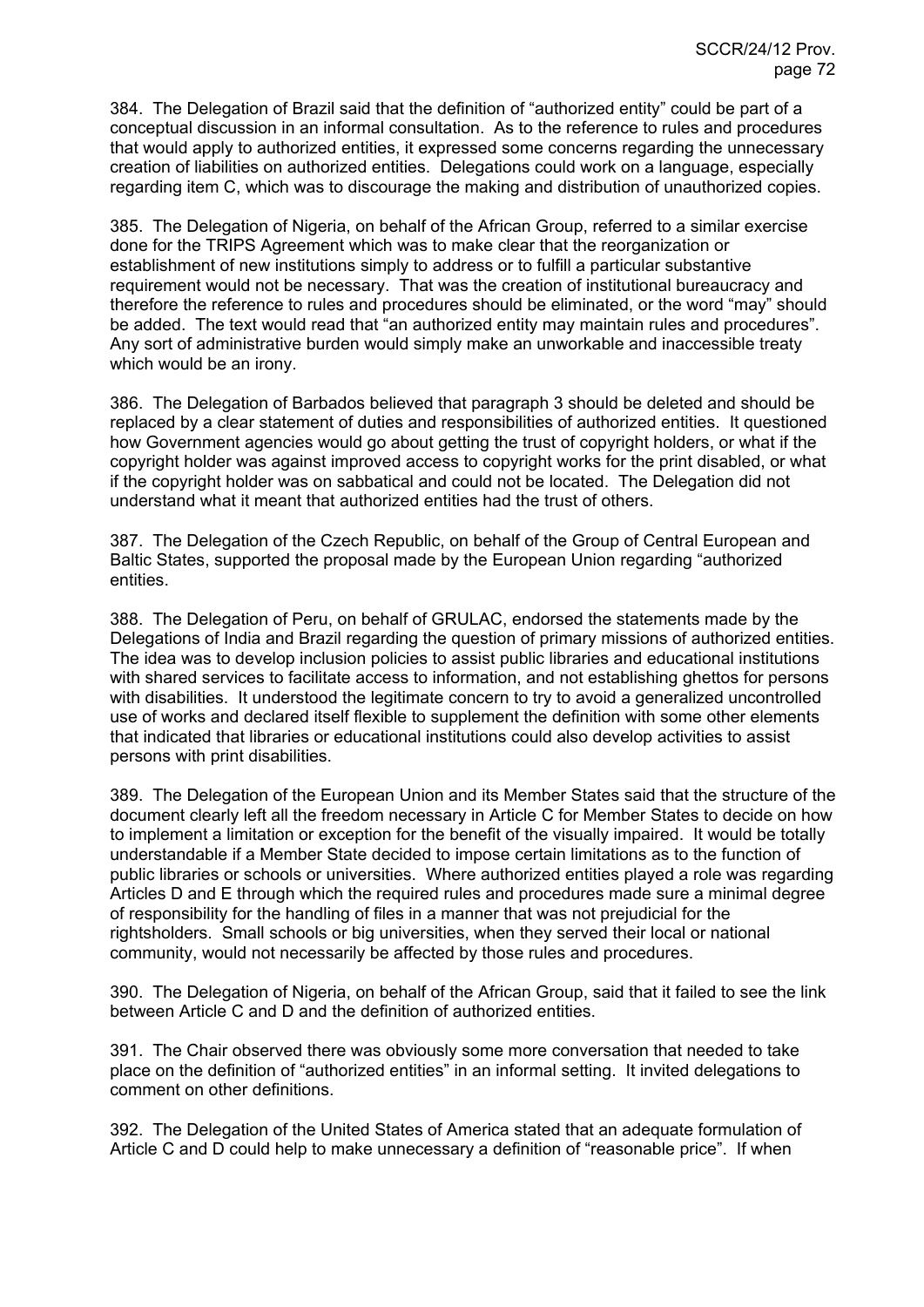going through the instrument, delegations found places where new definitions were needed, then Article A would be revisited and new definitions could be added.

393. The Delegation of Barbados supported the deletion of "reasonable price for developing countries". The definition spoke about prices that were affordable in the market. It questioned how it could be determined what was affordable in differing markets of developing countries, whether the *per capita* income would apply, what would happened if the affordable level in one market was lower than the cost of production and who would pay the difference

394. The Delegation of Egypt stated that the African Group had a proposal of definitions of "work" and "reasonable price for developing countries".

395. The Delegation of Nigeria, on behalf of the African Group, said that the proposed definition of "reasonable price for developing countries" read that "is a price at which the accessible format copy of the work is available under conditions and prices that reflect national economic realities". The definition of "work" should be as "meaning a creation of a literary, artistic or scientific nature protected by copyright".

396. The Delegation of the European Union and its member States said that at that stage it was not necessary to have a definition neither of "Member State" nor of "Contracting Party". The binding nature of the instrument was still pending but treaties did not have a definition of contracting parties in the chapter of definitions. The reference to the definition of "Copyright" should be also deleted.

397. The Delegation of Egypt, on behalf of the African Group, said it was flexible regarding the European Union proposal. If the definition was retained, then it would propose to add "/Contracting Parties".

398. The Delegation of the Islamic Republic of Iran, on behalf of the Asian Group, wished to retain the definition of "reasonable price for developing countries". The last part of the definition should take into account the needs and disparities of the persons with disabilities.

399. The Delegation of India joined the proposal of the Islamic Republic of Iran to retain the definition of "reasonable price" and the new formulation suggested by the Delegate of Nigeria on behalf of the Africa Group. It was flexible as regards the deletion of the definition of "Member State" and "Copyright" as suggested by the Delegate of the European Union.

400. The Delegation of Nigeria, on behalf of the African Group, said that the definition of "copyright" could easily be removed from the document. The amendment of "reasonable price" proposed by the Islamic Republic of was also accepted.

401. The Delegation of Senegal supported the position of India regarding the definition of "reasonable price". It also welcomed the definition of "work" provided by Nigeria on behalf of the African Group.

402. The Delegation of Ecuador did not agree to withdraw the definition of "Copyright". The clarification that "copyright" included also related rights was necessary.

403. The Delegation of Islamic Republic of Iran, on behalf of the Asian Group, asked to retain the definition of "copyright".

404. The Chair noted that the Committee had exhausted comments on Article A and suggested moving to Article B on beneficiary persons.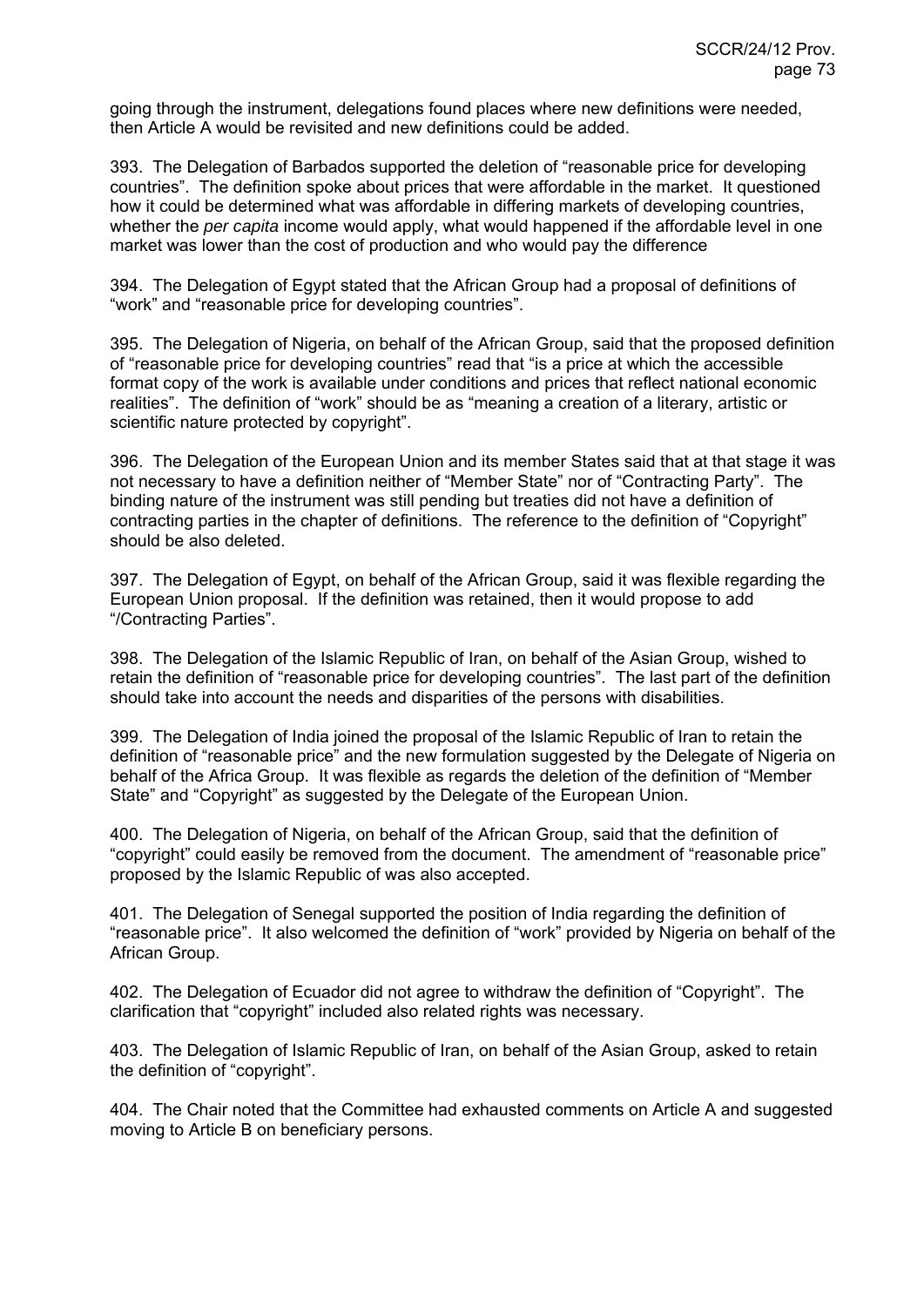405. The Delegation of the United States of America recommended some small cleaning up. It believed that a perceptual disability was the same thing as a print disability and recommended that "or any other print disability" be deleted from the definition of beneficiary persons.

406. The Delegation of Japan stated that, as regards Article B, paragraph C, it needed further consultation as to the beneficiary person who had a reading disability. Interpreting the concept of beneficiary persons should take into account the domestic situation.

407. The Delegation of India requested a clarification regarding the proposal from the United States to delete "any other print disability". It wondered whether the standard definition of print disability included visual, physical, perceptual, developmental, cognitive or learning disabilities.

408. The Delegation of Senegal made a textual proposal on Article B on behalf of the African Group. It read that "A beneficiary person is a person who is blind, has a visual impairment and perceptual or reading disability. And so is a) unable to read works to the same degree as a person without an impairment or disability, b) is unable because of physical disability to hold or manipulate a book, to use it or access the world, c) perceptual, the same degree as a person without an impairment or a disability, d) a person who assists in facilitating the activities under subsection A and C for disabled person".

409. The Chair asked whether there were comments on Article X.

410. The Delegation of Egypt, on behalf of the African Group, said that the exact textual proposal of Article X presented by the Group had been captured in document SCCR/23/7.

411. The Delegation of the United States of America said that it had an inter-agency discussion at national level regarding Article X. It might get back with some small tweaks and suggestions but still capturing the spirit and intent of the Africa Group's proposal.

412. The Delegation of the European Union and its member States was open and flexible to discuss the proposal by the African Group.

413. The Delegation of India was flexible on the proposal of the African Group.

414. The Delegation of Brazil thanked the contribution of the African Group and would revert to comments, if any, at a later stage.

415. The Chair invited delegations to comment on Article C regarding national law exceptions on accessible format copies.

416. The Delegation of India suggested that in paragraph 1 of Article C, in the third line, it should be inserted "available to public, as defined in Article 8 of the WCT".

417. The Delegation of Nigeria, on behalf of the African Group, suggested that on the second line of Article C, first paragraph, it should be inserted "the right of reproduction, the right of distribution and the right of performance". In some jurisdictions the making available right to the public had not been endorsed by the courts, so it suggested to include the phrase "where applicable" after the insertion proposed by India. The text would read as follows: "A Member State/Contracting Party should/shall provide in its national Copyright Law for an exception or limitation to the right of reproduction, the right of distribution, the right of performance and the right of making available to the public, as defined in Article 8 of the WCT where applicable, to facilitate the availability of works in accessible formats for beneficiary persons".

418. The Delegation of the United States of America noted that the title of the Article did not have limitations and it should rather read "national law exceptions or limitations". When in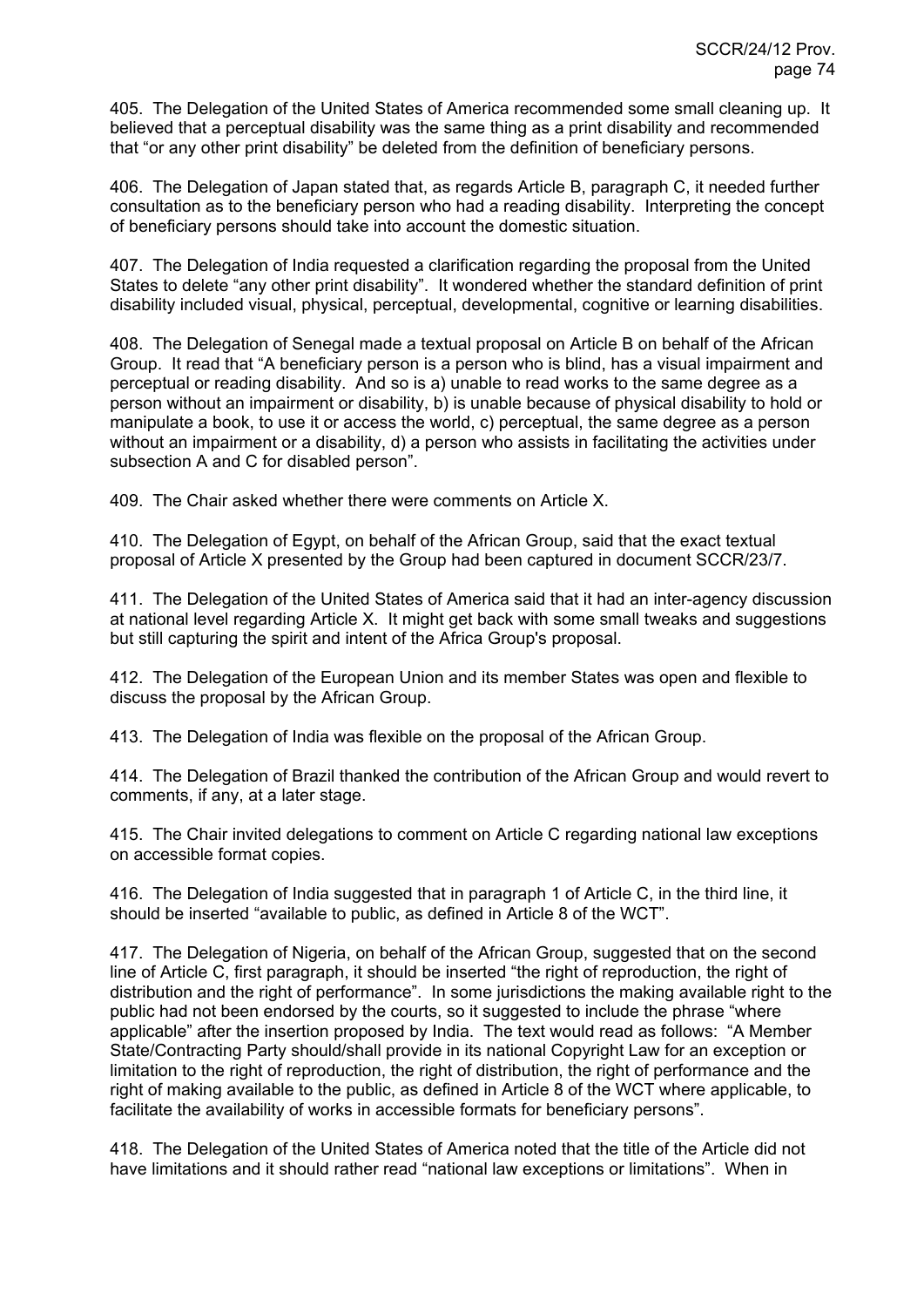informal discussions, the Delegation would ask the Delegation of Nigeria if there was a substantive limitation of said beneficiary persons. There was no difference or reason why not to say "as defined herein".

419. The Delegation of the European Union and its Member States would seek clarification from the Delegations of India and Nigeria as to the specific proposals and reference to Article 8 of the WCT or the adding of "where applicable," which could introduce a degree of uncertainty difficult to resolve.

420. The Delegation of Egypt supported the proposal made by Nigeria, on behalf of the African Group, and proposed to add the right of translation to Article C.

421. The Delegation of India supported the new amendment of paragraph 1 of Article C proposed by Nigeria. It concurred with the intervention made by the United States Delegation regarding the inclusion of the word "limitations" in the title.

422. The Delegation of Nigeria, on behalf of the African Group, supported the consistency point noted by the United States Delegation regarding the title. The content of Article C(1) could be discussed in an informal framework more productively.

423. The Delegation of Argentina noted with interest the proposal made by Nigeria regarding the right of making available to the public, which was a right not included in all legislations. It was ready to give further thought to the legal issues the proposed wording could raise.

424. The Delegation of Ecuador supported the proposal of the Delegation of Egypt regarding the right of translation. It also proposed to include the right of adaptation.

425. The Delegation of Islamic Republic of Iran, on behalf of the Asian Group, supported the suggestions of Nigeria and Egypt.

426. The Delegation of the European Union and its Member States referred to the proposals by Egypt and Ecuador. The problem to address was the lack of access to special format copies for persons with a print disability or a visual impairment. Introducing the right to translate or to adapt was not advisable at that stage.

427. The Delegation of the Bolivarian Republic of Venezuela noted that whenever a text was submitted some delegations took the floor and said that that there was something that they were not happy with. The Committee was not talking about trying to agree on every dot and comma, but to agree on a basic minimum which would go in to an instrument and then leave a certain amount of leeway for different countries to reflect it in their legislation as they see fit. There was a need to draw a line and organize informal meetings; otherwise some delegations would boycott the text.

428. The Delegation of Egypt sought clarification from the European Union Delegation regarding the reason for concern on the right of translation.

429. The Delegation of the United States of America said that the question of the right of translation had been discussed for a couple of years. The objective of the discussions was to ensure that a person with print disabilities had the same access as a sighted person did to the world's storehouse of information and materials and expression. If a right of translation was given to the print disabled person that was not held by the sighted person, then it was not the same access but a different form of access. Moreover, the question of a right of public performance was also an interesting one. For example, a book that was spoken as an audio book could also involve a performance. It agreed with the Delegation of the Bolivarian Republic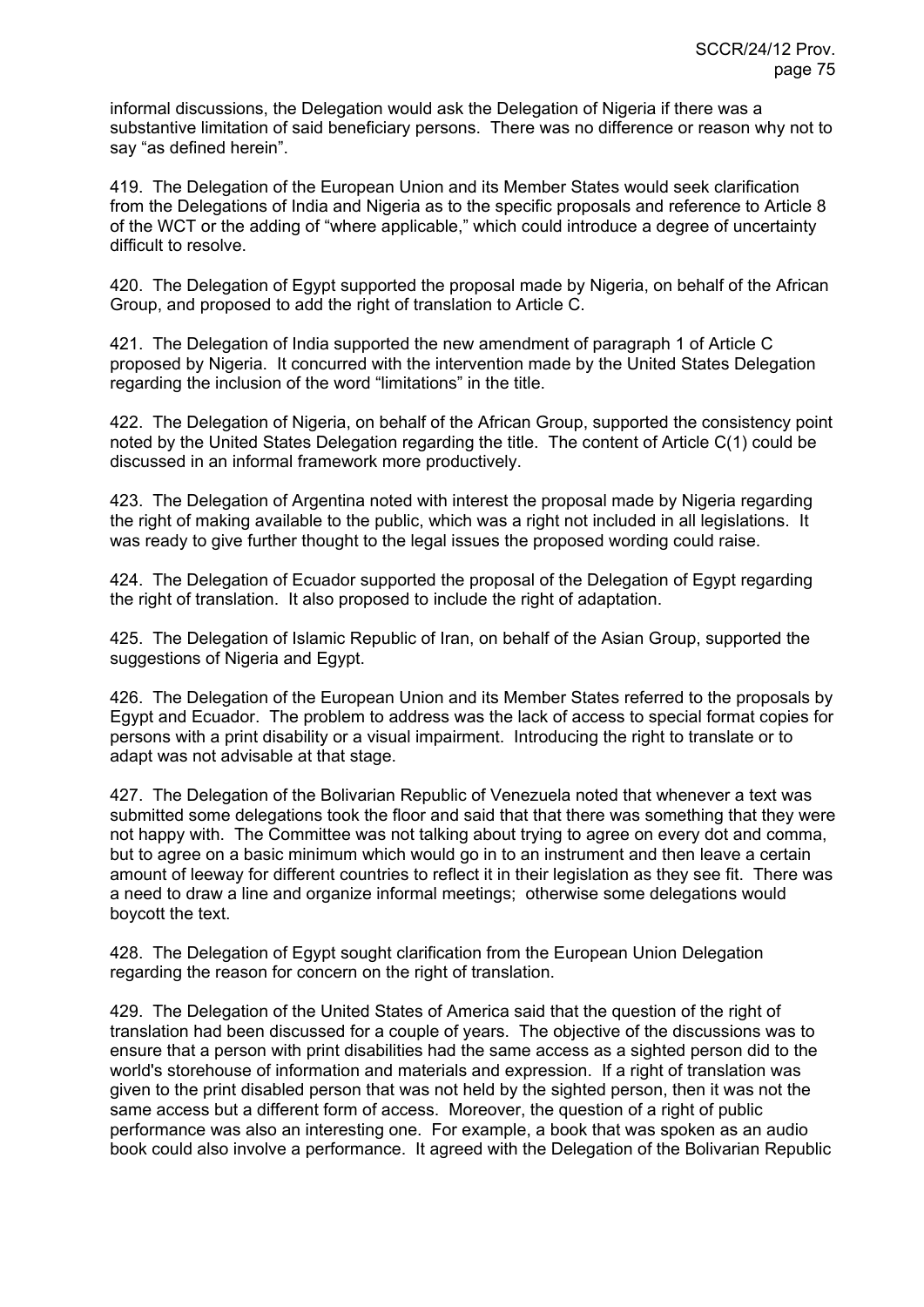of Venezuela that there was a fairly stabilized text. If delegations started adding a lot of new things, the risk was that the Committee would move backwards and not forward.

430. The Delegation of Nigeria, on behalf of the African Group, stated that depending on the outcomes of the informal sessions over the content of Article C(1), the particular proposal on behalf of the Africa Group might not be needed. Article C(2)(a) read that "authorized entities shall be permitted without the authorization of the copyright rightholder to make an accessible format copy of a work". The proposal was to delete the next phrase right after the comma, "obtain from another authorized entity a work in accessible format". In other words, the proposal was simply deleting the phrase between the commas.

431. The Delegation of the European Union and its Member States noted that, in paragraph 3, there was previous option A and a new option B. Option B read that a "Member State/Contracting Party may fulfill Article C(1) by providing any other limitation or exception in its national Copyright Law pursuant to Article Ebis".

432. The Delegation of Egypt asked the Delegation of the European Union and its member States to read the proposed Article Ebis.

433. The Delegation of the European Union and its Member States read Article Ebis as "All exceptions and limitations provided for in this instrument shall be limited to certain special cases which do not conflict with normal exploitation of the work and do not unreasonably prejudice the legitimate interests of the right holder".

434. The Delegation of Nigeria, on behalf of the African Group, asked the Delegate of the European Union and its member States why Article Ebis was separated rather than remaining within the Article C(3). It asked whether it meant to link directly to the right of importation.

435. The Delegation of European Union and its member States said that the intention was to have a clean separate text that clearly indicated something which was obvious within the framework of the international obligations.

436. The Delegation of Egypt sought a point of clarity regarding the inconsistency between the two formulations because Article C, paragraph 3, read that "A Member State/Contracting Party may fulfill Article C(1) by providing any other exception or limitation in its national copyright law," and referred to any exceptions and limitations included in Article C(1). Article Ebis 3, however, referred to "all exceptions and limitations provided in this instrument".

437. The Delegation of the European Union and its Member States indicated there was no inconsistency. There was no intention to impose any new obligation that most of countries in the room had at the moment.

438. The Delegation of United States of America referred to Article C(4). It read that "A Member State may confine limitations or exceptions under this Article to published works, which in the particular accessible format cannot be obtained commercially under reasonable terms including at prices that take in to account the needs and incomes of beneficiary persons in that market". When discussed in informal meetings, delegations wanted to refine that a little bit for the benefit of persons with print disabilities by saying "in the particular accessible format". It clarified then that even if a version had been made available in an audio book, that might not had been made available in Braille, as very few works would ever be made available by publishers in Braille. The "particular accessible format" should be the condition if a Member State/Contracting Party wants to use the market availability. Instead of saying "reasonable price," which was a defined term that could be eliminated, the provision could read as "cannot be obtained commercially under reasonable terms including price of beneficiary persons in that market," or simply say "cannot be obtained under reasonable terms".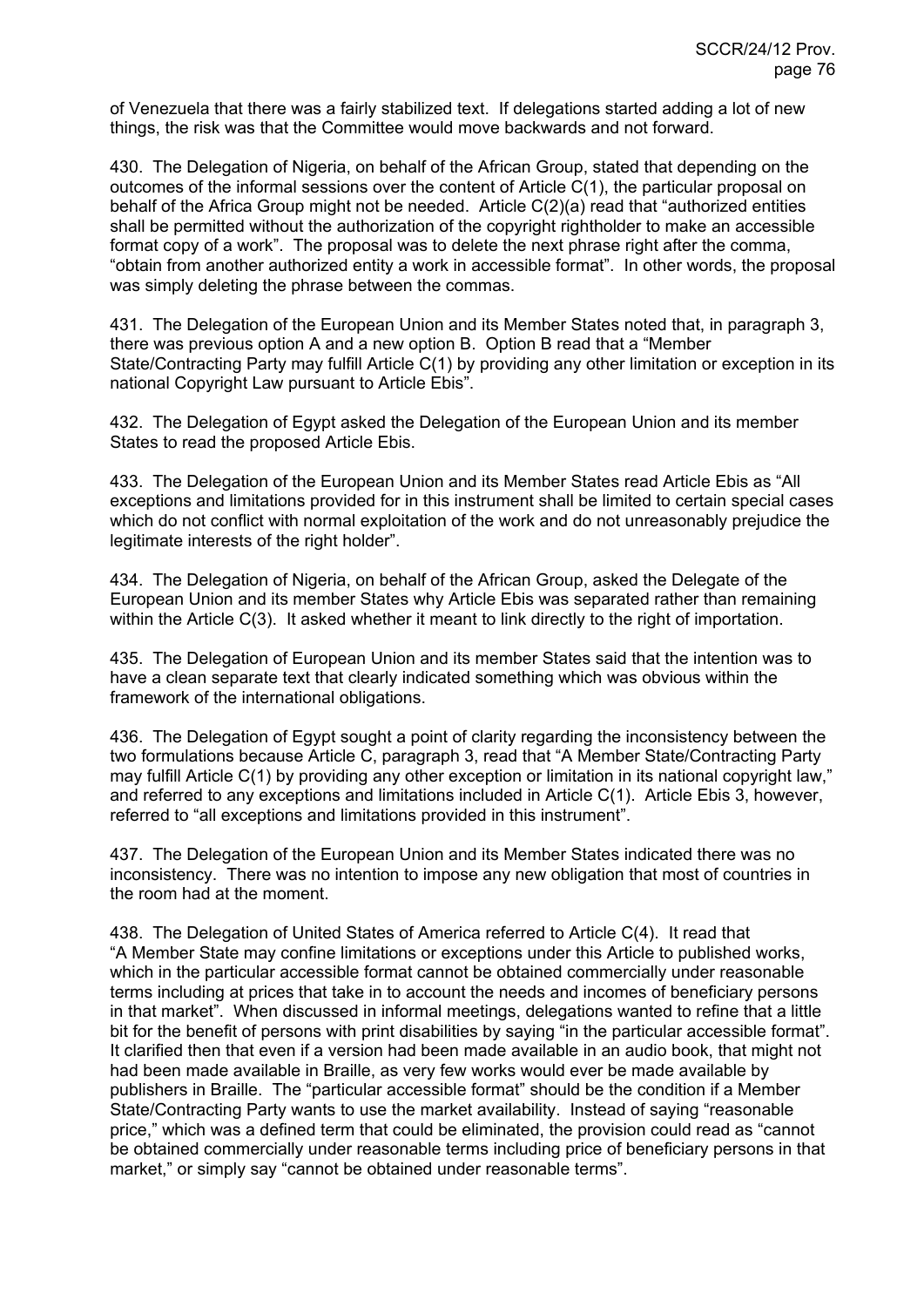439. The Delegation of Brazil wished to discuss with the Delegation of Egypt, on behalf of the African Group, and the Delegation of European Union and its Member States on the implications of the new Article Ebis. It was also ready to discuss the language proposed in Article C(4) by the United States Delegation.

440. The Delegation of the United States of America was not sure that going on further was possible. There was a lot to discuss informally and the outcome would impact Articles D, E, Ebis and onward. It suggested that the Committee engage in informal conversations.

441. The Delegation of India proposed to insert the word "or otherwise" in paragraph 1 of Article D, second line. It should read "exception or limitation or export license or otherwise". At the end it should read "Member States would permit that beneficiary person". That meant to delete "to make or import that accessible copy".

442. The Delegation of the European Union and its Member States noted that discussions were getting to a level of complexity that was difficult to deal with. It supported the United States delegation's statement to move to an informal discussion.

443. The Delegation of Nigeria declared itself agnostic as to whether continuing the discussions in formal or informal frameworks. It agreed with the Delegates of the United States of America and of the European Union regarding the level of complexity that the discussions had entered in. But it also noted the level of disunity in terms of the question of what it meant for a work to be accessible in the same way that it was accessible to a sighted person. The most important concern was that some provisions far hinged on Articles D, E and Ebis, particularly.

444. The Delegation of Ecuador supported the proposal made by India to include the phrase "or otherwise" in paragraph 1 of Article D, second line.

445. The Chair asked whether the informal discussions were the direction the Committee wanted to go.

446. The Delegation of Zimbabwe asked about the purpose to go to informal discussions as the Committee had not gone through the entire text yet. It would not make sense to break halfway through the process simply because some delegations felt uncomfortable with the way the discussions were heading. The constructive silence of the Delegation should not be misconstrued to be ignorance. Everyone had the right to know who proposed what. The dynamics of the actual negotiations of the content of the document indicated that not everything could be negotiated in plenary but, for the purposes of transparence, delegations wanted to know who had proposed what and who had objected to what.

447. The Chair asked the coordinators to have a short consultation with him and right after he proposed to break to an informal discussion to resolve the issue of the definition of "authorized entity" first and perhaps other pending issues later, if time permitted. After the informal discussions, the Chair reported that delegations had worked in a very constructive manner and were able to reach some alternative language to define "authorized entity". The language was still not clean and had some brackets, but it gave the basis to try to move forward. He opened to floor to discuss Article D.

448. The Delegation of the United States of America referred to the informal meetings that had been held by interested States in March and May 2012 which tried to find ways to simplify Article D and at the same time to create the proper balance that would allow authorized entities to operate effectively while creating the right kind of environment of accountability. Those interested countries who informally met never quite settled on a final formulation for a suggestion for Article D(2). It proposed to replace the text of Article D(2) up through the end of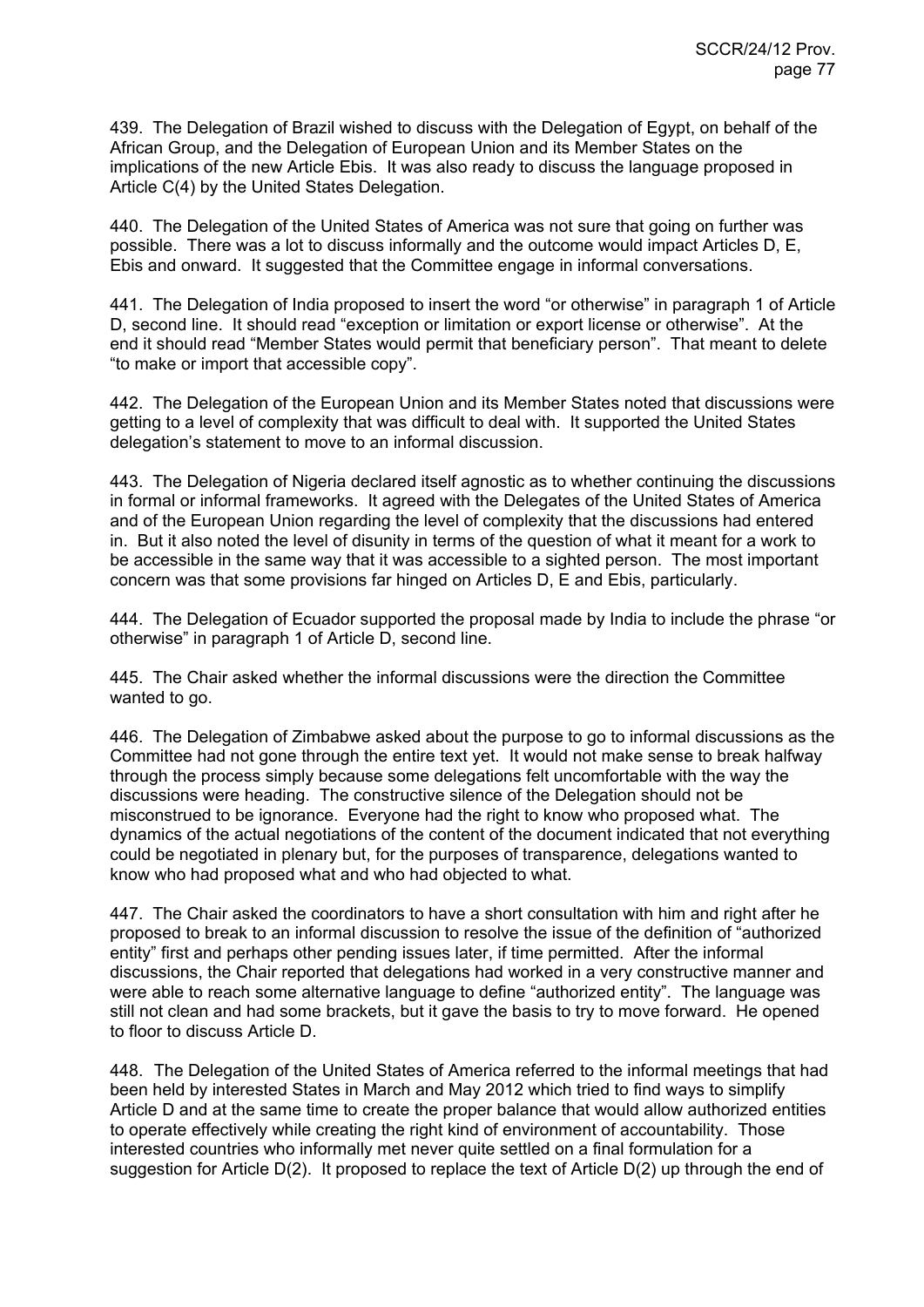letter (b). It would then read "2. A Member State/Contracting Party may fulfill D1 by providing a limitation or exception in its national copy law such that an authorized entity shall be permitted, without the authorization of the rightsholder, to distribute or make available accessible format copies to: (A) an entity or organization in another Member State/Contracting Party that the originating authorizing the entity has identified as another authorized entity as described in Article A; (B) a recipient person in another Member State/Contracting Party, where the authorized entity has established the individual is a beneficiary person as described in Article B. Provided that prior to the making available or distribution the originating authorized entity did not know or have reasonable grounds to know that the special format copy would be used for any purpose other than the needs of beneficiary persons". The Delegation had had discussions with many stakeholders on how to ensure that the authorized entities and blind organizations did not have an undue burden put on them, and yet there was some accountability in the system if it turned out that there was some cross-border exchange that was leading to the misuse of special format copies. The wording was trying to seek a compromise instead of creating obligations and duties on authorized entities beyond the identification of each other. That formula, which could be found in other international agreements and many domestic laws, showed that the cross-border exchange was appropriate between authorized entities or from an authorized entity to a beneficiary person unless the authorized entity knew or had reason to know that the special format copy would be misused.

449. The Delegation of Nigeria, on behalf of the African Group, echoed both the concerns and the rationalizations for the proposals to change Article D(2). It proposed that Article D(1) read: "A Contracting Party shall provide that if an accessible format copy of a work is made under an exception or limitation, import or export license in accordance with national law, that accessible format copy may be distributed or made available to a beneficiary or authorized entity in another Member State". Consistent with the explanation given by United States Delegation, the discussion within the Africa Group was to ensure that beneficiaries could make cross-border exchanges and that authorized entities could do the same, and that those two groups could interact across with each other as well across borders. In terms of the burden, the Group had the same concern and under Article D(2) the Africa Group had proposed to substitute the word "verified" with the phrase "a good faith reason to believe". Those two phrases actually came from the same jurisprudence.

450. The Delegation of the European Union and its Member States hoped to find the right balance between accountability and lack of burden in Article D(2). It was important to restrict that provision to the exchange between authorized entities themselves. It suggested that, in Paragraph 2 of the same Article read "A Member State/Contracting Party should/shall confine said distribution or making available to published works which, in the particular accessible format, cannot be obtained commercially under reasonable terms, including at prices that take account of the needs and incomes of beneficiary persons in the country of importation". It was important to assure that importation/exportation possibilities kicked in when there was a market failure, for instance, when the particular accessible format could not be obtained commercially under reasonable terms in the market.

451. The Delegation of the United States of America suggested adding some language at the very end of Article D(2) that read "as well as the cost of producing and distributing the work".

452. The Delegation of the Islamic Republic of Iran, on behalf of the Asian Group, was in favor of the original wording of Article D(2).

453. The Delegation of Nigeria, on behalf of the Africa Group, welcomed the language proposed by the United States Delegation which had to do with the question of availability in the market based on conditions in the country in which the beneficiary resided.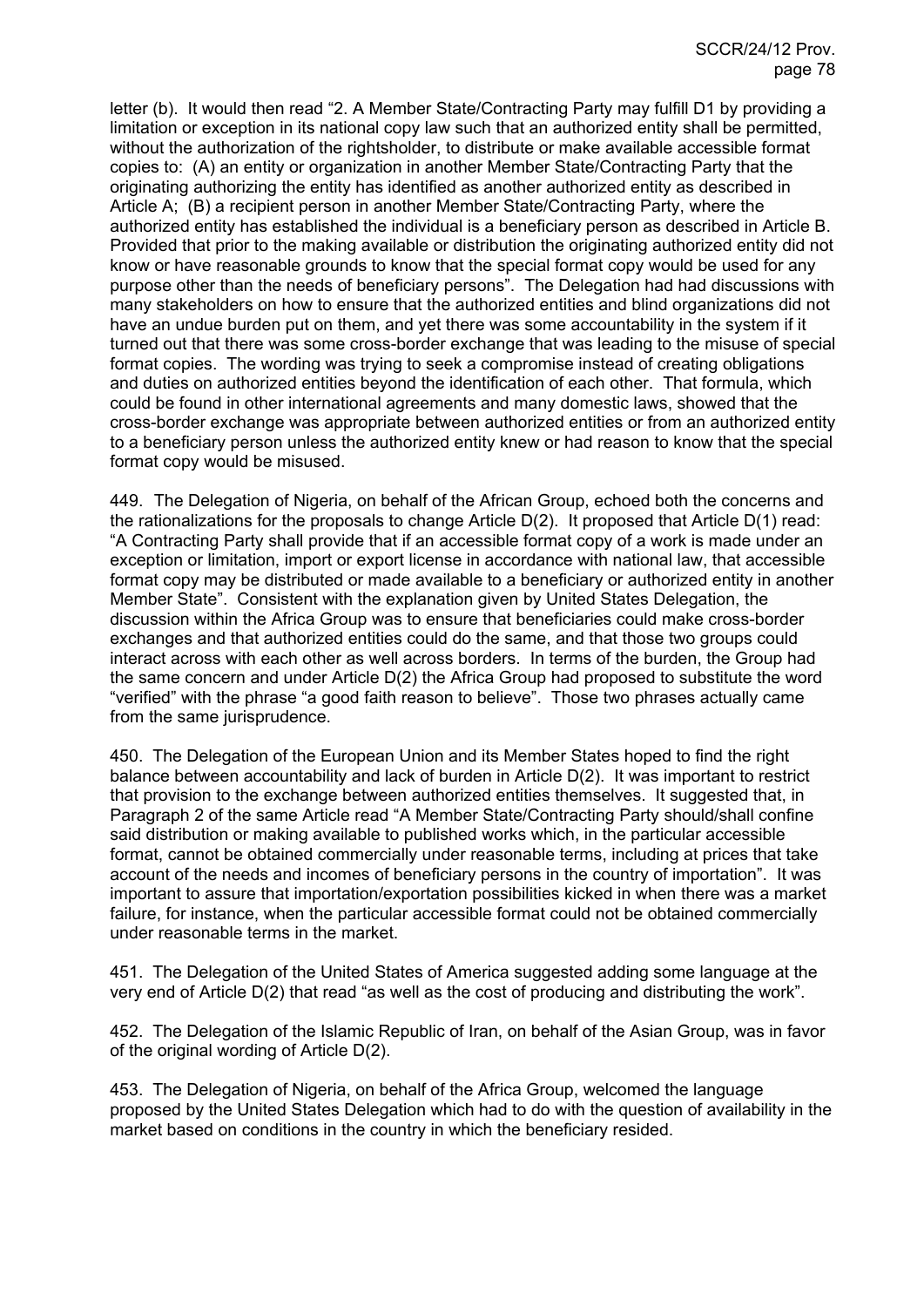454. The Delegation of the European Union and its member States referred to the same point that had been raised when discussing Article C. On the basis of the informal discussions of March and May 2012, the language in Article D, paragraph 3, should be replaced by the wording "any Member State/Contracting Party may fulfill Article D(1) by providing any other limitations or exception in its national copyright law pursuant to Article Ebis".

455. The Delegation of Nigeria, on behalf of the African Group, referred to the comment made by the Delegation of Japan on document SCCR/23/7, and noted it had to be encompassed within Article E so that the import and export did not usually mean the exchange of intangible goods. Article E did in fact permit the exchange of digital files in terms of importation. The Delegation asked whether it was a simple question of fixing the title in terms of importation or whether the text has to in fact be very explicit and include wording for the purposes of clarifying that importation included the exchange of digital files. The African Group's preference was to include language that made explicit that the exchange of accessible format files in digital format was included in Article E.

456. The Delegation of the European Union and its Member States said that Article E read "to the extent national law permits an official person and authorized entity acting on a beneficiary person's behalf to make accessible format copy of her work". Then "the national law" should be replaced by the words "a Member State/Contracting Party".

457. The Delegation of the United States of America took note of the remarks made by Japan and Nigeria regarding the importation of digital files. It could find the text down the road.

458. The Delegation of Nigeria, on behalf of the African Group, proposed to keep things simple, so that the last line of Article E after "copy" and the comma would read "including digital files".

459. The Delegation of Ecuador proposed to delete "an authorized entity" and to substitute "someone acting on his or her behalf, including an authorized entity.

460. The Delegation of India supported the intervention made by Ecuador.

461. The Delegation of Australia recalled its comments on Article F in document SCCR/23/7, comment F.01.

462. The Delegation of India suggested that in Article F, starting from the first line, the phrase "have the means to" be replaced with "are not prevented from," so that it read "are not prevented from enjoying the exception where technological protections matters have been applied to a work".

463. The Delegation of Islamic Republic of Iran, on behalf of the Asian Group, proposed the deletion of the first two lines of the second paragraph in Article F. It proposed that it read "Nothing in this article prevents a contracting party from adopting effective and necessary measures to ensure that a beneficiary would enjoy limitations and exceptions provided in its national law where technological measures have been applied to a work and appropriate and effective measures have not been taken by right holders in relation to that work to enable the beneficiary to enjoy the expectations or limitations under its national law".

464. The Delegation of the United States of America pointed out to the Committee that the Beijing Treaty, so successfully concluded few weeks before, had an agreed statement on technological protection measures. From a public international law perspective, if a body or bodies with largely the same membership at the same time wrote a similar provision, future commentators would look at very carefully any differences in the language. The Delegation would come back with some very precise proposals along the Beijing Treaty lines.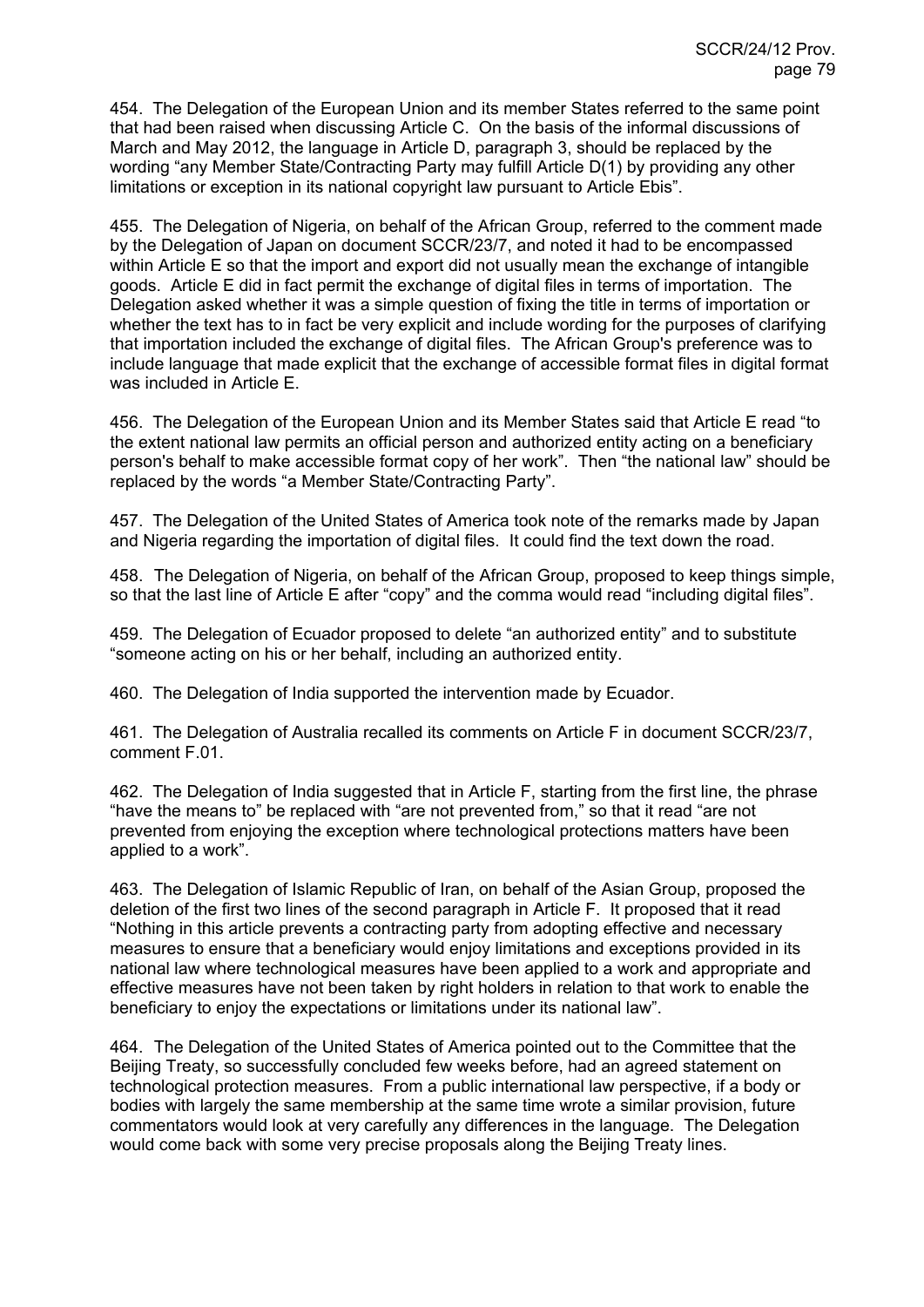465. The Delegation of Switzerland expressed its support for their comments of the United States Delegation on that subject. It suggested that the words "in particular" be added to the second paragraph. So it would read "In particular, in the absence of voluntary measures by rightholders". The Swiss Delegation, however, was ready to accept the solution that was found in Beijing with reference to the audiovisual performances on the same issue.

466. The Delegation of Ecuador proposed to delete the first two lines of the second paragraph so that the second paragraph would start with "Member States".

467. The Delegation of Peru said that the solution found in Beijing already reflected consensus on the issue.

468. The Delegation of Nigeria, on behalf of the African Group, proposed some text for Article G that read "Contracts that override the exercise of the provisions herein specified shall be null and void".

469. The Delegation of the European Union and its Member States proposed an Article J related to the voluntary registry of authorized entities. The logical thing would be to help authorized entities in particular in the context of the Article D to identify each other. It would read as follows: "Member States/Contracting Parties shall/should set up a voluntary registry of authorized entities which may be used by authorized entities to identify one another for the purposes of Article D". That provision could be easily placed as well in Article D.

470. The Delegation of Ecuador asked about the status of the Venezuelan proposal on the 3 step test.

471. The Chair noted that the Delegation of the Bolivarian Republic of Venezuela was not in the room. He confirmed that that was part of the text as it appeared on the footnote. However, Venezuela needed to be there to confirm whether they were still pursuing it or not.

472. The Delegation of Ecuador put forward the original Venezuelan proposal and put it in the form of the proposal from Ecuador.

473. The Chair gave the floor to the inter-governmental organizations and non-governmental organizations.

474. The representative of the World Blind Union (WBU) and its nine regional and national members present in the meeting noted with appreciation the hard work that had been done the previous days. She said they would be available for any informal consultations and during the weekend.

475. The representative of the International Group of Scientific, Technical and Medical Publishers (STM) supported the creation of an enabling legal framework with the potential to increase dramatically access to copies of books, journals, and other published text-based works across borders for the benefit of blind and print disabled person and make that access more secure. The ambitious goal for publishers was to mainstream and approximate as near as possible the experience of accessing literary works for persons with print disabilities to that of sighted persons. STM's view was that any enabling legal framework must not undermine the ambition of publishers and instead maintain the incentive to provide mainstream access to work, i.e. to the extent that the accessibility features were already built into the format available from the publisher or distribution platform making the instrument. A legal instrument needed to be limited to situations where there was no commercial availability of an accessible copy on commercial terms. STM was encouraged by the momentum gained and would urge delegations to keep the positive and constructive spirits in the interests of steady progress. STM believed that a legal framework must create conditions under which authorized entities that wished to act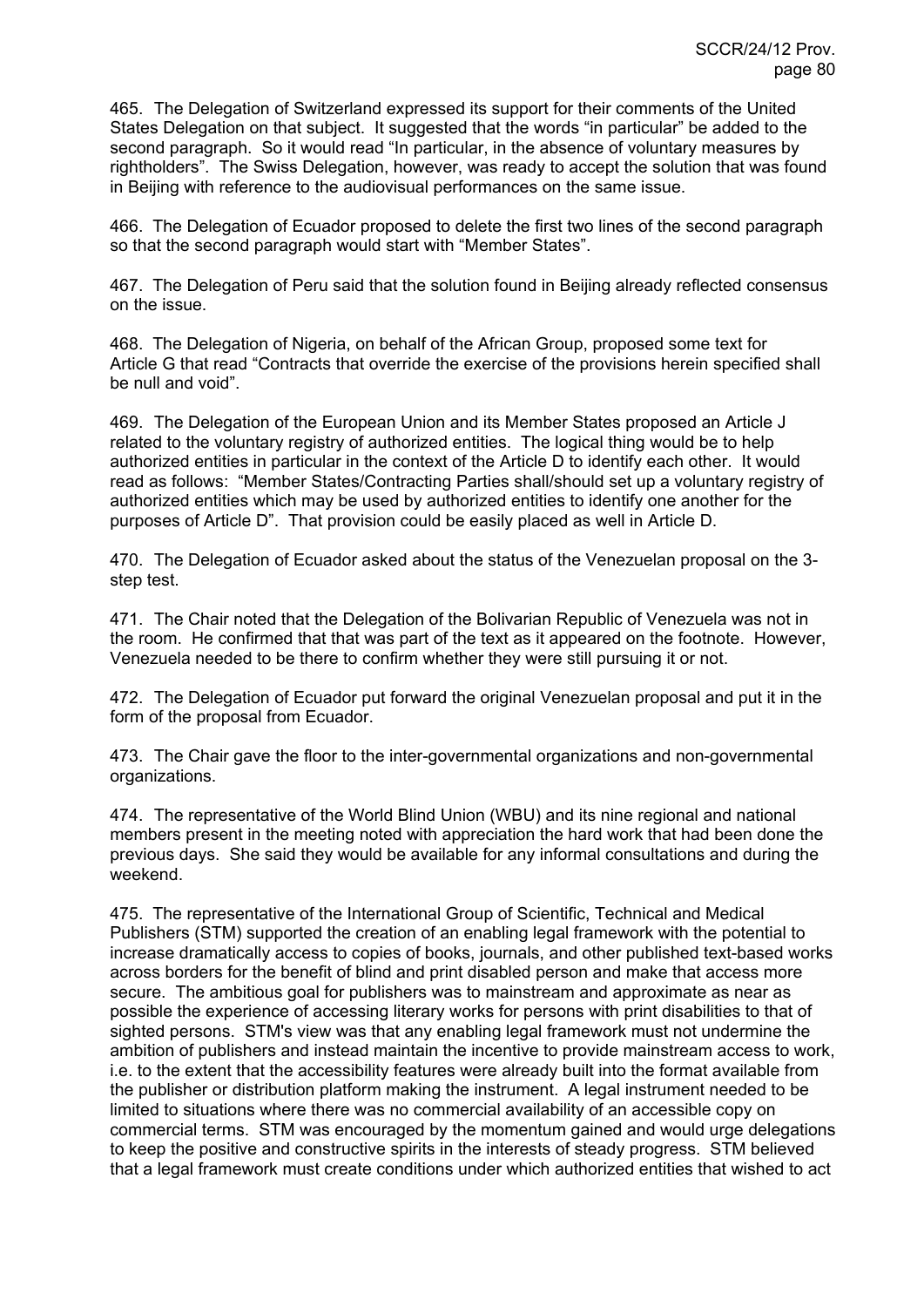as gateway for cross-border copies could make those available to relevant stakeholders.

476. The representative of Knowledge Ecology International, Inc. (KEI) agreed with part of what STM had said. KEI thought it was important that the works that were digital were included. Print disabilities was a little confusing to some people because they thought it was about works printed on paper being converted in some way. Since a lot of things were going to be moving to electronic formats, the instrument should get rid of the term print disabled at some point and talk about some other expression of disabilities for people who were visually impaired or have other disabilities. It was important to make sure that the flexibilities in the agreement were without prejudice to other flexibilities under the Berne Convention or the TRIPS Agreement. The European Union and the United States Delegations should support a binding instrument. KEI supported the Ecuadorian proposal for Article I, and also noted the print disabled term initially was promoted by the United States Delegation to keep the motion picture industry happy and make sure that the treaty did not relate to exceptions for people who were deaf.

477. The representative of the International Federation of Film Producers Associations (FIAPF) stated that all creativity relied on strong incentives for creators to create, adding to the educational fund available to individuals and society at large. Those incentives for FIAPF and other industries were contained in copyright and related rights. While FIAPF wholeheartedly supported the aims of the proposed instrument under construction, it was concerned that requisite flexibilities remained firmly in the sight of the Committee and in particular that the exceptions under consideration were submitted to the 3-step test under the international copyright framework. FIAPF believed strongly that the proposed instrument stood a strong chance of success if it remained focused on a singular important issue which was adding opportunities to disabled people to enjoy works tailored to their specific disability.

478. The representative of the International Video Federation (IVF) supported the expeditious conclusion of an instrument to increase the availability of books in specialized formats for print disabled persons in the developing world. In order to succeed, efforts must truly focus on improved access by reading disabled persons. IVF stood ready to support an international instrument that was consistent with and did not prejudice the international corporate hierarchy, including the next best reference to the 3-step test and appropriate flexibility for compliance through commercial availability, licensing alternatives, or exceptions matched with and subject to the protection of corresponding rights.

479. The representative of Internet Society (ISOC) welcomed the commitment of WIPO Member States to address the needs of visually impaired persons and people with print disabilities. Working on the visually impaired persons and print disabilities in multi-stakeholder frameworks could be helpful for all future discussions but at the same time legal international and binding solutions were necessary. ISOC believed that solutions for accessibility were necessary as they could allow the delivery of any product or service over the Internet. Anything which related to interests pertaining to the Internet, directly or indirectly, should respect the Internet open nature as well as its open architecture. Any issues with respect to the Internet should be deliberated under a multi-stakeholders environment as established by the Internet Society agenda.

480. The representative of the International Federation of Library Associations and Institutions (IFLA) said that the time had come to send a recommendation to the next WIPO General Assembly to convene a diplomatic conference in 2013 on a treaty for visually impaired and print disabled people. The governing bodies of UNESCO and WIPO had worked 31 years ago on the same topic and yet WIPO still had not produced a copyright treaty that provided equal access to information for people with disabilities. In a recent letter from the Chair of the UN Committee on the rights of persons with disabilities addressed to the Chair of the SCCR, it had been made clear that the support of WIPO in achieving an international instrument was critical to ensure that copyright was not a barrier to information, culture and information for persons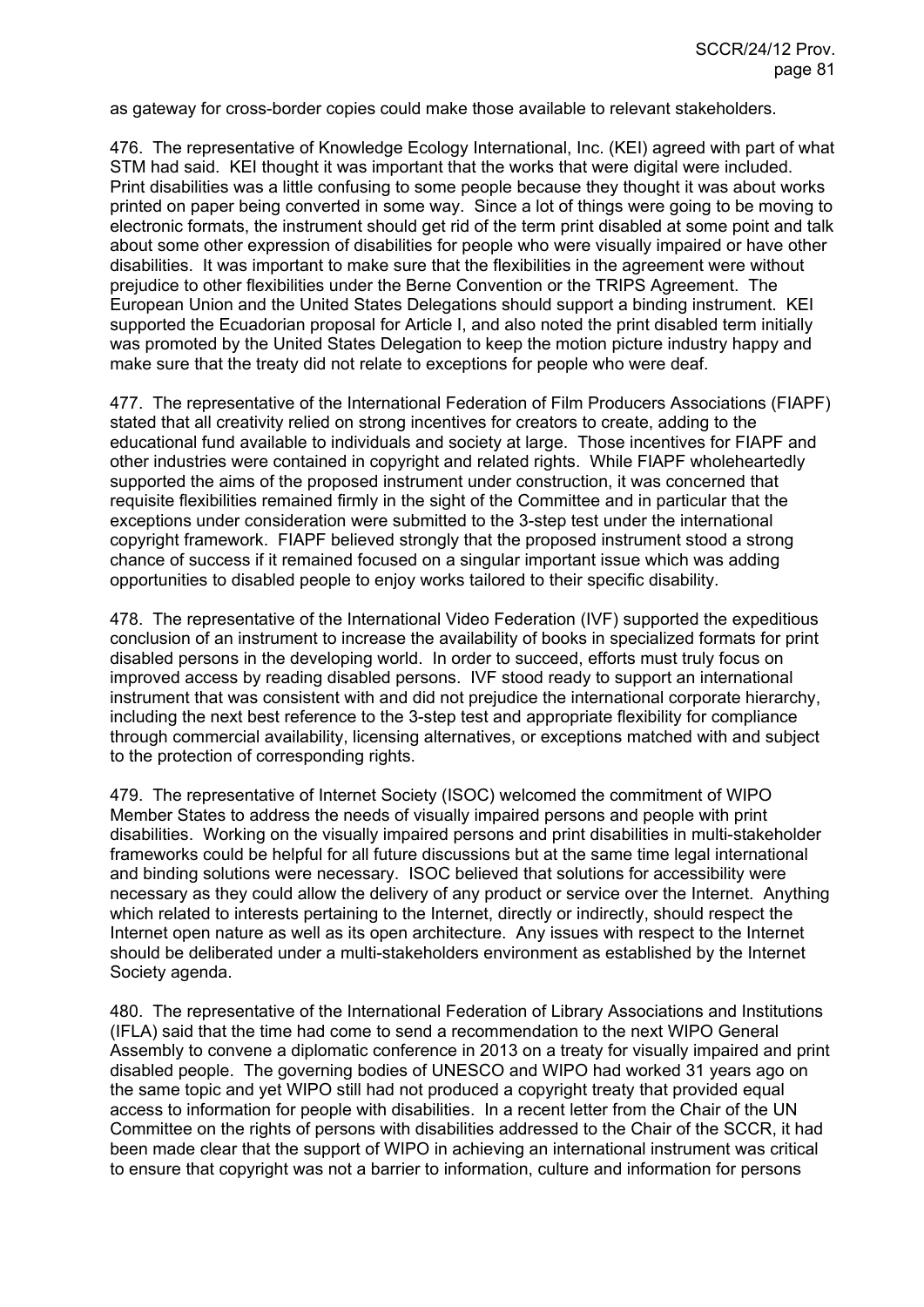with disabilities. That instrument should be a binding treaty. The library community, which was the major provider of services assisting blind people to access information, believed that the proposed treaty that WBU and other organizations were seeking was right, fair, just and long overdue. The Beijing spirit of action that the Committee exhibited only few weeks ago should be directed to addressing the compelling needs of visually impaired and print disabled people as your top priority.

481. The representative of the Canadian Library Association (CLA) urged delegates to move expeditiously to finalize a recommend a treaty for the visually impaired and print disabled. The time was then to address that need. For libraries, educational institutions, government agencies and charities providing direct service to the visually impaired and print disabled it was imperative that n international treaty permitted the cost effective delivery of alternate formats. Cross-border movement of legally produced alternate formats was essential in achieving the affordable and timely delivery formats for those who needed them.

482. The representative of the International Federation of Reproduction Rights Organizations (IFRRO) acknowledged the efforts to reach a consensus solution regarding a WIPO instrument to enable effective access to copyright works by persons with reading impairment. In respect of the text of the instrument, IFRRO reiterated what it considered to be among the key elements to be observed. One, the text should clearly link the to the Berne Convention, namely Article 9(2) and the 3-step test which needed to be maintained as a general basis for the establishment of any exception in national legislation. Two, works to be made available under an exception in national legislation should apply only to works not made accessible by publishers or authors or their representatives. Three, cross-border transfer of files in addition to being made subject to some form of approval mechanism by rightholders or their representatives must be limited to works lawfully published domestically before any re-exportation since it would otherwise conflict with the normal exploration of the works and prejudice the rights of the rights holders. Four, entities should follow rules and regulations engaged in the international exchange of copyright works to ensure accountability.

483. The representative of the Centre for Internet and Society (CIS) associated himself with the statements made by the WBU, IFLA, ISOC and CLA. The way to work on the treaty had been stalled by some Member States to date and it was a matter of shame. In India, the parliament had recently passed an amendment to the copyright law that granted persons with disabilities and those working for them a strong yet simply worded right to get equal access to works as sighted persons. An instrument that laid down detailed guidelines on rules and procedures to be followed by authorized entities would not work. An instrument that subjected the enjoyment of fundamental freedoms by persons with visual impairments to market forces and bureaucratic practices would not work. Importantly, an instrument that ignored the realities of the world that the vast majority of persons with visual impairment actually lived in developing countries would not work.

484. The representative of the International Publishers Association (IPA) agreed with IFLA about the importance of the UN Convention on the Rights of Persons with Disabilities and the fact that it gave a lot of flexibility on what kind of instrument delegations could choose to resolve the issue of access to content. But it was very clear that one thing was forbidden, and it was to do nothing. IPA also concurred with KEI and others that flexibility was an important issue. If an instrument had been enacted in the 1980s dealing only with analog recordings, then the question would be where discussions would be. The last five years had been a tumultuous time of change and of improvement for many persons with print disability. iPhones, iPads, ePub3 Daisy, and Bookshare were technological improvements that had reached some but not many. For the vast majority of persons with print disability in developing countries there was no change in the past five years. Flexibility was the core issue to address a world of so different developments to access content. IPA was aware of the different technical abilities of organizations and entities around the world and in particular in the developing world. It was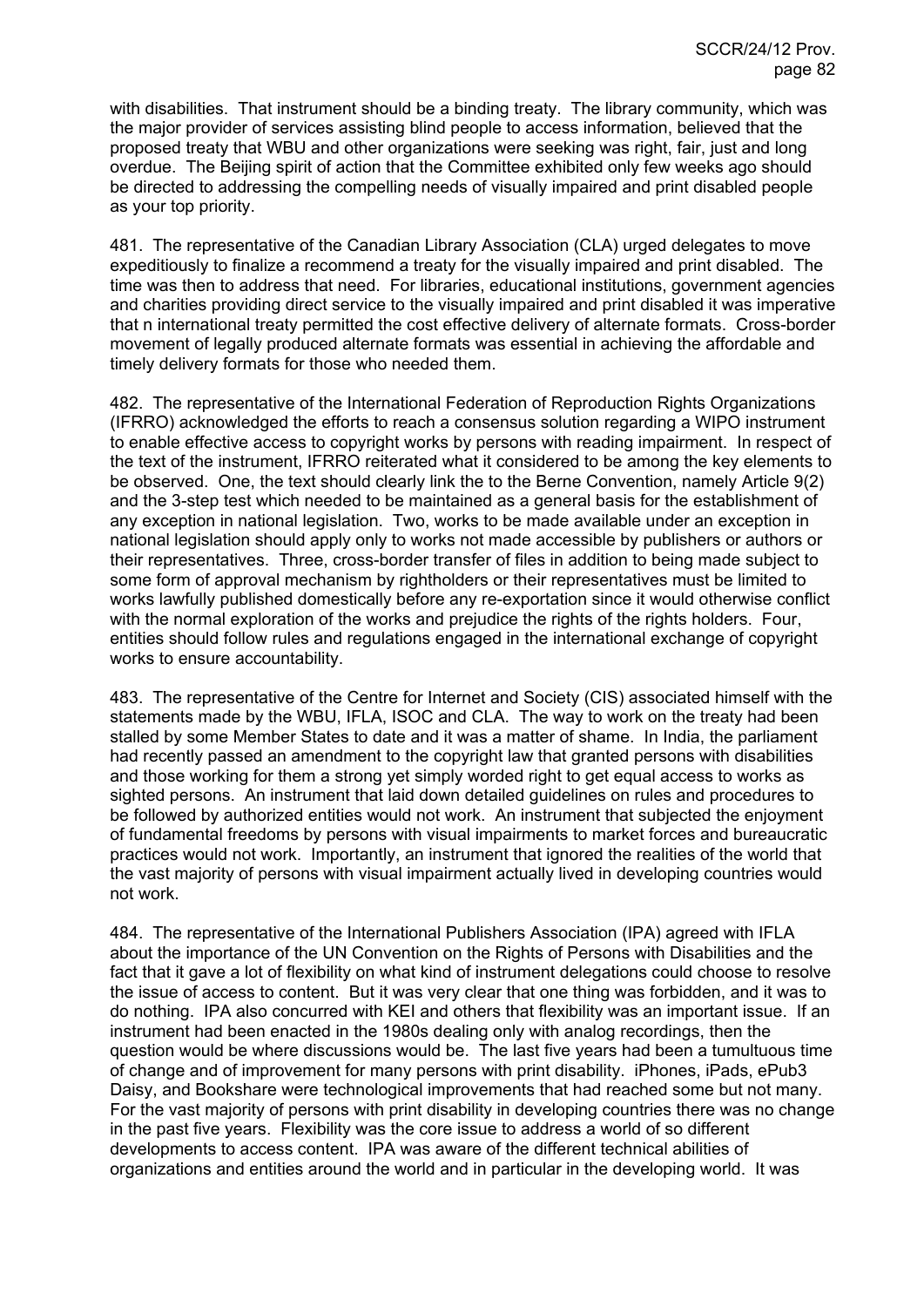also aware that the same computers that enabled the reception and distribution of digital files also easily and conveniently enabled the kind of security tools and recording facilities that were part of standard digital asset management. The instrument would not be able to assist persons with print disabilities unless resources were invested into capacity building in least-developed countries. WIPO had a long track record of supplying services to patent offices. It would be easy for them to make similar services available to ensure that copyrighted materials reached those with visual impairments. IPA supported the inclusion of capacity building in the instrument under consideration.

485. The representative of the Computer and Communications Industry Association (CCIA) was pleased to see there was real progress on the visually impaired instrument and that the risk of linkage between the issue of the visually impaired and broadcasting issues had receded. The text under discussion, however, seemed to become longer and more complex rather than simpler and more straightforward. With regard to authorized entities, it asked whether anybody seriously believed it was essential to build such elaborate safeguard mechanisms of compliance. Recent proposals seemed to far exceed any test of reasonableness and to insult the very community delegations were trying to help.

486. The representative of the Transatlantic Consumer Dialogue (TACD) recalled that the issue had been brought to the European Parliament and the democratic representatives of the European Union were in favor of an effective binding international treaty for the visually impaired persons and other print disabled. There was a unanimous vote of the European parliament on February 14, 2012, in Strasbourg of the plenary session in favor of a binding treaty. Unfortunately, it seemed not to be the case of the EU representatives at the SCCR session. Michel Bernier, the Commissioner of internal market, who previously wrote to dozens of members of the European Parliament that he was against a treaty and in favor of a recommendation, stood up in front of the Parliament and committed himself to fight for a treaty to get a mandate from the European Council. TACD was saddened that in the internal meetings and in the informal meetings the EU representatives fought tooth and nail against any mention of a treaty. There was no legal impediment according to the Lisbon Treaty for the European Union to ask the treaty of the visually impaired to be placed on the agenda of the next General Assembly and convening a diplomatic conference in 2013. It would be a democratic travesty if the European Union representatives before the SCCR posed any problem to a clear roadmap for a binding international treaty.

487. The Chair confirmed that the submissions that had been made would be captured by the Secretariat on paper and would be used in the informal discussions.

# **ITEM 7: PROTECTION OF BROADCASTING ORGANIZATIONS (continued)**

488. The Chair referred to the informal consultations on broadcasting which had taken place and recalled the consultations had given the mandate to the Chair to produce a Chair's text for the consideration of that Committee, in recognition of the fact that they several proposals were on the table and there was a need to get to a single text. In accordance with the mandate given by the informal consultations on the protection of Broadcasting Organizations held on July 21 during the SCCR/24, the Chair had prepared a non-paper which was submitted to the Committee for its consideration and discussion. The draft non-paper was a first draft on the provisions that were relevant in the light of the objectives, specific scope and object of protection of the treaty and the preparation. The new draft non-paper had been prepared respecting the proposals made earlier by members and with the objective of moving work forward on the basis of a single text. The non-paper was based on that signal-based focus set by the WIPO General Assembly while providing for a technology neutral approach. It endeavored to recognize the various positions while also suggesting options for moving the process forward. The draft included a limited number of rights and protection clauses to provide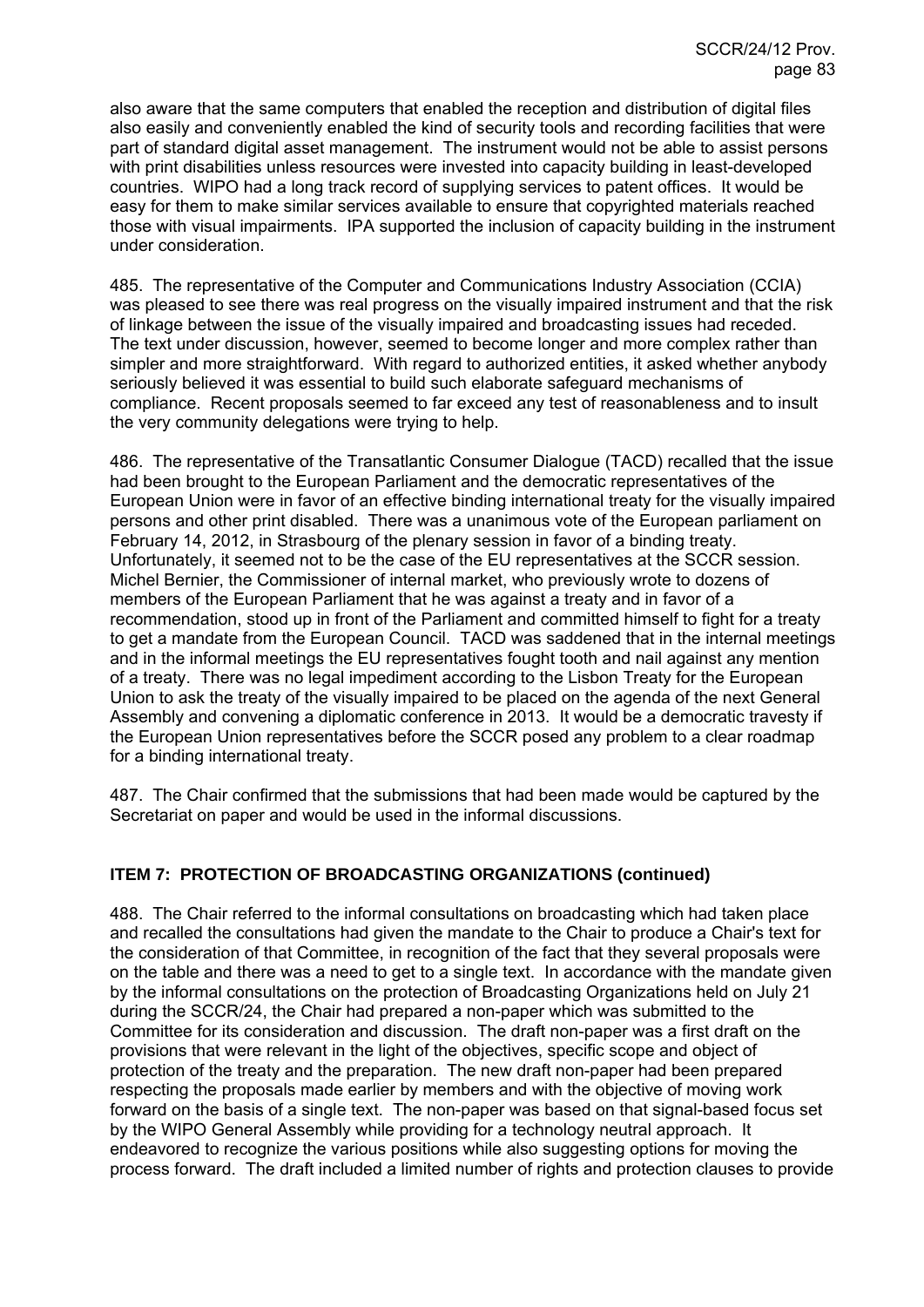meaningful functional protection for Broadcasting Organizations against signal piracy. It intended to break into informals to advance discussions and report back to the Committee to advance the work on the basis of a single text with a limited number of alternative proposals. While drafting that paper, it had noted that there was already significant convergence on many substantial aspects of the text which made him confident that it could further narrow down the outstanding issues. It had retained in the footnotes alternative textual proposals from members which diverged from the text in the body of the document. The objective was to demonstrate the major alternatives on each issue while avoiding a document that would be simply a compilation of proposals because that would not have facilitated the progress of our work. There was agreement that the objective of the treaty was to update the protection of Broadcasting Organizations in relation to the unauthorized use of broadcast signals and that the objective of protection was the broadcast signal. However, in relation to the Scope of Protection, the positions still differed as reflected in the two most recent proposals on the table, namely documents SCCR/23/3 and SCCR/24/5:

489. The Delegation of Japan expressed concerns over the text as there had been agreement to produce a single text based on all proposals including theirs instead of a single text-based on only one proposal. It considered that the text was not what had been agreed though it needed more time to further examine the detail of that text but could recognize the fact that its proposal had been treated as if it was just a comment to other proposals. The most important was the scope of application and related definitions where no alternatives had been provided in Article 2. It could not accept treating that text as a base for further discussion and requested to discuss the format of that text first while wanting to keep constructive.

490. The Chair indicated that what it had produced was the result of consultations and the idea was not to enter into substance at that point but during the informal meeting that would follow the plenary session. The scope of the paper was still open and the paper was an attempt to move the process forward by producing a single text. It would then break for consultations.

491. The Chair resumed the plenary and stated he had been mandated to produce a non-paper which had been drafted on the basis of consultations held in the past and in particular the one held in 2011 and all the submissions presented to the Committee. He had identified what he considered could be the best way forward taking into account the signal based approach. However diverging views had also been reflected such as in the provisions on definitions or on scope of protection were two views had been presented. Alternative language had also been presented in the footnote but depending on the outcome of the discussions that language could also become part of the main text. It was recalled that the Chair had never been given a mandate to produce a mere compilation of texts and he had avoided that result which would have impinged progress in the discussions. The objective was to have the main elements listed in the document to launch a proper negotiation on the outstanding issues while nothing had been agreed at that stage.

492. The Delegation of the Islamic Republic of Iran expressed its commitment to the adoption of a treaty on the basis of the WIPO General Assembly mandate in 2007 and to the adoption of a single document to be the basis of negotiations to move forward and expedite the process. However, the group did not feel comfortable with the existing format of the proposal and requested clarification on the value of the footnotes in the text. To its understanding those should have the same value as the main body of the text and had to be reflected in the main text as options or as alternatives.

493. The Delegation of the Czech Republic, speaking on behalf of the regional Group of the Central European and Baltic States, reminded the Committee that the issue had been high on its list of priorities and appreciated steps forward taken in the right direction. It thanked the Chair for the hard work that had been put into the non paper and considered that having a single text constituted advancement and would allow further intensive work to delivering a treaty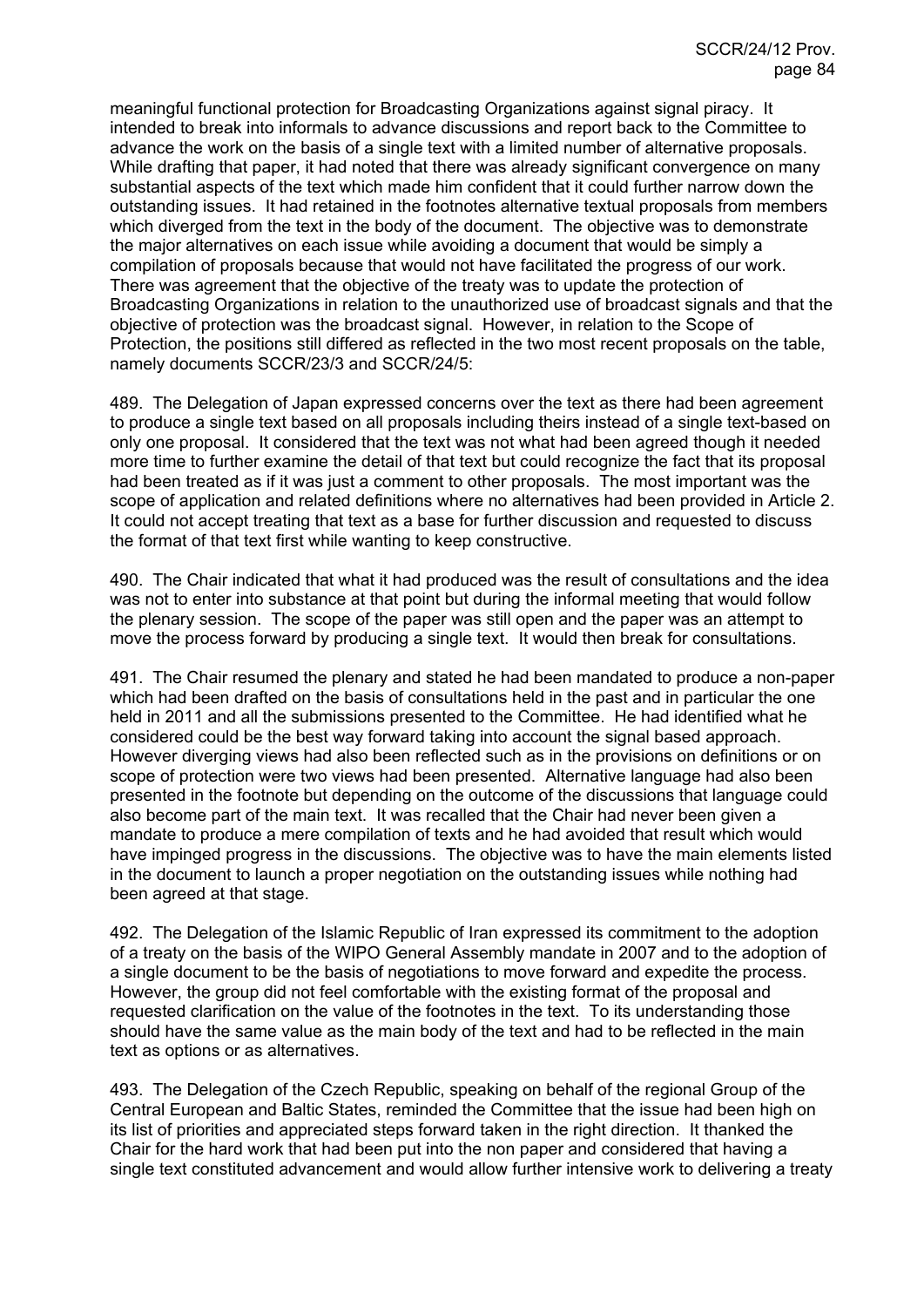in the near future.

494. The Delegation of Peru, speaking on behalf of GRULAC, stated that the non paper had to include all the proposals which had been submitted by members of the Committee so that it could work on a singe text.

495. The Delegation of Japan stated that its proposal had not been treated equally and it could not accept treating the Chair's text as a formal text for further discussion. However, it could accept to discuss how to modify it, including by putting proper alternatives and wanted to keep a constructive attitude in the further consultations.

496. The Delegation of the European Union and its member states provided a preliminary reaction to the Chair's non-paper and stated it intended to progress rapidly on the issue. It was willing to work on proposals that had been put towards a single text so as to avoid the effect of having a non-manageable text on the table due to the accumulation of proposals over the years while retaining the right to propose modifications and suggestions a later stage. It understood the concerns expressed by the Delegation of Japan which had been echoed by the delegation of the Islamic Republic of Iran. It was necessary to take a balance approach in the non paper between a mere compilation and a text that reflected all of the positions which had been presented.

497. The Delegation of Nigeria, speaking on behalf of the Africa Group, expressed deep appreciation for the work done in the drafting of the non-paper. It supported the views expressed by the Delegations of the European Union and of the Islamic Republic of Iran stating that for the purpose of ensuring the integrity of discussions, it was important for the document to reflect the views and perspectives of other Delegations. It considered it useful to have alternatives and to limit the footnotes to issues that were of a more incidental nature and for which there would be easy agreement and reserved its right to come back with significant textual language at a later stage of the discussions.

498. The Delegation of the United States of America recognized the desire of all delegations to maintain their proposals in the non-paper while also appreciating the flexibility expressed to work with a chair's non-paper to help the work move along. It reserved its right to make future suggestions for text and for language going forward. There was a need to move beyond a mere compilation of everyone's proposals on all issues and to consolidate some limited number of options before it could get to the point of the discussions to choose among them.

499. The Delegation of Brazil made some preliminary comments to the process and stated that the WIPO General Assembly's mandate had to guide the work being carried out by WIPO and recalled what had been decided by the Committee in the conclusions of its twenty third session when it reaffirmed it's commitment to continue work on a signal based approach consistent with the 2007 General Assembly mandate towards developing an international treaty to update the protection of broadcasting and cablecasting of organizations in the traditional sense. That principle had to be reflected in any working document which required to be balanced and to reflect the positions of Member States on the issues especially on the mandate. Document SCCR/15/2 had to be taken into consideration as it contained contributions made in the past in particular by the Brazilian Delegation.

500. The Delegation of Zambia expressed support for moving towards a single text as a basis for continued discussion and indicated that the non paper formed a good basis for advancing the work and for recommending to the October 2012 General Assembly a diplomatic conference. It shared the common objective of ensuring the protection of Broadcasting Organizations against challenges arising from advances in technology particularly piracy. A signal based technological approach to that problem was the best way forward. The single text contained in the Chairman's non-paper addressed several of those aspects and formed a good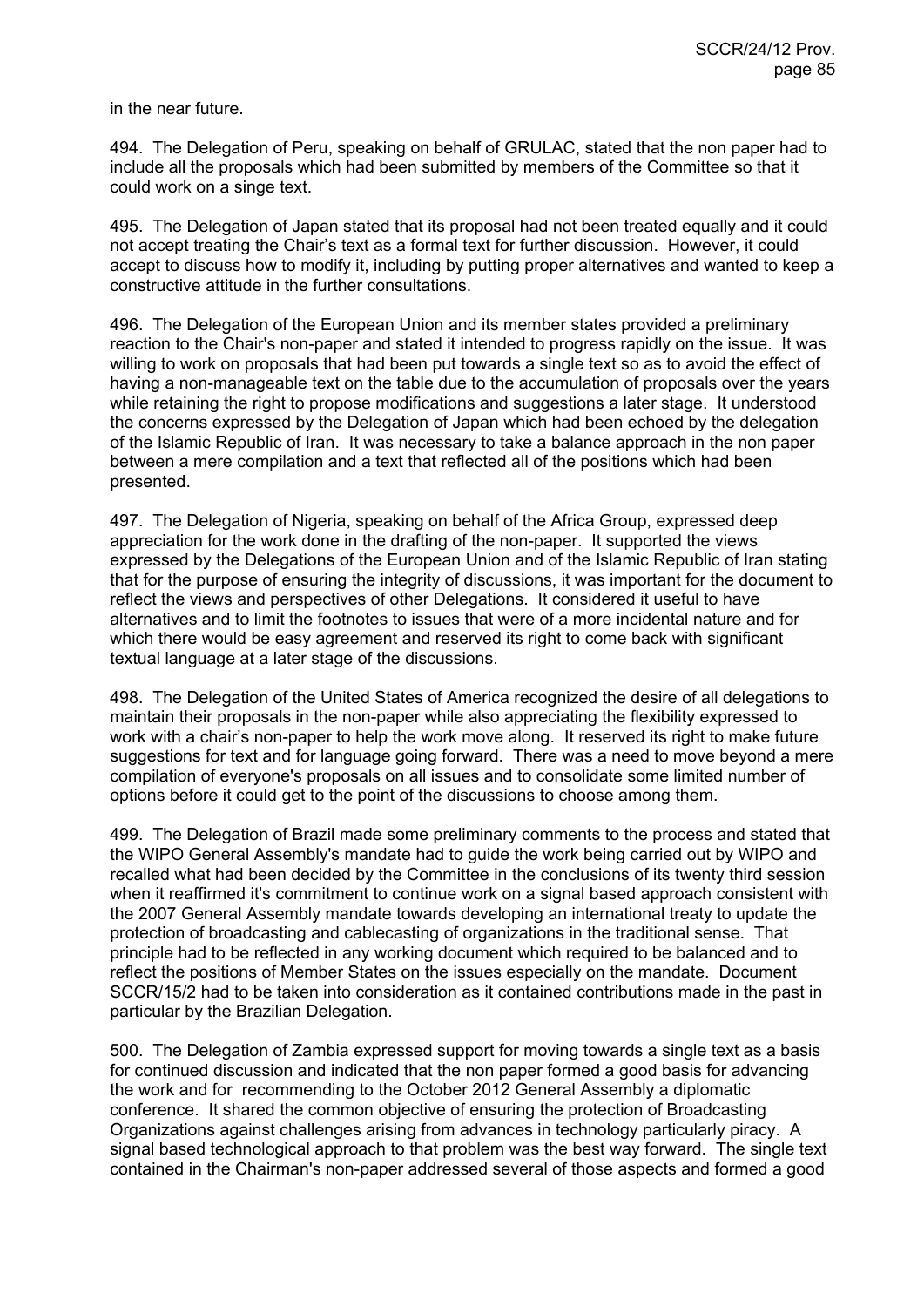basis to advance the work in fulfillment of the General Assembly mandate.

501. The Delegation of Mexico acknowledged the very considerable amount of work that had gone into the Chair's non paper which constituted a great initiative and stated it had no problem with it being formally adopted as the document for the work of that Committee.

502. The Delegation of South Africa could work together with other Delegations and the Chair in ensuring that all of the views were accommodated. The text provided a stepping point in the right direction ensuring a single text was agreed. It was available to work with the Chair, the Secretariat and all of the Member States to consolidate a text which would include all views.

503. The Delegation of Kenya stated that broadcasting organizations could not consider piracy effectively if they were not given exclusive rights over their broadcast while that should be done keeping in mind guiding principles of balance. It called for a collaborative spirit to produce a document that would be acceptable to everyone to enable the Committee to carry out its mandate as mandated by the General Assembly.

504. The Delegation of Burkina Faso endorsed the statement which had been made on behalf of the African Group and stated it had been monitoring the discussions which had been held on an international instrument to protect broadcasting organizations with very great attention and believed the non paper could be further improved to reflect all viewpoints.

505. The Chair opened the floor to non governmental organizations.

506. The representative of the National Association of Broadcasters of Japan (NAB-Japan) stated that it expected the Chair's non-paper to be inclusive and well balanced which had not been the case and requested the Committee to focus discussions on the scope of protection where there was significant difference among Member States which had to be solved. The new treaty should protect only traditional broadcasting organizations as a first step not other activities even if they would be conducted by traditional Broadcasting Organizations and had to set minimum standards to protect the traditional broadcasting of traditional broadcasters. Therefore, the scope of protection had to be limited to traditional broadcasting while other activities done by broadcasting organizations could be considered for protection soon after establishing the protection of traditional broadcasting organizations at the international level.

507. The representative of Copyright Research Information Center (CRIC) stated the Committee should accelerate its discussions on the broadcasting treaty which was the last one to be updated for the protection in the copyright and related right fields corresponding to the current digital and Internet involvement. The key issue to promote discussions related to the scope of application which was whether transmissions over the Internet done by traditional broadcasters had to be protected or not. As to the scope of application several proposals were on the table to steer discussions. The international treaty would be providing a minimum criteria by consensus not a maximum one.

508. The representative of the European Federation of Joint Management Societies of Producers for Private Audiovisual Copying (EUROCOPYA) expressed full support to the signal based approach and stated that due attention needed to be given to the definition of communication to the public. Some platforms were challenging to the very heart the fact that broadcasters were still making communication to the public in the new digital environment. Therefore, communication to the public could be defined as the transmission /retransmission of a broadcast signal or fixation thereof intended for reception by the public and so the prebroadcast would not be covered in terms of reception by the public.

509. The representative of the North American Association of Broadcasters (NABA) commended the Chair on it's non-paper as an excellent proposal for the meeting and stated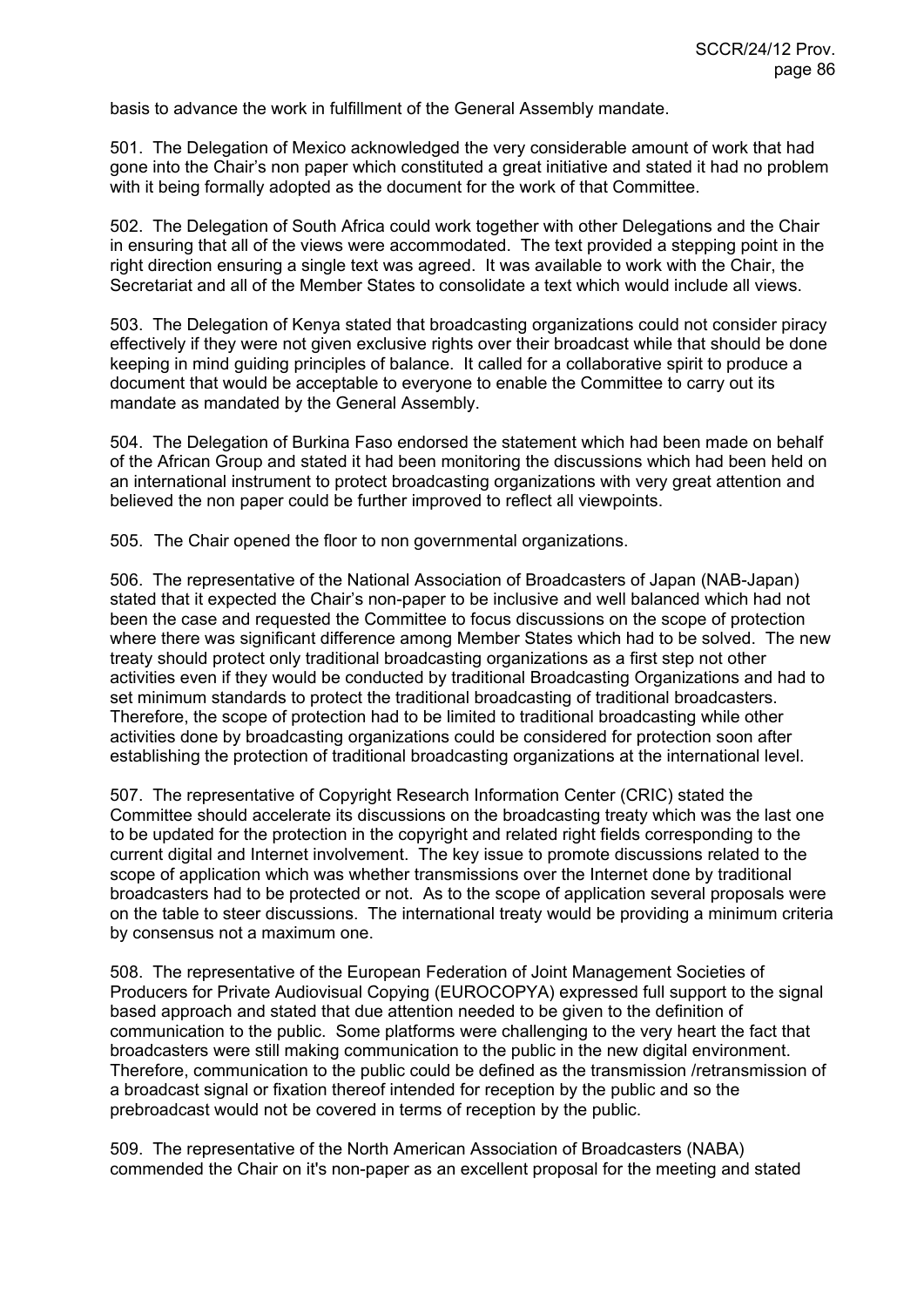broadcasters believed it provided the basis for formulation of a forward-looking treaty which would stand the test of time. Broadcasters needed to be protected against unauthorized use of signals on the Internet in accordance with the mandate of the General Assembly in 2007 which did not preclude protection in relation to new technologies for traditional broadcasters. In attendance to the meeting, representatives from broadcasting organizations from many regions were willing to work with delegations to assist them taking that paper to the next level of support with a view towards moving to a final negotiation of the treaty for a diplomatic conference in the future.

510. The representative of the Computer and Communications Industry Association (CCIA), stated that a lot had been heard about rampant piracy of signals and the fact every infringement relied upon content owners rights to address it. Signals could not be fixed and they carried the program irrespective of the medium through which that carrier signal traveled. The signal no longer existed once a device capable of making the program perceptible had received it. To grant copyright in fixations or any act which required a fixation such as reproduction, distribution, making available or rental, amounted to granting a right in an object which did not exist. While the world's governments could certainly create legal instruments with any kind of language, granting copyright in objects which didn't exist would be difficult to justify to the wider public. The technology neutral protection would create a number of unintended negative effects. In the rights based formulation reflected in many proposals, the treaty extended copyright protections to fictional objects which would lead to negative consequences for the public domain.

511. The representative of the Electronic Frontier Federation (EFF) stated that EFF had opposed the WIPO broadcast treaty since 2004 because it harmed journalists' innovation and free flow of information on the Internet. Since 2006, EFF and a broad coalition of public interest groups, libraries, creative industry members as well as the telecommunications and technology companies had been explaining how granting broadcasters and cablecasters intellectual property rights would impinge on the free and Open Internet specifically. The treaty would set the legal rules that would govern the distribution of information on the Internet. The key issue was the scope of the treaty. Broadcasters had explained that the new treaty was required to address the issue of signal piracy. The question was how the problem could be addressed in a way which did not infringe on citizens rights and all other stakeholders in the Internet economy. No empirical evidence had been presented about why broadcasters required intellectual property rights to deal with signals. The Brussels Convention was based on a narrow signal based approach but broadcasters had been looking for intellectual property rights that would overlap with other rights with consequences for freedom of expression in the Internet economy. At a time when the future of the broadcasting was unclear giving broadcasters a set of legal privilege would be a way to damage speech and innovation in the global Internet and to block competition and innovation by allowing broadcasters to control the types of devices for reception of transmissions.

512. The representative of the International Chamber of Commerce (ICC) said that various seminars and sessions of informal consultations had been held on the protection of broadcasting organizations which had always led to the result that it was necessary to give more modern updated protection to the signals issued by Broadcasting Organizations. The Committee was no longer in a position to discuss the difference between content and signal but it was essential that further protection be granted to the signals which were used by broadcasting organizations. The Chair's non paper reflected the need to include all the positions and would constitute a great source of support to continue the work.

513. The representative of Associacion Brasileira de Emissoras de Radio e Televisao (ABERT) stated that it fully supported the need for a treaty and hoped progress could be made quickly as delegations could then work on the basis of a single text.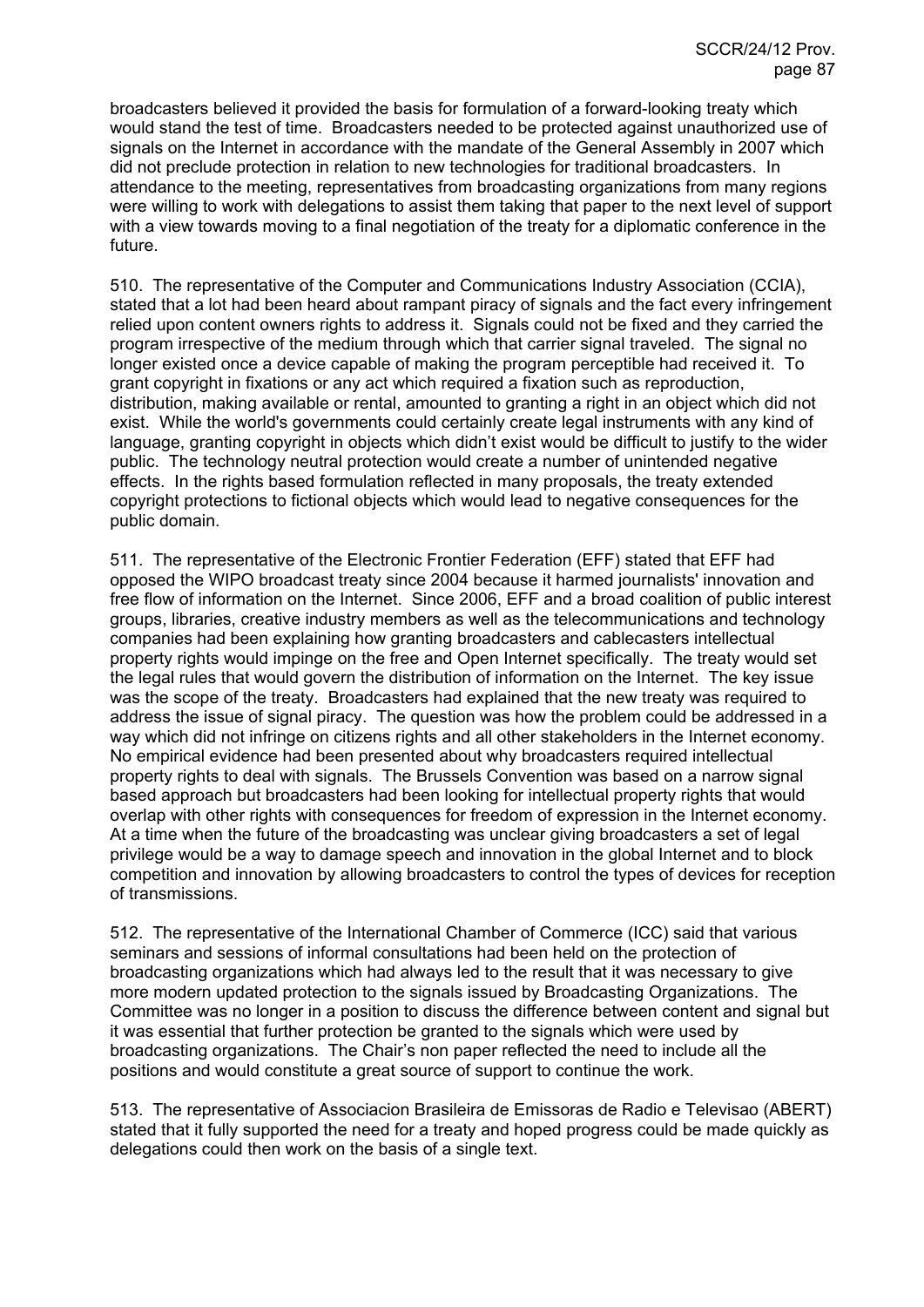514. The representative of the International Federation of Film Producers (FIAPF) stated it had considered with interest the discussions that had taken place on the protection of broadcasting organizations. In many parts of the world, broadcasters were an important market outlet for films and audiovisual works in general and its members had always sought to work with broadcasters collaboratively on the financing and dissemination for the projects developed and made by production companies. A treaty focused exclusively on the protection of broadcasting signals and fully compliant with the international copyright framework would add substantially to the legal toolkit which supported the important contribution of broadcasting to economic and social development worldwide. As many delegations had pointed out through the course of the discussions, broadcasters' rights could not impinge on the rights of content owners and it called upon all delegations to achieve substantial progress on that matter.

515. The representative of the Motion Picture Association (MPA), reiterated its support for a balanced approach to the legal protection of broadcasting organizations at the international level. Broadcasters and indeed webcasters already enjoyed a significant level of balanced protection for example at the EU level and in other countries either through related rights or other forms of protection. For example that protection along with the protection established for underlying content had been co-existing at the EU level for a couple of decades which had coincided with the development of a strong audiovisual broadcast sector in Europe where the Internet was also flourishing and driving the launch of new services. That protection had not interfered with the rights held by other rights holders in the underlying content who had generally benefited from it, as well as consumers who benefited from new services and wider choice. The treaty could lead to protection in countries where such protection was lacking as it was not about transplanting systems of protection. The treaty would permit Member States to take different paths to achieving that protection as they were struggling with traditional TV piracy in some regions. The absence of a specific cause of action in the hands of broadcasting organizations seriously constrained its ability to address signal theft issues in many places around the world and the treaty required to be fit for purpose in the Digital Age. Broadcasting organizations required protection on the Internet but merely updating protection for traditional organizations only was short sided. Member States had to be granted room in determining how to provide adequate and legal protection for signals while at the same time protecting the underlying content.

516. The representative of the International Federation of Library Associations (IFLA) stated there was no compelling public policy reason for an international instrument on the protection of broadcasting signals as enforcement measures under existing laws and treaties adequately protected against the piracy of broadcast signals. It was concerned that an additional layer of rights would affect the balance between rights for creators of content and fundamental rights for libraries archives, the visually impaired and people with print disabilities and educational institutions to make use of and provide access to content. It noted that Article 3 of document SCCR 24/5 provided that mere retransmissions of broadcast signals were not covered but maintained that the scope of application of the treaty should explicitly state that protection of broadcast signals extended only to the first transmission of content as otherwise broadcasting Organizations could renew protection over a work simply by rebroadcasting it. It urged the Committee to give priority to a recommendation to the General Assembly for the diplomatic conference in 2013 on a treaty for visually impaired and print disabled people.

517. The representative of the Centre for Internet Society (CIS), associated itself with the statements made by the representatives of CCIA, IFLA, IEFL and KEI. Broadcasters were making three kinds of investments for which they were granted protection. They invested in broadcasting infrastructure, in licensing copyrighted works and at time they invested in creating copyrighted works. The first kind of investment was protected under broadcasters' rights and the latter two investments were already protected under copyright law and did not require any further international protection. The investments made in infrastructure for IP based transmission such as Internet Protocol based transmission were insignificant and could not be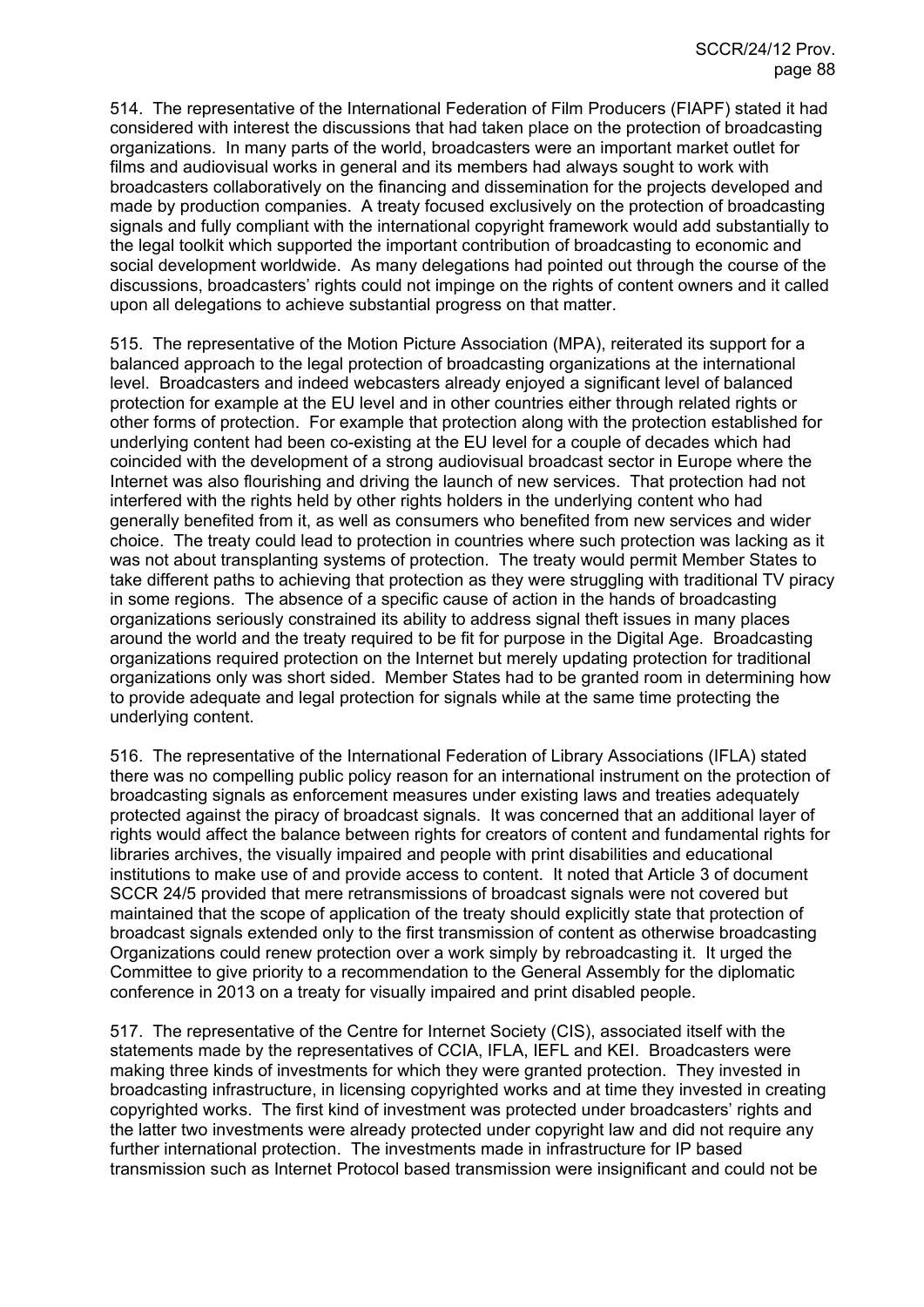covered under the treaty although the Chair's non-paper had included it. Most legal systems already allowed for licensees like broadcasters to have cause of action for copyright infringements and a new treaty was not needed to grant them that cause of action. The Chair's non-paper had many inconsistencies such as providing 20 years of protection for a signal that lasted mere milliseconds

518. The representative of Knowledge Ecology International (KEI), requested clarity to be provided on the kind of problem the treaty was trying to address. It referred to the statement made by the delegation of Japan indicating that the protection was updated to take into account the digital age but that argument required consistency as the Appendix to the Berne Convention had not been updated to make it relevant to the Internet. The 20-year term proposal didn't make sense to many and it also questioned the issue of how much money the new economic rights would create, who would be paying money and who would be receiving money.

519. The representative of the Internet Society (ISOC) stated it was critical to take into account new economic social and technological developments such as the Internet Revolution. The proposals on the new treaty focused on recognizing new rights to broadcasting organizations and it was concerned about the potentially adverse impact those new rights could have on creativity, the development of innovative content and new business models which could raise the cost for new Internet uses. Issues of signal piracy were currently covered by the Brussels Convention which addressed those issues effectively and a new set of rights based on copyright could have an adverse effect on the content creators and Internet users as well as the Internet evolution. No evidence had been provided to suggest that the Brussels Convention was not an adequate legal instrument. Any treaty which related to issues pertaining to the Internet either directly or indirectly should respect the Internet's open and generative nature as well as its architecture as established by the World Summit on the Information Society and it hoped any discussions on the treaty would be conducted under a similar multi-stakeholder approach.

520. The representative of the Asia Broadcasting Union (ABU) stated that technological developments over the last decades had increasingly exposed traditional broadcasting organizations to signal piracy both within and approach borders. In 2010, the WIPO study on the socio-economic dimension of unauthorized user signals had established that the convergence of information and communication technologies had widened opportunities and possibilities for signal piracy and increased broadband penetration had significantly facilitated signal piracy. WIPO had also conducted three regional meetings in Mexico, India and Nigeria where the common conclusion was to accelerate the pace of work in the adoption of the treaty to protect broadcasting organizations. After 23 sessions of preliminary negotiations, the SCCR had finally proposed a single text which had been drafted taking in consideration more than a decade of submissions and discussions of proposals on the developments of broadcasting in every region of the world. It urged government delegations to consider adopting a single text treaty where traditional broadcasting organizations would be granted protection in various platforms considering the impact on digital technological development.

521. The Chair indicated that according to the discussions held on the previous day, they were to produce a document capturing the previous day's discussions in terms of textual proposals and comments that were not textual. He indicated that at that stage while the document was being printed for distribution, he would ask the Secretariat to explain what had been done. He also asked the Delegation of Egypt if it could make the presentation it had indicated it would have on other disabilities.

522. The Delegation of Egypt, on behalf of the African Group, indicated they had formulated that morning additional textual proposals not only limited to people with other disabilities but also to other topics that were captured within the compiled working document. It added they were at the Chair's disposition to present said additional proposals.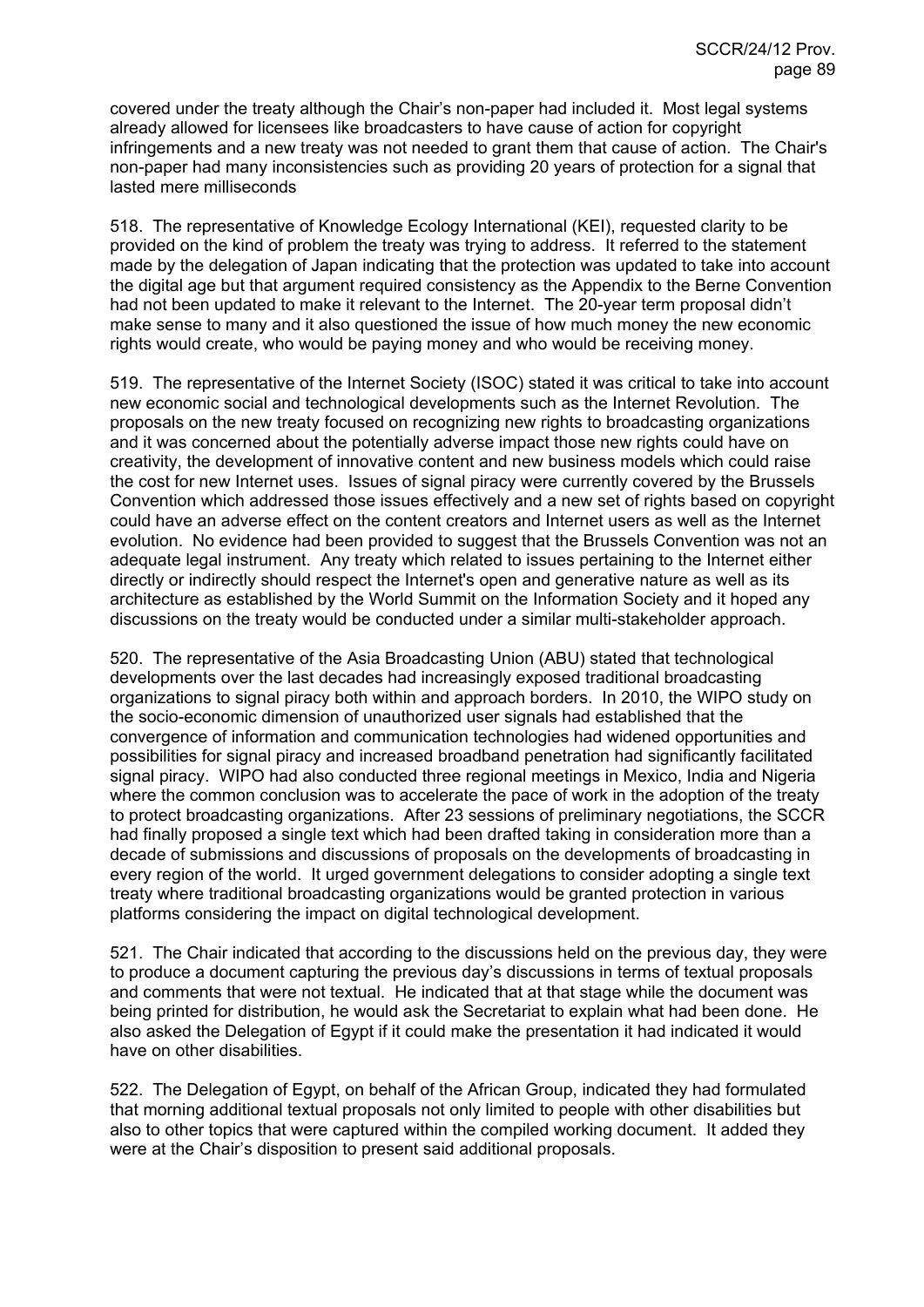### **ITEM 6: LIMITATIONS AND EXCEPTIONS: LIBRARIES AND ARCHIVES**

523. The Chair opened the discussion on Agenda item 6 on limitations and exceptions for libraries and archives. He proposed Member States to consider the adoption of the "Provisional Working Document Containing Comments on and Textual Suggestions Towards an Appropriate International Legal Instrument (in whatever form) on Exceptions and Limitation for Libraries and Archives, contained in document SCCR/23/8 Prov., in order to include it as a working document of the 24th Session of the SCCR. He reminded that it was based on the African Group's proposal (document SCCR/22/12); the background paper titled "The case for a treaty on exceptions and limitations for libraries and archives" (document SCCR/23/3); the "Proposal on limitations and exceptions for libraries and archives" (document SCCR/23/5); the proposals presented by the Delegation of Ecuador as well as the "Objectives and principles for exceptions and limitations for libraries and archives" presented by the United States of America (document SCCR/23/4). He indicated that the Secretariat had incorporated the comments and textual suggestions sent by Member States on the following 11 topics: 1, preservation; 2, right of reproduction and safeguarding copies; 3, legal deposit; 4, library lending; 5, parallel importations; 6, cross-border uses; 7, orphan works, retracted and withdrawn works and works out of commerce; 8, limitations on liability of libraries and archives; 9, technological measures of protection; 10, contracts; and 11, right to translate works.

524. The SCCR adopted the "Provisional Working Document Containing Comments on and Textual Suggestions Towards an Appropriate International Legal Instrument (in whatever form) on Exceptions and Limitation for Libraries and Archives, contained in document SCCR/23/8 Prov., as a working document of the 24th Session of the SCCR.

525. The Delegation of Egypt, on behalf of the African Group, indicated it would be submitting to the Secretariat textual proposals on Topics 3, 7, 8 and 11 of the adopted document SCCR/23/8.

526. The Delegation of the United States of America expressed its agreement with current document SCCR/23/8 as a working document for continuing the text-based work, as it provided a good roadmap for developing the future work program on exceptions for libraries and archives. Concerning the statement made by the Delegation of Egypt on behalf of the African Group, it was indicated that according to the normal procedure everyone on the Committee should hear or see the proposed language before it was included in to the document.

527. The Delegation of the European Union and its Member States aligned itself with the statement made by the Delegation of the United States of America regarding the discussion on adding new topics to the document. It was also mentioned that in case new topics were accepted, they may also have other items to add to the future work on the issue. Finally, it was requested an exchange of comments with the African Group in that respect.

528. The Delegation of the United States of America indicated that it was understood from the statement made by the Delegation of Egypt those textual proposals to be submitted corresponded to the existing 11 topics. It was also indicated that without foreclosing the possibility of Member States to add new areas, they wanted to request clarification and confirmation from the Delegation of Egypt that the material to be provided fell under the existing 11 topic areas.

529. The Delegation of Egypt confirmed and clarified that the textual proposals were related to existing topics, especially topic 3, deposit repositories; topic 7, retracted and withdrawn works;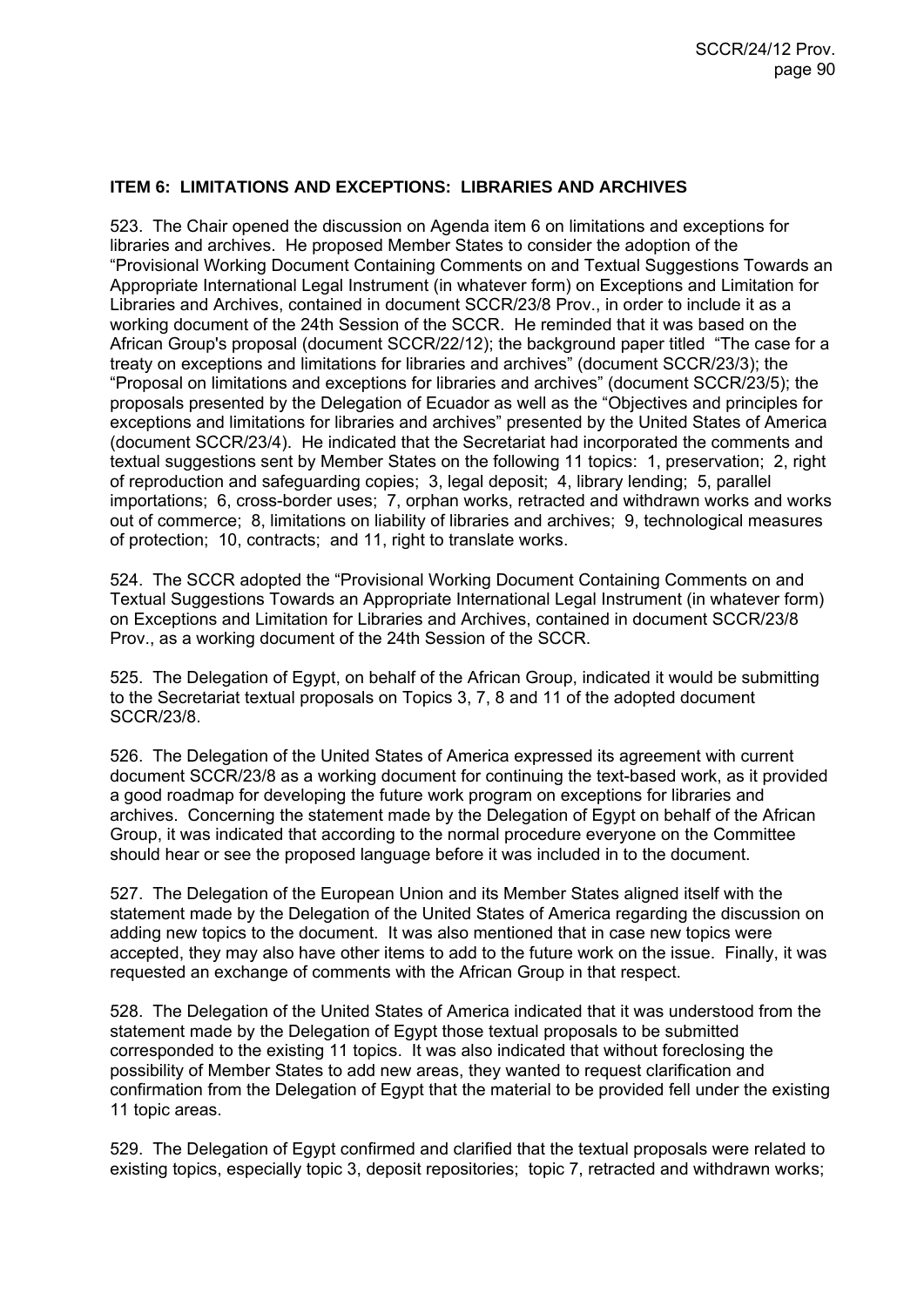topic 8, limitations on liability for libraries and archives; and topic 11, the right to translate works.

530. The Delegation of India indicated that some Indian comments had not been included in the document.

531. The Chair indicated that the Secretariat would confirm and check with the Delegation of India regarding the missing comments.

532. The Delegation of the European Union and its Member States requested confirmation on their understanding that document SCCR/23/8 remained as an open document, as there were still few issues to discuss, some of those that were part of that content were in their view overlapping to some extent and some other as they had made clear in prior interventions were of no particular relevance to limitations and exceptions for libraries and archives. They reserved their right as the work on the open document continued to add further suggestions in whatever form that seemed to be more appropriate.

533. The Delegation of Chile indicated that it would provide to the Secretariat one or two brief corrections to their own comments on the document.

534. The Delegation of the United States of America noted that when they were talking about a working program, they would like to suggest to establish not only the time to devote to work on the document and archives document, but also the priority of certain of the 11 topics, in order to make real progress by identifying topics that they could work on a careful and attentive way as it had been done during the informal sessions on visual impairment.

535. The Delegation of Ecuador expressed its interest in the work carried out by the Committee that day the issue of libraries. They expressed their particular interested in looking at the African Group's proposals when the time was right to do it.

536. The Delegation of Argentina expressed its support for the continuation of the process through which they were trying to submit exceptions and limitations on copyright, to improve the way libraries and archives operated. They expressed their interest in some of the issues that were being dealt with by the Committee and gave as example the topics of preservation, interlibrary loans, liability of libraries and archives and technological protection measures. They pointed out that they would like to continue with the analysis and discussions of the document.

537. The Chair indicated the Committee had taken note of the comments made on the subject matter and indicated that SCCR 25 would consider the document in detail together with all those submissions that were to be made by delegations.

## **ITEM 6: LIMITATIONS AND EXCEPTIONS FOR VISUALLY MPAIRED PERSONS/PERSONS WITH PRINT DISABILITIES (continued)**

538. The Chair indicated that there had been informal consultations on the issue of the visually impaired persons, regarding Articles A, B, C, not completed at that moment, and Article D. He indicated that the idea was to complete the whole work by revising all document SCCR/23/7 and that that was made so far. He finished by proposing that delegations make their comments and afterwards move to informal discussions on VIP and continue working on the text.

539. The Delegation of India indicated that the Chair had made a great service to delegations by announcing that he would start informal discussions if there were no comments. It was added that the previous evening substantial work was made. They expressed their appreciation for the spirit of the discussions held the previous day at the informal meeting. It was added that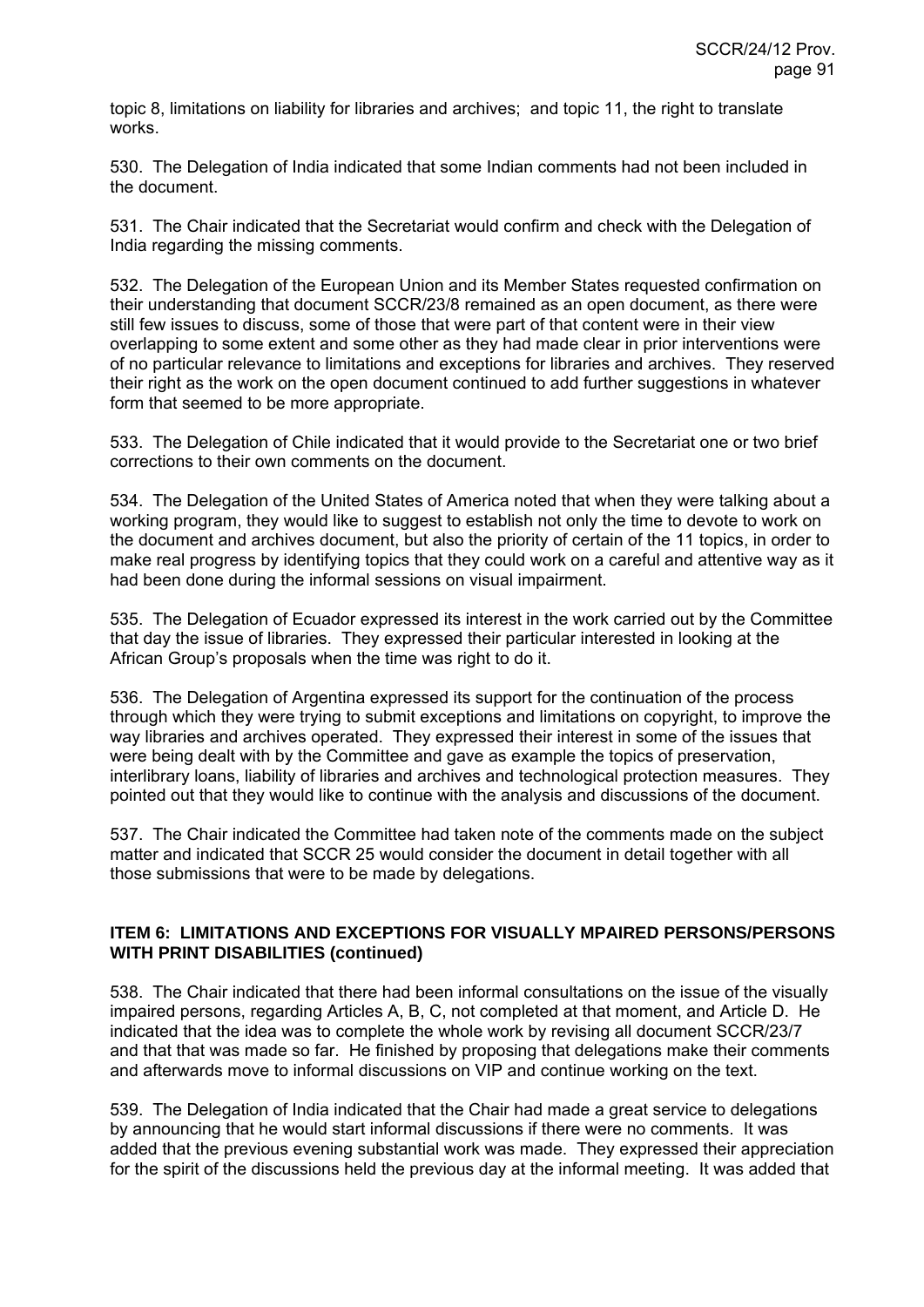instead of wasting time on general statements on the work, if there were specific comments they should be taken or otherwise they would request the Chair to end the Plenary and then move to informal meetings and continue where the had left at Article D.

540. The Chair noted there were no comments on the issue and indicated that the Plenary would adjourn. He also indicated that day's work order: during the lunch period the friends of the Chair would meet to look at the document on education, afterwards in the afternoon they would come back to Plenary on broadcasting and in the evening they would had informal discussion on the conclusions and some of the cross-cutting issues of the session.

541. The Delegation of Egypt requested clarification on the time slot for reviewing the document on Education in Plenary in order to hopefully adopt it as a working document of the Committee.

542. The Chair indicated that the "friends of the Chair group" would look at the submissions made on the previous day and have them for the consideration of the Committee on the next day.

## **ITEM 7: PROTECTION OF BROADCASTING ORGANIZATIONS (continued)**

543. The Chair reported that the informal consultations held following the release of the Chair's non-paper, had led to a number of changes made to the document from those delegations that had wanted or held the view that some of their proposals were not reflected on it, and that it had been revised. He highlighted that during the informal discussions the idea was to try and incorporate as much as possible the proposals that those delegations felt strongly should had been in the document and that accordingly all the inclusions were made. That had led to the current document that he was presenting, a single text that had to be considered by the Committee. He asked if they should move to a next stage where they would agree that the document would be the basis of their work going forward, with the understanding that it remained as all other working documents, an open document for negotiation. He reminded that Members that may have textual proposals to negotiate upon were always free to do so, as it was the case with all other working documents. He raised the question to the Committee to consider the adoption of the document as a working document that agenda item, and afterwards move to the next step that was to start negotiating on the provisions therein.

544. The Delegation of Egypt on behalf of the African Group expressed their willing to use the document as the basis for future work on the issue. They expressed their support to the Chair's non-paper adoption as a Committee's working document to guide their future deliberations on broadcasting. They stated that it was their further recommendation that the Committee made a clear recommendation to the General Assembly on their plan towards hosting a Diplomatic Conference on broadcasting in 2014.

545. The Delegation of the Islamic Republic of Iran, on behalf of the Asian Group, supported the adoption of the document as a working document, to be base for future negotiations.

546. The Delegation of India indicated the document was not complete and was contradictory, as some articles were against the others. It highlighted that especially in terms of language the document was not as per the 2007 mandate, namely a signal-based approach in traditional sense. It was also highlighted that Indian comments were given basically on the African and Mexican joint proposal, not on the Japanese proposal, for which it was indicated that they did not had a mandate from their capital to go ahead like that, as the document contained most of the ingredients from the Japanese proposal. It was stressed that they were not in the position to support the document as a working document of the SCCR.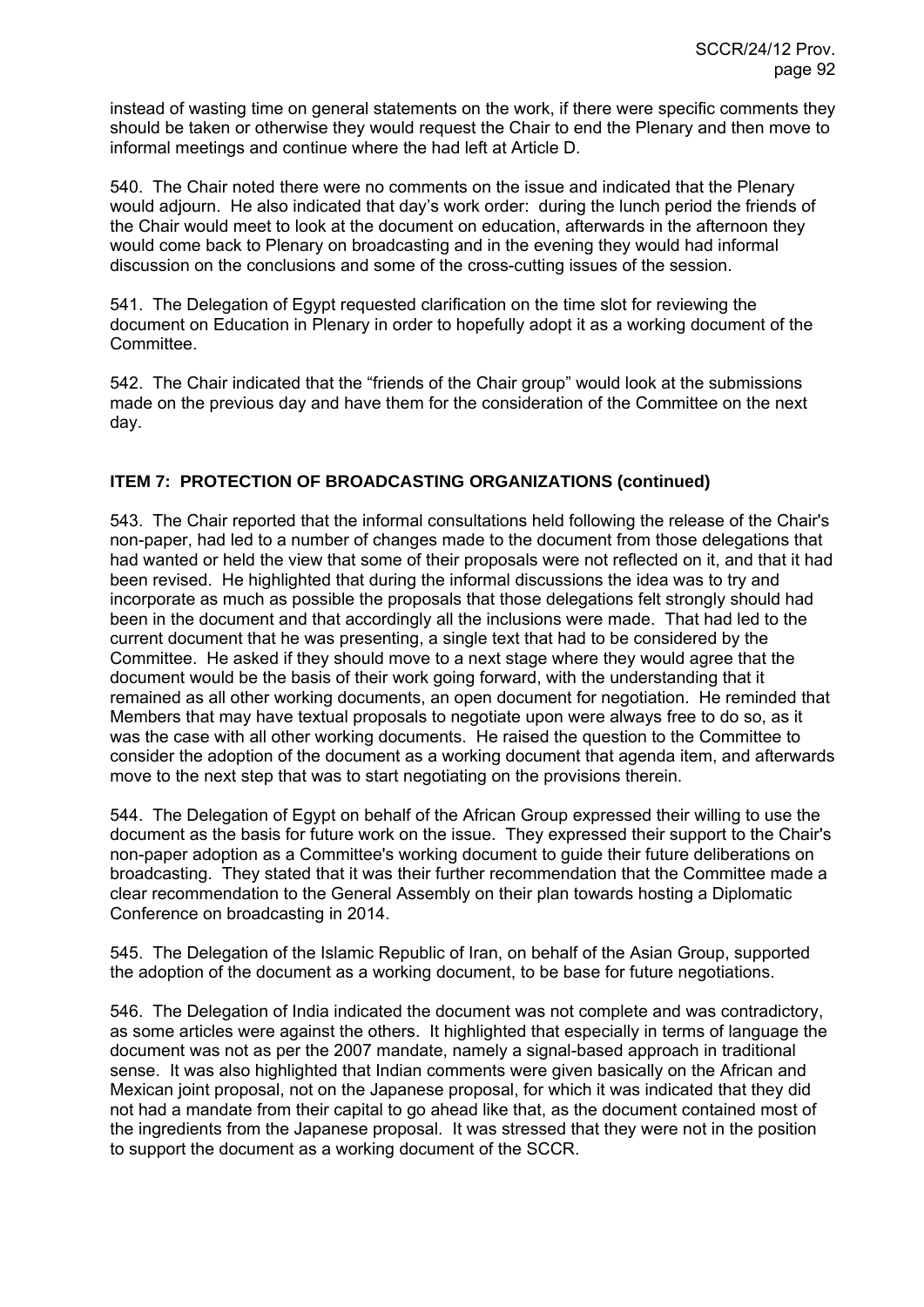547. The Delegation of South Africa aligned itself with the statement expressed by the Delegation of Egypt on behalf of the African Group. It expressed that in the interest of accelerating their work on that matter they could use it as a basis to drive their work on a single text. It also expressed their alignment with the statement made by the Delegation of Egypt, that they should have a clear work plan that could accelerate their discussions so as to have a Diplomatic Conference in 2014.

548. The Delegation of Mexico expressed its full agreement with the document as a good basis for moving forward with their work and to adopt eventually a Treaty on broadcasting. It was expressed that the hard work from the Chair, the Secretariat, and all of the countries who in a direct or indirect manner have played their role in putting together that document should be acknowledged.

549. The Delegation of Senegal associated itself with the statement made by the Delegation of Egypt on behalf of the African Group and indicated that they also believed that they should adopt the document as a working document. It expressed their recognition that the document was the result of considerable work done by the Chair, Friends of the Chair, and the Secretariat. It was also expressed their believing on the imperativeness for them to have a working document on the basis of which they could work in the future. It concluded that they also needed to have a clear defined work plan for their future activities on the issue.

550. The Delegation of Peru, on behalf of the GRULAC, thanked the Chairman for proving the space for the various delegations to include their initiatives and comments and for reflecting them in the document. It supported the document being adopted as a working document to move forward in that area.

551. The Delegation of the United States of America expressed its appreciation for the proponents of the various proposals that went into the document. It also mentioned its consideration of the document as an inclusive one and it indicated that in its understanding from all the discussions that preceded, the document remained completely open for further proposals, additions, deletions or changes, as the discussions progressed. It indicated its agreement that the document reflected some very different and in some cases quite inconsistent approaches to a number of issues of the scope of protection. It also indicated that their Delegation did not have yet authorization to agree to any of the particular options reflected in the text as of that time. It finalized by indicating that it thought it could serve as a working document and as a basis for further negotiations under the conditions that it had mentioned.

552. The Delegation of the European Union and its Member States celebrated that it was find out a way to put both main proposals, the South African and Mexican and Japanese proposals into the text. It indicated it was prepared to work on the document and that it still did not had a clear position from its Member States, because it had not had the time to discuss it with its Member States. It aligned itself with the United States of America by stating that it could certainly support working on the document on the basis that it was an open document, open to changes and additions. It concluded by indicating that it wanted to show flexibility and support the document as a working one.

553. The Delegation of Algeria associated itself with the statement made by Egypt on behalf of the African Group. It remained that that Delegation was in the past strongly in favor of having a single document in order to allow them to make headway on the issue of the protection for broadcasting organizations. It added that they were more than ready to work on the basis of the document that had been then submitted to them. It finalized by recognizing that there was still place for some further improvements of that document.

554. The Delegation of Nigeria associated itself with the statement made by the Delegation of Egypt on behalf of the African Group in recognizing the work done by the Chair and the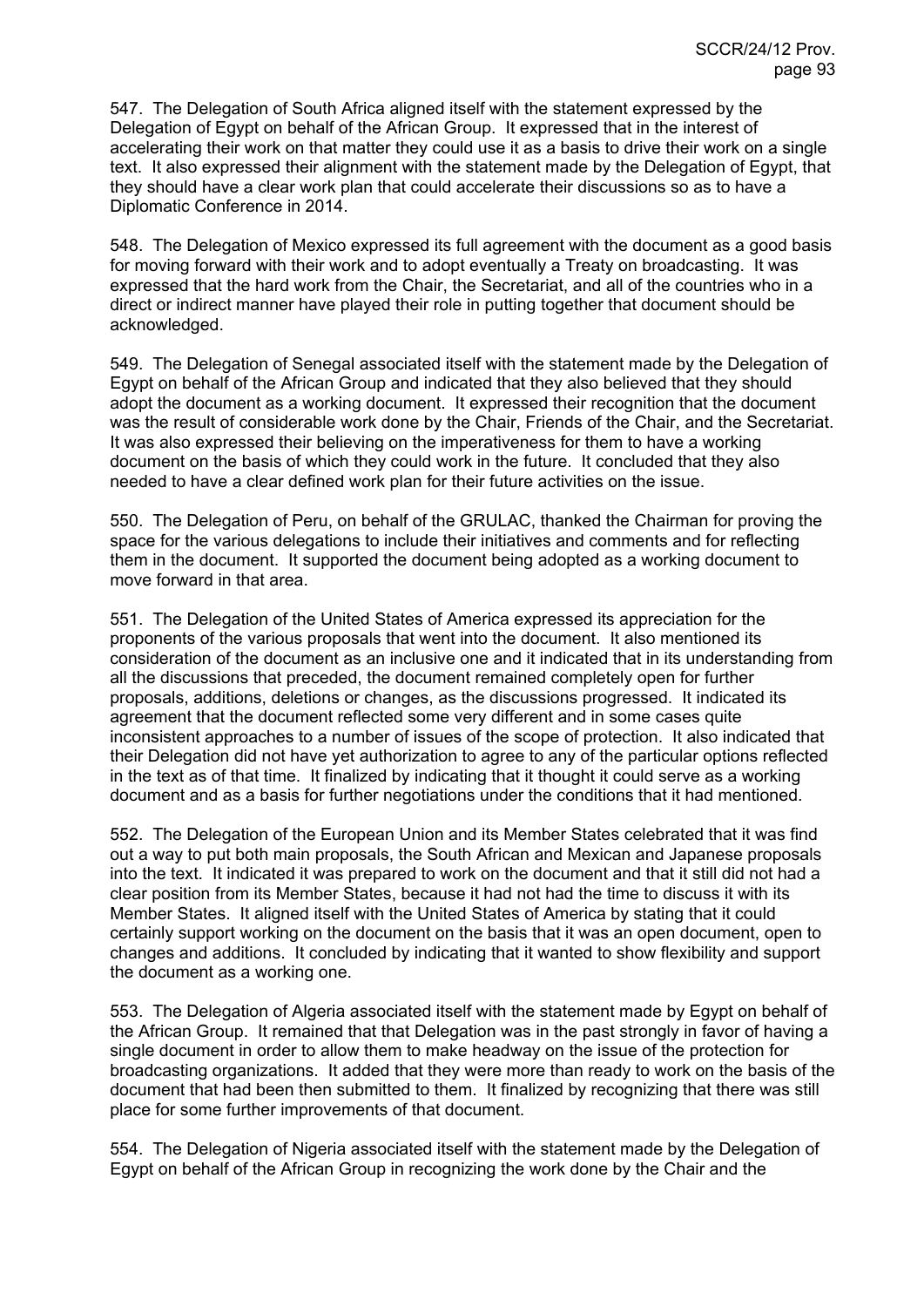Secretariat on producing the working document for an instrument for broadcasting organizations. It supported the use of the document as a working document for deliberations, in order not to waste further time in concluding work on a treaty, considering the fact that a lot of time had been spent on putting the document in place.

555. The Delegation of Japan aligned itself with the statement made by United States on the point that that working document should be open to further contributions or comments. It reminded that during the informal consultation were it was discussed how to develop that text, they recognized the difficulty of developing text while having different alternatives on many substantive issues, especially regarding definitions related to different provisions. It emphasized the importance of solving the basic substantive issues, mainly application and definitions, before developing a detailed text. It stated that it was looking forward to making progress towards a treaty as soon as possible, with the consensus of the SCCR. It finalized by expressing its flexibility and intentions of contributing constructively to further discussion.

556. The Delegation of Zambia associated itself with the statement made by delegation of Egypt on behalf of the African Group regarding the Chair and the Secretariat's work done by putting up that non-paper. It also highlighted the spirit of give and take shown by delegates in order to make progress during the informal meetings. It concluded by expressing that the document should be adopted as a working one to achieve progress.

557. The Delegation of Kenya associated itself with the submissions made by Egypt on behalf of the African Group. It supported the document's use as a working document of the Committee and called for a collaborative spirit through which they could be able to engage their selves in constructive negotiations or discussions. It concluded by expressing their hope that a work plan could be developed to drive that process forward.

558. The Delegation of Turkey indicated its view that the Chair's non-paper provided the basis for future work. It proposed the adoption of the document as an official working paper for the SCCR.

559. The Delegation of Monaco indicated its consideration that the single text produced was an excellent basis for their future work. It also reminded to have in mind that it was an evolving text and that they reserved their right to come back with further comments on it at a later stage. It concluded by indicating that at that stage they could support the text.

560. The Delegation of Switzerland indicated that it accepted the document that had emerged from the consultations of the previous day following the discussion on the non-paper. It indicated the document should be then adopted as a working paper for the basis of future work within that Committee and as the basis for future negotiations. It stated that the document would clearly continue to evolve as they moved forward and that they would reflect progress in negotiations at future sessions of their Committee. It ended by expressing their believing that it would be appropriate to discuss a work plan in order to ensure that they could achieve results on that issue in a near future.

561. The Delegation of Ecuador stated that the document achieved the objective of broadcasting rights, focused on the protection of the signal of broadcasters in the traditional sense. It stated it was flexible and would adopt the text as a working document, with the understanding that it was an open work in progress and an open document. It highlighted that it was very important that the instrument included provisions that assured in a modern way that all stakeholders' interests were guaranteed. It indicated that it would provide contributions and comments to the document.

562. The Delegation of Indonesia supported the document as a working document and hoped other documents would follow. It stated that in their consideration a document in that format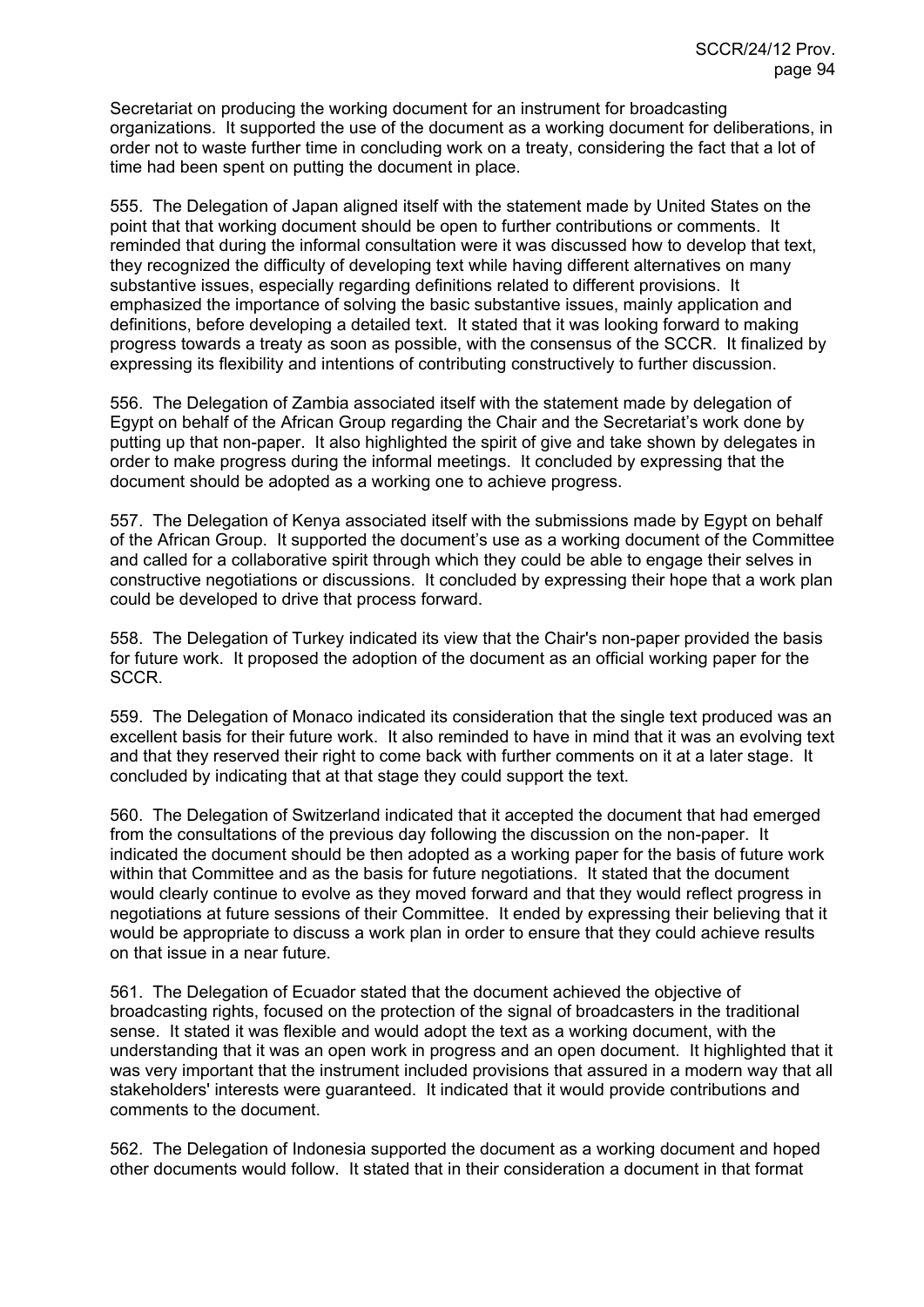could accelerate the progress and move forward negotiation on that matter.

563. The Delegation of India indicated that its current position was similar to what it had experienced with the BTAP final additional document where it was alone. It proceeded to indicate the reasons why it was alone in that matter against its adoption as a working paper of that SCCR. It stated that if one looked at the conclusion of the  $23<sup>rd</sup>$  SCCR, it was expressly mentioned under the heading of protection of broadcasting organizations: "The Committee reaffirmed its commitment to continue work, on a signal based approach, consistent with the 2007 General Assembly mandate, towards developing an international treaty to update the protection of broadcasting and cablecasting organizations in the traditional sense". It considered the document was not in that spirit. It also stated that there were articles which were very contradictory in nature. It considered that when taking a document in the traditional sense with signal-based approach alternatives, at least one of the alternatives should support that stand or spirit and in the document none of the alternatives were in the same spirit. It asked how that document could be treated as if it were in line with the General Assembly's mandate. It highlighted that in the definitions alternatives it was mentioned for broadcasting and cablecasting that it was understood including transmission over computer network, which in its opinion was not the spirit of that treaty. It also stated that the scope or beneficiaries of the protection were neither in that spirit. It also remarked there was no preamble in the document and there were new elements included for which it did not have a clearance from its capital. It expressed its discomfort and apologized to television channels that wanted a treaty, stressing that they could not adopt an imperfect document that was not in accordance with the 2007 mandate.

564. The Chair noted the overwhelming support for the adoption of the document as a working document of the Committee and all the comments made and he also noted the statement made by the Delegation of India. He proposed that at that stage they should move into informal consultations in the usual format on that issue, as well as on the future work of the Committee on that agenda item.

### **ITEM 6: LIMITATIONS AND EXCEPTIONS: LIBRARIES AND ARCHIVES (continued)**

565. The Chair invited delegations to discuss item 6 regarding the issue of limitations and exceptions for libraries and archives.

566. The Delegation of Uruguay recalled that, together with other delegations, it had submitted a proposal on limitations and exceptions for libraries and archives, and a document regarding the importance of limitations and exceptions. In 2010, the Copyright Council of Uruguay, together with IFLA, had organized a meeting with various experts and heads of offices of libraries and archives institutions in Latin America and the Caribbean in order to fine tune the abovementioned proposal. The topic of limitations and exceptions for libraries and archives should be kept in the SCCR agenda together with the issue of educational and research institutions, but separately from the issue of limitations and exceptions for persons with print disabilities.

567. The Delegation of Zambia supported the statements of previous delegations regarding limitations and exceptions for libraries and archives. Libraries and archives were very important for developing countries as they provided students and researchers with educational materials and access to culture and knowledge. Libraries should be able to share materials with other libraries through interlibrary loans.

568. The Chair noted that the working document on limitations and exceptions for libraries and archives had been adopted as document SCCR/23/8. That document would include all proposals and comments on document SCCR/23/8 Prov.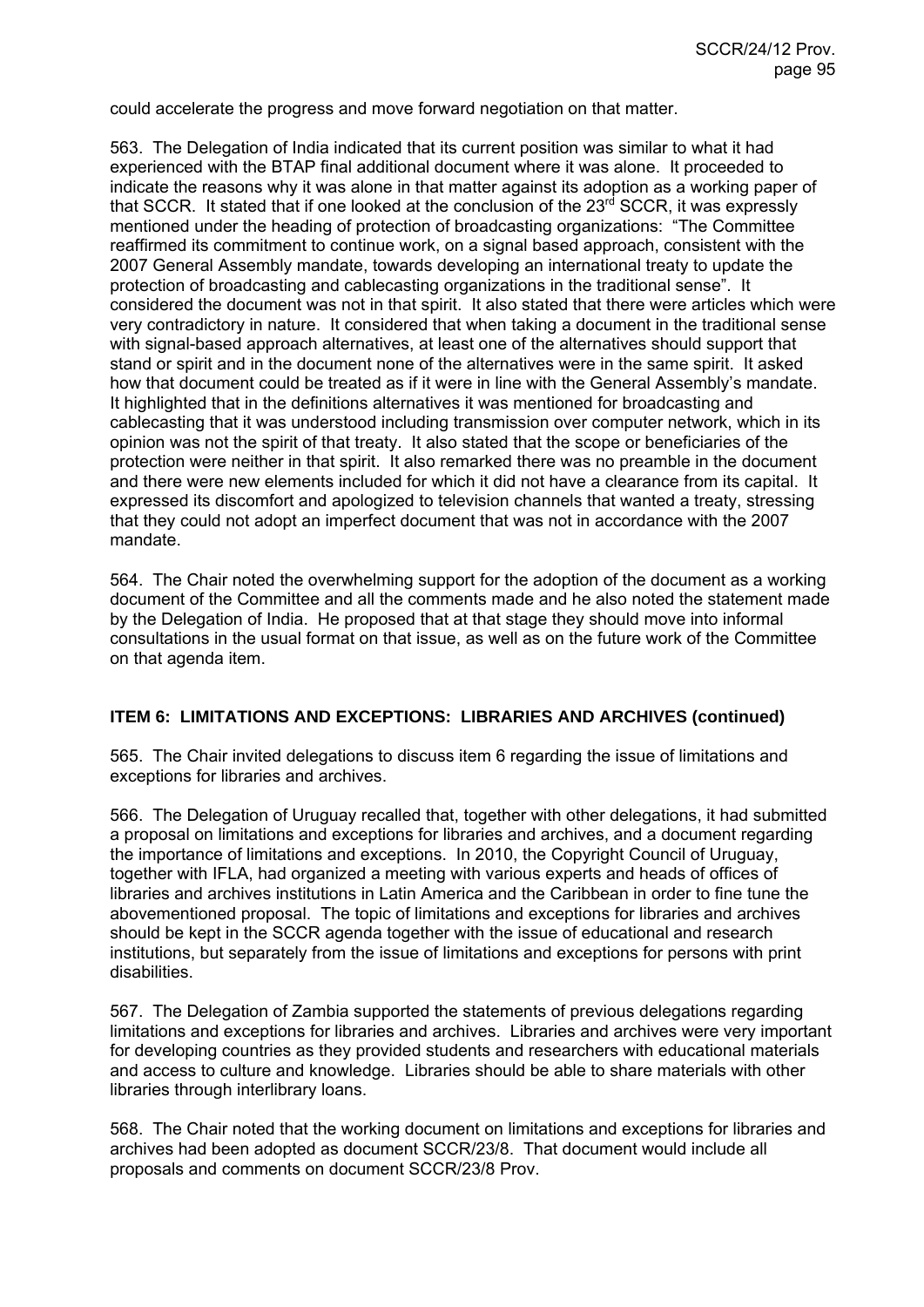569. The Delegation of Kenya stated that publishers and librarians needed each other and therefore librarians and archivists had to do their work in good faith and respect the rightholders. It expressed its concerns regarding the liabilities that had been leveled in the past against librarians and archivists for the misuse of copyrighted works. Libraries and archives had fallen prey of inadequacies in copyright laws and, in the absence of adequate legal advice, librarians and archivists who acted *bona fide* should not be held liable for inadvertently misinterpreting or misapplying the copyright statutes.

570. The Delegation of Nigeria, on behalf of the African Group, stressed the importance of ensuring the vitality of libraries as cultural institutions for users not only in developing countries but in developed countries. The Committee should begin to look at an international treaty on the issue of limitations and exceptions for libraries and how the latter would be able to preserve and distribute works, benefit from parallel importation and library lending facilities.

571. The Delegation of South Africa asked about the procedure to discuss the topics in relation to document SCCR/23/8/Prov. In the latest session of the SCCR, not only comments had been received but also questions had been asked.

572. The Chair explained that the textual suggestions would be dealt with as a priority. Afterwards, the comments on those new suggestions would be tackled by the Committee.

573. The Delegation of the United States of America stated that the question of exceptions and limitations for libraries and archives was very important. It suggested that the Committee actually focused on some of the topics in the list of 11 topics agreed on during the previous session. The African Group had made emphasis on the parallel importation issue, for instance. It strongly urged the Committee to consider that general statements were not needed, and to rather move to a specific understanding of where in the document the Committee should focus its attention to make progress.

574. The Delegation of Tunisia, on behalf of the African Group, expressed its interest on crossborder issues. International treaties on copyright did not address that issue which posed a real challenge regarding access to information especially in the digital age where information had no defined borders.

575. The Delegation of Ecuador supported the proposal of the United States Delegation to start focusing on certain issues related to libraries. In addition, it wondered whether the African Group would explain its enhanced proposal.

576. The Delegation of Egypt stated that one important aspect of the proposal was the issue of orphaned works. Libraries and archives had to make available materials that were of historical, scientific and cultural nature, and faced the challenge to locate the authors of orphaned and withdrawn works, or works that were no longer commercially available.

577. The Delegation of Nigeria stressed the importance of addressing the issue of contracts and licensing regimes for libraries and archives. Limitations and exceptions provided by the copyright national laws were frequently superseded by contracts and licensing terms.

578. The Delegation of Senegal supported the proposal put forward by the African Group. It believed that the existence of technical measures of protection was very important in order to ensure appropriate protection for copyrighted works, but such measures could constitute limitations on the ability of libraries to enjoy access to knowledge.

579. The Delegation of the United States of America remarked that various individual areas had been identified. Nigeria had identified the parallel importation and contracts, Egypt had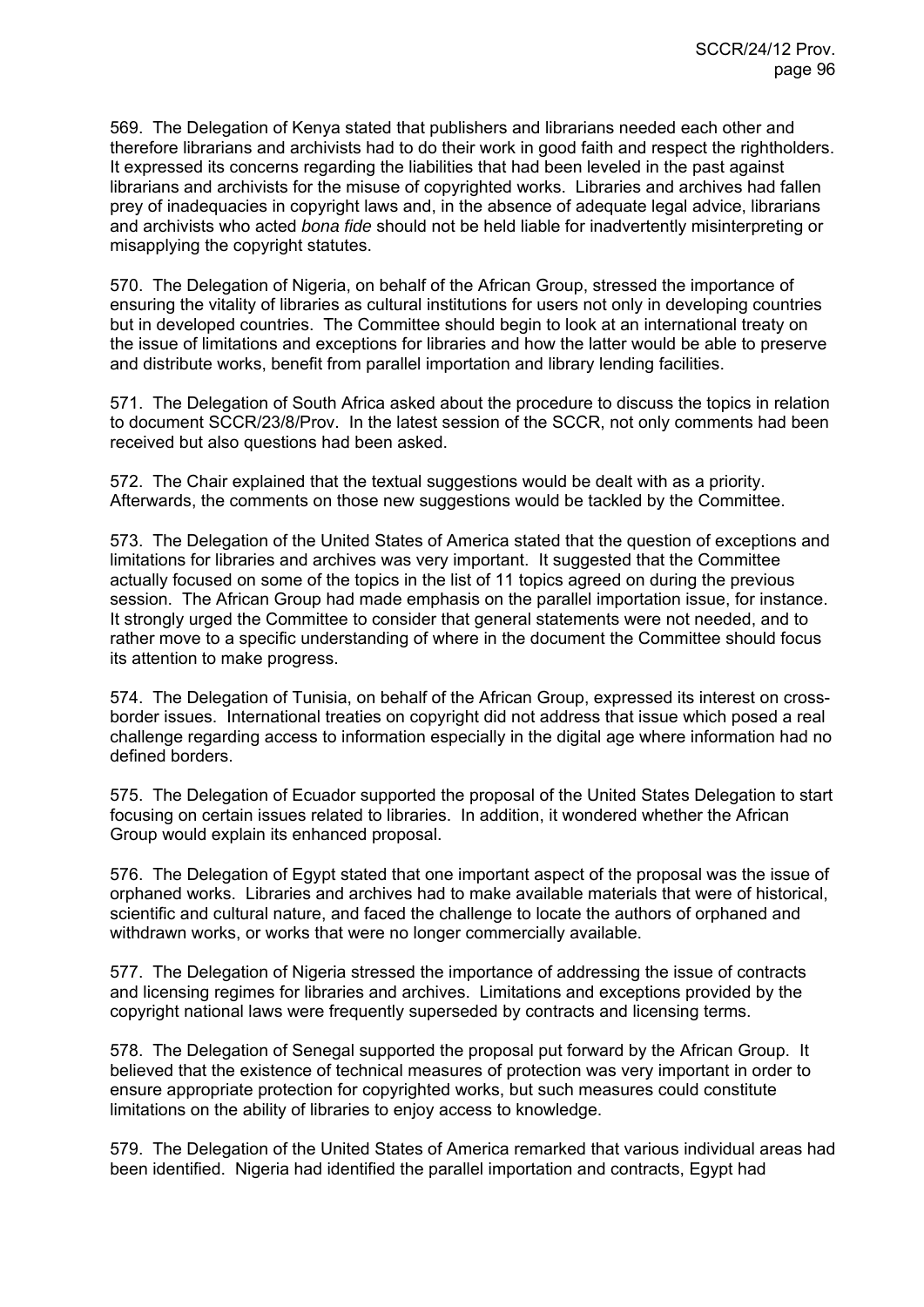identified the orphaned works and Senegal had identified the technical measures. The Delegation recommended that the Committee focused on two or three topics to start moving forward. It also stressed the importance of addressing the issue of liability for librarians and preservation.

580. The Delegation of Egypt sought clarification about the exact perspective towards the other topics beyond the two or three identified as proposed by the United States Delegation.

581. The Delegation of Argentina reiterated that preservation, responsibility of libraries and archives, interlibrary loans and technological protection measures were key issues for discussion.

582. The Chair advised the Committee to not start a pick-and-choose process to establish priorities.

583. The Delegation of South Africa said that, out of 11 topics, it was logical to tackle the issue of preservation first.

584. The Delegation of the United States of America clarified that its suggestion was regarding the future work. Picking two or three topics by consensus was not to the detriment of the other topics being eventually addressed.

585. The Delegation of Egypt supported the proposal to start discussing the issue of preservation.

586. The Chair gave the floor to inter-governmental and non-governmental organizations.

587. The representative of the International Federation of Reproduction Rights Organizations (IFRRO) acknowledged that appropriate exceptions might be required by libraries and archived to perform their duties, but also rightholders should have the right to receive some remuneration, for instance, in the case of lending activities in some 54 countries. Licensing schemes should apply to cross-border uses and to any international document delivery of copy: Permissions should be given by rightholders or their authorized representatives in the country of supply or reception. If those uses were performed under any exception, the latter should comply with the 3-step test in the legislation of the countries of supply or reception, or both countries. The reproduction and making available of orphan and out of commerce works was best handled when voluntary stakeholder initiatives, including licensing arrangements, set a point of departure. Solutions to enable the digitalization and making available of orphan and out of commerce works required a country specific approach considering national legal and other traditions. She referred to the Memorandum of Understanding on the digitalization and making available of out of commerce works through collective licensing that associations representing libraries, authors, publishers, RROs and IFRRO had signed in Europe. Stakeholders in Europe had jointly and voluntarily developed model agreements for one-stop shops run by collective management organizations through the Arrow system. That system reduced time, effort and costs in identifying the status of rights and rightholders by 95% in comparison to traditional research mechanisms. As to technical protection measures, the reference points should be the ones established by the WIPO Copyright Treaty and the WIPO Performances and Phonograms Treaty.

588. The representative of the International Federation of Library Associations and Institutions (IFLA) fully supported that the Committee sent a recommendation to the General Assembly in 2012 to convene a diplomatic conference for the visually impaired. She recalled that libraries had worked very long time with the visually impaired and print disabled people as main providers of accessible material for blind and print disabled people. Therefore, libraries should be specifically included in the definition of authorized entities. If the Committee chose to have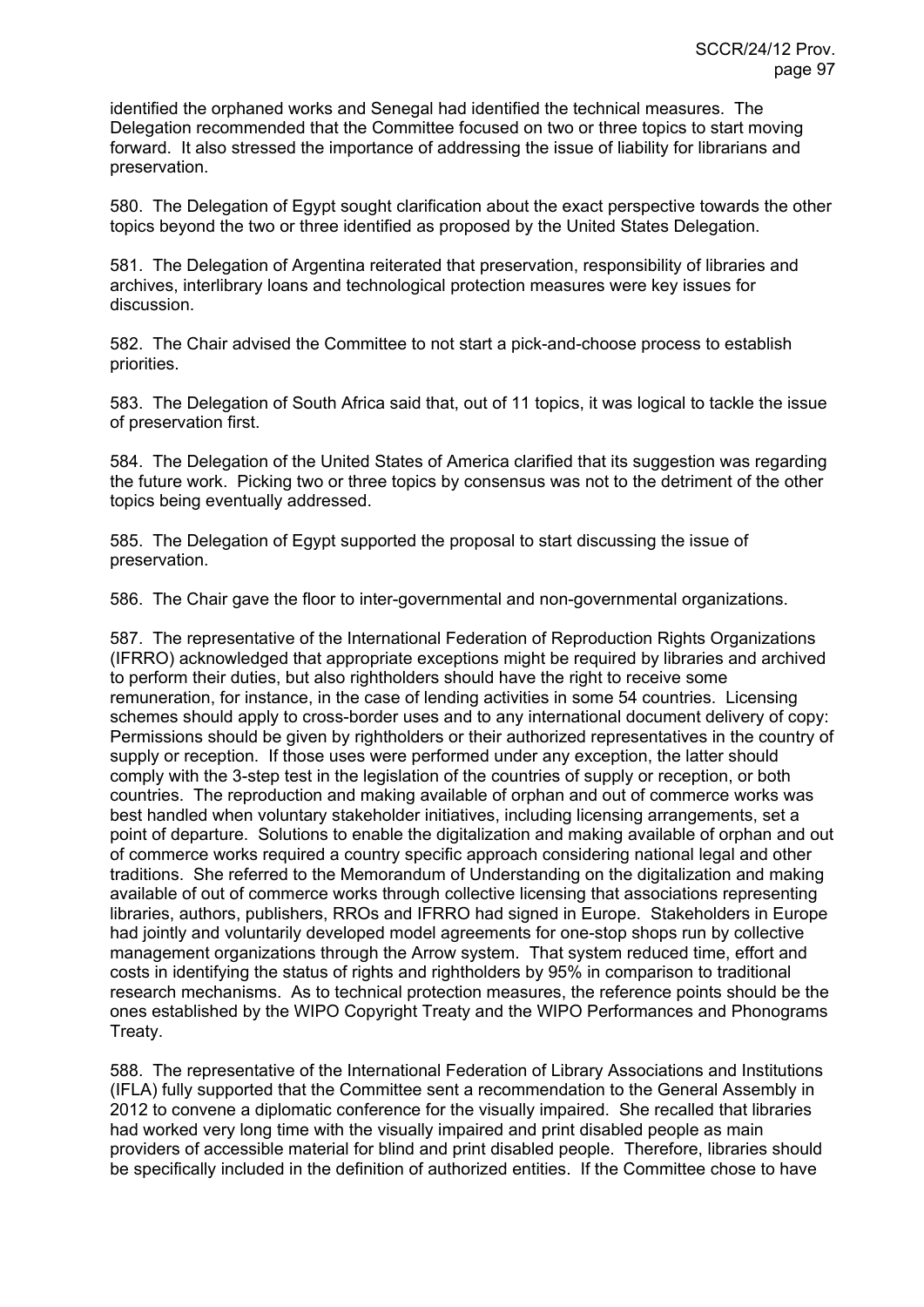record keeping in the instrument, those should be drafted as flexibly as possible. The proposed Article D(3) in a revised version of document SCCR/23/7 allowing rightholders to request anonymous aggregated data on copies and treating authorized users and libraries with suspicion should be deleted. IFLA also supported an instrument that would provide basic minimum international standards for limitations and exceptions for libraries and archives providing flexibility to Member States to enact provision in their laws that met or exceeded those minimum standards. The scope of interpretation of the 3-step test should not be constrained by an unduly narrow or restrictive approach. The Max Planck declaration in that respect did not only take into account the interest of the rightholders but also involved consideration of the collective public interests. IFLA supported the advancement on all four topics of the agenda and the preparation of a workplan that recognized the different level of maturity of the topics. Given the adjustments made to the scheduling and the high level of maturity of libraries and archives illustrated in the proposals made by some Member States contained in document SCCR/23/8 Prov., IFLA urged delegates to set aside and safeguard substantive time at SCCR/25 session to discuss libraries and archives.

589. The representative of the Electronic Information for Libraries (eIFL.net) thanked the Committee for the adoption of SCCR/23/8 as a good basis for moving forward on all topics related to libraries and archives. A work preserved by the national library became part of the national heritage for future scholars and citizens who could rediscover resources that would otherwise be lost. Exceptions and Limitations were good for local research, local creativity, local innovation and development. The applicability of the 3-step test in the different treaties to different rights and different exceptions plus varying interpretations of its meaning were a growing source of confusion and uncertainty. The Committee should provide guidance on that complex topic. She rejected any assertion that would use libraries and archives as a reason not to advance a treaty on the visually impaired. She cited the recent judicial decision of the Canada Supreme Court that fair dealing was a user's right.

590. The representative of Knowledge Ecology International, Inc. (KEI) agreed with the comments the United States to identify a smaller set of areas to start discussions on libraries and archives. The Committee should avoid the mistakes made in the Berne Appendix by creating a lot of burdensome, complicated and restrictive procedures in the treaty for visually impaired persons. KEI also supported the discussions on the issue of cross-border exchange and parallel importation. Developing countries should be able to engage in global parallel trade and copyrighted goods but there should be barriers between parallel trade that went from developing countries and high-income countries in order to protect differential pricing in countries in as similar way as the case of pharmaceutical drugs.

591. The representative of the International Council on Archives (ICA) recognized the vital importance and fast progress for an instrument for the visually impaired and welcomed the attention devoted to it. ICA also looked forward to working on a draft instrument in favor of libraries and archives in the future. Archives existed for two primary and closely related purposes, namely to preserve the largely unpublished and published records of the past and to allow the use of those creations by the public then and in the future. Libraries and archives were strong supporters of copyright recognizing the central role for creators and to the economies of the world. However, copyright could inhibit archives in performing their essential public functions. Many unpublished documents and archival collections were still in copyright and permission were frequently needed to make copies in order to preserve document in fragile paper or electronic documents in new formats. Permission was sometimes impossible to be obtained.

592. The representative of International Group of Scientific, Technical and Medical Publishers (STM) expressed his support for the Berne Convention 3-step test which gave flexibility in national legislation for licensing solutions. That did not mean that STM was not supportive of certain exceptions and limitations. Publishers were prepared to discuss details when specific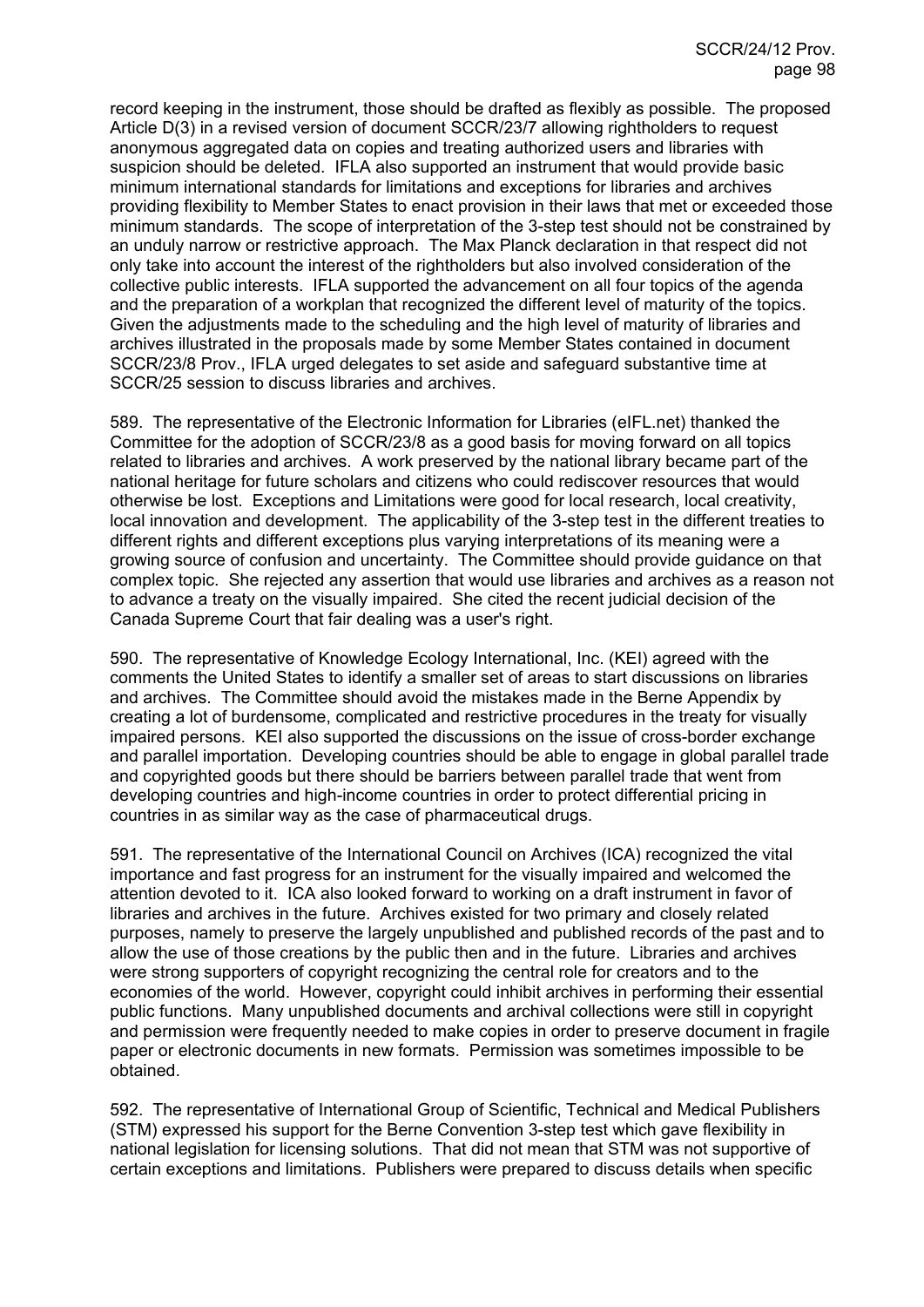solutions were sought in the context of special national circumstances. The Committee had to still reach a level of specificity in its discussions on limitations and exceptions for libraries and archives. Scientific and technical publishers operated in one of the most dynamic and innovative fields combining literary works and information technology. At the forefront of the electronic revolution, STM publishers continued enabling and shaping the information networks uses. The e-book market was growing and developing into various models of purchasing and lending. In that context, carefully crafted exceptions were a must to avoid preempting the future. The 3-step test had historically allowed a balanced approach and national problems were not sufficiently uniform to be tackled always in exactly the same way. Flexibility in whatever instrument was therefore vital. The public interest of access to information, research and education was best served by encouraging the creation of new publications, information services. It was second best to provide only for exceptions to existing and pre-existing materials.

593. The representative of the Library Copyright Alliance (LCA) expressed her appreciation for the thoughtful discussions regarding limitations and exceptions. LCA strongly opposed language in the proposed text for Article D of working document SCCR/23/7 regarding the provision of aggregated data to rightholders as it would invite publishers to second-guess the procedures of libraries as authorized entities to challenge the quality and quantity of the records kept or the appropriateness of transactions and to threaten litigation. Those record-keeping and reporting activities involved significant costs better spent on the provision of services and a burden that many libraries would decide not to take. Furthermore, with current technology there was no such thing as anonymous aggregate data, as several major privacy breaches occurred because people were able to reverse engineering the aggregated data to find out personally identifiable information. As to SCCR/23/8 regarding limitations and exceptions for libraries and archives, she believed the following issues should be emphasized: The right of libraries to lend works and the exhaustion of the distribution right upon the first sale of a copy regardless of country of manufacture, cross-border uses by interlibrary loan by libraries in different countries, the use of orphan works by libraries, broad library exceptions to prohibitions on the circumvention on the technological protection measures for educational use and digital preservation and library exceptions surviving contractual restrictions.

594. The representative of the Computer and Communications Industry Association (CCIA) welcomed the work of the SCCR in that important subject area. He was surprised by the interventions of the United States and the European Union Delegations objecting to the language proposed by Nigeria on Internet intermediary safe harbors. CCIA's view was that the language proposed was clearly logical and tailored specifically to the subject area. The empirical evidence was overwhelming. If a vibrant Internet with rich services of all kinds and opportunities for economic and social development was the objective, then safe harbors for intermediaries who made access to information possible was an absolutely indispensable foundation. Finally, with respect to the proposal to focus on a couple of issues, he suggested that the ultimate result of those discussions should be holistic and sustainable and supported IFLA's comments to have a work plan prioritizing the needs of the visually impaired.

595. The representative of the Centre for Internet and Society (CIS) associated himself with the statements made by IFLA, KEI, ICA, CCIA and CLA and commended the adoption of document SCCR/23/8. The Committee should pay special attention to ensuring that digital works and online libraries and archives, such as the Internet Archive, also received the same protection as brick-and-mortar libraries. The very narrow interpretation of the 3-step test was not supported by CIS as Member States should maintain flexibilities within exceptions and limitations instead of overly prescribe provisions full of procedures and specifications. Libraries and archives should enhance the value of the copyrighted works and exceptions and limitations helped libraries and archives in doing so. The sooner copyright holders tried not to muzzle libraries and archives, especially when it came to out-of-commerce works and electronic copies delivery in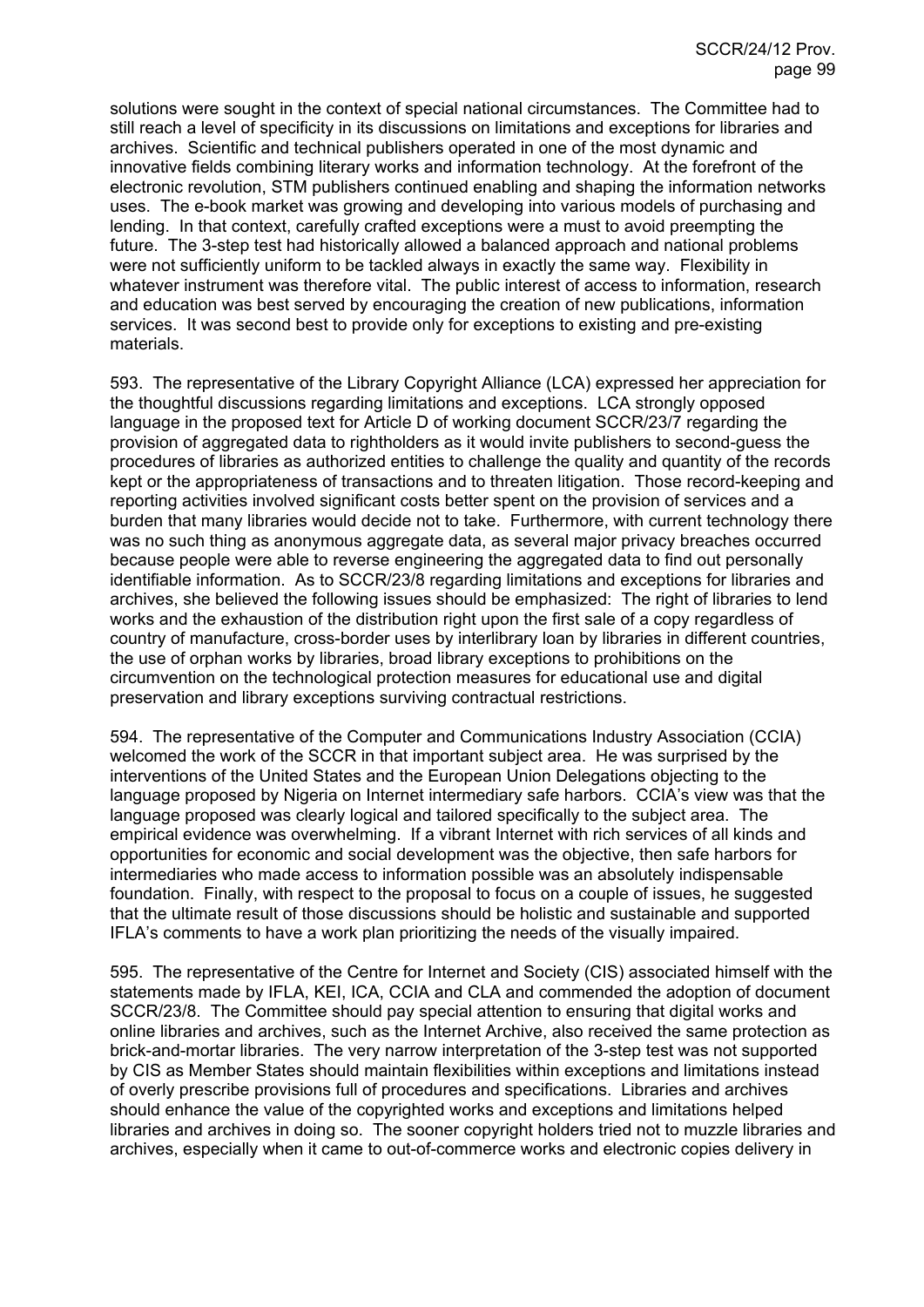developing countries, the better it would be for rightholders, their commercial interests as well as the global public interest.

596. The Delegation of the Canadian Library Association (CLA) noted the progress which had been made in advancing deliberations on establishing basic minimum standards for limitations and exceptions. Those topics would be most properly addressed in separate treaty instruments according to their level of maturity. While sufficient time should be allocated in each area to advance deliberations, it was important that there would be agreement at the SCCR on a recommendation to the General Assembly on a treaty instrument for visually impaired persons. A ruling of the Canada's Supreme Court read that "the fair dealing exception, like other exceptions in the Copyright Act, is a user's right in order to maintain the proper balance between the rights of a copyright owner and users interests". While eagerly awaiting the deliberations on limitations and exceptions on libraries and archives, CLA urged delegates to move on a recommendation on a treaty instrument for the print disabled.

597. The representative of the International Publishers Association (IPA) referred to the statement of the Delegation of Kenya on libraries and archives, which was a very good description of the relationship between rightholders and publishers. Libraries were the most important customers for many publishers and in many regions for all publishers. He supported the proposal of the United States Delegation to tackle certain issues first, out of the 11 topics on libraries and archives. Not all of the 11 topics on libraries and archives were under the same constellation. Some of the topics actually affected the business relationship between libraries and rightholders, and the work of the Committee should focus on topics which were not part of that library-publisher relationship. In doing so, two things should be kept in mind. Firstly, that the public interest was on both sides, both in showing that the libraries could serve their purpose but also in ensuring that rightholders could provide their content to libraries. Secondly, each of those topics should start with an intensive information sharing and an intensive evidence-based discussion about what the issues were, where the problems lied and what the cause of that was.

598. The representative of the Motion Picture Association (MPA) supported a balanced and workable system of copyright including not only strong exclusive rights but also exceptions and limitations for libraries and archives. MPA member companies had agreements with film archives around the world and recognized in particular the importance of film preservation. Digital exceptions did not exist in a vacuum but needed to have digital rights in place. The exercise on exceptions and limitations for libraries and archives must be informed and respect the international copyright framework including the 3-step test. MPA also stressed the importance of discussing the issue of ISP privileges, sometimes referred to also as safe harbors.

599. The Chair noted that there were many suggestions from a number of delegations on trying to tackle the discussion on specific items on specific topics.

600. The Delegation of Algeria asked whether the Committee would be starting a discussion cluster by cluster.

601. The Chair answered in the positive.

602. The Delegation of South Africa thought it could not prioritize the topics in SCCR/23/8 Prov. without having a previous discussion. It asked whether museums should be included in the future work in addition to libraries and archives.

603. The Chair recalled he had made suggestions on how to proceed. If delegations wanted to make progress, they should state their position on specific topics.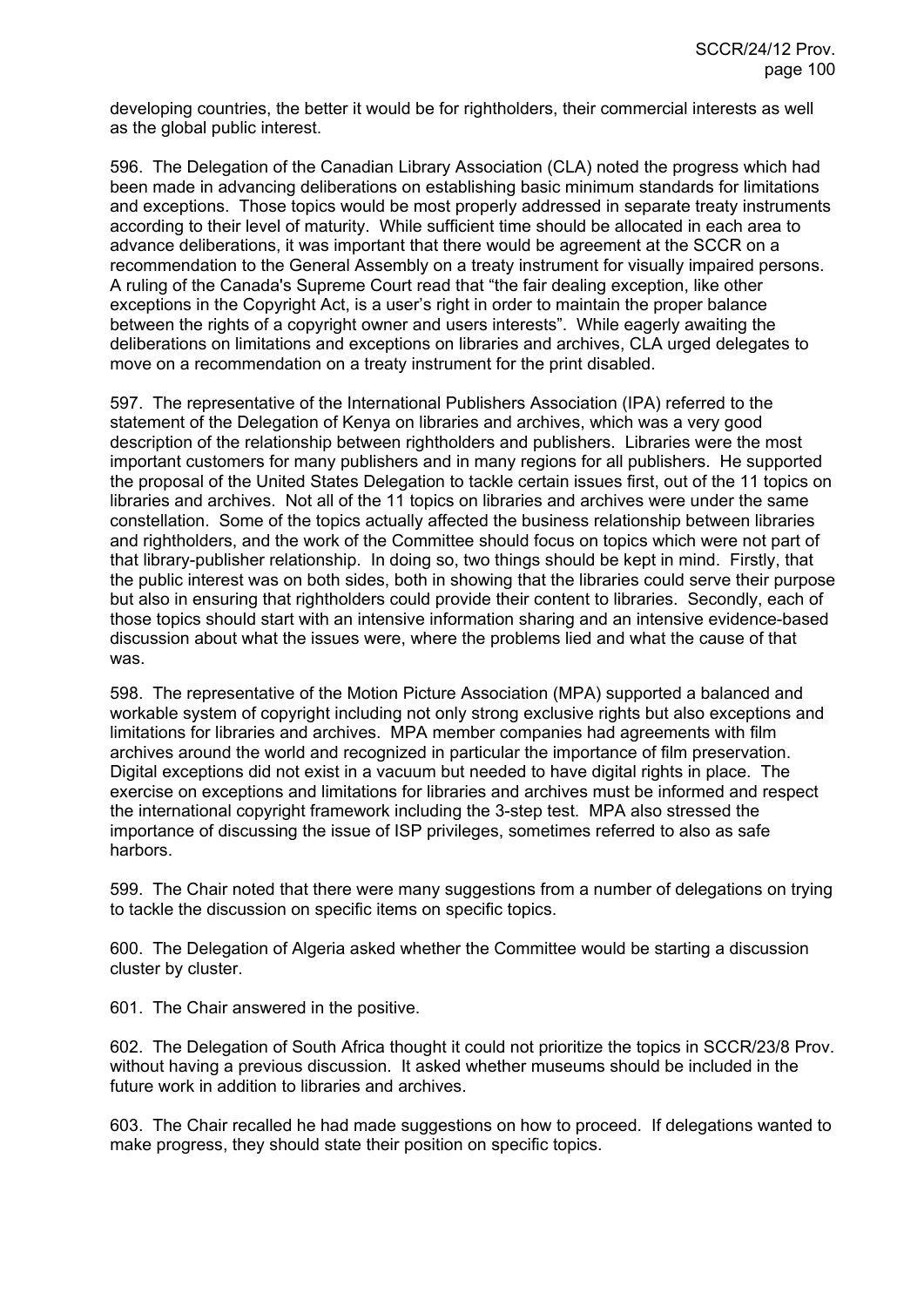604. The Delegation of Egypt asked whether the new proposals made by its Group had been included in the adopted working document SCCR/23/8.

605. The Chair replied in the positive.

606. The Delegation of the United States of America asked the Delegation of Egypt to repeat the new proposals.

607. The Delegation of Egypt answered that the new proposals dealt with in particular with the issue of topic 3, repositories of accessible works; topic 8, limitations for libraries and archives; and topic 11, right to translate works.

#### **ITEM 5: LIMITATIONS AND EXCEPTIONS: EDUCATIONAL AND RESEARCH INSTITUTIONS (continued)**

608. The Chair referred to item number 5 of the Agenda on educational and research institutions. It had been agreed that the Friends of the Chair would work on compiling the various textual suggestions put forward by the Committee. He invited the Secretariat to report on the outcome of the work undertaken.

609. The Secretariat reported that the Friends of the Chair had met twice and explained the structure of the draft working document that had been distributed.

610. The Delegation of Indonesia was of the view that the comments made by various delegations on the diversity of topics should be separated from the actual text-based proposals.

611. The Delegation of the Islamic Republic of Iran, on behalf of the Asian Group, requested that the textual comments be separated from legal textual proposals. That practice was fully compatible with the General Assembly mandate which called for text-based work. It was regrettable that the text as it stood then was very confusing. If delegations were committed to work on the equal basis, they should present the Committee a meaningful workable document.

612. The Delegation of India was in full agreement with the statement made by the Delegation of the Islamic Republic of Iran on behalf of the Asian Group. The normal textual comments should be in the footnotes and any general comments should be at the end of the document. Otherwise it would be very difficult to understand the document. As done for the library and archives document, Member States could give any correction or comments on the education document when adopting it as a working document in the SCCR/25 session to be held in November 2012.

613. The Delegation of the United States of America took note of the concerns expressed by the Delegations of India and the Islamic Republic of Iran. The Delegation agreed in spirit to make the document workable as a working document. There were still three pending things. One was the structure of the document. Another was the title of the document. And the third thing was how the document would be addressed in the conclusions.

614. The Delegation of Egypt noted the statements of other delegations and reminded the Committee that the African Group wanted to work towards separating the textual proposals from comments on the textual proposals. While it thanked the Friends of the Chair, the Chair and the Secretariat for the effort exerted in the process, it said the compilation was complex and the structure was not clear. There was a start with some subtitles referring to generally applicable considerations, underneath proposals represented and then topics and then followed by general comments and those topics. There was integration between the comments, general comments, and the topics and textual proposals, complex to the extent that it was difficult to deal with them.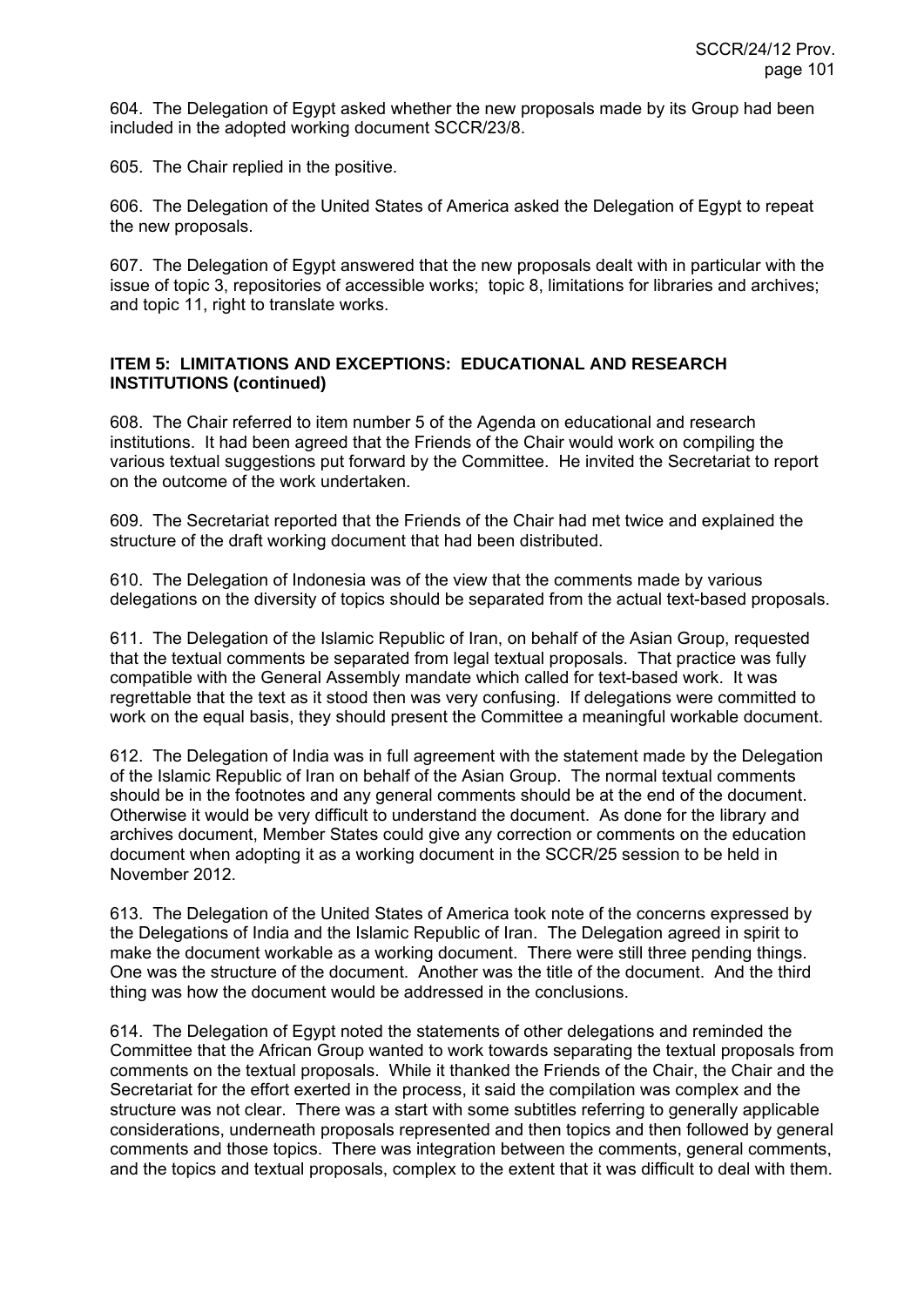It also noted that while some paragraphs were titled proposals, they were in fact either expression of positions or explanation of their national experience. Those issues needed to be separated. As India stated, the document should start with the textual proposal itself and then if there were any specific comments to it, they could be captured as part of footnotes or in a separate part appended to the document. It also noted the three issues highlighted by Indonesia and the United States the title, the structure and the conclusion and agreed that more discussion was needed

615. The Delegation of the European Union and its Member States agreed that the provisional working document was an effort to try to get some structure that would help discussions, but there was a lack of clarity of parts of it. It reminded that they were under mandate to discuss on the basis of text-based work and it suggested avoiding creating new categories of text-based work such as legal texts or proposals. The mandate was text-based work and each Member State had its prerogative to decide in which form to provide such text-based contributions to the work. In that respect, it recalled the importance of the point of the equality, which had been raised by many delegations. Regarding the lack of clarity, for instance on page 17 of the document, under the section "Uses" and under the subsection "outside classroom", there were references to limitations such as recordings of works made by Broadcasting Organizations, reverse engineering or the decompilation for the purposes of interoperability or transmissions in a network between third parties by an intermediary; and those were clearly not necessarily related to educational research and there were similar concerns related to other parts of the document. The Delegation suggested identifying subjects to discuss in a similar way used for the document on libraries and archives.

616. The Delegation of Cameroon stated comments should be removed and a working text should be adopted.

617. The Chair recognized that more work was needed on the document, as it was a compilation of everything the Secretariat had received, organized under the different topics. He noted the suggestion made by the Islamic Republic of Iran, India and the African Group to have some informal discussion on the matter of structure of the document.

### **ITEM 7: PROTECTION OF BROADCASTION ORGANIZATIONS (continued)**

618. The Chair reminded Member States that the previous day the Committee considered the Chair's non-paper, revised after consultations. The question was put to the Committee as to whether the Chair's non-paper could be adopted as a working document for future work of the Committee on the subject of protection of Broadcasting Organizations. There had been broad consensus for the adoption as a working document, although there was an objection from one delegation. He also informed the Committee that during informal consultations, the consensus was still very strong. The Chair finally proposed to have the adoption formally done in plenary.

619. The Delegation of India expressed deep appreciation for the efforts undertaken by South Africa and Mexico and on the other hand by Japan. It reminded that it had made a request that the clarifications given as a response to the non-papers should actually be brought up in the text of the working paper. In addition, if the text was going to be adopted as a working paper the text needed to be discussed and a number of issues needed to be clarified; but primarily the Delegation requested that the footnotes which were reflected in the document be brought up in the text because they were essential.

620. The Delegation of the United States of America supported the request of the Delegation of India to move the footnotes up into the body of the text, in the interest of consensus and the ability to move forward in a constructive way.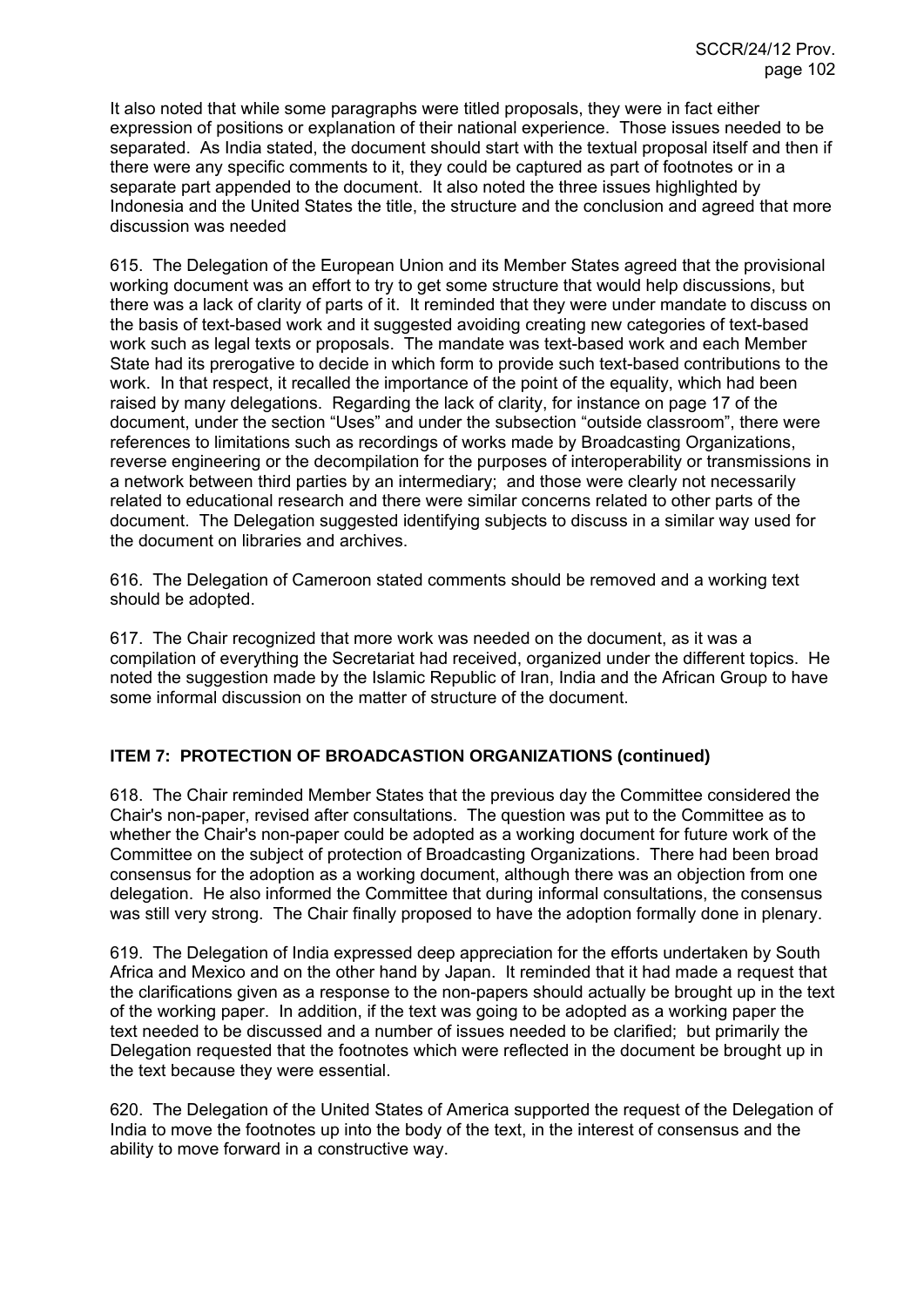621. The Delegation of the Islamic Republic of Iran understood that the document was still open for any kind of suggestions, even if proposed at a later stage.

622. The Delegation of Brazil supported the inclusion of the textual suggestions by India in the text. Regarding the procedure, it asked whether after the adoption by the Committee, the document would be open for comments by delegations for a period of time just like it had happened in the past.

623. The Delegation of Switzerland expressed some concerns on how the work had been carried out. Working methods were decided and should be respected. Decisions taken could not always be questioned. Without expressing a preference on the inclusion or not of new text, it noted that an agreed basic text should be understood as the basis of developing negotiations.

624. The Delegation of Japan reminded the meeting that it was important to have progress towards the Treaty and to focus the discussion on substantial issues such as scope of application in relation to the mandate of 2007 General Assembly. It emphasized the importance to start that substantive discussion as soon as possible. Member States could discuss substantial issues based on any document regardless of the nature of the document as long as that document was well organized. The Delegation also pointed out that the document should be open for further contributions as other delegations required.

625. The Delegation of Nigeria supported the proposal by India in the interest of consensus and moving the process forward. It was helpful to add those comments into the text so that everyone's views could be meaningfully discussed.

626. The Delegation of the European Union and its Member States shared the concern of those that believed little technical discussions took place. In order to reach a consensus helping the future work, it supported the request by the Indian Delegation to have its comments reflected as well in the working document. It was also understood that the document remained a working basis to which all Member States could contribute with further suggestions.

627. The Delegation of Mexico thought that the contributions made to the Committee had been very valuable and many delegations had shown their interest in the document. It believed that in order for all delegations to be able to consider that on an equal footing, the document had to be adopted by the Committee and then be open for receiving comments from each and every one of the delegations. In conclusion, the Delegation believed it would be very prudent to adopt the document and then proceed to comment.

628. The Delegation of South Africa, without opposing the views expressed by other Member States regarding the inclusion of India's comments on the text, said that it was important to establish clear working modalities and then stick to them. Because the document was not final and Member States were still able to make suggestions. Every Member State that was in the room was given an opportunity to present any other proposal and it was clear that once approved the document was going to be object of further comments and negotiations.

629. The Chair noted there was consensus to adopt the Chair's non-paper as a working document and of course to meet the request by India. The textual proposals in the footnotes were going to be included in the body of the document. The document would then be posted on the Web site. The Chair also said it was understood that the document remained open for comments and proposals.

630. The Delegation of India thanked the Chair for being considerate. The document by way of a working paper would then reflect a balance between the different positions expressed. The Delegation of India suggested that the deadline of September 30, 2012 be fixed for any further textual comments for the educational exceptions and also for Broadcasting Organizations.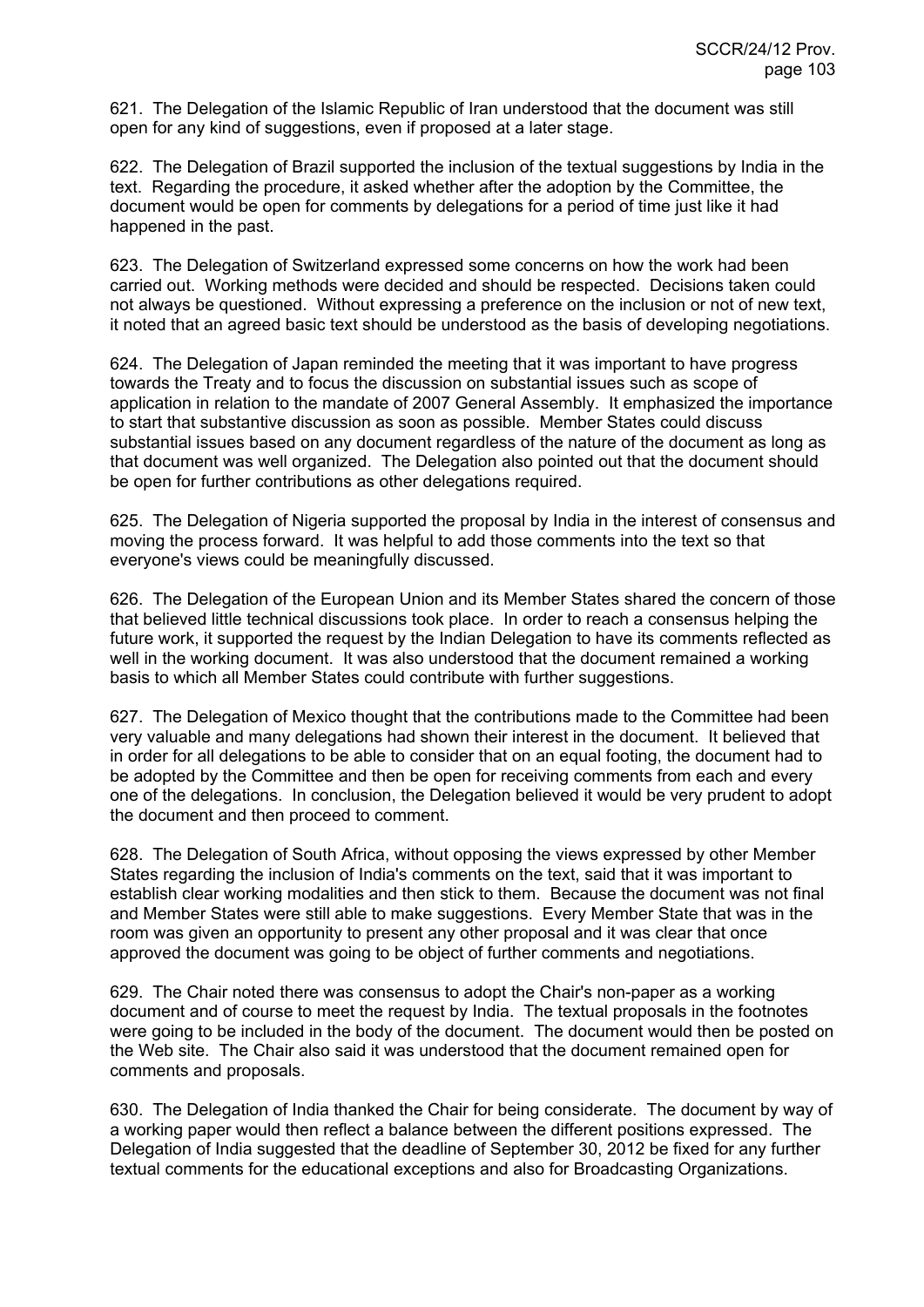#### **ITEM 6: LIMITATIONS AND EXCEPTIONS: VISUALLY IMPAIRED/PRINT DISABLED PERSONS (continued)**

631. The Chair presented the revised Working Document on an International Instrument on Limitations and Exceptions for Visually Impaired Persons, Persons with Print Disabilities. He recalled that in plenary Member States presented textual proposals to document SCCR/23/7. Those textual proposals were compiled in a separate paper, which formed the basis of discussions in the informal setting. The informal discussions looked at each and every textual proposal that was put forward; in some cases, language was developed with brackets or without brackets in some instances. The idea was to incorporate the textual suggestions that had been made by various delegations into the body of the document so as to facilitate the revision. In the informal discussion, participants went through substantially all the proposals except for the preamble and the definition of a reasonable price for developed countries and reasonable price for developing countries which was an issue which still remained open. The document reflected the discussions that took place in the informal discussions.

632. The Secretariat clarified that the document reflected the informal discussions that had taken place during that meeting. It was still a provisional working document and hopefully it was going to be adopted as a working document of the Committee. For the preamble, as requested by delegations and because no discussion took place in the informals, the original language was left followed by the new proposals from Member States made in the plenary. Starting with Article A on the definitions, where there was discussion and bracketed text was agreed upon, it was kept in that form. For instance, for the definition of work, the bracketed parts included a number of suggestions. Obviously more work was needed on bracketed parts. In some cases, alternatives and also additional proposed articles could be found. When there was no discussion, the language of document SCCR/23/7 was left.

633. The Chair requested Member States to adopt the document as a working document considering the amendments and the revisions made.

634. The Delegation of the Islamic Republic of Iran believed it was a good basis for future negotiations and that represented a good example to understand the meaning of text-based work, which shall be also replicated for other exceptions and limitations, according to the principle of equal value and equal importance agreed upon in SCCR/21.

635. The Delegation of Egypt requested some time to work on the document with experts before providing a definitive answer.

636. The Delegation of India appreciated the collective efforts and agreed to adopt the document.

637. The Delegation of Australia was favorable to adopt the document but pointed out there were a few areas which might need a little clarification as for example the alternatives under Article F.

638. The Delegation of Peru supported the adoption of the revised document as a working document for future negotiations.

639. The Delegation of Australia noted that a topic linked to Alternative C was a fully alternative proposal to the first three paragraphs. Once that was made clear it did not have problem in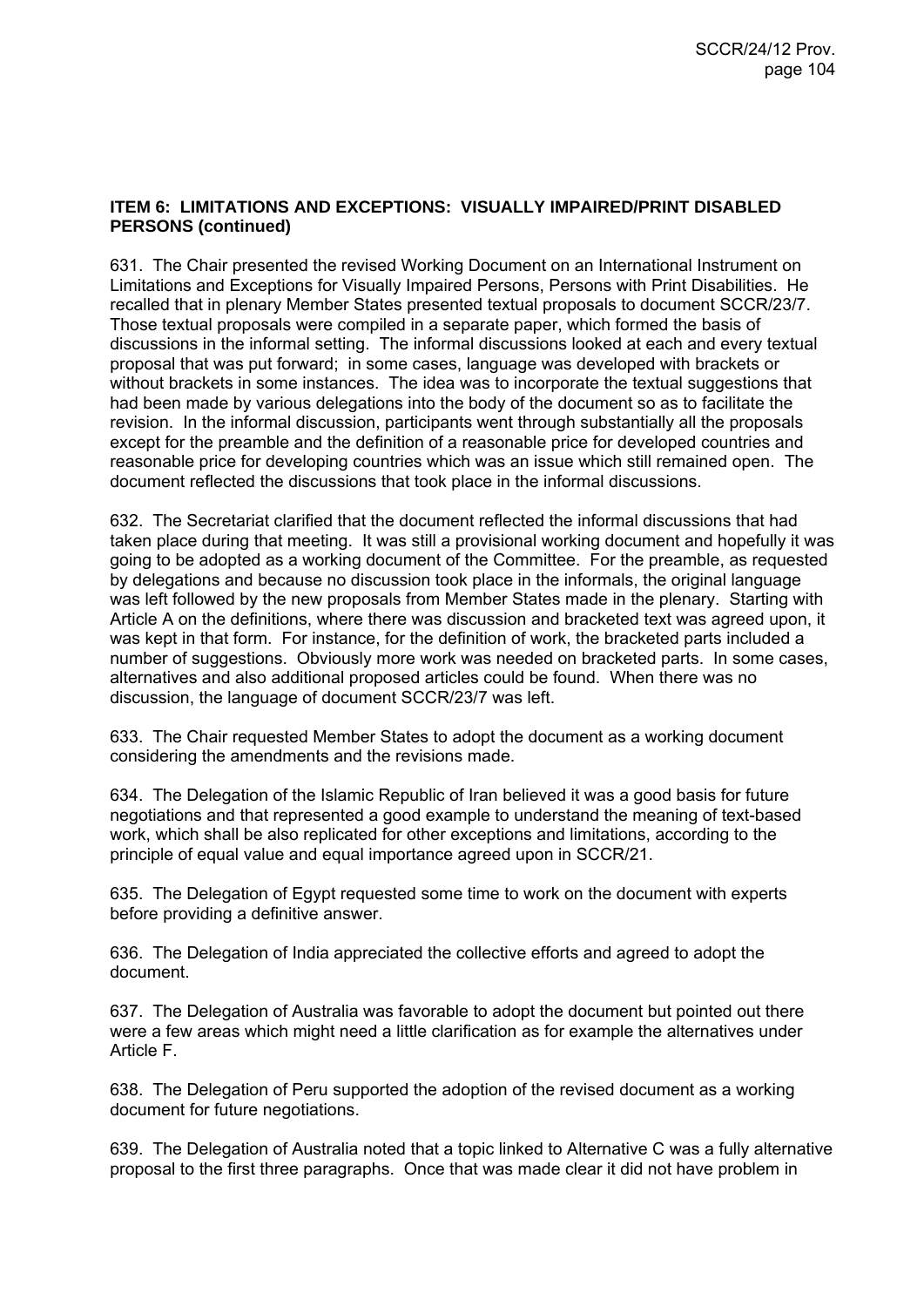supporting the adoption of the document.

640. The Delegation of the United States of America believed the document was a good basis for a working document for the Committee. It was mindful of the request made by the Delegate of Egypt, and that Delegation would need some time to review the document, it was acceptable. It also asked the Chair to entertain to the Committee the question of whether or not everyone was comfortable with the substitution of the preambles.

641. The Delegation of Chile said excellent work was done throughout the week and it was ready to support the adoption of the document. It stressed the importance of going towards convergence instead of creating new options and brackets.

642. The Delegation of the European Union and its Member States joined those that considered that the document should be the basis for future discussion and therefore supported its adoption. It was flexible to allow some time to review the document in case there was any representational mistake as identified by the Australian Delegation. It believed there were more brackets than necessary; the Delegation also reminded delegates that it was necessary to make an effort to converge on the text and not to add new issues or new matters for discussion.

643. The Delegation of Switzerland agreed to adopt the document and thanked the Chair for having facilitated such speedy progress. It was important to move towards further convergence and not to add new topics to the instrument.

644. The Delegation of the Islamic Republic of Iran, with regard to the question raised by the United States of America, clarified that since it did not have chance to review alternative texts in brackets, maintaining the original text of SCCR/23/7 was appropriate.

645. The Delegation of Brazil recognized the very positive, strong and constructive commitment of all delegations in trying to find convergence and solutions for the issues under discussion. Brazil supported the adoption of the document as a basis for future work and hoped that that work would pave the way for a diplomatic conference.

646. The Delegation of China expressed support for the adoption of the document as a basis for future work on the subject. China appreciated the engagement and the results achieved during that session, which reflected the spirit prevailed at the Beijing Diplomatic Conference. It thanked all delegations for the flexibility and the constructive proposals tabled.

647. The Chair thanked the delegations for the extensive support for the adoption of the document and noted the request made by the African Group to have some time to review it. He therefore suggested dealing with other issues before start with the conclusions.

648. The Chair brought the attention of the Committee to the Fifth Interim Report of the Stakeholder's Platform included in document SCCR/24/2 and requested the Committee to take note of that document.

649. The Chair reminded the Committee that the African Group had requested time to look at the document on the Visually Impaired Persons and asked whether a decision was taken.

650. The Delegation of Egypt informed that the African Group agreed to adopt the document as the basis for future work on that item.

651. The Chair declared the Working Document on an International Instrument on Limitations and Exceptions for the Visually Impaired Persons, Persons with Print Disabilities adopted by the Committee. He opened the floor to NGOs for interventions.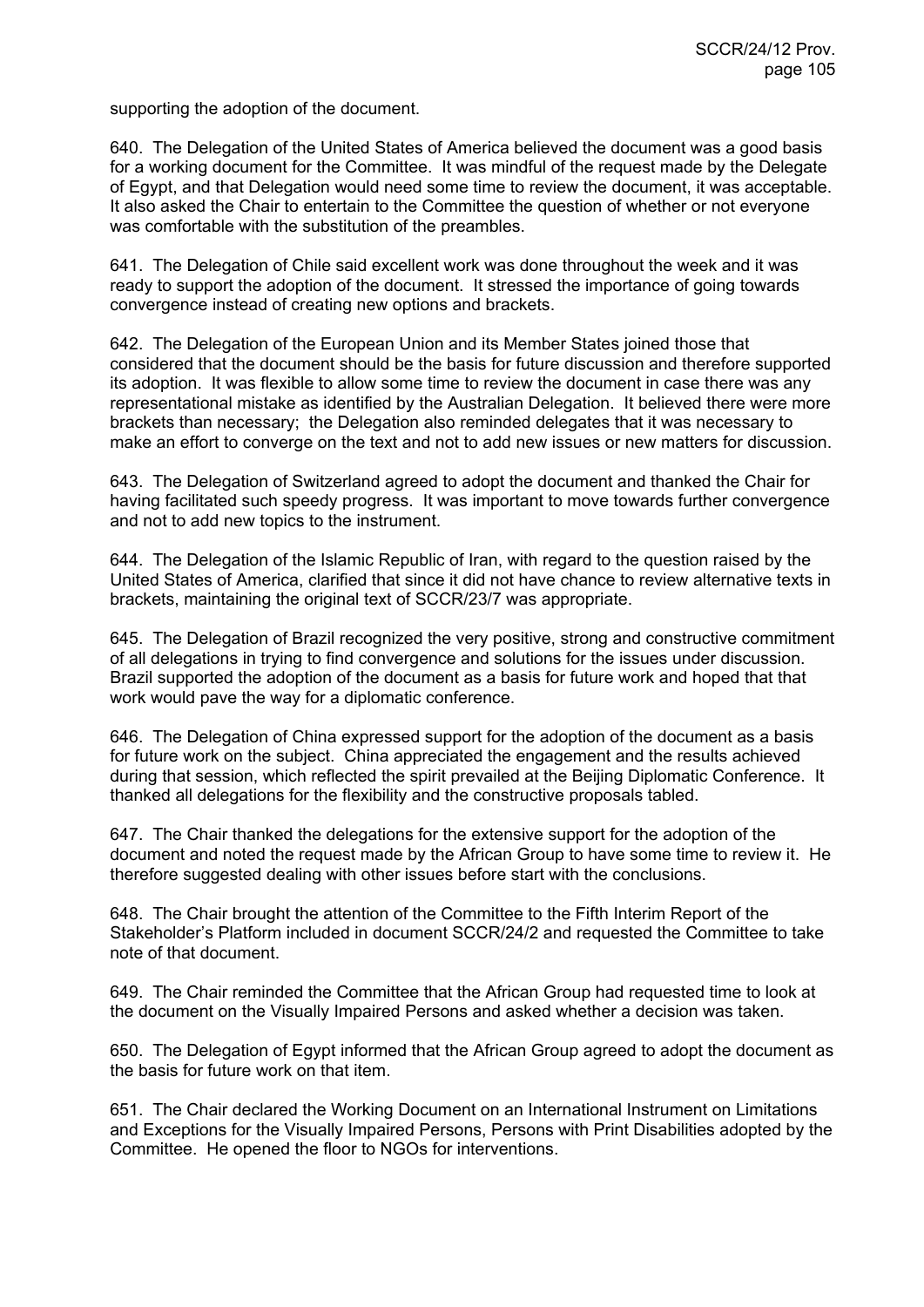652. The representative of the World Blind Union (WBU) said that the blind people of the world had been watching and waiting for the issue of access to information to be addressed by the Committee for many years. In recent meetings of the SCCR there had been a recognition that it was an urgent issue and one that needed to be solved. The representative was pleased at the start of SCCR 24 to sense the air of enthusiasm, collaboration and willingness to work together to finalize the text on the document. In the opening statements the vast majority of Member States said they hoped to reach an agreement on the text at that session and to achieve a call for a diplomatic conference. WBU acknowledged the comments made by IFLA recognizing the very important role libraries played in the access to information for people who were blind or had a print disability. As it was not under discussion what kind of instrument was appropriate to solve the issue of audiovisual performances or broadcasting organizations, the blind deserved nothing less than a Treaty. Many Member States had signed and ratified the Convention on the Rights of Persons with Disabilities, therefore they had an obligation to make that Convention a reality and that treaty was putting human rights into action. It was time to recommend the convening of a Diplomatic Conference

653. The representative of Inclusive Planet (INCP) said that the concerns of persons with print disabilities and the urgency for the treaty had been discussed for few decades. The representative observed that those Member States that were opposing the Treaty did not recognize that it was no longer possible to treat the concerns of the developing countries at that time in the same way that they were treated in the past, because civil society in developing countries had gained power to defend their position. If the WIPO was to have any relevance in the coming years and any progress had to be made on any issue in the future, developed countries had to realize that. There was no better issue than the visually impaired for the developed world to demonstrate that they were concerned about the problems of the rest of the world.

654. The International Publishers Association (IPA) welcomed the adoption of the current working document as the basis for the conclusion of the discussions for an international instrument and hoped that all the remaining issues would be resolved with expediency. The international publishing community was very much interested and supported all methods that could be used to improve access for persons with print disability.

655. The representative of the Royal National Institute of Blind People (RNIB) urged one more time the Committee to agree on a binding and effective treaty to assure that blind and other print disabled people could access books thanks to national exceptions and cross-border exchange. Everyone agreed that a law was needed to address the issue. RNIB did not understand how people could still discuss on the nature of the instrument to achieve. As regarding other issues, such as broadcasting, a treaty was the answer. That decision process was non-sense and extremely slow. Regarding the substance of the text, RNIB agreed with the library community that libraries must be considered as bona fide authorized entities, as their services to blind people were too important to be ignored. In addition, regarding the fact that the EU would like wording in the text to say that the new law would have to be subjected to the three-step test; the representative asked whether the EU believed the exceptions included in the text were not meeting the three-step test requirements. Such a significant caveat could create great uncertainty and hamper, not improve access for the visually impaired. RNIB urged the Committee to finalize an effective and binding text, to agree it should be a treaty and to agree to recommend to the General Assembly to convene a diplomatic conference in 2013.

### **ITEM 8: CONTRIBUTION OF THE SCCR TO THE IMPLEMENTATION OF THE RESPECTIVE DEVELOPMENT AGENDA RECOMMENDATIONS**

656. The Delegation of Brazil on behalf of the Development Agenda Group (DAG) expressed its satisfaction with the progress made in all areas of the SCCR during the session, and in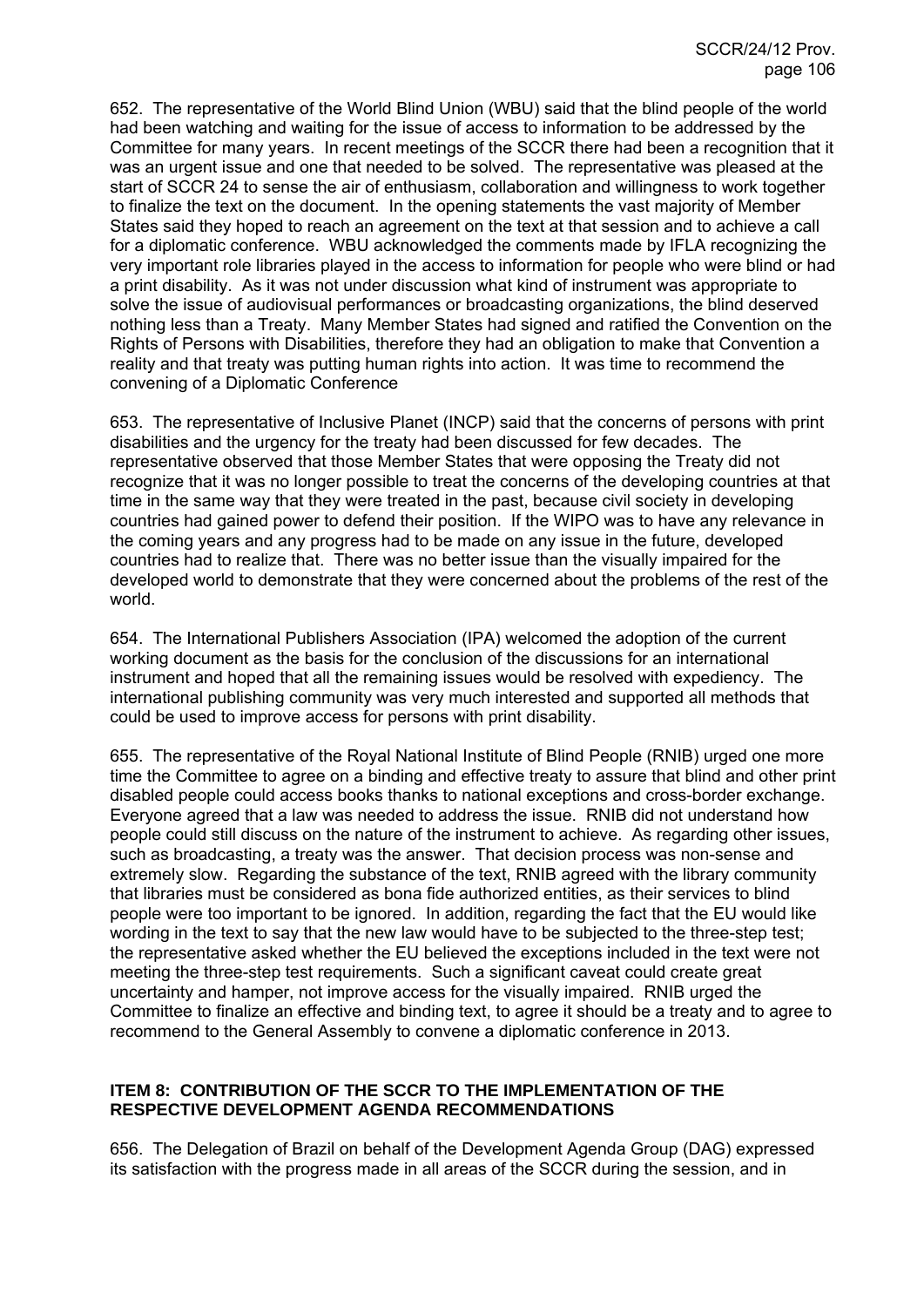particular the progress achieved in the agenda of limitations and exceptions. The work program adopted in SCCR/21 could be considered one of the most important contributions of the SCCR to the implementation of the 45 Development Agenda recommendations. The SCCR was on the right path and should be seen as a model to other bodies in terms of implementation of the coordination mechanism and the attention given to Cluster B of the Development Agenda recommendations. The work program represented a very important contribution to the mainstreaming of the Development Agenda recommendations, because it provided a normsetting mandate taking into account the development needs and contributions to a more balanced Intellectual Property system in a very pragmatic way. The DAG highlighted the value of copyright in encouraging creative cultural developments; at the same time it also recognized the need to establish limitations and exceptions in key areas, with a view to strike the necessary balance in the IP system to ensure that those rights do not adversely affect access to knowledge and culture to disadvantaged segments of the population, especially those in developing countries. The Group was encouraged by the progress made during the session towards the conclusion of a Treaty for the benefit of visually impaired persons and it was ready to engage in negotiations on international instruments for libraries and archives, teaching and research institutions and persons with all disabilities with the same enthusiasm and commitment. Those areas also demanded effective and concrete results. The DAG was convinced that appropriate limitations and exceptions for those beneficiaries played an important role in the promotion of cultural and economic development, not only for developing countries but for all WIPO Member States. One of the key lessons learned during the negotiations was that all WIPO membership could benefit from the results arising from a balanced and fair copyright system. The DAG also commended the efforts being made towards the conclusion of a treaty on the protection of broadcasting organizations. Progress had been made and further work still remained to be done on substantive issues, taking into account the 2007 WIPO General Assembly mandate and the Development Agenda. In terms of process, the need to conduct the discussions formally was emphasized, even though informal consultations were also needed. In that regard, it recalled Recommendation 44 which dealt with the need to consult formally and informally in an inclusive and transparent manner. Because that session had been conducted mainly in an informal manner, it considered that such Recommendation should be observed when conducting discussions within the SCCR. The successful conclusion of the Diplomatic Conference of Beijing, which resulted in a new Treaty on audiovisual performances, was made possible due to the constructive engagement and productive efforts of all Member States. The DAG was satisfied by the inclusion of a clause in the preamble in the treaty referring to the importance of the Development Agenda recommendations adopted in 2007 by the General Assembly. It was meaningful that the first international instrument to be created after the adoption of the Development Agenda recommendations contained such a reference. It hoped that future WIPO instruments would also be fully consistent with the 45 Development Agenda recommendations, especially those provided by its Cluster B.

657. The Delegation of the Islamic Republic of Iran associated itself with the statement of Brazil on behalf of the Development Agenda Group. Development objectives lie at the heart of the SCCR and the 45 recommendations of WIPO Development Agenda were immediately relevant to its ongoing work and already integrated therein. It was pleased to see the valuable work of the SCCR taking into account various Development Agenda recommendations especially in the area of norm setting as stipulated in Cluster B. WIPO norm setting activities on all aspects related to exceptions and limitations, namely visually impaired persons, libraries and archives, and educational and research institutions, could be supportive of the development goals of Member States and had direct linkages with their development. Therefore, it welcomed the commitment of the SCCR to develop a comprehensive and inclusive framework in its work plan agreed upon at the 21st Session of the SCCR. The approach should be continued to reach tangible results in all areas. While acknowledging the importance of copyright for creativity, the Delegation attached great importance to the issue of exceptions and limitations to copyright and related rights which had an outstanding role in upholding the public interest and essentially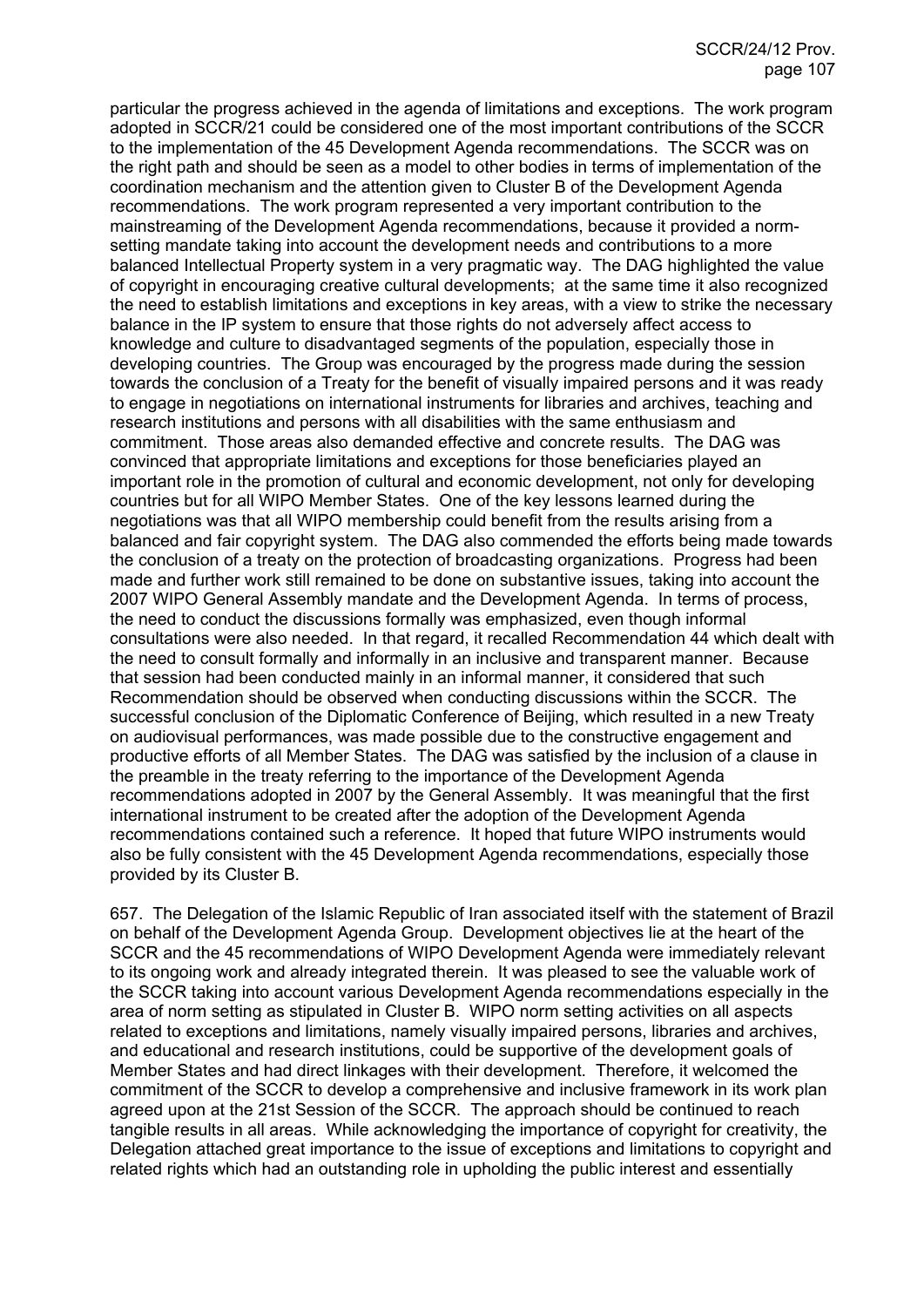contributed towards achievement of the development goals. Exceptions and limitations allowed governments to strike the necessary balance in their Intellectual Property systems to ensure that those goals did not affect access to science and knowledge for their population. In that context, the Delegation attached great importance to the limitations and exceptions for people with disabilities including the visually impaired. It committed to establish a strong Treaty to ensure sustainable accessibility for blind persons to copyrighted works and was happy to see significant progress in the text and towards holding the diplomatic conference; it looked forward to similar progress being made with regard to libraries, archives and education and research institutions as outlined in the SCCR work program. It hoped that the Development Agenda recommendations, especially those pertaining to norm setting in Cluster B, would be fully taken into account while negotiating various treaties in that Committee. Broadcasting also played an important role in the social, cultural and economic development of all countries, but particularly in developing countries. The protection of rights of broadcasting organizations could help broadcasters in developing countries to rely on their national or local TV programs and audiovisual productions; that could assist the industry in the developing country to produce original TV and radio programs compatible with their local, traditional and cultural values. If the industry was not supported sufficiently by updating their existing rights in the platforms, only powerful broadcasting organizations could continue to survive. It was confident that the new treaty on protection of broadcasting organizations as it was decided by the WIPO General Assembly in 2007 would be a balanced approach to help promotion of cultural diversity in that leading world industry. It invited the Secretariat to enhance its technical assistance activities for developing countries to assist them in using appropriate limitations and exceptions in favor of the public interest, including making appropriate amendments in their national laws. It also requested the CDIP to come up with projects on the best practices on the effectiveness of limitations and exceptions in developing countries with the view of enhancing the capacity of Member States to benefit from limitations and exceptions.

658. The Delegation of Egypt on behalf of the African Group said that the implementation and mainstreaming of the Development Agenda recommendations in all areas in WIPO was of great importance. The SCCR made significant progress in the past year in addressing the three main substantive agenda items, including limitations and exceptions, audiovisual performances and protection for broadcasting organizations. The group was pleased to see the work of the Committee continuing to be guided by the Development Agenda principles, especially regarding innovation, creativity, public domain and norm setting. The Beijing Treaty on Audiovisual Performances was the first treaty to be concluded after the adoption of the WIPO Development Agenda and had clearly recognized the importance of its recommendations as an integral part of WIPO's work. Negotiations on copyright exceptions and limitations were also progressing, especially towards a Treaty for VIP. In that regard it supported the statement made by the WBU. It was crucial that the SCCR continued to work in accordance with the Development Agenda recommendations so that norm setting activities were inclusive, member-driven, took into account different levels of development, and were aligned with the principle of WIPO neutrality. The international copyright system was making contributions to important public policy objectives such as education, especially to support the development goals agreed within the United Nations system in accordance with recommendation 22, as well as to preserving the human rights of visually impaired persons' access to information and knowledge. Most importantly the international copyright system was contributing to the preservation of human heritage and knowledge through supporting the role of libraries and archives. The African Group believed that SCCR future work should be guided by recommendation 21 to ensure that WIPO shall conduct informal open and balanced consultations prior to any norm setting activities through a member-driven process, while promoting the participation of experts from Member States, particularly developing countries. In addition, its collective objective should remain seeking to achieve the right balance between the protection of moral and economic rights of writers, creators and innovators and the need that their works were accessible so that they could contribute to overall human development, progress, and accumulation of knowledge.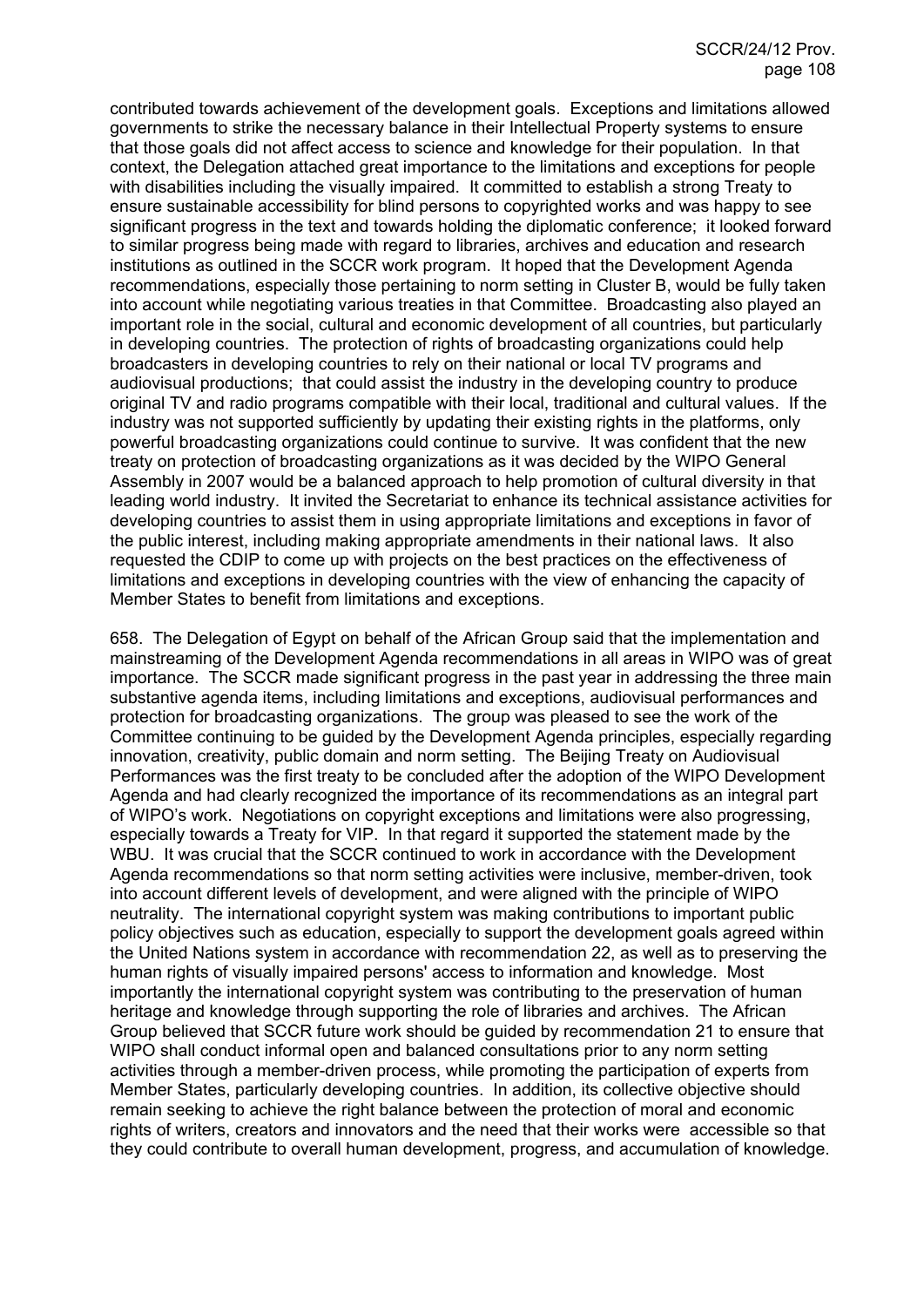659. The Delegation of South Africa associated itself with the statements made by Egypt on behalf of African Group and Brazil on behalf of the Development Agenda Group. South Africa attached great importance to the WIPO Development Agenda and was interested in promoting the mainstreaming of the Development Agenda recommendations in all WIPO activities. It was pleased that the Committee was going to be reporting to the General Assembly for the second time on its contribution towards implementation of the Development Agenda. However, it reiterated its preference to have the issue as a standing agenda item in the SCCR sessions preceding the General Assembly. The SCCR was currently engaged in norm-setting activities pertaining to limitations and exceptions for libraries and archives, educational and research institutions, and for visually impaired persons as well as for the protection of broadcasting organizations. It attached significance to the implementation of Cluster B recommendations on norm setting in relation to the work of the Committee, especially the principles outlined in recommendation 15. The work of the Committee on limitations and exceptions should be viewed within a broader international development agenda. There were three years until the review of the Millennium Development Goals, and the work of the Committee could provide clarity on the potential role Intellectual Property could play in advancing the MDGs related to education. Although the Committee would not be in a position at that stage to submit recommendations, at least for its Delegation achieving a legally binding international instrument on all limitations and exceptions was important. South Africa noted that significant progress had been made especially on the issue of visually impaired persons. South Africa was pleased that the 23rd and the 24th session of the Committee advanced work on limitations and exceptions and it urged the conclusion of all instruments at the earliest possible time. It would be prudent for the Committee to convene a diplomatic conference in 2013 to develop a Treaty on limitations and exceptions for visually impaired persons. For South Africa the pursuit of the protection of broadcasting organizations was a national imperative central to the development of the creative industry, in particular the cultural industry. It realized that the Treaty on the protection of broadcasting organizations had been a challenging endeavor, but one that eventually needed to be accomplished in order to curb the scourge of signal piracy and its associated socioeconomic impact. It welcomed the progress that had been made in terms of expediting the progress towards the completion of the treaty, particularly the informal consultations held in November 2011 aiming at reviving interest on that issue. The Delegation had benefited substantially from interacting with interested Member States and other stakeholders on the issue in the spirit of the Development Agenda. It was ready to continue to work in close cooperation with a range of stakeholders for the successful conclusion of the treaty on protecting broadcasting organizations in the near future. Its preference was to have a diplomatic conference convened in 2014 to adopt the treaty. South Africa recognized that the Committee was able after a decade to resolve issues that stalled the adoption of the Treaty for the protection of audiovisual performances. It was pleased that the Treaty was eventually adopted in Beijing in June 2012. It was worth noting that it encompassed provisions striking a balance between the interests of rightholders and the public interest. It noted that the outcomes of Beijing were already having a positive impact on the remaining issues being discussed in the Committee. To make sure that the Beijing spirit did indeed affect the work of the Committee, a clear and shared vision of the scope and expected outcomes was needed. Therefore, a work program providing clear guidelines on the future of the Committee was highly desirable. The program must be guided by the principle of equal treatment of issues, taking into account their different levels of maturity. The Delegation of South Africa was ready to engage proactively and constructively in ensuring that the development issues in the agenda of the Committee received the priority and attention they deserved.

660. The Delegation of India joined the distinguished Delegations of the Islamic Republic of Iran, Egypt, and South Africa in supporting the statement of the Development Agenda Group. The Development Agenda recommendations had achieved recent success in the Beijing spirit when Member States included the paragraph on the Development Agenda in the preamble of the new Treaty. It recalled the importance of the success of the United Nations Millennium Development Goals and linked it to limitations and exceptions for educational institutions and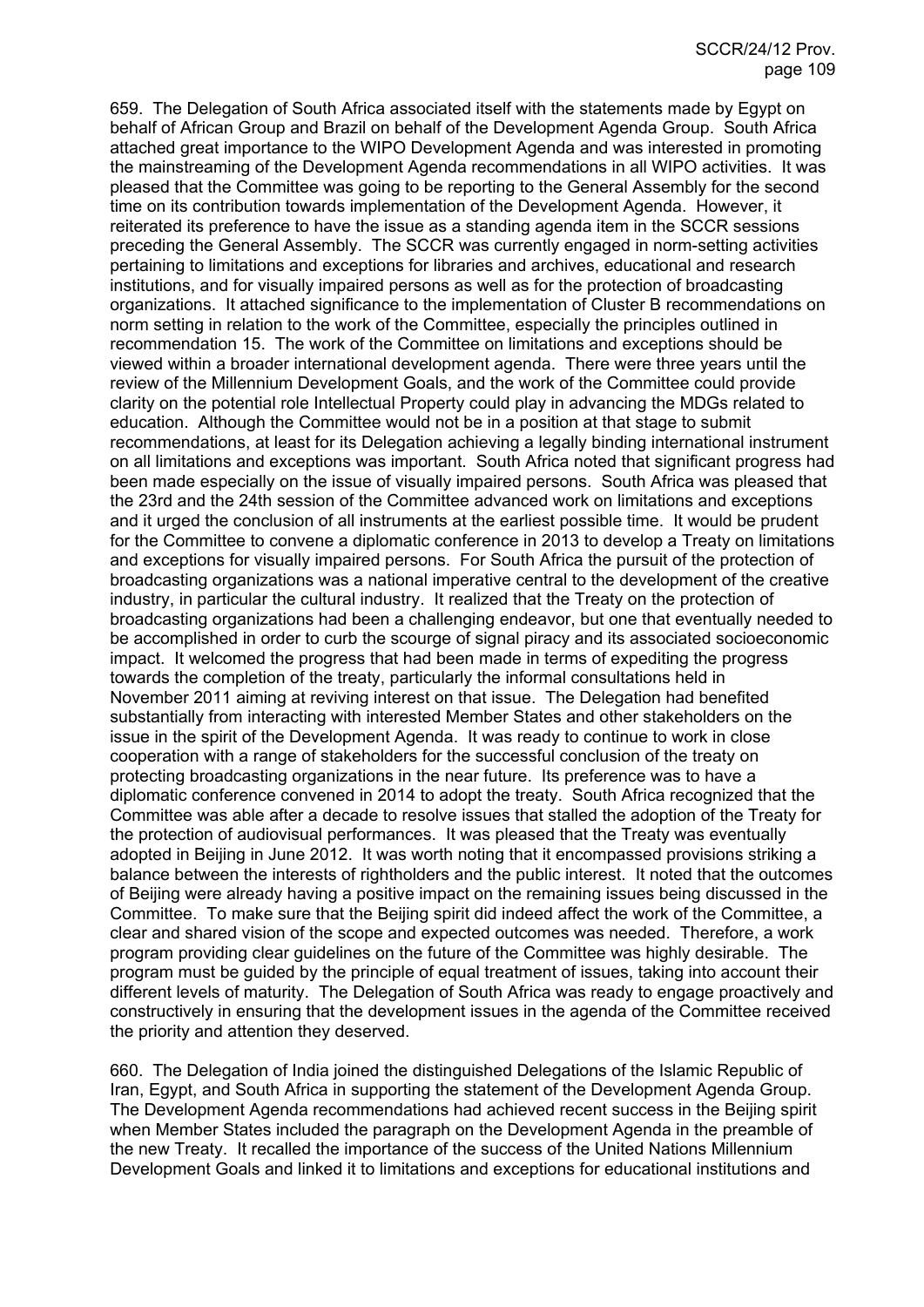research organizations. Similarly it supported another reference made about the human rights issues in reference to the adoption of a treaty for limitations and exceptions for the visually impaired and other print disabled. Without any conditions, the Diplomatic Conference on that issue was to be convened in the year 2013. Overall limitations and exceptions were not creating any imbalance in the international copyright system. Also the Berne Convention, the WCT, the WPPT and the TRIPS agreement recognized the importance of the balance of rights. Equal treatment for those treaties was very important. It reminded the Committee of the importance of contributing to the development of the knowledge economy and the progress of the knowledge society because access to knowledge was essential.

661. The Delegation of the European Union and its Member States noted that some recommendations of the Development Agenda were relevant to the SCCR. In particular, recommendation 15 which mentioned inter alia, the importance of taking into consideration a balance between costs and benefits for norm setting activities. Such an approach was particularly relevant when discussing new topics in the Committee for which instruments in whatever form were envisaged, like limitations and exceptions for libraries and archives or limitations and exceptions for educational and research institutions. Taking into account also the different levels of development, the Committee should carefully look into the socioeconomic dimension and potential impact of such possible instruments. The EU and its Member States were satisfied with the progress made in the Committee in the previous year, including first and foremost, the conclusion and adoption of the Beijing Treaty on the Audiovisual Performances. Important tasks remained on the agenda, including as regards VIP and broadcasters. The Committee should strive to adopt a balanced and inclusive work program. In that respect the European Union and its Member States stood ready to make concrete and constructive proposals.

662. The Delegation of Algeria supported the statements of the Development Agenda Group and of the African Group. The mechanism approved by the Assembly in 2011 made it possible for all Committees of WIPO to determine how the work undertaken by the organization could improve the Intellectual Property system and make it more efficient and ensure that knowledge and information was available and accessible to all Member States. Concrete proposals should be made in order to better integrate the development issues in WIPO's program. First of all, the very spirit of those recommendations implied an examination of the work of the Committee to create a balanced Intellectual Property system. Therefore, through an agenda to achieve international instruments on exceptions and limitations, the SCCR contributed in a notable manner to the Development Agenda. On the other hand, there was consideration of the restrictions. It believed that the SCCR was on the right path when it talked about Cluster B on norm setting. Furthermore, the Delegation also shared the views of the declaration made regarding Recommendation 44, as it believed that the process of debate should be inclusive and transparent. However, it believed that only once its work program had been concluded would the SCCR have formally and substantively contributed to the spirit of the recommendations. That was why it urged Member States to work together in order to adopt a Treaty on exceptions and limitations for visually impaired persons, for libraries, archives, educational and research institutions, and finally a treaty on broadcasting.

663. The Delegation of Indonesia associated itself with the statement of the Development Agenda Group and of the African Group. It also recognized progress achieved in the SCCR. Although certainly more work was still needed it was important to take into account the Development Agenda recommendations to ensure all WIPO members could benefit from the outcomes.

664. The Delegation of Nigeria supported the statement of the Development Agenda Group and informed the Committee that the first copyright act for Africa was 100 years old. That copyright act extended to 11 countries, all of which remained independent countries in the African continent. Looking back at developments in international relations but also in particular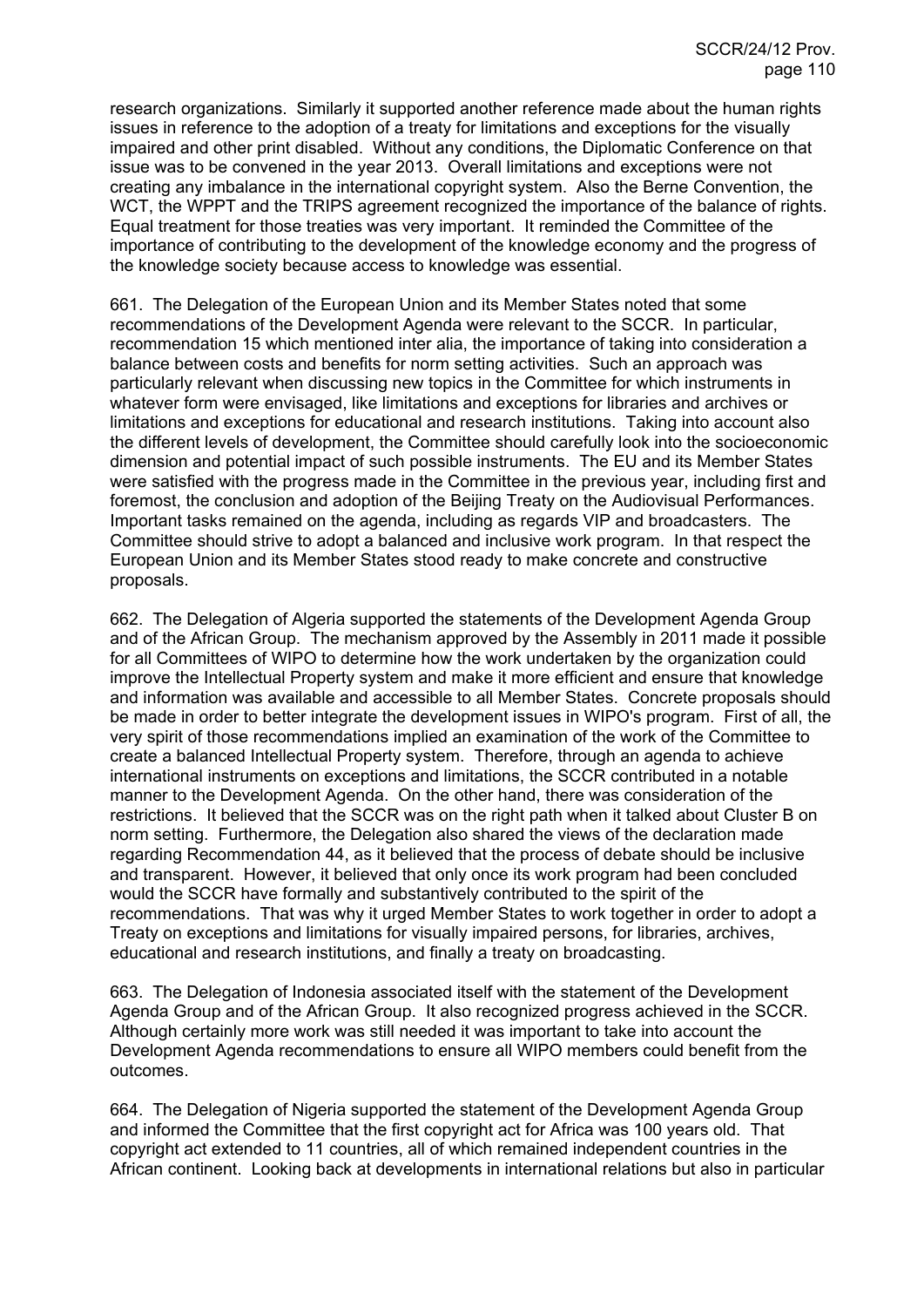in international copyright law, it was clear that was a system that would always need adjustments. It was important to note that the accomplishments today were only the first steps in a very long journey with regard to the treaty for the visually impaired. When they were addressing the needs of the visually impaired, there could be no question that the responses must be law, and not only sentiment. They must be a commitment, not just an ideal. Copyright law was government policy, not private policy. It was not the entitlement of users, consumers, authors or intermediaries. Member States must have the leadership and the moral courage to establish principles that were sustainable, fair, and implemented at the highest levels of integrity. Nigeria was proud to have produced the first blind physiotherapist and the first blind professor on the continent, and to have established the first organization to train and teach the blind and the visually impaired. The exceptions and limitations agenda was a reflection of a long history and commitment to ensure that the copyright system and indeed all other systems supported the full integration of individuals into a meaningful and productive life. It was time to convene a Diplomatic Conference in 2013. Regarding the WIPO Development Agenda, it was clear that the legal, social, and political reality was that an international copyright system that did not work for all would not work at all.

665. The Chair declared that the Committee took note of the statements on Agenda Item 8 and announced that they would be recorded in the report of the SCCR to be submitted to the WIPO General Assembly.

666. The Secretariat explained that negotiators were still trying to complete the general text of conclusions. There were some issues that remained in brackets until Member States found the right language to prepare a recommendation to the General Assembly. If the midnight boundary was reached, the Committee would stop the clock so that conclusions could be delivered at anytime in early hours of July 26.

# **ITEM 9: OTHER MATTERS**

667. The Chair noted that there were no other matters to be discussed under item 8.

668. The Delegation of Nigeria, on behalf of the African Group, expressed its gratitude to the Secretariat for its diligence, great attitude and hard work.

669. The Delegation of Brazil thanked the Chair for having conducted the work of the Committee so diligently. It also thanked the Secretariat and interpreters for having worked so hard and produced so much for the delegations. On behalf of the Development Agenda Group, it was glad to see the strong commitment of all delegations over weekend and night sessions. The conclusions on the broadcasting treaty and the clear pathway to the diplomatic conference on limitations and exceptions for the visually impaired were in line with what DAG had recommended. WIPO was moving in the right way to ensure that an appropriate legal environment was conducive to an increased availability of cultural, educational and scientific materials to the visually impaired people.

670. The Delegation of India praised the Chair's leadership and guidance in finalizing the text on visually impaired persons which could be presented in an extraordinary session of the General Assembly to convene the diplomatic conference to finalize the treaty. That was the continuation of the Beijing spirit. It thanked the hard work and cooperation of the WIPO Secretariat officials and especially the efforts to bring out the documents at the right time and to the satisfaction of everyone.

671. The Delegation of Peru, on behalf of GRULAC, thanked the Secretariat and the Chair for helping to achieve a work plan to convene a diplomatic conference in 2013.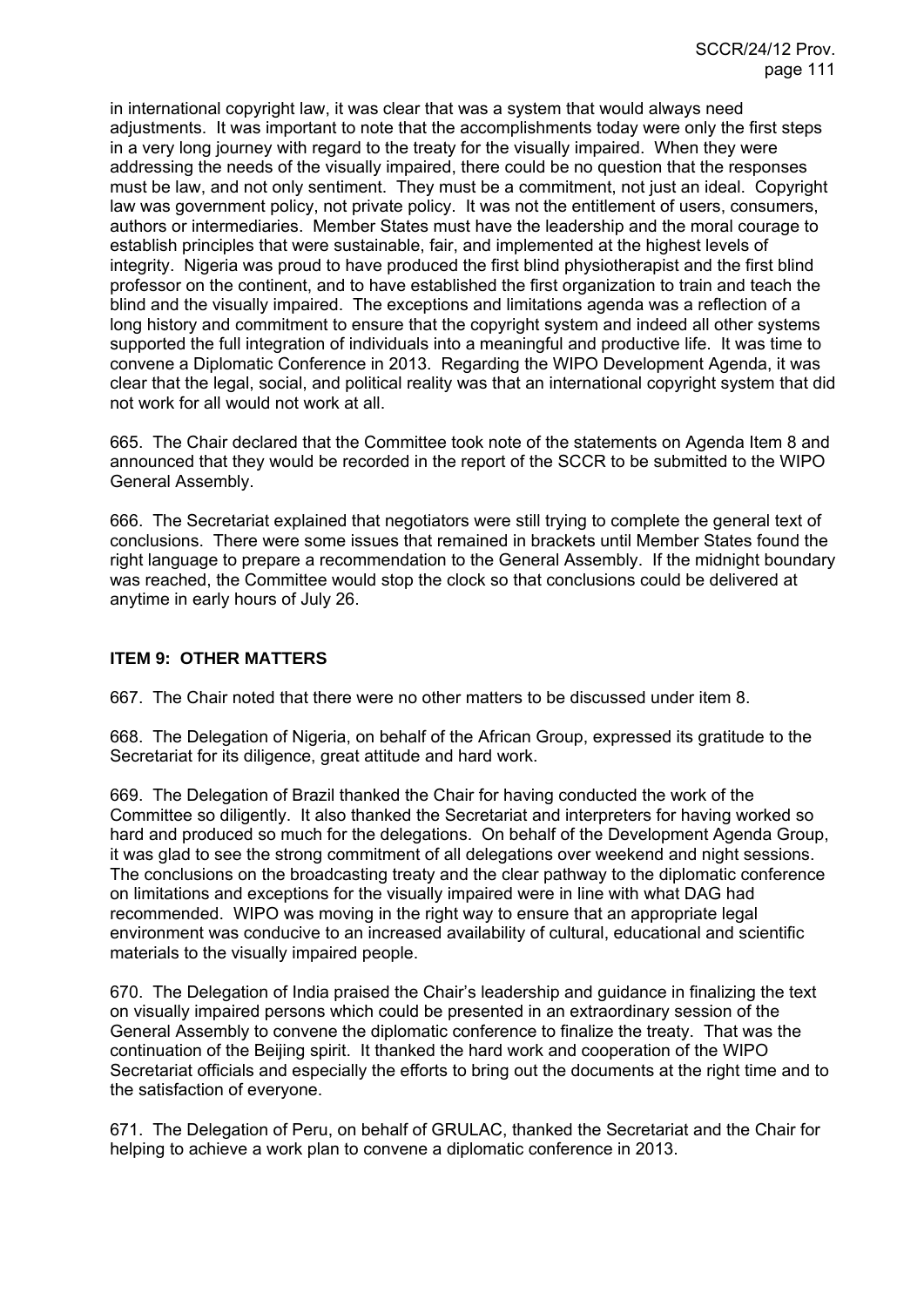672. The Delegation of Chile endorsed the comments made by Brazil on the positive outcome and commitment of all delegations. It also thanked the Chair and the Secretariat for their hard work. Delegations needed to renew their energies for the upcoming meetings of 2012 and 2013 to conclude a treaty.

673. The Delegation of the Islamic Republic of Iran, on behalf of the Asian Group, thanked the Chairman for his leadership, wisdom and stewardship which made the session so productive and successful. A great step forward had been made toward the objective in devising a timetable for organizing a diplomatic conference to adopt an international treaty for the visually impaired. It thanked the Secretariat and especially Ambassador Clarke for their permanent presence, great expertise, and competence.

# **ITEM 10: CLOSING OF THE SESSION**

674. The Chair presented the set of draft conclusions and submitted them for the consideration of the Committee.

675. The Chair thanked all delegations for the cooperative spirit exhibited in the various discussions. The Committee had made progress, but a lot of work remained to be achieved on those various agenda Items of the Committee. He hoped that the commitment in SCCR 24 session would be more successful. He particularly thanked the Secretariat for all the support rendered to the Committee and the interpreters who were essential to the work of the Committee and had showed great patience. He noted that the Standing Committee unanimously had adopted the conclusions set out below and closed the session.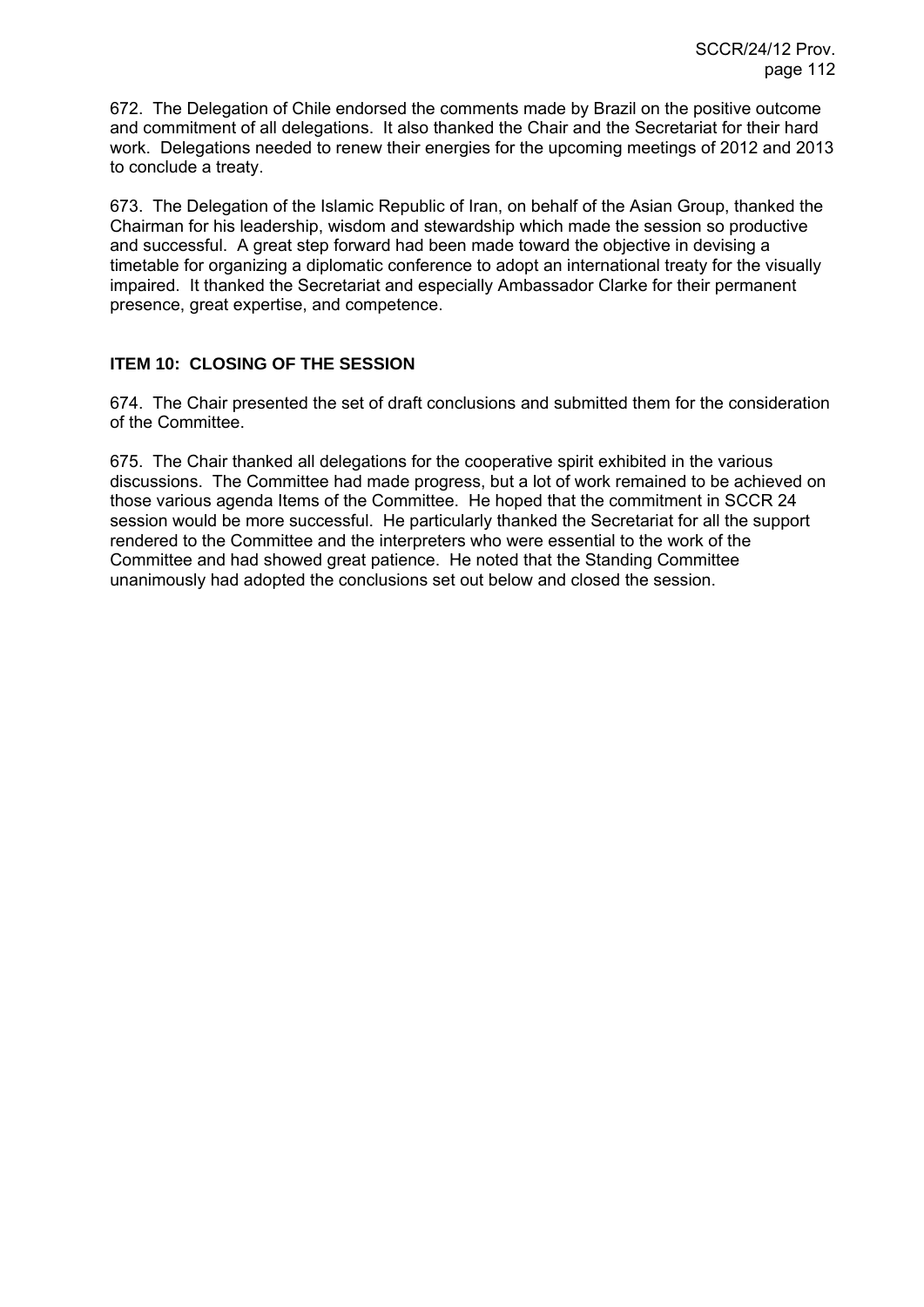## **CONCLUSIONS**

## **Agenda**

- 1. The Committee agreed to include a new item in the agenda related to the contribution of the SCCR to the implementation of the respective Development Agenda recommendations. Some delegations stated that the inclusion of that item was temporary only at that session of the Committee preceding the General Assembly and should not set a precedent.
- 2. The Committee agreed to continue to work on all subjects on the agenda of the 24th session of the SCCR taking into account their equal importance and different levels of maturity.
- 3. The Committee recognized both existing priorities and the right of every Member to submit new items or proposals for consideration. Accordingly, the timelines reflected in these conclusions are without prejudice to new items or proposals to be submitted for the work plan of 2013 – 2014 by any Members, subject to the adoption of such proposals by the Committee.
- 4. In future the WIPO Secretariat will prepare an annotated agenda reflecting the date on which each agenda item is to be discussed in the Plenary of SCCR.

# **Limitations and Exceptions**

- 5. Bearing in mind
	- *the Development Agenda recommendations;*

*– the agreement reached during the 21st session of the SCCR in November 2010, namely that "all the aspects concerning limitations and exceptions will be maintained on the Agenda of the twentieth session of the SCCR with the aim of establishing a work program concerning those limitations and exceptions, following a global and inclusive approach, and taking into account their equal importance and different level of maturity, while recognizing the need for concurrently addressing all the issues with a view to achieving progress on all of them";* 

*– the international conventions in the field of copyright and related rights, including the SCCR's authority to make a recommendation to convene a diplomatic conference.* 

Following a global and inclusive approach, the SCCR agreed to work towards an appropriate international legal instrument or instruments (whether model law, joint recommendation, treaty and/or other forms), taking into account the proposals already tabled or any additional submissions.

# **Limitations and Exceptions: educational and research institutions and persons with other disabilities**

6. The Committee took note of the new documents, namely Limitations and Exceptions regarding Education, proposal by the Delegations of Ecuador, Peru and Uruguay (SCCR/24/6), and Draft Articles and Thematic Clusters on Limitations and Exceptions to Copyright for the Benefit of Educational, Teaching and Research Institutions, proposal by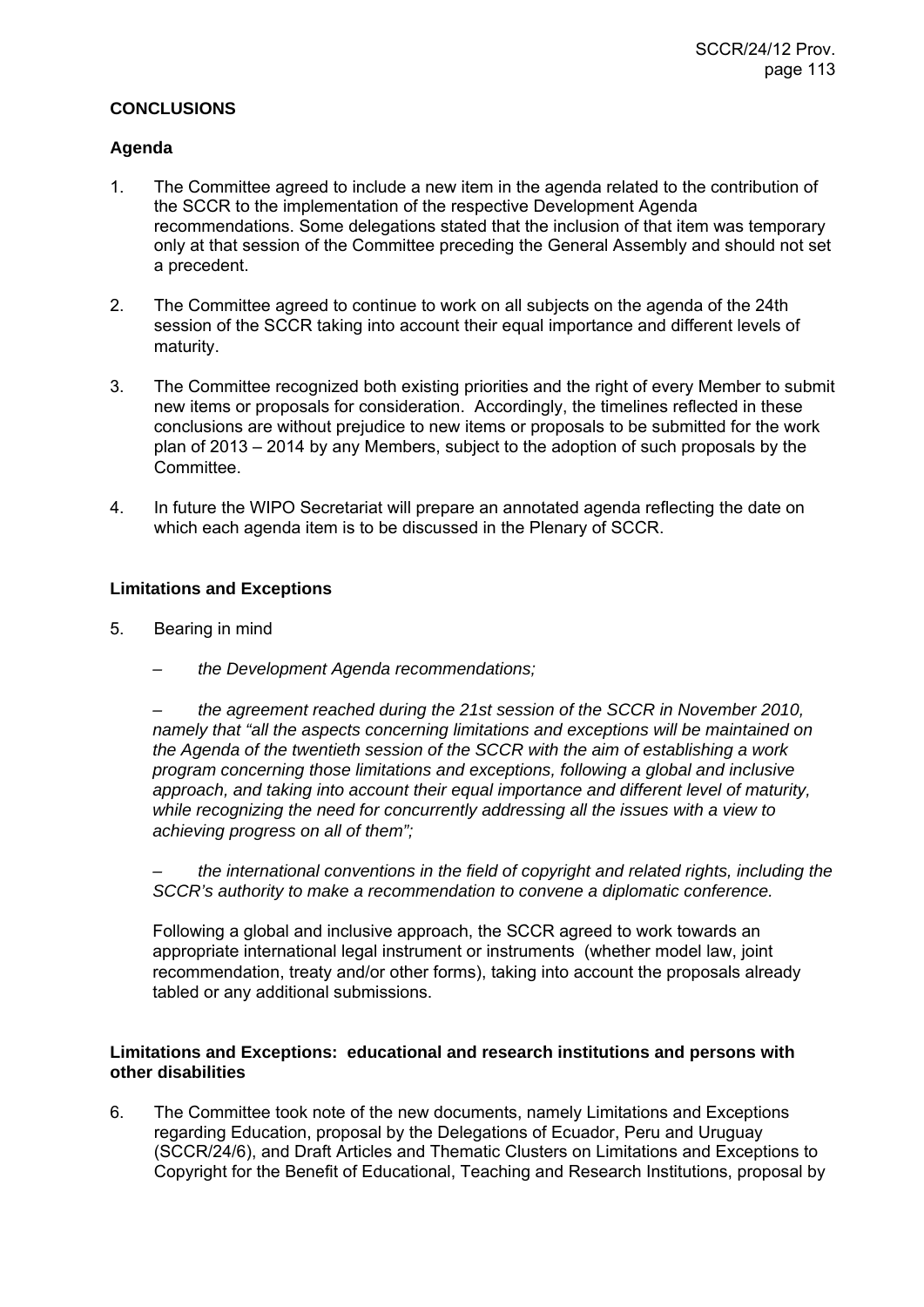the Delegation of Brazil (SCCR/24/7), in addition to the updated provisions on the Draft WIPO Treaty on Exceptions and Limitations for the Persons with Disabilities, Educational and Research Institutions, Libraries and Archives, proposal by the African Group (document SCCR/22/12).

- 7. A compilation of the text proposals and text comments on the above topics proposed by the Members was prepared by the Secretariat as a provisional working document. The Committee noted that there was substantial divergence of views about how to organize the document particularly the relationship of comments to textual proposals.
- 8. The Committee agreed that the document should be restructured in a similar manner to document SCCR/23/8 on limitations and exceptions for libraries and archives with textual proposals and comments separated under each topic.
- 9. This compilation will constitute a Committee document titled "Provisional working document towards an appropriate International Legal Instrument (in whatever form) on Limitations and Exceptions for Educational, Teaching and Research Institutions and Persons with Other Disabilities Containing Comments and Textual Suggestions" (document SCCR/24/8 Prov.). Elements of this provisional working document yet to be agreed will constitute the basis for the future text-based work to be undertaken by the Committee in its 25th session.
- 10. The Committee agreed to recommend to the WIPO General Assembly that the SCCR continue discussion to work towards an appropriate international legal instrument or instruments (whether model law, joint recommendation, treaty and/or other forms), with the target to submit recommendations by the SCCR/30 session to the General Assembly on Limitations and Exceptions for Educational, Teaching and Research Institutions and Persons with other Disabilities.

## **Limitations and Exceptions: libraries and archives**

- 11. The Committee adopted document SCCR/23/8 titled "Working document containing comments on and textual suggestions towards an appropriate international legal instrument (in whatever form) on exceptions and limitations for libraries and archives," which includes the African Group textual proposals presented during the meeting. This document will constitute the basis for the future text-based work on the matter to be undertaken by the Committee in its 25th session.
- 12. The Committee agreed to recommend to the WIPO General Assembly that the SCCR continue discussion to work towards an appropriate international legal instrument or instruments (whether model law, joint recommendation, treaty and/or other forms), with the target to submit recommendations by the SCCR/28 session to the General Assembly on Limitations and Exceptions for Libraries and Archives.

## **Limitations and Exceptions: visually impaired persons/persons with print disabilities**

- 13. The Committee took note of the Fifth Interim Report of the Stakeholders' Platform (document SCCR/24/2) and encouraged the stakeholders to continue the work of the Stakeholders' Platform.
- 14. The Committee moved forward with text-based work based on the "Working document on an international instrument on limitations and exceptions for visually impaired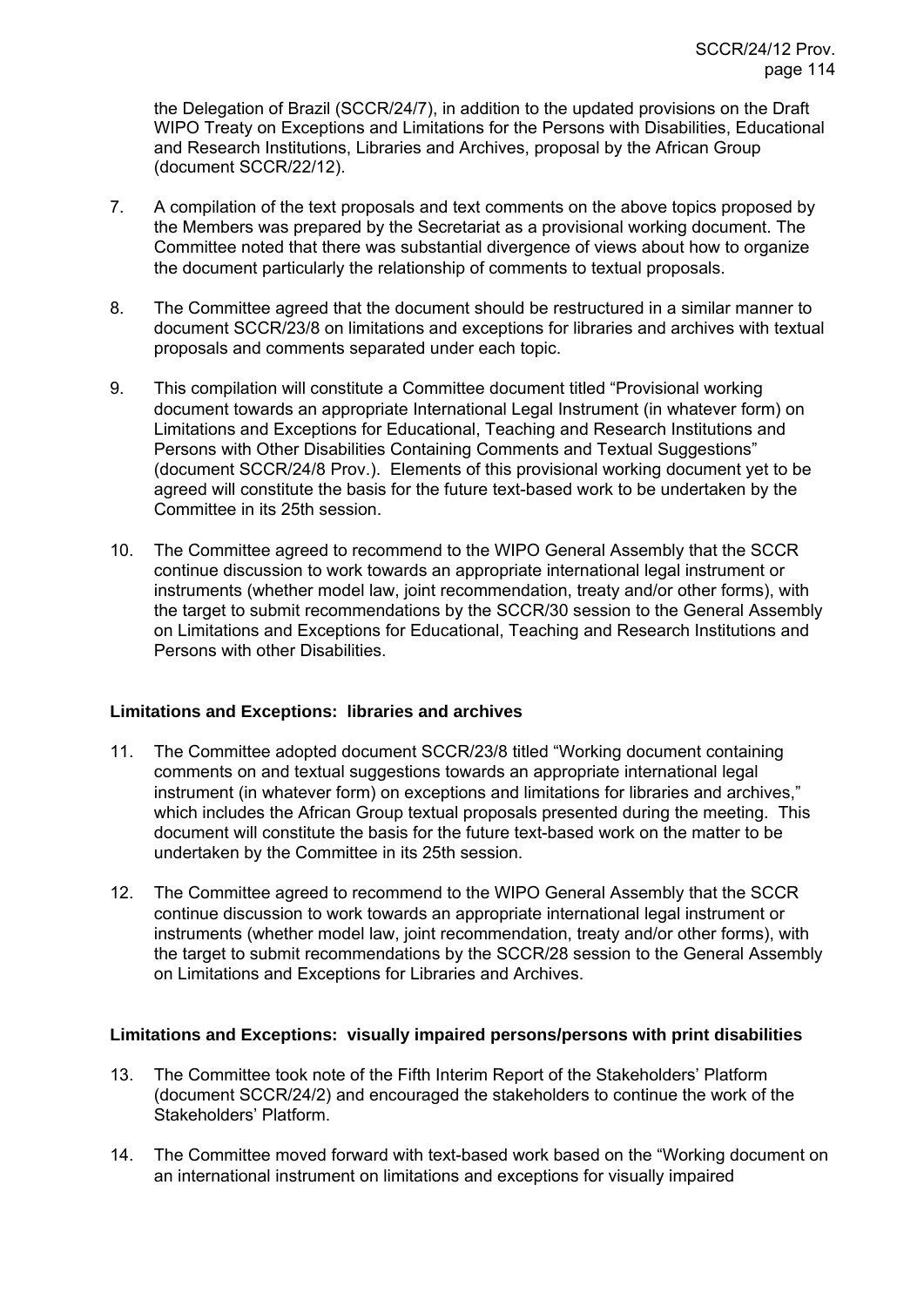persons/persons with print disabilities" (document SCCR/23/7), and adopted a revised version contained in document SCCR/24/9.

15. The Committee noted: [a] that substantial progress had been made on the substantive provisions of a draft legal instrument on appropriate exceptions and limitations for persons with visual impairment and/or print disabilities, [b] that further work on substantive provisions still remains to be done, and [c] that the SCCR is committed to resolution of outstanding questions at its next session. In this connection, the Committee agreed on the following recommendations to the WIPO General Assembly:

a) that an inter-sessional meeting of the SCCR be held in Geneva between the 2012 General Assembly and the 25th session of the SCCR, and that funding be provided, according to the usual formula, for experts from developing countries to participate in the meeting. The exact dates will be determined by the WIPO Secretariat.

b) that the item of limitations and exceptions for visually impaired persons/persons with print disabilities will continue in the 25th session of the SCCR with a view to conclude or advance substantially the text-based work on limitations and exceptions for visually impaired persons/persons with print disabilities.

c) that the General Assembly convene an extraordinary session to be held in December 2012 to evaluate the text from SCCR/25 and to make a decision on whether to convene a diplomatic conference in 2013.

16. The Committee requested the Secretariat to explore the question of funding options for representatives from developing countries to participate in the extraordinary session of the General Assembly.

## **Protection of Broadcasting Organizations**

- 17. The Committee reaffirmed its commitment to continue work, on a signal based approach, consistent with the 2007 General Assembly mandate, towards developing an international treaty to update the protection of broadcasting and cablecasting organizations in the traditional sense.
- 18. The Committee pursued discussions that led to the adoption of a single text titled "Working document for a treaty on the protection of broadcasting organizations" contained in document SCCR/24/10, which includes India's legal textual proposals as one of the alternatives in the relevant articles of the working document. This working document will constitute the basis of further text-based discussions to be undertaken by the Committee in its 25th session, subject to any modification or further textual comments to be submitted by the Members.
- 19. The Committee agreed to recommend to the WIPO General Assembly that the Committee continue its work toward a text that will enable a decision on whether to convene a diplomatic conference in 2014.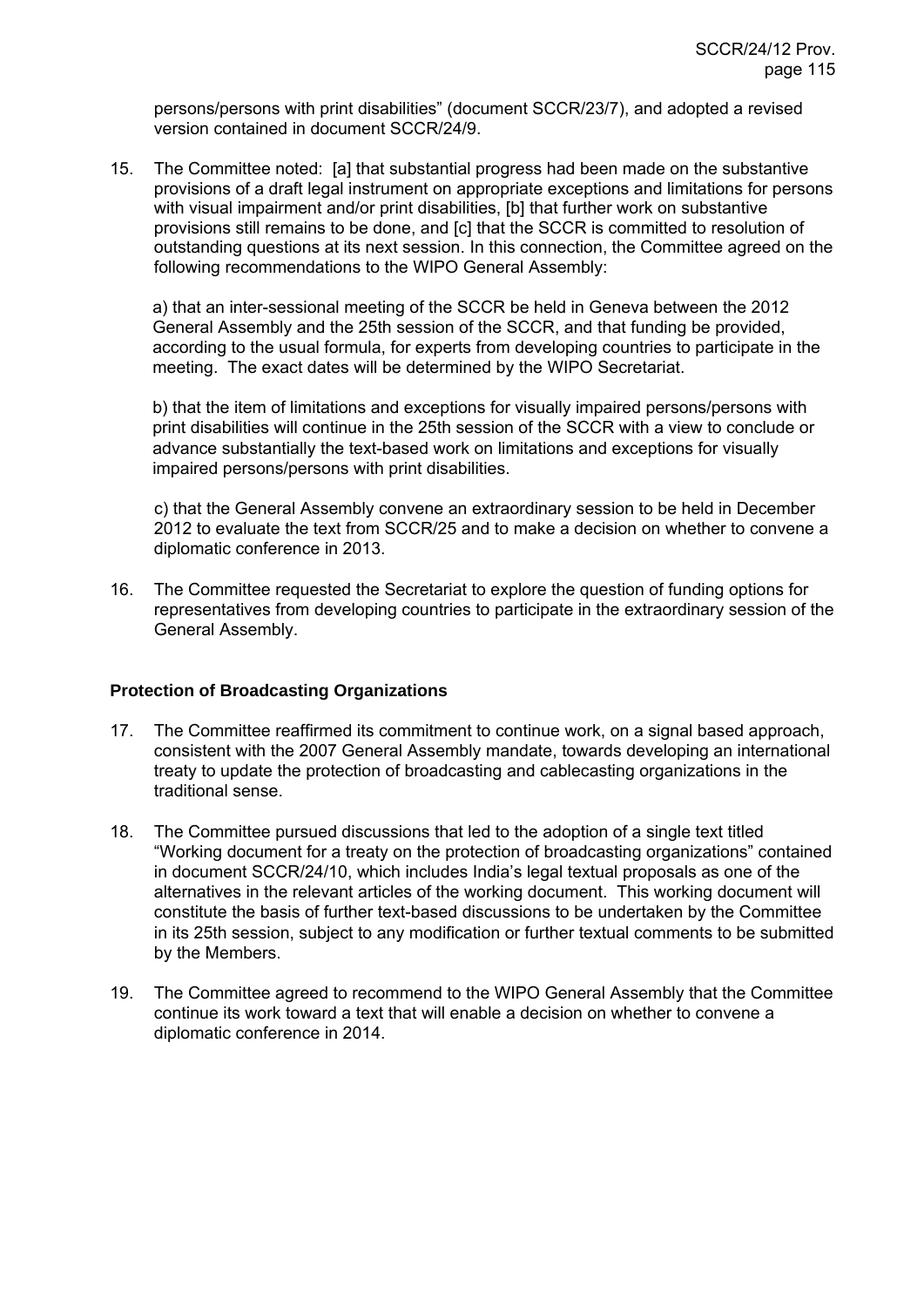### **Contribution of the SCCR to the implementation of the respective Development Agenda recommendations**

20. The Chair stated that all statements made in relation to Contribution of the SCCR to the implementation of the respective Development Agenda recommendations would be recorded in the report of the 24th session of the SCCR and would be transmitted to the WIPO General Assembly in line with the decision taken by the WIPO General Assembly related to the Development Agenda Coordination Mechanism.

# **Next Session of the SCCR**

The 25th session of the SCCR will take place from November 19 to 23, 2012.

[Annex follows]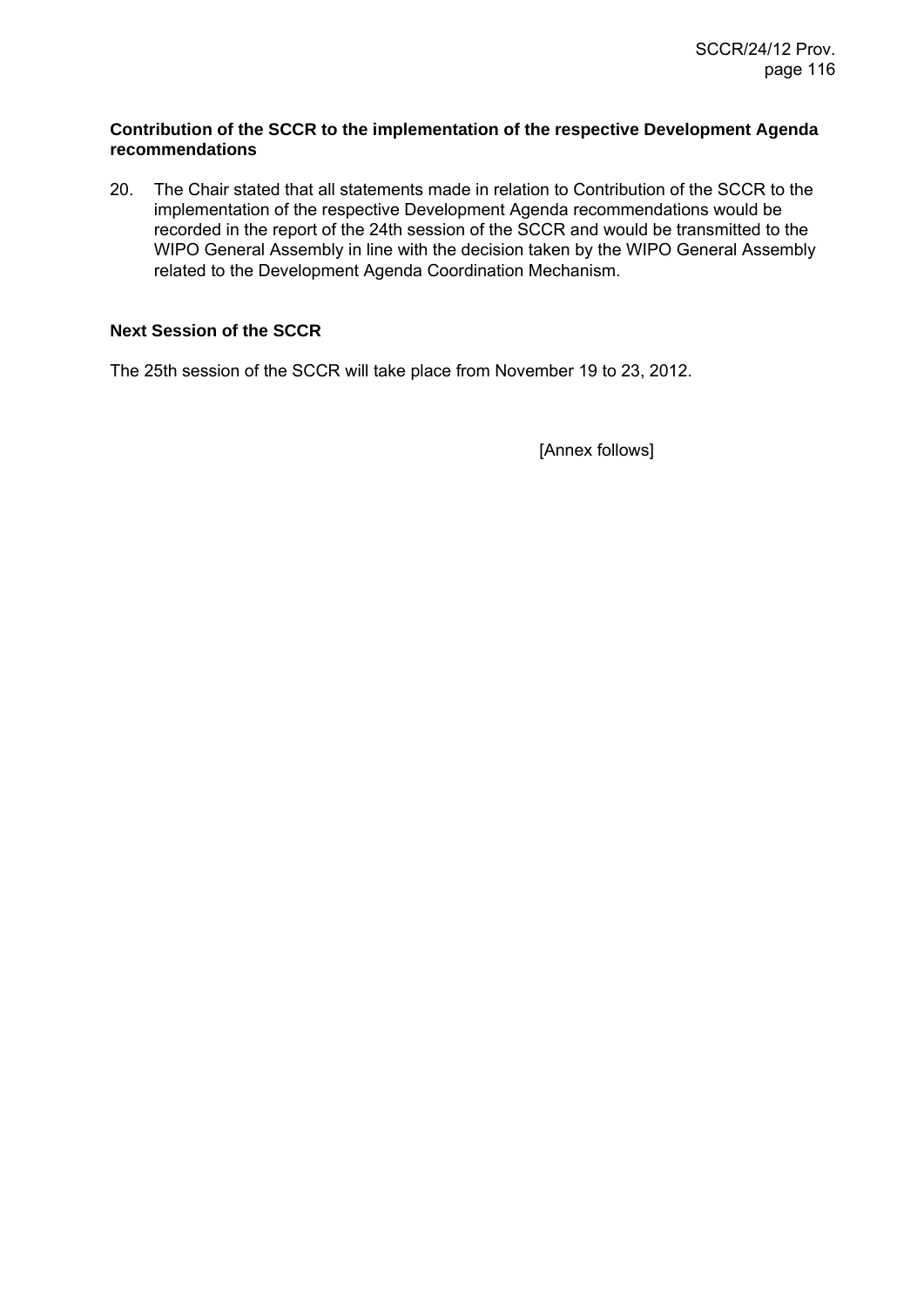### **ANNEXE/ANNEX**

# **LISTE DES PARTICIPANTS/LIST OF PARTICIPANTS**

### I. MEMBRES/MEMBERS

### AFRIQUE DU SUD/SOUTH AFRICA

Abdul SAMAD MINTY, Ambassador, Permanent Representative, Permanent Mission, Geneva

L.L. NDIMENI, Deputy Permanent Representative, Permanent Mission, Geneva

N. L. POTELWA (Ms.), Counsellor, Economic Development, Permanent Mission, Geneva

Tshihumbudzo RAVHANDALALA (Ms.), First Secretary, Permanent Mission, Geneva

M. MATROOS, Second Secretary, Economic Development, Permanent Mission, Geneva

Mashilo BOLOKA, Director, Broadcasting Policy, Pretoria

Simon Z. QOBO, Director, Bilateral Affairs, South Cooperation, International Affairs and Trade, Pretoria

Suhayfa ZIA, Chief Director, Department of Communication, Pretoria

Aynon DOYLE, Regulatory Affairs Manager, Department of Trade and Industry, Cape Town

#### ALGÉRIE/ALGERIA

Sami BENCHEIK EL HOCINE, directeur général, Office national des droits d'auteur et des droits voisins (ONDA), Ministère de la culture, Alger

Boumediene MAHI, conseiller, Mission permanente, Genève

Sara Charkhi AHLEM (Mme), attachée, Mission permanente, Genève

#### ALLEMAGNE/GERMANY

Patricia FINKENBERGER (Mrs.), Federal Ministry of Justice, Berlin

Norbert FLECHFIG, Attorney, Reushalser

Heinjoerg HERRMANN, Counsellor, Permanent Mission, Geneva

## ARABIE SAOUDITE/SAUDI ARABIA

Turad Khalaf O. ALOTAIBI, Attaché, Ministry of Foreign Affairs, Riyadh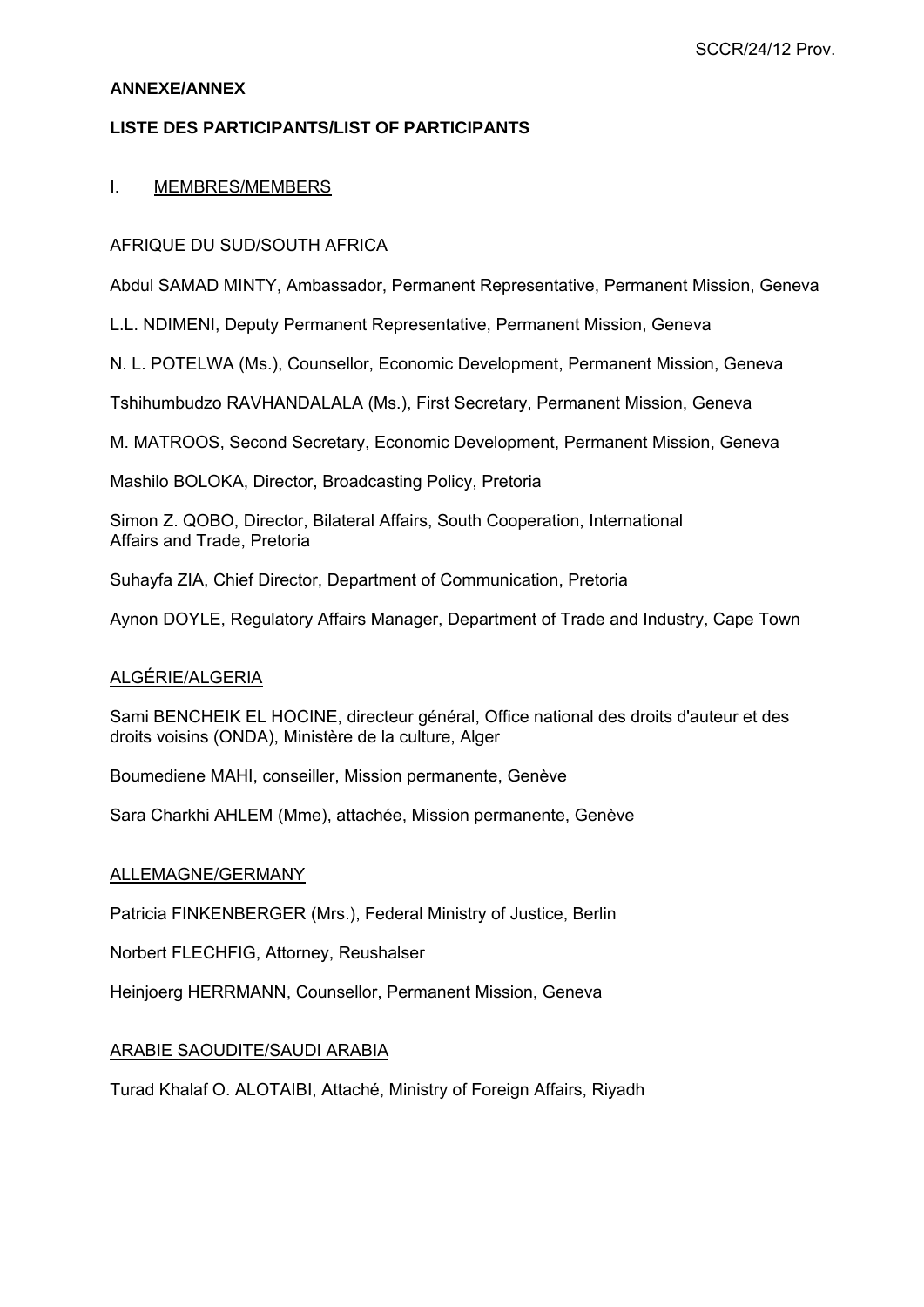### ARGENTINE/ARGENTINA

Rodrigo BARDONESCHI, Primer Secretario, Misión Permanente, Ginebra

#### AUSTRALIE/AUSTRALIA

Richard GLENN, Sydney

James BAXTER, Deputy Permanent Representative, Permanent Mission, Geneva

David KILHAM, First Secretary, Permanent Mission to the World Trade Organization (WTO), Geneva

#### AUTRICHE/AUSTRIA

Günther AUER, Advisor, Justice Department, Federal Ministry of Justice, Vienna

#### BANGLADESH

Nazrul ISLAM, Minister, Permanent Mission, Geneva

#### BARBADE/BARBADOS

Kevin Ardon HUNTE, Deputy Registrar (AG), Registrar of Corporate Affairs and Intellectual Property, St. Michael

Corlita BABB-SCHAEFER (Mrs.), Counsellor, Permanent Mission, Geneva

#### BELGIQUE/BELGIUM

Bertrand de CROMBRUGGHE DE PICQUENDAEL, ambassadeur, représentant permanent, Mission permanente, Genève

Mathias KENDE, deuxième secrétaire, Mission permanente, Genève

Gunther AELBRECHT, attaché auprès du Service public fédéral de l'économie, Bruxelles

David BAERVOETS, attaché auprès du Service public fédéral de l'économie, Bruxelles

### BRÉSIL/BRAZIL

Cliffor GUIMARAES, General Coordinator, Ministry of Culture, Brasilia

Leandro Alves Da SILVA, Second Secretary, Permanent Mission, Brazil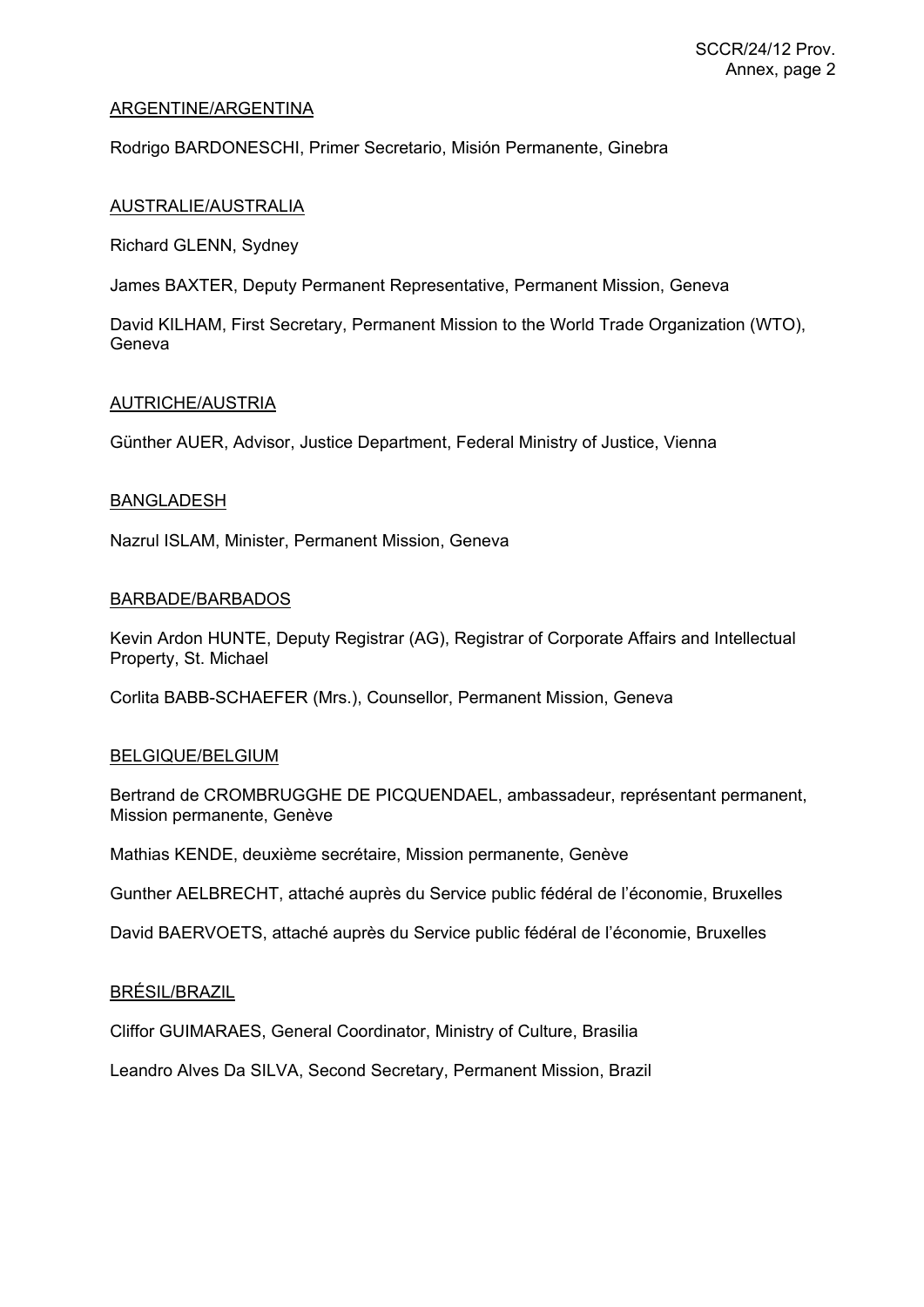### BURKINA FASO

Adama OUEDRAOGO, responsable de la Cellule de lutte contre la piraterie des œuvres littéraires et artistiques, Bureau burkinabé du droit d'auteur (BBDA), Ouagadougou

Mireille SOUGOURI KABORE (Mme), attaché, Mission permanente, Genève

### CAMEROUN/CAMEROON

Malachie MANAOUDA (Mlle.), secrétaire général, Ministère des arts et de la culture, Yaoundé

Irène Melanie GWENANG (Mme), chef de la culture juridique, Ministère de la culture, Douala

Jean TOBIE HOND, chef de la division juridique, Ministère de la culture, Douala

Amos MOGO, chef de cellule, Ministère de la recherche scientifique et de l'innovation, Yaoundé

Patrick Martial Samy ESSAMA BEKOLO, premier secrétaire, Mission permanente, Genève

Ruth EBANGUE (Mlle), stagiaire, Mission permanente, Genève

Henriette NDEDI MBOTA (Mlle), stagiaire, Mission permanente, Genève

#### CANADA

Eugène FLIPOVICH, Sydney

#### CHILI/CHILE

Marcela PAIVA, Legal Adviser, Intellectual Property Department, General Directorate of International Economic Affairs, Ministry of Foreign Affairs, Santiago

Francisco Ismael BERGUECIO MARTÍNEZ, Abogado, Ministerio de Educación, Santiago

Andrés GUGGIANA, Consejero, Misión Permanente, Ginebra

#### CHINE/CHINA

TANG Zhaozhi, Deputy Director General, Copyright Department, National Copyright Administration of China (NCAC), Beijing

DENG Yuhua (Mrs.), Director, International Affairs Division, National Copyright Administration of China (NCAC), Beijing

SUN Lei, Official, Intellectual Property Division, Laws and Regulations Department, State Administration of Radio, Films and Television, Beijing

WANG Qian, Consultant, National Copyright Administration of China (NCAC), Beijing

YUAN Yuan, Third Secretary, Permanent Mission, Geneva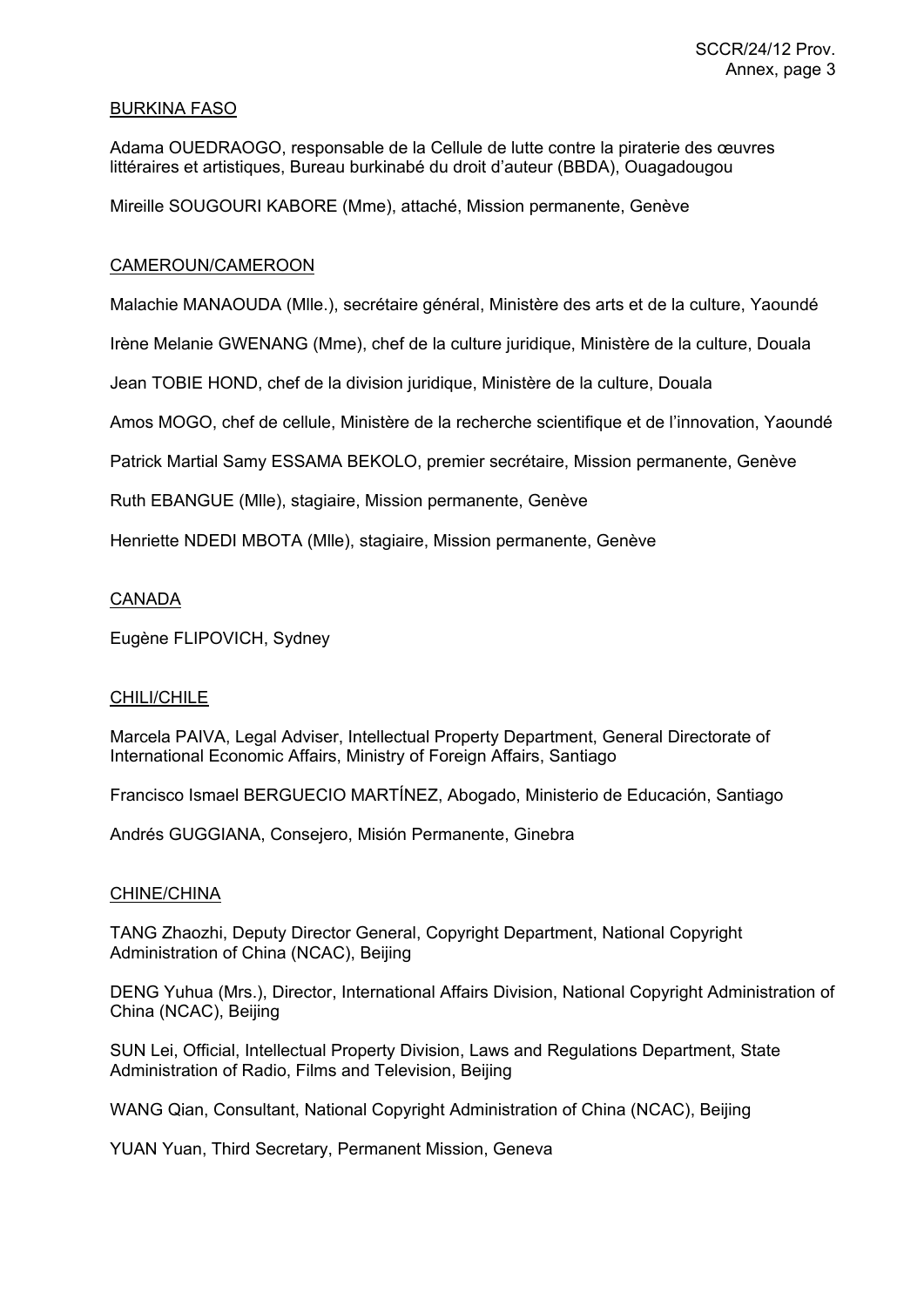## CHYPRE/CYPRUS

Vicky CHRISTOFOROU (Ms.), Counsellor, Legal Matters on Intellectual Property, Permanent Representative, Brussels

Yiango-Georgios YIANGOULIS, Expert Legal Affairs, Permanent Mission, Geneva

Christina TSENTA (Mrs.), Attaché, Permanent Mission, Geneva

Silke VON LEWINSKI (Ms.), Max-Planck-Institut für Immaterialgüter- und Wettbewerbsrecht, Munich

### COLOMBIE/COLOMBIA

Catalina GAVIRIA (Sra.), Misión permanente, Ginebra

Juan Camilo SARETZKI, Primer Secretario, Misión permanente, Ginebra

Felipe GARCÍA PIÑEDA, Director General, Dirección General, Dirección Nacional de Derecho de Autor de Colombia, Bogotá, D.C.

### **CONGO**

Luc-Joseph OKIO, ambassadeur, représentant permanent, Mission permanente, Genève

André POH, ministre conseiller, Mission permanente, Genève

Maxime FOUTOU, directeur, Droit d'auteur, Ministère de la culture et des arts, Brazzaville

Célestin TCHIBINDA, deuxième secrétaire, Mission permanente, Genève

## COSTA RICA

Sylvia POLL (Sra.), Embajadora, Representante Permanente, Misión Permanente, Ginebra

Luis JIMÉNEZ SANCHO, Subdirector, Registro Nacional, San José

Norman Lizano ORTÍZ, Ministro Consejero, Misión Permanente, Ginebra

Guadalupe ORTÍZ MORA (Sra.), Jueza del Tribunal Registral Administrativo, San José

Pedro Daniel SUAREZ BALTODANO, Juez del Tribunal Registral Administrativo, San José

## CÔTE D'IVOIRE

Moriko TIEMOKO, conseiller, affaire étranger, Mission permanente, Genève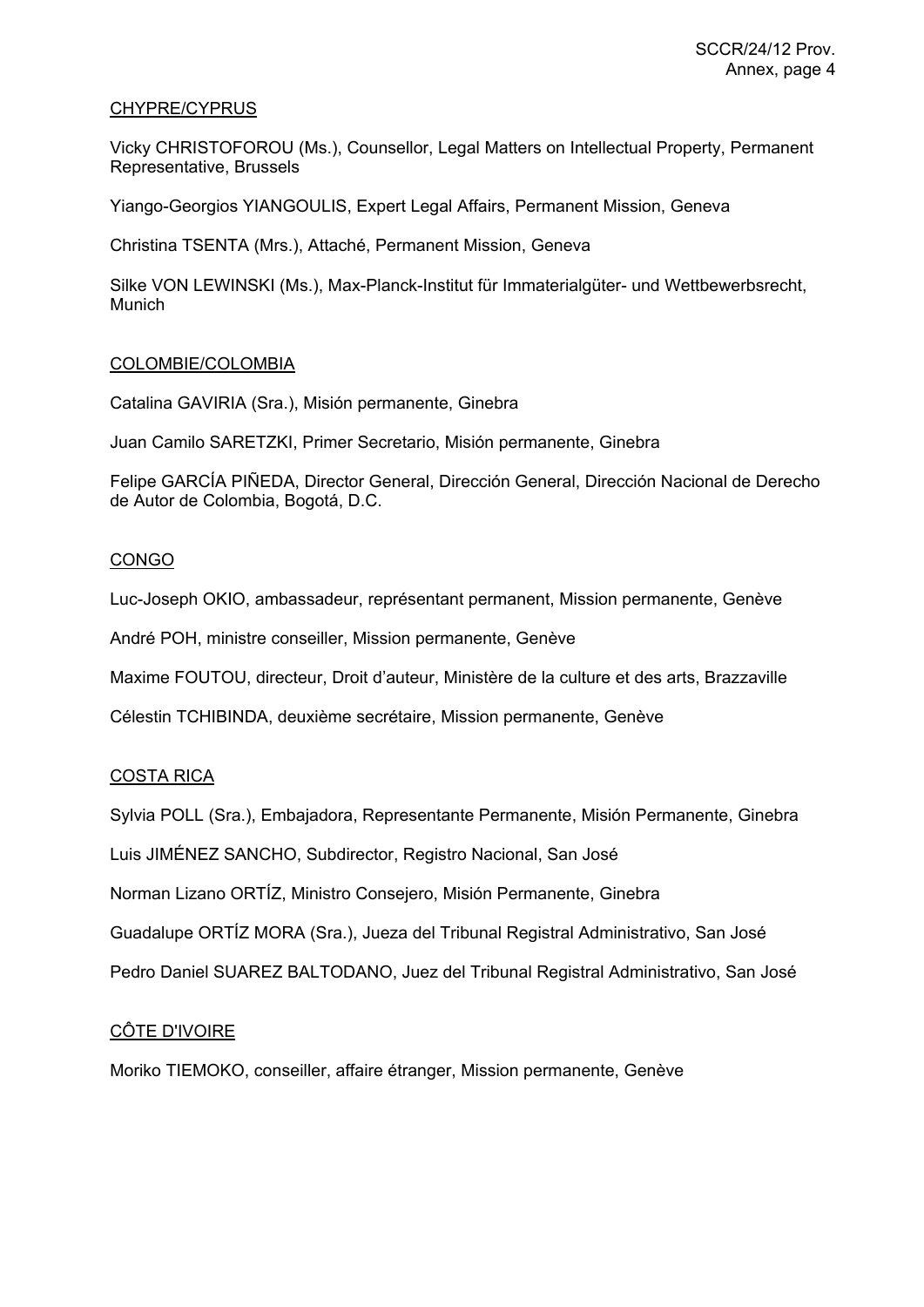### DANEMARK/DENMARK

KAREN SØNDERGAARD, Head of Section, Ministry of Culture, Copenhagen

### ÉGYPTE/EGYPT

Noran Fouad POUAD-HASSAN (Mrs.), Supervisor, Technical Secretariat, Copyright Office, Cairo

Mokhtar WARIDA, First Secretary, Permanent Mission, Geneva

#### EL SALVADOR

Guillermo Rodrigo RIVAS MELHADO, Ministro Consejero, Misión Permanente ante la Organización Mundial del Comercio (OMC), Ginebra

#### ESPAGNE/SPAIN

Carlos GUERVÓS MAILLO, Subdirector General de Propiedad Intelectual, Ministerio de Cultura, Madrid

Jaime DE MENDOZA FERNÁNDEZ, Subdirector General Ajunto, Propiedad Intelectual, Ministerio de Cultura, Madrid

D. Jorge CANCIO MELIÁ, Jefe de Área, Subdirección General de Propiedad Intelectual, Madrid

Xavier BELLMONT ROLDÁN, Consejero, Misión Permanente, Ginebra

#### ÉTATS-UNIS D'AMÉRIQUE/UNITED STATES OF AMERICA

Justin HUGHES, Senior Advisor to the Under Secretary, United States Patent and Trademark Office (USPTO), Department of Commerce, Alexandria, Virginia

Shira PERLMUTTER (Ms.), Administrator, Office of Policy and External Affairs, United States Patent and Trademark Office, Department of Commerce, Alexandria, Virginia

Karyn Temple CLAGGETT (Ms.), Senior Counsel for Policy and International Affairs, Policy and International Affairs Division, United States Copyright Office, Library of Congress, Washington, D.C

Michael SHAPIRO, Senior Counsel, Office of Intellectual Property Policy and Enforcement, United States Patent and Trademark Office, Department of Commerce, Alexandria, Virginia

Carl SCHONANDER, Director of European Intellectual Property Rights Issues, Office of Intellectual Property Enforcement, Department of State, Washington, D.C.

Nancy WEISS (Ms.), General Counsel, United States Institute of Museum and Library Services (IMLS), Washington, D.C.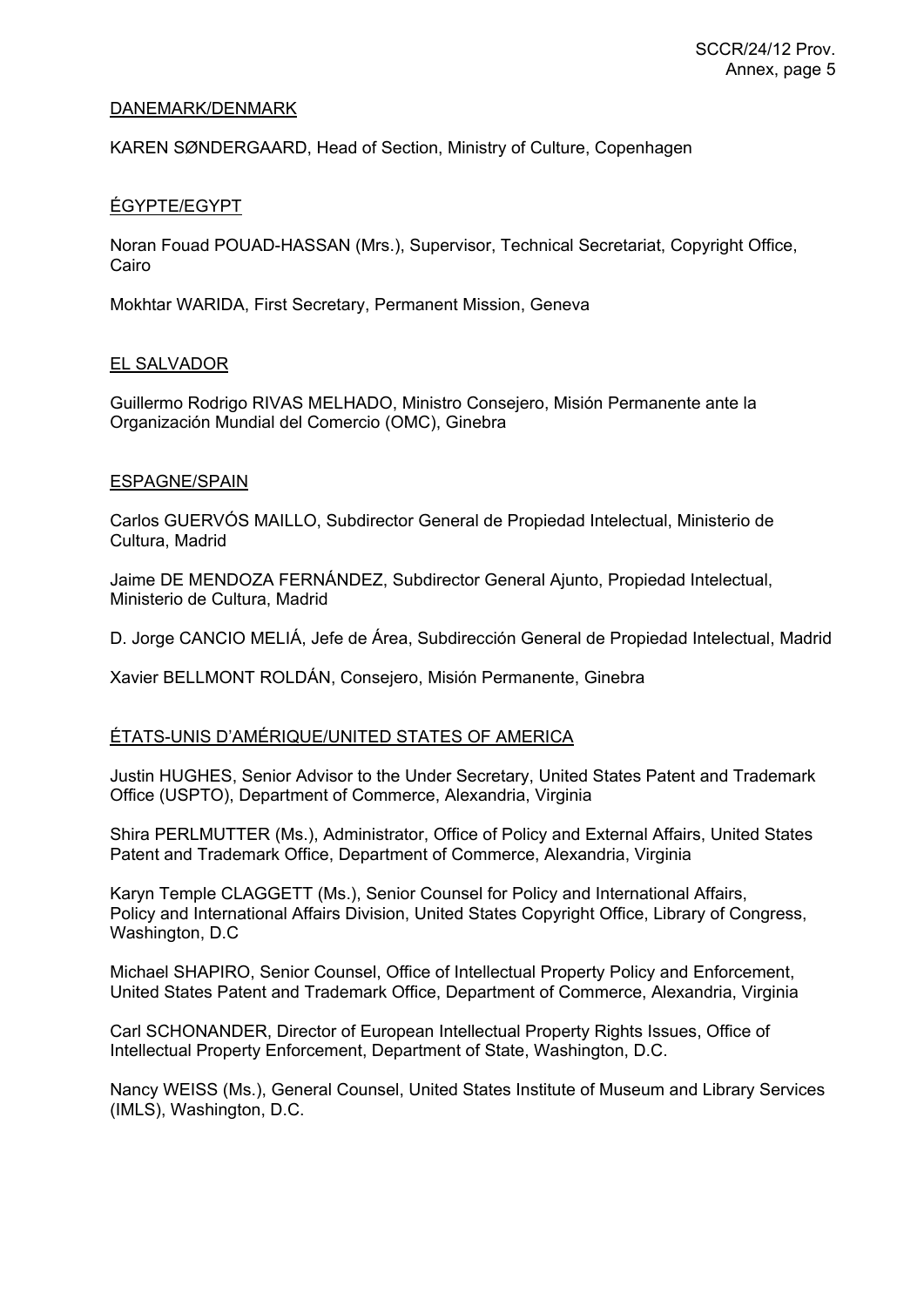Todd REVES, Intellectual Property Attaché, Permanent Mission, Geneva

Karin L. FERRITER, Intellectual Property Attaché, Permanent Mission, Geneva

### ÉTHIOPIE/ETHIOPIA

Girma KASSAYE AYEHU, Counsellor, Permanent Mission, Geneva

### ÉQUATEUR/ECUADOR

Leon Pablo AVILES, Ministro, Permanente, Misión Permanente, Ginebra

Santiago CEVAMOS MENA, Abogado, Derecho de Autor, Quito

Luis VILLARROEL, Asesor, Instituto Ecuatoriano de la Propiedad Intelectual, Santiago de Chile

Juan Carlos SÁNCHEZ, Primer Secretario, Representante Permanente, Misión Permanente, Ginebra

León AVILES, Ministro, Misión Permanente, Ginebra

### FÉDÉRATION DE RUSSIE/RUSSIAN FEDERATION

Ivan Anatolievich BLIZNETS, Rector, Russian State Institute of Intellectual Property, Federal Service for Intellectual Property, Patents and Trademarks (ROSPATENT), Moscow

Zaurbek ALBEGONOV, Director, International Cooperation Department, Federal Service for Intellectual Property, Patents and Trademarks (ROSPATENT), Moscow

Elena KOLOKOLOVA (Mrs.), Federal Service for Intellectual Property, Patents and Trademarks (ROSPATENT), Moscow

Stephen KUZMENKOV, Counsellor, Permanent Mission, Geneva

Ansen BOGATYREV, Attaché, Permanent Mission, Geneva

#### FINLANDE/FINLAND

Jukka LIEDES, Director, Division for Cultural Policy, Ministry of Education and Culture, Helsinki

Anna Elisa Carita VUOPALA, Government Secretary, Helsinki

#### FRANCE

Ludovic JULIÉ, chargé de mission, Bureau de la propriété intellectuelle, Ministère de la culture et de la communication, Paris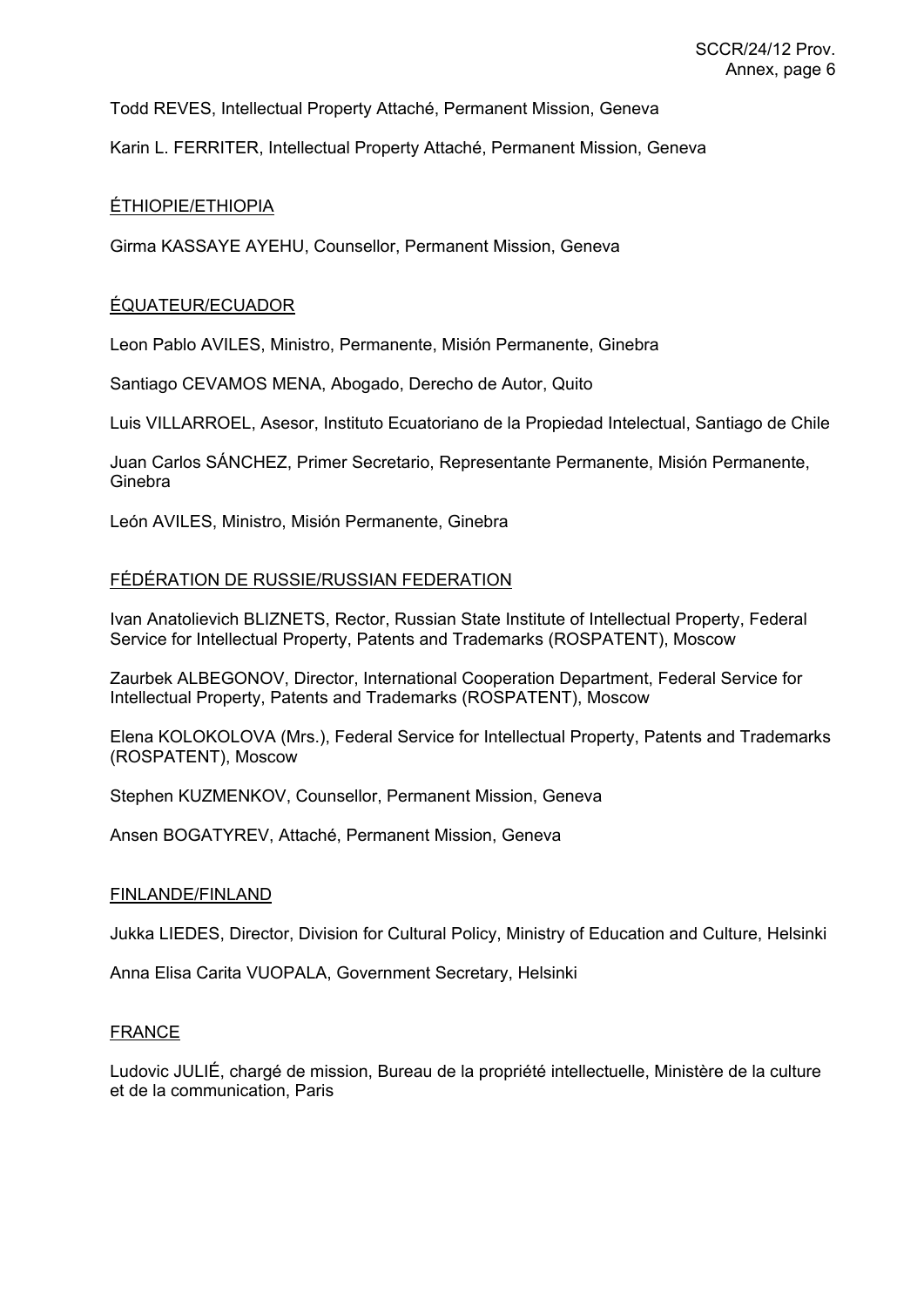Catherine SOUYRI-DESROSIER (Mme), rédactrice, sous-direction de l'audiovisuel extérieur et des technologies de communication, Ministère des affaires étrangères et européennes, Paris

Katerina DOYTCHINOV (Mme), conseillère (affaires économiques et développement), Mission permanente, Genève

## GÉORGIE/GEORGIA

Elene KEMASHVILI (Ms.), Head, Legal and Copyright Law Department, National Intellectual Property Center (SAKPATENTI), Tbilisi

Eka KIPIANI (Ms.), Counsellor, Permanent Mission, Geneva

## GRÈCE/GREECE

Paraskevi NKIOU (Mrs.), Attaché, Permanent Mission, Geneva

Domna PANAGIOTOU (Ms.), Intern, Permanent Mission, Geneva

Grigorios KOUDERIS, Intern, Permanent Mission, Geneva

Eirini POURNARA (Ms.), Intern, Permanent Mission, Geneva

### GUINÉE/GUINEA

Aminata KOUROUMA-MIKALA (Mme), conseillère (Affaires économiques et commerciales), Mission permanente, Genève

#### HAÏTI/HAITI

Pierre Joseph MARTIN, ministre conseiller, Mission permanente, Genève

#### HONGRIE/HUNGARY

Veronika CSERBA (Ms.), Head, International Copyright Section, Budapest

Csaba BATICZ, Third Secretary, Permanent Mission, Geneva

Péter MUNKÁCSI, Head of Unit, Ministry of Public Administration and Justice, Budapest

#### INDE/INDIA

G.R. RAGHAVENDER, Registrar, Copyright Office, New Delhi

Uday Kumar VARMA, Secretary, Ministry of Information and Broadcasting, New Delhi

Alpana DUBEY, First Secretary, Permanent Mission, Geneva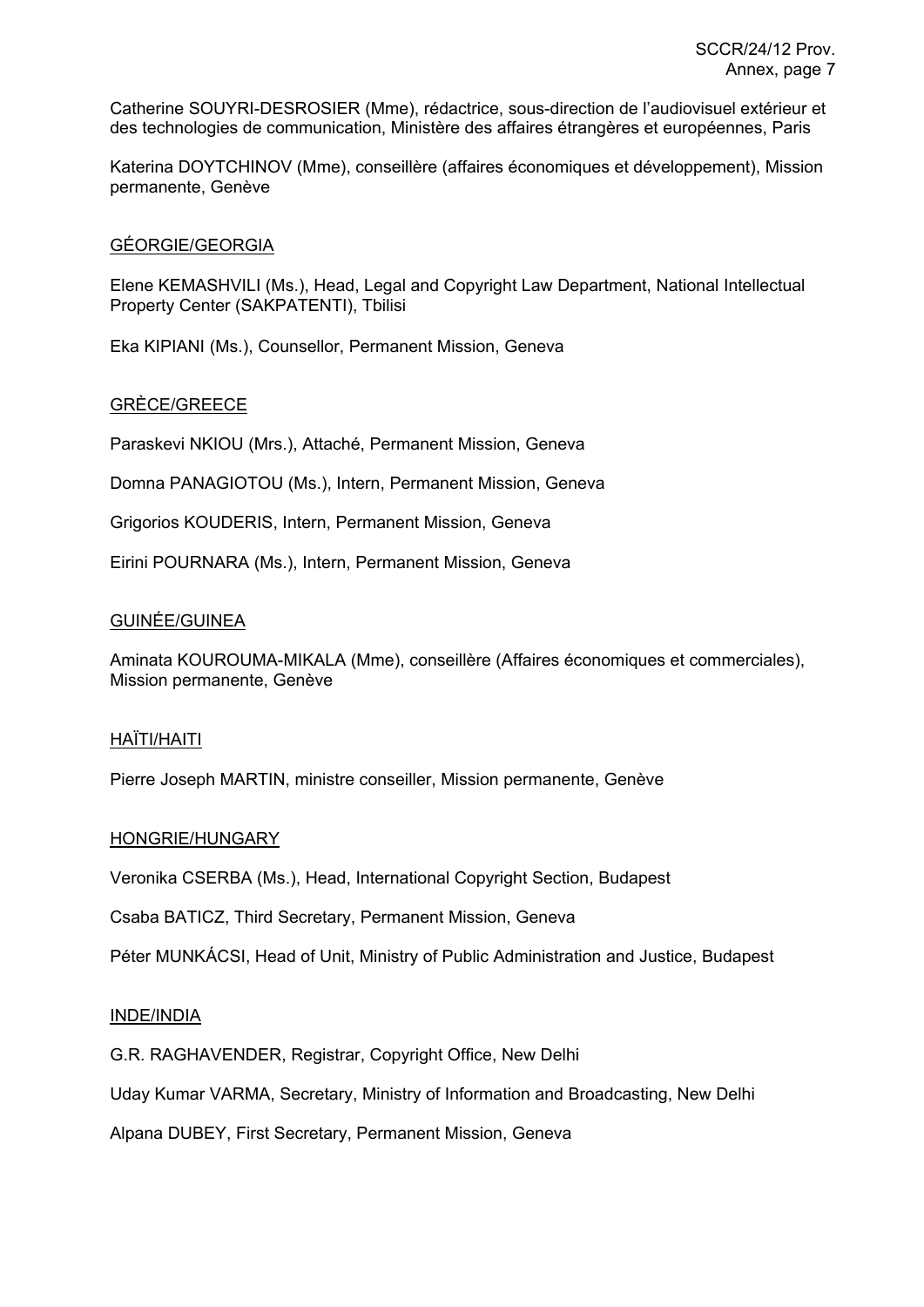### IRAN (RÉPUBLIQUE ISLAMIQUE D')/IRAN (ISLAMIC REPUBLIC OF)

Seyed Mohammad Reza SAJJADI, Ambassador, Permanent Representative, Permanent Mission, Geneva

Ali NASIMFAR, First Secretary, Permanent Mission, Geneva

Mohammad GHORBANPOUR, Expert, Legal Department, Ministry of Foreign Affairs, Tehran

Seyed Hossein ARAB NAJAFI, Director General, Legal Department, Iran Broadcasting Organization (IRIB), Tehran

Hassan TACHDDOS NEJAD, Deputy Head, Iran Broadcasting Organization (IRIB), Tehran

Gholamreza RAFIEI, Attorney Advisor, Intellectual Property Division, Iran Broadcasting, Ministry of Culture, Tehran

Shima POURMOHAMMADI MAHOUNAKI (Mrs.), Legal Officer, Tehran

## IRAQ

Alaa Abo ALHASSAN ESMAIL, General Director, National Center for Protection of Copyrights and Related Rights, Baghdad

#### IRLANDE/IRELAND

Yvonne CASSIDY (Ms.), Intellectual Property Unit, Patents Office, Kilkenny

Enda MURPHY, Head of Copyright, Intellectual Property Unit, Patent Office, Kilkenny

#### ISRAËL/ISRAEL

Omer CASPI, Minister Counsellor, Deputy Permanent Representative, Permanent Mission, Geneva

Na'ma DANIEL, Attorney, Ministry of Justice, Jerusalem

Dana Soffer SCETBUN (Ms.), Adviser, Permanent Mission, Geneva

#### ITALIE/ITALY

Tiberio SCHAIDLIN, First Secretary, Permanent Mission, Geneva

## JAPON/JAPAN

Toru SATO, Director, International Affairs Division, Agency for Cultural Affairs, Tokyo

Hiroki HORI, Deputy Director, International Affairs Division, Agency for Cultural Affairs, Tokyo

Hiroshi KAMIYAMA, First Secretary, Permanent Mission, Geneva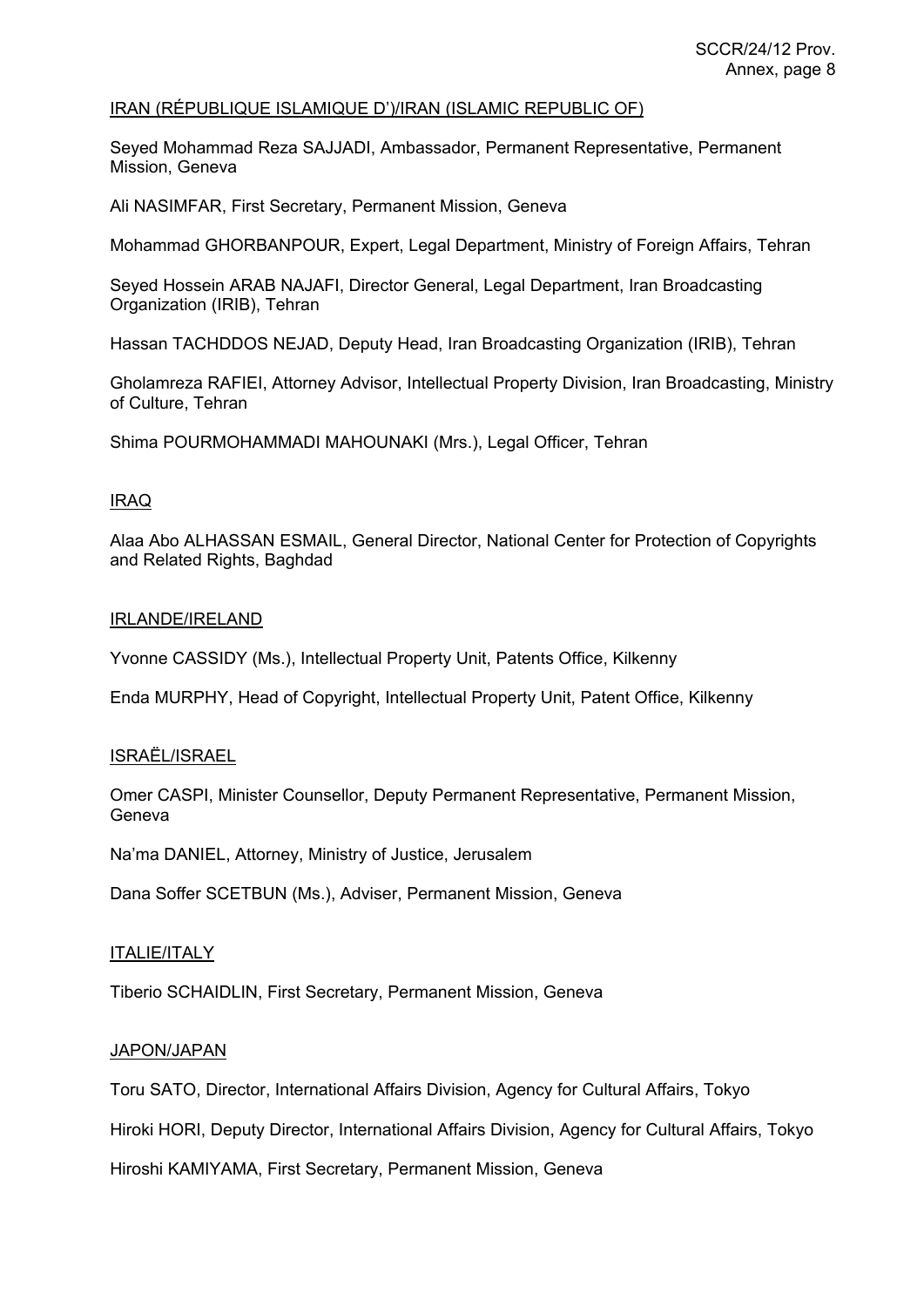Ayumi INOUE, Promotion for Content and Distribution Division, Ministry of Internal Affairs and Communication, Tokyo

Hirotoshi EMA, Official, Intellectual Property Affairs Division, Economic Affairs Bureau, Ministry of Foreign Affairs, Tokyo

### JORDANIE/JORDAN

Hala HADDADIN (Mrs.), Legal Advisor, Department of the National Library, Amman

### **KENYA**

Helen KOKI (Ms.), Deputy Chief Legal Counselor, Kenya Copyright Board, Nairobi

James KIHWAGA, Minister Counselor, Permanent Mission, Geneva

### LETTONIE/LATVIA

Ilona TOMSONE (Ms.), Counsellor, Permanent Representation to the European Union, Ministry of Foreign Affairs, Brussels

### LITUANIE/LITHUANIA

Nijolé J. MATULEVIČIENÈ (Ms.), Head, Copyright Division, Ministry of Culture, Vilnius

Gediminas WAVICKAS, Second Secretary, Permanent Mission, Geneva

## LUXEMBOURG

Christiane DALEIDEN DISTEFANO (Mrs.), Permanent Mission, Geneva

#### MADAGASCAR

Haja RASOANAIVO, conseiller, Mission permanente, Genève

#### MALAYSIE/MALAYSIA

Mohd Fairuz BIN MOHD PILUS, Director, Copyright Division, Kuala Lumpur

Ismail BKRI, Counsellor, Permanent Mission, Geneva

#### MEXIQUE/MEXICO

Manuel GUERRA ZAMARRO, Director General, Instituto Nacional del Derecho de Autor (INDAUTOR), Secretaría de Educación Pública (SEP), México D.F.

Marco Antonio MORALES MONTES, Director Jurídico, Instituto Nacional del Derecho de Autor (INDAUTOR), Secretaría de Educación Pública (SEP), México D.F.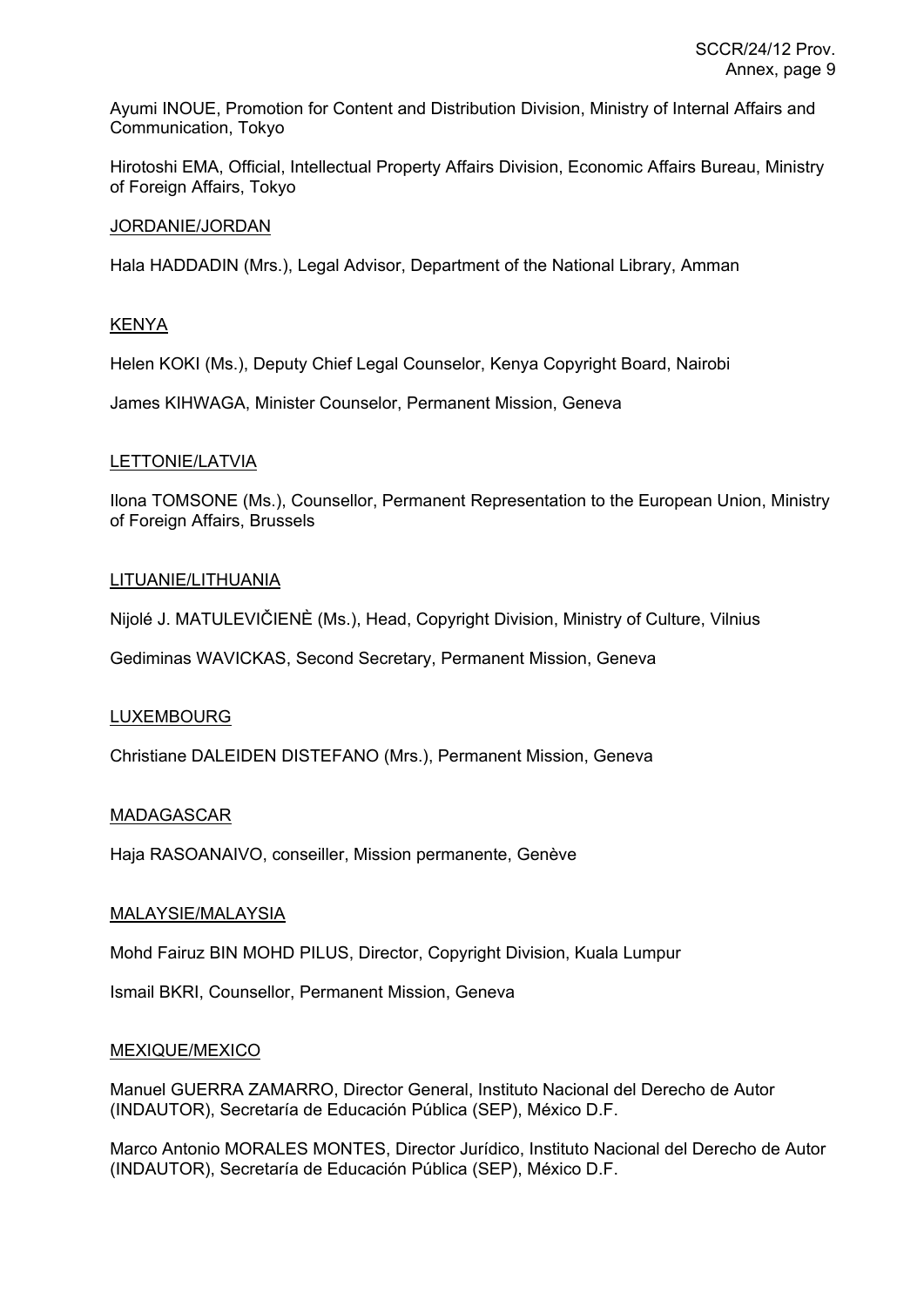Camerina ROBLES CUELLAR (Sra.), Presidenta, Organismo Promotor del Desarrollo Integral de los Discapacitados Visuales (IAP), México D.F.

José Ramón LÓPEZ DE LEÓN, Segundo Secretario, Misión Permanente, Ginebra

Martine GARCÍA (Sra.), Tercer Secretario, Misión Permanente, Ginebra

### MONTÉNÉGRO /MONTENEGRO

Emina MOJEVIC (Ms.), Senior Adviser, Intellectual Property Office, Podgorica

#### MYANMAR

Moe Moe THWE, Associate Professor, Myanmar Scientific and Technological Research Department (MSTRD), Ministry of Science and Technology, Yangon

### NÉPAL/NEPAL

Bisu KUMAR, Registrar, Ministry of Industry, Kathmandu

### NIGER

Djibo MOUNKAILA, directeur de la législation au Ministère de la communication et de nouvelles technologies de l'information, Niamey

Mouhamadou HASSIROU, directeur de la Recherche scientifique au Ministère de l'enseignement moyen et supérieur et de la recherche scientifique, Niamey

#### NIGÉRIA/NIGERIA

Abdul-Ter KOHOL, Director, Nigerian Copyright Commission, Federal Secretariat, Abuja

Afam EZEKUDE, Director General, Nigerian Copyright Commission, Federal Secretariat, Abuja

Osundu Bartholomew Colling NWEKE, Personal Assistant, Nigerian Copyright Commission, Abuja

Ruth OKEDIJI (Ms.) Consultant, Abuja

Chichi UMESI (Ms.), Permanent Mission, Geneva

### NORVÈGE/NORWAY

Constance URSIN (Mrs.), Assistant Director General, Ministry of Culture, Oslo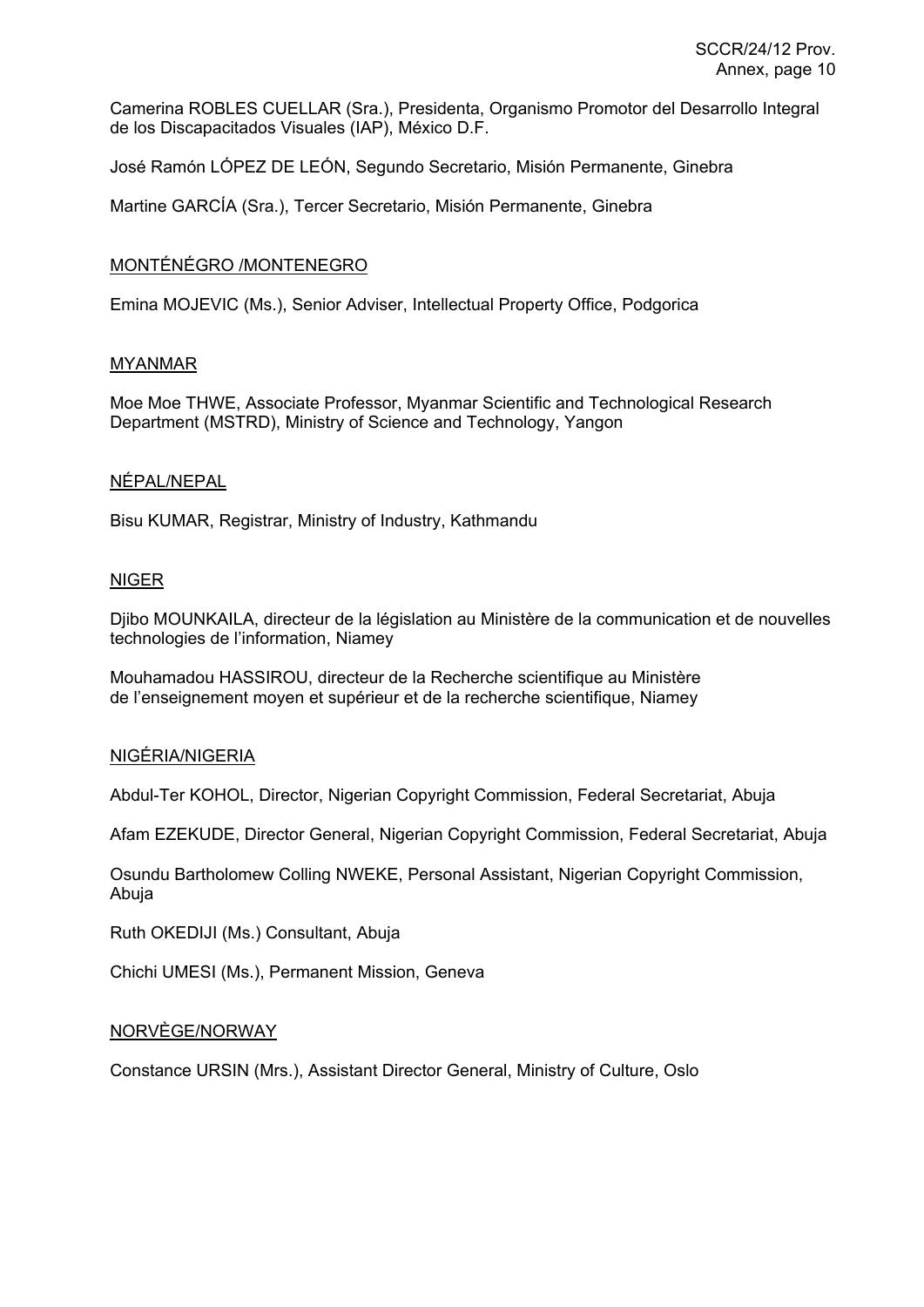## NOUVELLE-ZÉLANDE/NEW ZEALAND

Silke Radde (Ms.), Policy Manager, Intellectual Property, Ministry of Economic Development, **Wellington** 

### OUGANDA/UGANDA

Eunice KIGENYI (Ms.), Counsellor, Permanent Mission, Geneva

### OUZBÉKISTAN/UZBEKISTAN

Zaynitdin GIYASOV, First Deputy Director General, Agency on Intellectual Property of the Republic of Uzbekistan, Tashkent

### PANAMA

Zoraida RODRIGUEZ MONTENEGRO (Sra.), Consejera Legal, Misión Permanente, Ginebra

### PARAGUAY

Carlos César GONZÁLEZ RUFFINELLI, Director Nacional del Derecho de Autor, Asunción

Raúl MARTÍNEZ, Primer Secretario, Misión Permanente, Ginebra

#### PÉROU/PERU

Edgar Martín MOSCOSO VILLACORTA, Director de Derecho de Autor, Instituto Nacional de Defensa de la Competencia y de la Protección de la Propiedad Intelectual (INDECOPI), Lima

Luis MAYAUTE VARGAS, Consejero, Misión Permanente, Ginebra

#### POLOGNE/POLAND

Maciej DYDO, Head, Copyright Division, Department of Intellectual Property and Media, Ministry of Culture and National Heritage, Warsaw

Malgorzata PEK (Ms.), National Broadcasting Council, Warsaw

#### ROUMANIE/ROMANIA

Cristian Nicolae FLORESCU, Legal Counsellor, Romanian Copyright Office, Bucharest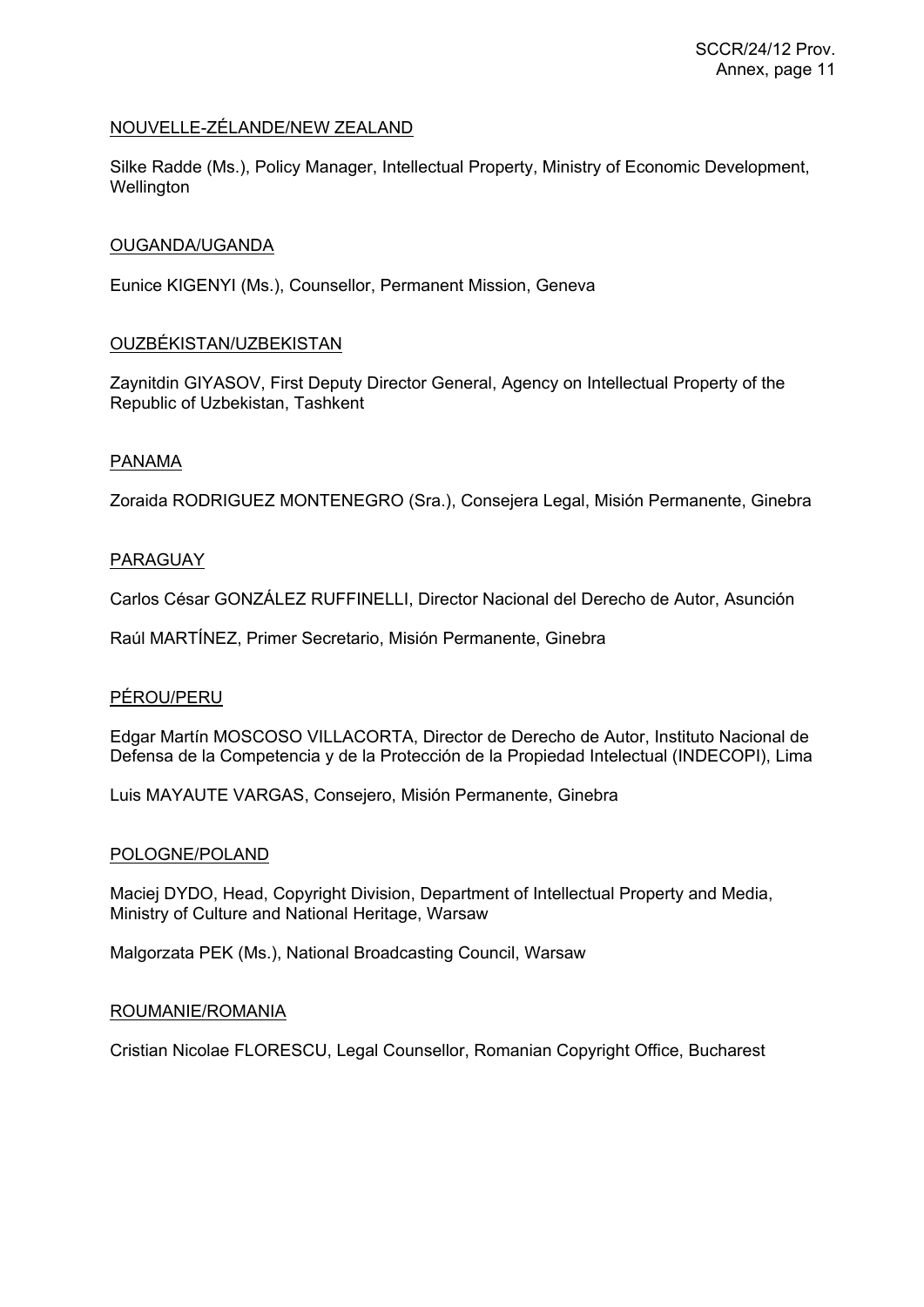# ROYAUME-UNI/UNITED KINGDOM

Stephen ROWAN, Deputy Director Copyright and Intellectual Property Enforcement Directorate, Intellectual Property Office, London

Robin STOUT, Policy Advisor, Intellectual Property Office, London

Suzanne GREGSON (Ms.), Solicitor, Manchester

Antoinette GRAVES (Ms.), Head of Music, Broadcasters and Sports Team, Copyright and IP Enforcement Directorate, New Port

## REPUBLIQUE DE COREE/REPUBLIC OF KOREA

KO Yuhyun (Ms.), Deputy Director, Copyright Policy Division, Ministry of Culture, Sports and Tourism, Seoul

NAM Sung-Hyun, Researcher, Research Associate, Law and Policy Research Division, Korea Copyright Commission, Seoul

KIM Yong-Sun, Intellectual Property Attaché, Permanent Mission, Geneva

## RÉPUBLIQUE DE MOLDOVA/REPUBLIC OF MOLDOVA

Ion TIGANAS, Deputy Director General, State Agency on Intellectual Property of the Republic of Moldova, Chisinau

## RÉPUBLIQUE POPULAIRE DÉMOCRATIQUE DE CORÉE/ DEMOCRATIC PEOPLE'S REPUBLIC OF KOREA

KIM Tong Hwan, Counsellor, Permanent Mission, Geneva

## RÉPUBLIQUE TCHÈQUE/CZECH REPUBLIC

Adéla FALADOVÁ (Ms.), Deputy Director, Copyright Department, Ministry of Culture, Prague

Jan WALTER, Third Secretary, Permanent Mission, Geneva

#### SÉNÉGAL/SENEGAL

Mouhamadou Moiunirou SY, directeur général, Bureau sénégalais du droit d'auteur (BSDA), Dakar

Ndèye Fatou LO (Mme), conseillère, Mission permanente, Genève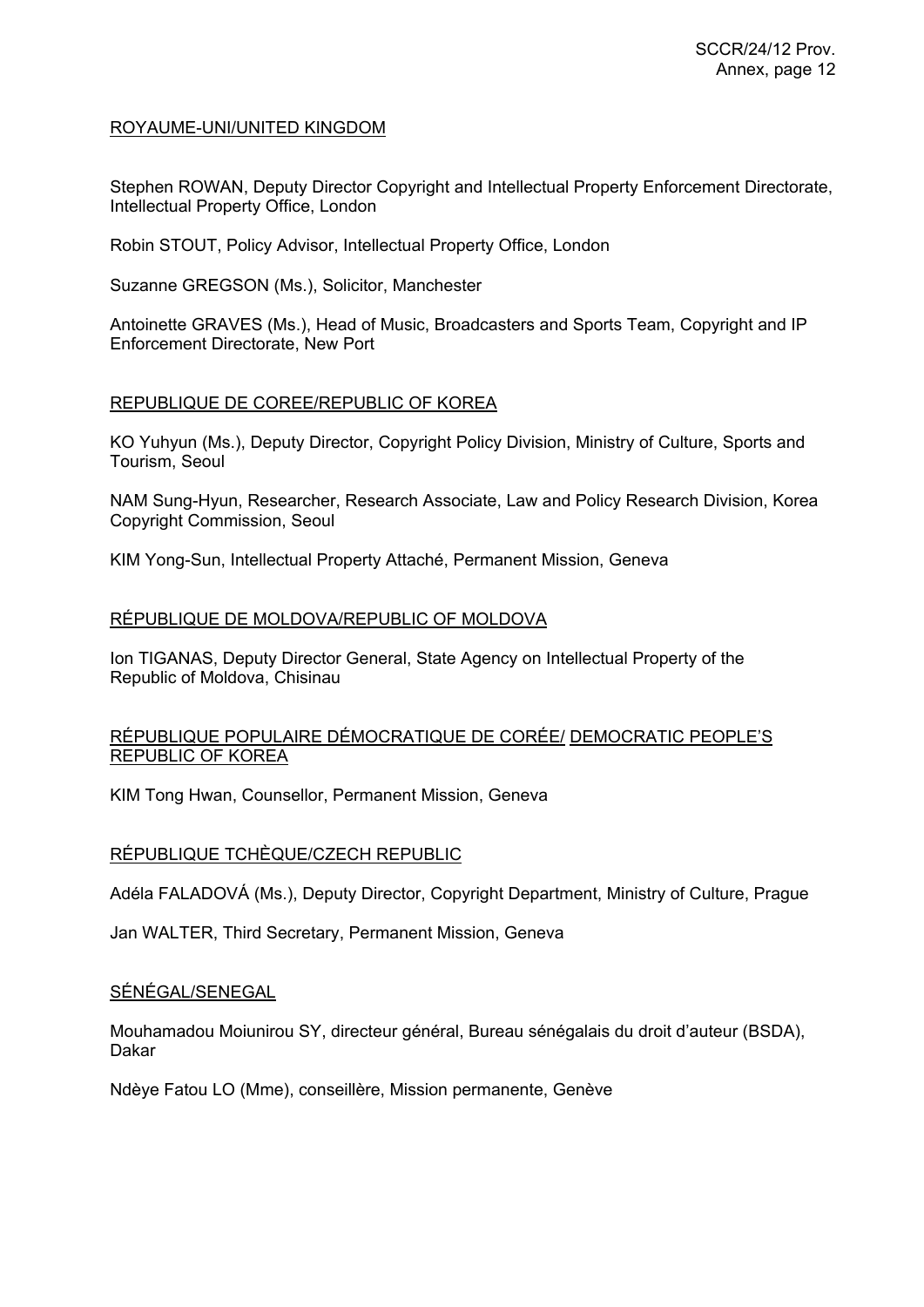### SERBIE/SERBIA

Zorica GULAS (Ms.), Head, Copyright and Related Rights Department, Belgrade

Aleksandar STANKOVIC, Intern, Permanent Mission, Geneva

### SLOVÉNIE/SLOVENIA

Grega KUMER, Third Secretary, Permanent Mission, Geneva

## SOUDAN/SUDAN

Hala Gasim Ali ALI, Secretary General, Federal Council for Literary and Artistic Works, Khartoum

Osman MOHAMMED, Counsellor, Permanent Mission, Geneva

#### SINGAPOUR

Jeffrey WONG, Senior Assistant Director, International Affairs Division, Intellectual Property Office of Singapore, Singapore

Thaddaeus Kai Yuen HOO, First Secretary, Permanent Mission, Geneva

#### SUÈDE/SWEDEN

Rickard SOBOCKI, Legal Adviser, Ministry of Justice, Stockholm

## SUISSE/SWITZERLAND

Emmanuel MEYER, chef du Service juridique, Division du droit d'auteur et des droits voisins, Institut fédéral de la propriété intellectuelle, Berne

Kelly YONA (Mme), conseillère juridique, Division du droit d'auteur et des droits voisins, Institut fédéral de la propriété intellectuelle, Berne

Alexandra GRAZIOLl (Mme), conseillère juridique, Institut fédéral de la propriété intellectuelle, Berne

#### THAÏLANDE/THAILAND

Kemasiri NITCHAKORN, Head, Copyright Promotion Section, Nonthaburi

## TRINITÉ-ET-TOBAGO/TRINIDAD AND TOBAGO

Justin SOBION, First Secretary, Permanent Mission, Geneva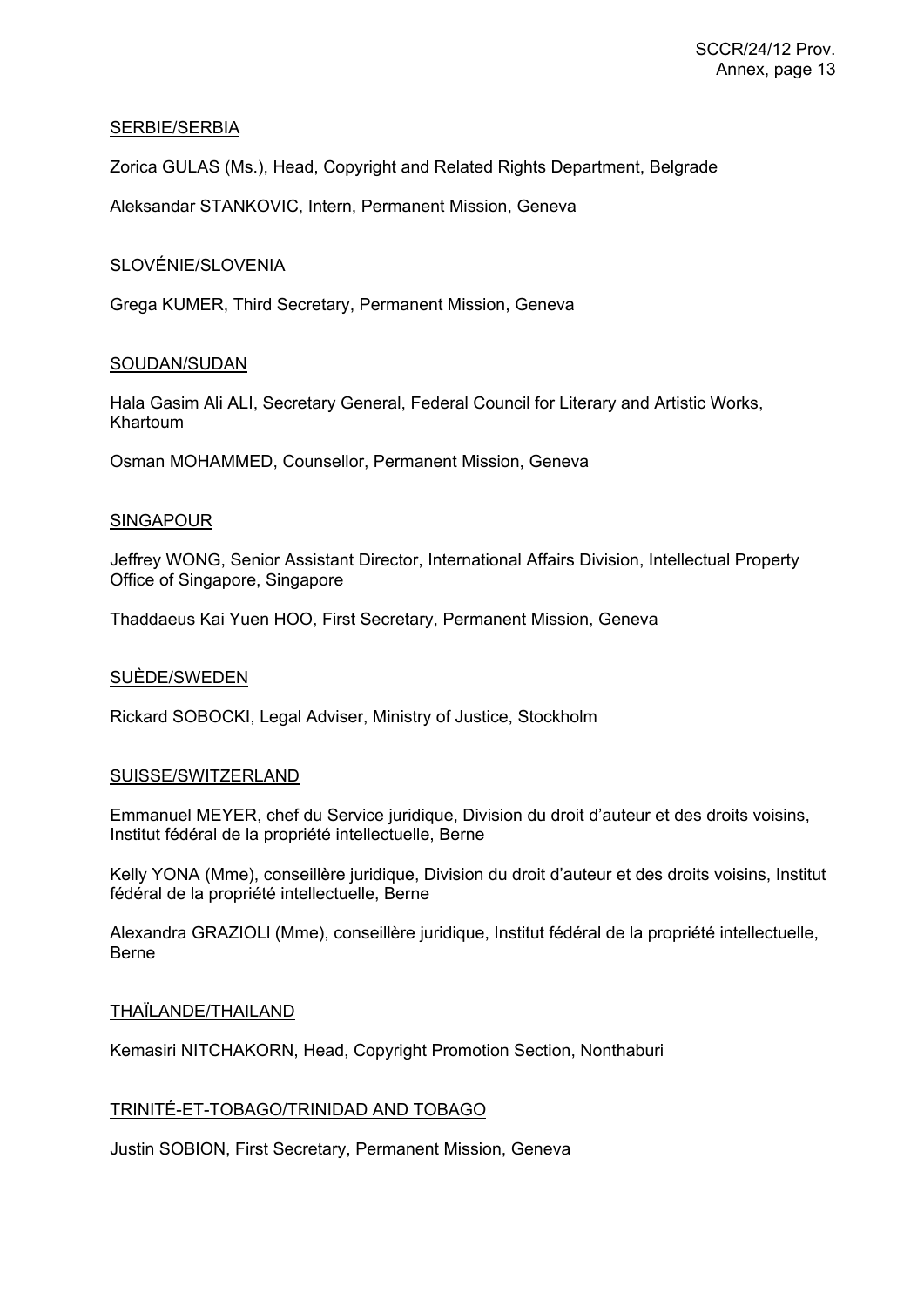## TUNISIE/TUNISIA

Moncef BAATI, ambassadeur, représentant permanent, Mission permanente, Genève Youssef BEN BRAHIM, directeur des affaires juridiques au Ministère de la culture, Tunis Raja YOUSFI, conseiller, Mission permanente, Genève

## TURQUIE/TURKEY

Irfan ONAL, Deputy General Manager of Copyright, Directorate General, Ankara

Irkin YILMAZ, Head of Department, Ministry of Culture and Tourism, Ankara

# UKRAINE

Oleksii IANOV, First Deputy Chairman, State Intellectual Property Service, Kyiv

Oleg GUMENIUK, Head, Copyright and Related Rights Division, State Intellectual Property Service, Kyiv

Oleksiy SHANCHUK, Chief Expert, European Integration and International Cooperation Division, State Intellectual Property Service, Kyiv

## URUGUAY

Alfredo SCAFATI, Presidente, Consejo de Derechos de Autor, Ministerio de Educación y Cultura, Montevideo

Gabriel BELLON, Consejero, Misión Permanente, Ginebra

# VENEZUELA (RÉPUBLIQUE BOLIVARIENNE DU)/VENEZUELA (BOLIVARIAN REPUBLIC OF)

Oswaldo REQUES OLIVEROS, First Secretary, Permanent Mission, Geneva

## VIET NAM

Vu Ngoc HOAN, Deputy Director General, Copyright Office, Hanoi

Van Son MAI, Counsellor, Permanent Mission, Geneva

## ZAMBIE/ZAMBIA

Darlington MWAPE, Lusaka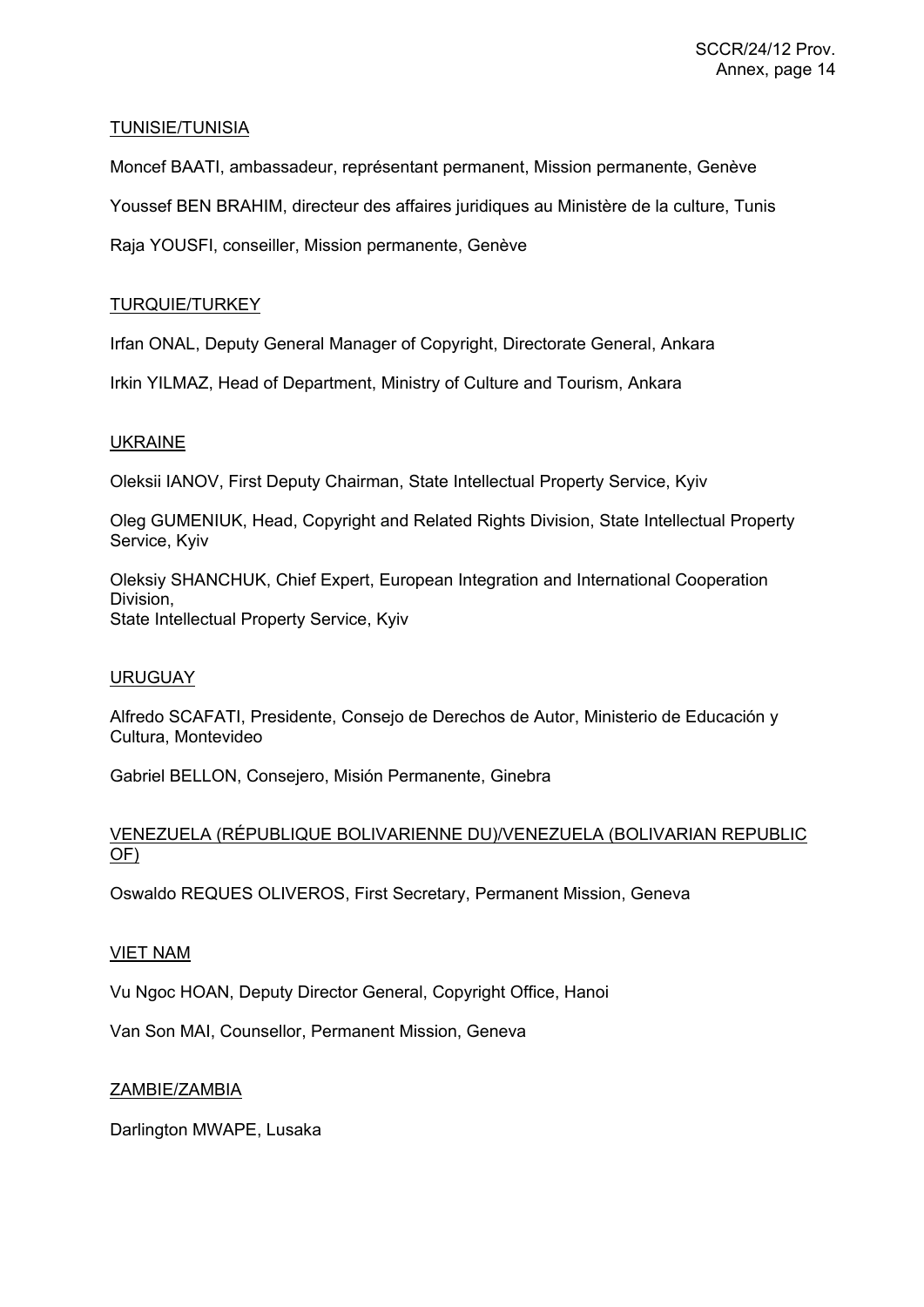Kenneth MUSAMVU, Registrar of Copyright, Ministry of Information, Broadcasting and Labour, Lusaka

# **ZIMBABWE**

Garikai KASHITIKU, First Secretary, Permanent Mission, Geneva

# II. DÉLÉGATIONS MEMBRES SPÉCIALES/SPECIAL MEMBER DELEGATIONS

## UNION EUROPÉENNE (UE)\*/EUROPEAN UNION (EU)\*

Maria MARTIN PRAT (Mrs.), Head, Copyright Unit, Directorate-General for Internal Market and Services, European Commission, Brussels

Delphine LIDA (Mrs.), Counsellor, Permanent Mission, Geneva

Judit FISCHER (Ms.), Policy Officer, Directorate-General for Internal Market and Services, European Commission, Brussels

Pierre-Yves ANDRAU, Policy Officer, Directorate-General for Internal Market and Services, European Commission, Brussels

Agata Anna GERBA (Ms.), Policy Officer, Directorate-General for Internal Market and Services, European Commission, Brussels

### III. ORGANISATIONS INTERGOUVERNEMENTALES/ INTERGOVERNMENTAL ORGANIZATIONS

## BUREAU INTERNATIONAL D'EDUCATION/INTERNATIONAL BUREAU OF EDUCATION (UNESCO)

Zhao ZHAO (Ms.), Intern, Geneva

## NATION UNIES DROITS DE L'HOMME/UNITED NATIONS HUMAN RIGHTS (UNHR)

Caroline HARVEY (Ms.), Human Rights Officer, Geneva

Aline VICENTIM (Ms.), Geneva

 $\overline{a}$ \* Sur une décision du Comité permanent, la Communauté européenne a obtenu le statut de membre sans droit de vote.

<sup>\*</sup> Based on a decision of the Standing Committee, the European Community was accorded member status without a right to vote.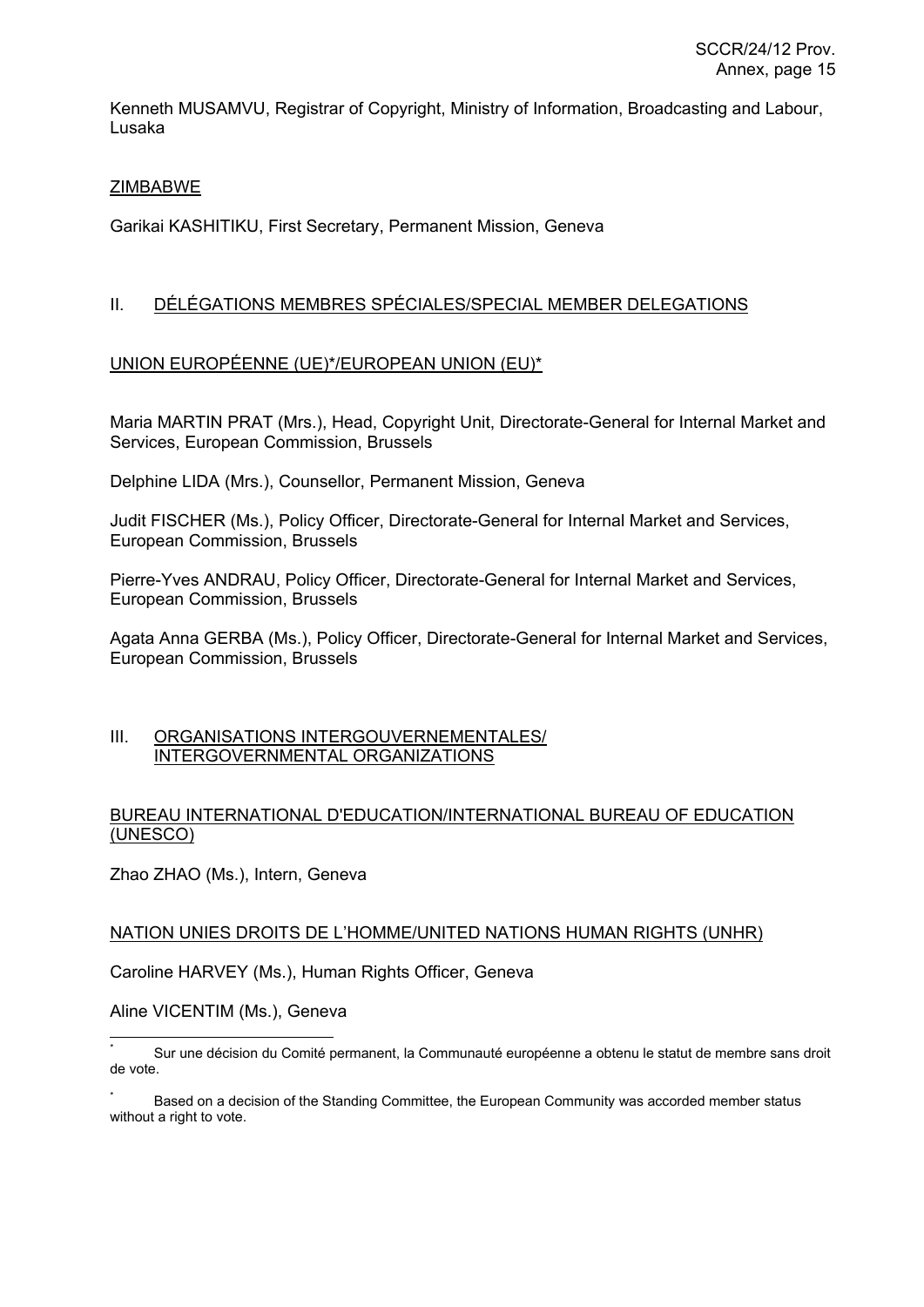# Olga BEBZHOZHNA (Ms.), Intern, Geneva

# ORGANISATION INTERNATIONALE DE LA FRANCOPHONIE (OIF)

Ridha BOUABID, ambassadeur, représentant permanent, Mission permanente, Genève

Sandra COULIBALY (Mme), représentant permanent adjoint, Mission permanente, Genève

Antoine BARBRY, Conseiller, affaires économiques, Mission permanente, Genève

Andrea CONDE (Mlle), stagiaire, Mission permanente, Genève

# ORGANISATION INTERNATIONALE DU TRAVAIL (OIT)/INTERNATIONAL LABOUR ORGANIZATION (ILO)

John MYERS, Industry Specialist, Media, Cultural Graphical Sectoral Activities Department, Geneva

# ORGANISATION MONDIALE DU COMMERCE (OMC)/WORLD TRADE ORGANIZATION (WTO)

Hannu WAGNER, Counselor, Intellectual Property Division, Geneva

## SOUTH CENTRE

Carlos CORREA, Special Adviser on Trade and Intellectual Property, Geneva

Germán VALASQUEZ, Special Adviser, Health and Development, Geneva

Viviana Carolina MUNOZ TELLEZ (Ms.), Manager, Innovation and Access to Knowledge Programme, Geneva

Nirmalya SYAM, Programme Officer, Innovation and Access to Knowledge Programme, Geneva

Kevon SWAM, Intern, Innovation and Access to Knowledge Programme, Geneva

Melissa MINTY (Ms.), Intern, Innovation and Access to Knowledge Programme, Geneva

## UNION AFRICAINE/AFRICAN UNION

Georges-Rémi NAMEKONG, Senior Economist, African Union Commission (AUC) Geneva **Representative**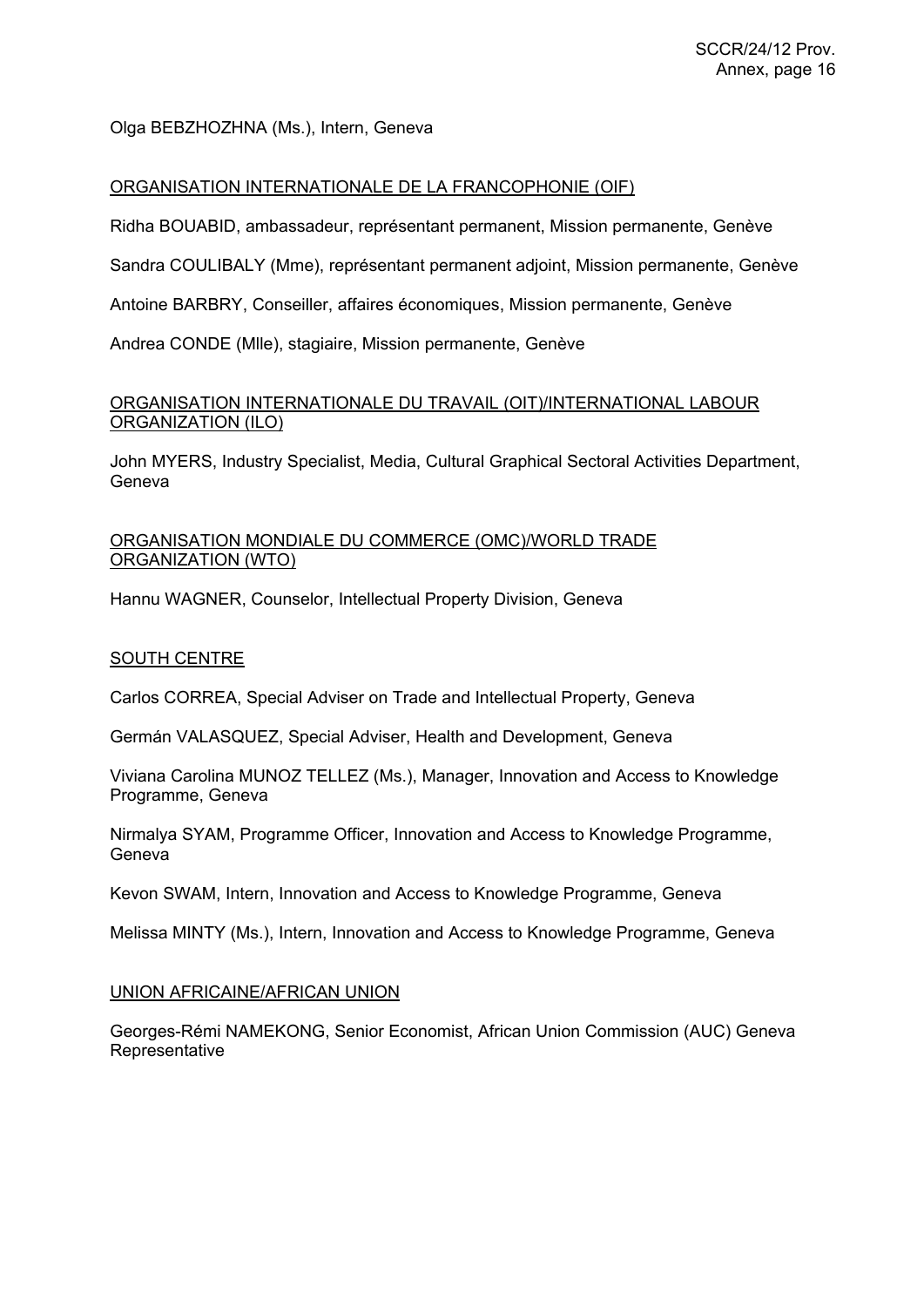### IV. ORGANISATIONS NON GOUVERNEMENTALES/ NON-GOVERNMENTAL ORGANIZATIONS

#### Agence pour la protection des programmes (APP) Didier ADDA, conseil en propriété industrielle, Paris

American Council of the Blind (ACB) Melanie BRUNSON (Ms.), Executive Director, United States of America

Associação Brasileira de Emissoras de Rádio e Televisão (ABERT) João Carlos MULLER CHAVES, Legal Manager, Rio de Janeiro Isabella Girão (Ms.) BUTRUCE SANTORO, Legal Manager, Brasilla Carla de Silber de BRITO PEREIRA (Ms.), Legal Manager, Brasilla

Association des télévisions commerciales européennes (ACT)/Association of Commercial Television in Europe (ACT) Thomas RIVERS, Expert, London Jose Manuel GOMEZ BRAVO, Member, Brussels

Association européenne des étudiants en droit (ELSA international)/European Law Students' Association (ELSA International) Kornelika EGERS-PISUKE (Mrs.), Estonia Hari LEE (Ms.), Germany

Asociación Internacional de Radiodifusión (AIR) Jorge BACA-ÁLVAREZ MARROQUÍN, Presidente del Comité de Derecho de Autor, Montevideo Edmundo RÉBORA, Vice presidente del Comité Jurídico, Montevideo Alexandre JOBIM, Presidente del Comité Jurídico, Montevideo Nicolás NOVOA, Miembro del Comité de Derecho de Autor, Montevideo Andrés TORRES, Miembro del Comité de Derecho de Autor, Montevideo

Association international du barreau (IBA)/International Bar Association (IBA) Thomas LEGLER, Intellectual Property and Entertainment Law Committee Inge HOCHREUTENER (Mrs.), Doctor, Python and Peter, Berne

Association internationale pour la protection de la propriété intellectuelle (AIPPI)/International Association for the Protection of Intellectual Property (AIPPI) Matthias GOTTSCHALK, Special Committee Member, Zurich

Association IQSensato (IQSensato) Susan ISIKO STRBA (Mrs.), Expert, Geneva

Association littéraire et artistique internationale (ALAI)/International Literary and Artistic Association (ALAI) Victor NABHAN, Chairman, Ferney Voltaire, France

Brazilian Association of Intellectual Property Bruno LEWICKI, Rio de Janeiro

Central and Eastern European Copyright Alliance (CEECA) Mihàly FICSOR, Chairman, Budapest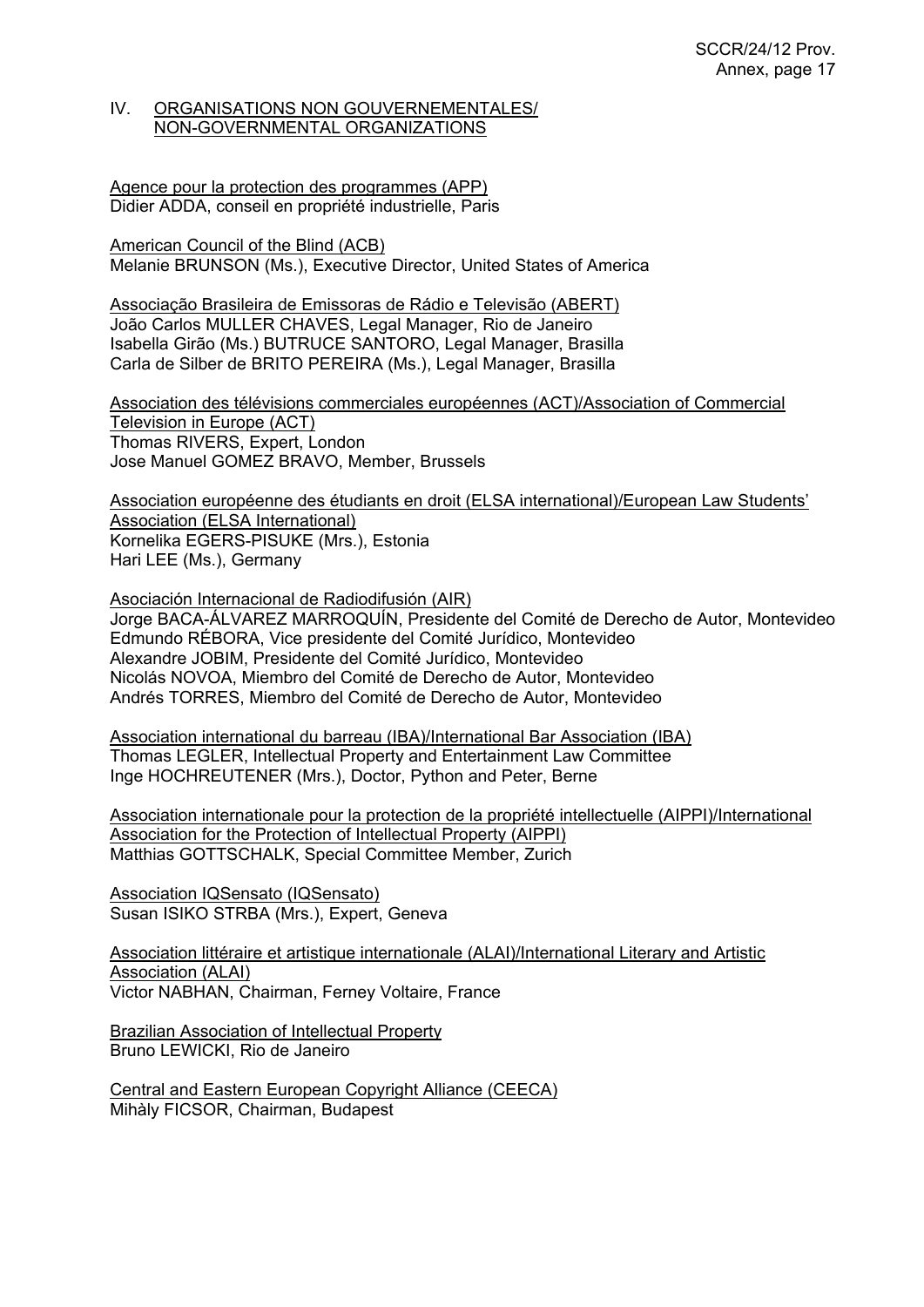Centre d'administration des droits des artistes interprètes ou exécutants du GEIDANKYO (CPRA)/Center for Performers' Rights Administration of Geidankyo (CPRA) Samuel Shu MASUYAMA, Secretary-General, Tokyo

Centre for Internet and Society (CIS) Pranesh PRAKASH, Programme Manager, Bangalore, India

Chambre de commerce internationale (CCI)/International Chamber of Commerce (ICC) Gerardo MUÑOZ DE COTE, IP Legal Director, Mexico, D.F.

Civil Society Coalition (CSC) Vera FRANZ (Mrs.), Fellow, Geneva

Comité national pour la promotion sociale des aveugles et amblyopes (CNPSAA) Francis BOÉ, chargé de mission, Paris

Computer and Communications Industry Association (CCIA) Nick ASHTON-HART, Representative, Geneva Matthias LANGENEGGER, Deputy Representative, Geneva Victoria BONNEY (Ms.), Senior Legal Counsel, Youtube, Geneva Jennifer BRANT (Ms.), Consultant, Microsoft, Geneva

Communia International Association on the Public Domain (COMMUNIA) Melanie DULONG DE ROSNAY, Chair, Bussels

Confédération internationale des sociétés d'auteurs et compositeurs (CISAC)/International Confederation of Societies of Authors and Composers (CISAC) Gadi ORON, Director of Legal and Public Affairs, Neuilly-sur-Seine

Conseil britannique du droit d'auteur (BCC)/British Copyright Council (BCC) Maureen DUFFY (Ms.), President of Honour, London Andrew YEATES, Director, General Counsel, London Hugh JONES, Treasurer, Copyright Counsel, London

Co-ordinating Council of Audiovisual Archives Association (CCAAA) Hubert BEST, Advocate, Middlesex

Copyright Research Information Center (CRIC) Shinichi UEHARA, Visiting Professor, Graduate School of Kokushikan University, Tokyo

Electronic Frontier Foundation (EFF) Carolina ROSSINI (Ms.), International Intellectual Property Director, San Francisco, United States of America

Electronic Information for Libraries (eIFL.net) Teresa HACKETT (Ms.) Programme Manager, Dublin

European Federation of Journalists Pamela MORINIÈRE, Authors' Rights, Gender and Project Officer, Brussels

European Dyslexia Association Raymond CLAES, Luxembourg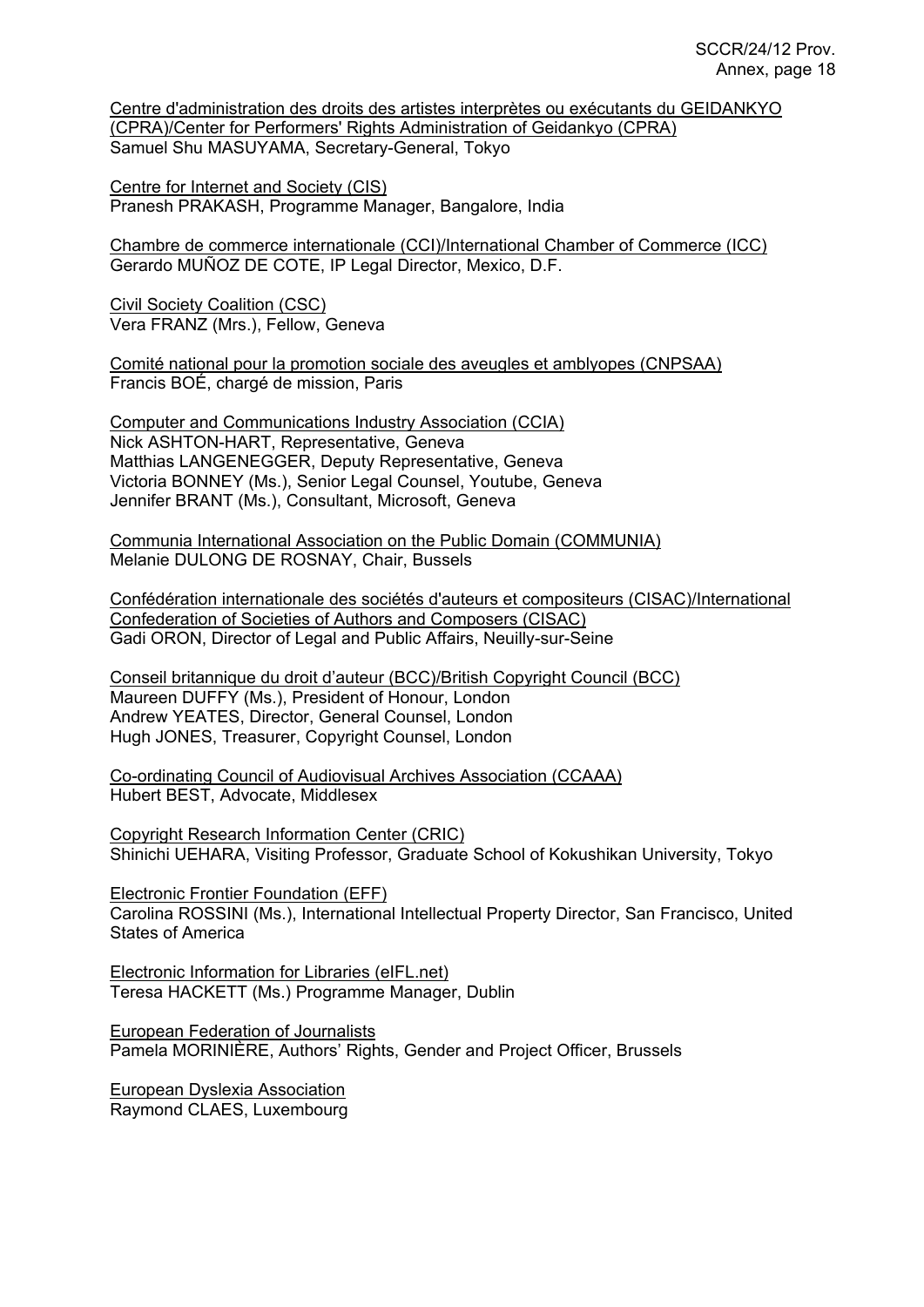European Network for Copyright in Support of Education and Science (ENCES) Rainer KUHLEN, Department of Computer and Information Science, University of Konstanz, Konstanz

Fédération européenne des sociétés de gestion collective de producteurs pour la copie privée audiovisuelle (EUROCOPYA)/European Federation of Joint Management Societies of Producers for Private Audiovisual Copying (EUROCOPYA) Nicole LA BOUVERIE (Ms.), Paris

Yvon THIEC, Brussels

Fédération internationale des acteurs (FIA)/International Federation of Actors (FIA) Dominick LUQUER, General Secretary, Head of Delegation, Brussels Agnete HAALAND (Ms.), President, Brussels

Fédération internationale des associations de bibliothécaires et des bibliothèques (FIAB)/International Federation of Library Associations and Institutions (IFLA) Winston TABB, Dean of University Libraries and Museums, Johns Hopkins University, United States of America Stuart HAMILTON, Senior Policy Advisor, IFLA, The Hague Paul WHITNEY, Governing Board, Canadian Library Association, Vancouver Ellen BROAD (Ms.), Executive Officer, Copyright and Legal Matters, Canberra Wiebke DALHOFF, Policy Officer, The Hague Victoria OWEN (Ms.), Head, Canadian Library Association, University of Toronto, Toronto Harald MÜLLER, Library Association, Germany

Fédération internationale des associations de producteurs de films (FIAPF)/ International Federation of Film Producers Associations (FIAPF) Bertrand MOULLIER, Expert, Head of Policy, London

Fédération internationale de la vidéo/International Video Federation (IVF) Benoît MÜLLER, Legal Advisor, Brussels

Fédération internationale de l'industrie phonographique (IFPI)/International Federation of the Phonographic Industry (IFPI) Elena BLOBEL (Mrs.), Legal Adviser, Global and Legal Policy, London

Fédération internationale des musiciens (FIM)/International Federation of Musicians (FIM) Benoît MACHUEL, secrétaire général, Paris

Fédération internationale des organismes gérant les droits de reproduction (IFRRO)/ International Federation of Reproduction Rights Organizations (IFRRO) Magdalena VINENT (Ms.), President, Brussels Olav STOKKMO, Chief Executive Officer, Brussels Franziska EBERHARD (Ms.), Vice President, Brussels Anita HUSS (Ms.), General Counsel and Deputy Secretary General, Brussels Ingrid DE RIBAUCOURT (Ms.), Senior Legal Advisor, Brussels Veraliah BUENO (Ms.), Communications and Information Officer, Brussels Balamine OUATTARA, Burkina Faso Tracey ARMSTRONG (Ms.), President and CEO, Copyright Clearance Center, Massachusetts Anders K. RASCH Andrej NOWAKOWSKI Rainer JUST Jim ALEXANDER, Chief Executive, Copyright Agency, Viscopy, Sydney Kevin FITZGERALD, Chief Executive, Copyright Licensing Agency, London Valeria SANCHEZ (Ms.)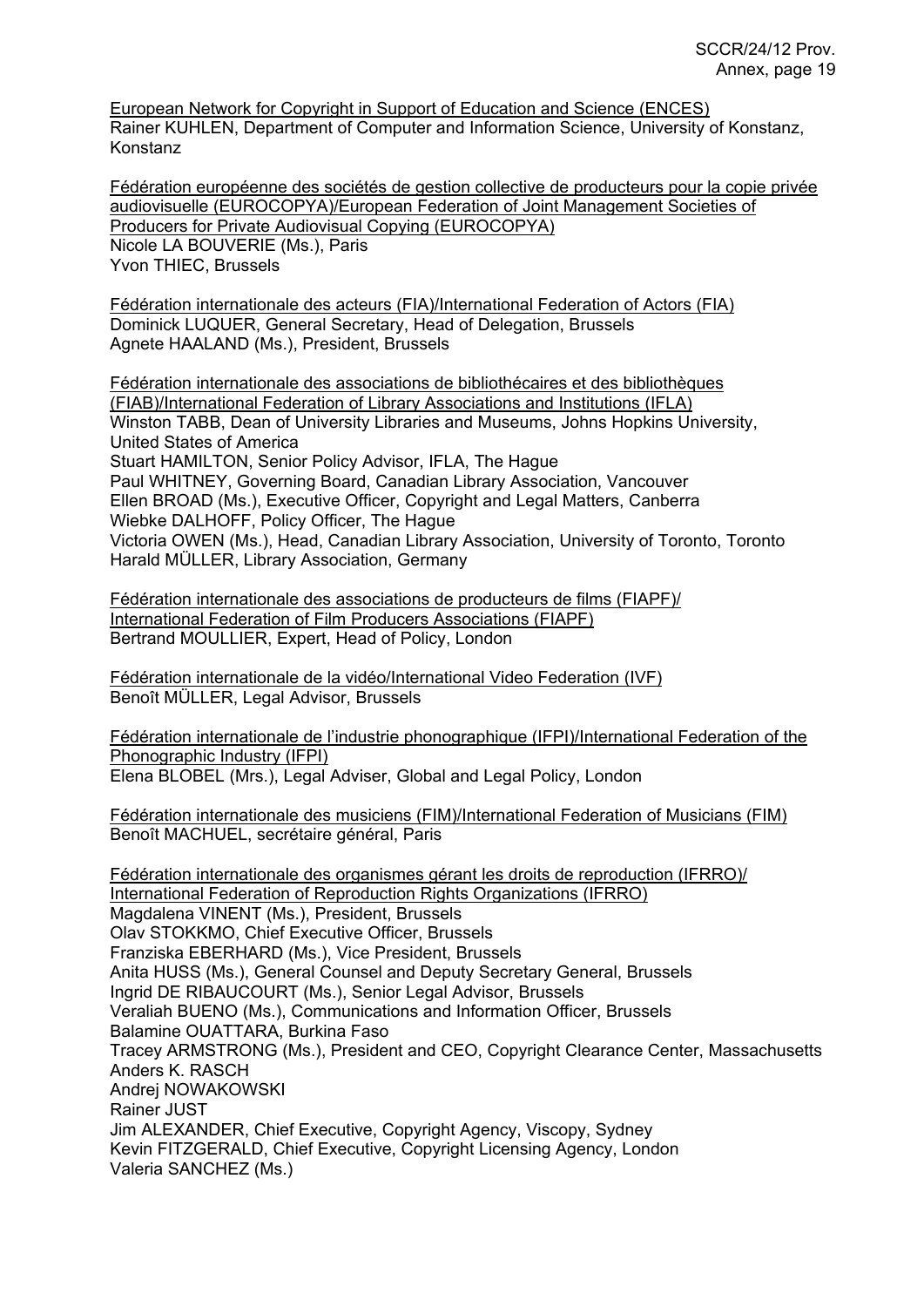Dalton MARATO Maureen CAVAN (Ms.) Hélène MESSIER (Ms.) Sandra CHASTANET (Ms.), Rights Relations, Paris Katia LABYLE, (Ms.), Director, Teaching Department, Paris Nothando MIGOGO, Executive Director, Dramatic, Artistic and Literary Rights Organization (DALRO), Johannesburg Tony BRADMAN, Author Mats LINDBERG, Brussels Barbara JÓZWIAK (Ms.), Brussels Polska KSIAZKA, Brussels

Groupement international des éditeurs scientifiques, techniques et médicaux (STM)/ International Group of Scientific, Technical and Medical Publishers (STM) Carlo SCOLLO LAVIZZARI, Legal Counsel, Basel André MYBURGH, Basel

Inclusive Planet Foundation Cherian Jacob RAHUL, Representative, Kochi, India

International Centre for Trade and Sustainable Development (ICTDS) Pedro ROFFE, Senior Associate, Geneva Ahmed ABDEL LATIF, Senior Programme Manager, Geneva Daniella ALLAM (Ms.), Junior Programme Officer, Geneva Alessandro MARONGUI, Programme Assistant, Geneva

International Confederation of Music Publishers (ICMP) Alessandra SILVESTRO (Ms.), Head, Brussels

International Council on Archives Tim PADFIELD, Information Policy Consultant, Surrey, United Kingdom

Internet Society (ISOC) Konstantinos KOMITIS, Public Advisor, Geneva

Knowledge Ecology International, Inc. (KEI) James LOVE, Director, Washington, D.C Thiru BALASUBRAMANIAM, Geneva Representative, Geneva Manon RESS (Ms.), Director, Information Society Projects, Washington, D.C. Krista COX (Ms.), Staff Attorney, Washington, D.C.

Library Copyright Alliance (LCA) Lori DRISCOLL (Ms.), Director, Library Services, Florida, United States of America Jonathan BAND, Technology Law and Policy, Washington, D.C.

Max-Planck-Institute Kaya KÖKLÜ, Researcher, Munich

Motion Pictures Association (MPA) Theodore SHAPIRO, Legal Advisor, Brussels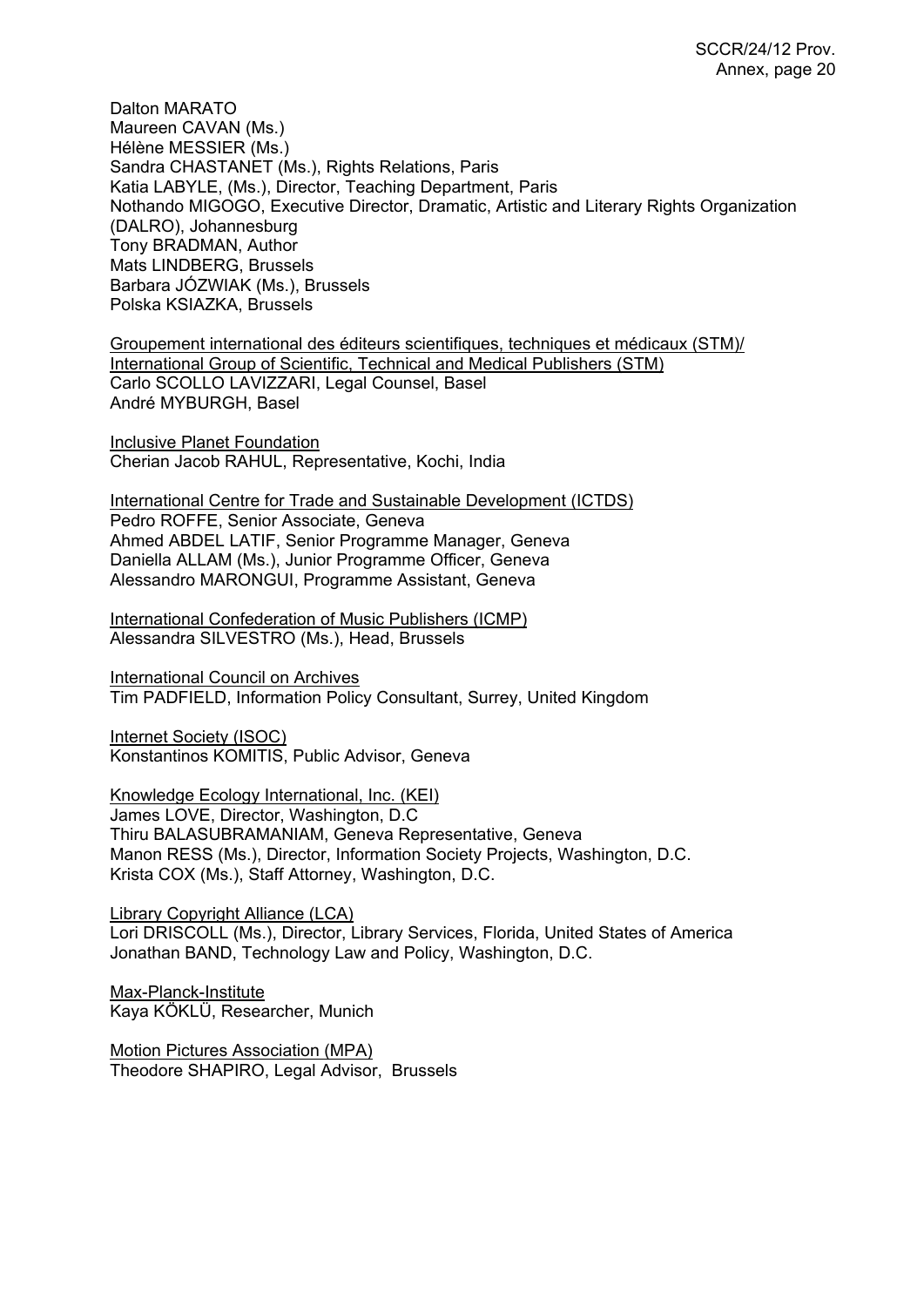National Federation of the Blind (NFB)

Scott LABARRE, Legal Advisor, Baltimore, United States of America Lisa BONDERSON (Ms.), United States of America Fredric SCHROEDER, United States of America Carrie SCHOEDER (Mrs.), United States of America

Nigeria Association of the Blind Okon David UDOH, President, Lagos Arogundade Jennifer ENWELIM, Volunteer, Lagos

North American Broadcasters Association (NABA) Cristina Amado PINTO (Ms.), Intellectual Property Attorney, Videoserpel Ltd., Grupo Televisa, Zug Erica REDLER, Head, Canada

Organização Nacional de Ciegos do Brazil (ONCB) Moisés BAUER, Brazil

Organización Nacional de Ciegos Españoles (ONCE) Bárbara MARTÍN MUÑOZ, Head, Technical Office for European Affairs, Madrid Francisco Javier MARTÍNEZ CALVO, Technical Advisor, Madrid

Public Knowledge

Rashmi RANGNATH (Ms.), Director, Global Knowledge Initiative, Washington, D.C. John BERGMAYER, Senior Staff Attorney, Washington, D.C. Jodie GRIFFIN (Ms.), Staff Attorney, Washington, D.C.

Royal National Institute of Blind People (RNIB) Dan PESCOD, Manager, RNIB European, International and Accessibility Campaigns, London

Sociedade Portuguesa de Autores José Jorge LETRIA, President and Chief Executive Officer, Lisbon

Society of American Archivists William J. MAHER, University Archivist, University of Illinois, Illinois

Software and Information Industry Association (SIIA) Eric MASSANT, Senior Director, Government and Industry Affairs for Reed Elsevier, Washington, D.C.

South African National Council for the Blind (SANCB) Jace NAIR, National Executive Director, Pretoria

The Japan Commercial Broadcasters Association (JAB) Hidetoshi KATO, Copyright and Contract Department, TV Tokyo Corporation, Tokyo Kyoko WADA (Ms.), Legal and Business Affairs, TV Programming Division, Tokyo Broadcasting System Television, Inc., Tokyo

Transatlantic Consumer Dialogue (TACD) David HAMMERSTEIN, Advocate, Brussels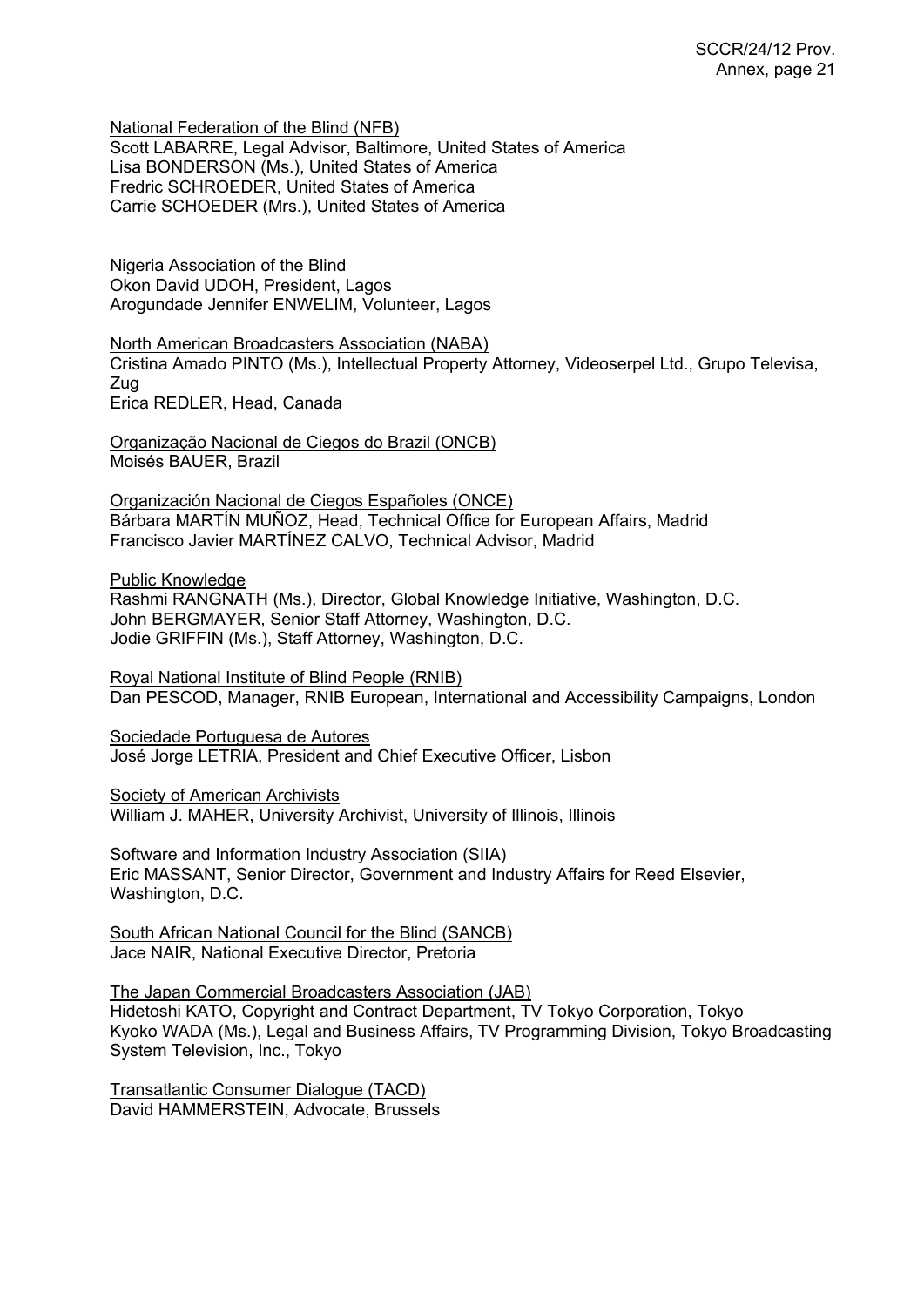Union européenne de radio-télévision (UER)/European Broadcasting Union (EBU) Heijo RUIJSENAARS, Head, Intellectual Property Department, Geneva Peter Cyriel GEOTHALS, Judicial Counsellor, Geneva

Union de radiodiffusion Asie-Pacifique (ABU)/Asia-Pacific Broadcasting Union (ABU) Maloli ESPINOSA (Ms.), Chairperson, Copyright Committee, Kuala Lumpur Bülent Hüsnü ORHUN, Lawyer, Legal Department, Ankara Zuraidah Mohd YATIM, TV3-Malaysia Yavuz DOGAN, Lawyer, Legal Department, Ankara Antonio SUPNET, Member, Copyright Committee, Kuala Lumpur Yoshinori NAITO, Senior Manager, Copyright and Contracts Division, Tokyo

Union francophone des aveugles (UFA) Françoise MADRAY-LESIGNE (Mrs.), President, France André KOWALSKI, France

Union internationale des éditeurs (UIE)/International Publishers Association (IPA) YoungSuk CHI, President, London Jens BAMMEL, Secretary General, Geneva Antje SORENSEN (Ms.), Deputy Secretary General, Legal Counsel, Geneva Allan ADLER, Vice President, Legal and Government Affairs, APA, Washington, D.C.

Unión Latinoamericana de Ciegos (ULAC) Pablo LECUONA, Founder/Director, Tiflo Libros Argentina, WBU Latin American Regional Representative to the WBU Global Right to Read Campaign, Buenos Aires

Union mondiale des aveugles (WBU)/World Blind Union (WBU) Maryanne DIAMOND (Ms.), General Manager, International and Stakeholder Relations, WBU President Christopher FRIEND, Special Projects Consultant, Sightsavers International, WBU Strategic Objective Leader, Accessibility Chair WBU Global Right to Read Campaign, Programme Development Advisor Sightsavers, Sussex, United Kingdom Judith FRIEND (Mrs.), Special Projects Consultant, Sightsavers International WBU Global Right to Read Campaign Team Support Member, Sussex

V. BUREAU/OFFICERS

| Président/Chair:           | Darlington MWAPE (Zambie/Zambia)               |
|----------------------------|------------------------------------------------|
| Vice-président/Vice-Chair: | Alexandra GRAZIOLI (Mrs.) (Suisse/Switzerland) |
| Secrétaire/Secretary:      | Michele WOODS (Mrs.) (OMPI/WIPO)               |